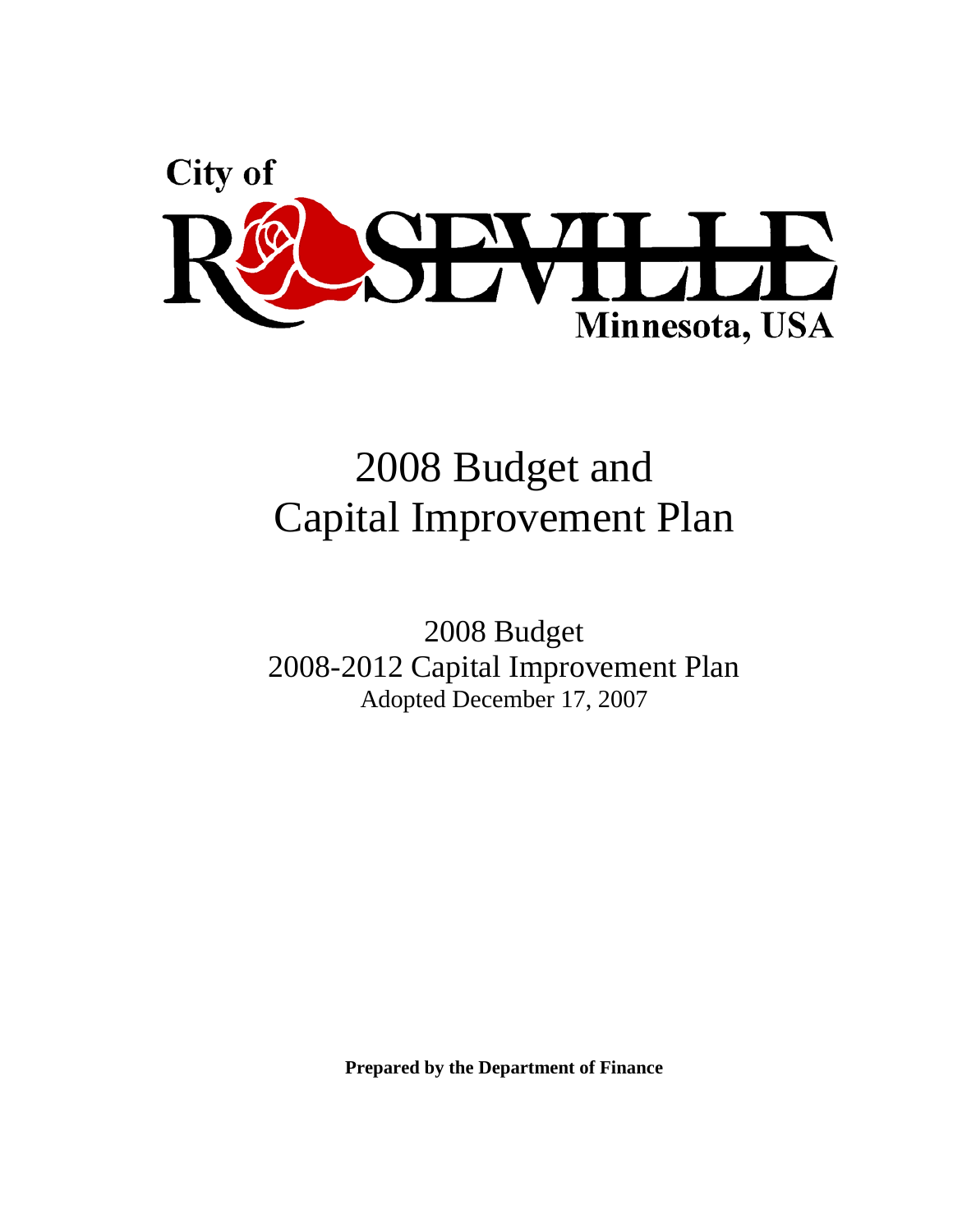# **Table of Contents**

|                                                                                       | Page |
|---------------------------------------------------------------------------------------|------|
|                                                                                       |      |
| <b>Section 1 – Executive Summary</b>                                                  |      |
|                                                                                       |      |
|                                                                                       |      |
|                                                                                       |      |
|                                                                                       |      |
|                                                                                       |      |
|                                                                                       |      |
|                                                                                       |      |
|                                                                                       |      |
|                                                                                       |      |
|                                                                                       |      |
|                                                                                       |      |
| <b>Section 2 – Program Budgets</b>                                                    |      |
|                                                                                       |      |
| Section 3 – Strategic Plan                                                            |      |
|                                                                                       |      |
|                                                                                       |      |
|                                                                                       |      |
| Appendix A                                                                            |      |
| Mission Statement and Summary of Fiscal, Budget, and Administrative Polices112        |      |
| <b>Appendix B</b>                                                                     |      |
| Overview of Legal Budgeting Requirements, Budget Process, and Description of Funds139 |      |
| Appendix C                                                                            |      |
|                                                                                       |      |
| <b>Appendix D</b>                                                                     |      |
|                                                                                       |      |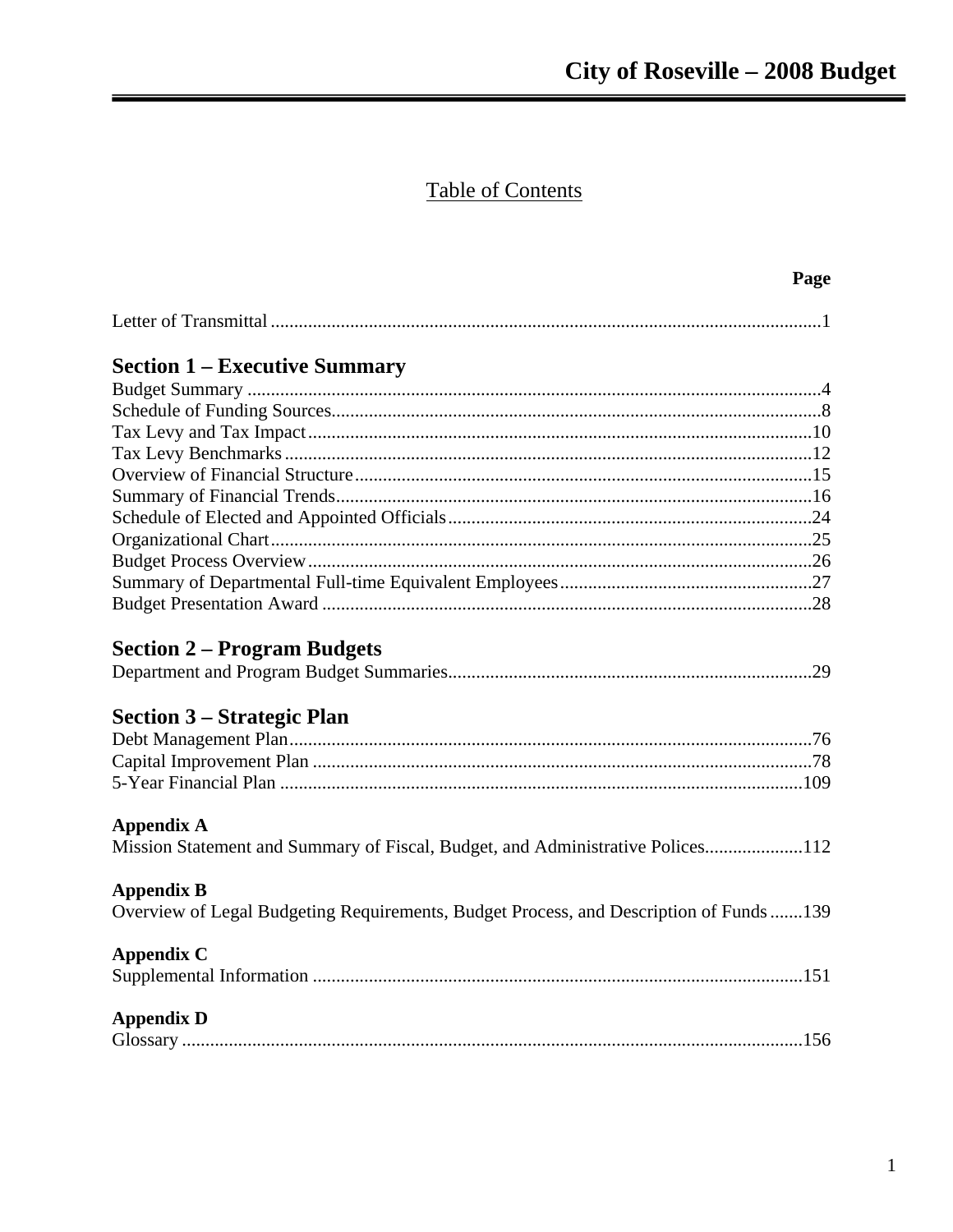# **Letter of Transmittal**

December 17, 2007

To the Mayor and City Council,

Enclosed is the 2008 City Budget as prepared by City Staff, in accordance with City Council actions. The 2008 Budget culminates nearly a year's worth of planning, evaluation, and input from the City Council, advisory commissions, and citizens. Great effort has been taken to ensure that the City's core services are funded in a manner that preserves the greatest value to the community. In addition, steps have been taken to account for the changing trends and impacts that will affect both next year's and future year's budgets.

To the greatest extent possible, new technologies and efficiencies have been incorporated into our service delivery process. However, several challenges remain that will have a significant impact on the 2008 Budget. They include:

- $\Box$  Rising fuel and energy costs
- $\Box$  Maintaining a competitive employee compensation and benefit package
- $\Box$  Strengthening the City's asset replacement funding mechanisms
- $\Box$  Strengthening cash reserves
- $\Box$  Positioning the City to implement recommendations set forth in the Imagine Roseville 2025 process

With the exception of the challenge pertaining to the Imagine Roseville 2025 process, all of these impacts have been on-going for the past several years. Each of these impacts is addressed in greater detail below.

Many of the City's largest service inputs - such as fuel and energy related costs are outpacing general inflation. For example, the City spends over \$500,000 annually for fuel and energy costs alone. Also, in an effort to attract and retain high-performing employees, the City makes great effort to ensure that the City's compensation and benefit package is commensurate with peer communities. To that end, the City has budgeted for an employee cost-of-living adjustment (COLA) of 3.5%. Personnel-related costs represent the single highest cost input into the City's service delivery process.

The City's asset replacement funding mechanisms, while generally strong, do not have sufficient revenue streams to replace the City's park system assets or city facilities at the optimal time. Added funding has been included in the 2008 Budget to strengthen our ability to replace assets at the end of their useful lives. Additional emphasis will be needed in 2009 and beyond.

The City's cash reserves, while strong overall, are somewhat below target levels in a few of the City's key operating funds. In 2007, the City Council affirmed recommended reserve levels and took initial steps to strengthen selected funds including the establishment of a dedicated tax levy for this purpose.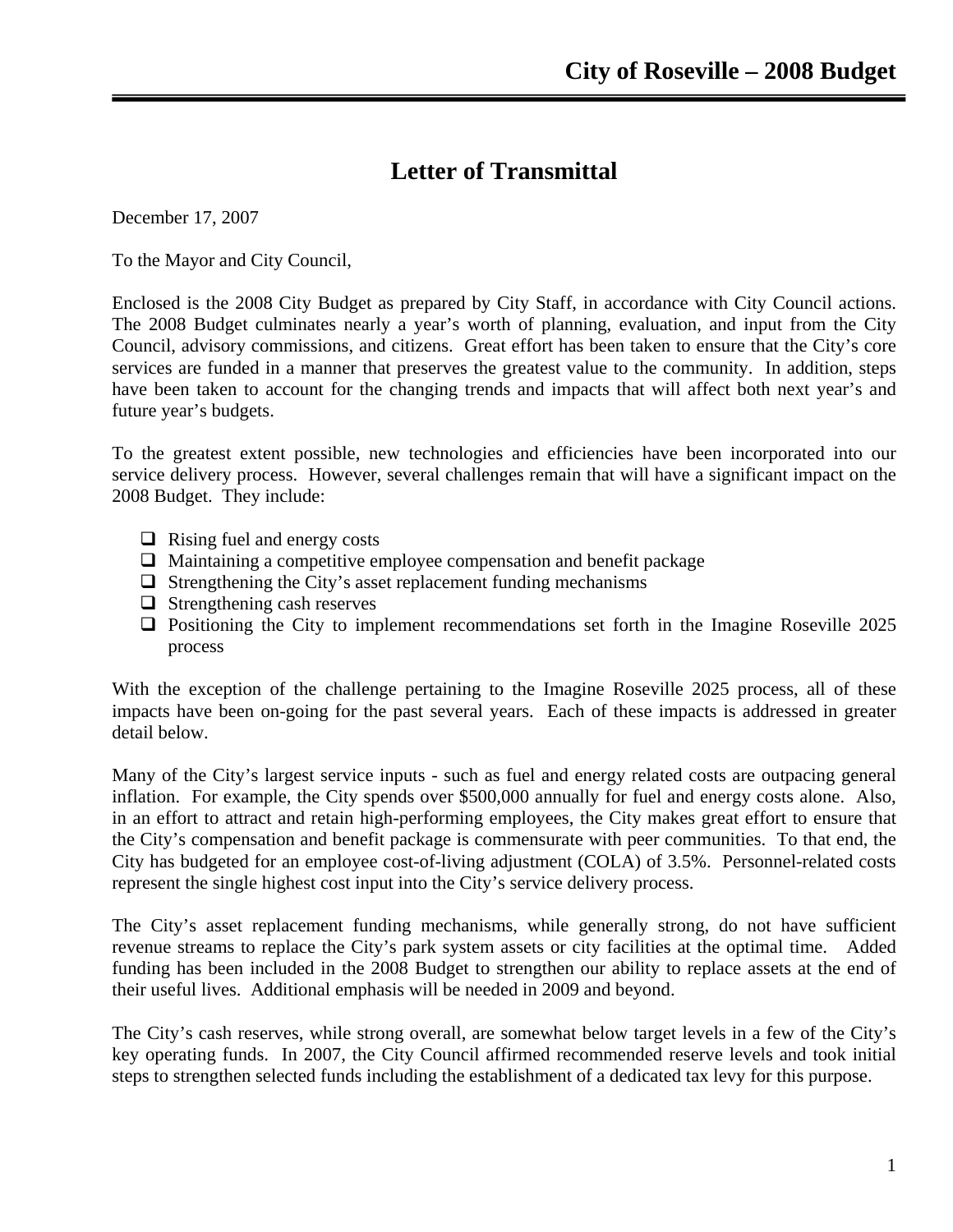The 2008 Budget attempts to begin positioning the City to incorporate the goals and strategies that were identified in the recently completed Imagine Roseville 2025 visioning process. This 6-month process resulted in the citizen recommendation of the following goals:

- 1) Roseville is a welcoming community that appreciates differences and fosters diversity
- 2) Roseville is a desirable place to live, work, and play
- 3) Roseville has a strong and inclusive sense of community
- 4) Roseville residents are invested in their community
- 5) Roseville is a safe community
- 6) Roseville housing meets community needs
- 7) Roseville is an environmentally healthy community
- 8) Roseville has world-renowned parks, open space, and multi-generational recreation programs and facilities
- 9) Roseville supports the health and wellness of community members
- 10) Roseville supports high quality, lifelong learning
- 11) Roseville has a comprehensive, safe, efficient, and reliable transportation system
- 12) Roseville has well-maintained, efficient, and cost-effective public infrastructure
- 13) Roseville has technology that gives us a competitive advantage
- 14) Roseville has a growing, diverse, and stable revenue base
- 15) Roseville responsibly funds programs, services, and infrastructure to meet long-term needs

It is expected that these goals will guide future budget decisions and in all likelihood will require significant financial resources. The Council has developed a narrowed list of short, medium, and longterm goals. More detailed plans should emerge following additional priority-setting meetings which are scheduled for 2008.

Finally, the 2008 Budget reflects newly-adopted budget and financial policies that help guide budgeting and spending decisions. These policies can be found in Appendix A of this document.

The following budget document summarizes the 2008 Budget for all City programs and services. The information is presented in three sections.

**Section 1 – Executive Summary** features a summary of the budget, funding sources, tax levy and tax impact, and a summary of financial trends. The purpose of this section is to provide a broad overview of city operations as a whole.

**Section 2 – Program Budgets** Includes a summary of each major city program or department including goals and objectives, prior year accomplishments, and budget impact items. The purpose of this section is to provide a quick overview of the individual programs and services being provided by the City.

**Section 3 – Strategic Plan** presents information regarding the City's Debt Management Plan, 5-year Capital Improvement Plan (CIP), and a 5-Year Financial Plan which play an integral part in the City's long-term financial planning as well as next year's budget.

The **appendices** include a number of supporting documentation that is designed to provide the reader a greater understanding of the role the budget takes in the City's operations, along with some supplemental demographic and statistical information.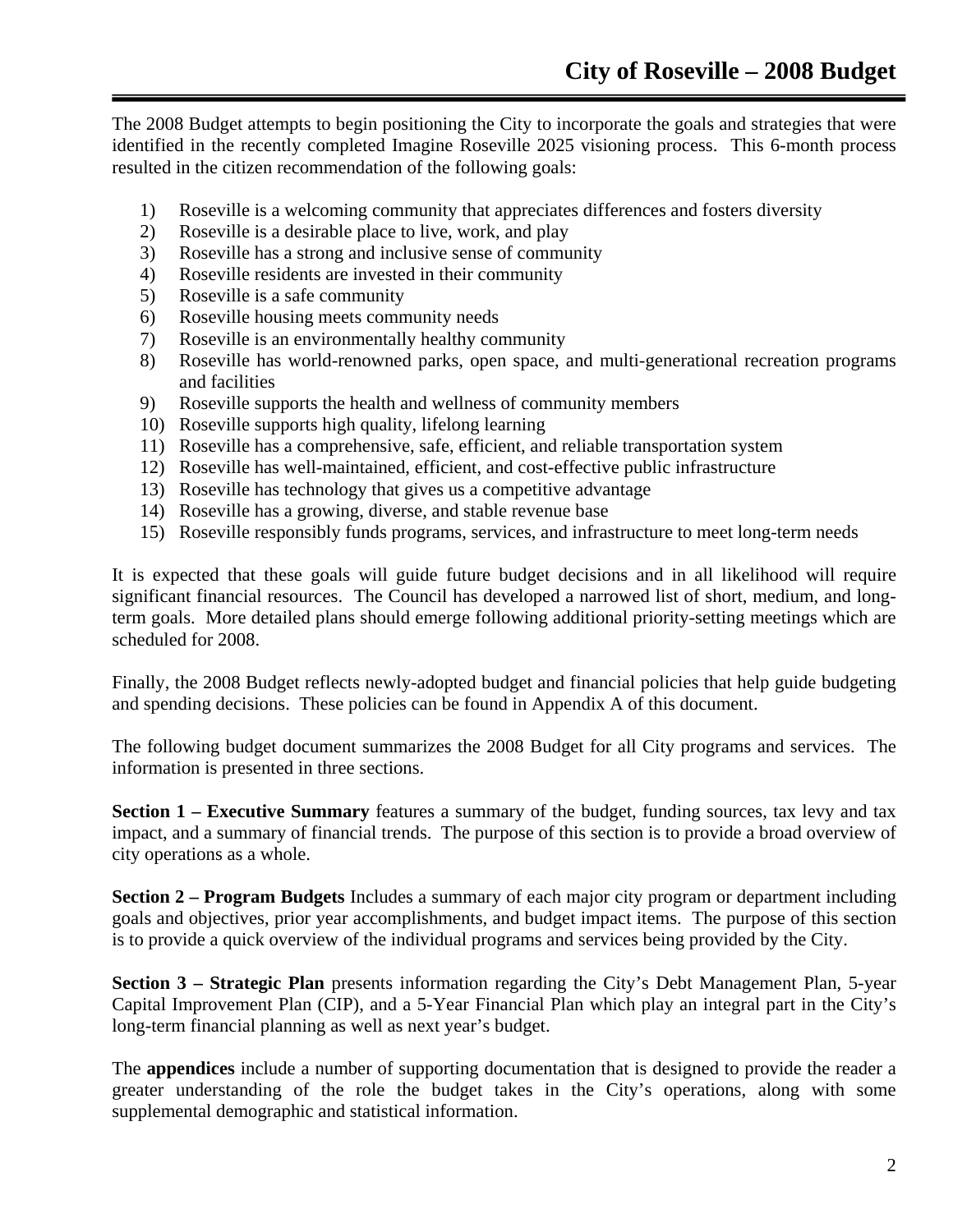The remaining portions of this budget document provide greater detail on the funding sources and uses. We sincerely hope that all interested parties will find this document useful in evaluating the City's programs and services. Supplemental information can also be obtained from the City's Finance Department.

We would like to express our thanks to all City Staff for their hard work and cooperation in preparing this budget. We would also like to express our appreciation for the guidance and direction provided by the City Council over the past year. Finally, it is an honor to serve the citizens of Roseville, whose trust and support are essential in fulfilling the promises embedded in this budget.

Respectfully submitted,

City Manager Finance Director

William J. Malinen Christopher K. Miller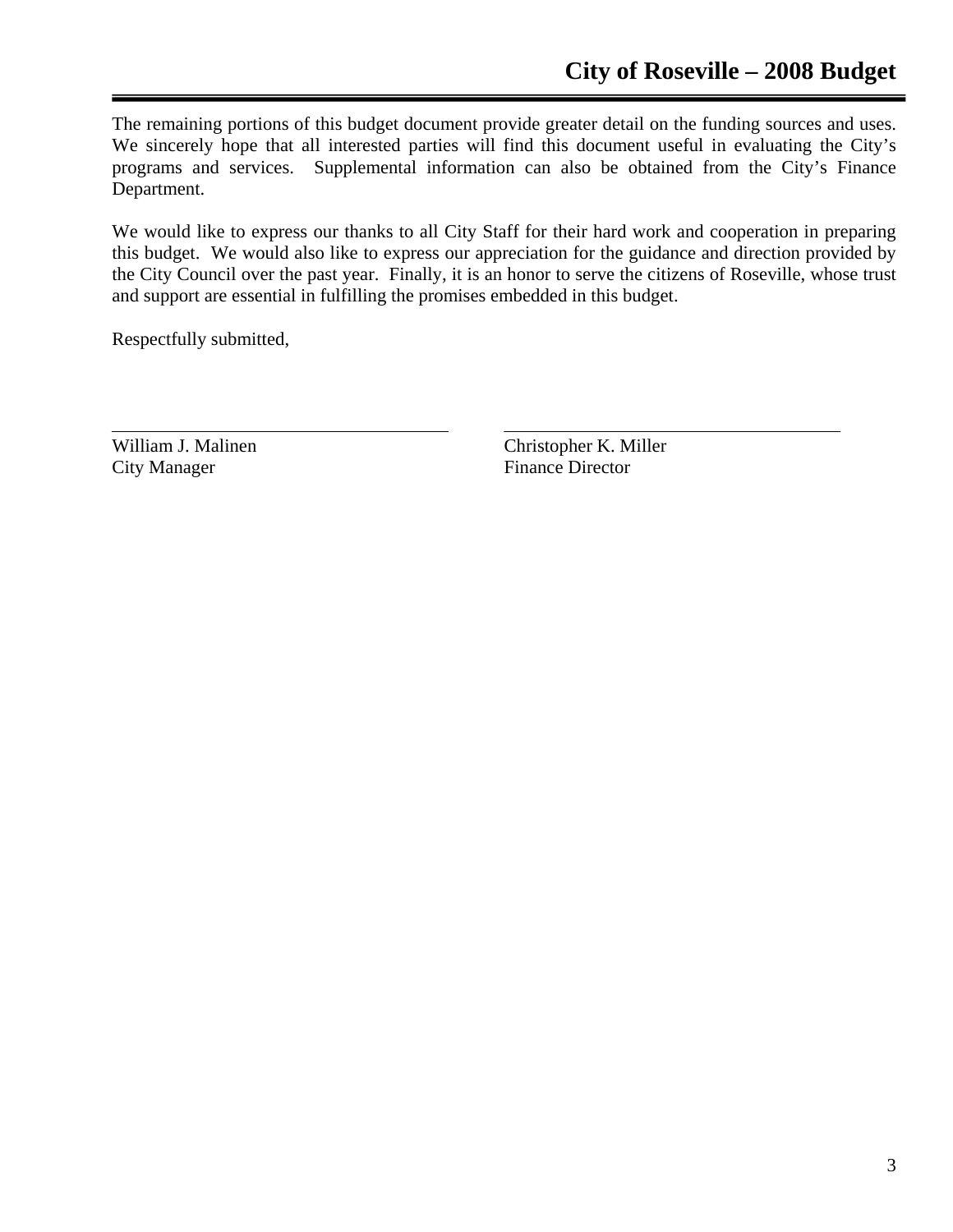## **2008 Budget Summary**

The 2008 Budget is \$35,873,895, an increase of \$3,225,096 or 9.9%. The combined budget for the taxsupported funds is \$15,690,995, an increase of \$ 1,122,556 or 7.4%.



The following graph and table provides a summary of the budget by **major program or function**.

| Program or Function          | 2007<br><b>Budget</b> | 2008<br><b>Budget</b> | \$ Increase<br>(decrease) | % Increase<br>(decrease) |
|------------------------------|-----------------------|-----------------------|---------------------------|--------------------------|
| <b>General Government</b>    | \$1,605,944           | \$1,759,695           | \$153,751                 | 9.6%                     |
| <b>Public Safety</b>         | 6,919,870             | 7,514,680             | 594,810                   | 8.6%                     |
| <b>Public Works</b>          | 2,274,065             | 2,427,875             | 153,810                   | 6.8%                     |
| Parks & Recreation           | 2,543,010             | 2,617,605             | 74,595                    | 2.9 %                    |
| <b>Community Development</b> | 1,118,575             | 1,302,245             | 183,670                   | 16.4 %                   |
| <b>Special Purpose</b>       | 3,057,010             | 3,453,665             | 396,655                   | 13.0 %                   |
| Capital Outlay (non-oper.)   | 2,286,000             | 3,303,855             | 1,017,855                 | 44.5 %                   |
| <b>Enterprise Operations</b> | 10,554,825            | 11,204,775            | 649,950                   | 6.2%                     |
| Debt Service                 | 1,335,000             | 1,335,000             |                           | 0.0 %                    |
| TIF Pay-as-you-Go            | 900,000               | 900,000               | $\overline{a}$            | 0.0 %                    |
| <b>Trust Operations</b>      | 54,500                | 54,500                | $\overline{\phantom{0}}$  | 0.0 %                    |
|                              |                       |                       |                           |                          |
| Total                        | \$32,648,799          | \$35,873,895          | \$3,225,096               | 9.9%                     |

**General Government** includes activities related to City Council and Commissions, elections, legal, general administration, finance, and central services. General government expenditures are expected to increase due to increasing wage, healthcare, insurance, and other inflationary-type costs.

**Public Safety** includes the costs associated with providing police and fire protection. Public safety expenditures are expected to increase due to increasing wage, healthcare, and other inflationary-type costs, as well as added equipment replacements.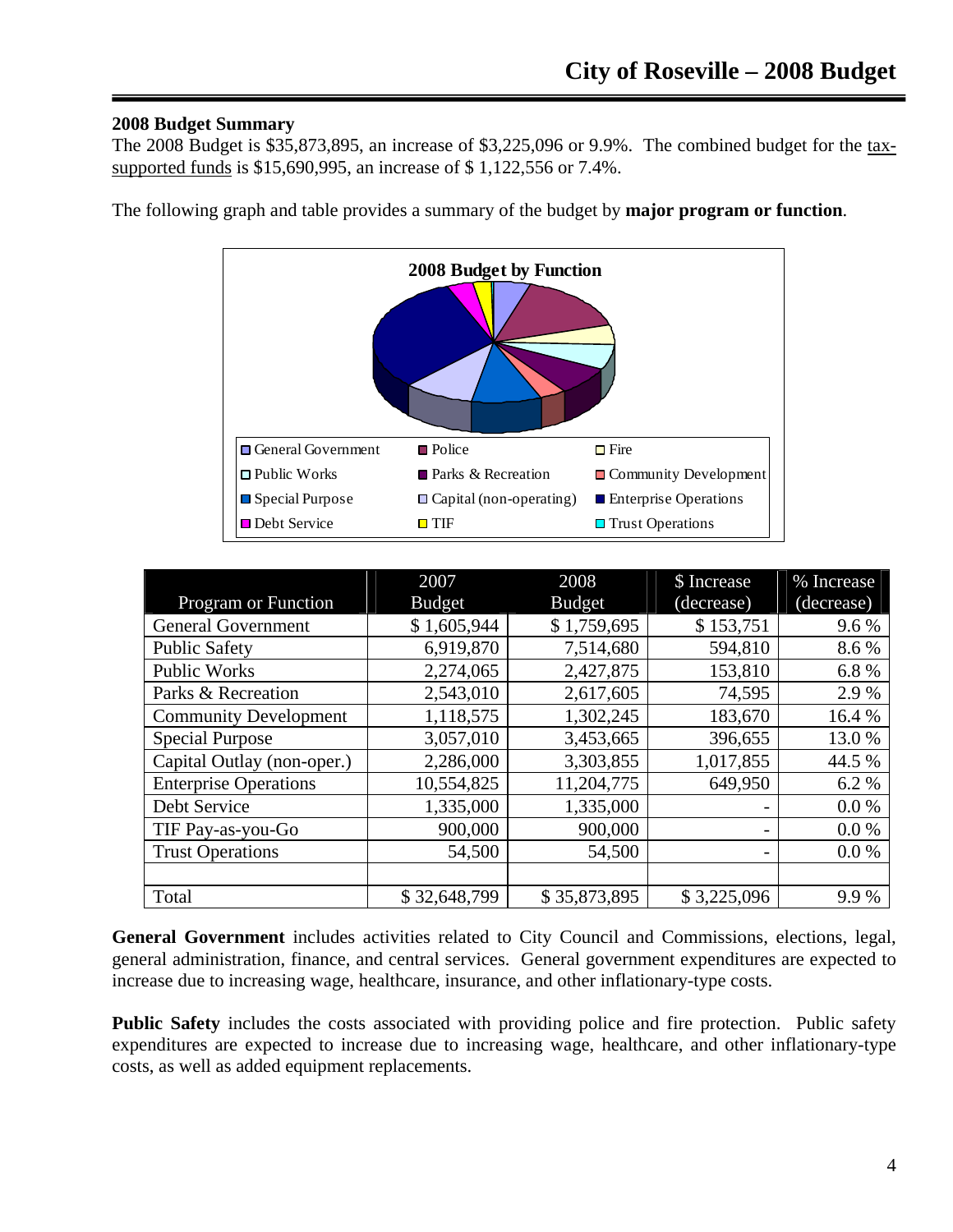**Public Works** includes engineering, street maintenance, street lighting, fleet maintenance, and building maintenance functions. In addition to increasing wage and healthcare costs, additional appropriations were made to offset higher-than-inflation fuel and energy-related costs.

Parks and Recreation includes recreation administration and programs, leisure activities, and the Skating Center operation. Consistent with other departments, wage, healthcare, and energy costs have placed greater pressures on overall operating costs. A portion of the additional costs are offset by program fees.

**Community Development** includes planning and economic development, code enforcement, and geographic information systems. Expenditures are expected to increase due to increasing wage, healthcare, insurance, and other inflationary-type costs. In addition, a one-time appropriation of \$150,000 has been included to revise the City's Comprehensive Plan.

**Special Purpose** functions include information technology, communications, license center, lawful gambling enforcement, and parks maintenance. In addition to increasing wage and healthcare costs, the increase is attributable to the expected addition of one License Center position. The additional position will be funded by agent fees generated through the issuance of passports.

**Capital Outlay** includes scheduled replacement purchases of vehicles and equipment (non-operating budgets), as well as general infrastructure improvements.

**Enterprise Operations** includes water, sanitary sewer, storm drainage, solid waste recycling, and the municipal golf course. Added wage, healthcare and contractual services will place added pressure on these operating budgets. This includes a projected 4% increase in costs related to the purchase of wholesale water from St. Paul, and a 4% increase in wastewater treatment costs through the Metropolitan Council Environmental Services (MCES) Division.

**Debt Service** includes the principal and interest paid on bonds used to finance infrastructure and facility improvement projects. Debt service costs are expected to remain constant until 2011.

**TIF Pay-as-you-Go** refers to tax increment paid to developers as specified in Tax Increment Financing (TIF) agreements between the City and various developers.

**Trust Operations** includes endowment funds used to offset general taxes, and to maintain the Cityowned Roseville Lutheran Cemetery.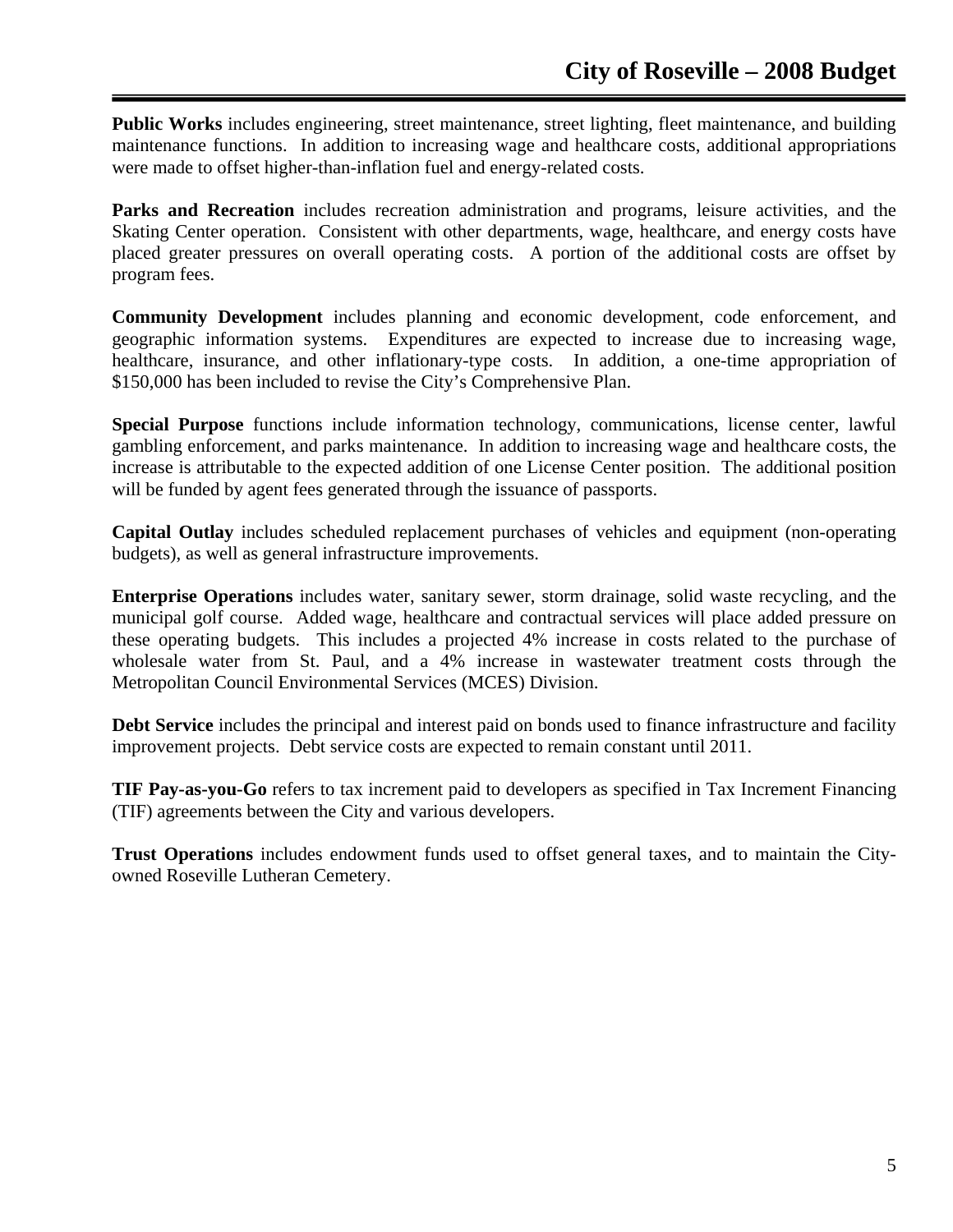

The following graph and table provides a summary of the budget by **major expense category**.

|                          | 2007          | 2008          | \$ Increase              | % Increase |
|--------------------------|---------------|---------------|--------------------------|------------|
| Type of Expense          | <b>Budget</b> | <b>Budget</b> | (decrease)               | (decrease) |
| <b>Personal Services</b> | \$13,089,000  | \$13,879,352  | \$790,352                | 6.0%       |
| Supplies & Materials     | 1,221,551     | 1,282,650     | 61,099                   | 5.0%       |
| Other Services & Charges | 12,727,748    | 15,173,078    | 2,445,290                | 19.2 %     |
| Capital Outlay           | 3,375,500     | 3,303,855     | (71, 645)                | (2.1) %    |
| Debt Service             | 1,335,000     | 1,335,000     | $\overline{\phantom{0}}$ | $-$ %      |
| TIF Pay-as-you-Go        | 900,000       | 900,000       |                          | $-9/0$     |
|                          |               |               |                          |            |
| Total                    | \$32,648,799  | \$35,873,895  | \$3,225,096              | 9.9%       |

**Personal Services** includes the wage, benefit, and insurance costs of employees. In an effort to attract and retained highly qualified employees, the City's Compensation Plan provides for a cost of living adjustment (COLA) of 3.5%. In addition, health and dental insurance premiums charged to the City are expected to increase by 10%.

**Supplies and Materials** include office supplies, motor fuel and vehicle supplies, clothing and protective gear, street repair materials, and salt/sand purchases. An increase is estimated for 2008 reflective of anticipated increases in service inputs including fuel and energy-related costs.

**Other Services and Charges** include professional services, contractual maintenance and repair, utilities, memberships, interfund charges, and training and conferences. It also includes the costs attributable to the purchase of water from the City of St. Paul and wastewater treatment costs paid to the Met Council.

**Capital Outlay** includes both new and scheduled replacement purchases of vehicles and equipment, water meters, and infrastructure improvements.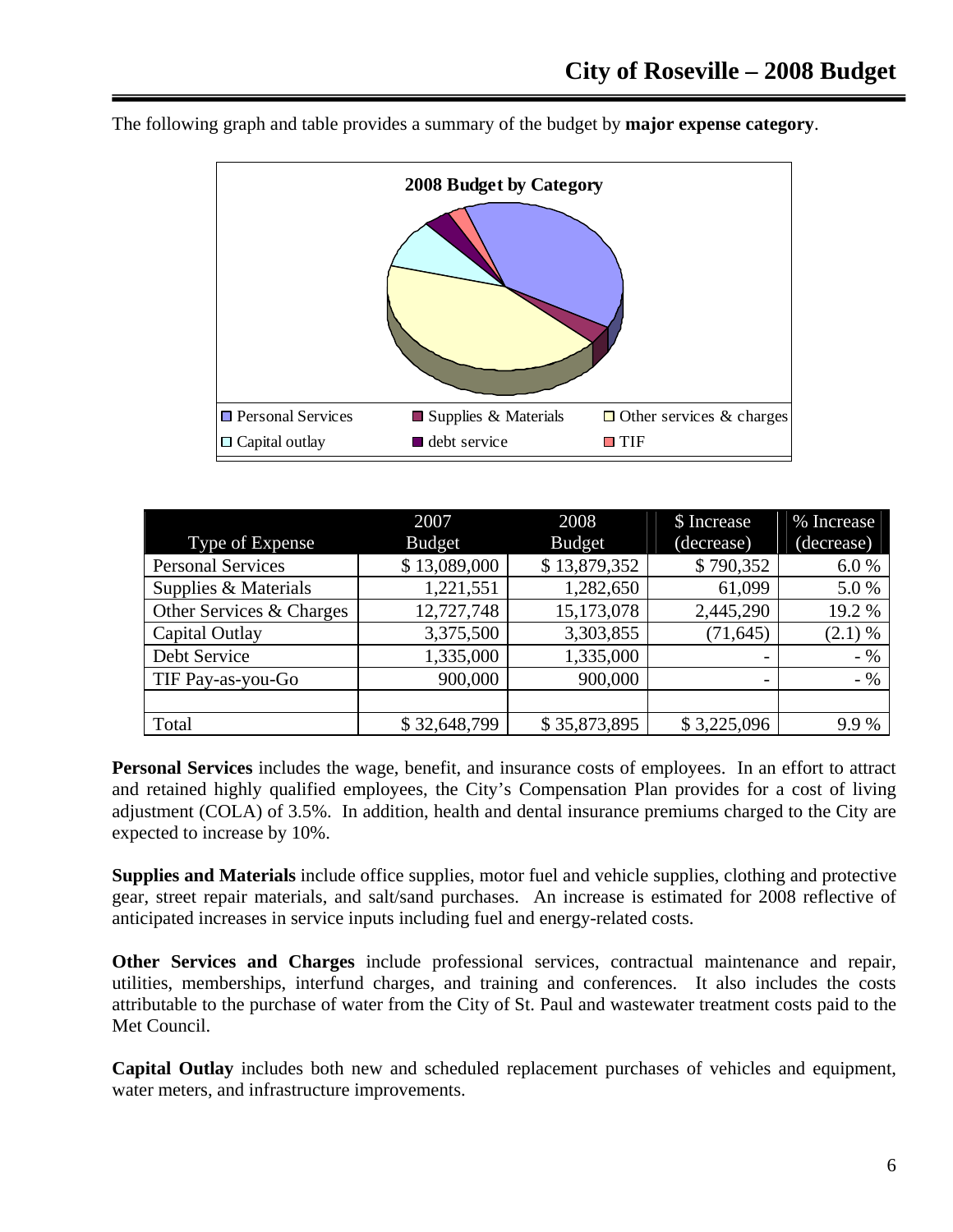**Debt Service** includes the principal and interest paid on bonds used to finance infrastructure and facility improvement projects. Debt service costs are expected to remain constant until 2011.

**TIF Pay-as-you-Go** refers to tax increment paid to developers as specified in Tax Increment Financing (TIF) agreements between the City and various developers. The increase in TIF pay-as-you-go will result due to the added value created within existing TIF districts.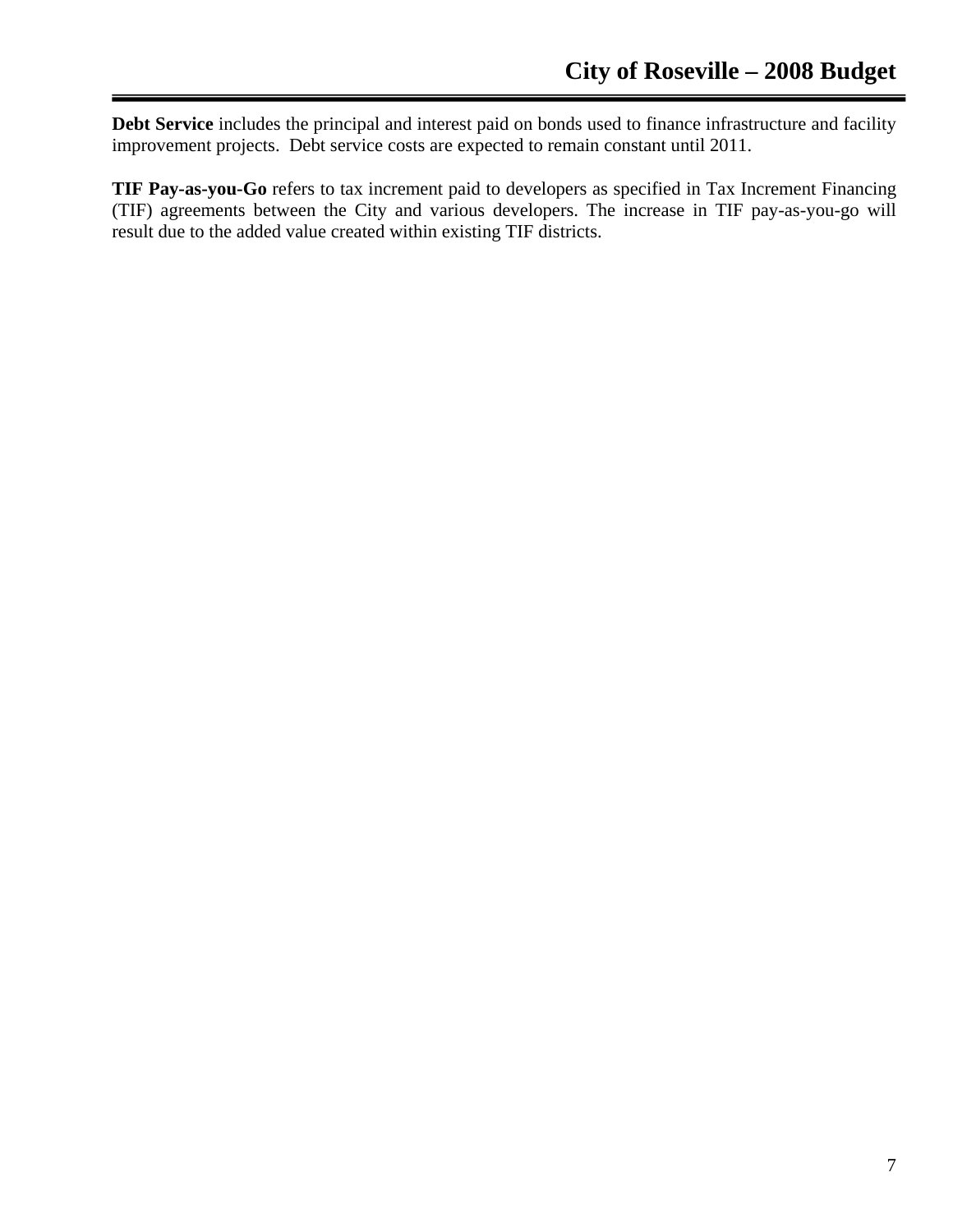## **Budget Funding Sources**

The following graph and table summarizes the funding sources for the 2008 Budget.



|                             | 2007          | 2008          | \$ Increase | % Increase |
|-----------------------------|---------------|---------------|-------------|------------|
| <b>Funding Source</b>       | <b>Budget</b> | <b>Budget</b> | (decrease)  | (decrease) |
| <b>Property Taxes</b>       | \$11,696,360  | \$12,896,360  | \$1,200,00  | 10.3%      |
| <b>Special Assessments</b>  | 150,000       | 150,000       |             | 0.0 %      |
| Intergovernmental Rev.      | 1,384,102     | 2,120,620     | 736,518     | 53.2 %     |
| Licenses & Permits          | 2,501,380     | 2,599,250     | 97,870      | 3.9%       |
| <b>Charges for Services</b> | 12,453,499    | 12,847,830    | 394,331     | 3.2 %      |
| Fines & Forfeits            | 215,020       | 283,000       | 67,980      | 31.6 %     |
| <b>Interest Earnings</b>    | 1,161,489     | 1,176,465     | 14,976      | 1.3 %      |
| <b>Other Revenues</b>       | 1,827,464     | 2,048,650     | 221,186     | 12.1 %     |
| Use of Reserves *           | 1,259,485     | 1,751,720     | 492,235     | 39.1 %     |
|                             |               |               |             |            |
| Total                       | \$32,648,799  | \$35,873,895  | \$3,225,096 | 9.9%       |

\* The 2008 Budget includes approximately \$1.75 million in planned spending from capital replacement funds

**Property Taxes** include taxes levied against taxable property. The increase in property taxes will offset spending increases for inflation and healthcare, and help fund new initiatives.

**Special Assessments** include assessments levied against benefiting properties for various infrastructure improvements.

**Intergovernmental Revenues** include state aids (\$750,000), police, fire, and street maintenance aid (\$899,000) and monies received under joint powers agreements (\$396,000). The increase is expected due to additional construction of MSA-related streets, and added revenues from Joint Powers Agreements related to the City's IT support functions.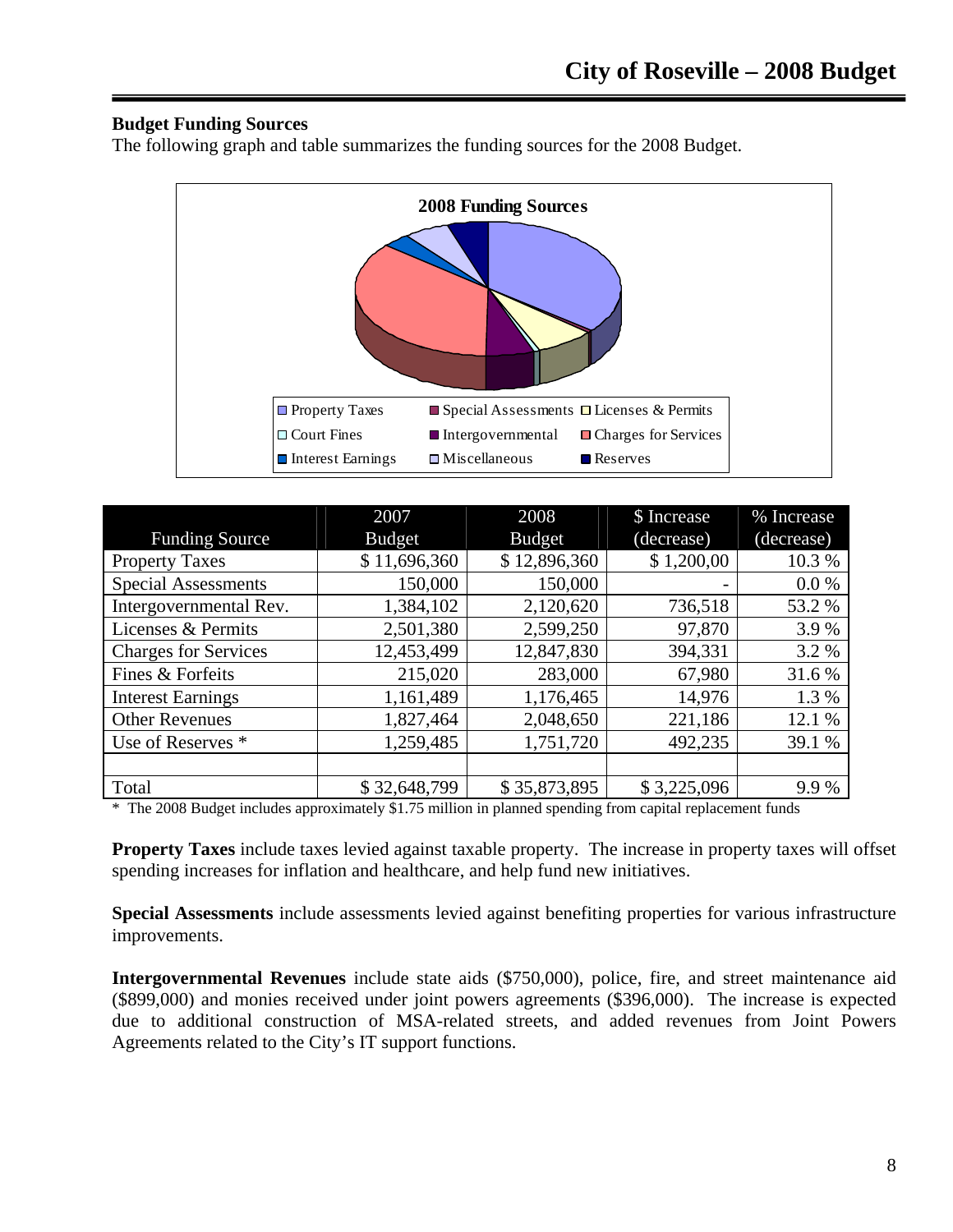Licenses & Permits include business licenses (\$302,000), building-related permits and fees (\$1,100,000), and licenses and fees collected at the License Center (\$1,195,000). Business license revenue and License Center fees have been adjusted to reflect current and expected activity levels. Building permit fees are expected to remain fairly constant.

**Charges for Services** include administrative charges between funds (\$875,000), wireless antenna lease revenues (\$275,000), recreation program fees (\$1,785,000), user charges for; water (\$5,242,000), sanitary sewer (\$3,399,000), storm drainage (\$700,000), solid waste recycling fees (\$219,750), and greens fees for the municipal golf course (\$350,000). An increase is shown reflecting approved fee increases for business-type activities.

**Fines & Forfeits** include fines paid for traffic violations and criminal offenses occurring within the City limits. An increase is expected due to increased prosecution efforts.

**Interest Earnings** include investment earnings on cash reserves.

**Other Revenues** include tax increment (\$900,000), lawful gambling taxes (\$150,000), cable franchise fees (\$319,000), and interfund transfers.

**Use of Reserves** denotes the amount of reserves that is projected to be used to finance one-time capital replacements and other uses.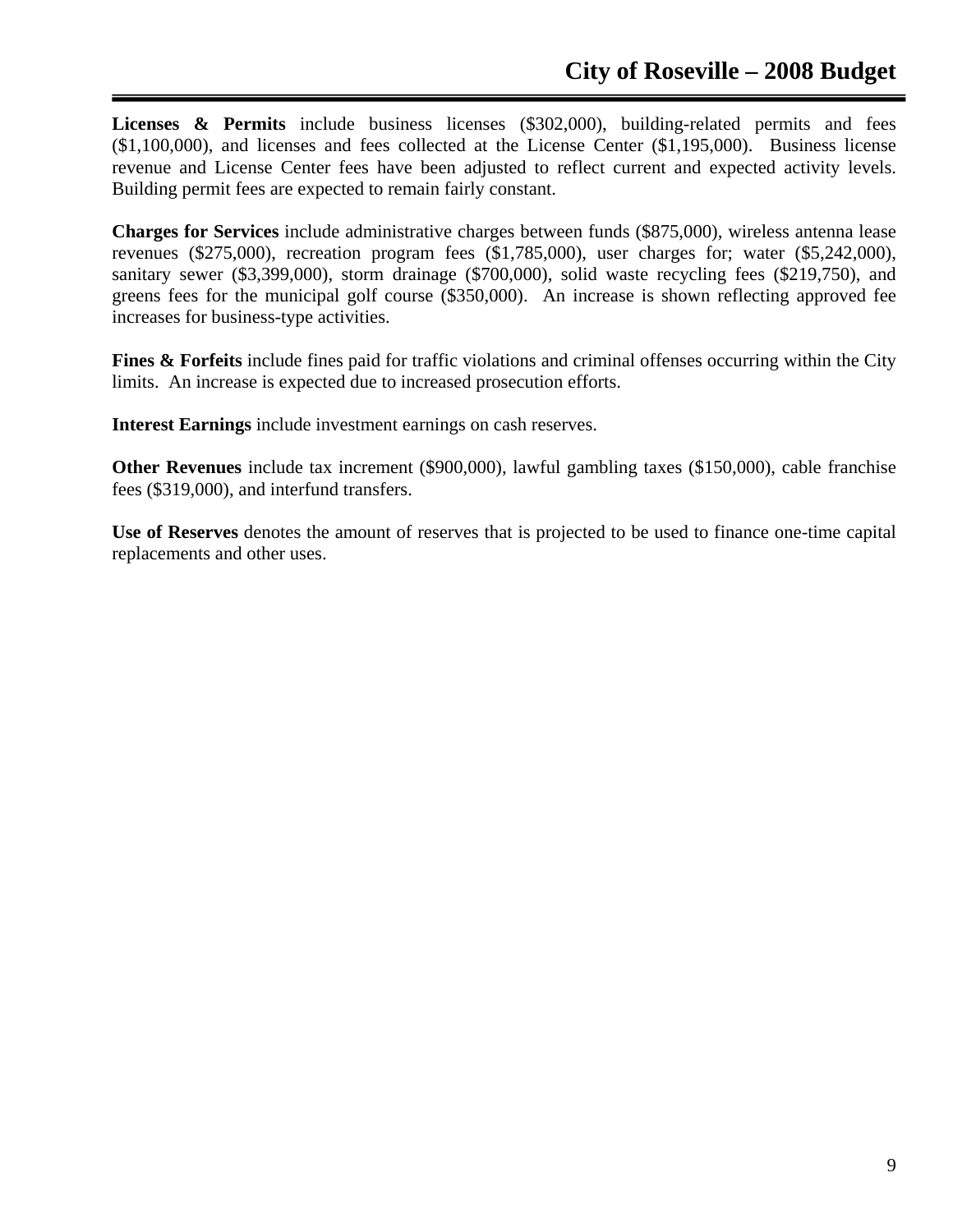## **Tax Levy, Tax Capacity, and Tax Impact**

The tax levy for 2008 is \$12,896,360, an increase of \$1,200,000 or 10.3%. The increase in property taxes will offset spending increases for wages, healthcare, and inflation, and strengthen the City's asset replacement programs.

With the proposed tax levy and estimated increases in the City's tax base, an average-valued home of \$235,000 would see an increase of \$24 or 4.5% in their local property taxes, holding all other factors constant (i.e. with no valuation increase).

|                                 | 2007               | 2008               | \$ Increase | % Increase |
|---------------------------------|--------------------|--------------------|-------------|------------|
| Program or Service              | <b>Actual Levy</b> | <b>Actual Levy</b> | (decrease)  | (decrease) |
| General Fund                    | \$7,882,370        | \$8,854,025        | \$971,655   | 12.3 %     |
| Parks & Recreation              | 784,045            | 832,335            | 48,290      | 6.2 %      |
| <b>Parks Maintenance</b>        | 893,405            | 955,000            | 61,595      | 6.9%       |
| Park Improvements               | 175,000            | 215,000            | 40,000      | 22.9 %     |
| Pathways Maintenance            | 146,000            | 140,000            | (6,000)     | (4.1) %    |
| <b>Streetscape Improvements</b> | 60,000             | 60,000             |             | 0.0 %      |
| General Vehicle Replacement     | 130,540            | 140,000            | 9,460       | 7.2 %      |
| <b>General Debt Service</b>     | 1,625,000          | 1,625,000          |             | 0.0 %      |
|                                 |                    |                    |             |            |
| Total                           | \$11,696,360       | \$12,896,360       | \$1,200,000 | 10.3 %     |

The following table summarizes the 2008 tax levy.

The Citywide tax capacity represents the taxable property value within the City. It is determined by applying the State-wide property tax formula for each parcel, then adding each parcel's tax capacity. The citywide tax capacity is then applied to the proposed levy to determine the local tax rate. The citywide tax rate for 2007 and 2008 (estimated) is 23.014% and 24.053% respectively.

To determine an individual property's tax, the local tax rate is applied to the property's net tax capacity. For example, a \$235,000 home has a tax capacity of 2,350 (235,000 multiplied by 1% - the Statewide tax formula for homestead property). This tax capacity figure is then multiplied by the local tax rate.

#### $2,350 \text{ x } .24053 = $565$

In 2008 a \$235,000 home will pay an estimated \$565 in city taxes. A similar calculation for other property valuations is shown in the tables below.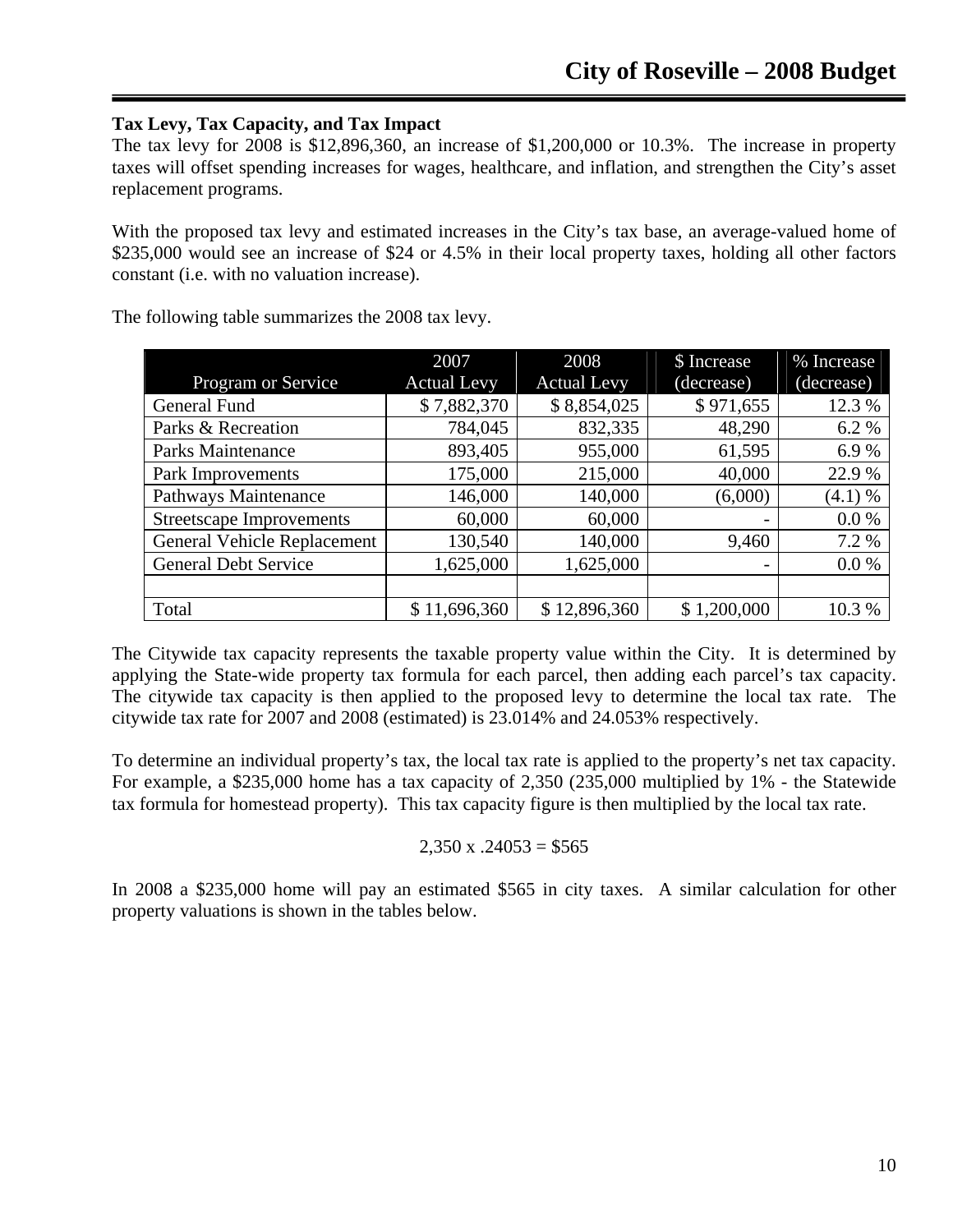The following table summarizes the estimated tax impact on **residential** homes, based on the 2008 tax levy and budget, estimates provided by Ramsey County, and assuming no increase in property valuation.

| Value of  | 2007   | 2008      | \$ Increase | % Increase |
|-----------|--------|-----------|-------------|------------|
| Home      | Actual | Estimated | (decrease)  | (decrease) |
| \$175,000 | \$403  | \$421     | \$18        | 4.5 %      |
| 200,000   | 460    | 481       | 21          | 4.5 %      |
| 235,000   | 541    | 565       | 24          | 4.5 %      |
| 275,000   | 633    | 661       | 29          | 4.5 %      |
| 300,000   | 690    | 722       | 31          | 4.5 %      |

\* Note: Property valuations are determined by the Ramsey County Assessor's Office

As shown above, an average-valued home of \$235,000 would see an increase of \$24 or 4.5%, holding all other factors constant.

The following table summarizes the estimated tax impact on **residential** homes, based on the 2008 tax levy and budget, estimates provided by Ramsey County, and assuming a 5% increase in property valuation.

| Value of    | 2007   | 2008      | \$ Increase | % Increase |
|-------------|--------|-----------|-------------|------------|
| Home        | Actual | Estimated | (decrease)  | (decrease) |
| $$175,000*$ | \$403  | \$442     | \$39        | 9.7 %      |
| 200,000     | 460    | 505       | 45          | 9.7%       |
| 235,000     | 541    | 594       | 53          | 9.7%       |
| 275,000     | 633    | 695       | 62          | 9.7%       |
| 300,000     | 690    | 758       | 67          | 9.7%       |

\* Original value shown. 2008 Impact reflects a 5% valuation increase.

The following table summarizes the estimated tax impact on **commercial** property, based on the 2008 tax levy and budget, estimates provided by Ramsey County, and assuming no increase in property valuation.

| Value of  | 2007   | 2008      | \$ Increase | % Increase |
|-----------|--------|-----------|-------------|------------|
| Property  | Actual | Estimated | (decrease)  | (decrease) |
| \$200,000 | \$5748 | \$782     | \$34        | 4.5 %      |
| 300,000   | 1,208  | 1,263     | 55          | 4.5 %      |
| 500,000   | 2,129  | 2,225     | 96          | 4.5 %      |
| 1,000,000 | 4,430  | 4,630     | 200         | 4.5 %      |
| 2,000,000 | 9,033  | 9,441     | 408         | 4.5 %      |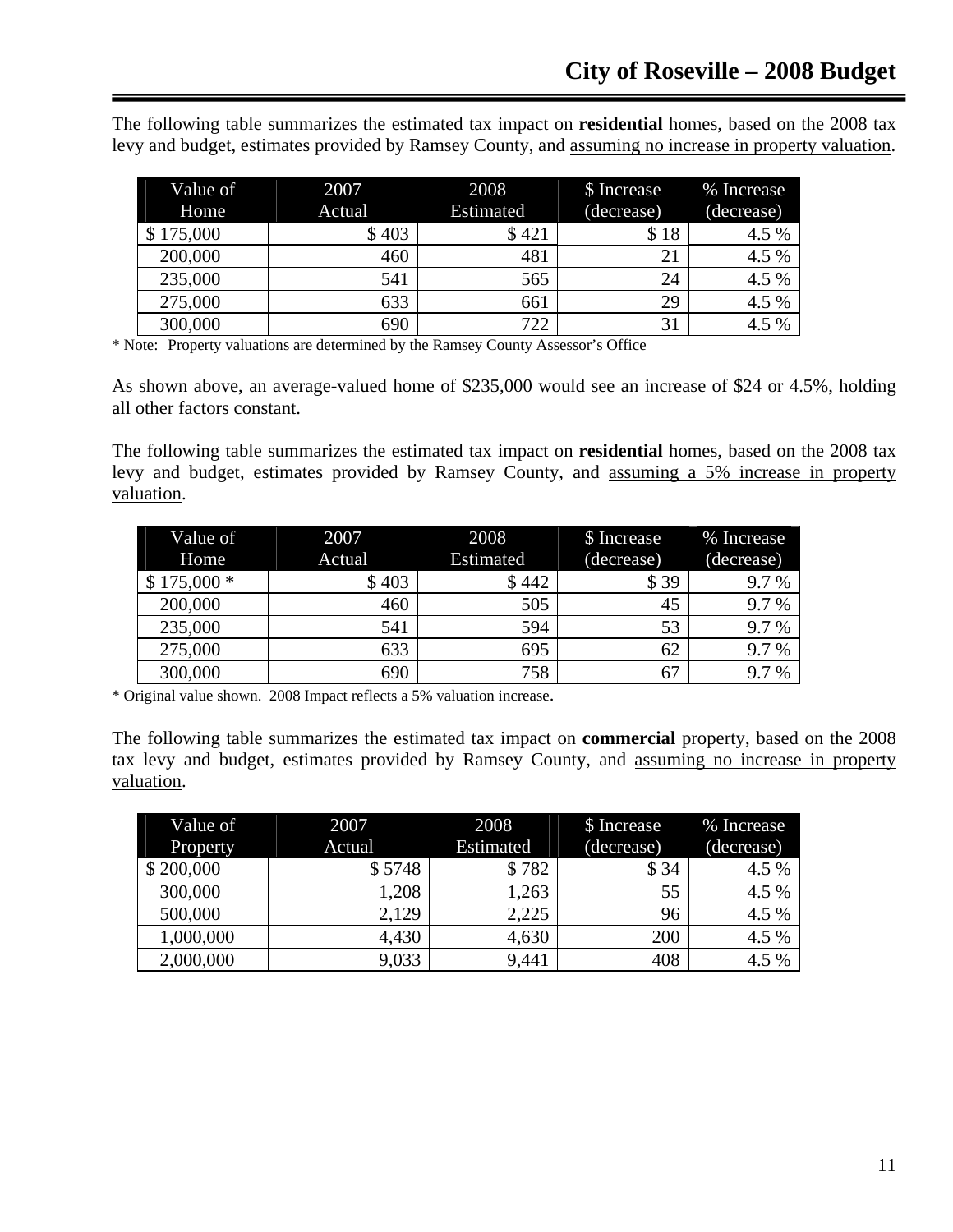## **Tax Levy Benchmarks**

The following graphs are presented to provide citizens with an understanding of where their property tax dollars are spent, and how current tax burdens compare to certain benchmarks.

The majority of local tax monies provide funding for public safety (police & fire), public works, and parks and recreation services. This can be shown in the following graph which highlights tax spending for these services as compared to other governmental services.



A 10-year summary of the tax levy increases as compared to the local inflation rate is shown below.

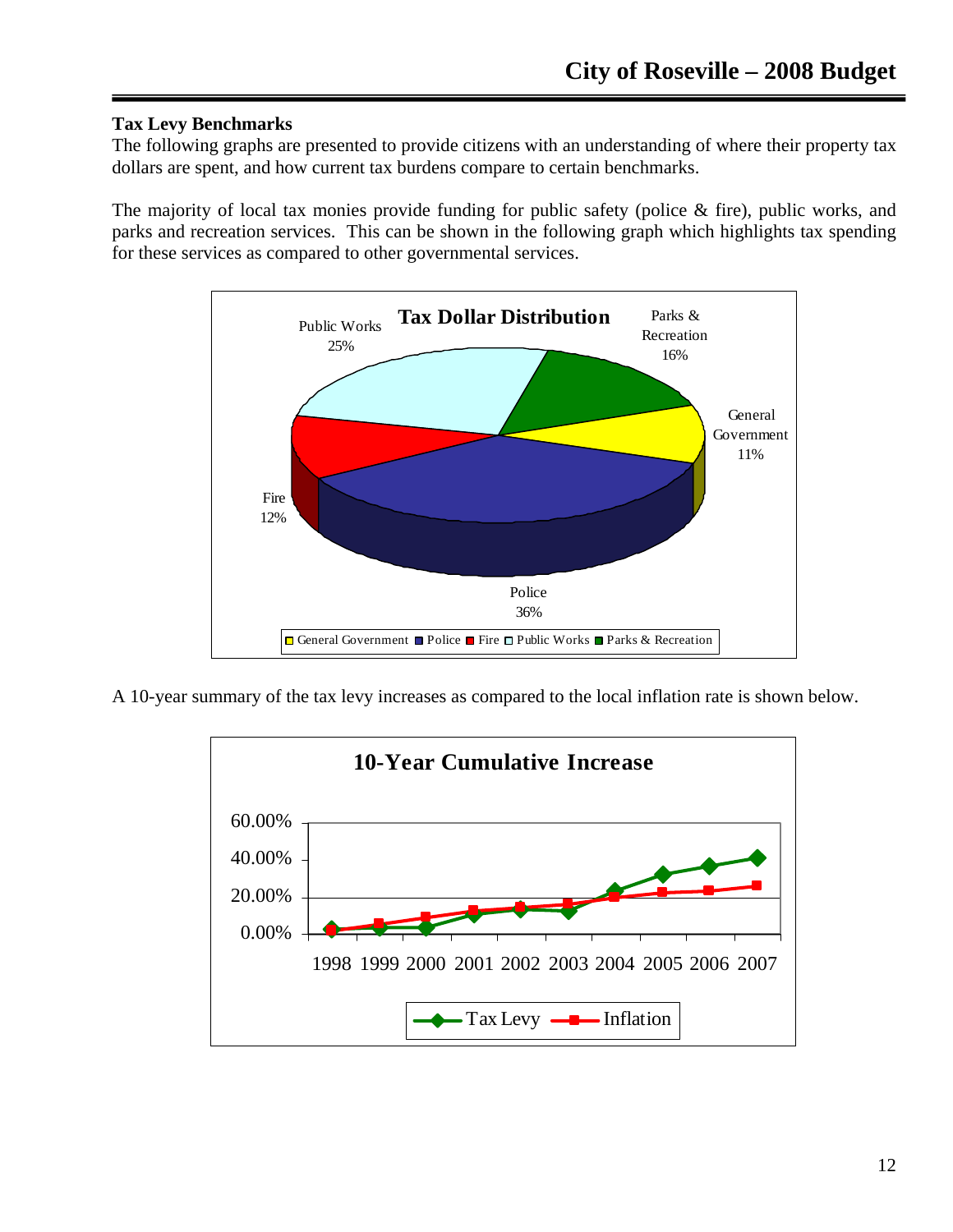For most of the last 10 years, the increase in the tax levy remained near the inflation rate. Beginning in 2005 the tax levy increase has exceeded the local inflation rate. This is largely the result of higher-than inflation personnel costs and other service inputs such as fuel and energy-related costs. In addition, the City has had to increase its levy to offset reductions in state-aid.

Another benchmark that is oftentimes used is a comparison of local property taxes among comparable cities. Although the comparison somewhat masks local needs and preferences, it nonetheless provides a general picture of each City's tax burden.

|                            | <b>City Taxes</b> |
|----------------------------|-------------------|
| Savage                     | \$1,179           |
| <b>Brooklyn Center</b>     | 1,041             |
| <b>Inver Grove Heights</b> | 873               |
| Richfield                  | 841               |
| <b>Cottage Grove</b>       | 840               |
| <b>St. Louis Park</b>      | 816               |
| Maplewood                  | 751               |
| Shakopee                   | 751               |
| Fridley                    | 737               |
| Andover                    | 731               |
| Oakdale                    | 684               |
| Shoreview                  | 548               |
| <b>Roseville</b>           | 541               |

## **2007 Local Property Taxes**

\* For cities within the Twin Cities Metropolitan Area, serving Populations between  $25,000 - 45,000$ ; and for a home valued at \$235,000

As shown in the table, Roseville has the lowest property tax burden amongst cities within the metro area that serve a population between 25,000 and 45,000. Even with the property tax levy increase of 10.3%, Roseville would still remain the lowest taxed City for this comparison group.

If an expanded comparison were made to include all cities in the metro area that serve a population in excess of 10,000, Roseville would rank  $6<sup>th</sup>$  out of 60 cities. The tax burden on Roseville homeowners has consistently remained below the average for this peer group. This is summarized in the chart below.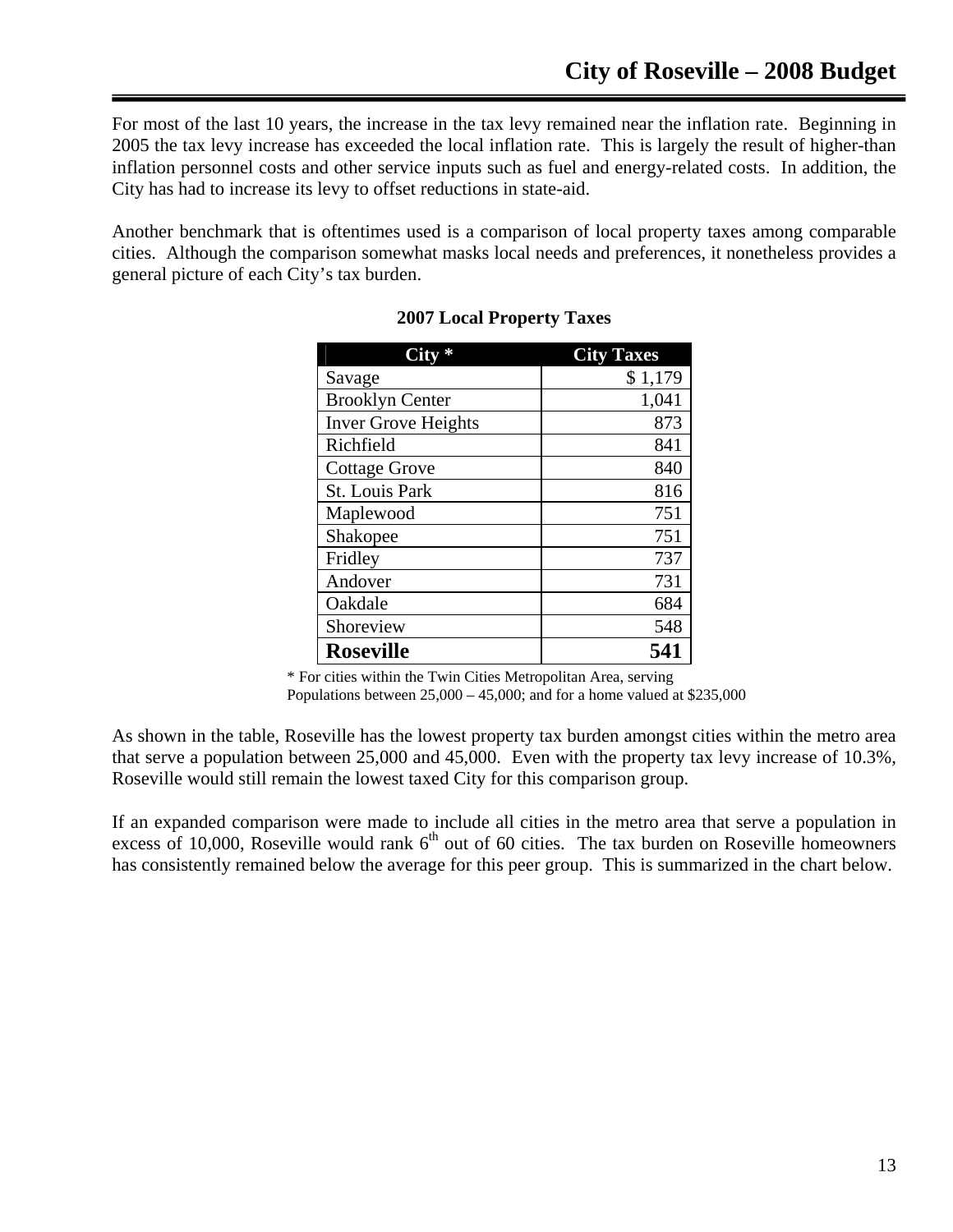

In 1995, Roseville's tax rate was 12% lower than the peer average. In 2000, Roseville's tax rate was 22% lower than the average. Today, we're 32% lower.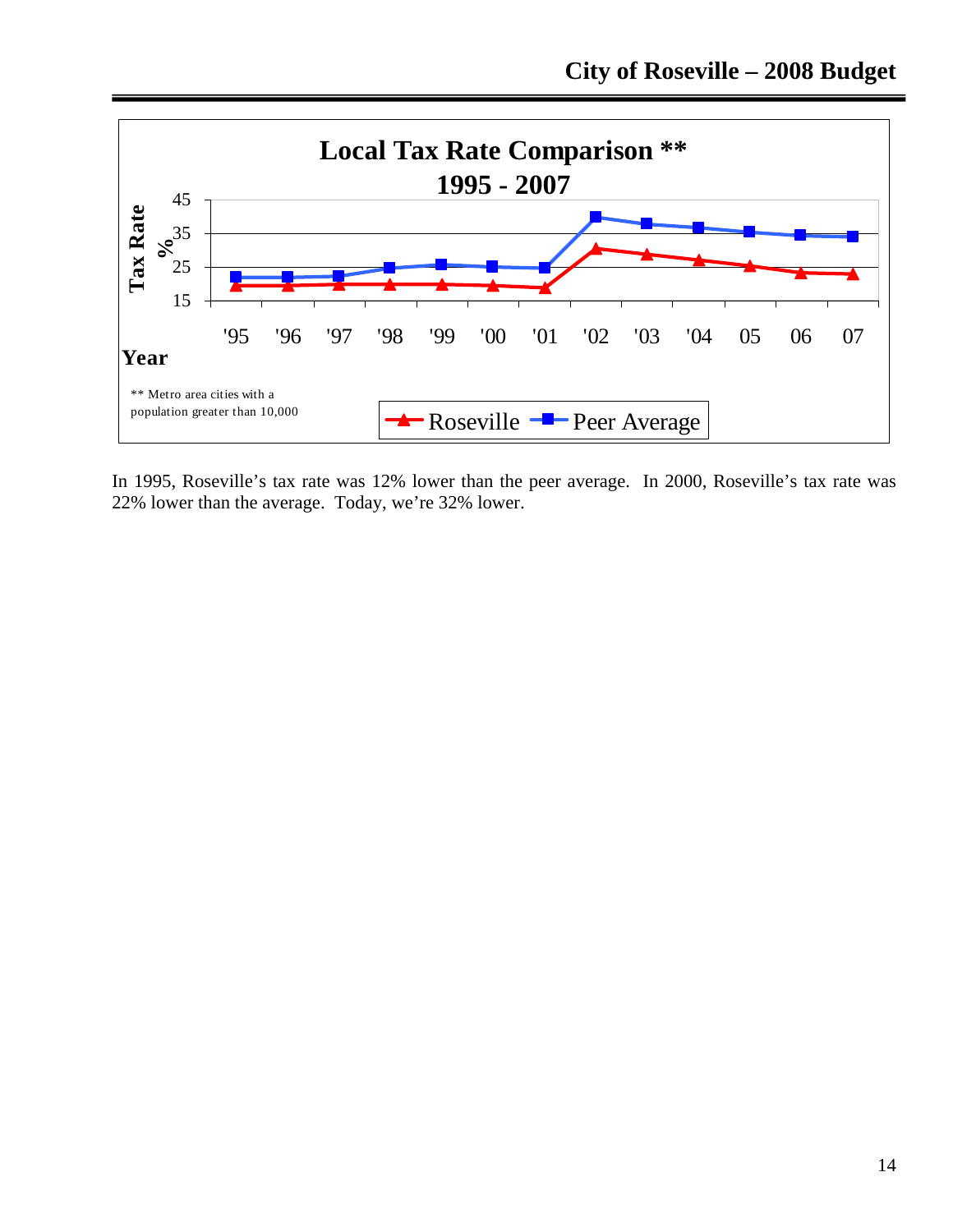#### **Overview of Financial Structure**

Like most governmental units, the City of Roseville operates under a financial structure that segregates programs and services within funds or functional units. This segregation is made to ensure that legally restricted funds are used in the manner in which they're prescribed, and to account for programs whose financial activities are tracked separately for management purposes. The table below outlines the financial relationship between the City's programs and services.

| <b>Program or Service</b>           | <b>Type of Fund</b> | <b>Fund Name</b>              |
|-------------------------------------|---------------------|-------------------------------|
| City Council                        | Governmental        | General                       |
| Human Rights                        | Governmental        | General                       |
| <b>Fire Relief Association</b>      | Governmental        | General                       |
| Administration                      | Governmental        | General                       |
| Elections                           | Governmental        | General                       |
| Legal                               | Governmental        | General                       |
| Finance                             | Governmental        | General                       |
| <b>Central Services</b>             | Governmental        | General                       |
| <b>General Insurance</b>            | Governmental        | General                       |
| Police – all divisions              | Governmental        | General                       |
| $Fire - all divisions$              | Governmental        | General                       |
| <b>Public Works Administration</b>  | Governmental        | General                       |
| Streets & Street Lighting           | Governmental        | General                       |
| <b>General Building Maintenance</b> | Governmental        | General                       |
| <b>Central Garage</b>               | Governmental        | General                       |
| <b>Recreation Programs</b>          | Governmental        | Recreation                    |
| <b>Skating Center</b>               | Governmental        | Recreation                    |
| Community Development - all         | Governmental        | <b>Community Development</b>  |
| Communications                      | Governmental        | Communications                |
| <b>Information Technology</b>       | Governmental        | <b>Information Technology</b> |
| <b>License Center</b>               | Governmental        | <b>License Center</b>         |
| Lawful Gambling                     | Governmental        | <b>Lawful Gambling</b>        |
| Pathway & Parking Lot Maintenance   | Governmental        | Pathway Maintenance           |
| Park Maintenance                    | Governmental        | Park Maintenance              |
| Park Improvements                   | Governmental        | Park Improvement              |
| Recycling                           | Proprietary         | Recycling                     |
| <b>Sanitary Sewer</b>               | Proprietary         | <b>Sanitary Sewer</b>         |
| Water                               | Proprietary         | Water                         |
| <b>Storm Drainage</b>               | Proprietary         | <b>Storm Drainage</b>         |
| <b>Golf Course</b>                  | Proprietary         | <b>Golf Course</b>            |
|                                     |                     |                               |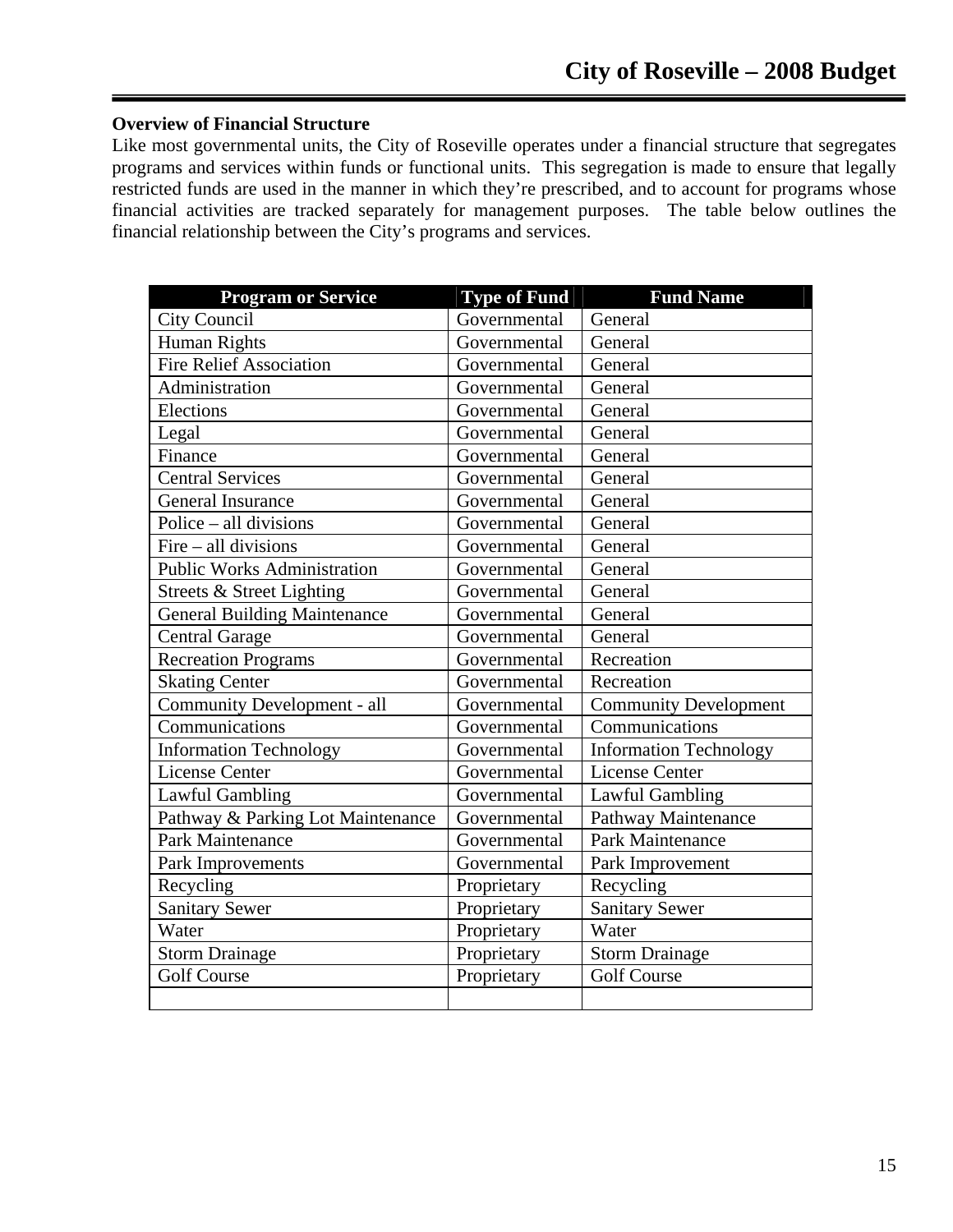# **Summary of Financial Trends**

# **Governmental Funds**

The table below shows a 5-year comparison of funding sources, uses, and changes in fund balance for all governmental funds.

|                                   | 2004         | 2005         | 2006         | 2007                     | 2008          |
|-----------------------------------|--------------|--------------|--------------|--------------------------|---------------|
| <b>Funding Sources</b>            | Actual       | Actual       | Actual       | <b>Budget</b>            | <b>Budget</b> |
| <b>Property Taxes</b>             | \$9,249,016  | \$9,866,249  | \$10,684,683 | \$11,696,360             | \$12,896,360  |
| Tax Increments                    | 2,521,708    | 2,350,538    | 2,535,830    | 900,000                  | 900,000       |
| <b>Special Assessments</b>        | 843,496      | 628,237      | 561,329      | 150,000                  | 150,000       |
| Intergovernmental                 | 1,340,443    | 2,245,915    | 1,160,324    | 1,309,102                | 2,045,620     |
| Licenses & Permits                | 1,936,887    | 2,363,280    | 2,620,323    | 2,501,380                | 2,599,250     |
| <b>Charges for Services</b>       | 2,773,918    | 2,844,007    | 3,610,219    | 2,902,699                | 2,935,750     |
| Fines & Forfeits                  | 147,140      | 195,814      | 255,585      | 215,020                  | 283,000       |
| <b>Interest Earnings</b>          | 1,236,808    | 641,583      | 1,205,188    | 449,489                  | 940,465       |
| Other Revenue                     | 791,448      | 1,690,568    | 4,192,854    | 1,969,924                | 1,918,675     |
| <b>Total Sources</b>              | 20,840,864   | 22,826,191   | 26,826,335   | 22,093,974               | 24,669,120    |
| <b>Funding Uses</b>               |              |              |              |                          |               |
| <b>General Government</b>         | 1,675,630    | 1,729,063    | 1,860,332    | 1,605,944                | 1,809,695     |
| <b>Public Safety</b>              | 6,281,298    | 6,445,851    | 7,038,424    | 6,919,870                | 7,514,680     |
| <b>Public Works</b>               | 1,709,263    | 1,780,147    | 1,933,040    | 2,274,065                | 2,427,875     |
| Parks & Recreation                | 3,078,500    | 3,015,485    | 3,358,817    | 2,543,010                | 3,788,745     |
| <b>Community Development</b>      | 959,970      | 982,960      | 994,850      | 1,118,575                | 1,302,245     |
| <b>Special Purpose</b>            | 1,406,277    | 1,745,588    | 2,020,363    | 3,057,010                | 4,086,380     |
| Capital Outlay                    | 7,621,146    | 2,981,084    | 5,543,286    | 2,286,000                | 1,500,000     |
| Debt Service                      | 2,103,194    | 1,537,566    | 1,688,871    | 1,335,000                | 1,335,000     |
| TIF Pay-as-you-go                 | 1,416,795    | 822,829      | 920,529      | 900,000                  | 900,000       |
| <b>Trust Operations</b>           | 43,447       |              |              | 54,500                   | 4,500         |
| <b>Total Uses</b>                 | 26,295,520   | 21,040,573   | 25,358,512   | 22,093,974               | 24,669,120    |
| <b>Other Sources (Uses)</b>       |              |              |              |                          |               |
| Early Debt Retirement             |              |              |              |                          |               |
| <b>Bond Proceeds</b>              |              |              |              |                          |               |
| Sale of capital assets            | 72,354       | 63,704       | 24,270       |                          |               |
| Other                             | (1,273,993)  |              | 839,898      | $\overline{\phantom{a}}$ |               |
| <b>Total Other Sources (Uses)</b> | (1,201,639)  | 63,704       | 864,168      | $\overline{\phantom{a}}$ |               |
| <b>Excess of Funding Sources</b>  |              |              |              |                          |               |
| Over (Under) Funding              |              |              |              |                          |               |
| Uses                              | (6,656,295)  | 1,849,322    | 2,331,991    |                          |               |
| Fund Balance - Jan 1st            | 31,692,880   | 25,036,585   | 26,885,907   | 29,217,898               | 29,217,898    |
| Fund Balance - Dec 31st           | \$25,036,585 | \$26,885,907 | \$29,217,898 | \$29,217,898             | \$29,217,898  |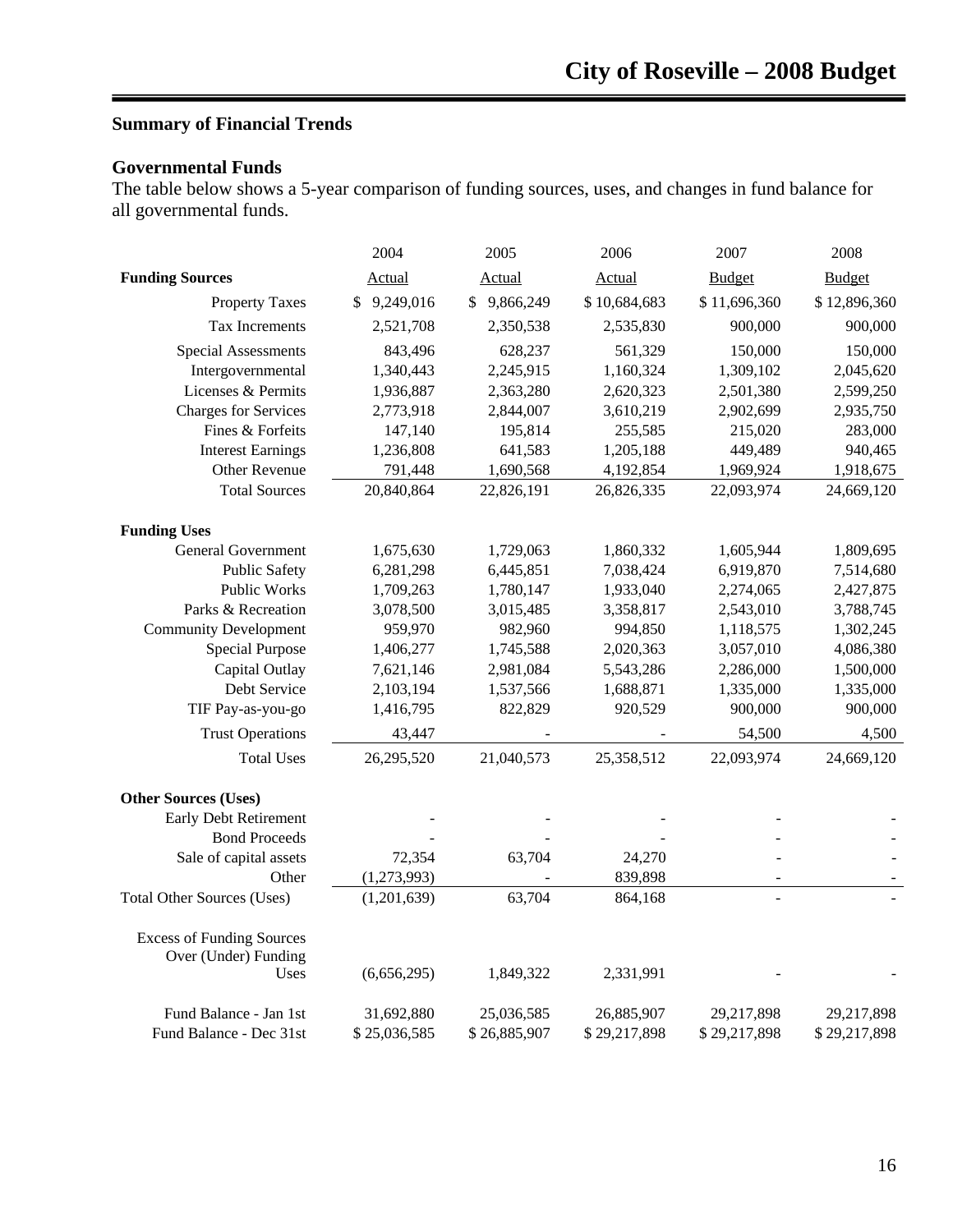#### Discussion Items

From 2004-2008, overall funding sources for the City's governmental fund operations remained fairly stable with a few exceptions.

Since 2004, the City has become more reliant on the property tax to fund current operations. This has resulted in large part due to the loss in Homestead Credit State-Aid. This was an intended effect resulting from the State Legislature's decision to remove the homestead credit reimbursement to help finance the State's takeover of the general education (per pupil) funding. In 2004, the tax levy was increased to accommodate new debt service on voter-approved bonds issued the previous year. The growth in the property tax levy is depicted below.



From 2009-2012, it is expected that the City's tax levy will need to increase at levels that are slightly above inflation. This will be necessary to offset expected increases in personnel-related costs and to strengthen the City's asset replacement funding mechanisms. Beginning in 2012 the City will be able to reduce the portion of the levy that is set aside to pay debt service.

Special assessments are expected to continue to decline in 2007. Beginning in the mid 80's, the City embarked on a comprehensive street replacement program which resulted in a substantial amount of new assessment activity. These assessments have largely been paid off resulting in lower assessment revenues for 2008 and beyond.

The City expects to continue to see fluctuations in investment earnings in the coming years. While cash reserve levels are expected to remain relatively unchanged, price fluctuations on portfolio holdings and required accounting practices have resulted in market or 'on-paper' adjustments each year. 100% of the principal investment remains intact.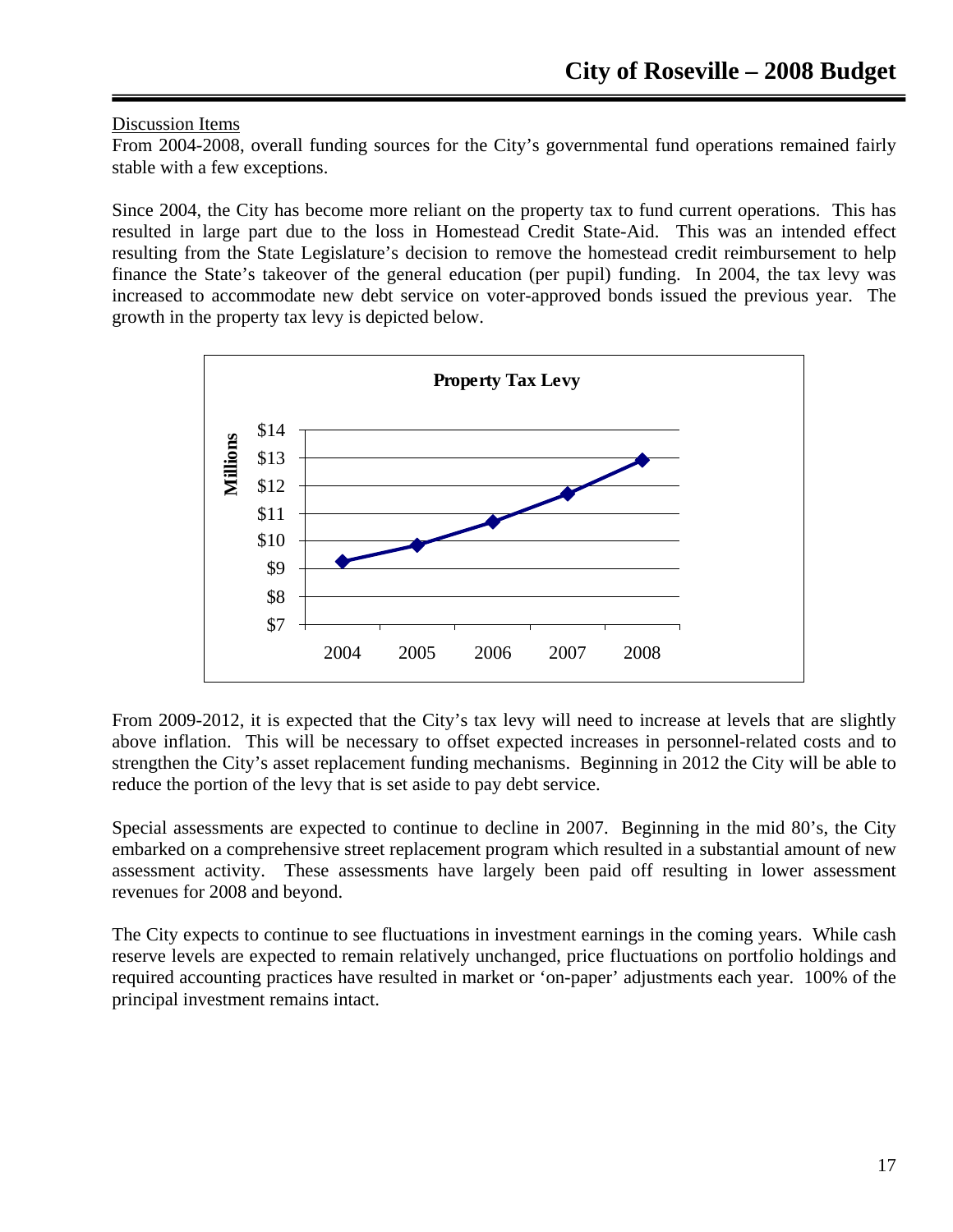The City has realized steady growth in its license and permits revenues during the past 5 years and expects that to continue in '08 and beyond. Building permit revenue is expected to increase as several major redevelopment projects get underway. In addition, the City's License Center operation continues to see strong growth in multiple service areas including passports and auto dealer licensing.

License and permit revenue is depicted below. It should be noted that the year 2007 depicts the amount that was originally budgeted for. Preliminary figures indicate that the actual amounts will be significantly higher.



From 2004-2008, the City continued to emphasize its core functions of public safety and public works. In 2006, a substantial investment was made in police and fire information and communication systems including a new records management system and conversion to the 800mhz radio system. The public works area is realizing higher operating costs due to higher energy costs and service input costs such as fuel. It is expected that these higher costs will continue in future budget years in order to maintain service levels.

The City's special purpose operations account for a variety of stand-alone functions including the City's License Center and Information Technology Support areas. As noted above, the License Center continues to experience steady growth. Likewise, the IT area has seen substantial growth in recent years as the City has not only emphasized greater investment in IT for its own needs, but it also provides IT support services for 18 area municipalities and other governmental agencies. The City expects these IT partnerships to continue growing in future years.

The City's debt service payments dropped dramatically in 2003 due to the early retirement of improvement bonds issued in the early 90's. Debt service payments leveled off in 2005, and the City expects these costs to remain unchanged through 2011.

From 2004-2008, fund balance in the governmental funds declined by \$2.5 million. This largely resulted from the planned spending of reserves to finance a portion of the City Hall and Public Works expansion in 2003 and 2004.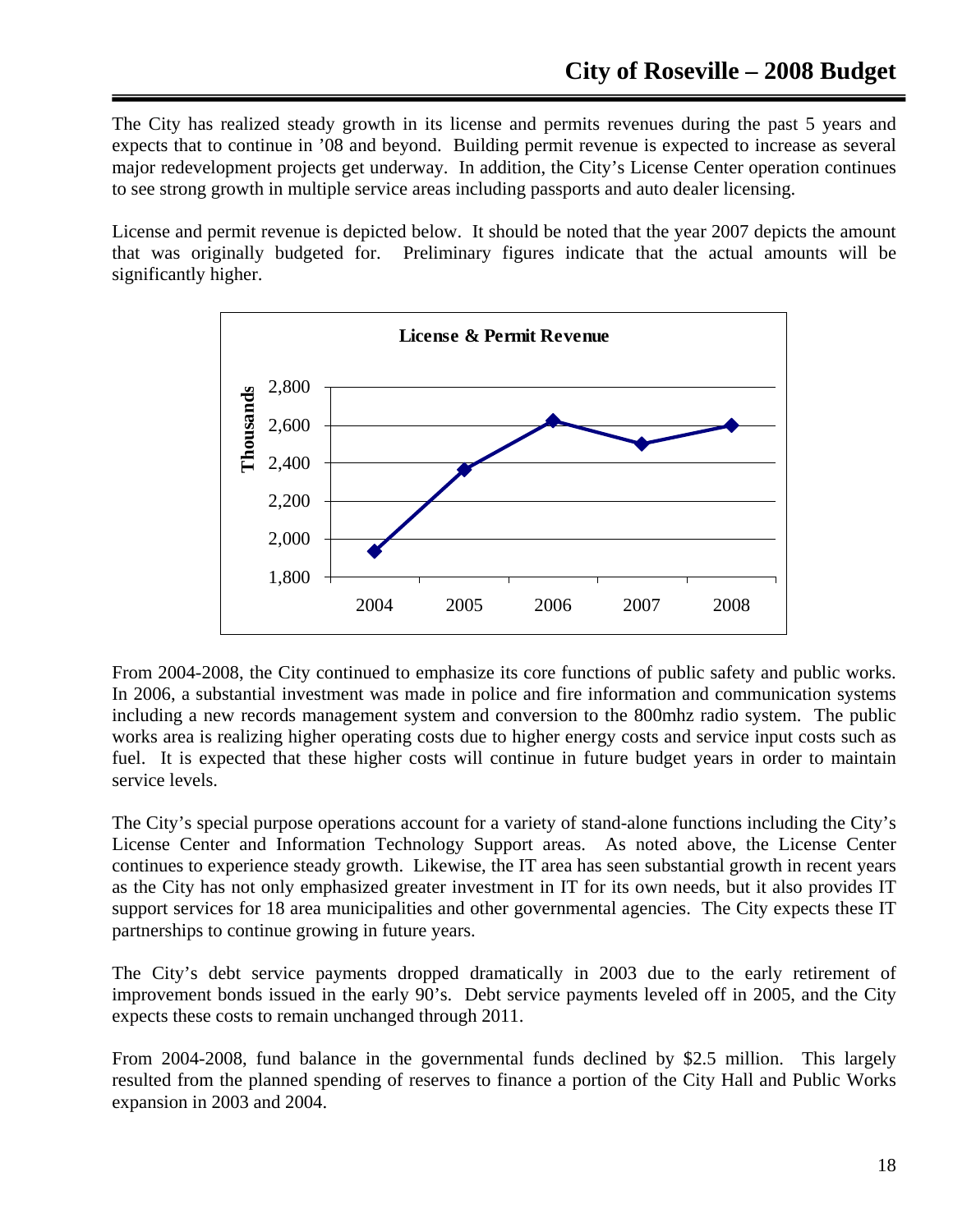Fund balance levels are expected to remain unchanged in future fiscal years. However, it is recognized that changing priorities and unforeseen events may require the use of City reserves.

#### **Proprietary Funds**

The table below shows a 5-year comparison of funding sources, uses, and changes in fund balance for all proprietary funds, which includes Sanitary Sewer, Water, Storm Sewer, Recycling, and the Golf Course.

|                                                          | 2004         | 2005         | 2006         | 2007          | 2008          |
|----------------------------------------------------------|--------------|--------------|--------------|---------------|---------------|
| <b>Funding Sources</b>                                   | Actual       | Actual       | Actual       | <b>Budget</b> | <b>Budget</b> |
| Net Sales of Merchandise                                 | \$<br>9,895  | \$<br>9,976  | \$<br>9,213  | \$            | \$            |
| <b>User Charges</b>                                      | 7,615,762    | 7,869,196    | 8,352,987    | 9,550,800     | 9,912,080     |
| <b>Other Revenue</b>                                     | 13,892       |              | 95,860       | 12,000        | 99,500        |
| <b>Total Sources</b>                                     | 7,639,549    | 7,879,172    | 8,458,060    | 9,562,800     | 10,011,580    |
| <b>Funding Uses</b>                                      |              |              |              |               |               |
| <b>Personal Services</b>                                 | 1,059,192    | 1,064,970    | 1,208,111    | 1,259,400     | 1,291,950     |
| Supplies & Maintenance                                   | 128,209      | 149,964      | 165,739      | 153,250       | 163,400       |
| Other Services & Charges                                 | 6,363,645    | 6,576,423    | 7,008,737    | 7,318,075     | 7,729,425     |
| Depreciation                                             | 651,110      | 670,822      | 712,631      | 801,000       | 832,000       |
| <b>Total Uses</b>                                        | 8,202,156    | 8,462,179    | 9,095,218    | 9,531,725     | 10,016,775    |
| <b>Other Sources (Uses)</b>                              |              |              |              |               |               |
| <b>Interest Earnings</b>                                 | 236,689      | 117,453      | 177,813      | 112,000       | 186,000       |
| Sale of Assets                                           |              |              |              |               |               |
| Grants / Other                                           | 32,741       | 98,613       | 64,216       |               |               |
| Transfer In                                              |              |              |              |               |               |
| <b>Total Other Sources (Uses)</b>                        | 269,430      | 216,066      | 242,029      | 112,000       | 186,000       |
| <b>Excess of Funding Sources</b><br>Over (Under) Funding |              |              |              |               |               |
| Uses                                                     | (293, 177)   | (366, 941)   | (395, 129)   | 143,075       | 180,805       |
| Net Assets - Jan 1st                                     | 31,400,751   | 25,890,766   | 25,523,825   | 25,128,696    | 25,271,771    |
| Prior Period Adjustment                                  | (5,216,808)  |              |              |               |               |
| Net Assets - Dec 31st                                    | \$25,890,766 | \$25,523,825 | \$25,128,696 | \$25,271,771  | \$25,452,576  |

#### Discussion Items

Proprietary funds receive most of their funding sources from user fees. Funding sources for the City's Proprietary operations remain stable as the City's water and sewer customers continue their strong presence. A significant portion of the revenues and expenditures are related to water consumption, which in turn is heavily correlated with weather conditions. Typically, the City budgets for dry conditions which results in higher water purchases and customer consumption. However, 2004-2005 represented relatively wet summer seasons which resulted in lower-than-expected consumption.

Independent of weather impacts and water consumption, the City expects spending in its proprietary operations to increase slightly higher than inflation in the next few years reflecting a comprehensive plan to begin upgrading its water distribution and sanitary sewer collection systems. Net assets of the City's proprietary operations are expected to remain fairly steady over the next couple of years.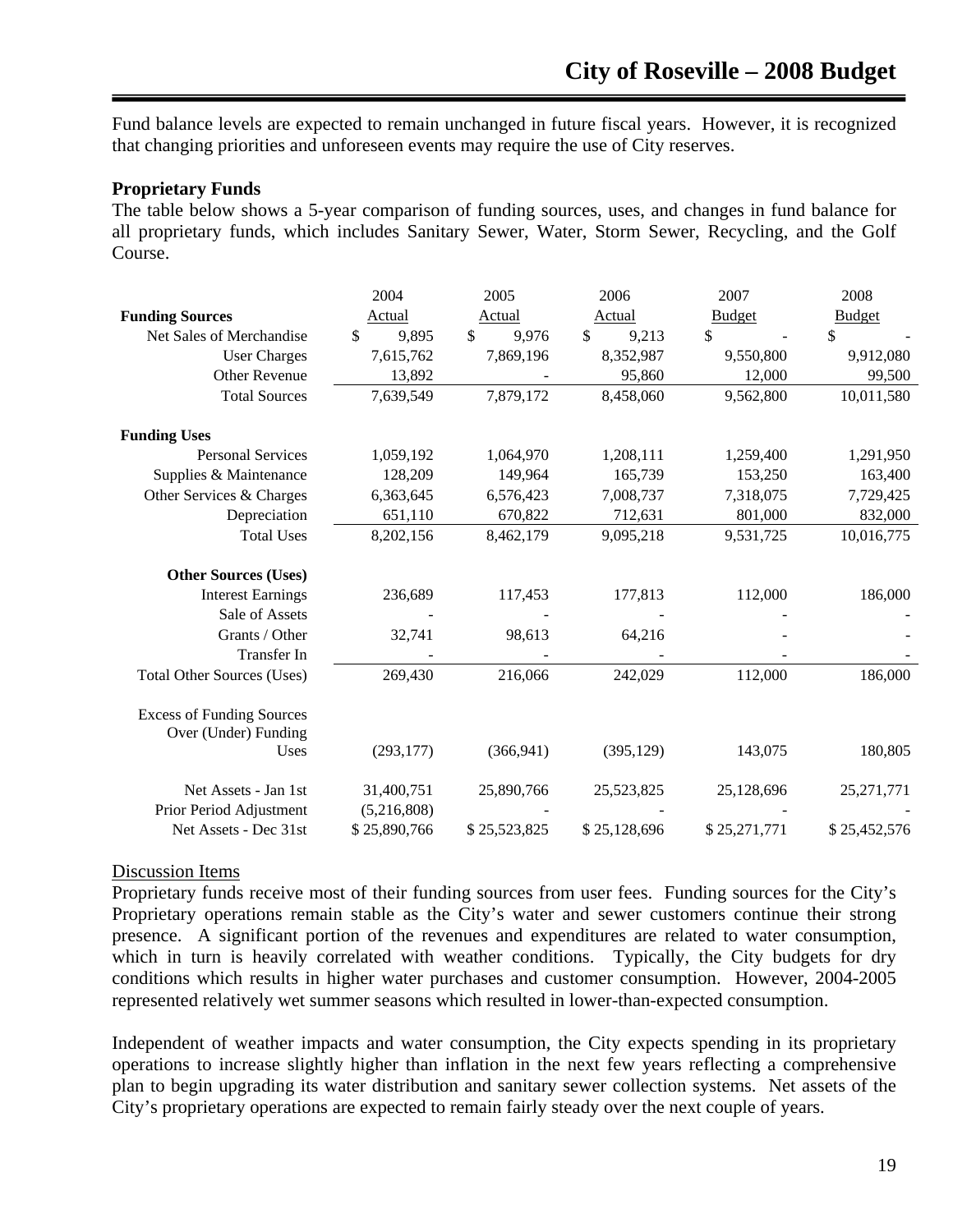## **General Fund**

The table below shows a 5-year comparison of funding sources, uses, and changes in fund balance for the General Fund; the City's primary operating fund.

|                                                          | 2004            | 2005            | 2006            | 2007            | 2008                      |
|----------------------------------------------------------|-----------------|-----------------|-----------------|-----------------|---------------------------|
| <b>Funding Sources</b>                                   | Actual          | Actual          | <b>Actual</b>   | <b>Budget</b>   | <b>Budget</b>             |
| <b>Property Taxes</b>                                    | 5,980,478<br>\$ | 6,468,383<br>S. | 7,244,962<br>\$ | \$7,882,370     | 8,854,025<br>$\mathbb{S}$ |
| Intergovernmental                                        | 825,190         | 830,390         | 896,118         | 935,000         | 899,000                   |
| Licenses & Permits                                       | 247,682         | 289,307         | 322,444         | 312,500         | 302,400                   |
| <b>Charges for Services</b>                              | 1,009,498       | 970,824         | 1,142,105       | 900,000         | 875,000                   |
| Fines & Forfeits                                         | 147,140         | 195,814         | 255,585         | 215,020         | 283,000                   |
| <b>Interest Earnings</b>                                 | (154,202)       | (63, 550)       | 170,368         | 304,989         | 268,825                   |
| Other Revenue                                            | 71,162          | 162,073         | 158,201         | 250,000         | 270,000                   |
| <b>Total Sources</b>                                     | 8,126,948       | 8,853,241       | 10,189,783      | 10,799,879      | 11,752,250                |
| <b>Funding Uses</b>                                      |                 |                 |                 |                 |                           |
| <b>General Government</b>                                | 1,675,630       | 1,729,063       | 1,860,332       | 1,547,795       | 1,679,695                 |
| Police                                                   | 4,616,709       | 4,703,179       | 5,034,595       | 5,089,960       | 5,532,855                 |
| Fire                                                     | 1,214,719       | 1,391,802       | 1,655,159       | 1,481,240       | 1,681,825                 |
| <b>Fire Relief</b>                                       | 449,870         | 350,870         | 348,670         | 348,670         | 300,000                   |
| <b>Public Works</b>                                      | 1,709,263       | 1,780,147       | 1,933,040       | 2,274,065       | 2,427,875                 |
| Other                                                    | 72,848          |                 |                 | 58,149          | 80,000                    |
| <b>Total Uses</b>                                        | 9,739,039       | 9,955,061       | 10,831,796      | 10,799,879      | 11,702,250                |
| <b>Other Sources (Uses)</b>                              |                 |                 |                 |                 |                           |
| Transfer In (Out)                                        | 137,195         | 147,827         | 1,973,674       |                 |                           |
| Other                                                    | (81, 390)       |                 | 827,650         |                 |                           |
| <b>Total Other Sources (Uses)</b>                        | 55,805          | 147,827         | 2,801,324       | $\sim$          |                           |
| <b>Excess of Funding Sources</b><br>Over (Under) Funding |                 |                 |                 |                 |                           |
| Uses                                                     | (1,556,286)     | (953, 993)      | 2,159,311       |                 | 50,000                    |
| Fund Balance - Jan 1st                                   | 5,750,438       | 4,194,152       | 3,240,159       | 5,399,470       | 5,399,470                 |
| Fund Balance - Dec 31st                                  | 4,194,152<br>\$ | 3,240,159<br>\$ | 5,399,470<br>\$ | 5,399,470<br>\$ | 5,449,470<br>\$           |

#### Discussion Items

During the period 2004-2008 overall funding sources for the City's General fund operations increased at an average of 8% annually. The City's tax levy increased substantially during this period. A portion of the increase was to offset the loss in homestead credit state-aid resulting from the State Legislature's decision to remove the homestead credit reimbursement to help finance the State's takeover of the general education (per pupil) funding. In 2004, the tax levy was increased to accommodate new debt service on voter-approved bonds issued the previous year.

Beyond 2008, it is expected that the City's tax levy will need to increase at levels that are slightly higher than expected inflation. This will be necessary to offset personnel-related costs.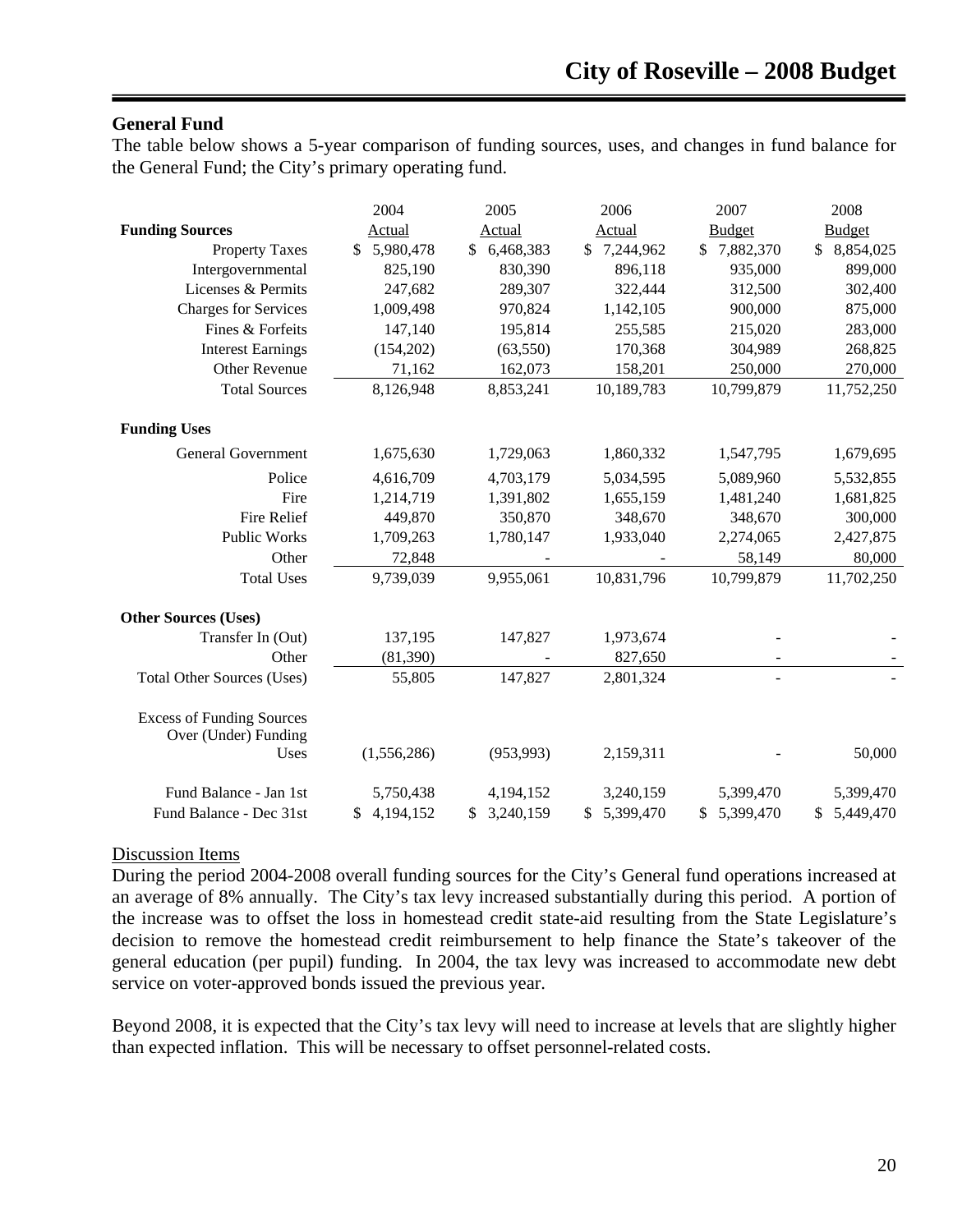As noted earlier, the City expects to continue to see fluctuations in investment earnings in the coming years. While cash reserve levels are expected to remain relatively unchanged, price fluctuations on portfolio holdings and required accounting practices have resulted in market or 'on-paper' adjustments each year. 100% of the principal investment remains intact.

License and permits revenue is also expected to remain near current levels for the foreseeable future. The City is not anticipating any significant changes in the issuance of business licenses and permits, nor do we project that the regulatory costs incurred by the City will change in any significant manner. As such, overall revenues should remain largely unchanged.

From 2004-2008, the City continued to emphasize its core functions of public safety and public works. In 2006, a substantial investment was made in police and fire information systems including a new records management system and conversion to the 800 MHz radio system. Also, the public works area is realizing higher operating costs due to higher energy costs and service input costs such as fuel. It is expected that these higher costs will continue in future budget years in order to maintain service levels.

Reflecting the emphasis described above, as a percentage of the General Fund, Police, Fire, and Public Works costs have steadily increased during the past 5 years. This is depicted below.



Higher public safety and public works-related costs have been somewhat offset by lower general administrative costs. From 2004-2008, general administrative costs remained largely unchanged.

Since 2004, the General Fund balance has declined by approximately \$300,000 or 6%. This was due to the use of reserves to offset the loss of state aid.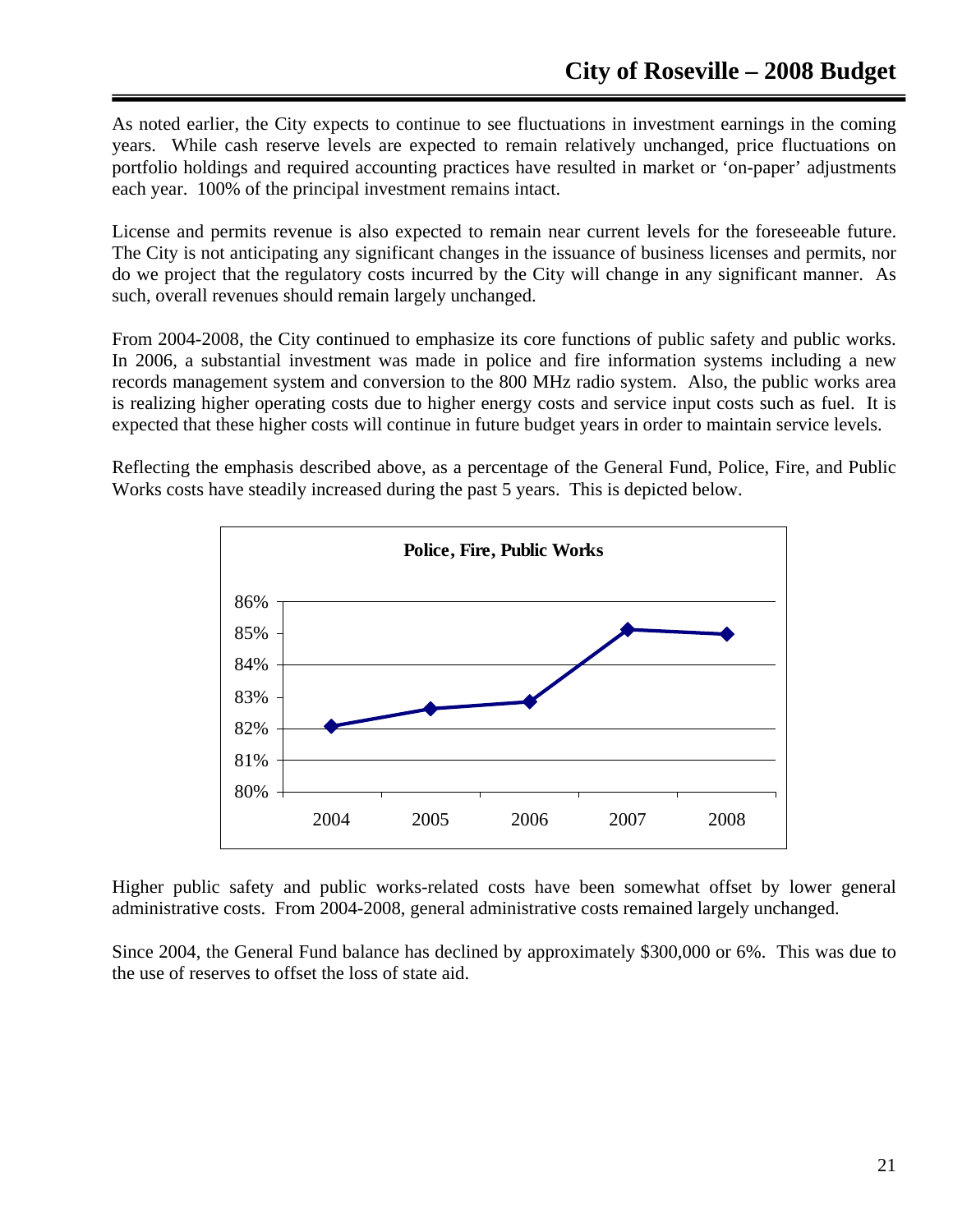#### **Recreation Fund**

The table below shows a 5-year comparison of funding sources, uses, and changes in fund balance for the Recreation Fund.

|                                                          | 2004                        | 2005          | 2006         | 2007          | 2008            |
|----------------------------------------------------------|-----------------------------|---------------|--------------|---------------|-----------------|
| <b>Funding Sources</b>                                   | Actual                      | Actual        | Actual       | <b>Budget</b> | <b>Budget</b>   |
| <b>Property Taxes</b>                                    | 1,202,815<br>$\mathbb{S}^-$ | \$1,388,625   | \$1,515,555  | \$1,677,450   | 1,787,335<br>\$ |
| <b>Charges for Services</b>                              | 1,400,578                   | 1,418,980     | 1,610,987    | 1,752,641     | 1,785,270       |
| Rentals                                                  | 42,645                      | 51,134        | 71,329       |               |                 |
| Donations                                                | 36,706                      | 67,105        | 27,977       |               |                 |
| <b>Interest Earnings</b>                                 | 12,477                      | 6,284         | 19,141       |               |                 |
| <b>Other Revenue</b>                                     | 66,128                      | 86,117        | 80,536       | 6,324         |                 |
| <b>Total Sources</b>                                     | 2,761,349                   | 3,018,245     | 3,325,525    | 3,436,415     | 3,572,605       |
| <b>Funding Uses</b>                                      |                             |               |              |               |                 |
| Personnel                                                | 2,015,126                   | 1,984,166     | 2,072,255    | 2,158,155     | 2,218,080       |
| Supplies & Materials                                     | 241,974                     | 243,750       | 249,999      | 265,050       | 262,290         |
| Other Services & Charges                                 | 821,400                     | 775,132       | 905,413      | 1,010,710     | 1,049,675       |
| Capital Outlay                                           | 29,398                      | 12,437        | 131,150      | 2,500         | 44,000          |
| <b>Total Uses</b>                                        | 3,107,898                   | 3,015,485     | 3,358,817    | 3,436,415     | 3,574,045       |
| <b>Other Sources (Uses)</b>                              |                             |               |              |               |                 |
| Transfer In (Out)                                        | 1,479,393                   |               | 96,100       |               |                 |
| Other                                                    | (4,023)                     |               |              |               | 1,440           |
| <b>Total Other Sources (Uses)</b>                        | 1,475,370                   |               | 96,100       |               | 1,440           |
| <b>Excess of Funding Sources</b><br>Over (Under) Funding |                             |               |              |               |                 |
| Uses                                                     | 1,128,821                   | 2,760         | 62,808       |               |                 |
| Fund Balance - Jan 1st                                   | (1, 138, 675)               | (9, 854)      | (7,094)      | 55,714        | 55,714          |
| Fund Balance - Dec 31st                                  | \$<br>(9,854)               | \$<br>(7,094) | 55,714<br>\$ | \$<br>55,714  | \$<br>55,714    |

#### Discussion Items

From 2004-2008, the City's Recreation Fund realized a steady increase in revenues at approximately 7% annually. This was largely due to a significant increase in the portion of the property tax dedicated for parks and recreation activities. Prior year financials clearly indicated that current service levels could not be maintained by user charges alone. User charges have increased at approximately 7% per year keeping pace with inflation and activity levels.

During this same period, operating expenses increased at approximately 4% annually. This reflected a dedicated effort to find new cost efficiencies and eliminate some smaller programs that were underutilized.

It is expected that future revenues and expenditures will increase at a commensurate level to account for activity levels and operating costs. The Recreation Fund had experienced recurring operating deficits during the late 1990's and early 2000's. Beginning in 2003, the City adopted a more conservative revenue forecast methodology that has more accurately represented the Fund's financial activities. In late 2004, citing the revised methodology and economic realities, the City Council agreed to transfer monies in from other parks and recreation-related funds to erase the accumulated deficit.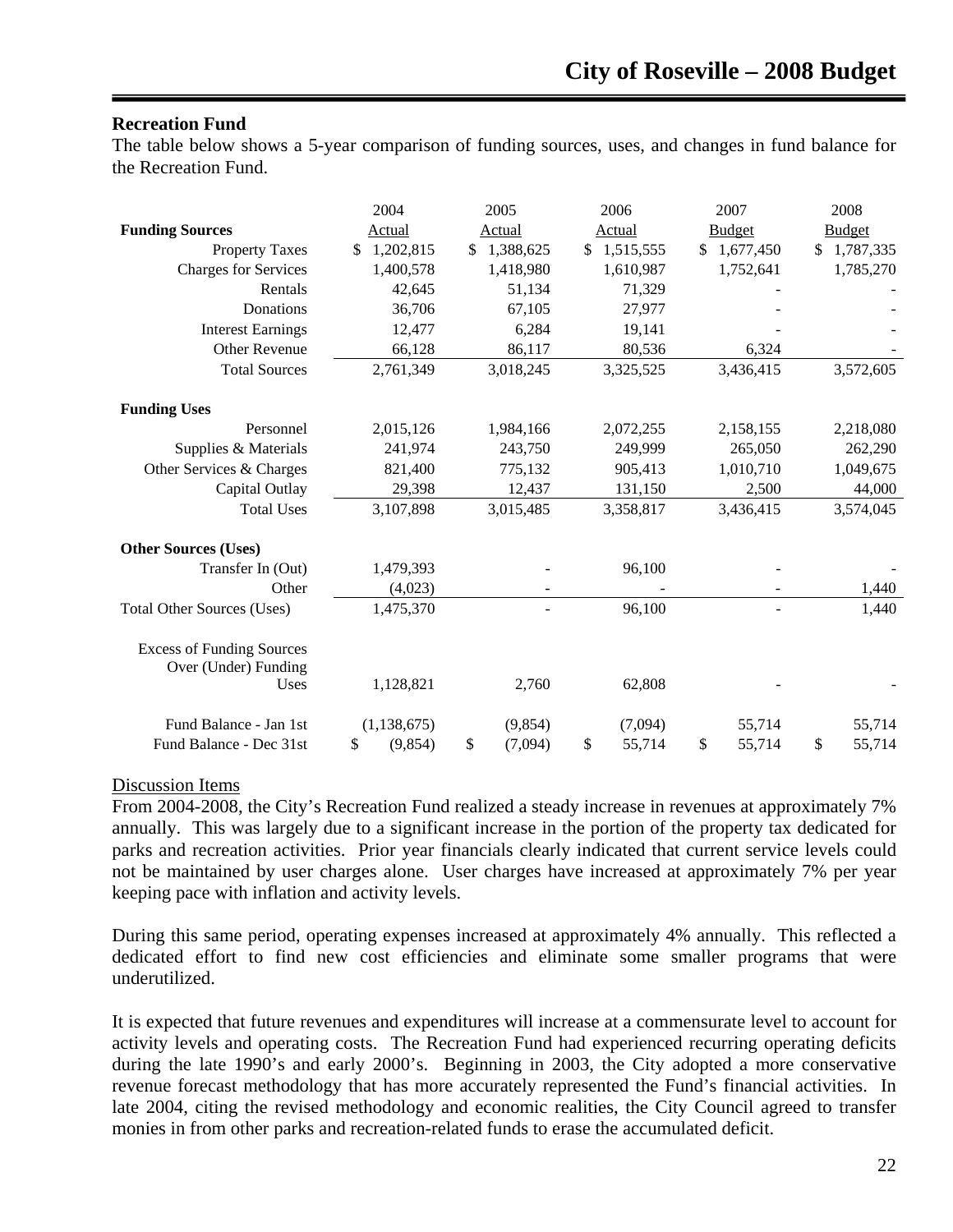#### **Community Development Fund**

The table below shows a 5-year comparison of funding sources, uses, and changes in fund balance for the Community Development Fund.

|                                                          | 2004          | 2005            | 2006            | 2007          |    | 2008          |
|----------------------------------------------------------|---------------|-----------------|-----------------|---------------|----|---------------|
| <b>Funding Sources</b>                                   | Actual        | Actual          | Actual          | <b>Budget</b> |    | <b>Budget</b> |
| Licenses & Permits                                       | \$<br>748,131 | \$<br>1,008,834 | \$<br>1,137,555 | \$1,108,575   | S. | 1,101,575     |
| <b>Charges for Services</b>                              | 25,327        | 40,916          | 3,626           |               |    |               |
| <b>Interest Earnings</b>                                 | (2,164)       | 12,506          | 34,095          | 10,000        |    | 10,000        |
| Other Revenue                                            | 38,078        | 24,386          | 26,096          |               |    |               |
| <b>Total Sources</b>                                     | 809,372       | 1,086,642       | 1,201,372       | 1,118,575     |    | 1,111,575     |
| <b>Funding Uses</b>                                      |               |                 |                 |               |    |               |
| Personnel                                                | 783,571       | 783,345         | 784,944         | 875,600       |    | 906,000       |
| Supplies & Materials                                     | 14,134        | 8,210           | 11,856          | 13,950        |    | 13,850        |
| Other Services & Charges                                 | 162,265       | 191,405         | 195,673         | 212,025       |    | 365,395       |
| Capital Outlay                                           | 4             |                 | 2,377           | 17,000        |    | 17,000        |
| <b>Total Uses</b>                                        | 959,974       | 982,960         | 994,850         | 1,118,575     |    | 1,302,245     |
| <b>Other Sources (Uses)</b>                              |               |                 |                 |               |    |               |
| Transfer In (Out)                                        | (84)          |                 | (600)           |               |    |               |
| Other                                                    | (4, 477)      |                 |                 |               |    |               |
| <b>Total Other Sources (Uses)</b>                        | (4, 561)      |                 | (600)           |               |    |               |
| <b>Excess of Funding Sources</b><br>Over (Under) Funding |               |                 |                 |               |    |               |
| Uses                                                     | (155, 163)    | 103,682         | 205,922         |               |    | (190,670)     |
| Fund Balance - Jan 1st                                   | 188,588       | 33,425          | 137,107         | 343,029       |    | 343,029       |
| Fund Balance - Dec 31st                                  | \$<br>33,425  | \$<br>137,107   | \$<br>343,029   | \$<br>343,029 | \$ | 152,359       |

#### Discussion Items

During the period 2004-2008, the Community Development Fund realized a substantial fluctuation in overall activity which was indicative of changing market conditions for both housing and commercial development. It is expected that beginning in 2008, development at several major areas will begin, which should stabilize the Fund's operations.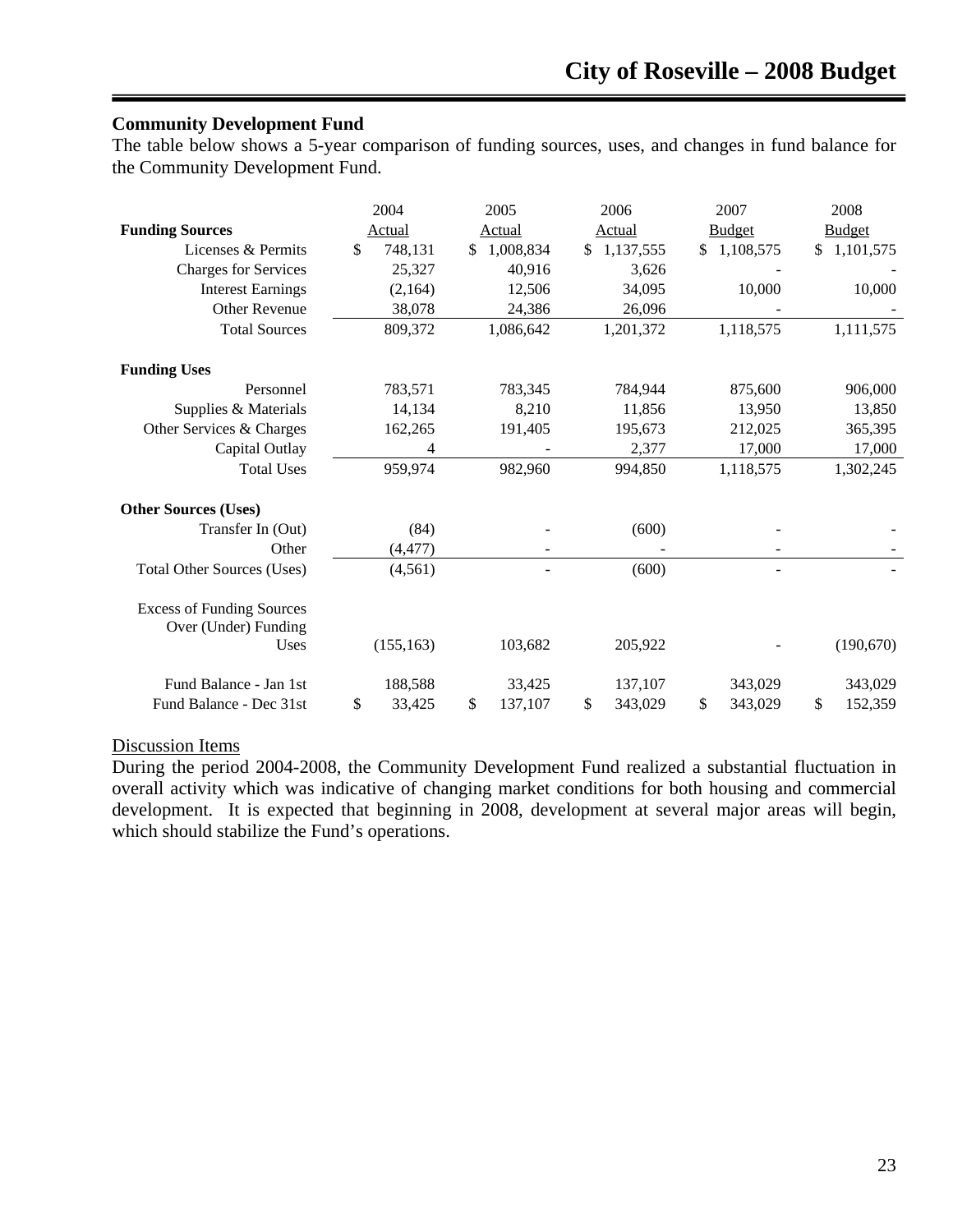# **City of Roseville, Minnesota**

Elected and Appointed Officials January 1, 2008

Elected Officials

| латя          |                   |                          |
|---------------|-------------------|--------------------------|
|               |                   | Term of Office expires * |
| Mayor         | Craig Klausing    | 2011                     |
| Councilmember | Tom Kough         | 2009                     |
| Councilmember | Amy Ihlan         | 2011                     |
| Councilmember | <b>Tammy Pust</b> | 2009                     |
| Councilmember | Dan Roe           | 2011                     |
|               |                   |                          |

\* expires on the first official business day in January

Appointed Officials

| William J. Malinen                              |
|-------------------------------------------------|
| Christopher K. Miller                           |
| Duane Schwartz                                  |
| Carol Sletner                                   |
| <b>Rich Gasaway</b>                             |
| Lonnie Brokke                                   |
| Community Development Director Patrick Trudgeon |
|                                                 |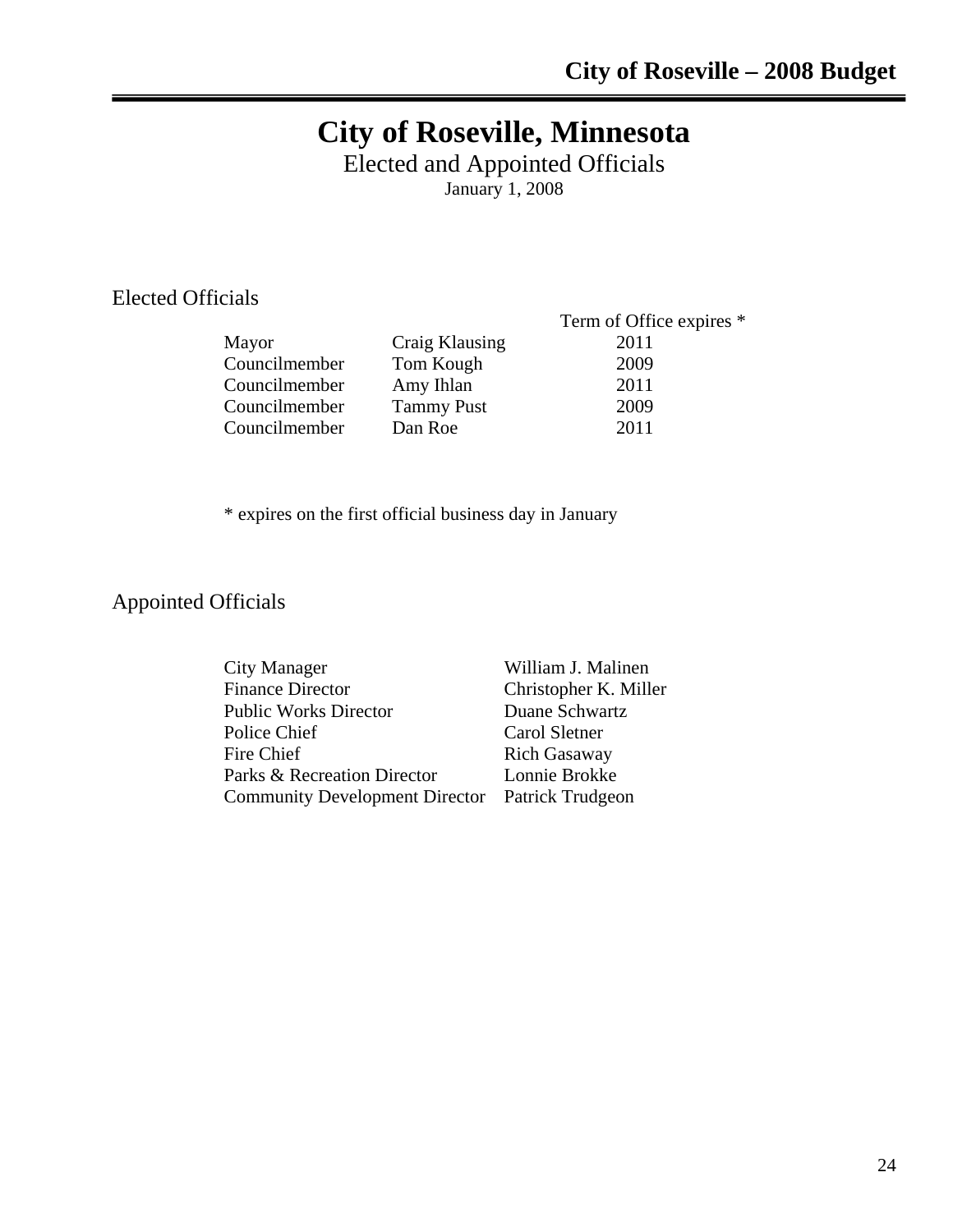# **City of Roseville, Minnesota**

Organizational Chart

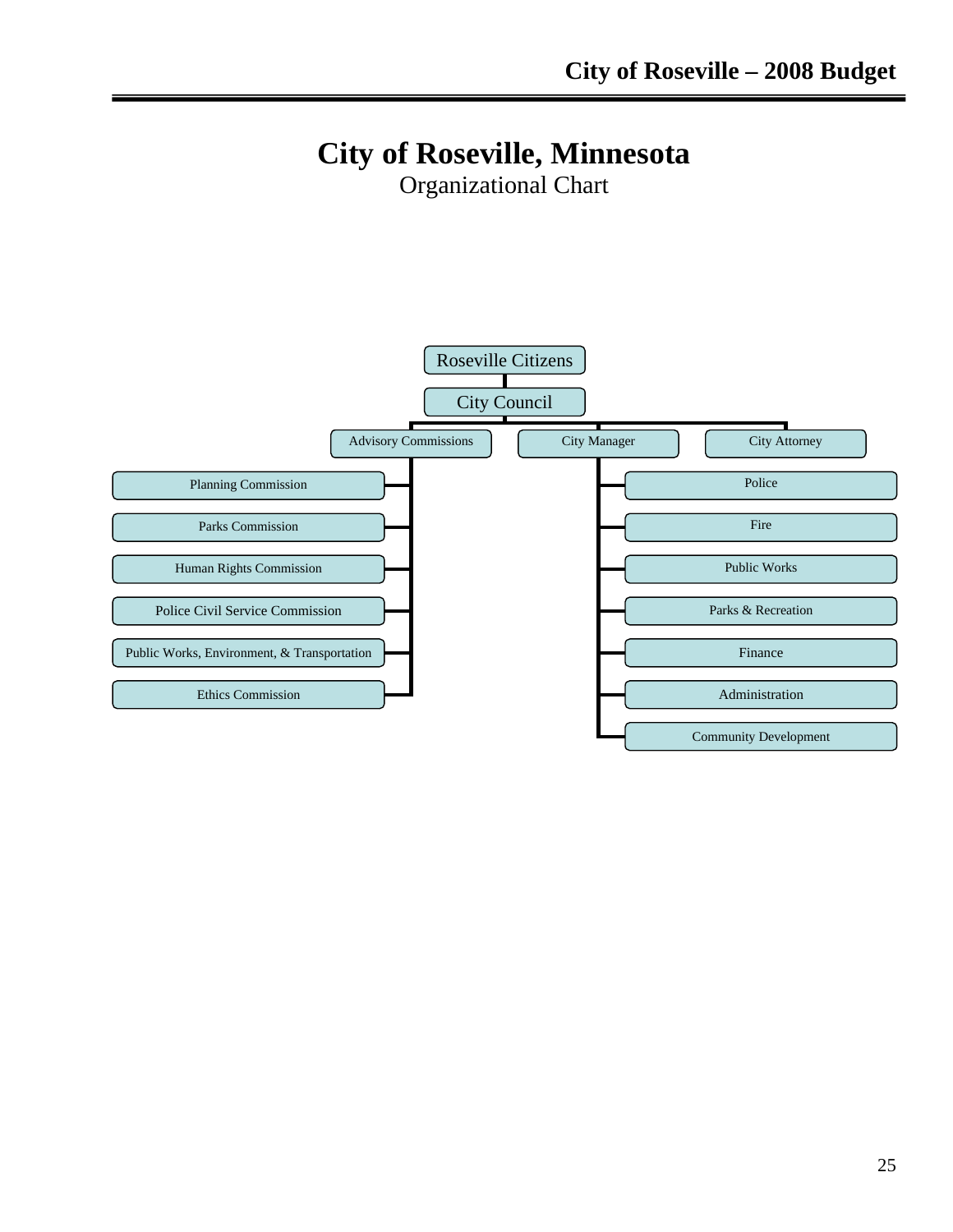# City of Roseville Summary of the Budget Process

#### **Budget Process Overview**

The City of Roseville adheres to a comprehensive budgeting process that typically includes an initial Council budgeting goal-setting session(s), an extensive review and analysis by Staff of the general needs and available resources, and the eventual submittal of the City Manager's Recommended Budget to the City Council.

The City's annual budgeting process is preceded and supplemented by a number of planning processes that are used to provide general direction for the City and to designate tentative resource allocations. These planning processes include the creation of a Comprehensive Plan, Master Park Plan, and the Capital Improvement Plan. Given their size, the text of these documents has been excluded from this Budget Document, however they can be found on the City's website at: www.ci.roseville.mn.us. These planning processes forecast the eventual impact on the City budget by projecting the capital investments and redevelopment cycles that are needed to maintain service levels and achieve overall objectives.

The submittal of the Recommended Budget is followed by a series of public presentations to the City Council that is designed to give the Council and citizens an overview of the proposed Budget, and to prepare the Council in making informed budget decisions. Budget amendments are made in conjunction with the City's independent financial audit to ensure legal compliance. These amendments are made when actual expenditures exceed budgeted amounts at the Fund level.

The calendar of key budget dates was as follows:

#### **2008 Budget Calendar**

| Preliminary discussion of the Administrative and Finance programs July 16th, 2007      |  |
|----------------------------------------------------------------------------------------|--|
|                                                                                        |  |
| Preliminary discussion of the Public Works and Recreation programsJuly 16th, 2007      |  |
| Preliminary discussion of the Community Development & HRA programs  July 16th, 2007    |  |
|                                                                                        |  |
| Initial Council deadline for submitting Budget suggestions or requests July 23rd, 2007 |  |
|                                                                                        |  |
|                                                                                        |  |
|                                                                                        |  |
|                                                                                        |  |
| Final Council deadline for submitting Budget requestsOctober 15th, 2007                |  |
| Council discussion on the Final BudgetOctober 22nd, November 12th, 2007                |  |
| Adopt the 2008 Water & Sewer Rates & Fee Schedule November 26th, 2007                  |  |
|                                                                                        |  |
|                                                                                        |  |
|                                                                                        |  |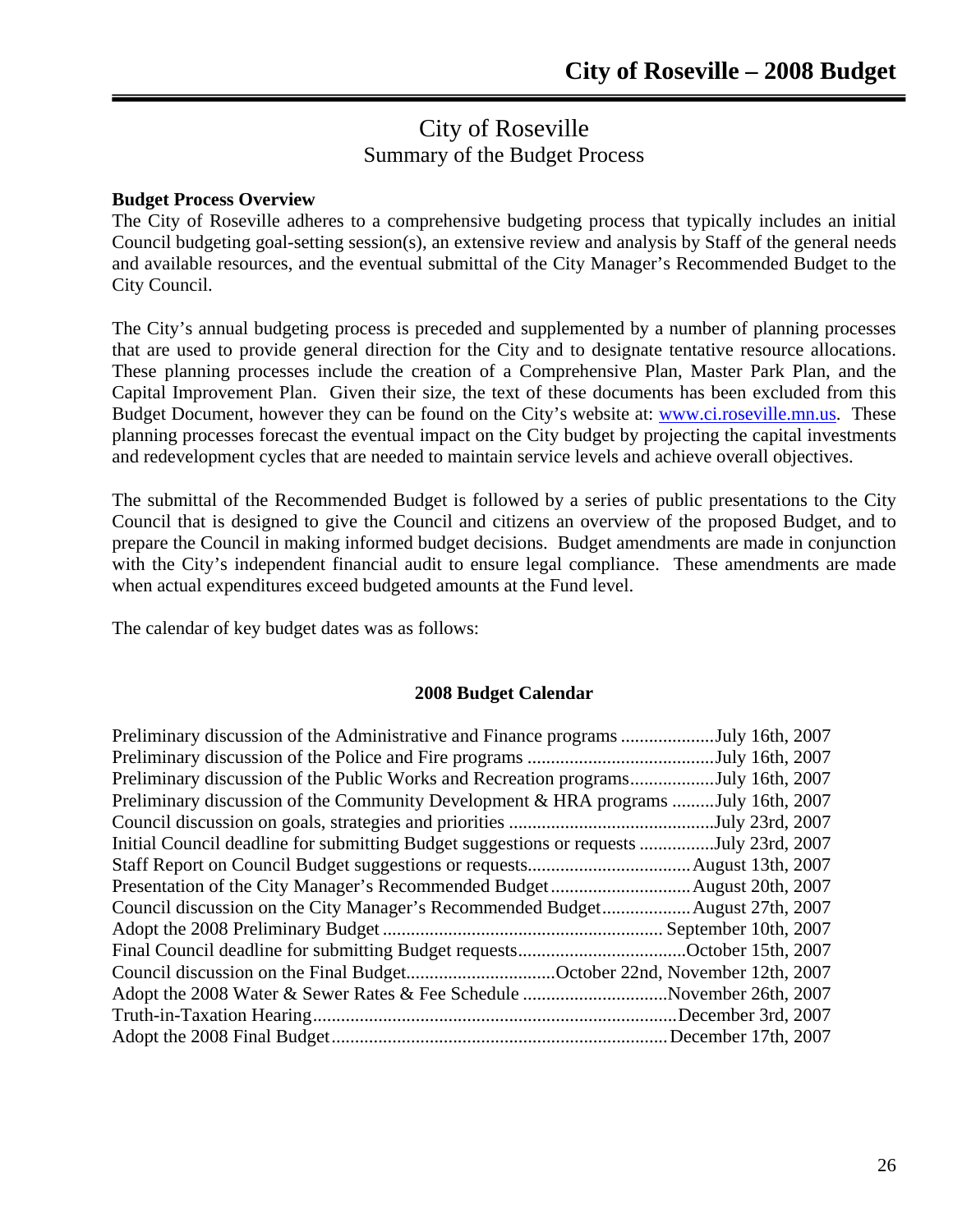|                                      | Summary of Departmental Full-time Equivalent Employees |        |        |  |  |
|--------------------------------------|--------------------------------------------------------|--------|--------|--|--|
| <b>Department / Function</b>         | 2006                                                   | 2007   | 2008   |  |  |
| Administration                       | 3.50                                                   | 3.75   | 3.75   |  |  |
| Elections                            | 0.00                                                   | 0.25   | 0.25   |  |  |
| Communications                       | 2.00                                                   | 1.25   | 1.25   |  |  |
| Recycling                            | 0.00                                                   | 0.50   | 0.50   |  |  |
|                                      |                                                        |        |        |  |  |
| Finance                              | 5.50                                                   | 5.50   | 5.50   |  |  |
| <b>Information Technology</b>        | 6.00                                                   | 7.00   | 7.00   |  |  |
| <b>License Center</b>                | 13.75                                                  | 13.75  | 14.75  |  |  |
| <b>Lawful Gambling</b>               | 0.50                                                   | 0.50   | 0.50   |  |  |
|                                      |                                                        |        |        |  |  |
| <b>Police Administration</b>         | 5.00                                                   | 5.00   | 5.00   |  |  |
| <b>Police Operations</b>             | 40.00                                                  | 40.00  | 40.00  |  |  |
| Police Investigations                | 11.00                                                  | 11.00  | 12.00  |  |  |
| <b>Police Community Services</b>     | 1.00                                                   | 1.50   | 1.00   |  |  |
|                                      |                                                        |        |        |  |  |
| <b>Fire Administration</b>           | 2.50                                                   | 2.50   | 3.00   |  |  |
| <b>Fire Prevention</b>               | 2.00                                                   | 2.00   | 2.00   |  |  |
| <b>Fire Operations</b>               | 0.00                                                   | 3.00   | 3.00   |  |  |
|                                      |                                                        |        |        |  |  |
| <b>Public Works Administration</b>   | 7.75                                                   | 7.75   | 7.75   |  |  |
| <b>Street Maintenance</b>            | 7.50                                                   | 7.50   | 7.50   |  |  |
| <b>Central Garage</b>                | 2.00                                                   | 2.00   | 2.00   |  |  |
| <b>Sanitary Sewer</b>                | 5.16                                                   | 5.16   | 5.16   |  |  |
| Water                                | 6.17                                                   | 6.17   | 6.17   |  |  |
| <b>Storm Drainage</b>                | 3.42                                                   | 3.42   | 3.42   |  |  |
|                                      |                                                        |        |        |  |  |
| <b>Recreation Administration</b>     | 7.50                                                   | 7.50   | 7.50   |  |  |
| <b>Recreation Fee Activities</b>     | 0.50                                                   | 0.50   | 0.50   |  |  |
| <b>Recreation Non-Fee Activities</b> | 1.00                                                   | 1.00   | 1.00   |  |  |
| Park Maintenance                     | 6.25                                                   | 6.25   | 6.25   |  |  |
| <b>Nature Center</b>                 | 1.00                                                   | 1.00   | 1.00   |  |  |
| <b>Skating Center</b>                | 6.00                                                   | 6.00   | 6.00   |  |  |
| <b>Golf Course Clubhouse</b>         | 1.00                                                   | 1.00   | 1.00   |  |  |
| <b>Golf Course Maintenance</b>       | 1.50                                                   | 1.50   | 1.50   |  |  |
|                                      |                                                        |        |        |  |  |
|                                      |                                                        |        |        |  |  |
| Planning                             | 2.00                                                   | 2.00   | 2.00   |  |  |
| <b>Economic Development</b>          | 2.00                                                   | 2.00   | 2.00   |  |  |
| <b>Code Enforcement</b>              | 1.00                                                   | 1.00   | 1.00   |  |  |
| Geographic Information Systems       | 5.90                                                   | 5.90   | 5.90   |  |  |
|                                      |                                                        |        |        |  |  |
| Total                                | 160.40                                                 | 164.65 | 166.15 |  |  |

City of Roseville Summary of Departmental Full-time Equivalent Employees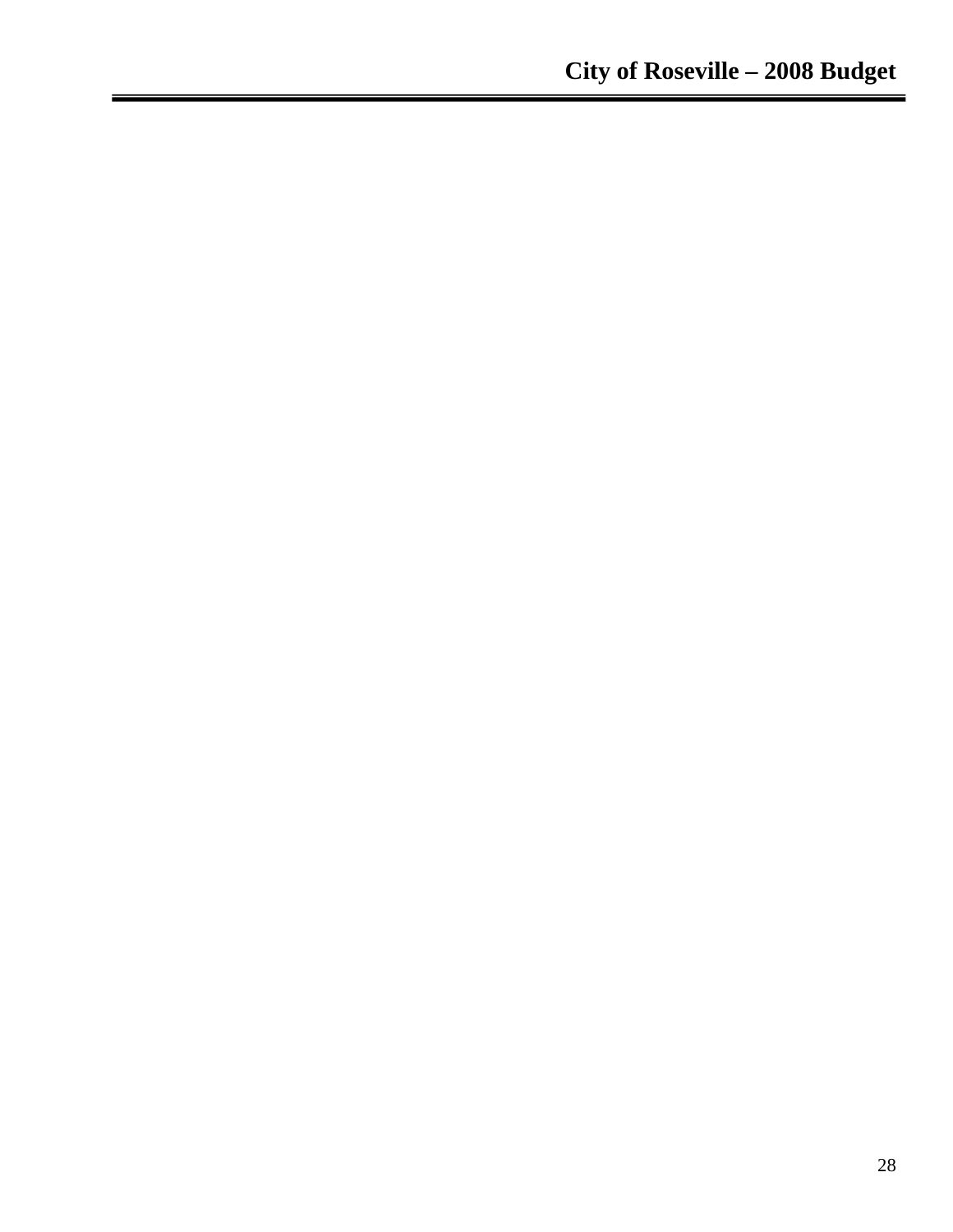# **Department / Program: City Council**

**Organizational Responsibility: City Council & City Manager**

# **Department Description**

The City Council promotes the health, safety and welfare of the citizens through the formulation of policy and the passage of ordinances governing the City. The Department's activities are accounted for in the General Fund.

# **2008 Goals and Objectives**

- Continue evaluating redevelopment of the Twin Lakes area
- Address the unique service issues and housing needs for young families as well as senior citizens.
- Build relationships with community groups and governmental entities

| <b>Budget Category</b>    | 2005<br><b>Actual</b> | 2006<br><b>Actual</b> | 2007<br><b>Budget</b> | 2008<br><b>Budget</b> | \$ Increase<br>(decrease) | $%$ Incr.<br>(decr.) |
|---------------------------|-----------------------|-----------------------|-----------------------|-----------------------|---------------------------|----------------------|
| <b>Personnel Services</b> | \$41,757              | \$41,322              | \$42,130              | \$42,680              | \$550                     | 1.3 %                |
| Supplies & Materials      |                       | 241                   |                       | ۰                     | $\overline{\phantom{0}}$  | 0.0 %                |
| Other Services & Charges  | 56,972                | 134,251               | 119,135               | 159,275               | 40,140                    | 33.7 %               |
| Capital Outlay            |                       |                       |                       | $\blacksquare$        |                           | 0.0 %                |
|                           |                       |                       |                       |                       |                           |                      |
| Total                     | \$98,729              | \$175,814             | \$161,265             | \$201,955             | \$40,690                  | 25.2 %               |

| <b>Human Resource Allocation</b>      | 2005   | 2006          | 2007                     | 2008          |
|---------------------------------------|--------|---------------|--------------------------|---------------|
|                                       | Actual | <b>Actual</b> | <b>Budget</b>            | <b>Budget</b> |
| <b>Full-Time Equivalent Positions</b> | -      | -             | $\overline{\phantom{0}}$ |               |

# **2008 Budget Impact Items**

- Includes \$20,000 for participation in a performance measurement system
- Includes \$10,000 for Councilmember conferences and training

# **2006/2007 Achievements**

• Conducted Imagine Roseville 2025 community visioning process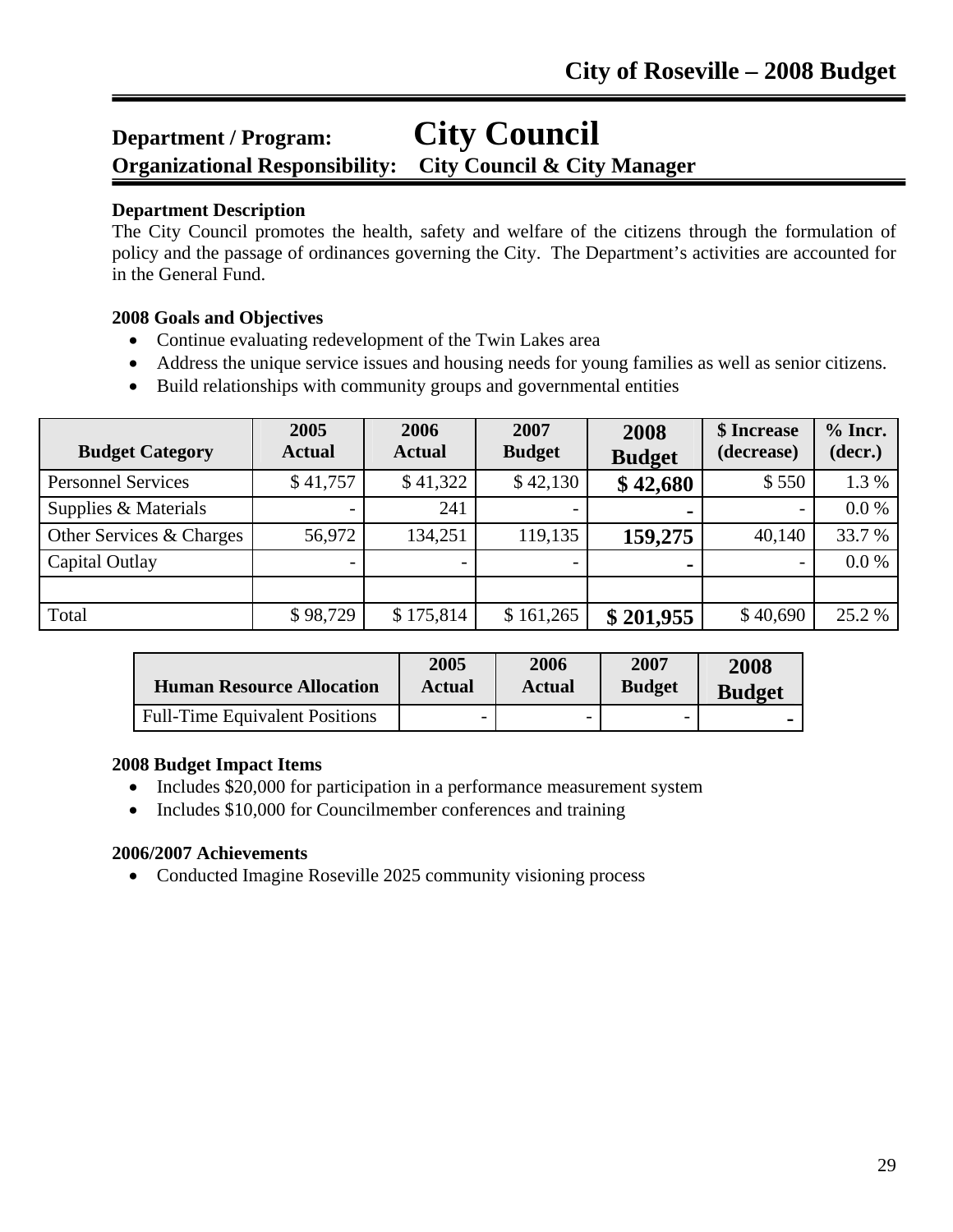# **Department / Program: Human Rights Commission Organizational Responsibility: City Council & City Manager**

## **Department Description**

The Human Rights Commission works for equal opportunity employment, non-discrimination in housing and public accommodations, and the fostering of a diverse community. The Program's activities are accounted for in the General Fund.

# **2008 Goals and Objectives**

• Increase the Commission's visibility in the community including upgrading their presence on the City's website

| <b>Budget Category</b>    | 2005<br><b>Actual</b> | 2006<br><b>Actual</b> | 2007<br><b>Budget</b> | 2008<br><b>Budget</b> | \$ Increase<br>(decrease) | $%$ Incr.<br>(decr.) |
|---------------------------|-----------------------|-----------------------|-----------------------|-----------------------|---------------------------|----------------------|
| <b>Personnel Services</b> | $\$ -                 | $\mathcal{S}$ -       | $\$\,$                | \$                    | $\mathsf{\$}$ -           | 0.0 %                |
| Supplies & Materials      |                       |                       |                       | ٠                     |                           | 0.0 %                |
| Other Services & Charges  | 871                   | 861                   | 2,250                 | 2,250                 |                           | 0.0 %                |
| Capital Outlay            |                       |                       |                       | $\blacksquare$        |                           | 0.0 %                |
|                           |                       |                       |                       |                       |                           |                      |
| Total                     | \$871                 | \$861                 | \$2,250               | \$2,250               | $\$\$ -                   | 0.0 %                |

| <b>Human Resource Allocation</b>      | 2005   | 2006                     | 2007          | 2008          |
|---------------------------------------|--------|--------------------------|---------------|---------------|
|                                       | Actual | Actual                   | <b>Budget</b> | <b>Budget</b> |
| <b>Full-Time Equivalent Positions</b> | -      | $\overline{\phantom{a}}$ |               |               |

# **2008 Budget Impact Items**

• Not applicable

# **2006/2007 Achievements**

- Increased participation in the middle school essay contest
- Participated in Roseville Area Schools Diversity Goal Setting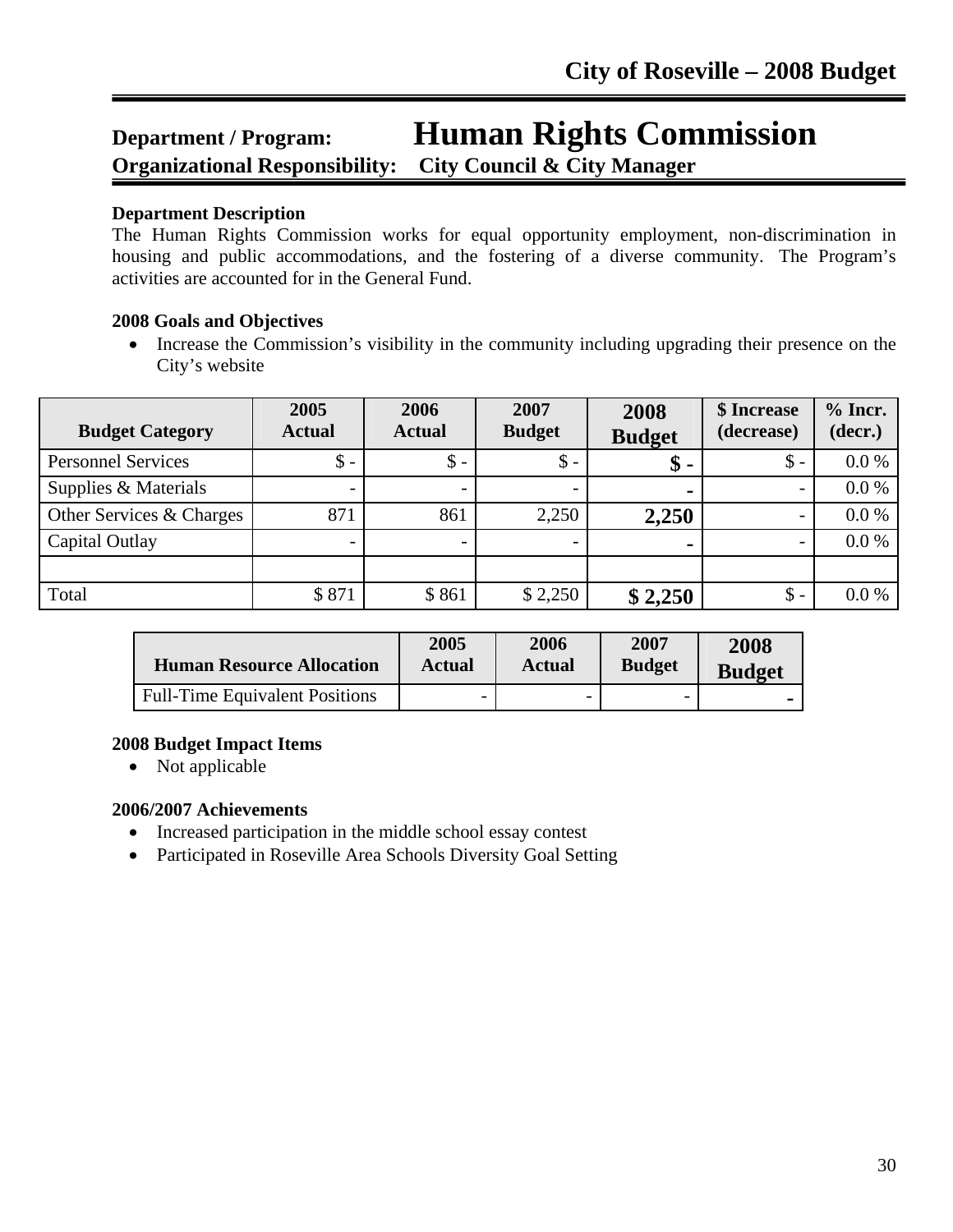# **Department / Program: Fire Relief Association Organizational Responsibility: City Council & Finance Director**

## **Department Description**

The Roseville Fire Relief Association provides for the oversight of the retirement plan available to Roseville paid-on-call firefighters. The retirement plan is separate from the City's pension plan. The City makes an annual contribution to the Association's pension fund. The Program's activities are accounted for in the General Fund.

## **2008 Goals and Objectives**

• Maintain adequate pension funding in accordance with the most recent actuarial study

| <b>Budget Category</b>    | 2005<br><b>Actual</b> | 2006<br><b>Actual</b> | 2007<br><b>Budget</b> | 2008<br><b>Budget</b> | \$ Increase<br>(decrease) | $%$ Incr.<br>(decr.) |
|---------------------------|-----------------------|-----------------------|-----------------------|-----------------------|---------------------------|----------------------|
| <b>Personnel Services</b> | $\mathsf{\$}$ -       | $\mathsf{\$}$ -       | $\mathbb{S}$ -        | $\$\,$                | $\mathsf{\$}$ -           | $0.0\%$              |
| Supplies & Materials      |                       |                       |                       |                       |                           | 0.0 %                |
| Other Services & Charges  | 350,870               | 348,670               | 348,670               | 300,000               | (48,670)                  | (14.0) %             |
| Capital Outlay            |                       |                       |                       |                       | $\overline{\phantom{a}}$  | 0.0 %                |
|                           |                       |                       |                       |                       |                           |                      |
| Total                     | \$350,870             | \$348,670             | \$348,670             | \$300,000             | \$ (48,670)               | (14.0) %             |

| <b>Human Resource Allocation</b>      | 2005   | 2006          | 2007          | 2008          |
|---------------------------------------|--------|---------------|---------------|---------------|
|                                       | Actual | <b>Actual</b> | <b>Budget</b> | <b>Budget</b> |
| <b>Full-Time Equivalent Positions</b> | -      |               |               |               |

# **2008 Budget Impact Items**

• Not applicable

#### **2006/2007 Achievements**

• Full actuarial funding of pension requirements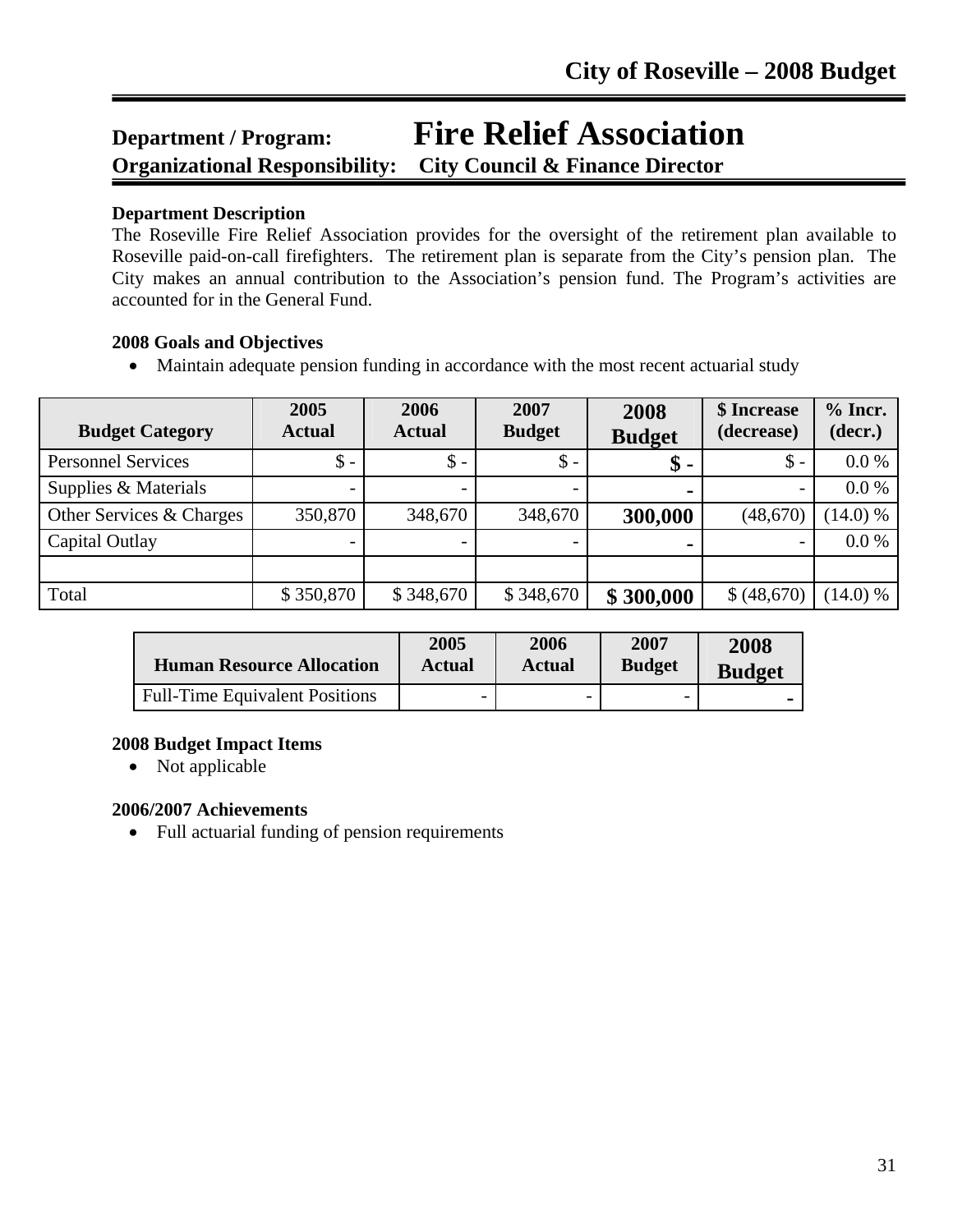# **Department / Program: Administration Organizational Responsibility: City Manager**

## **Department Description**

The Administration Department provides the City Council with information to make policy decisions and proposes recommendations concerning measures or actions considered necessary for effective and efficient operations. The Department's activities are accounted for in the General Fund.

## **2008 Goals and Objectives**

- Establish Imagine Roseville 2025 action plan
- Evaluate quality of services
- Establish performance measures

| <b>Budget Category</b>    | 2005<br><b>Actual</b> | 2006<br><b>Actual</b> | 2007<br><b>Budget</b> | 2008<br><b>Budget</b> | \$ Increase<br>(decrease) | $%$ Incr.<br>(decr.) |
|---------------------------|-----------------------|-----------------------|-----------------------|-----------------------|---------------------------|----------------------|
| <b>Personnel Services</b> | \$312,606             | \$306,079             | \$349,000             | \$373,000             | \$24,000                  | 6.9%                 |
| Supplies & Materials      | 4,334                 | 2,410                 | 2,000                 | 2,100                 | 100                       | 5.0                  |
| Other Services & Charges  | 62,395                | 54,915                | 84,850                | 79,840                | (5,010)                   | (5.9) %              |
| Capital Outlay            |                       |                       |                       | $\blacksquare$        |                           | 0.0 %                |
|                           |                       |                       |                       |                       |                           |                      |
| Total                     | \$379,335             | \$363,404             | \$435,850             | \$454,940             | \$19,090                  | 4.4 %                |

| <b>Human Resource Allocation</b>      | 2005   | 2006          | 2007          | 2008          |
|---------------------------------------|--------|---------------|---------------|---------------|
|                                       | Actual | <b>Actual</b> | <b>Budget</b> | <b>Budget</b> |
| <b>Full-Time Equivalent Positions</b> | 3.50   | 3.50          | 3.75          | 3.75          |

#### **2008 Budget Impact Items**

• Personnel costs include 3.5% COLA on wages, and a 10% increase in health/dental premiums

# **2006/2007 Achievements**

- Successfully coordinated Imagine Roseville 2025 process
- Redesigned City website
- Successfully promoted OVAL bonding bill request
- Conducted in-house searches for senior managers saving \$120,000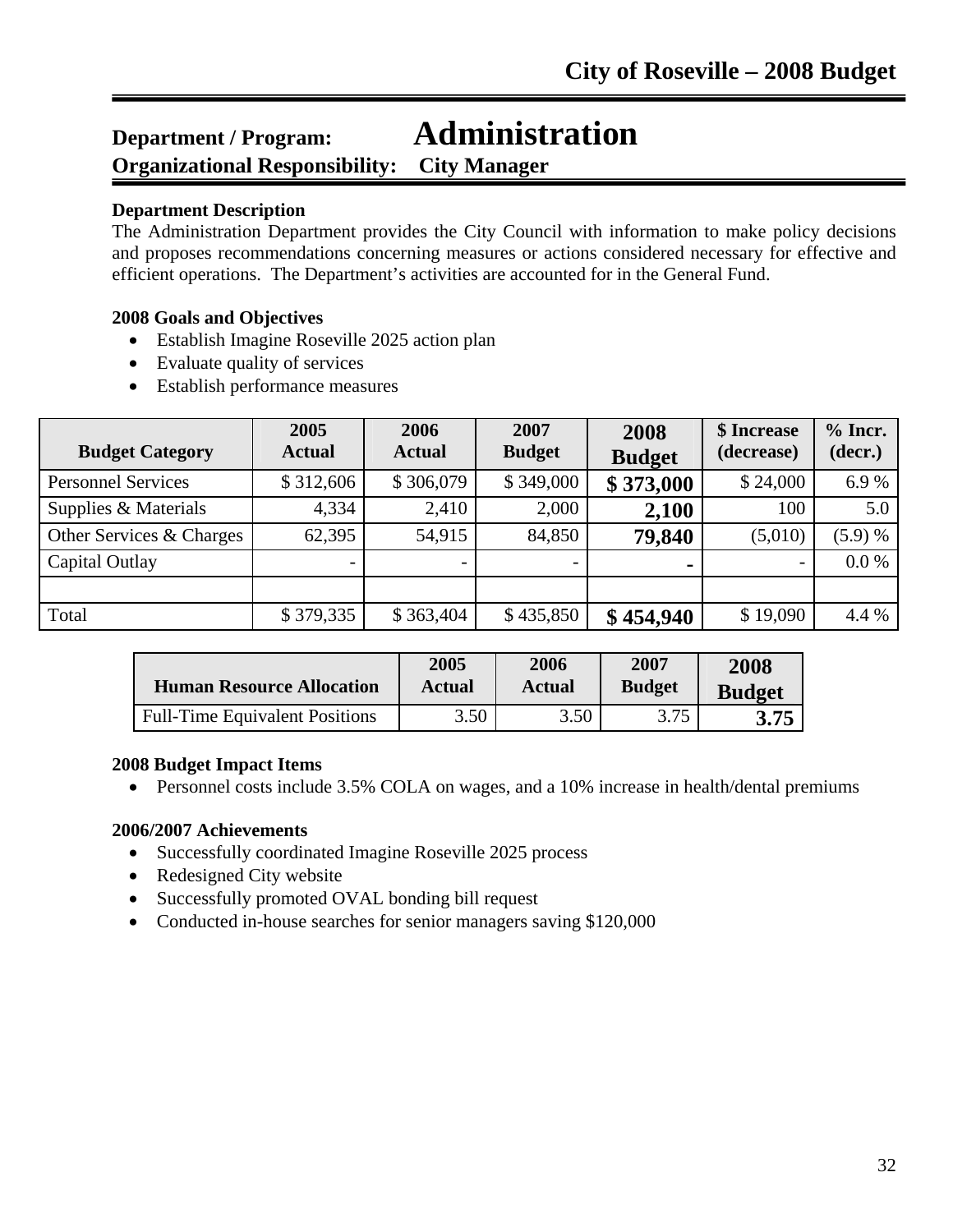# **Department / Program: Elections Organizational Responsibility: City Manager**

## **Department Description**

The Elections Department administers all federal, state, county, and municipal elections held in the City of Roseville. The Department's activities are accounted for in the General Fund.

## **2008 Goals and Objectives**

• Continue transition efforts to new re-districting requirements

| <b>Budget Category</b>    | 2005<br><b>Actual</b>    | 2006<br><b>Actual</b>    | 2007<br><b>Budget</b> | 2008<br><b>Budget</b> | \$ Increase<br>(decrease) | $%$ Incr.<br>(decr.) |
|---------------------------|--------------------------|--------------------------|-----------------------|-----------------------|---------------------------|----------------------|
| <b>Personnel Services</b> | \$1,475                  | \$1,750                  | \$21,500              | \$23,700              | \$2,200                   | 10.2%                |
| Supplies & Materials      | 297                      | 1,796                    | 1,330                 | 2,200                 | 870                       | 65.4 %               |
| Other Services & Charges  | 29,968                   | 38,150                   | 29,300                | 34,950                | 5,650                     | 19.3 %               |
| Capital Outlay            | $\overline{\phantom{0}}$ | $\overline{\phantom{0}}$ |                       | $\blacksquare$        | $\overline{\phantom{0}}$  | $-9/0$               |
|                           |                          |                          |                       |                       |                           |                      |
| Total                     | \$31,737                 | \$41,696                 | \$52,130              | \$60,850              | \$8,720                   | 16.7 %               |

| <b>Human Resource Allocation</b>      | 2005   | 2006                     | 2007          | 2008          |
|---------------------------------------|--------|--------------------------|---------------|---------------|
|                                       | Actual | Actual                   | <b>Budget</b> | <b>Budget</b> |
| <b>Full-Time Equivalent Positions</b> | -      | $\overline{\phantom{0}}$ |               | 0.25          |

#### **2008 Budget Impact Items**

• Personnel costs include 3.5% COLA on wages, and a 10% increase in health/dental premiums

# **2006/2007 Achievements**

- Successfully informed voters of new voting precincts created due to re-districting
- Adopted new polling locations for two districts to provide better access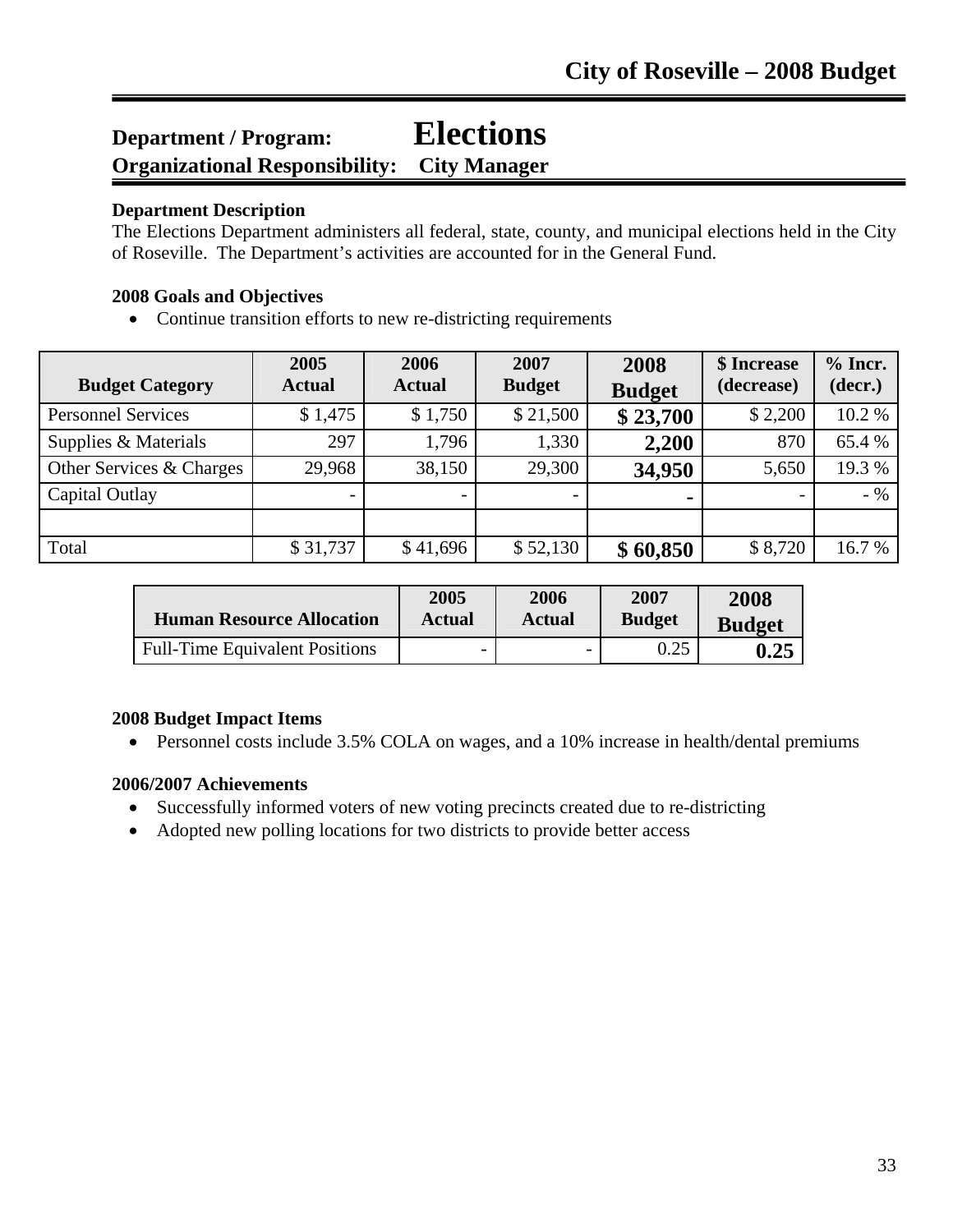# **Department / Program: Legal Organizational Responsibility: City Manager**

# **Department Description**

The Legal Department guides the City's decision-making with the best possible legal counsel to both the City Council and Staff. The Department's activities are accounted for in the General Fund.

# **2008 Goals and Objectives**

• Continue providing timely and thorough legal advice to the City Council and Staff

| <b>Budget Category</b>    | 2005<br><b>Actual</b> | 2006<br><b>Actual</b> | 2007<br><b>Budget</b> | 2008<br><b>Budget</b> | \$ Increase<br>(decrease) | $%$ Incr.<br>(decr.) |
|---------------------------|-----------------------|-----------------------|-----------------------|-----------------------|---------------------------|----------------------|
| <b>Personnel Services</b> | $\mathsf{\$}$ -       |                       | $\$\,$                | $\$\,$                | $\mathcal{S}$ -           | $0.0\%$              |
| Supplies & Materials      |                       |                       |                       | $\blacksquare$        |                           | $0.0\%$              |
| Other Services & Charges  | 255,863               | 264,614               | 268,000               | 278,200               | 10,200                    | 3.8%                 |
| Capital Outlay            |                       |                       |                       |                       |                           | $0.0\%$              |
|                           |                       |                       |                       |                       |                           |                      |
| Total                     | \$255,863             | \$264,614             | \$268,000             | \$278,200             | \$10,200                  | 3.8%                 |

| <b>Human Resource Allocation</b>      | 2005   | 2006          | 2007          | 2008          |
|---------------------------------------|--------|---------------|---------------|---------------|
|                                       | Actual | <b>Actual</b> | <b>Budget</b> | <b>Budget</b> |
| <b>Full-Time Equivalent Positions</b> | -      |               | -             |               |

# **2008 Budget Impact Items**

• Contractual escalation in fees

# **2006/2007 Achievements**

• Not applicable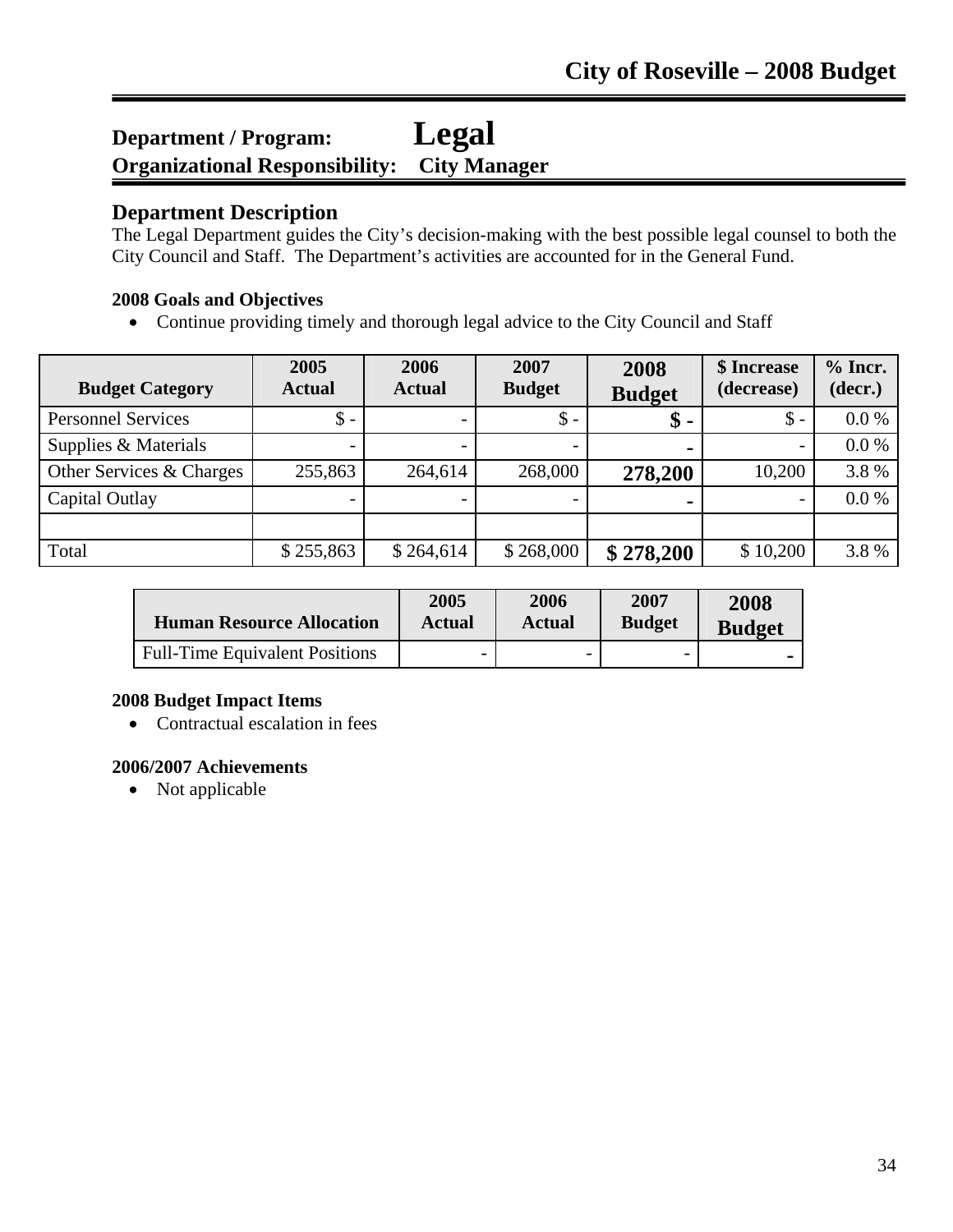# **Department / Program: Communications**

**Organizational Responsibility: City Manager**

#### **Department Description**

l

The Communications Program provides timely information to residents regarding city issues, activities, and services through the use of all available media resources. The Program's activities are accounted for in Communications Fund.

#### **2008 Goals and Objectives**

- Continue evaluating and improving the Roseville Wrap, News Fax, City website, Roseville Cable Channel 16, and other vehicles for communicating with residents
- Assist and guide City Departments in their public communication efforts through the use of newsletters, press releases, video productions and brochures

| <b>Budget Category</b>    | 2005<br><b>Actual</b> | 2006<br><b>Actual</b> | 2007<br><b>Budget</b> | 2008<br><b>Budget</b> | \$ Increase<br>(decrease) | $%$ Incr.<br>(decr.) |
|---------------------------|-----------------------|-----------------------|-----------------------|-----------------------|---------------------------|----------------------|
| <b>Personnel Services</b> | \$149,940             | \$160,458             | \$111,000             | \$124,600             | \$13,600                  | 12.3 %               |
| Supplies & Materials      | 952                   | 2,211                 | 6,000                 | 6,000                 |                           | 0.0 %                |
| Other Services & Charges  | 116,102               | 133,400               | 141,540               | 177,500               | 35,960                    | 25.4 %               |
| Capital Outlay            | 1,206                 | 9,547                 | 10,000                | 12,450                | 2,450                     | 24.5 %               |
|                           |                       |                       |                       |                       |                           |                      |
| Total                     | \$268,170             | \$305,656             | \$268,540             | \$320,550             | \$52,010                  | 19.4 %               |

| <b>Human Resource Allocation</b>      | 2005   | 2006   | 2007          | 2008          |
|---------------------------------------|--------|--------|---------------|---------------|
|                                       | Actual | Actual | <b>Budget</b> | <b>Budget</b> |
| <b>Full-Time Equivalent Positions</b> | 2.00   | 2.00   | 1.25          | 1.25          |

#### **2008 Budget Impact Items**

- Personnel costs include 3.5% COLA on wages, and a 10% increase in health/dental premiums.
- Includes \$10,000 for a community survey, and \$10,000 for website videos

- Successfully conducted an RFP process for newsletter design and printing that resulted in an improved newsletter and a reduction in costs of 30%
- Received awards from the Minnesota Association of Government Communicators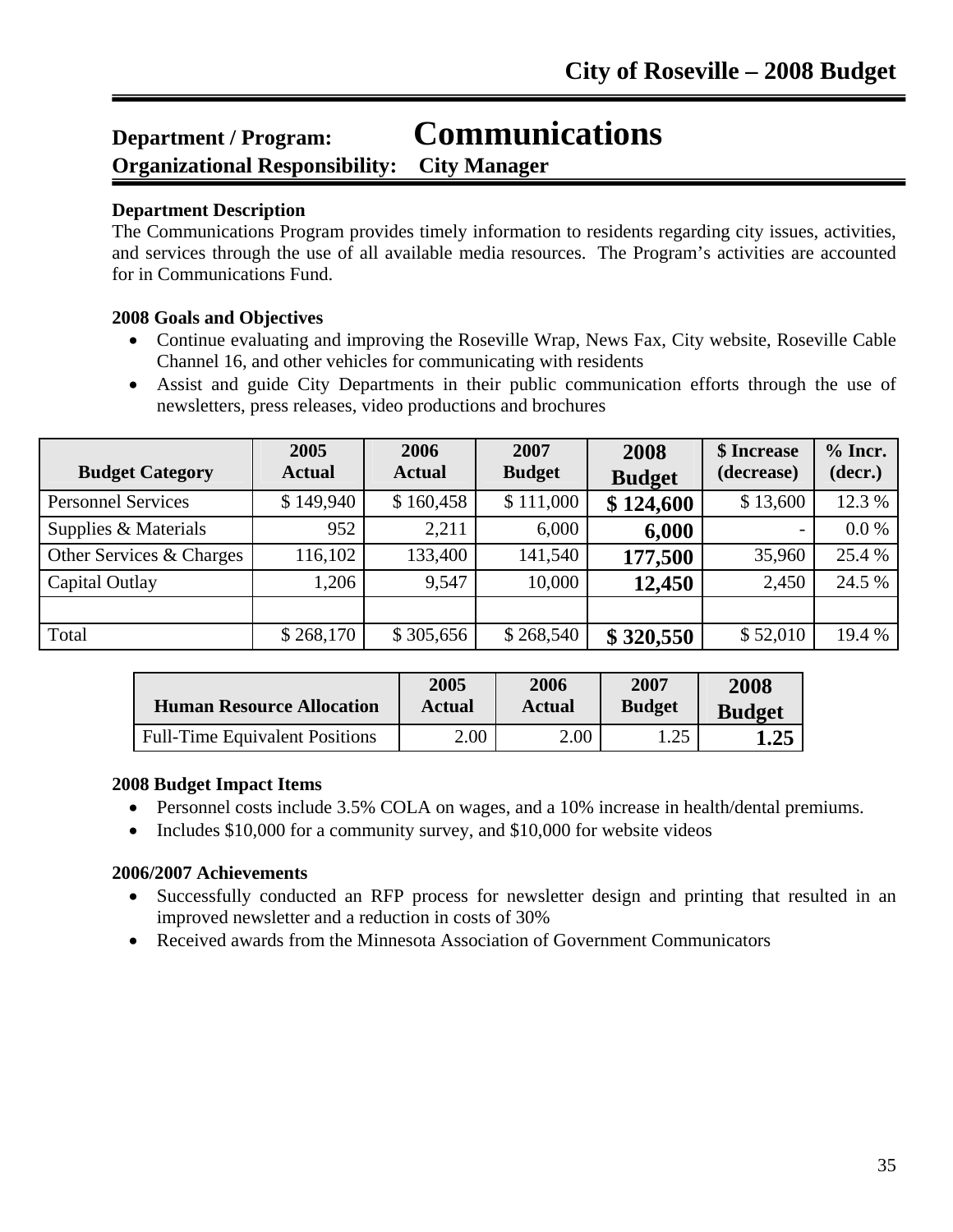## **Division / Program: Recycling Organizational Responsibility: City Manager**

#### **Division / Program Description**

l

The Solid Waste Recycling Fund's mission is to encourage and promote recycling of household materials on a community-wide basis. The Program's activities are accounted for in the Recycling Fund.

#### **2008 Goals and Objectives**

- Continue expanding the recycling program at multi-family complexes
- Continue overseeing the recycling and clean-up day contracts
- Continue coordinated programs with Ramsey County including publicity about the Household Hazardous Waste Program and yard waste compost sites

| <b>Budget Category</b>    | 2005<br><b>Actual</b> | 2006<br><b>Actual</b> | 2007<br><b>Budget</b> | 2008<br><b>Budget</b> | \$ Increase<br>(decrease) | $%$ Incr.<br>(decr.) |
|---------------------------|-----------------------|-----------------------|-----------------------|-----------------------|---------------------------|----------------------|
| <b>Personnel Services</b> | $\mathsf{\$}$ -       | $\mathsf{\$}$ -       | \$40,000              | \$44,300              | \$4,300                   | 10.8%                |
| Supplies & Materials      | 58                    |                       |                       | ۰                     |                           | 0.0 %                |
| Other Services & Charges  | 345,976               | 366,769               | 365,700               | 425,450               | 59,750                    | 16.3%                |
| Capital Outlay            |                       |                       |                       | -                     |                           | $-9/0$               |
|                           |                       |                       |                       |                       |                           |                      |
| Total                     | \$346,034             | \$366,769             | \$405,700             | \$469,750             | \$64,050                  | 15.8%                |

| <b>Human Resource Allocation</b>      | 2005   | 2006                     | 2007          | 2008           |
|---------------------------------------|--------|--------------------------|---------------|----------------|
|                                       | Actual | Actual                   | <b>Budget</b> | <b>Budget</b>  |
| <b>Full-Time Equivalent Positions</b> | -      | $\overline{\phantom{0}}$ |               | $\mathbf{0.5}$ |

#### **2008 Budget Impact Items**

- Personnel costs include 3.5% COLA on wages, and a 10% increase in health/dental premiums
- Net costs with revenue sharing will be \$384,750

- Successfully added multi-family complexes to the City's recycling program
- Successfully implemented a new recycling services contract for 2006-2010 which includes an expansion of the types of material collected and revenue sharing
- Completed a pilot program to measure the effectiveness of various collection methods
- Received an Award of Excellence for informative recycling brochures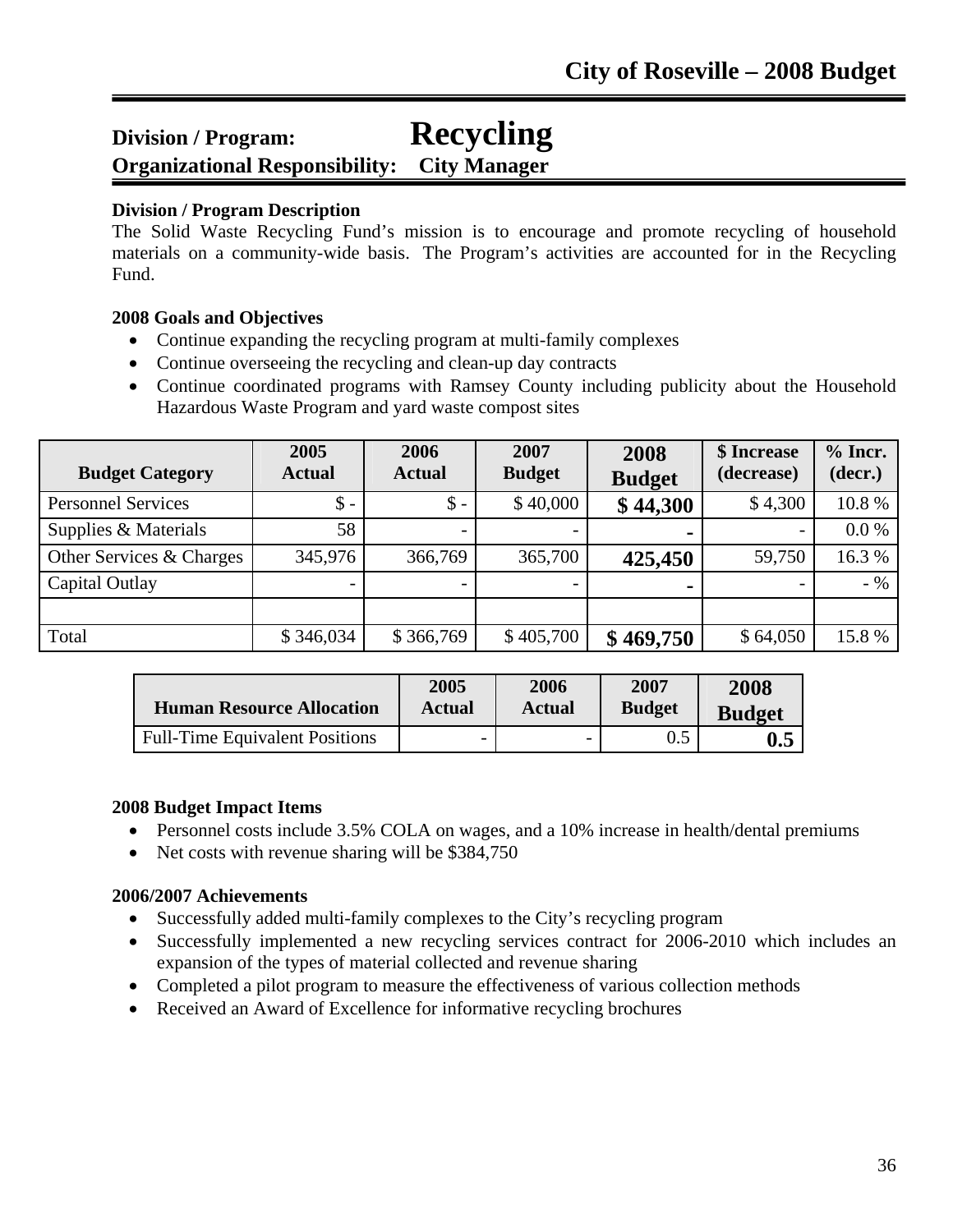## **Department / Program: Finance Department Organizational Responsibility: Finance Director**

#### **Department Description**

l

The Finance Department provides for the financial operations of the City and is responsible for all treasury operations, debt management, and risk management activities. The Department's activities are accounted for in the General Fund

#### **2008 Goals and Objectives**

- Continue review feasibility and potential benefits of multi-year and/or outcome-based budgeting
- Research and design performance measures, benchmarks, and standards
- Explore partnership opportunities with area cities for Finance/Risk Management functions
- Revise the Finance Division's 5-year strategic plan

| <b>Budget Category</b>    | 2005<br><b>Actual</b> | 2006<br><b>Actual</b> | 2007<br><b>Budget</b> | 2008<br><b>Budget</b> | \$ Increase<br>(decrease) | $%$ Incr.<br>(decr.) |
|---------------------------|-----------------------|-----------------------|-----------------------|-----------------------|---------------------------|----------------------|
| <b>Personnel Services</b> | \$379,357             | \$419,955             | \$444,000             | \$474,000             | \$30,000                  | 6.8%                 |
| Supplies & Materials      | 2,495                 | 2,036                 | 2,700                 | 2,700                 |                           | 0.0 %                |
| Other Services & Charges  | 25,618                | 30,793                | 32,000                | 33,830                | 1,830                     | 5.7 %                |
| Capital Outlay            |                       |                       |                       |                       |                           | $-9/0$               |
|                           |                       |                       |                       |                       |                           |                      |
| Total                     | \$407,470             | \$452,784             | \$478,700             | \$510,530             | \$31,830                  | 6.6 %                |

| <b>Human Resource Allocation</b>      | 2005   | 2006          | 2007          | 2008          |
|---------------------------------------|--------|---------------|---------------|---------------|
|                                       | Actual | <b>Actual</b> | <b>Budget</b> | <b>Budget</b> |
| <b>Full-Time Equivalent Positions</b> | 5.0    | 5.5           |               | 5.5           |

#### **2008 Budget Impact Items**

• Personnel costs include 3.5% COLA on wages, and a 10% increase in health/dental premiums

- Received the Award for Excellence in Financial Reporting for the  $26<sup>th</sup>$  consecutive year
- Received the Distinguished Budget Presentation Award for the  $9<sup>th</sup>$  consecutive year
- Developed a departmental employee training program to identify core competencies needed to successfully perform all departmental functions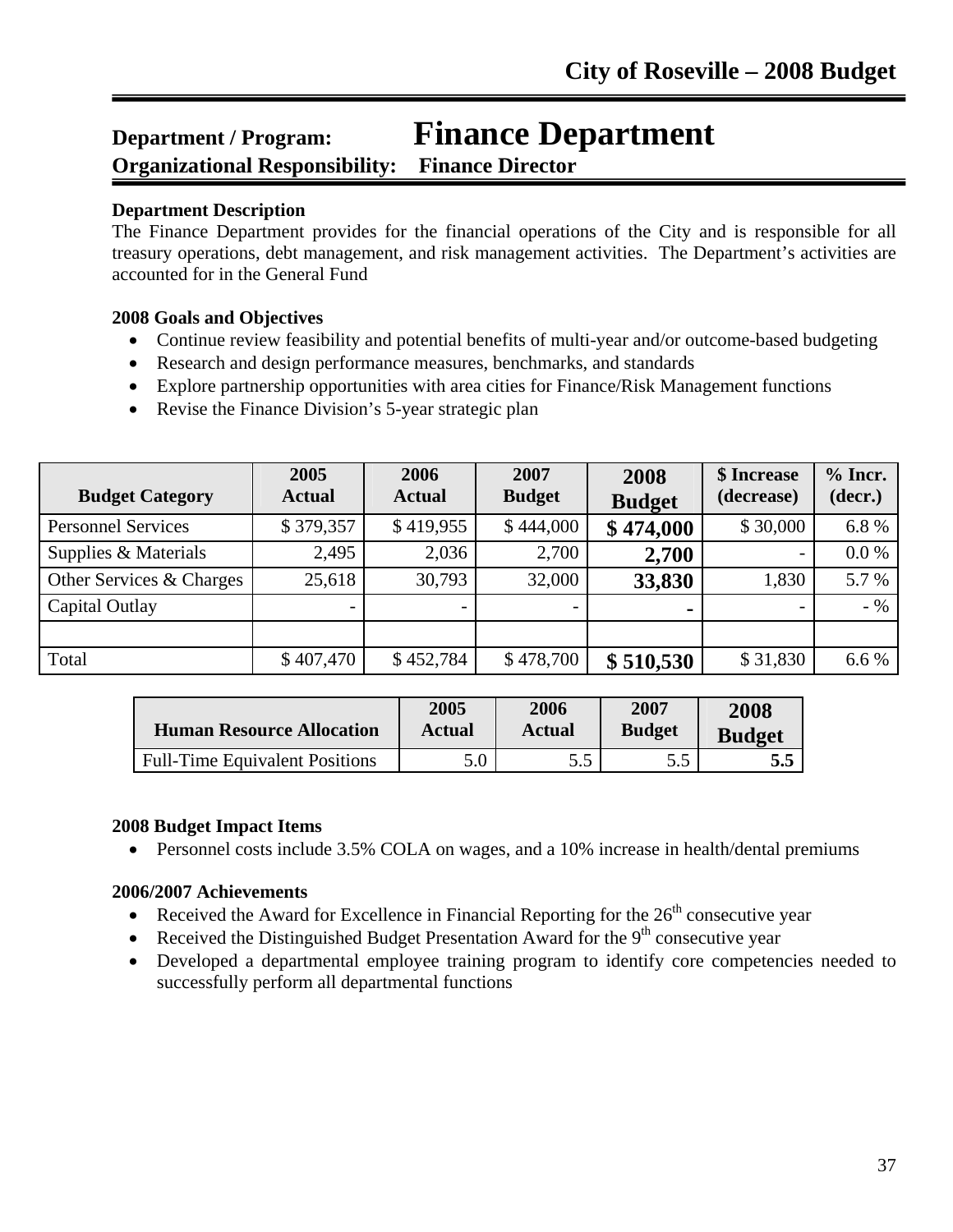## **Department / Program: Central Services Organizational Responsibility: Finance Director**

#### **Department Description**

l

Central Services provides an efficient and effective control point for purchasing, printing, and central store activities. The Department's activities are accounted for in the General Fund.

#### **2008 Goals and Objectives**

• Review citywide purchasing strategies to determine whether potential savings exist

| <b>Budget Category</b>    | 2005<br><b>Actual</b> | 2006<br><b>Actual</b> | 2007<br><b>Budget</b> | 2008<br><b>Budget</b> | \$ Increase<br>(decrease) | $%$ Incr.<br>(decr.) |
|---------------------------|-----------------------|-----------------------|-----------------------|-----------------------|---------------------------|----------------------|
| <b>Personnel Services</b> | $\mathsf{\$}$ -       | $\mathsf{\$}$ -       | $\mathsf{\$}$ -       | \$                    | $\mathsf{\$}$ -           | 0.0 %                |
| Supplies & Materials      | 29,067                | 25,903                | 32,000                | 32,000                | $\overline{\phantom{a}}$  | 0.0 %                |
| Other Services & Charges  | 49,988                | 41,127                | 57,600                | 56,720                | (880)                     | $(1.5) \%$           |
| Capital Outlay            |                       |                       |                       |                       | $\overline{\phantom{a}}$  | 0.0 %                |
|                           |                       |                       |                       |                       |                           |                      |
| Total                     | \$79,056              | \$67,030              | \$89,600              | \$88,720              | \$ (880)                  | (1.0) %              |

| <b>Human Resource Allocation</b>      | 2005   | 2006          | 2007          | 2008          |
|---------------------------------------|--------|---------------|---------------|---------------|
|                                       | Actual | <b>Actual</b> | <b>Budget</b> | <b>Budget</b> |
| <b>Full-Time Equivalent Positions</b> |        |               | -             |               |

#### **2008 Budget Impact Items**

• Not applicable

#### **2006/2007 Achievements**

Not applicable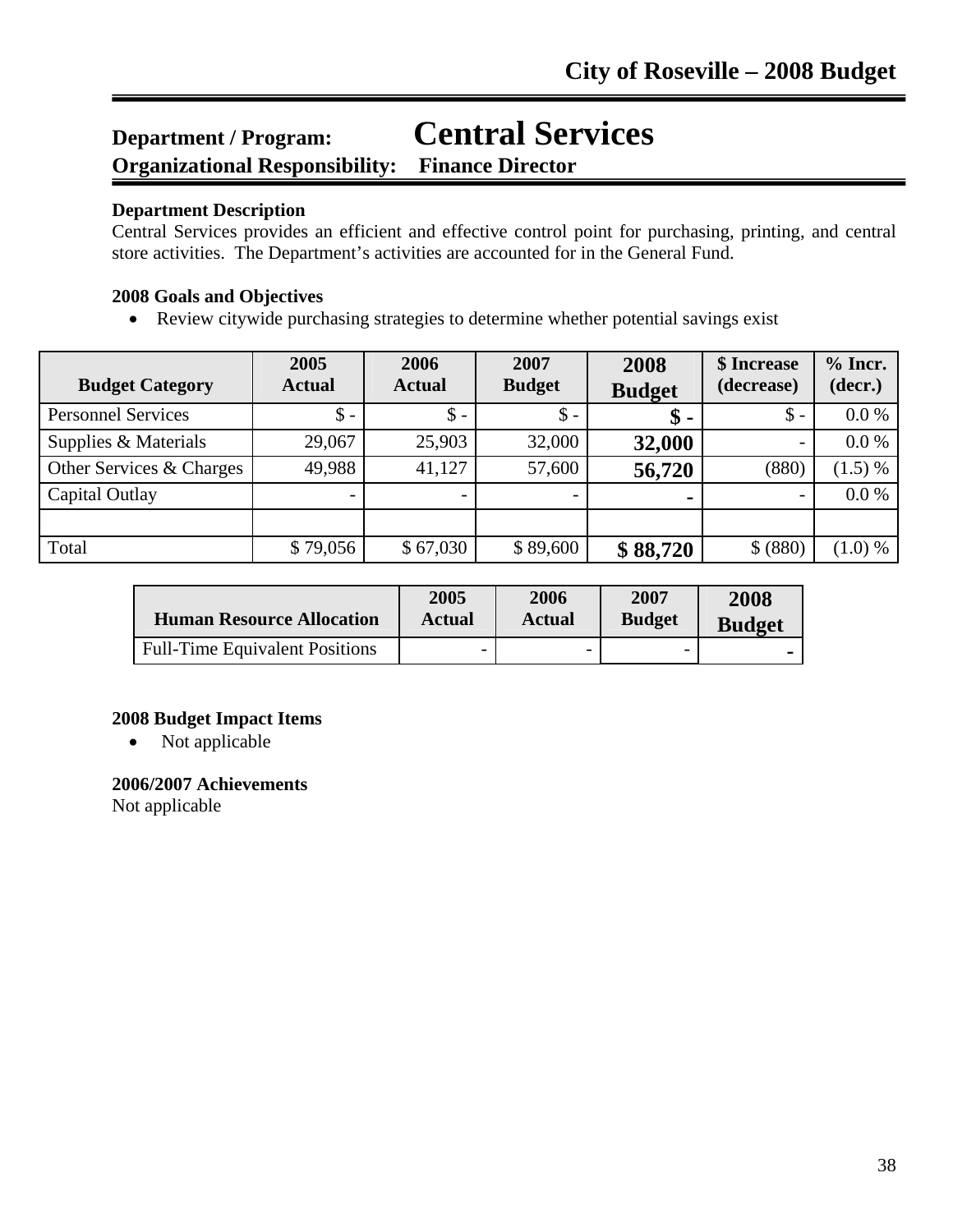# **Department / Program: General Insurance**

**Organizational Responsibility: Finance Director**

#### **Department Description**

l

The General Insurance Program provides for the protection of capital assets and employees. Insurance is maintained through the League of Minnesota Cities Insurance Trust. The Department's activities are accounted for in the General Fund.

#### **2008 Goals and Objectives**

- Continue to protect the City's assets by maintaining appropriate risk management programs and insurance coverage
- Evaluate and identify improvements to the City's policies and practices to reduce Works Compensation costs by 10%

| <b>Budget Category</b>    | 2005<br><b>Actual</b>    | 2006<br><b>Actual</b> | 2007<br><b>Budget</b> | 2008<br><b>Budget</b> | \$ Increase<br>(decrease) | $%$ Incr.<br>(decr.) |
|---------------------------|--------------------------|-----------------------|-----------------------|-----------------------|---------------------------|----------------------|
| <b>Personnel Services</b> | \$ -                     | $\mathsf{\$}$ -       | \$ -                  | \$ -                  | $\mathbb{S}$ -            | $0.0\%$              |
| Supplies & Materials      |                          |                       |                       | ٠                     | -                         | $0.0\%$              |
| Other Services & Charges  | 50,000                   | 60,000                | 60,000                | 80,000                | 20,000                    | 33.3 %               |
| Capital Outlay            | $\overline{\phantom{0}}$ |                       |                       |                       | $\overline{\phantom{0}}$  | 0.0 %                |
|                           |                          |                       |                       |                       |                           |                      |
| Total                     | \$50,000                 | \$60,000              | \$60,000              | \$80,000              | \$20,000                  | 33.3 %               |

| <b>Human Resource Allocation</b>      | 2005   | 2006          | 2007                     | 2008          |
|---------------------------------------|--------|---------------|--------------------------|---------------|
|                                       | Actual | <b>Actual</b> | <b>Budget</b>            | <b>Budget</b> |
| <b>Full-Time Equivalent Positions</b> |        |               | $\overline{\phantom{0}}$ |               |

#### **2008 Budget Impact Items**

• Increase is due to higher insurance premium costs to the City's General Fund programs and services

#### **2006/2007 Achievements**

• Not applicable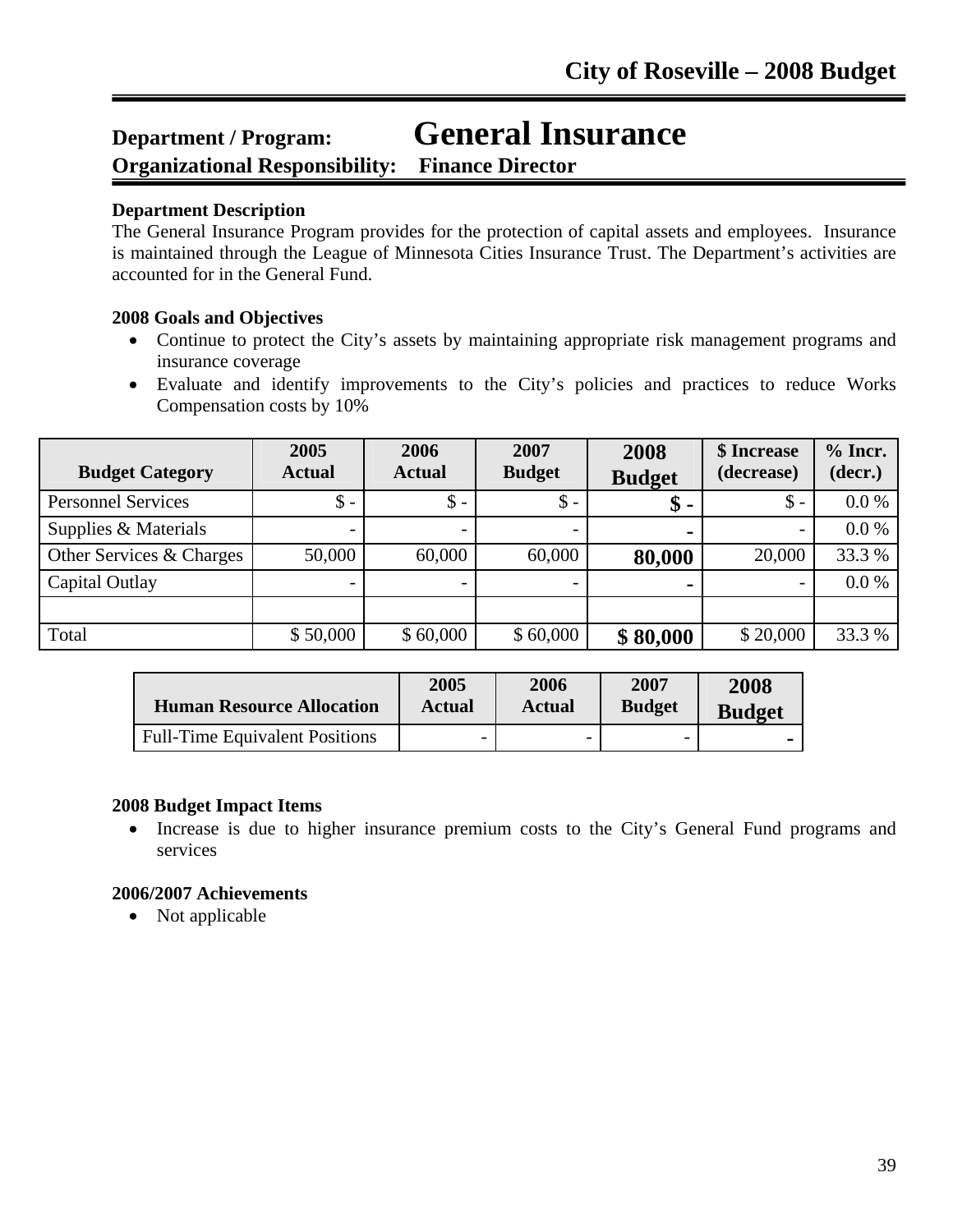## **Department / Program: Information Technology Organizational Responsibility: Finance Director**

#### **Department Description**

l

The Information Technology provides for the purchasing, installation, and support of communication and information systems in city buildings. The Program's activities are accounted for in the Information Technology Fund.

#### **2008 Goals and Objectives**

- Continue exploring additional Joint Powers Agreements with over governmental agencies
- Continue developing a 5-year Technology Plan
- Identify possible sites within the City for new communications towers

| <b>Budget Category</b>    | 2005<br><b>Actual</b> | 2006<br><b>Actual</b> | 2007<br><b>Budget</b> | 2008<br><b>Budget</b> | \$ Increase<br>(decrease) | $%$ Incr.<br>(decr.) |
|---------------------------|-----------------------|-----------------------|-----------------------|-----------------------|---------------------------|----------------------|
| <b>Personnel Services</b> | \$295,727             | \$433,831             | \$545,000             | \$598,000             | \$53,000                  | 9.7%                 |
| Supplies & Materials      | 3,478                 | 6,273                 | 5,600                 | 7,100                 | 1,500                     | 26.8%                |
| Other Services & Charges  | 41,970                | 79,270                | 58,560                | 102,000               | 43,440                    | 74.2 %               |
| Capital Outlay            | 161,857               | 155,204               | 75,000                | 115,000               | 40,000                    | 53.3%                |
|                           |                       |                       |                       |                       |                           |                      |
| Total                     | \$503,032             | \$674,578             | \$684,160             | \$822,100             | \$137,940                 | 20.2 %               |

| <b>Human Resource Allocation</b>      | 2005   | 2006   | 2007          | 2008          |
|---------------------------------------|--------|--------|---------------|---------------|
|                                       | Actual | Actual | <b>Budget</b> | <b>Budget</b> |
| <b>Full-Time Equivalent Positions</b> | 3.00   | 3.00   | 7.00          | $\bf 7.00$    |

#### **2008 Budget Impact Items**

- Personnel costs include 3.5% COLA on wages, and a 10% increase in health/dental premiums
- Increase in 'Other Services & Charges' reflects the need to acquire higher internet bandwidth to accommodate heavy growth in internet-based applications.

- Added four (4) additional Joint Powers Agreements
- Established 24x7x365 service to the City and other business partners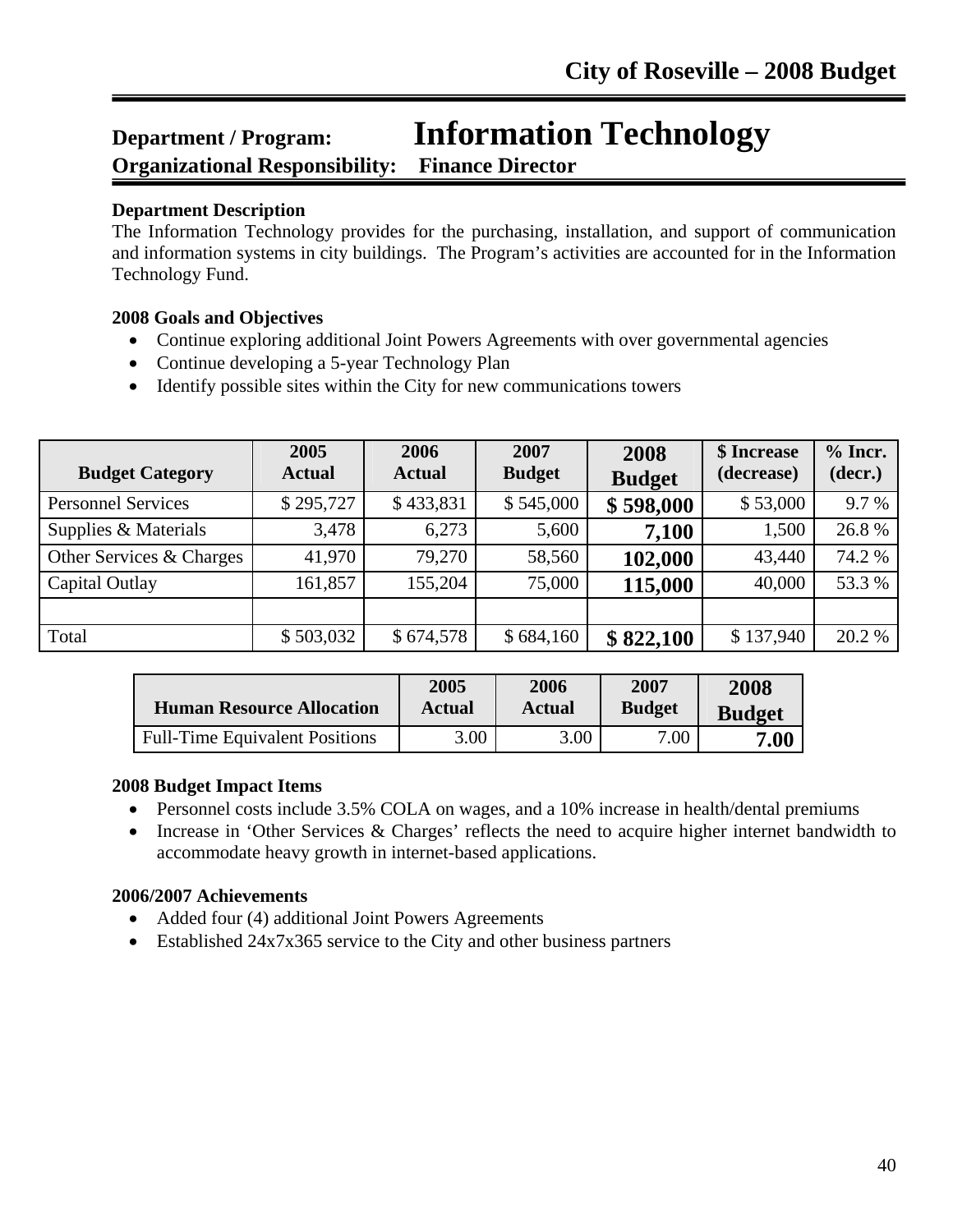## **Department / Program: License Center**

**Organizational Responsibility: Finance Director**

#### **Department Description**

l

The License Center serves the general public as a MN Department of Public Safety Deputy, offering State auto, drivers, and DNR licenses. The License Center operation provides approximately \$160,000 in funds to support other City services. The Program's activities are accounted for in the License Center Fund.

#### **2008 Goals and Objectives**

- Establish two (2) additional car/truck dealership licensing accounts to generate an additional \$10,000 in net annual revenue
- Increase passport revenue by 3% generating an additional \$8,000 in net annual revenue
- Assess long-term facility options for a new License Center
- Update the License Center Strategic Plan

| <b>Budget Category</b>    | 2005<br><b>Actual</b> | 2006<br><b>Actual</b> | 2007<br><b>Budget</b> | 2008<br><b>Budget</b> | \$ Increase<br>(decrease) | $%$ Incr.<br>(decr.) |
|---------------------------|-----------------------|-----------------------|-----------------------|-----------------------|---------------------------|----------------------|
| <b>Personnel Services</b> | \$670,573             | \$717,448             | \$725,000             | \$824,000             | \$99,000                  | 13.7 %               |
| Supplies & Materials      | 12,601                | 13,839                | 14,000                | 15,000                | 1,000                     | 7.1 %                |
| Other Services & Charges  | 247,453               | 324,545               | 341,305               | 366,275               | 24,970                    | 7.3 %                |
| Capital Outlay            | 57,543                | 32,341                |                       | $\blacksquare$        | $\overline{\phantom{a}}$  | 0.0 %                |
|                           |                       |                       |                       |                       |                           |                      |
| Total                     | \$988,171             | \$1,088,175           | \$1,080,305           | \$1,205,275           | \$124,970                 | 11.6%                |

| <b>Human Resource Allocation</b>      | 2005   | 2006          | 2007          | 2008          |
|---------------------------------------|--------|---------------|---------------|---------------|
|                                       | Actual | <b>Actual</b> | <b>Budget</b> | <b>Budget</b> |
| <b>Full-Time Equivalent Positions</b> | 13.75  | 13.75         | 13.75         | 14.75         |

#### **2008 Budget Impact Items**

- Personnel costs include 3.5% COLA on wages, and a 10% increase in health/dental premiums, and a request to add 1 FTE position
- Addition to 'Other Services & Charges' reflects rent increases and a higher operating transfer to other programs and services

- Maintained second highest volume in the State for all Deputy Registrar Offices
- Implemented Passport services which generated over \$150,000 in net annual proceeds
- Generated \$220,000 annually in net annual proceeds to support other City programs and services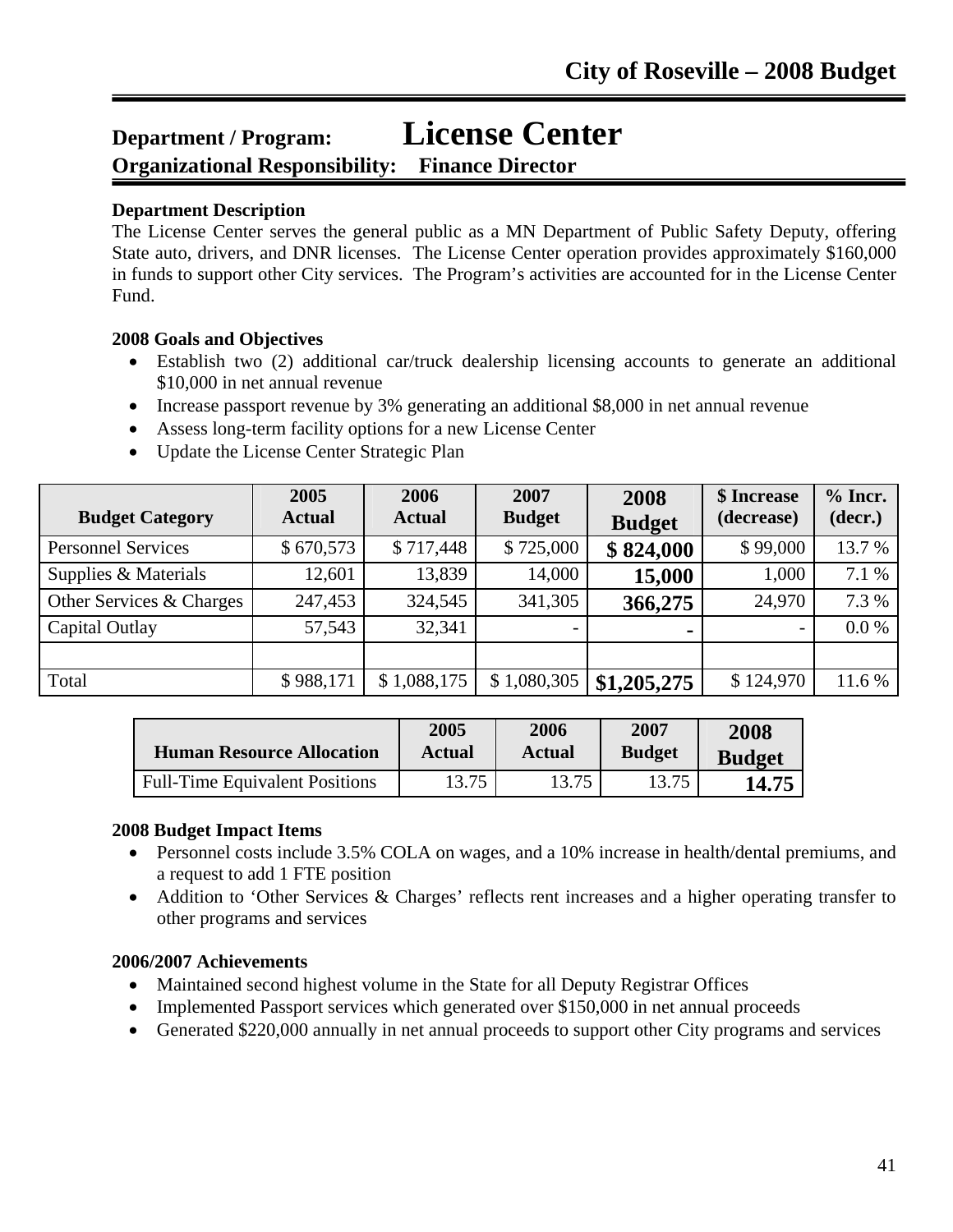## **Department / Program: Lawful Gambling Organizational Responsibility: Finance Director**

#### **Department Description**

l

The Lawful Gambling Regulation operation provides for the regulation of lawful gambling activities within the City, in accordance with State Statutes and City Ordinance. The City has designated the North Suburban Community Foundation, with the assistance of the Roseville Donor Advisory Board, with the responsibility to allocate 10% of the net gambling profits to Roseville-based non-profit organizations. The Program's activities are accounted for in the Lawful Gambling Fund.

#### **2008 Goals and Objectives**

• Continue monitoring all lawful gambling activities

| <b>Budget Category</b>    | 2005<br><b>Actual</b> | 2006<br><b>Actual</b> | 2007<br><b>Budget</b> | 2008<br><b>Budget</b> | \$ Increase<br>(decrease) | $%$ Incr.<br>(decr.) |
|---------------------------|-----------------------|-----------------------|-----------------------|-----------------------|---------------------------|----------------------|
| <b>Personnel Services</b> | \$35,726              | \$20,581              | \$25,600              | \$25,600              | $\mathcal{S}$ -           | $0.0\%$              |
| Supplies & Materials      |                       |                       |                       |                       |                           | 0.0 %                |
| Other Services & Charges  | 113,369               | 131,099               | 105,000               | 124,000               | 19,000                    | 18.1 %               |
| Capital Outlay            |                       |                       |                       |                       |                           | 0.0 %                |
|                           |                       |                       |                       |                       |                           |                      |
| Total                     | \$149,095             | \$151,680             | \$130,600             | \$149,600             | \$19,000                  | 14.5 %               |

| <b>Human Resource Allocation</b>      | 2005   | 2006   | 2007          | 2008          |
|---------------------------------------|--------|--------|---------------|---------------|
|                                       | Actual | Actual | <b>Budget</b> | <b>Budget</b> |
| <b>Full-Time Equivalent Positions</b> | .00    | 0.50   | 0.50          | $0.50\,$      |

#### **2008 Budget Impact Items**

- Personnel costs include 3.5% COLA on wages, and a 10% increase in health/dental premiums
- Increase in 'Other Services & Charges' represents added collections and subsequent transfers of lawful gambling profits. These monies are turned over to the North Suburban Community Fund

- Distributed over \$80,000 to Roseville-area organizations.
- Maintained over \$525,000 in a permanent endowment fund.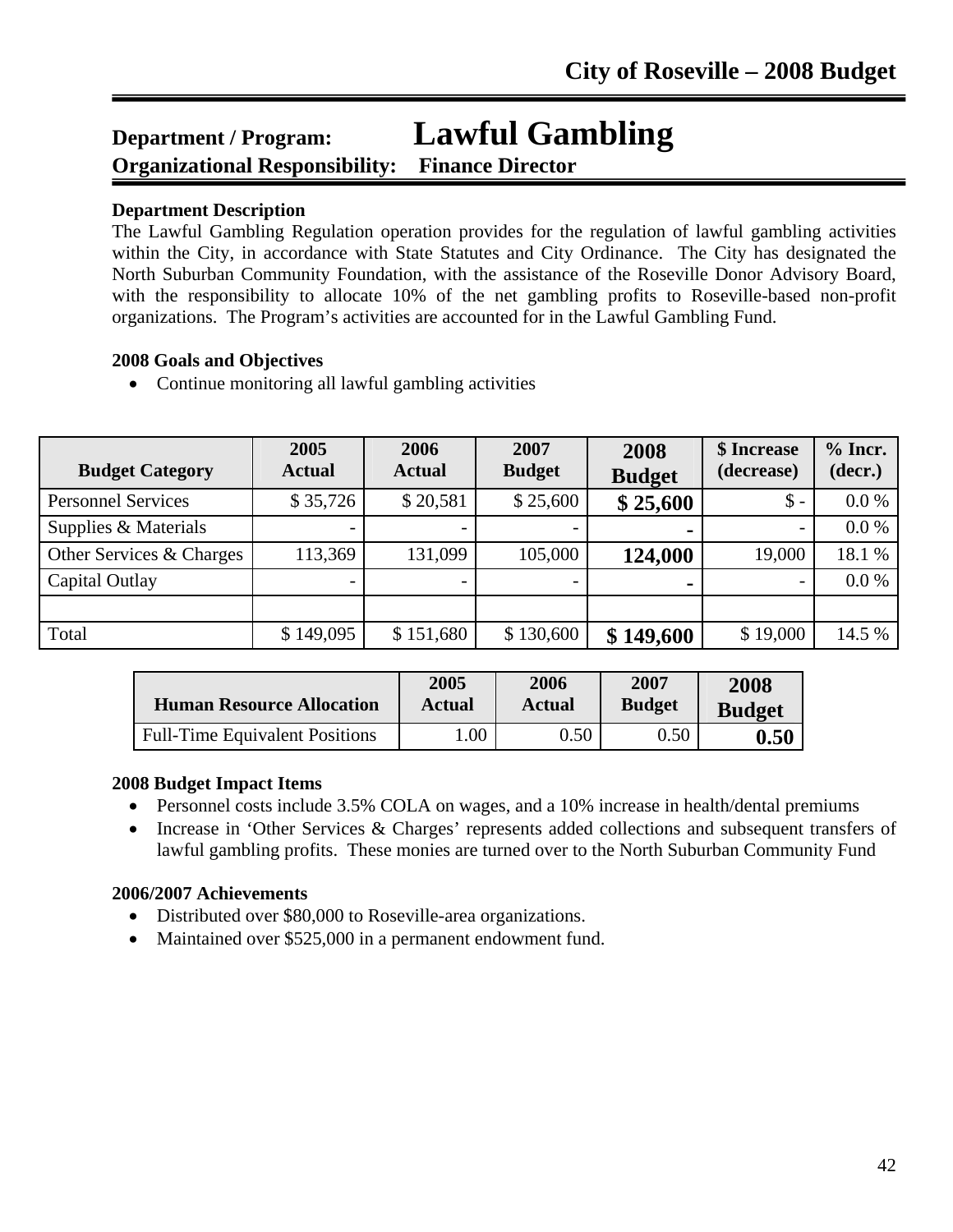## **Division / Program: Police Administration Organizational Responsibility: Chief of Police**

#### **Division / Program Description**

The Police Administration Department is responsible for ensuring continuous, innovative, and effectual public safety services by anticipating, planning, and fulfilling the needs of citizens and Department Staff. Police Administration's activities are accounted for in the General Fund.

#### **2008 Goals and Objectives**

- Exchange information with Code Enforcement on problem residents or properties; initiate a neighborhood by neighborhood survey of code violations in conjunction with Code Enforcement
- Utilize the department's website to educate citizens on current code issues, changes, and reminders due to seasonal weather changes
- Expand the Citizen's Emergency Response Team (CERT)
- Use all forms of communication to continue to encourage citizens to keep themselves and property secure

| <b>Budget Category</b>    | 2005<br><b>Actual</b> | 2006<br><b>Actual</b> | 2007<br><b>Budget</b> | 2008<br><b>Budget</b> | \$ Increase<br>(decrease) | $%$ Incr.<br>(decr.) |
|---------------------------|-----------------------|-----------------------|-----------------------|-----------------------|---------------------------|----------------------|
| <b>Personnel Services</b> | \$319,480             | \$357,653             | \$368,500             | \$400,000             | \$31,500                  | 8.5 %                |
| Supplies & Materials      | 14,616                | 19,452                | 19,565                | 19,680                | 115                       | $0.6\%$              |
| Other Services & Charges  | 74,844                | 86,542                | 90,475                | 93,640                | 3,165                     | 3.5 %                |
| Capital Outlay            | 8,298                 | 2,398                 |                       | 1,500                 | 1,500                     | n/a                  |
|                           |                       |                       |                       |                       |                           |                      |
| Total                     | \$417,238             | \$466,045             | \$478,540             | \$514,820             | \$36,280                  | 7.6 %                |

| <b>Human Resource Allocation</b>      | 2005          | 2006          | 2007          | 2008          |
|---------------------------------------|---------------|---------------|---------------|---------------|
|                                       | <b>Actual</b> | <b>Actual</b> | <b>Budget</b> | <b>Budget</b> |
| <b>Full-Time Equivalent Positions</b> | 5.00          | 5.00          | 5.00          | 5.00          |

#### **2008 Budget Impact Items**

• Personnel costs include 3.5% COLA on wages, and a 10% increase in health/dental premiums

- Successful full department conversion to 800 MHz
- Hired six officers, one civilian, two Community Service Officers
- Internally promoted two employees
- Chief Sletner elected president Ramsey County Chiefs of Police Association
- Year-end evaluations revised; addition of department  $360^\circ$  evaluation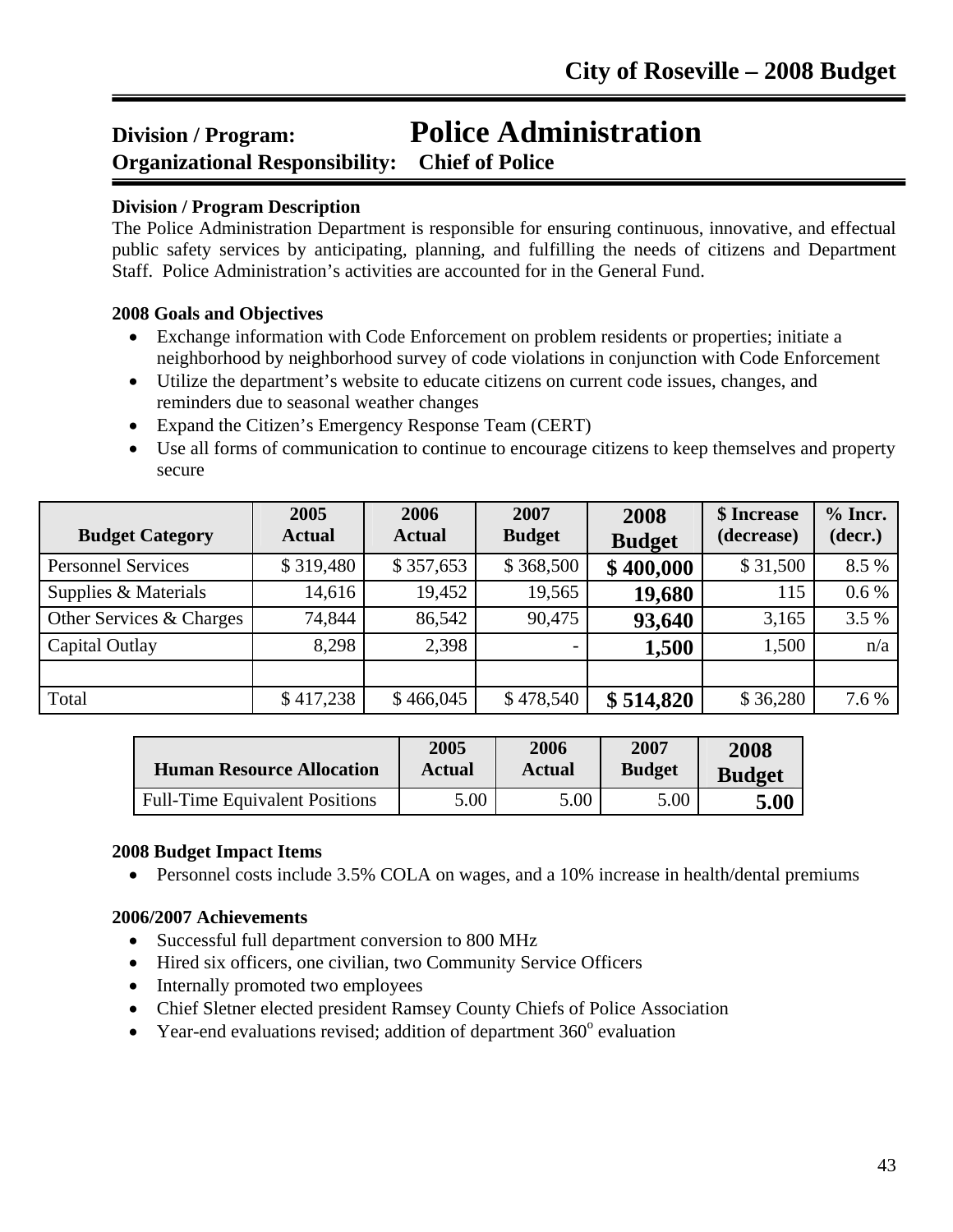### **Division / Program: Police Patrol Operations Organizational Responsibility: Chief of Police** ī

#### **Division / Program Description**

The Operations Division encompasses all uniformed personnel and is the largest division of the Police Department. This division is on duty 24 hours per day. The division members are the most visible members of the department and are the first to respond to emergency situations. The Operation Division's activities are accounted for in the General Fund.

#### **2008 Goals and Objectives**

- Assign an additional School Liaison Officer to the Roseville School District
- Have another dedicated traffic enforcement unit to handle citizen complaints
- Expand Crime Impact Teams—more specialization, more planned/proactive activities
- Implement electronic citation module in all squads
- Increase participation in park and community events
- Renew interest/involvement in the Police Explorers Program

| <b>Budget Category</b>    | 2005<br><b>Actual</b> | 2006<br><b>Actual</b> | 2007<br><b>Budget</b> | 2008<br><b>Budget</b> | \$ Increase<br>(decrease) | $%$ Incr.<br>(decr.) |
|---------------------------|-----------------------|-----------------------|-----------------------|-----------------------|---------------------------|----------------------|
| <b>Personnel Services</b> | \$2,896,232           | \$3,176,768           | \$3,155,000           | \$3,376,540           | \$221,540                 | 7.0 %                |
| Supplies & Materials      | 142,594               | 171,095               | 148,400               | 172,485               | 24,085                    | 16.2 %               |
| Other Services & Charges  | 285,019               | 296,472               | 273,010               | 275,575               | 2,565                     | 0.9%                 |
| Capital Outlay            | 23,648                | 31,575                |                       | 47,125                | 47,125                    | n/a                  |
|                           |                       |                       |                       |                       |                           |                      |
| Total                     | \$3,347,493           | \$3,675,910           | \$3,576,410           | \$3,871,725           | \$295,315                 | 10.4 %               |

| <b>Human Resource Allocation</b>      | 2005   | 2006          | 2007          | 2008          |
|---------------------------------------|--------|---------------|---------------|---------------|
|                                       | Actual | <b>Actual</b> | <b>Budget</b> | <b>Budget</b> |
| <b>Full-Time Equivalent Positions</b> | 40.00  | 40.00         | 40.00         | 40.00         |

#### **2008 Budget Impact Items**

• Personnel costs include 3.5% COLA on wages, and a 10% increase in health/dental premiums

- Introduced successful Lemonade/Hot Cocoa Stand Program
- All officers in possession of and trained in the use of non-lethal weapons (tasers)
- Several officers participated in the Fitness Commitment Challenge
- Sex offender address checks are completed in 2007
- Sgt. Eric Christensen received MN Chiefs of Police Distinguished Service Award posthumously
- Officers work various Dept of Public Safety traffic enforcement details: Safe & Sober, Click It or Ticket, Operation Nightcap, and commercial vehicle inspections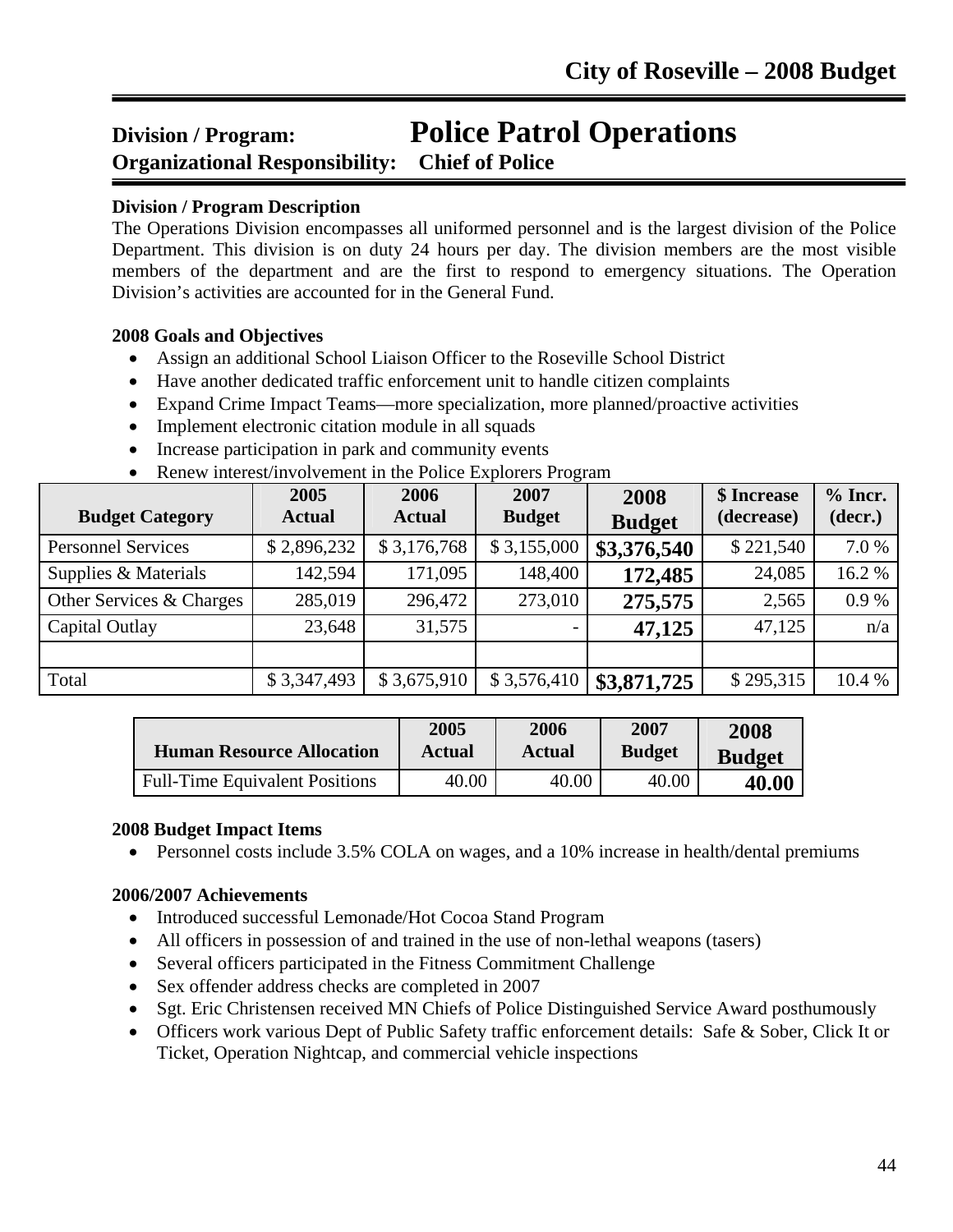## **Division / Program: Police Investigations Organizational Responsibility: Chief of Police**

#### **Division / Program Description**

ī

The Criminal Investigation Unit is responsible for the review, follow-up and case presentation to the County/City attorney on all criminal cases that are not resolved at the Department's Patrol Unit Level. The Investigation Unit's activities are accounted for in the General Fund.

#### **2008 Goals and Objectives**

- Implement a year-round park patrol
- Encourage a network of user groups among law enforcement levels in the seven county metro area
- Design a diversion program for juveniles
- Continue to expand Neighborhood Watch program
- Institute virtual meetings to share information between municipalities, counties, states, etc.

| <b>Budget Category</b>    | 2005<br><b>Actual</b> | 2006<br><b>Actual</b> | 2007<br><b>Budget</b> | 2008<br><b>Budget</b> | \$ Increase<br>(decrease)    | $%$ Incr.<br>(decr.) |
|---------------------------|-----------------------|-----------------------|-----------------------|-----------------------|------------------------------|----------------------|
| <b>Personnel Services</b> | \$665,546             | \$683,326             | \$830,200             | \$957,200             | \$127,000                    | 15.3 %               |
| Supplies & Materials      | 39,812                | 28,684                | 39,935                | 46,705                | 6,770                        | 17.0%                |
| Other Services & Charges  | 14,490                | 21,322                | 22,565                | 23,910                | 1,345                        | 6.0%                 |
| Capital Outlay            | 333                   | 17,222                |                       |                       | $\qquad \qquad \blacksquare$ | 0.0 %                |
|                           |                       |                       |                       |                       |                              |                      |
| Total                     | \$720,181             | \$750,554             | \$892,700             | \$1,027,815           | \$135,115                    | 15.1 %               |

| <b>Human Resource Allocation</b>      | 2005   | 2006          | 2007          | 2008          |
|---------------------------------------|--------|---------------|---------------|---------------|
|                                       | Actual | <b>Actual</b> | <b>Budget</b> | <b>Budget</b> |
| <b>Full-Time Equivalent Positions</b> | 10.00  | .00           | 11.00         | <b>12.00</b>  |

#### **2008 Budget Impact Items**

- Personnel costs include 3.5% COLA on wages, and a 10% increase in health/dental premiums
- Includes a reclassification of the Lead CSO from Community Services to Investigations

- Reclassification of Property Room Manager/Lead CSO position to Property Room Technician/Investigative Aide
- Assignment of new Case Coordinator Sgt. Erika Scheider
- Sgt. Scheider and Inv. Ganley develop a new procedure to store electronic evidence
- $10^{th}$  Annual Citizen's Academy is held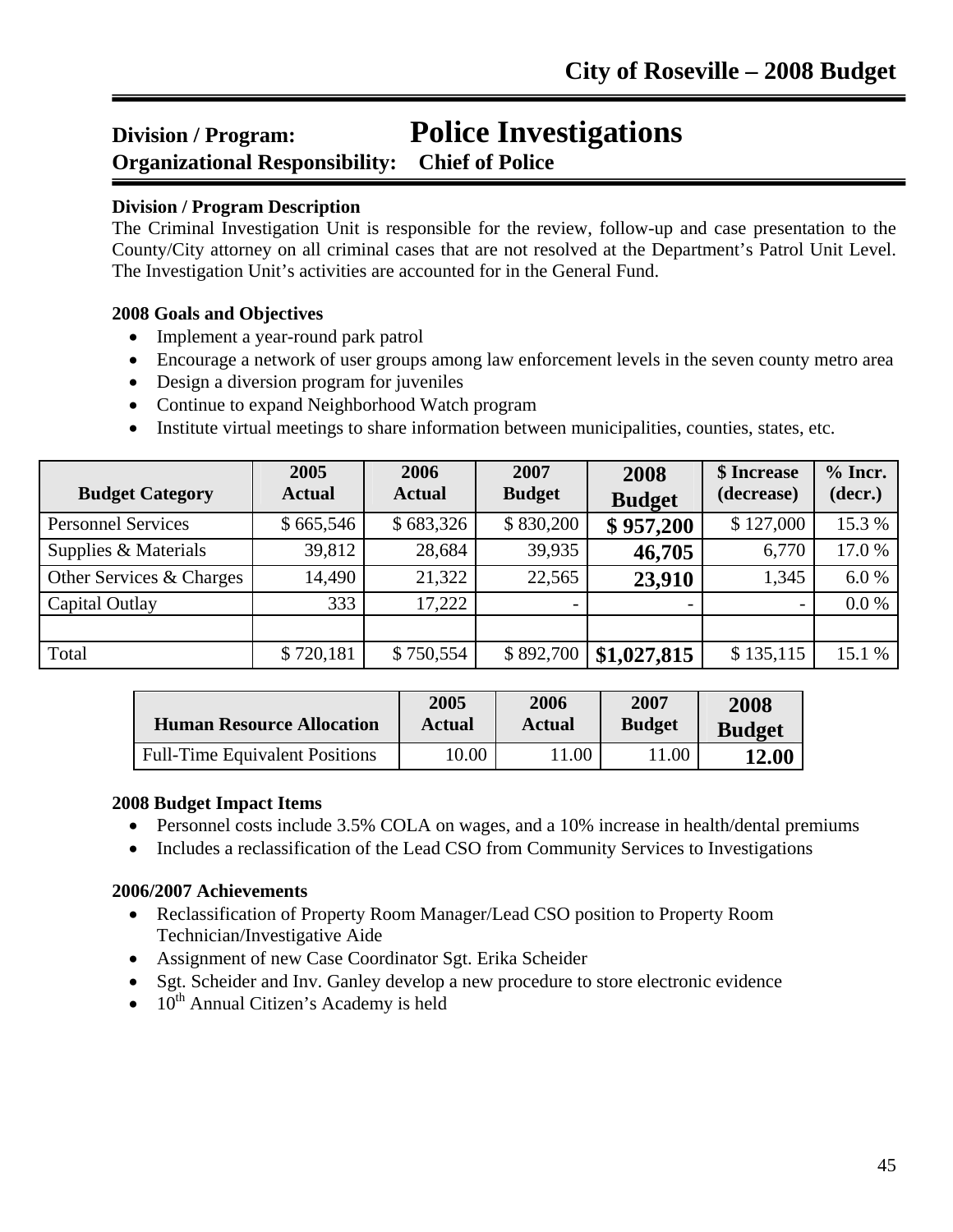## **Division / Program: Community Service Organizational Responsibility: Chief of Police**

#### **Division / Program Description**

ī

Community Service works in conjunction with the other divisions within the Police Department, and interacts with the City Administration. Community Service has been an excellent source for potential candidates for police officer. The Community Service Division's activities are accounted for in the General Fund.

#### **2008 Goals and Objectives**

- Return complement of CSO's from two to four
- Reinstate CADET program
- Implement a Blight Enforcement Program

| <b>Budget Category</b>    | 2005<br><b>Actual</b> | 2006<br><b>Actual</b> | 2007<br><b>Budget</b> | 2008<br><b>Budget</b> | \$ Increase<br>(decrease) | $%$ Incr.<br>(decr.) |
|---------------------------|-----------------------|-----------------------|-----------------------|-----------------------|---------------------------|----------------------|
| <b>Personnel Services</b> | \$102,450             | \$97,770              | \$97,200              | \$76,550              | \$ (20,650)               | (21.2) %             |
| Supplies & Materials      | 6,230                 | 2,941                 | 8,125                 | 8,410                 | 285                       | 3.5 %                |
| Other Services & Charges  | 8,727                 | 9,815                 | 11,450                | 11,850                | 400                       | 3.5 %                |
| Capital Outlay            |                       | 10,112                |                       |                       | $\overline{\phantom{a}}$  | $0.0\%$              |
|                           |                       |                       |                       |                       |                           |                      |
| Total                     | \$117,527             | \$120,638             | \$116,755             | \$96,810              | \$(19,965)                | $(17.1)$ %           |

| <b>Human Resource Allocation</b>      | 2005   | 2006             | 2007          | 2008          |
|---------------------------------------|--------|------------------|---------------|---------------|
|                                       | Actual | <b>Actual</b>    | <b>Budget</b> | <b>Budget</b> |
| <b>Full-Time Equivalent Positions</b> | .50    | .50 <sup>°</sup> | 1.50          | ${\bf 1.00}$  |

#### **2008 Budget Impact Items**

- Elimination of replacement CSO vehicle
- Includes a reclassification of the Lead CSO from Community Services to Investigations
- Includes 2 additional part-time CSO positions

- Hired and trained one CSO
- Acquired additional humane equipment for use in animal control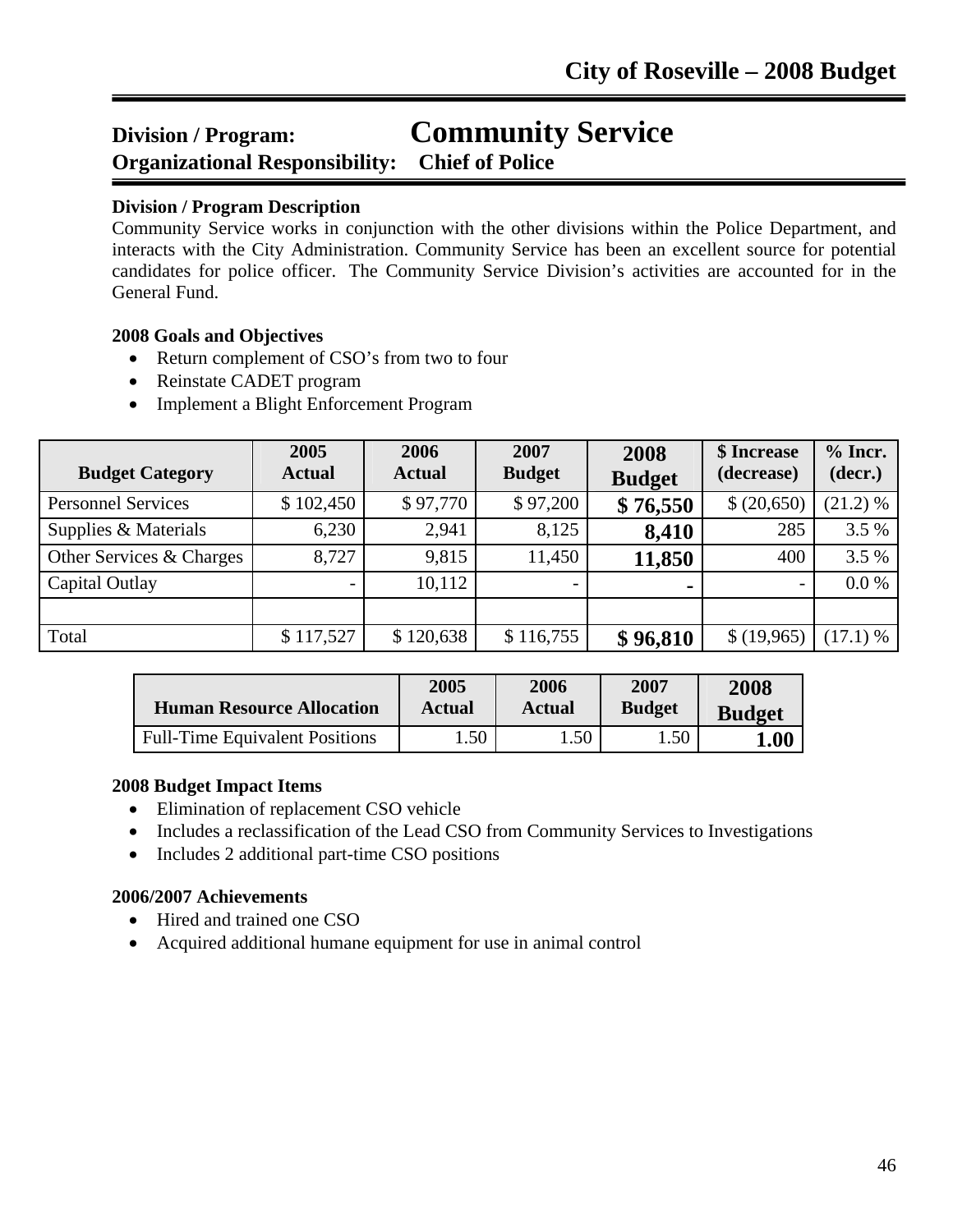### **Division / Program: Emergency Management Organizational Responsibility: Chief of Police** ī

#### **Division / Program Description**

The Emergency Management Program provides for the protection and assistance to Roseville citizens before, during, and after disasters, while maintaining the continuity of City Government. The Emergency Management Program includes volunteer police reserves. The Program's activities are accounted for in the General Fund.

#### **2008 Goals and Objectives**

- Complete revision of Emergency Operations Plan
- Increase the number of Police Reserve Officers
- Continue annual readiness training and exercises
- Continue upgrade of one emergency warning siren annually

| <b>Budget Category</b>    | 2005<br><b>Actual</b> | 2006<br><b>Actual</b> | 2007<br><b>Budget</b> | 2008<br><b>Budget</b> | \$ Increase<br>(decrease) | $%$ Incr.<br>(decr.) |
|---------------------------|-----------------------|-----------------------|-----------------------|-----------------------|---------------------------|----------------------|
| <b>Personnel Services</b> | $\$ -                 | $\mathsf{\$}$ -       | $\$\,$                | \$                    | $\mathsf{\$}$ -           | $0.0\%$              |
| Supplies & Materials      | 1,454                 | 1,837                 | 2,060                 | 1,735                 | (325)                     | (15.8) %             |
| Other Services & Charges  | 754                   | 1,258                 | 5,015                 | 18,050                | 13,035                    | 259.9%               |
| Capital Outlay            | 15,979                | 16,693                | 16,560                |                       | (16, 560)                 | (100) %              |
|                           |                       |                       |                       |                       |                           |                      |
| Total                     | \$18,188              | \$19,788              | \$23,635              | \$19,785              | \$ (3,850)                | (16.3) %             |

| <b>Human Resource Allocation</b>      | 2005          | 2006          | 2007          | 2008          |
|---------------------------------------|---------------|---------------|---------------|---------------|
|                                       | <b>Actual</b> | <b>Actual</b> | <b>Budget</b> | <b>Budget</b> |
| <b>Full-Time Equivalent Positions</b> | -             |               |               |               |

#### **2008 Budget Impact Items**

• Not applicable.

- Addition of 130 decibel emergency/severe weather siren
- Participate in mass dispensing of medication exercise
- Participate monthly in county-wide EOP planning and updating
- Maintain compliance for all city employees in National Incident Management training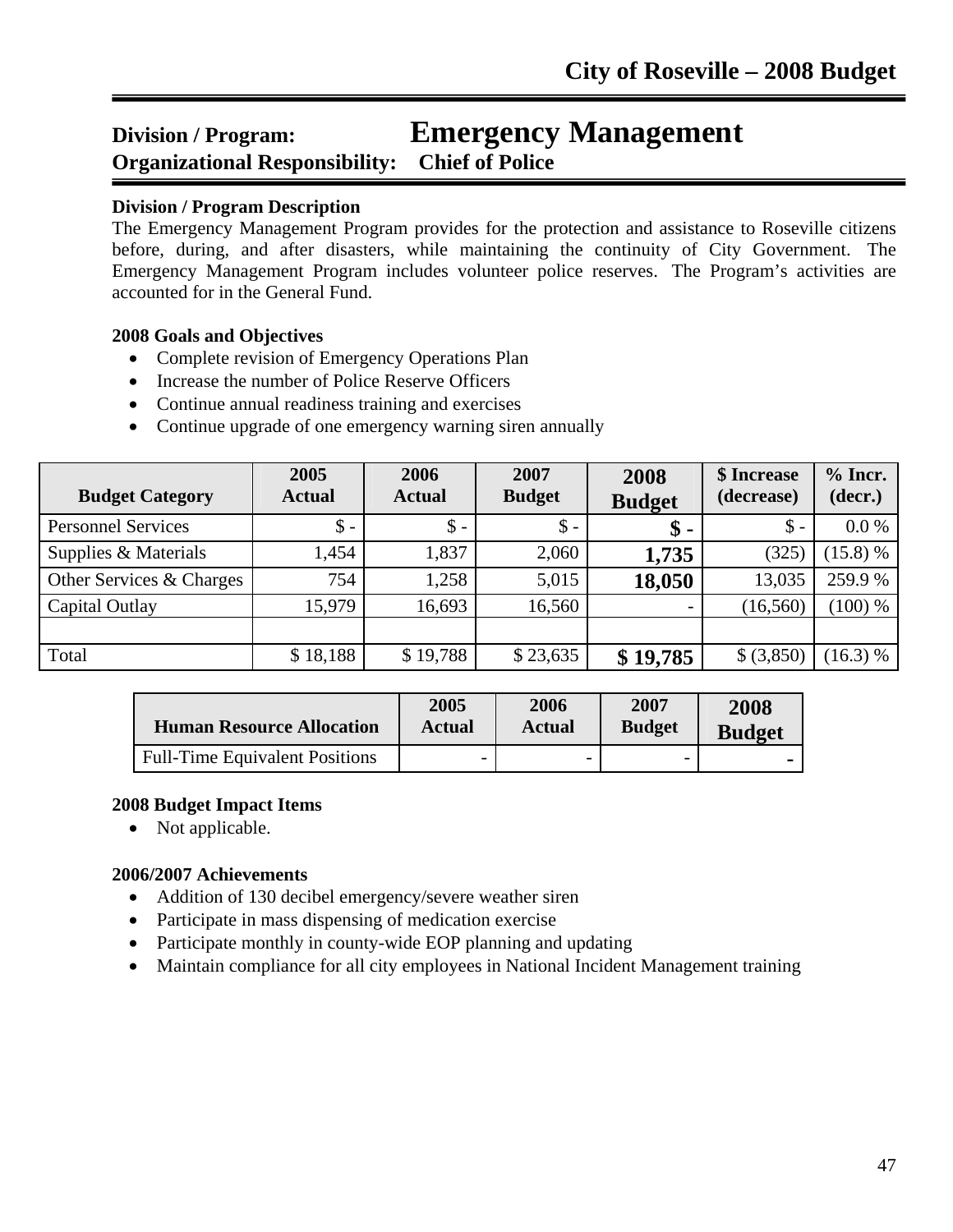## **Division / Program: Lake Patrol Organizational Responsibility: Chief of Police**

#### **Division / Program Description**

ī

The Lake Patrol Program provides for supplemental support to the Ramsey County Sheriff's Office for enforcement of recreational water use at Lake Owasso and Lake Josephine. The Program's activities are accounted for in the General Fund.

#### **2008 Goals and Objectives**

• Continue providing increased safety efforts for the water recreational season

| <b>Budget Category</b>    | 2005<br><b>Actual</b> | 2006<br><b>Actual</b> | 2007<br><b>Budget</b> | 2008<br><b>Budget</b> | \$ Increase<br>(decrease) | $%$ Incr.<br>(decr.) |
|---------------------------|-----------------------|-----------------------|-----------------------|-----------------------|---------------------------|----------------------|
| <b>Personnel Services</b> | $\$ -                 |                       | $\mathsf{\$}$ -       | \$ -                  | $\mathsf{\$}$ -           | 0.0 %                |
| Supplies & Materials      |                       |                       |                       | ۰                     | $\overline{\phantom{0}}$  | 0.0 %                |
| Other Services & Charges  | 1,900                 | 1,900                 | 1,900                 | 1,900                 |                           | 0.0 %                |
| Capital Outlay            |                       |                       |                       |                       | $\overline{\phantom{0}}$  | 0.0 %                |
|                           |                       |                       |                       |                       |                           |                      |
| Total                     | \$1,900               | \$1,900               | \$1,900               | \$1,900               | $\$\$ -                   | 0.0 %                |

| <b>Human Resource Allocation</b>      | 2005          | 2006   | 2007          | 2008          |
|---------------------------------------|---------------|--------|---------------|---------------|
|                                       | <b>Actual</b> | Actual | <b>Budget</b> | <b>Budget</b> |
| <b>Full-Time Equivalent Positions</b> | -             |        |               |               |

#### **2008 Budget Impact Items**

• Not applicable

#### **2006/2007 Achievements**

• Not applicable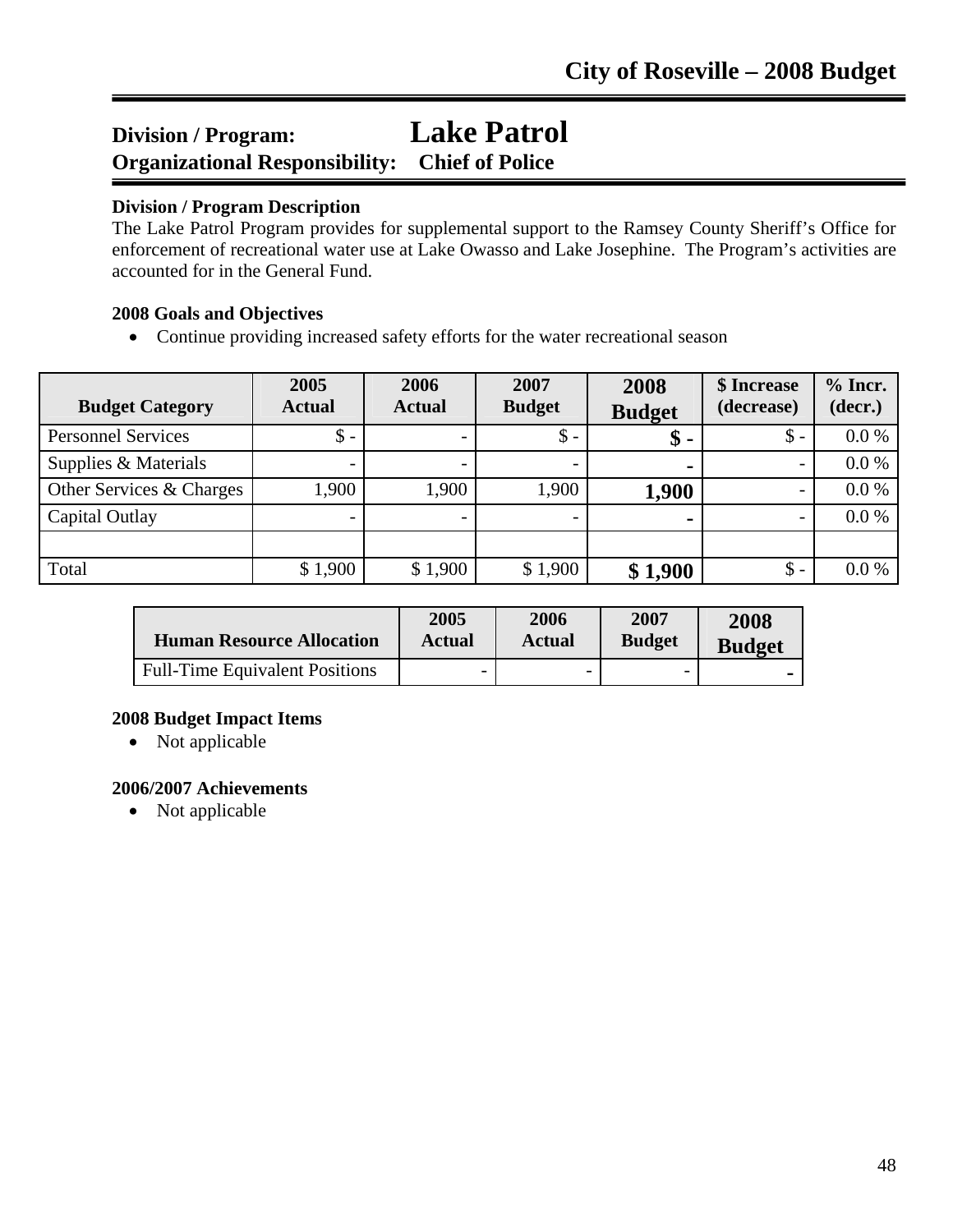### **Division / Program: Fire Administration Organizational Responsibility: Fire Chief** ī

#### **Division / Program Description**

Fire Administration assures that the community receives efficient and effective fire prevention, suppression, rescue and emergency services. The focus is on developing and implementing long-range plans that improve the quality of life for Roseville residents. The Division's activities are accounted for in the General Fund.

#### **2008 Goals and Objectives**

- Evaluate opportunities to relocate and reduce the number of fire stations and reduce the amount of fire apparatus serving the city
- Address staffing and supervision challenges with solutions that ensure consistent provision of fire and medical services
- Address benefit issues for part-time firefighters, ensuring fire department is a competitive parttime employer in the Roseville market
- Implement programs to recover operating costs by billing responsible parties for services provided, in compliance with applicable statutes

| <b>Budget Category</b>    | 2005<br><b>Actual</b>    | 2006<br><b>Actual</b> | 2007<br><b>Budget</b> | 2008<br><b>Budget</b> | \$ Increase<br>(decrease) | $%$ Incr.<br>(decr.) |
|---------------------------|--------------------------|-----------------------|-----------------------|-----------------------|---------------------------|----------------------|
| <b>Personnel Services</b> | \$229,985                | \$53,370              | \$255,635             | \$301,000             | \$45,365                  | 17.7 %               |
| Supplies & Materials      | 3,759                    | 5,283                 | 4,700                 | 4,400                 | (300)                     | (6.4) %              |
| Other Services & Charges  | 69,623                   | 66,892                | 18,300                | 18,100                | (200)                     | $(1.1)$ %            |
| Capital Outlay            | $\overline{\phantom{0}}$ |                       |                       | $\blacksquare$        | $\overline{\phantom{a}}$  | 0.0 %                |
|                           |                          |                       |                       |                       |                           |                      |
| Total                     | \$303,367                | \$325,545             | \$278,635             | \$323,500             | \$44,865                  | 16.1 %               |

| <b>Human Resource Allocation</b>      | 2005   | 2006          | 2007          | 2008          |
|---------------------------------------|--------|---------------|---------------|---------------|
|                                       | Actual | <b>Actual</b> | <b>Budget</b> | <b>Budget</b> |
| <b>Full-Time Equivalent Positions</b> | 2.50   | 2.50          | 2.50          | 3.00          |

#### **2008 Budget Impact Items**

• Personnel costs include 3.5% COLA on wages, and a 10% increase in health/dental premiums, as well as an increase of 0.5 FTE for administrative assistant position.

- Updated the Strategic Plan and Standard Operating Guidelines
- Improved quality of service and lowered response times by providing 24 hour-a-day on-duty staffing
- Increase efficiency by having on-duty shift crews handle 99.8% of all calls for service and reduced all-calls to 34.
- Implemented program to respond with advanced EMTs to all medical calls for service (3,359 calls in 2007)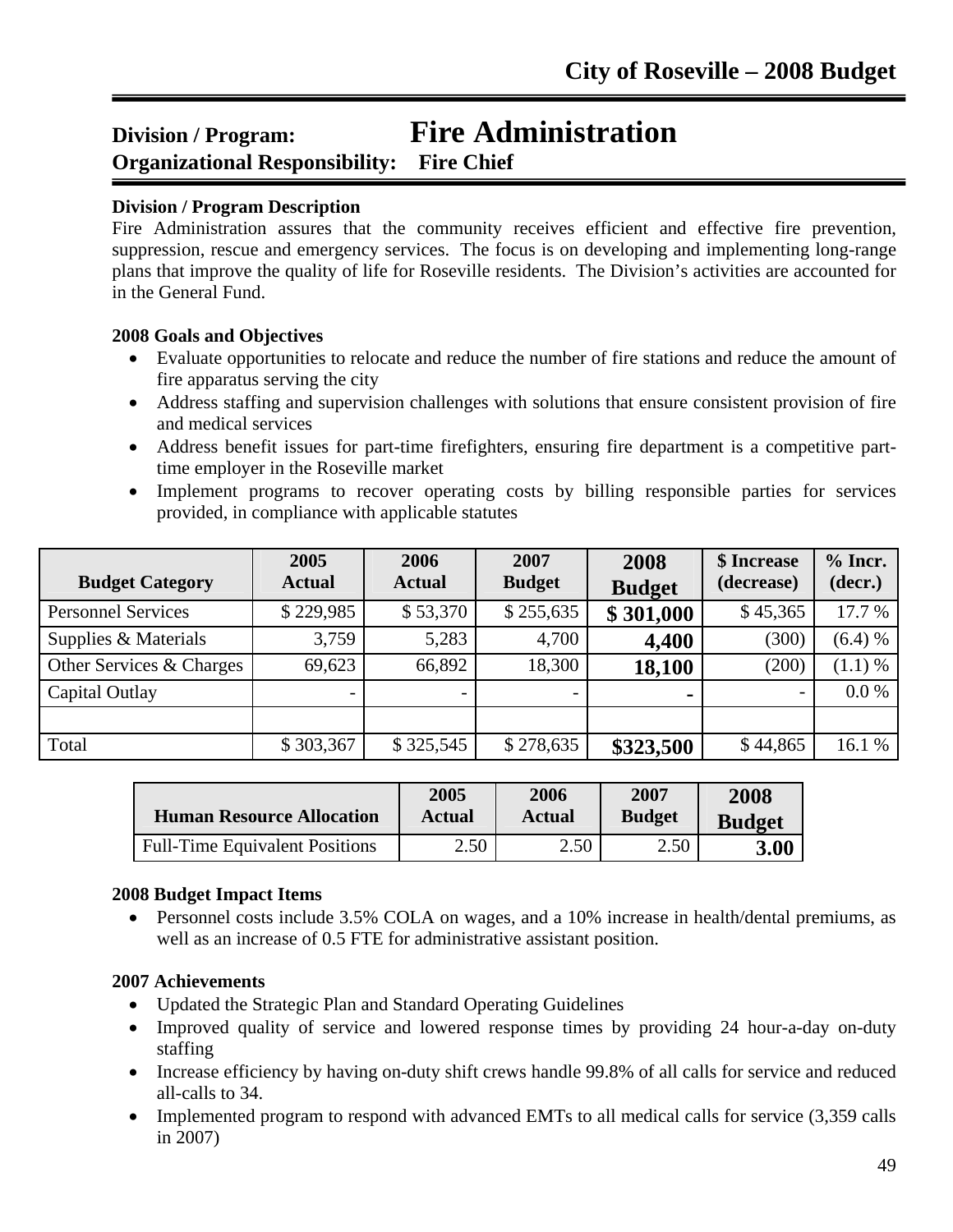### **Division / Program: Fire Operations Organizational Responsibility: Fire Chief** ī

#### **Division / Program Description**

Fire Operations Division provides for the protection of the businesses, citizens, and visitors to Roseville through pre-emergency planning, fire suppression services, emergency medical services, water rescue, hazardous materials spill response and vehicle rescues. Division activities are accounted for in the General Fund.

#### **2008 Goals and Objectives**

- Train personnel on operation of new breathing apparatus
- Continue development of a firefighter Health & Wellness program to achieve the highest possible safety for firefighters and residents

| <b>Budget Category</b>    | 2005<br><b>Actual</b> | 2006<br><b>Actual</b> | 2007<br><b>Budget</b> | 2008<br><b>Budget</b> | \$ Increase<br>(decrease) | $%$ Incr.<br>(decr.) |
|---------------------------|-----------------------|-----------------------|-----------------------|-----------------------|---------------------------|----------------------|
| <b>Personnel Services</b> | \$504,923             | \$696,676             | \$687,730             | \$850,185             | \$162,455                 | 23.6 %               |
| Supplies & Materials      | 91,013                | 71,791                | 50,000                | 59,000                | 9,000                     | 18.0%                |
| Other Services & Charges  | 189,817               | 144,971               | 179,925               | 177,840               | (2,085)                   | (1.2) %              |
| Capital Outlay            | 28,966                | 26,863                | 63,800                | 55,300                | (8,500)                   | (13.3) %             |
|                           |                       |                       |                       |                       |                           |                      |
| Total                     | \$814,719             | \$940,301             | \$981,455             | \$1,142,325           | \$160,870                 | 16.4 %               |

| <b>Human Resource Allocation</b>      | 2005   | 2006   | 2007          | 2008          |
|---------------------------------------|--------|--------|---------------|---------------|
|                                       | Actual | Actual | <b>Budget</b> | <b>Budget</b> |
| <b>Full-Time Equivalent Positions</b> |        |        | 3.0           | 3.0           |

#### **2008 Budget Impact Items**

- Personnel costs include 3.5% COLA on wages, and a 10% increase in health/dental premiums for full-time firefighters; and a \$.50 per hour wage increase for paid-on-call firefighters
- Decrease in 'Other Services & Charges' due to lower depreciation charges for the replacement of fire vehicles and equipment

- Provided physical exams to all firefighters.
- Implemented program to respond to all medical calls, increasing call volume from 917 emergency responses in 2006 to 4,127 emergency responses in 2007.
- Transitioned to 800 Mega Hertz radio system.
- Transitioned dispatch to countywide system.
- Secured \$254,777 federal grant to purchase self-contained breathing apparatus.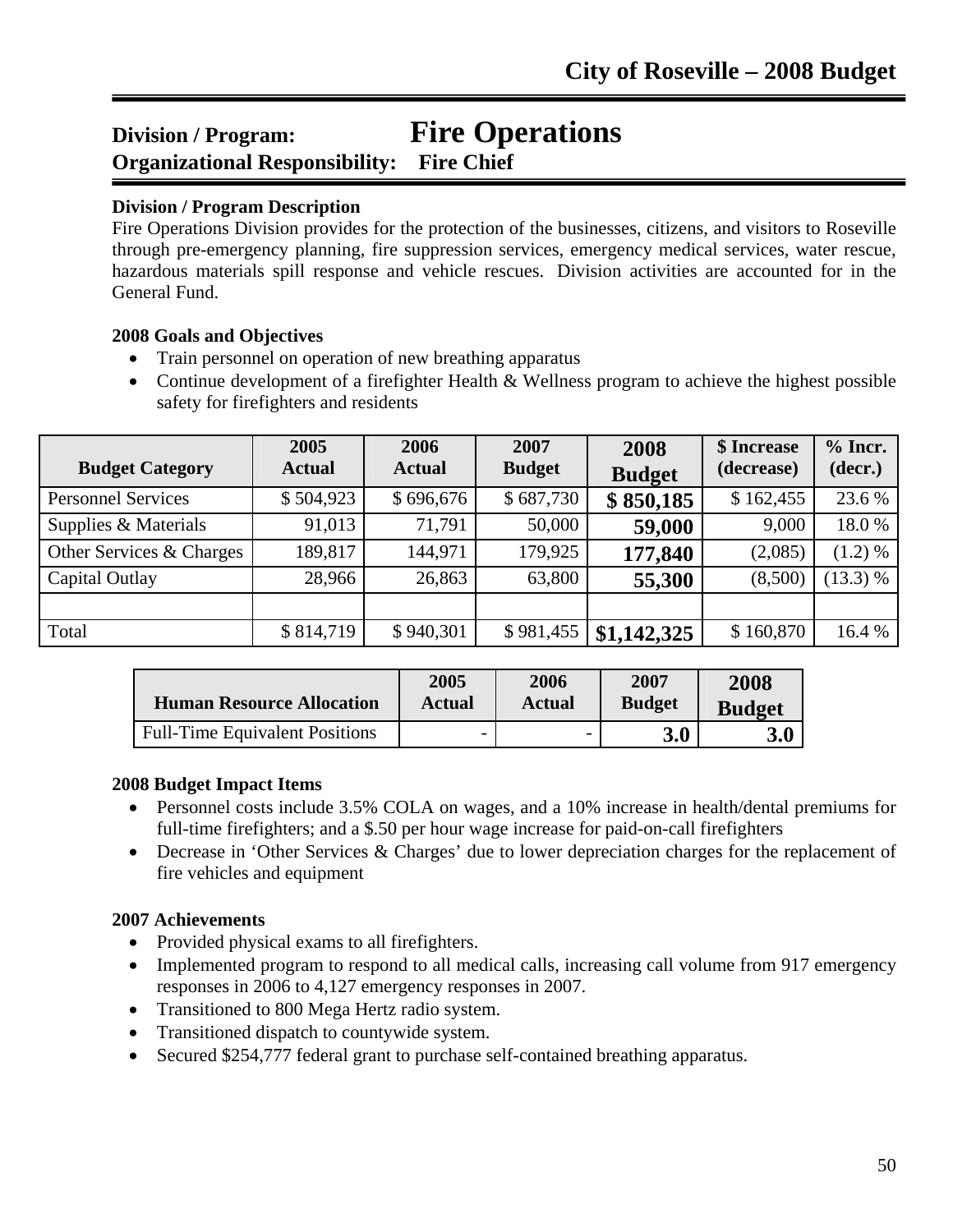### **Division / Program: Fire Training Organizational Responsibility: Fire Chief** ī

#### **Division / Program Description**

The Fire Training Division provides training and development in firefighting skills, medical skills, hazardous material handling, weapons of mass destruction and other emergency skills. This training ensures that the firefighters are efficiently and effectively able to protect lives and property. The Division's activities are accounted for in the General Fund.

#### **2008 Goals and Objectives**

- Transition to conducting medical training on-shift
- Continue provide joint first responder training program for Roseville police and firefighters
- Transition to conducting firefighter training on-shift

| <b>Budget Category</b>    | 2005<br><b>Actual</b> | 2006<br><b>Actual</b> | 2007<br><b>Budget</b> | 2008<br><b>Budget</b> | \$ Increase<br>(decrease) | $%$ Incr.<br>(decr.) |
|---------------------------|-----------------------|-----------------------|-----------------------|-----------------------|---------------------------|----------------------|
| <b>Personnel Services</b> | \$64,794              | \$73,688              | \$26,200              | \$30,500              | \$4,300                   | 16.4 %               |
| Supplies & Materials      | 2,711                 | 1,116                 | 1,800                 | 1,800                 |                           | 0.0 %                |
| Other Services & Charges  | 33,080                | 24,412                | 26,450                | 10,600                | (15, 850)                 | (59.9) %             |
| Capital Outlay            |                       |                       |                       | $\blacksquare$        |                           | $\%$                 |
|                           |                       |                       |                       |                       |                           |                      |
| Total                     | \$100,585             | \$99,216              | \$54,450              | \$42,900              | \$(11,550)                | (21.2) %             |

| <b>Human Resource Allocation</b>      | 2005                     | 2006                     | 2007                     | 2008          |
|---------------------------------------|--------------------------|--------------------------|--------------------------|---------------|
|                                       | Actual                   | Actual                   | <b>Budget</b>            | <b>Budget</b> |
| <b>Full-Time Equivalent Positions</b> | $\overline{\phantom{0}}$ | $\overline{\phantom{0}}$ | $\overline{\phantom{0}}$ |               |

#### **2008 Budget Impact Items**

• Personnel costs include a \$.50 per hour wage increase for paid-on-call firefighters

- Transitioned to provide firefighting training on-shift
- Organized and conducted fifth annual Leadership Academy for supervisory personnel
- Conducted free medical and safety training for police, public works and parks personnel
- Trained personnel in technical rescue for high angle, low angle, confined space and trench rescue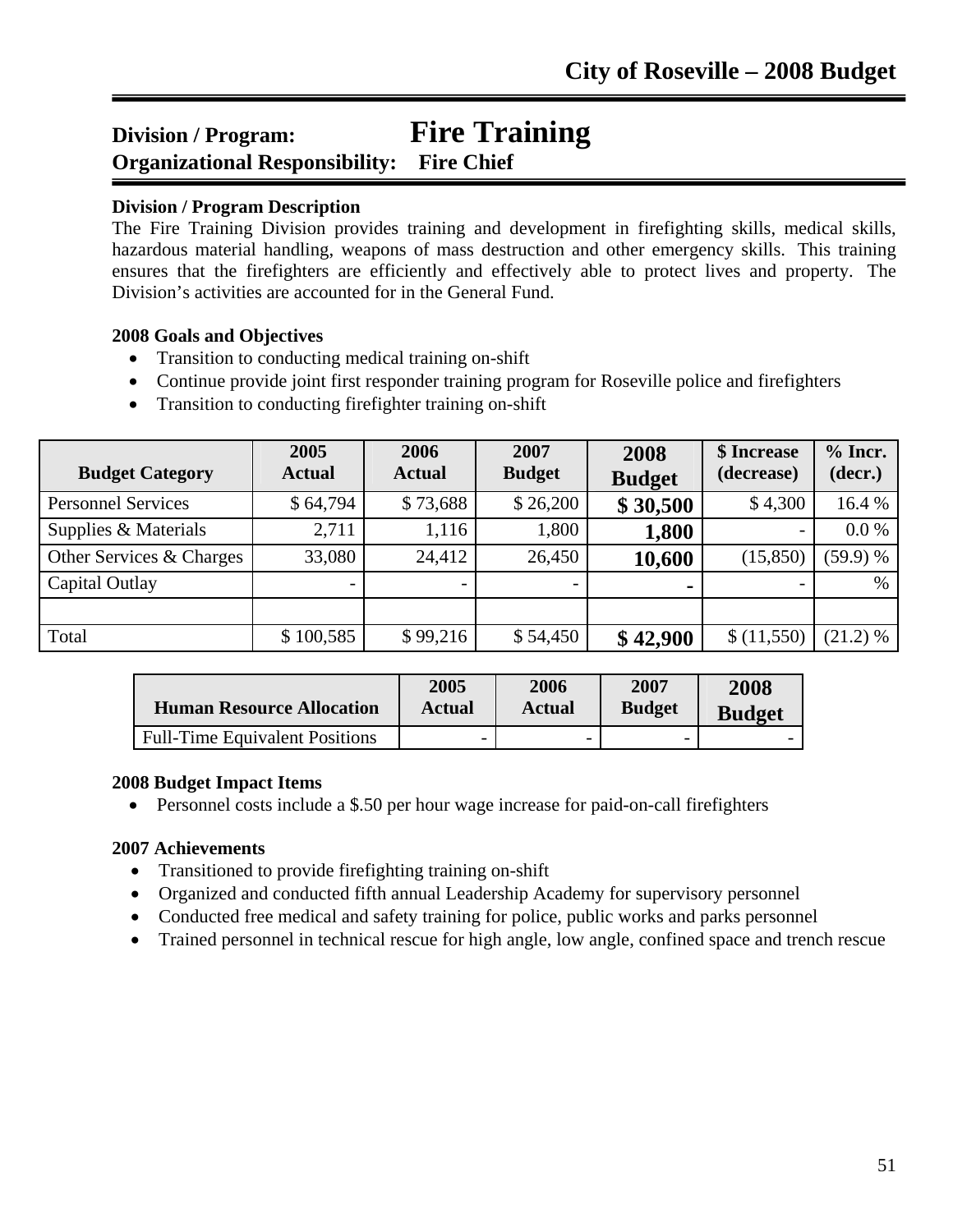### **Division / Program: Fire Prevention Organizational Responsibility: Fire Chief** ī

#### **Division / Program Description**

The Fire Prevention Division's goal is to decrease the occurrence of fires and promote fire and accident prevention safety throughout the community with education, investigation, inspection, and enforcement. Inspections are in addition to time spent in plan review and related educational programming with schools. The Division's activities are accounted for in the General Fund.

#### **2008 Goals and Objectives**

- Implement program to assist Roseville seniors with minor home chores
- Complete 700 pre-incident plans for high hazard commercial and industrial buildings with the assistance of on-duty shift personnel

| <b>Budget Category</b>    | 2005<br><b>Actual</b> | 2006<br><b>Actual</b> | 2007<br><b>Budget</b> | 2008<br><b>Budget</b> | \$ Increase<br>(decrease)    | $%$ Incr.<br>(decr.) |
|---------------------------|-----------------------|-----------------------|-----------------------|-----------------------|------------------------------|----------------------|
| <b>Personnel Services</b> | \$143,084             | \$157,729             | \$162,000             | \$169,000             | \$7,000                      | 4.3 %                |
| Supplies & Materials      | 3,930                 | 1,892                 | 1,200                 | 1,400                 | 200                          | 16.7%                |
| Other Services & Charges  | 29,117                | 1,928                 | 3,500                 | 2,700                 | (800)                        | (22.9) %             |
| Capital Outlay            |                       |                       |                       | ۰                     | $\qquad \qquad \blacksquare$ | 0.0 %                |
|                           |                       |                       |                       |                       |                              |                      |
| Total                     | \$176,131             | \$161,549             | \$166,700             | \$173,100             | \$6,400                      | 3.8%                 |

| <b>Human Resource Allocation</b>      | 2005   | 2006          | 2007          | 2008                |
|---------------------------------------|--------|---------------|---------------|---------------------|
|                                       | Actual | <b>Actual</b> | <b>Budget</b> | <b>Budget</b>       |
| <b>Full-Time Equivalent Positions</b> | 2.00   | 2.00          | 2.00          | $\boldsymbol{2.00}$ |

#### **2008 Budget Impact Items**

• Personnel costs include 3.5% COLA on wages, and a 10% increase in health/dental premiums

- Through the department's Heart Safe Community Initiative, replaced 22 automatic external defibrillators (AEDs) in city facilities and police/fire vehicles.
- Conducted 226 plan reviews and issued 305 permits.
- Conducted 711 fire safety inspections.
- Generated \$34,792 in fee revenue.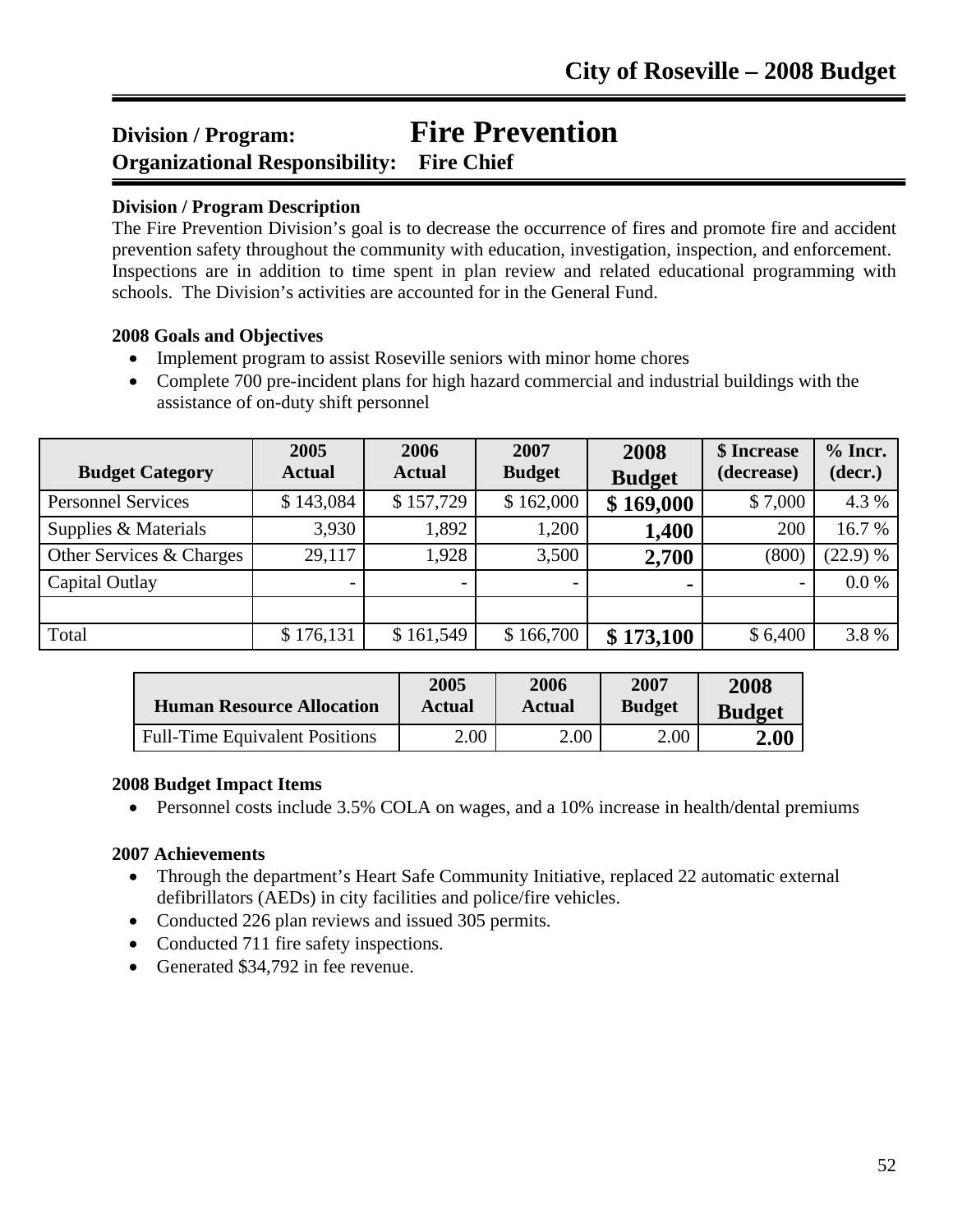## **Division / Program: Public Works Administration Organizational Responsibility: Public Works Director**

#### **Division / Program Description**

l

Public Works Administration provides for the coordination, administration, and engineering of the City's transportation and utility infrastructure. It also provides information to the public and reviews private development plans for conformance to city and cooperative agency guidelines. The Program's activities are accounted for in the General Fund.

#### **2008 Goals and Objectives**

- Continue fostering our engineering services agreements with other adjacent communities where this type of arrangement can result in win-win results. The objective for our staff is to help offset costs of overhead to reduce demand on the City's tax levy.
- Meet the demand of unfunded mandates in water quality, erosion control, inflow/infiltration reduction, and infrastructure replacement in the most cost effective measure possible.
- Meet the challenge of securing funding for the reconstruction of infrastructure despite declining state aid revenues and energy cost related increases in construction projects.

| <b>Budget Category</b>    | 2005<br><b>Actual</b> | 2006<br><b>Actual</b> | 2007<br><b>Budget</b>    | 2008<br><b>Budget</b> | \$ Increase<br>(decrease) | $%$ Incr.<br>(decr.) |
|---------------------------|-----------------------|-----------------------|--------------------------|-----------------------|---------------------------|----------------------|
| <b>Personnel Services</b> | \$545,067             | \$617,975             | \$606,500                | \$651,000             | \$44,500                  | 7.3 %                |
| Supplies & Materials      | 4,952                 | 7,185                 | 6,350                    | 7,650                 | 1,300                     | 20.5 %               |
| Other Services & Charges  | 20,761                | 21,987                | 36,990                   | 38,100                | 1,110                     | 3.0%                 |
| Capital Outlay            | 2,742                 | 3,628                 | $\overline{\phantom{0}}$ | ٠                     | $\overline{\phantom{a}}$  | $(100)$ %            |
|                           |                       |                       |                          |                       |                           |                      |
| Total                     | \$573,522             | \$650,775             | \$649,840                | \$696,750             | \$46,910                  | 7.2 %                |

| <b>Human Resource Allocation</b>      | 2005   | 2006   | 2007          | 2008          |
|---------------------------------------|--------|--------|---------------|---------------|
|                                       | Actual | Actual | <b>Budget</b> | <b>Budget</b> |
| <b>Full-Time Equivalent Positions</b> | 7.00   | 7.00   | 7.00          | 7.00          |

#### **2008 Budget Impact Items**

• Personnel costs include 3.5% COLA on wages, and a 10% increase in health/dental premiums

- Delivered project management, design, and construction services for So. Owasso Blvd. and Roselawn Ave. reconstruction
- Provided engineering services for mill and overlay projects, several drainage improvements, and County Road C streetscape design
- Cooperated with other divisions and departments with technical assistance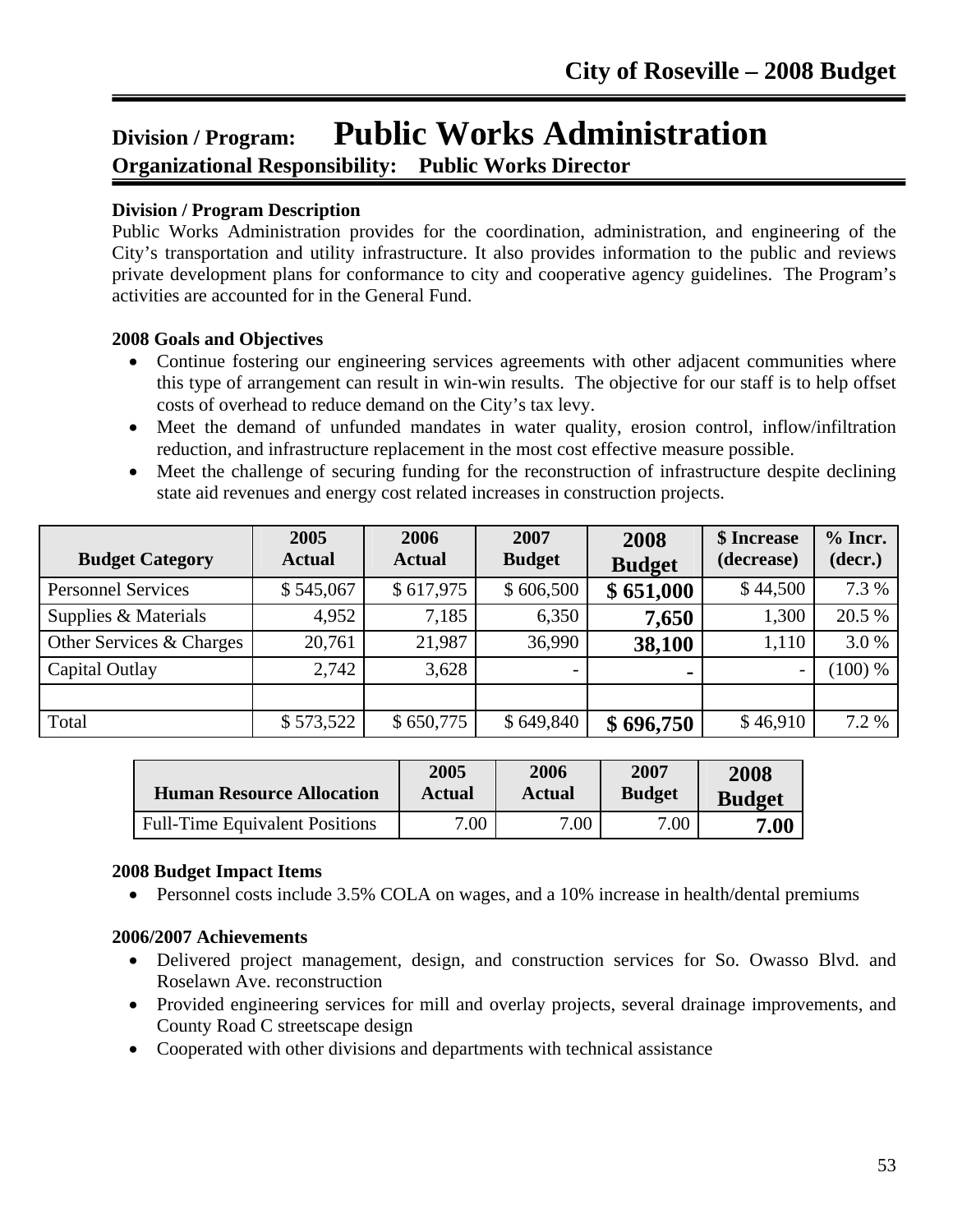## **Division / Program: Streets Organizational Responsibility: Public Works Director**

#### **Division / Program Description**

l

The Streets Division provides maintenance services such as snow & ice control, pavement maintenance, right-of-way maintenance, street signage, and implementation of a proactive pavement management program for City streets, sidewalks, and pathways. The Program's activities are accounted for in the General Fund.

#### **2008 Goals and Objectives**

• Evaluate our pavement maintenance programs in light of energy driven cost escalation and increasing demands of streetscape and right-of-way maintenance needs. Find cost effective ways to maintain the infrastructure and pavement ratings within the constraints of the available budget

| <b>Budget Category</b>    | 2005<br><b>Actual</b> | 2006<br><b>Actual</b> | 2007<br><b>Budget</b> | 2008<br><b>Budget</b> | \$ Increase<br>(decrease) | $%$ Incr.<br>(decr.) |
|---------------------------|-----------------------|-----------------------|-----------------------|-----------------------|---------------------------|----------------------|
| <b>Personnel Services</b> | \$501,383             | \$464,374             | \$533,500             | \$547,500             | \$14,000                  | 2.6 %                |
| Supplies & Materials      | 256,819               | 251,442               | 241,925               | 298,300               | 56,375                    | 23.3 %               |
| Other Services & Charges  | 173,294               | 203,164               | 172,525               | 182,500               | 9,975                     | 5.8%                 |
| Capital Outlay            |                       |                       |                       |                       |                           | n/a                  |
|                           |                       |                       |                       |                       |                           |                      |
| Total                     | \$931,496             | \$918,980             | \$947,950             | \$1,028,300           | \$80,350                  | 8.5 %                |

| <b>Human Resource Allocation</b>      | 2005   | 2006          | 2007          | 2008          |
|---------------------------------------|--------|---------------|---------------|---------------|
|                                       | Actual | <b>Actual</b> | <b>Budget</b> | <b>Budget</b> |
| <b>Full-Time Equivalent Positions</b> | 7.00   | 7.00          | 7.00          | $\bf 7.00$    |

#### **2008 Budget Impact Items**

- Personnel costs include 3.5% COLA on wages, and a 10% increase in health/dental premiums
- Increase in supplies and materials due to higher fuel-related costs

- Completed all street maintenance programs on time and within budgets
- Completed tree trimming along 20% of boulevards & corrected several visibility issues
- Met or exceeded snow and ice control policy goals at expected service levels
- Met pavement management goals, resurveyed 20% of street network
- Reconstructed .5 miles of pathway and two city parking lots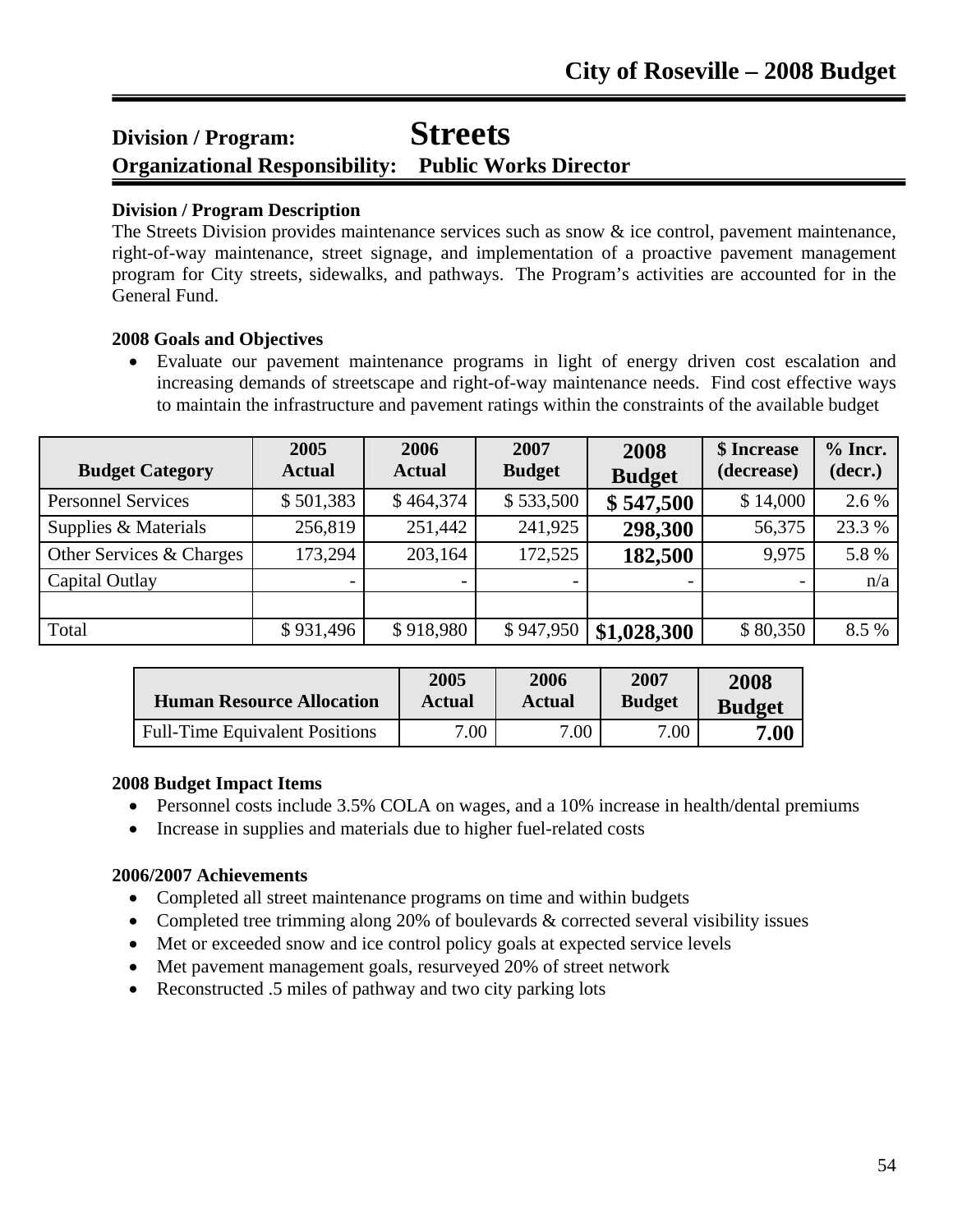## **Division / Program: Street Lighting Organizational Responsibility: Public Works Director**

#### **Division / Program Description**

l

Street Lighting provides for the maintenance of safe, well-lit signaled streets for the community and its visitors, customers, and guests. Xcel Energy maintains public streetlights under contract with the City. Ramsey County contractually maintains city owned intersection signal lights. The Program's activities are accounted for in the General Fund.

#### **2008 Goals and Objectives**

• Consider establishing a street light utility

| <b>Budget Category</b>    | 2005<br><b>Actual</b> | 2006<br><b>Actual</b> | 2007<br><b>Budget</b> | 2008<br><b>Budget</b> | \$ Increase<br>(decrease) | $%$ Incr.<br>(decr.) |
|---------------------------|-----------------------|-----------------------|-----------------------|-----------------------|---------------------------|----------------------|
| <b>Personnel Services</b> | $\$ -                 | $\mathsf{\$}$ -       | $\mathsf{\$}$ -       | $\mathcal{S}$ -       | $\mathcal{S}$ -           | $0.0\%$              |
| Supplies & Materials      |                       |                       |                       | ۰                     | $\overline{\phantom{0}}$  | 0.0 %                |
| Other Services & Charges  | 141,469               | 159,912               | 187,950               | 193,500               | 5,550                     | 3.0%                 |
| Capital Outlay            |                       |                       |                       |                       |                           | 0.0 %                |
|                           |                       |                       |                       |                       |                           |                      |
| Total                     | \$141,469             | \$159,912             | \$187,950             | \$193,500             | \$5,550                   | 3.0%                 |

| <b>Human Resource Allocation</b>      | 2005   | 2006                     | 2007          | 2008          |
|---------------------------------------|--------|--------------------------|---------------|---------------|
|                                       | Actual | Actual                   | <b>Budget</b> | <b>Budget</b> |
| <b>Full-Time Equivalent Positions</b> |        | $\overline{\phantom{0}}$ |               |               |

#### **2008 Budget Impact Items**

• Budget reflects higher energy costs

#### **2006/2007 Achievements**

Evaluation of older city owned lighting for future replacement project.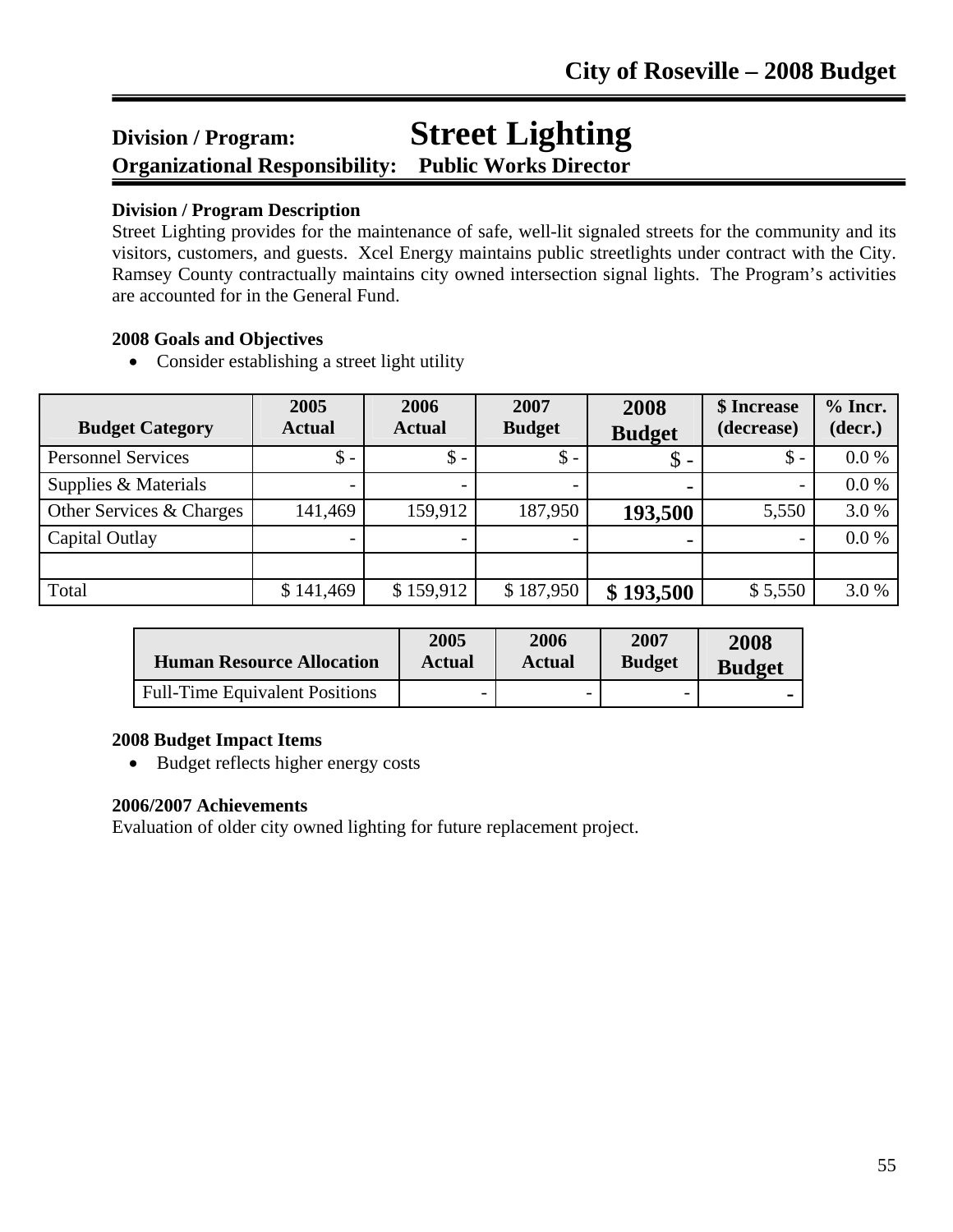# **Division / Program: Building Maintenance**

**Organizational Responsibility: Public Works Director**

#### **Division / Program Description**

l

Building Maintenance provides general governmental building maintenance including janitorial services and HVAC maintenance. Building maintenance is continuing to be a decentralized operation with the City, and longer term planning for the implementation of a stronger program is continuing. The Program's activities are accounted for in the General Fund.

#### **2008 Goals and Objectives**

- Focus on reducing energy use or using energy wisely through management systems and policy and through purchasing energy efficient equipment
- Meeting the demand for maintenance on City facilities due to the tremendous increase in after hours use by community groups and paying customers

| <b>Budget Category</b>    | 2005<br><b>Actual</b> | 2006<br><b>Actual</b>    | 2007<br><b>Budget</b> | 2008<br><b>Budget</b> | \$ Increase<br>(decrease) | $%$ Incr.<br>(decr.) |
|---------------------------|-----------------------|--------------------------|-----------------------|-----------------------|---------------------------|----------------------|
| <b>Personnel Services</b> | \$5,342               | \$4,713                  | $\$\,$                | \$                    | $\$\$ -                   | $0.0\%$              |
| Supplies & Materials      | 19,016                | 21,023                   | 20,700                | 21,500                | 800                       | 3.9%                 |
| Other Services & Charges  | 309,161               | 286,600                  | 325,250               | 331,900               | 6,650                     | 2.0%                 |
| Capital Outlay            |                       | $\overline{\phantom{0}}$ | 1,000                 | 3,000                 | 2,000                     | 200 %                |
|                           |                       |                          |                       |                       |                           |                      |
| Total                     | \$333,519             | \$312,336                | \$346,950             | \$356,400             | \$9,450                   | 2.7 %                |

| <b>Human Resource Allocation</b>      | 2005   | 2006          | 2007          | 2008          |
|---------------------------------------|--------|---------------|---------------|---------------|
|                                       | Actual | <b>Actual</b> | <b>Budget</b> | <b>Budget</b> |
| <b>Full-Time Equivalent Positions</b> | -      |               |               |               |

#### **2008 Budget Impact Items**

• Increase attributable to the higher costs of energy and its impacts on the cost of goods and services

- Provided building maintenance services at a reasonable cost to the public
- Maintained a clean environment for city staff and the public
- Evaluated janitorial services contract for cost containment
- Worked to minimize disruption to all city operations and functions with maintenance program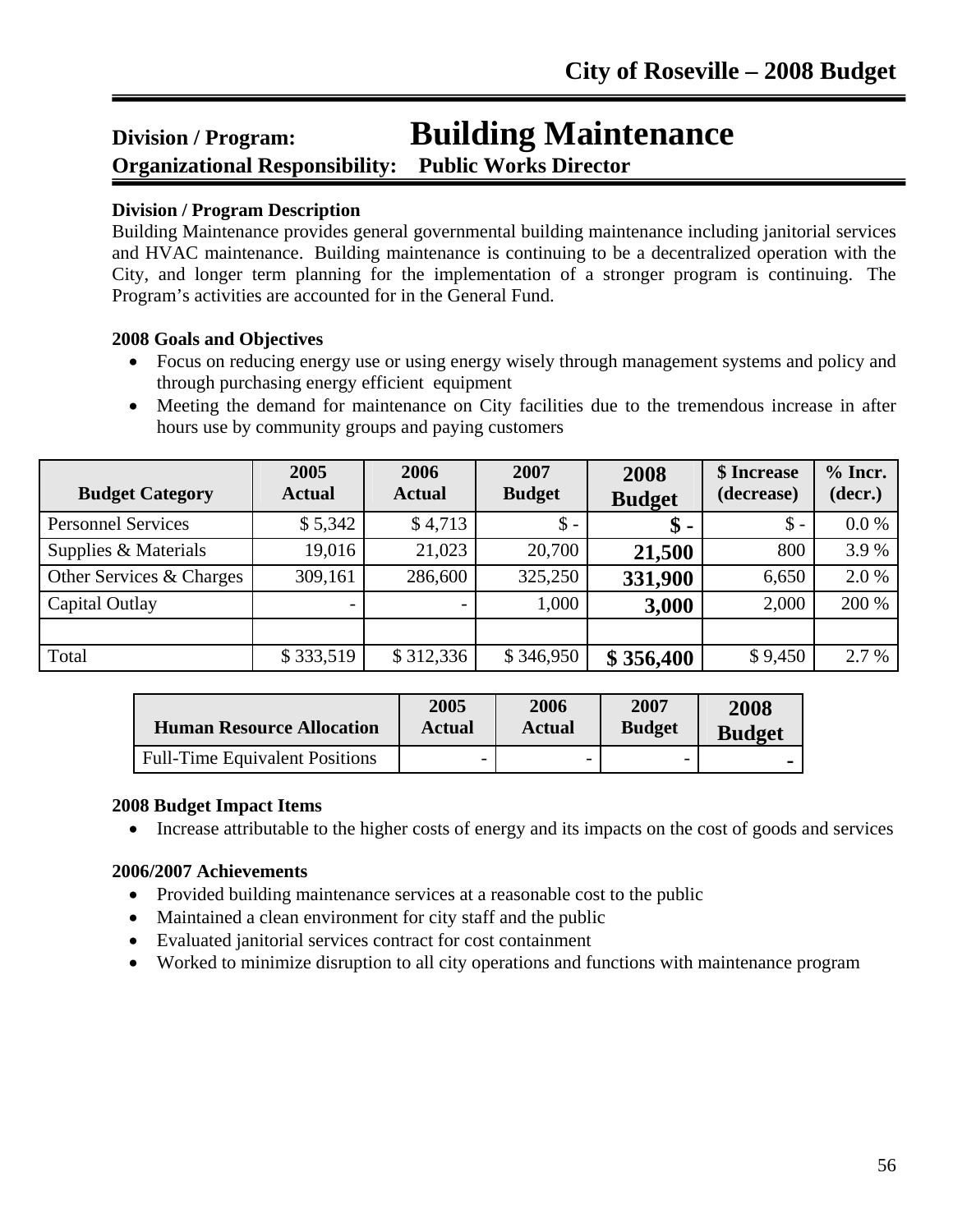# **Division / Program: Central Garage**

**Organizational Responsibility: Public Works Director** 

#### **Division / Program Description**

l

The Central Garage provides quality and effective vehicle maintenance to all City departments in a manner and cost that are competitive with outside service alternatives. The Central Garage maintains the vehicles for all departments. Direct expense of such maintenance is charged to each department. The Program's activities are accounted for in the General Fund.

#### **2008 Goals and Objectives**

- Focus on reducing energy use or using energy wisely through management systems and policy and through purchasing energy efficient vehicles and equipment
- Meeting the demand for increasing maintenance on City equipment due to increasing utilization and extended retention schedules

| <b>Budget Category</b>    | 2005<br><b>Actual</b>    | 2006<br><b>Actual</b> | 2007<br><b>Budget</b> | 2008<br><b>Budget</b> | \$ Increase<br>(decrease) | $%$ Incr.<br>(decr.) |
|---------------------------|--------------------------|-----------------------|-----------------------|-----------------------|---------------------------|----------------------|
| <b>Personnel Services</b> | \$129,947                | \$129,443             | \$134,500             | \$137,500             | \$3,000                   | 2.2 %                |
| Supplies & Materials      | 1,312                    | 10,810                | 2,250                 | 3,000                 | 750                       | 33.3 %               |
| Other Services & Charges  | 2,401                    | 4,885                 | 425                   | 425                   | $\overline{\phantom{a}}$  | 0.0 %                |
| Capital Outlay            | $\overline{\phantom{0}}$ | 2,653                 | 4,200                 | 12,000                | 7,800                     | 185.7%               |
|                           |                          |                       |                       |                       |                           |                      |
| Total                     | \$133,660                | \$147,791             | \$141,375             | \$152,925             | \$11,550                  | 8.2 %                |

| <b>Human Resource Allocation</b>      | 2005   | 2006   | 2007          | 2008          |
|---------------------------------------|--------|--------|---------------|---------------|
|                                       | Actual | Actual | <b>Budget</b> | <b>Budget</b> |
| <b>Full-Time Equivalent Positions</b> | 2.00   | 2.00   | $2.00\,$      | 2.00          |

#### **2008 Budget Impact Items**

• Personnel costs include 3.5% COLA on wages, and a 10% increase in health/dental premiums

- Completed approximately 1,000 service/repair work orders
- Provided services & repairs to City fleet at competitive costs and provided excellent customer service with minimal down time
- Provided assistance to other divisions on numerous repair/maintenance projects
- Responded to snow and ice events and other emergencies as necessary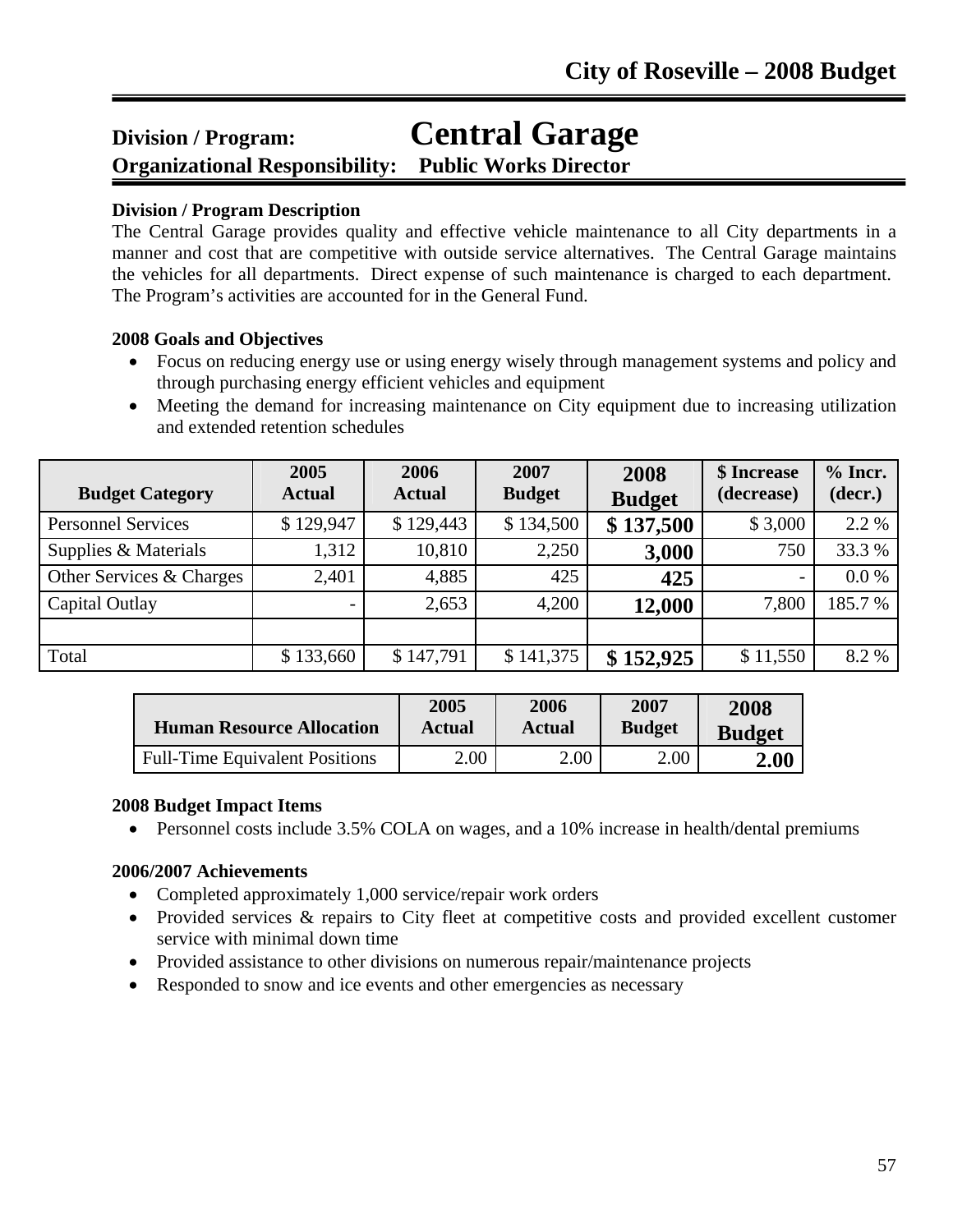## **Division / Program: Sanitary Sewer Organizational Responsibility: Public Works Director**

#### **Division / Program Description**

The Sanitary Sewer Fund provides for the maintenance of the sanitary sewer collection system to assure the public's health and general welfare. This fund also provides for the payment to the Met Council Environmental Services for treatment of wastewater generated by Roseville customers. The Program's activities are accounted for in the Sanitary Sewer Fund.

#### **2008 Goals and Objectives**

• Rehabilitate utility infrastructure in conjunction with street improvement projects and through the use of trenchless technologies to ensure uninterrupted operations and reliable infrastructure

| <b>Budget Category</b>    | 2005<br><b>Actual</b> | 2006<br><b>Actual</b> | 2007<br><b>Budget</b> | 2008<br><b>Budget</b> | \$ Increase<br>(decrease) | $%$ Incr.<br>(decr.) |
|---------------------------|-----------------------|-----------------------|-----------------------|-----------------------|---------------------------|----------------------|
| <b>Personnel Services</b> | \$358,793             | \$412,934             | \$449,000             | \$436,000             | \$(13,000)                | (2.9) %              |
| Supplies & Materials      | 23,418                | 27,684                | 27,950                | 30,550                | 2,600                     | 9.3%                 |
| Other Services & Charges  | 2,390,910             | 2,849,101             | 2,811,950             | 2,971,900             | 159,950                   | 5.7 %                |
| Capital Outlay            | (22, 771)             | 183,653               | 399,500               | 471,000               | 71,500                    | 17.9 %               |
|                           |                       |                       |                       |                       |                           |                      |
| Total                     | \$2,750,350           | \$3,473,372           | \$3,688,400           | \$3,909,450           | \$221,050                 | 6.0%                 |

| <b>Human Resource Allocation</b>      | 2005   | 2006          | 2007          | 2008          |
|---------------------------------------|--------|---------------|---------------|---------------|
|                                       | Actual | <b>Actual</b> | <b>Budget</b> | <b>Budget</b> |
| <b>Full-Time Equivalent Positions</b> | 6.15   | 6.15          | 6.15          | 6.15          |

#### **2008 Budget Impact Items**

- Personnel costs include 3.5% COLA on wages, and a 10% increase in health/dental premiums
- 'Capital Outlay' provides for the scheduled replacement and rehabilitation of infrastructure, vehicles, and equipment, which can fluctuate from year to year
- Implementation of inflow/infiltration reduction per Met Council required surcharge program
- Includes \$15,000 for a rate study

- Monitored/maintained 13 sanitary and 4 stormwater lift stations
- Cleaned one-third of the sanitary sewer system and all higher frequency areas
- Repaired/replaced several sewer line problem areas as identified by maintenance staff through the Pavement Management Program and rehabilitation lining program
- Replaced computerized system monitoring equipment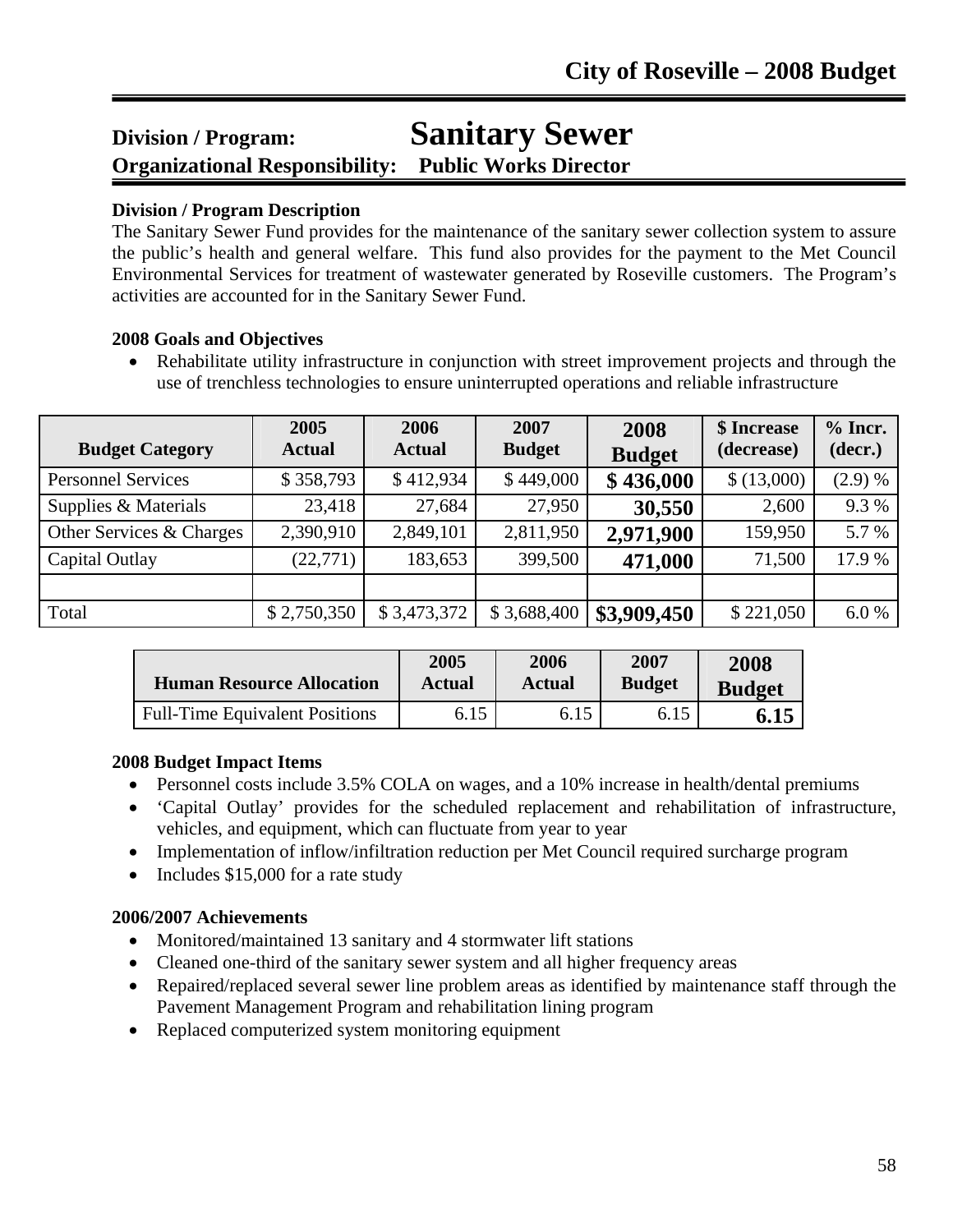### **Division / Program: Water Organizational Responsibility: Public Works Director**

#### **Division / Program Description**

The Water Fund provides city residents with potable water in quantities sufficient to provide fire protection and general public health. The Program's activities are accounted for in the Water Fund.

#### **2008 Goals and Objectives**

l

- Rehabilitate utility infrastructure in conjunction with street improvement projects and through the use of trenchless technologies to ensure uninterrupted operations
- Replace aged infrastructure at the water pumping station. Move slowly into automated meter reading for commercial accounts using technology that may integrate into other City network efforts

| <b>Budget Category</b>    | 2005<br><b>Actual</b> | 2006<br><b>Actual</b> | 2007<br><b>Budget</b> | 2008<br><b>Budget</b> | \$ Increase<br>(decrease) | $%$ Incr.<br>(decr.) |
|---------------------------|-----------------------|-----------------------|-----------------------|-----------------------|---------------------------|----------------------|
| <b>Personnel Services</b> | \$302,108             | \$308,582             | \$332,800             | \$333,800             | \$1,000                   | 0.3%                 |
| Supplies & Materials      | 53,320                | 63,720                | 33,650                | 42,200                | 8,550                     | 25.4 %               |
| Other Services & Charges  | 3,859,883             | 4,097,673             | 4,313,550             | 4,511,800             | 198,250                   | 4.6 %                |
| Capital Outlay            | 20,045                | 419,549               | 318,000               | 286,000               | (32,000)                  | (10.1) %             |
|                           |                       |                       |                       |                       |                           |                      |
| Total                     | \$4,235,357           | \$4,889,524           | \$4,998,000           | \$5,173,800           | \$175,800                 | 3.5 %                |

| <b>Human Resource Allocation</b>      | 2005   | 2006          | 2007          | 2008          |
|---------------------------------------|--------|---------------|---------------|---------------|
|                                       | Actual | <b>Actual</b> | <b>Budget</b> | <b>Budget</b> |
| <b>Full-Time Equivalent Positions</b> | 5.15   | 5.15          | 5.15          | 5.15          |

#### **2008 Budget Impact Items**

- Personnel costs include 3.5% COLA on wages, and a 10% increase in health/dental premiums
- 'Capital Outlay' provides for the scheduled replacement of infrastructure, vehicles and equipment, which can fluctuate from year to year
- 'Other Services'includes contracting residential meter reading to free staff hours for more technical maintenance activities
- Includes \$15,000 for a rate study

- Distributed nearly 2.0 billion gallons of water to Roseville and Arden Hills utility customers
- Repaired over 35 water main leaks
- Flushed, inspected, and maintained 1,750 fire hydrants
- Responded to nearly 4,000 utility locate requests from Gopher State One Call
- Completed all annual major maintenance programs in a timely manner
- Replaced computerized system monitoring equipment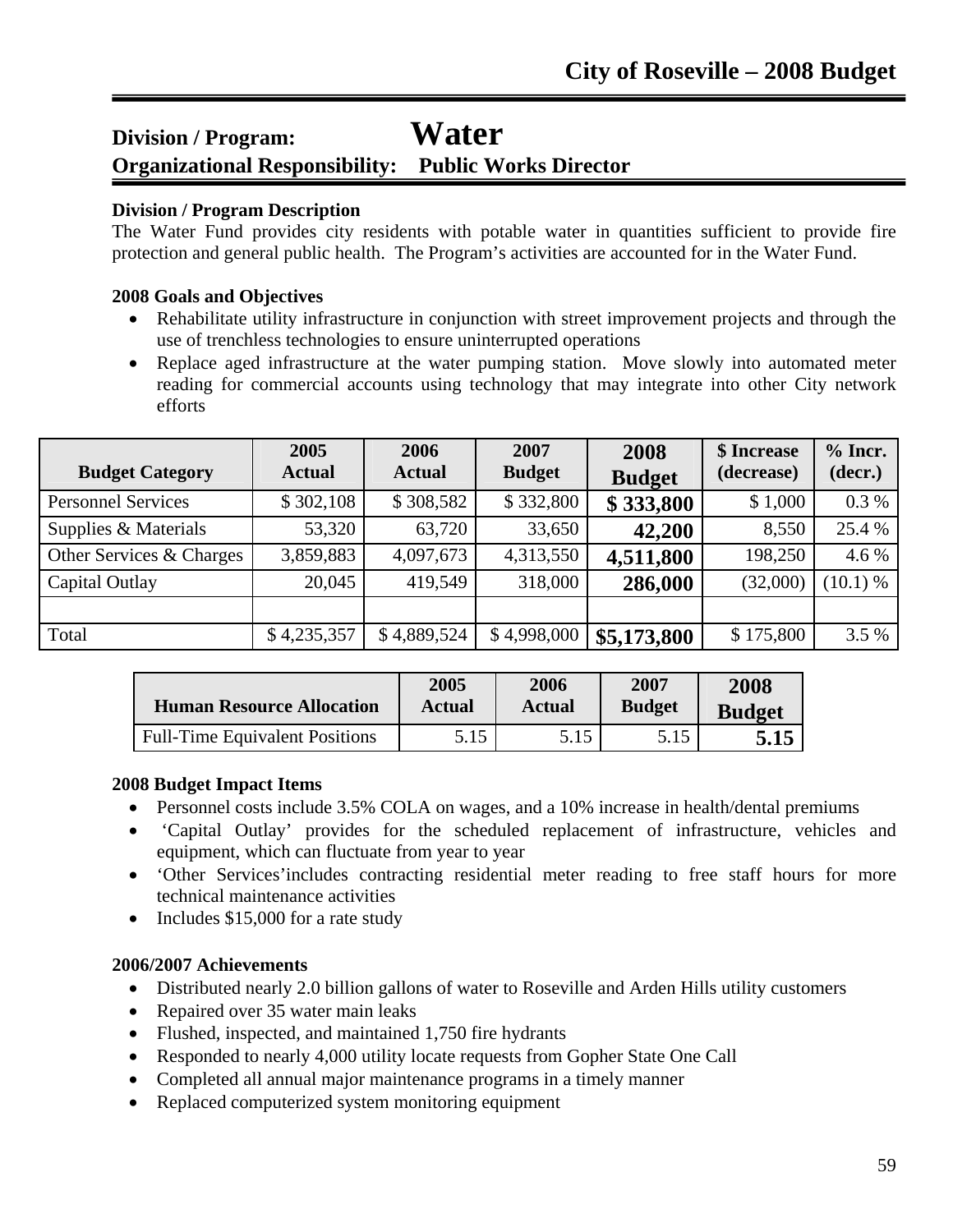# **Division / Program: Storm Drainage**

**Organizational Responsibility: Public Works Director**

#### **Division / Program Description**

l

Storm Drainage division provides for the management of storm water drainage in the City; including flood control, pollution and contamination prevention, street sweeping, and the leaf-pickup program. The Program's activities are accounted for in the Storm Drainage Fund.

#### **2008 Goals and Objectives**

- Sweep all City streets bi-annually focusing on environmentally sensitive areas first
- Improve at least two storm ponding areas per year removing sediment resulting in improved water
- Continue catch basin repair and cleaning program
- Continue storm sewer inspection an inventory program as required by NPDES permit
- Implement revised Watershed District rules as mandated

| <b>Budget Category</b>    | 2005<br><b>Actual</b> | 2006<br><b>Actual</b> | 2007<br><b>Budget</b> | 2008<br><b>Budget</b> | \$ Increase<br>(decrease) | $%$ Incr.<br>(decr.) |
|---------------------------|-----------------------|-----------------------|-----------------------|-----------------------|---------------------------|----------------------|
| <b>Personnel Services</b> | \$189,033             | \$262,278             | \$209,500             | \$224,200             | \$14,700                  | 7.0%                 |
| Supplies & Materials      | 50,949                | 46,431                | 43,950                | 45,050                | 1,100                     | 2.5 %                |
| Other Services & Charges  | 420,857               | 492,221               | 546,175               | 570,425               | 24,250                    | 4.4 %                |
| Capital Outlay            | 136,665               | 249,286               | 372,000               | 487,000               | 115,000                   | 30.9%                |
|                           |                       |                       |                       |                       |                           |                      |
| Total                     | \$797,500             | \$1,050,216           | \$1,171,625           | \$1,326,675           | \$155,050                 | 13.2 %               |

| <b>Human Resource Allocation</b>      | 2005   | 2006   | 2007          | 2008          |
|---------------------------------------|--------|--------|---------------|---------------|
|                                       | Actual | Actual | <b>Budget</b> | <b>Budget</b> |
| <b>Full-Time Equivalent Positions</b> | 3.4    | 3.4    | 3.4           |               |

#### **2008 Budget Impact Items**

- Personnel costs include 3.5% COLA on wages, and a 10% increase in health/dental premiums
- 'Capital Outlay' provides for the scheduled replacement of infrastructure, vehicles and equipment, which can fluctuate from year to year
- Includes \$15,000 for a rate study

- Continued structure inspections and updating of infrastructure records utilizing GPS and GIS
- Worked with residents resolving backyard drainage issues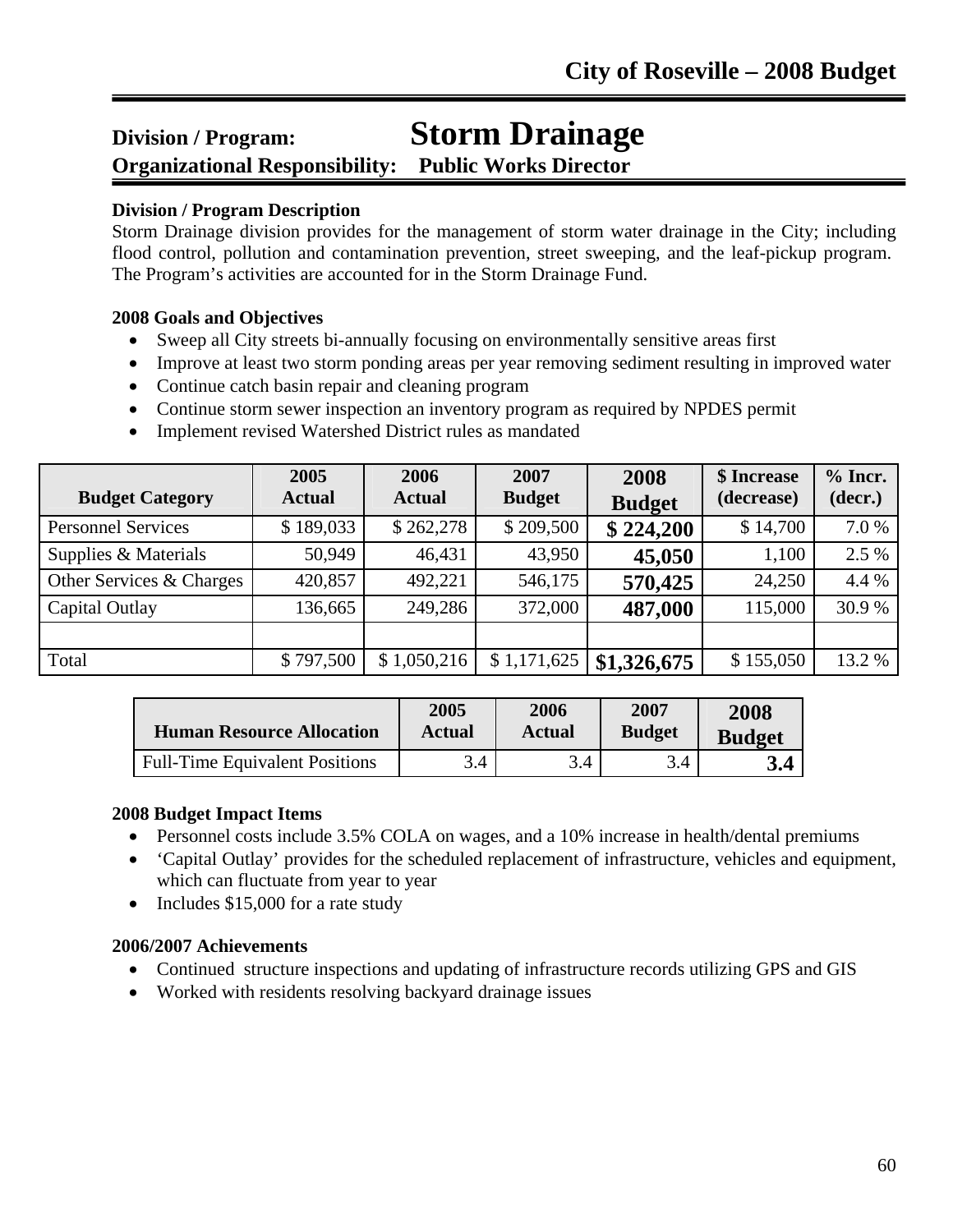### **Division / Program: Pathway & Parking Lot Maintenance Organizational Responsibility: Public Works Director** Ī

#### **Division / Program Description**

During the past 22 years, the City has installed 10 miles of pathways through its parks and an additional 37 miles as part of the street system. The City Council has implemented a program of methodical and intentional maintenance. This program is intended to bring existing pathways and parking lots up to an acceptable user standard and maintain that standard. The Program's activities are accounted for in the Pathway Maintenance Fund.

#### **2008 Goals and Objectives**

- Rehabilitate 1-2 miles pathway
- Reconstruct one City-owned parking lot
- Perform routine pavement maintenance on all City lots and trails

| <b>Budget Category</b>    | 2005<br><b>Actual</b> | 2006<br><b>Actual</b> | 2007<br><b>Budget</b> | 2008<br><b>Budget</b> | \$ Increase<br>(decrease) | $%$ Incr.<br>(decr.) |
|---------------------------|-----------------------|-----------------------|-----------------------|-----------------------|---------------------------|----------------------|
| <b>Personnel Services</b> | $\$ -                 | $\$ -                 | $\$\,$                | \$ -                  | $\mathsf{\$}$ -           | 0.0 %                |
| Supplies & Materials      | 14,946                | 96,009                | 12,340                | 10,000                | (2,340)                   | $(19.0)$ %           |
| Other Services & Charges  | 170,540               | 49,153                | 133,660               | 130,000               | (3.660)                   | (2.7) %              |
| Capital Outlay            |                       |                       |                       | ۰                     |                           | 0.0 %                |
|                           |                       |                       |                       |                       |                           |                      |
| Total                     | \$186,138             | \$145,162             | \$146,000             | \$140,000             | \$ (6,000)                | (4.1) %              |

| <b>Human Resource Allocation</b>      | 2005   | 2006          | 2007          | 2008          |
|---------------------------------------|--------|---------------|---------------|---------------|
|                                       | Actual | <b>Actual</b> | <b>Budget</b> | <b>Budget</b> |
| <b>Full-Time Equivalent Positions</b> | -      |               |               |               |

#### **2008 Budget Impact Items**

• Account for increasing energy cost related impacts.

- Rehabilitated over 5.0 miles of pathway pavement including County Road B-2, County Road C and other segments
- Reconstructed Rosebrook Park and Villa Park vehicle lots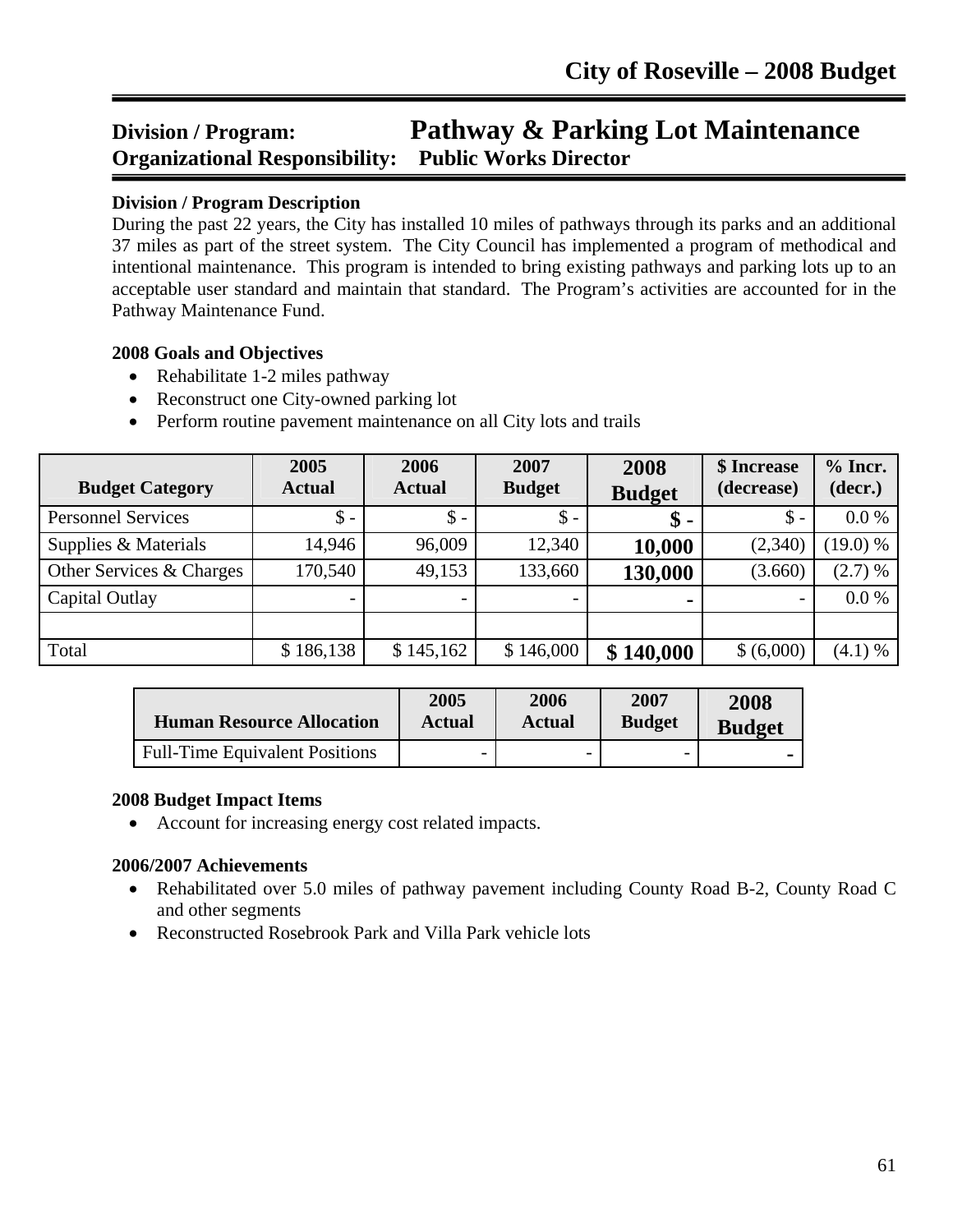# **Division / Program: Recreation Administration**

**Organizational Responsibility: Director of Parks and Recreation** 

#### **Division / Program Description**

l

Recreation Administration plans and administers a quality parks and recreation program based on the needs of the community and within the allocated resources. The Program's activities are accounted for in the Recreation Fund.

#### **2008 Goals and Objectives**

- To seek cooperation and partnerships between agencies, county and state, public, private and nonprofit, and other enterprises which are involved in the leisure service sector
- To seek outside, non-traditional funding sources
- Develop a department training and succession program
- Successfully and effectively implement "best value" procurement method in replacing the refrigeration system at the indoor arena with a "full" geothermal system
- Pursue future geothermal site master plan for city hall campus facilities
- To begin parks and recreation system master planning updating efforts

| <b>Budget Category</b>    | 2005<br><b>Actual</b> | 2006<br><b>Actual</b> | 2007<br><b>Budget</b> | 2008<br><b>Budget</b> | \$ Increase<br>(decrease) | $%$ Incr.<br>(decr.) |
|---------------------------|-----------------------|-----------------------|-----------------------|-----------------------|---------------------------|----------------------|
| <b>Personnel Services</b> | \$503,944             | \$558,165             | \$573,000             | \$586,000             | \$13,000                  | 2.3 %                |
| Supplies & Materials      | 6,886                 | 6,522                 | 6,700                 | 7,100                 | 400                       | 6.0%                 |
| Other Services & Charges  | 81,507                | 63,616                | 92,870                | 96,500                | 3,630                     | 3.9%                 |
| Capital Outlay            |                       |                       | 2,500                 |                       | (2,500)                   | $(100)$ %            |
|                           |                       |                       |                       |                       |                           |                      |
| Total                     | \$592,338             | \$628,303             | \$675,070             | \$689,600             | \$14,530                  | 2.2 %                |

| <b>Human Resource Allocation</b>      | 2005   | 2006   | 2007          | 2008          |
|---------------------------------------|--------|--------|---------------|---------------|
|                                       | Actual | Actual | <b>Budget</b> | <b>Budget</b> |
| <b>Full-Time Equivalent Positions</b> | 7.50   | 7.50   | 7.50          | 7.50          |

#### **2008 Budget Impact Items**

- Personnel costs include 3.5% COLA on wages, and a 10% increase in health/dental premiums
- Begin to develop staff training program

- MRPA Award of Excellence for Roseville Skating Center Task Force, Friends of the OVAL Foundation
- Recreation Agreement and Outstanding Board and Commission Member to Richard Jacobson, Parks and Recreation Chair
- NRPA Great Lakes Region Partnership Award for the Roseville Skating Center Task Force Project
- Secured bonding bill inclusion
- Completed geothermal feasibility study for indoor arena refrigeration system replacement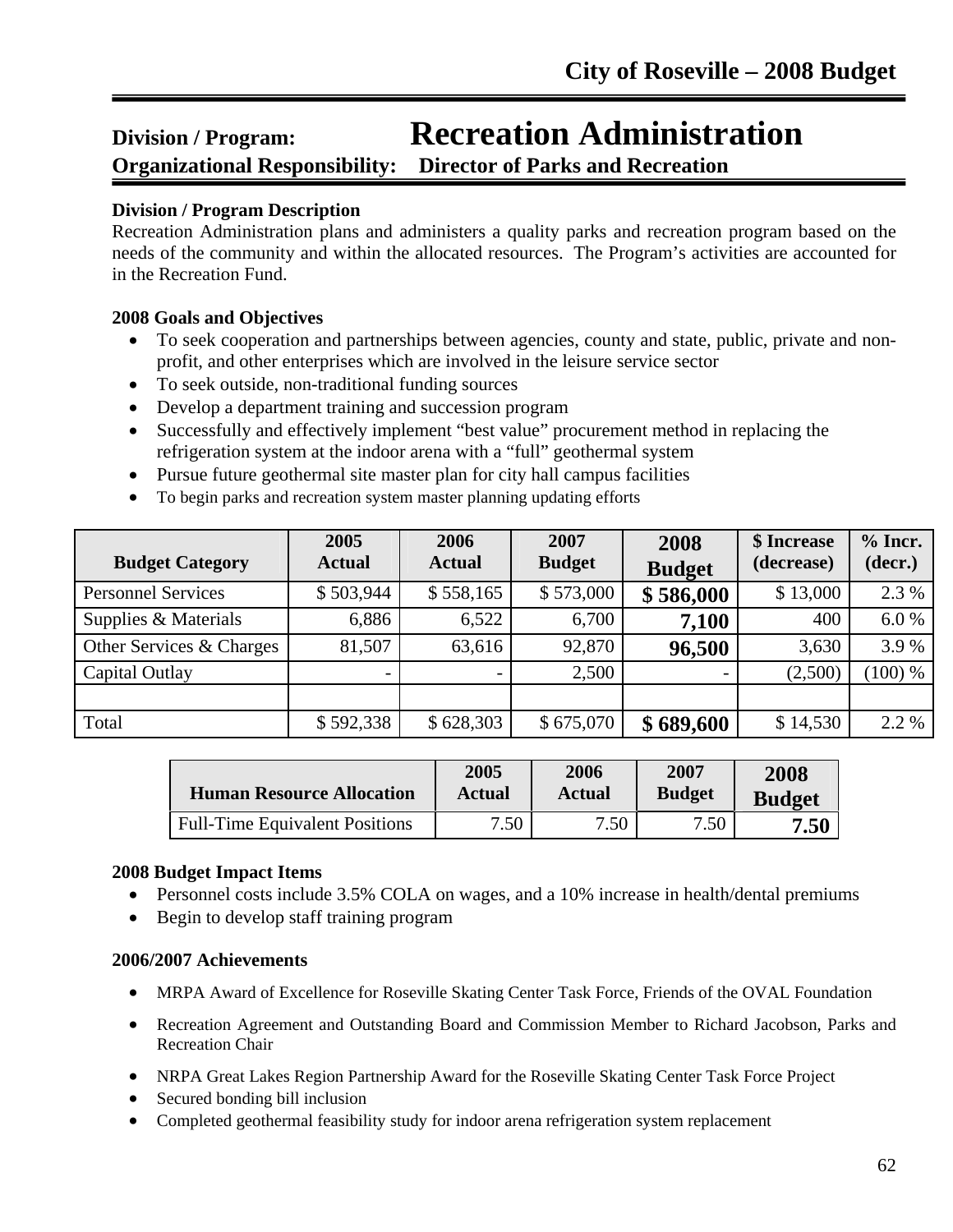# **Division / Program: Recreation Fee Activities**

#### **Organizational Responsibility: Director of Parks and Recreation** Ī

#### **Division / Program Description**

Recreation Fee Activities provide quality opportunities in adult classes, youth recreational classes, youth sports, gymnastics, senior citizen programs, arts, volunteer opportunities, and other activities in a way that meets the needs of city residents while being self-supporting in terms of direct costs. The Program's activities are accounted for in the Recreation Fund.

#### **2008 Goals and Objectives**

- To maintain or increase the # of youth participants in our youth athletics, enrichment and arts programs.
- Expand marketing efforts to try to attract new participants for the programs.
- Expand health and wellness initiative to include web site exposure, etc.
- Pursue non-traditional revenue sources within city policies, i.e., sponsorships and partnerships.
- Evaluate current level of program offerings; service, safe facilities and program areas, etc

| <b>Budget Category</b>    | 2005<br><b>Actual</b> | 2006<br><b>Actual</b> | 2007<br><b>Budget</b> | 2008<br><b>Budget</b> | \$ Increase<br>(decrease) | $%$ Incr.<br>(decr.) |
|---------------------------|-----------------------|-----------------------|-----------------------|-----------------------|---------------------------|----------------------|
| <b>Personnel Services</b> | \$216,590             | \$196428              | \$242,135             | \$244,580             | \$2,445                   | 1.0%                 |
| Supplies & Materials      | 74,824                | 63,364                | 80,830                | 79,355                | (1, 475)                  | (1.8) %              |
| Other Services & Charges  | 210,123               | 258,195               | 245,660               | 250,105               | 4,445                     | 1.8%                 |
| Capital Outlay            |                       |                       |                       |                       |                           | 0.0 %                |
|                           |                       |                       |                       |                       |                           |                      |
| Total                     | \$531,537             | \$517,987             | \$568,625             | \$574,040             | \$5,415                   | 1.0%                 |

| <b>Human Resource Allocation</b>      | 2005   | 2006   | 2007          | 2008          |
|---------------------------------------|--------|--------|---------------|---------------|
|                                       | Actual | Actual | <b>Budget</b> | <b>Budget</b> |
| <b>Full-Time Equivalent Positions</b> | 0.50   | 0.50   | 0.50          | 0.50          |

#### **2008 Budget Impact Items**

• Market rate and inflationary factors related to program offerings

- Expanded pre-school aged program offerings per community input with overwhelming success
- Research areas to expand community health and wellness experiences
- Expanded Adult soccer program to include summer men's & co-rec leagues and fall co-rec leagues
- Revised summer special events scheduling to provide community opportunities throughout the summer rather than targeting only Rosefest dates, resulting in increased participation and community support
- Solicited \$7500 in Summer Entertainment funding,
- Created improved marketing materials to highlight annual special event offerings and city-wide community facilities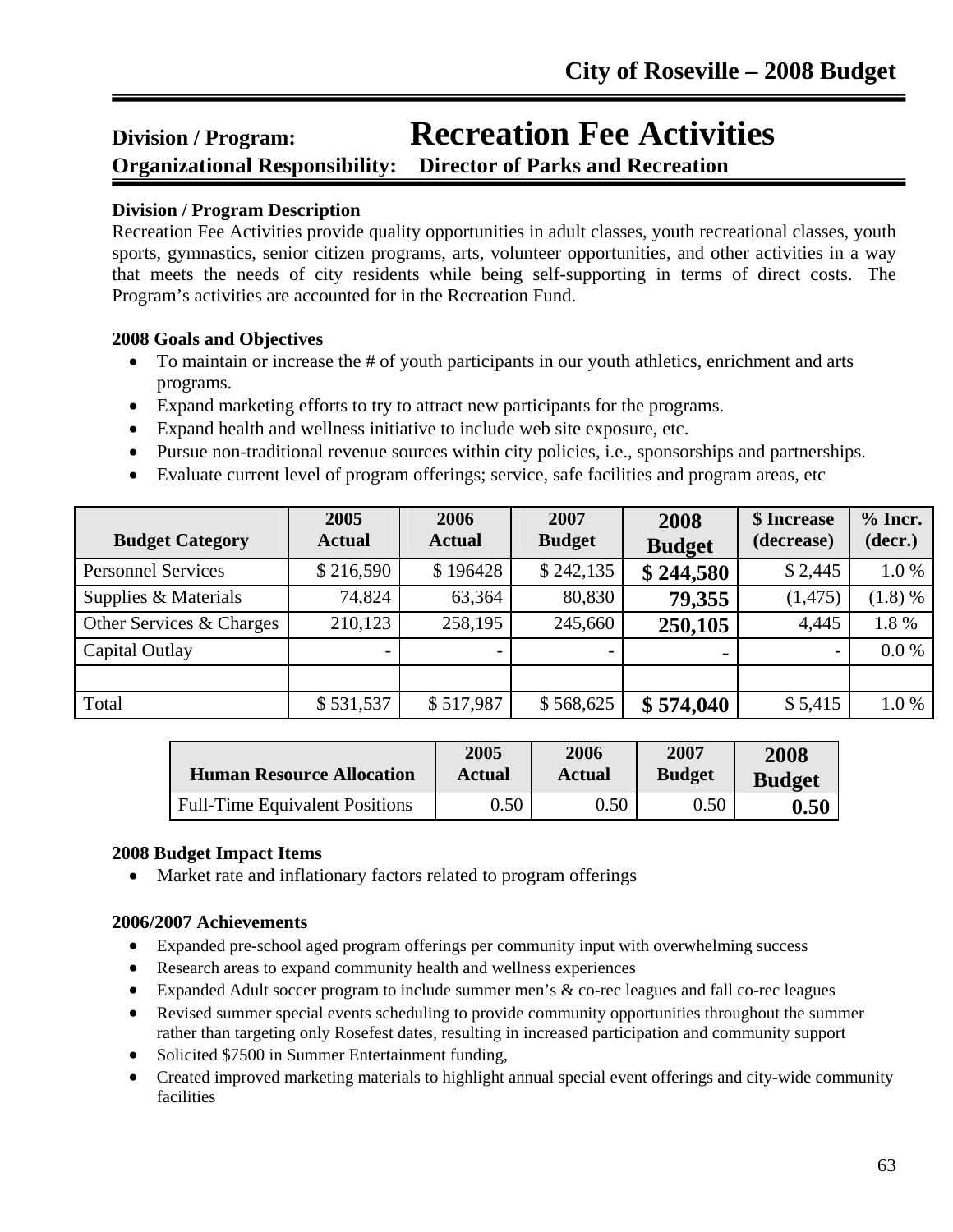## **Division / Program: Recreation Non-Fee Activities Organizational Responsibility: Director of Parks and Recreation**

#### **Division / Program Description**

Ī

Recreation Non- Fee Activities provides quality recreational leisure time opportunities in the area of musical entertainment, community band programs, special needs programs, summer youth programs, teen activities, and special events in a manner that encourages broad participation through a combination of partial fees, donations, and public funding. The Program's activities are accounted for in the Recreation Fund.

#### **2008 Goals and Objectives**

- Continue to provide volunteer opportunities to the community
- Continue to survey similar local facilities to evaluate current rate structure.
- Initiated additional partnerships to create additional youth/teen activities
- Pursue non-traditional revenue sources, i.e. sponsorships, partnerships, etc.

| <b>Budget Category</b>    | 2005<br><b>Actual</b> | 2006<br><b>Actual</b>    | 2007<br><b>Budget</b> | 2008<br><b>Budget</b> | \$ Increase<br>(decrease) | $%$ Incr.<br>(decr.) |
|---------------------------|-----------------------|--------------------------|-----------------------|-----------------------|---------------------------|----------------------|
| <b>Personnel Services</b> | \$44,800              | \$56,850                 | \$22,495              | \$28,000              | \$5,505                   | 24.5 %               |
| Supplies & Materials      | 16,319                | 18,613                   | 10,105                | 12,110                | 2,005                     | 19.8%                |
| Other Services & Charges  | 22,527                | 30,017                   | 23,600                | 23,535                | (65)                      | (0.3) %              |
| Capital Outlay            |                       | $\overline{\phantom{0}}$ |                       |                       | $\qquad \qquad =$         | $0.0\%$              |
|                           |                       |                          |                       |                       |                           |                      |
| Total                     | \$83,646              | \$105,480                | \$56,200              | \$63,645              | \$7,445                   | 6.3%                 |

| <b>Human Resource Allocation</b>      | 2005                     | 2006          | 2007                     | 2008          |
|---------------------------------------|--------------------------|---------------|--------------------------|---------------|
|                                       | <b>Actual</b>            | <b>Actual</b> | <b>Budget</b>            | <b>Budget</b> |
| <b>Full-Time Equivalent Positions</b> | $\overline{\phantom{0}}$ |               | $\overline{\phantom{0}}$ |               |

#### **2008 Budget Impact Items**

- Market rate of program offerings.
- Volunteer involvement

- Summer entertainment series in Central Park with 40 concerts held through the summer for residents' enjoyment
- Hosted July  $4<sup>th</sup>$  celebration in Central Park with over 20,000 participants and spectators throughout the day
- Successful summer of festivals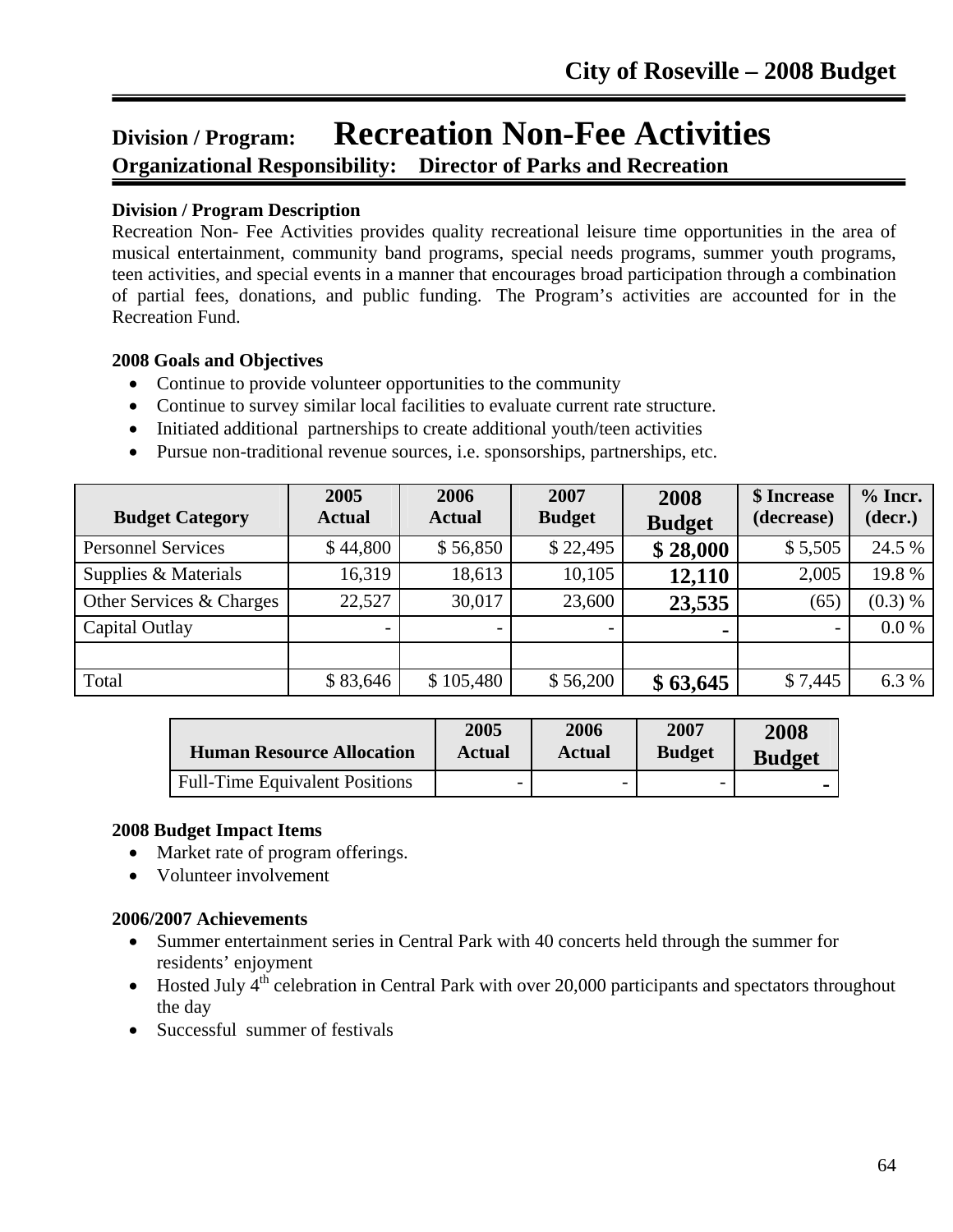## **Division / Program: Harriet Alexander Nature Center Organizational Responsibility: Director of Parks and Recreation**

#### **Division / Program Description**

To provide environmental education, recreational opportunities, and reflection for people of all ages and abilities. The Program's activities are accounted for in the Recreation Fund.

#### **2008 Goals and Objectives**

Ī

- To establish new revenue sources through additional school contracts for programming
- To evaluated current program effectiveness
- To increase volunteer participation and improve overall volunteer program
- To consider the HANC planning committee recommendations
- Strive for increased program revenues through other avenues such as rentals
- To work with FORHANC to build a sustaining funding mechanism

| <b>Budget Category</b>    | 2005<br><b>Actual</b>    | 2006<br><b>Actual</b>    | 2007<br><b>Budget</b> | 2008<br><b>Budget</b> | \$ Increase<br>(decrease) | $%$ Incr.<br>(decr.) |
|---------------------------|--------------------------|--------------------------|-----------------------|-----------------------|---------------------------|----------------------|
| <b>Personnel Services</b> | \$64,224                 | \$71,017                 | \$78,000              | \$82,600              | \$4,600                   | 5.9%                 |
| Supplies & Materials      | 4,415                    | 4,003                    | 4,000                 | 4,000                 | $\overline{\phantom{m}}$  | 0.0 %                |
| Other Services & Charges  | 12,989                   | 12,715                   | 19,860                | 21,760                | 1,900                     | 9.6%                 |
| Capital Outlay            | $\overline{\phantom{0}}$ | $\overline{\phantom{a}}$ |                       |                       | $\overline{\phantom{0}}$  | 0.0 %                |
|                           |                          |                          |                       |                       |                           |                      |
| Total                     | \$81,628                 | \$87,735                 | \$101,860             | \$108,360             | \$6,500                   | 6.4 %                |

| <b>Human Resource Allocation</b>      | 2005   | 2006          | 2007          | 2008          |
|---------------------------------------|--------|---------------|---------------|---------------|
|                                       | Actual | <b>Actual</b> | <b>Budget</b> | <b>Budget</b> |
| <b>Full-Time Equivalent Positions</b> | .00    | .00           | 00.1          |               |

#### **2008 Budget Impact Items**

- Personnel costs include 3.5% COLA on wages, and a 10% increase in health/dental premiums
- Utility costs escalating
- Facility costs escalating due to age of building

- Secured grant funding from the North Suburban Youth Foundation to support curriculum writing and program development
- Assisted Central Park School staff in securing grant funding to allow for continued experiences in grades K-2
- Developed programming options for expanded opportunities
- Enhanced marketing efforts with the creation of a volunteer PR committee resulting in; expanded school mailings to institutions in a 5-7 mile radius of Roseville (1700 teachers)
- Collaborated with the WRC to host a nature center open house with educational activities
- Established a volunteer HANC planning committee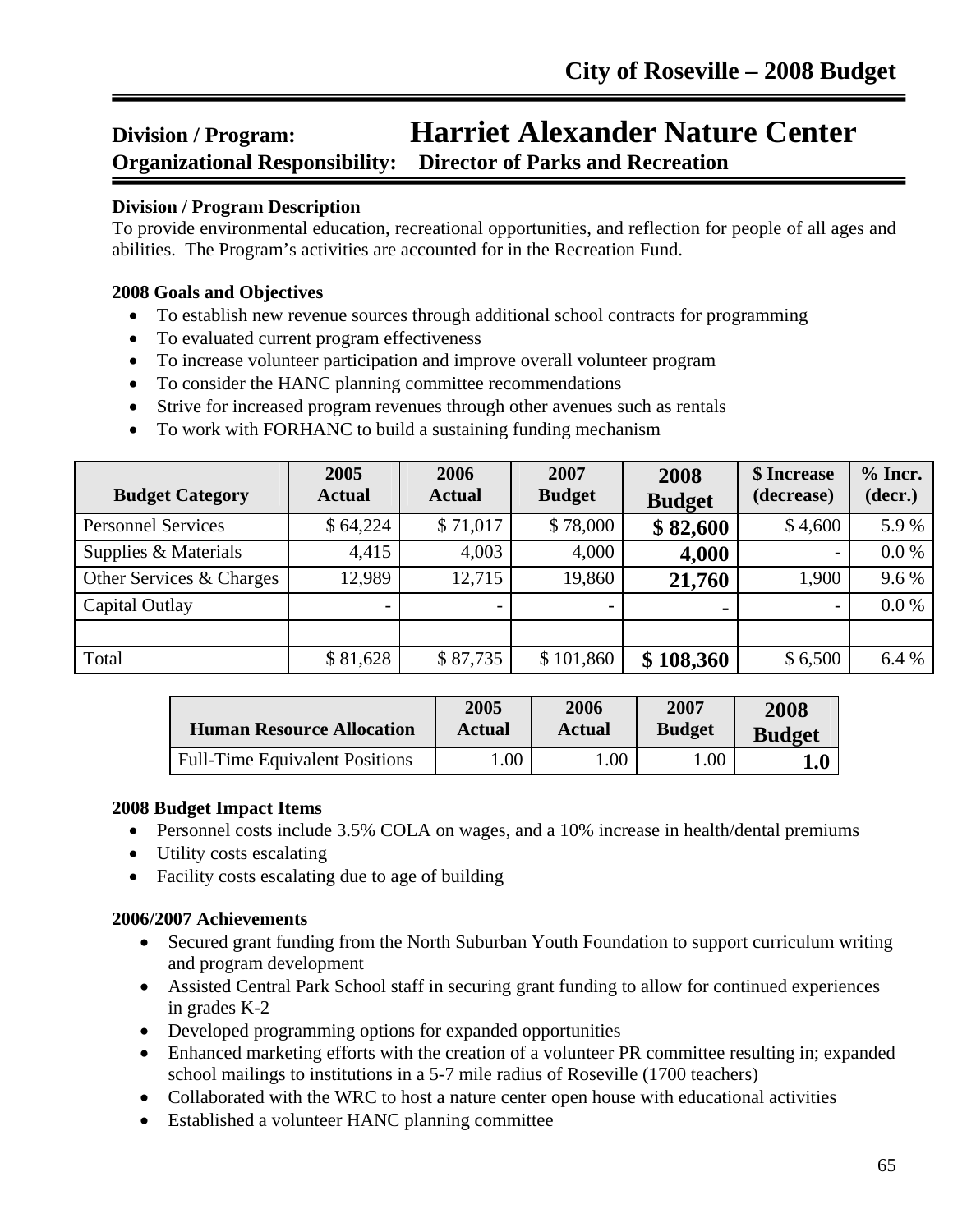# **Division / Program: Roseville Skating Center**

**Organizational Responsibility: Director of Parks and Recreation**

#### **Division / Program Description**

Ī

To provide; multi-purpose indoor/outdoor skating opportunities, recreational classes, senior citizen programs, and miscellaneous other activities, in a way that meets the needs of the city and state residents. The Program's activities are accounted for in the Recreation Fund.

#### **2008 Goals and Objectives**

- Continue to monitor use of temporary employees and maximize efficiencies
- Build Novice Speed Skating and Youth Bandy programs to capacity based on ice needs.
- Manage utility costs without negatively impacting ice quality or patron comfort.
- Continue to consider/implement the RSC- OVAL task force recommendations
- Successfully reschedule user groups at the indoor arena when replacement of rink with a "full" geothermal system occurs
- Successfully replace rink with "full" geothermal system

| <b>Budget Category</b>    | 2005<br><b>Actual</b> | 2006<br><b>Actual</b> | 2007<br><b>Budget</b> | 2008<br><b>Budget</b> | \$ Increase<br>(decrease) | $%$ Incr.<br>(decr.) |
|---------------------------|-----------------------|-----------------------|-----------------------|-----------------------|---------------------------|----------------------|
| <b>Personnel Services</b> | \$544,330             | \$543,853             | \$611,500             | \$618,700             | \$7,200                   | 1.2%                 |
| Supplies & Materials      | 57,726                | 56,951                | 67,500                | 59,525                | (7, 975)                  | (11.8) %             |
| Other Services & Charges  | 244,263               | 306,861               | 356,130               | 350,835               | (5,295)                   | $(1.5) \%$           |
| Capital Outlay            | 9,759                 | 124,964               |                       | 44,000                | 44,000                    | 0.0 %                |
|                           |                       |                       |                       |                       |                           |                      |
| Total                     | \$856,077             | \$1,032,629           | \$1,035,130           | \$1,073,060           | \$37,930                  | 3.7 %                |

| <b>Human Resource Allocation</b>      | 2005   | 2006          | 2007          | 2008          |
|---------------------------------------|--------|---------------|---------------|---------------|
|                                       | Actual | <b>Actual</b> | <b>Budget</b> | <b>Budget</b> |
| <b>Full-Time Equivalent Positions</b> | 6.00   | 6.00          | 6.00          | 6.00          |

#### **2008 Budget Impact Items**

- Personnel costs include 3.5% COLA on wages, and a 10% increase in health/dental premiums
- Revenue reduction due to shutdown because of indoor rink floor replacement

- Successful financial year
- Hosted 2006 World Women's Bandy Championships
- Hosted 2006 & 2007 National Long Track Speedskating Competition
- Hosted over 35,000 daily skaters resulting in over \$175,000 in daily skating admissions
- Assisted in the geothermal feasibility study
- Began design and construction on front entry and restroom improvements
- Hosted Gus Macker Basketball tournament with more than 10,000 participants and spectators over one weekend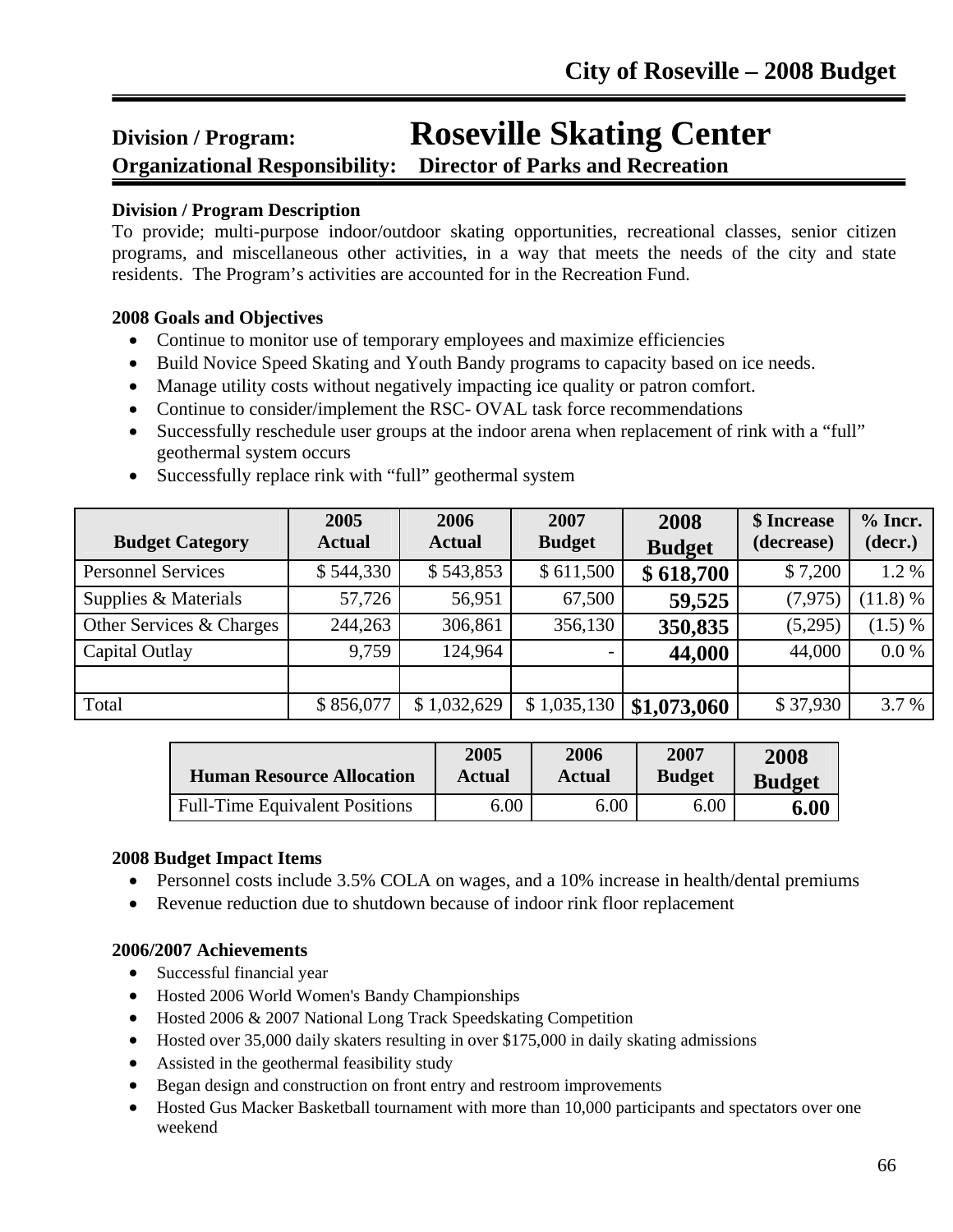# **Division / Program: Activity Center**

**Organizational Responsibility: Parks & Recreation Director**

#### **Division / Program Description**

l

This division leases limited storage space and a dance studio at Fairview Community Center, provides temporary staff for evening and weekend open hours at City Hall Campus and includes payment to Roseville School District to satisfy contractual arrangement for maintenance and upkeep at Brimhall, Central Park Community Gymnasiums and the Gymnastic Center

#### **2008 Goals and Objectives**

- To retain the storage and dance studio space for 2008 and beyond
- To continue to cooperate and coordinate with the Roseville School District per agreement in the provision of Central Park and Brimhall Community Gymnasiums and the Roseville Gymnastic Center
- To provide safe and adequate supervision at the City Hall Campus to open up facilities for community use

| <b>Budget Category</b>    | 2005<br><b>Actual</b> | 2006<br><b>Actual</b> | 2007<br><b>Budget</b> | 2008<br><b>Budget</b> | \$ Increase<br>(decrease) | $%$ Incr.<br>(decr.) |
|---------------------------|-----------------------|-----------------------|-----------------------|-----------------------|---------------------------|----------------------|
| <b>Personnel Services</b> | \$16,925              | \$13,456              | \$14,125              | \$14,800              | \$675                     | 4.8%                 |
| Supplies & Materials      |                       |                       |                       | $\blacksquare$        |                           | 0.0 %                |
| Other Services & Charges  | 29,312                | 73,174                | 92,000                | 94,100                | 2,100                     | 2.3 %                |
| Capital Outlay            |                       |                       |                       |                       |                           | $0.0\%$              |
|                           |                       |                       |                       |                       |                           |                      |
| Total                     | \$46,238              | \$86,631              | \$106,125             | \$108,900             | \$2,775                   | 2.6 %                |

| <b>Human Resource Allocation</b>      | 2005   | 2006   | 2007          | 2008          |
|---------------------------------------|--------|--------|---------------|---------------|
|                                       | Actual | Actual | <b>Budget</b> | <b>Budget</b> |
| <b>Full-Time Equivalent Positions</b> |        |        |               |               |

#### **2008 Budget Impact Items**

- Energy cost control
- Unanticipated maintenance costs
- Insurance and telephone costs allocated directly to Activity Center this year

- Provision of storage space for Parks and Recreation and affiliated groups and studio space for the Roseville Parks and Recreation School of Dance.
- Provision of two major gymnasiums and one gymnastic Center in cooperation with the Roseville School District per agreement
- Continue to increase utilization of City Hall Campus for community citizens and community groups
- Continue to have City Hall Campus available for our citizens to gather
- Continue to have space available to assist affiliated groups to offer community programs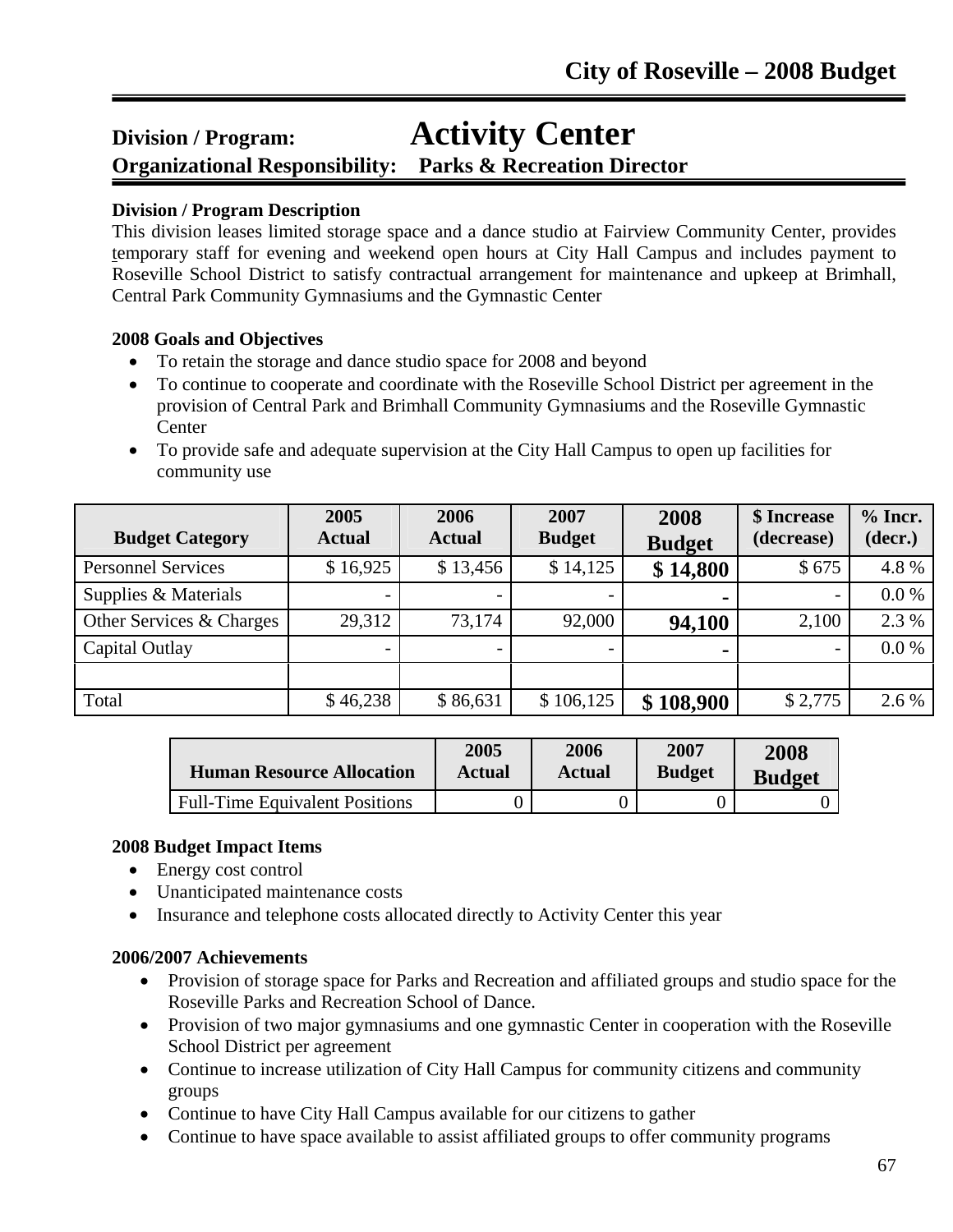# **Department / Program: Park Maintenance**

### **Organizational Responsibility: Parks & Recreation Director**

#### **Department Description**

l

To develop and maintain public park areas and facilities at a level that provides for safe, quality recreational experiences for all users and participants. This division includes contract maintenance and Forestry. The Program's activities are accounted for in the Park Maintenance Fund.

#### **2008 Goals and Objectives**

- Provide high quality, safe, clean and well groomed park and play areas and timely and effective service
- Insure safe conditions as a top priority for users and employees of the Parks and Recreation System
- Improve level of Park maintenance with available resources
- Increase use of volunteers for various projects
- Continue to assess and investigate organic fertilizer use

| <b>Budget Category</b>    | 2005<br><b>Actual</b> | 2006<br><b>Actual</b> | 2007<br><b>Budget</b> | 2008<br><b>Budget</b> | \$ Increase<br>(decrease) | $%$ Incr.<br>(decr.) |
|---------------------------|-----------------------|-----------------------|-----------------------|-----------------------|---------------------------|----------------------|
| <b>Personnel Services</b> | \$562,303             | \$582,132             | \$616,900             | \$643,400             | \$26,500                  | 4.3 %                |
| Supplies & Materials      | 71,422                | 77,545                | 94,465                | 100,200               | 5,753                     | 6.1 %                |
| Other Services & Charges  | 150,184               | 129,704               | 182,040               | 212,540               | 30,500                    | 16.8%                |
| Capital Outlay            |                       |                       |                       |                       |                           | $0.0\%$              |
|                           |                       |                       |                       |                       |                           |                      |
| Total                     | \$783,909             | \$789,381             | \$893,405             | \$956,140             | \$62,735                  | 7.0 %                |

| <b>Human Resource Allocation</b>      | 2005   | 2006           | 2007          | 2008          |
|---------------------------------------|--------|----------------|---------------|---------------|
|                                       | Actual | Actual         | <b>Budget</b> | <b>Budget</b> |
| <b>Full-Time Equivalent Positions</b> | 8.25   | 7 つら<br>ل که . | 7.25          | 7.25          |

#### **2008 Budget Impact Items**

- Personnel costs include 3.5% COLA on wages, and a 10% increase in health/dental premiums
- Utility and fuel costs escalating

- Updated and revised playground safety inspection program
- Developed maintenance and cleaning logs for department facilities
- Completed 2 new playground installations (Autumn Grove and sandcastle Parks) including removal of retired equipment
- Coordinated and supervised Five Eagle Scout Projects
- Rebuilt retaining wall in Muriel Sahlin Arboretum
- Increased use of volunteers on various park projects. *i.e.* eagle scouts, adopt a park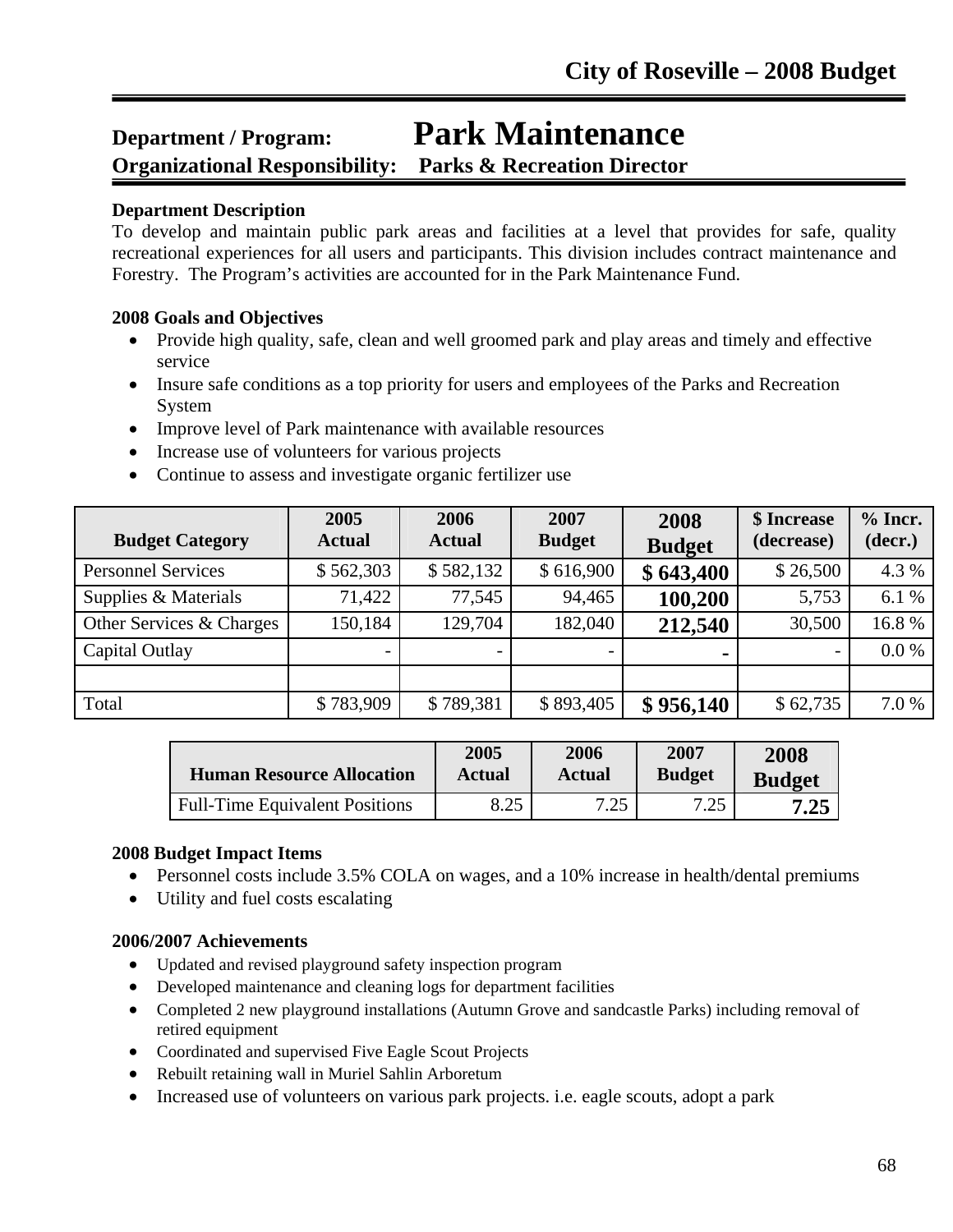### **Department / Program: Park Improvement Program Organizational Responsibility: Parks & Recreation Director**

#### **Department Description**

l

The Park Improvement Program (PIP) provides for the preservation of parks, open space, and related recreational areas. The purpose of this fund is to renew and reconstruct existing park facilities. The Program's activities are accounted for in the Park Improvement Fund.

#### **2008 Goals and Objectives**

- To establish a 5-10 year parks and recreation all inclusive capital improvement plan
- To establish a 5-10 year project priority listing
- Develop a photo presentation on state of the parks, grounds and facilities
- To focus on safety and aesthetics as a high priority
- To work with FORPARKS to replace playground at Central Park Dale Street with leveraged funds

| <b>Budget Category</b>    | 2005<br><b>Actual</b> | 2006<br><b>Actual</b> | 2007<br><b>Budget</b> | 2008<br><b>Budget</b> | \$ Increase<br>(decrease) | $%$ Incr.<br>(decr.) |
|---------------------------|-----------------------|-----------------------|-----------------------|-----------------------|---------------------------|----------------------|
| <b>Personnel Services</b> | $\mathsf{\$}$ -       | $\mathbb{S}$ -        | $\$ -                 | $\boldsymbol{\$}$ .   | $\mathsf{\$}$ -           | $0.0\%$              |
| Supplies & Materials      |                       |                       |                       |                       |                           | 0.0 %                |
| Other Services & Charges  |                       |                       |                       |                       |                           | $0.0\%$              |
| Capital Outlay            | 111,838               | 220,286               | 175,000               | 215,000               | 40,000                    | 22.9 %               |
|                           |                       |                       |                       |                       |                           |                      |
| Total                     | \$111,838             | \$220,286             | \$175,000             | \$215,000             | \$40,000                  | 22.9 %               |

| <b>Human Resource Allocation</b>      | 2005                     | 2006          | 2007          | 2008          |
|---------------------------------------|--------------------------|---------------|---------------|---------------|
|                                       | Actual                   | <b>Actual</b> | <b>Budget</b> | <b>Budget</b> |
| <b>Full-Time Equivalent Positions</b> | $\overline{\phantom{0}}$ |               | -             |               |

#### **2008 Budget Impact Items**

• Increase of \$40,000 to address additional needed maintenance projects – i.e. playground replacements, fence and tennis court repairs and replacement, lighting, etc. as evaluated and prioritized

- Managed four park rebuild and replacement projects
- Completed 5 year park ID sign replacement project
- Completed shoreland restoration project at the Frog Pond in Central park with DNR grant funding
- Completed Natural Resource Restoration Project at Reservoir woods Park with DNR grant funding
- Completed Boulevard Tree Replacement (phase one) planting as a component of the Re-Leaf Grant
- Completed Park Atlas Mapping Project, end product is a full library of maps for each park in system
- Initiated Street Tree inventory updates using volunteers and interns for data collection to continue
- Conducted initial staff feasibility study for geo-thermal retrofit for Arena chiller system and other City applications
- Completed playground replacements at Sandcastle and Autumn Grove Park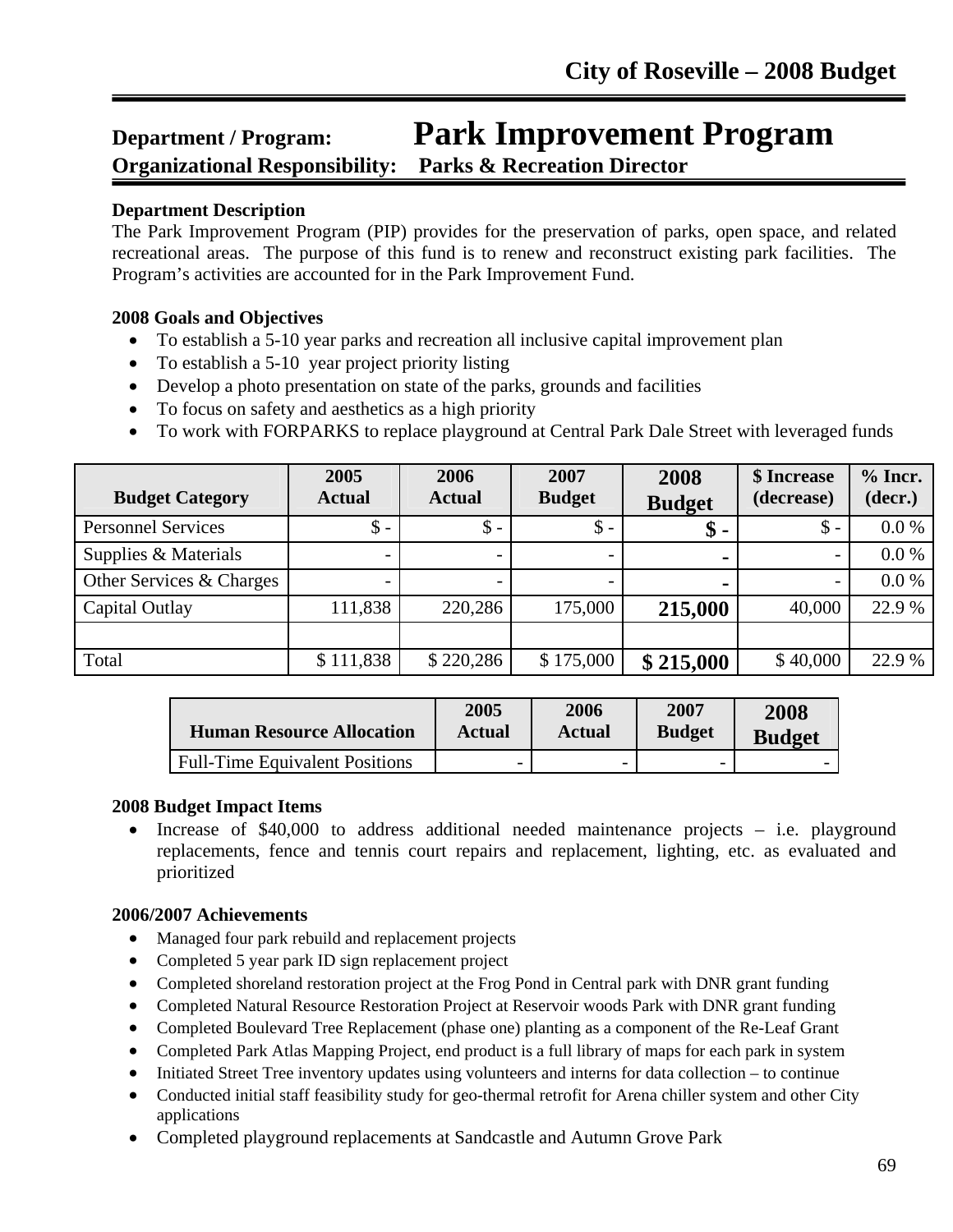# **Division / Program: Golf Course Clubhouse**

**Organizational Responsibility: Parks & Recreation Director**

#### **Division / Program Description**

l

The golf course clubhouse provides a quality golf experience for Roseville citizens by offering superior turf and a pleasing clubhouse designed for beginners, senior citizens, youth, and those desiring a minimal time commitment. Plans for a physical upgrade to the clubhouse are being explored. The Program's activities are accounted for in the Golf Course Fund.

#### **2008 Goals and Objectives**

- Increase revenue from ladies league participation by 3%
- Add special events to increase non-traditional revenue by 3%
- Increase rounds during typically non-busy times with specials catered to family participation.
- To continue to assess the golf industry and market and stay competitive
- Maintain fees at market level

| <b>Budget Category</b>    | 2005<br><b>Actual</b> | 2006<br><b>Actual</b>    | 2007<br><b>Budget</b> | 2008<br><b>Budget</b> | \$ Increase<br>(decrease) | $%$ Incr.<br>(decr.) |
|---------------------------|-----------------------|--------------------------|-----------------------|-----------------------|---------------------------|----------------------|
| <b>Personnel Services</b> | \$90,718              | \$104,905                | \$107,500             | \$111,000             | \$3,500                   | 3.3 %                |
| Supplies & Materials      | 17,681                | 20,887                   | 21,400                | 22,800                | 1,400                     | 6.5 %                |
| Other Services & Charges  | 33,244                | 40,673                   | 43,650                | 43,800                | 150                       | $0.3\%$              |
| Capital Outlay            |                       | $\overline{\phantom{0}}$ | 2,000                 | 1,000                 | (1,000)                   | (50.0) %             |
|                           |                       |                          |                       |                       |                           |                      |
| Total                     | \$141,642             | \$166,465                | \$174,550             | \$178,600             | \$4,050                   | 2.3 %                |

| <b>Human Resource Allocation</b>      | 2005   | <b>2006</b> | 2007          | 2008          |
|---------------------------------------|--------|-------------|---------------|---------------|
|                                       | Actual | Actual      | <b>Budget</b> | <b>Budget</b> |
| <b>Full-Time Equivalent Positions</b> | 0.1    |             |               | $1.0\,$       |

#### **2008 Budget Impact Items**

- Personnel costs include 3.5% COLA on wages, and a 10% increase in health/dental premiums
- Enterprise fund managed as revenue is generated
- Weather conditions

- Increased Ladies League membership by 1% to 627, including over 30 new members, rounds played increased 5 %, Ladies League revenues increased over 10% from 2005
- Increased Junior League participation 20%
- Annual rounds played in 2006 & 2007 was 32,000
- Maintained growing operations with reduced staffing costs
- Replaced alarm system in clubhouse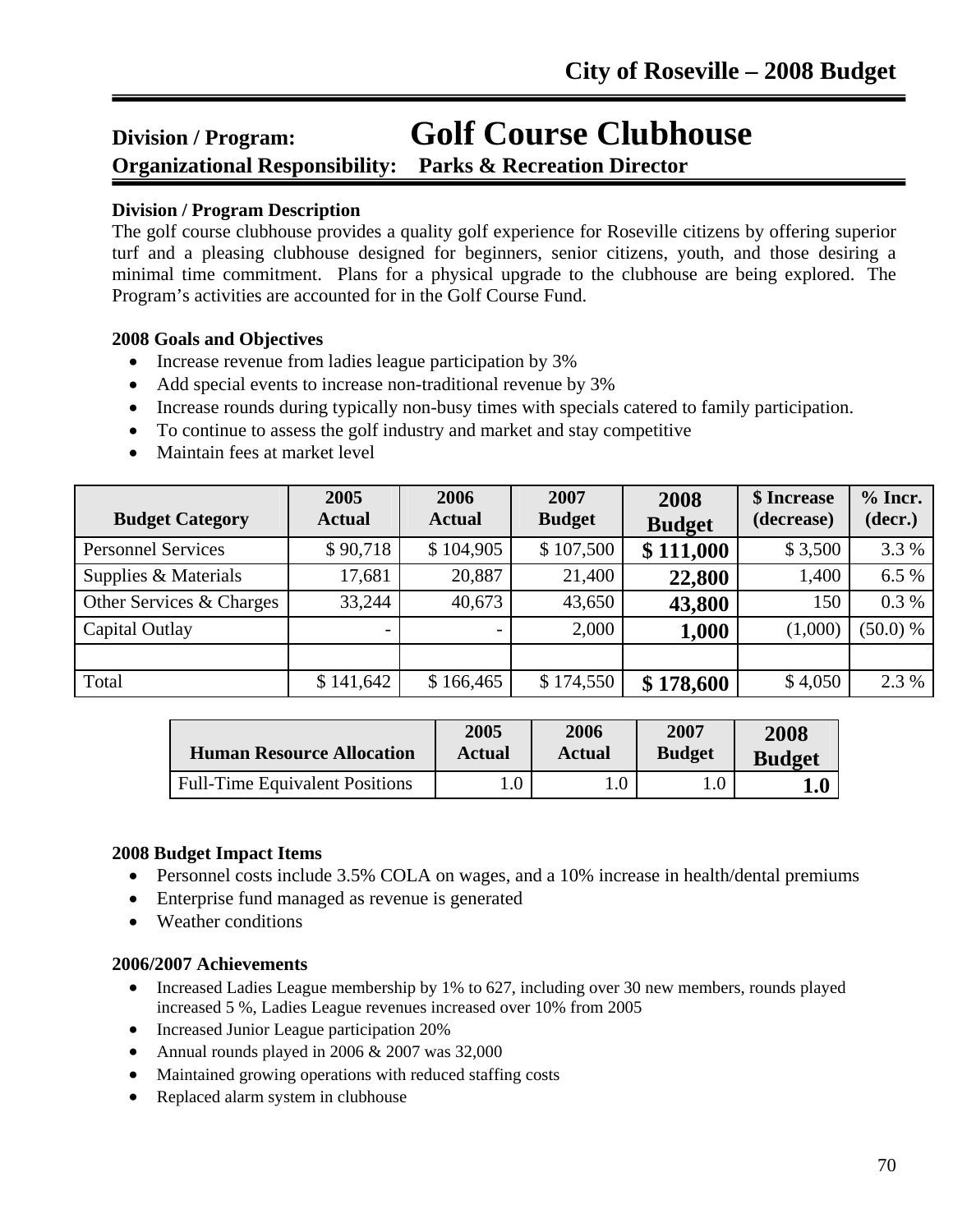# **Division / Program: Golf Course Maintenance Organizational Responsibility: Parks & Recreation Director**

#### l **Division / Program Description**

Golf course maintenance provides Roseville citizens with a golf recreational facility that is maintained with quality and managed with excellent customer service. Maintenance and playability will be very important to keeping this course competitive in the coming years. Plans for a physical upgrade to the maintenance facility are being explored. The Program's activities are accounted for in the Golf Course Fund.

#### **2008**

- Strive to provide a positive experience while playing golf with turf conditions and landscaping to enhance the golfers experiences while playing at Cedarholm.
- Continue to manage the golf course budget to get the best possible value for our golfers fees, including doing projects and repairs by are own staff with out using private contractors.
- Develop a plan to replace some of the older equipment presently being used at Cedarholm.
- Replace entrance signs to be consistent with park signage
- Continue to assess and investigate organic fertilizer use

| <b>Budget Category</b>    | 2005<br><b>Actual</b> | 2006<br><b>Actual</b> | 2007<br><b>Budget</b> | 2008<br><b>Budget</b> | \$ Increase<br>(decrease) | $%$ Incr.<br>(decr.) |
|---------------------------|-----------------------|-----------------------|-----------------------|-----------------------|---------------------------|----------------------|
| <b>Personnel Services</b> | \$124,319             | \$119,412             | \$120,600             | \$142,650             | \$22,050                  | 18.3%                |
| Supplies & Materials      | 16,900                | 20,037                | 26,300                | 27,800                | 1,500                     | 5.7 %                |
| Other Services & Charges  | 61,537                | 34,984                | 38,080                | 38,050                | $\qquad \qquad$           | 0.0 %                |
| Capital Outlay            | 1,738                 | 8,216                 | 11,600                | 23,000                | 11,400                    | 98.3%                |
|                           |                       |                       |                       |                       |                           |                      |
| Total                     | \$204,494             | \$182,649             | \$196,550             | \$231,500             | \$34,950                  | 17.8%                |

| <b>Human Resource Allocation</b>      | 2005             | 2006      | 2007          | 2008          |
|---------------------------------------|------------------|-----------|---------------|---------------|
|                                       | Actual           | Actual    | <b>Budget</b> | <b>Budget</b> |
| <b>Full-Time Equivalent Positions</b> | .50 <sub>1</sub> | $.50^{-}$ | 1.50          | $1.50\,$      |

#### **2008 Budget Impact Items**

- Personnel costs include 3.5% COLA on wages, and a 10% increase in health/dental premiums
- Weather conditions

- Completed four major landscaping improvements;
- Re-roofed shop utilizing golf course shop
- Sheet rock and painted inside of maintenance shop
- Installed new sidewalk and large cement pad at  $6<sup>th</sup>$  tee
- Developed plans for course signage, installed new sign on Highway 36
- Replaced numerous storm damaged trees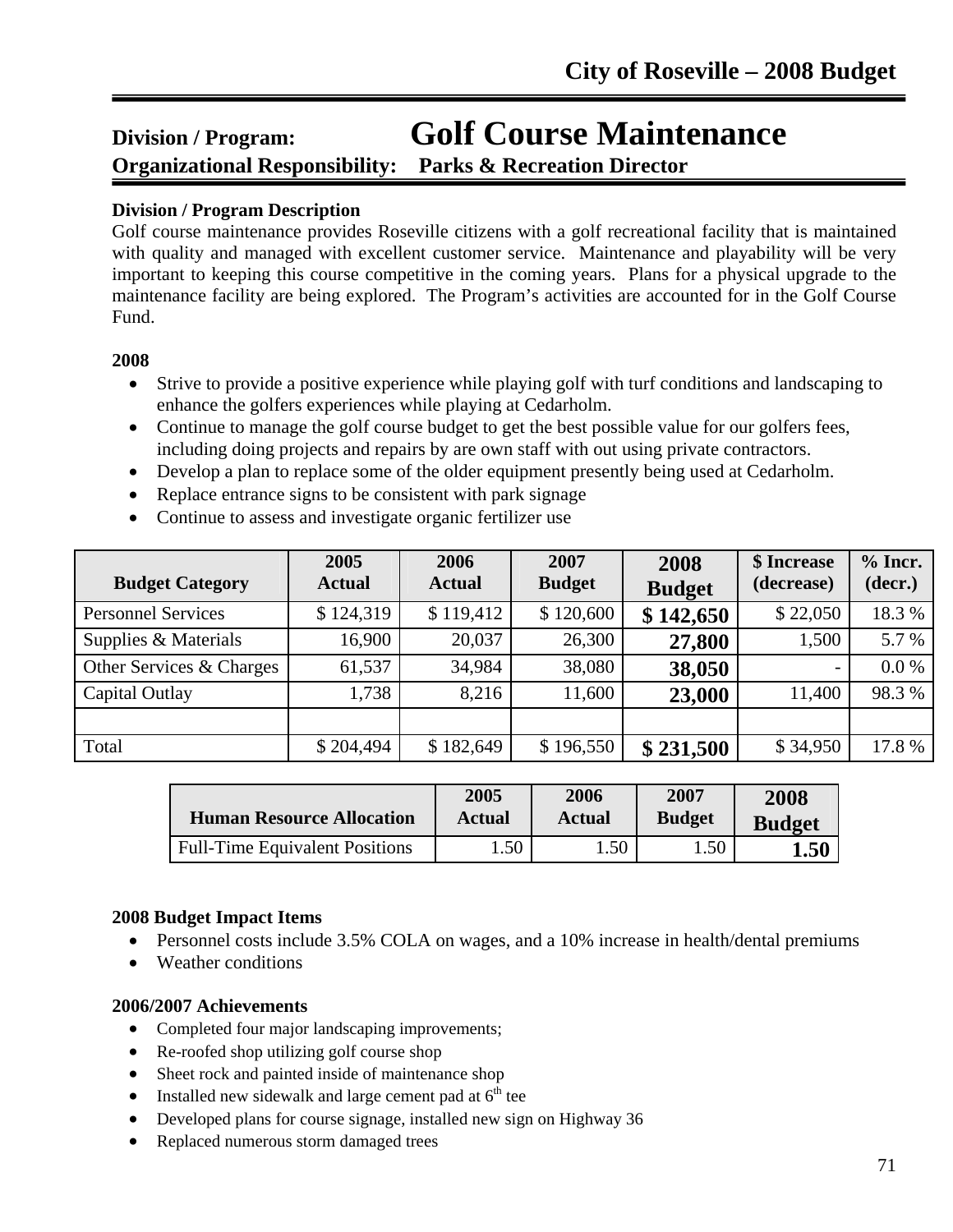# **Division / Program: City and Project Planning Organizational Responsibility: Community Development Director**

#### **Division / Program Description**

The Planning Division's mission is to develop effective recommendations on comprehensive land use planning and zoning programs in a manner consistent with City policies. City Planning works closely with all departments, Planning Commission, Variance Board, HRA and Council in preparation and design of development projects as well as providing guidance to property owners. City Planning provides well-planned development and anticipates continued process refinement to keep up with current and increasing project demands. The Program's activities are accounted for in the Community Development Fund.

#### **2008 Goals and Objectives**

- Provide staff support to the Planning Commission, Variance Board, DRC, RHRA, and City Council
- Work with developers on major projects including: Twin Lakes, Presbyterian Homes, Mastell Trucking site, Har Mar Mall, and larger residential renovation projects
- Continued training/education in the planning field and affiliation/association with planning organizations/groups such as the Minnesota Chapter of the American Planning Association, the Sensible Land Use Coalition, and the Urban land Institute

| <b>Budget Category</b>    | 2005<br><b>Actual</b>    | 2006<br><b>Actual</b> | 2007<br><b>Budget</b> | 2008<br><b>Budget</b> | \$ Increase<br>(decrease) | $%$ Incr.<br>(decr.) |
|---------------------------|--------------------------|-----------------------|-----------------------|-----------------------|---------------------------|----------------------|
| <b>Personnel Services</b> | \$152,644                | \$192,836             | \$187,250             | \$188,000             | \$750                     | 0.4%                 |
| Supplies & Materials      | 35                       | 381                   | 450                   | 400                   | (50)                      | $(11.1)$ %           |
| Other Services & Charges  | 37,240                   | 38,881                | 55,475                | 208,025               | 152,550                   | 275 %                |
| Capital Outlay            | $\overline{\phantom{0}}$ |                       |                       | $\blacksquare$        |                           | 0.0 %                |
|                           |                          |                       |                       |                       |                           |                      |
| Total                     | \$189,939                | \$232,098             | \$243,175             | \$396,425             | \$153,250                 | 63.0%                |

• Update the Comprehensive Plan

| <b>Human Resource Allocation</b>      | 2005   | 2006          | 2007          | 2008          |
|---------------------------------------|--------|---------------|---------------|---------------|
|                                       | Actual | <b>Actual</b> | <b>Budget</b> | <b>Budget</b> |
| <b>Full-Time Equivalent Positions</b> | 2.00   | 2.00          | $2.00\,$      | 2.00          |

#### **2008 Budget Impact Items**

- Personnel costs include 3.5% COLA on wages, and a 10% increase in health/dental premiums
- Includes a one-time appropriation of \$150,000 for the update of the Comprehensive Plan
- Minimal increase in personnel costs due to employee turnover resulting in lower wages

- Provided over 90 project reviews/reports for Commissions, Variance Board, DRC, HRA and/or Council
- Contributed to the Comprehensive Plan annual update process and Code updates
- Coordinated the Development Review Committee and setback permit process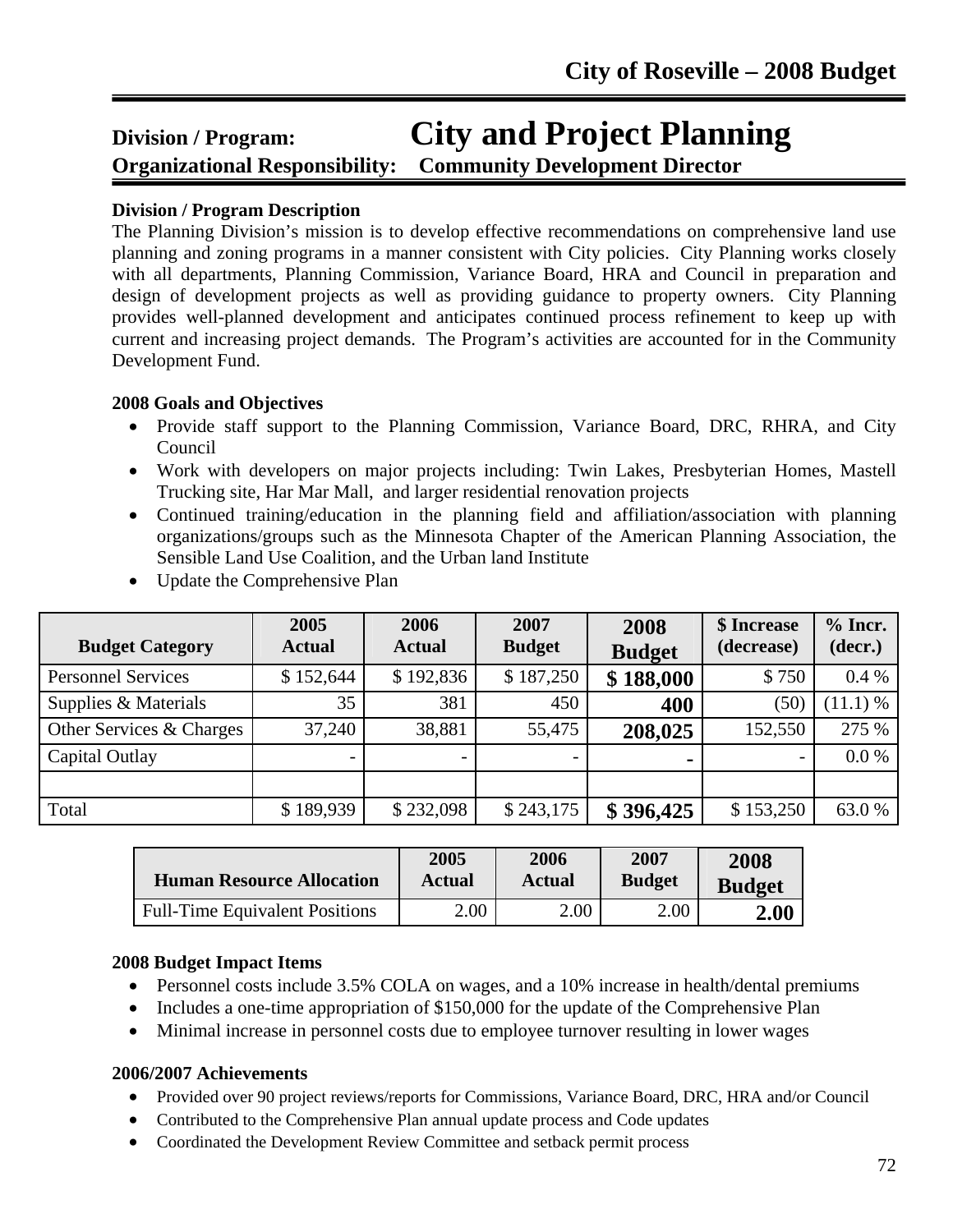# **Division / Program: Economic Development**

**Organizational Responsibility: Community Development Director**  Ī

# **Division / Program Description**

The Economic Development Program's mission is to manage and encourage new development and redevelopment in Roseville, pursuant to the City Council's guidelines. The budget year of 2006 will continue to focus on housing and the redevelopment of major business parks and mixed use neighborhood plans. The retention and communication with businesses will be reduced to reflect limited funding and staff resources. Existing partnerships will be strengthened. The Program's activities are accounted for in the Community Development Fund.

# **2008 Goals and Objectives**

- Update the Economic Development Division's strategic plan (in coordination with outcomes of the community visioning process) and define an implementation strategy to advance community goals and objectives
- Encourage interdepartmental and intergovernmental collaboration and teaming to advance multifaceted projects to spur economic development, redevelopment, and revitalization projects
- Investigate commercial corridor redevelopment and revitalization strategies
- Facilitate redevelopment

| <b>Budget Category</b>    | 2005<br><b>Actual</b> | 2006<br><b>Actual</b> | 2007<br><b>Budget</b> | 2008<br><b>Budget</b> | \$ Increase<br>(decrease) | $%$ Incr.<br>(decr.) |
|---------------------------|-----------------------|-----------------------|-----------------------|-----------------------|---------------------------|----------------------|
| <b>Personnel Services</b> | \$165,014             | \$113,276             | \$179,350             | \$158,000             | \$ (21,350)               | (11.9) %             |
| Supplies & Materials      | 2,547                 | 5,832                 | 6,500                 | 6,500                 | $\overline{\phantom{a}}$  | 0.0 %                |
| Other Services & Charges  | 38,234                | 27,137                | 32,935                | 31,680                | (1,255)                   | (3.8) %              |
| Capital Outlay            |                       |                       |                       | $\blacksquare$        | $\overline{\phantom{0}}$  | 0.00 %               |
|                           |                       |                       |                       |                       |                           |                      |
| Total                     | \$205,795             | \$146,245             | \$218,785             | \$196,180             | \$(22,605)                | (10.3) %             |

| <b>Human Resource Allocation</b>      | 2005   | 2006          | 2007          | 2008                |
|---------------------------------------|--------|---------------|---------------|---------------------|
|                                       | Actual | <b>Actual</b> | <b>Budget</b> | <b>Budget</b>       |
| <b>Full-Time Equivalent Positions</b> | 2.00   | 2.00          | 2.00          | $\boldsymbol{2.00}$ |

### **2008 Budget Impact Items**

- Personnel costs include 3.5% COLA on wages, and a 10% increase in health/dental premiums
- Decrease in personnel costs due to employee turnover resulting in lower wages

- Continued Community Business Contact and Follow-up in the Business Link program
- Continued to administer the use of \$800,000 in Brownfield redevelopment grants
- Implemented Phase I of the Arona/Hamline Neighborhood Master Plan and approved Phase II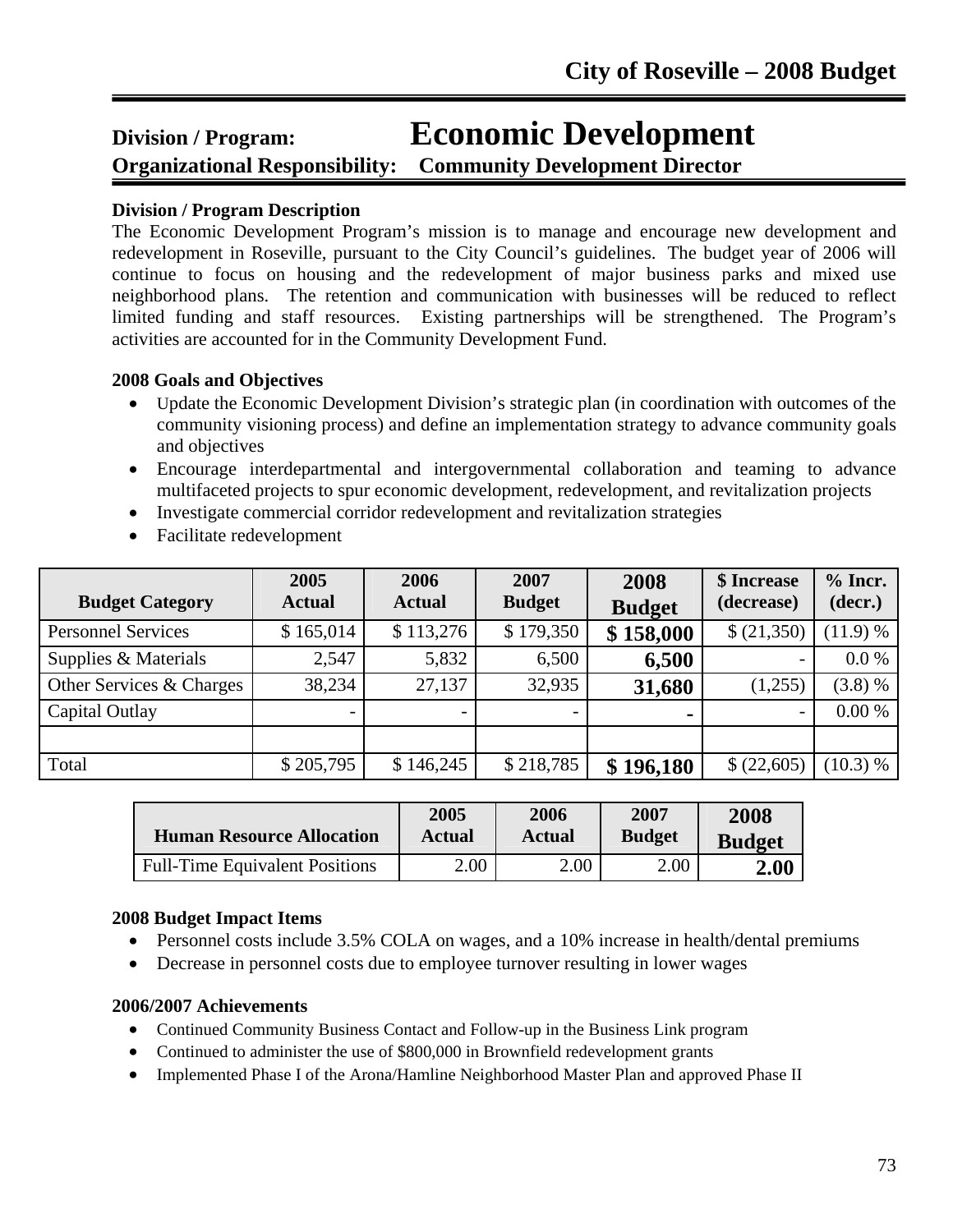# **Division / Program: Building Permits and Codes**

**Organizational Responsibility: Community Development Director**  Ī

### **Division / Program Description**

The Code Enforcement Program ensures public safety and health standards related to building construction and land use, are maintained for the general welfare of the community. This provides a safer community for all citizens through proper construction methods and provides for enhanced neighborhood livability and property values. The City expects to maintain a high level of publicencouraged redevelopment and construction in 2005 through the various housing programs, business redevelopment, and residential remodeling/improvements. The Program's activities are accounted for in the Community Development Fund.

### **2008 Goals and Objectives**

- Provide residents and contractors with prompt and responsive plan review, permit issuance, and inspection services
- Supply informational assistance to residents on home improvement and land use issues
- Reduce significantly the number of land use code violations, visible from the public right-of-way, through education and cooperation
- Work cooperatively with the Roseville HRA and the City Council to maintain Roseville's housing stock and property values

| <b>Budget Category</b>    | 2005<br><b>Actual</b>    | 2006<br><b>Actual</b> | 2007<br><b>Budget</b> | 2008<br><b>Budget</b> | \$ Increase<br>(decrease) | $%$ Incr.<br>(decr.) |
|---------------------------|--------------------------|-----------------------|-----------------------|-----------------------|---------------------------|----------------------|
| <b>Personnel Services</b> | \$389,372                | \$417,022             | \$445,000             | \$495,000             | \$50,000                  | 11.2 %               |
| Supplies & Materials      | 5,599                    | 5,741                 | 7,000                 | 6,900                 | (100)                     | (1.4) %              |
| Other Services & Charges  | 102,495                  | 122,150               | 116,390               | 119,595               | 3,175                     | 2.7 %                |
| Capital Outlay            | $\overline{\phantom{0}}$ |                       | 17,000                | 17,000                | $\overline{\phantom{0}}$  | 0.0 %                |
|                           |                          |                       |                       |                       |                           |                      |
| Total                     | \$497,465                | \$544,913             | \$585,390             | \$638,465             | \$53,075                  | 9.1 %                |

| <b>Human Resource Allocation</b>      | 2005          | 2006          | 2007          | 2008          |
|---------------------------------------|---------------|---------------|---------------|---------------|
|                                       | <b>Actual</b> | <b>Actual</b> | <b>Budget</b> | <b>Budget</b> |
| <b>Full-Time Equivalent Positions</b> | 5.90          | 6.00          | 6.00          | 6.00          |

### **2008 Budget Impact Items**

• Personnel costs include 3.5% COLA on wages, and a 10% increase in health/dental premiums

- Performed an average of 7,800 inspections and issued 1,600 permits totaling an average of \$55 million in new value
- Improved Insurance Service Organization Building Code rating from "5" to "4"
- Installed Permit Works software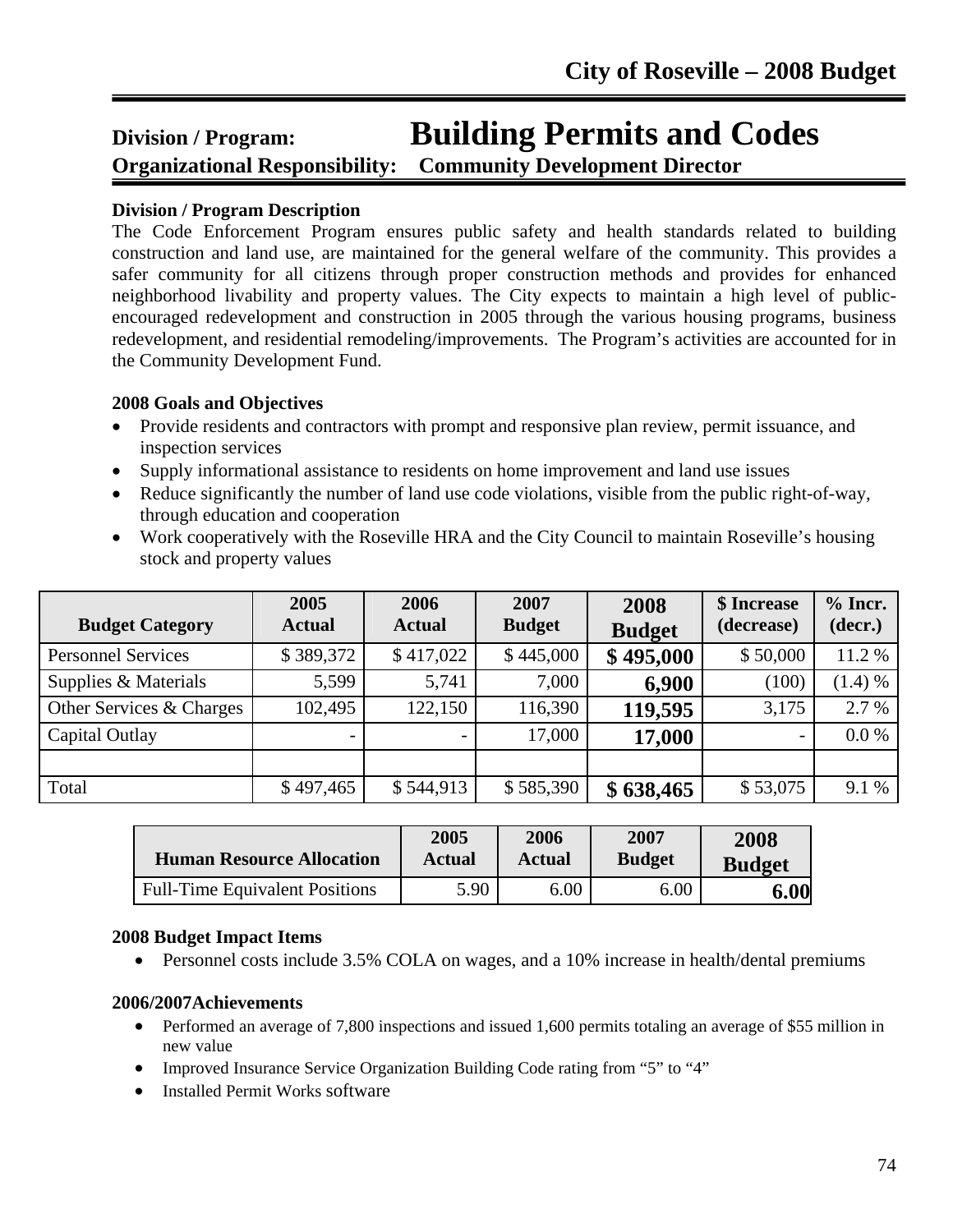# **Division / Program: Geographic Information Systems Organizational Responsibility: Community Development Director**

#### **Division / Program Description**

٦

The GIS division coordinates the intra-departmental geographic data base system. The division is responsible for improving city mapping and data management, linking GIS to permits, creating web versions of maps, and using GIS technology for long range planning. The division collaborates with other governmental units to maximize the accuracy of GIS data and to improve overall efficiency. The Program's activities are accounted for in the Community Development Fund.

#### **2008 Goals and Objectives**

- Assist (as time permits) Engineering, Police, and other City Departments in the use of property database, GIS, and web technologies
- Participate in the MetroGIS address standardization working group and pilot project
- Continue the transition to using the ESRI geodatabase as the storage mechanism for city GIS data
- Update and support the Roseville and Ramsey County GIS online mapping site
- Assist in the expansion of content in the city's Laserfiche repository
- Assist in the preparation of documents, maps and studies for the 2008 update of the City Comprehensive Plan

| <b>Budget Category</b>    | 2005<br><b>Actual</b> | 2006<br><b>Actual</b> | 2007<br><b>Budget</b>    | 2008<br><b>Budget</b> | \$ Increase<br>(decrease)    | $%$ Incr.<br>(decr.) |
|---------------------------|-----------------------|-----------------------|--------------------------|-----------------------|------------------------------|----------------------|
| <b>Personnel Services</b> | \$76,296              | \$61,809              | \$64,000                 | \$65,000              | \$1,000                      | 1.6 %                |
| Supplies & Materials      | 29,                   |                       |                          | 50                    | 50                           | n/a                  |
| Other Services & Charges  | 13,436                | 7,406                 | 7,225                    | 6,125                 | (1,100)                      | $(15.2)$ %           |
| Capital Outlay            |                       | 2,377                 | $\overline{\phantom{a}}$ | ٠                     | $\qquad \qquad \blacksquare$ | 0.0 %                |
|                           |                       |                       |                          |                       |                              |                      |
| Total                     | \$89,761              | \$71,592              | \$71,225                 | \$71,175              | \$ (50)                      | $(0.1) \%$           |

| <b>Human Resource Allocation</b>      | 2005   | 2006   | 2007          | 2008          |
|---------------------------------------|--------|--------|---------------|---------------|
|                                       | Actual | Actual | <b>Budget</b> | <b>Budget</b> |
| <b>Full-Time Equivalent Positions</b> |        | 00.1   | 00.1          | ${\bf 1.00}$  |

#### **2008 Budget Impact Items**

- Personnel costs include 3.5% COLA on wages, and a 10% increase in health/dental premiums
- Minimal increase in personnel costs due to employee turnover resulting in lower wages

- Provided support to City Departments, I35W Coalition, and Ramsey County User Groups
- Formatted Comprehensive Plan on CD-Rom; mapping for 90+ planning/zoning projects
- Included and added to the access to city maps, demography, and economic development opportunities on the City's website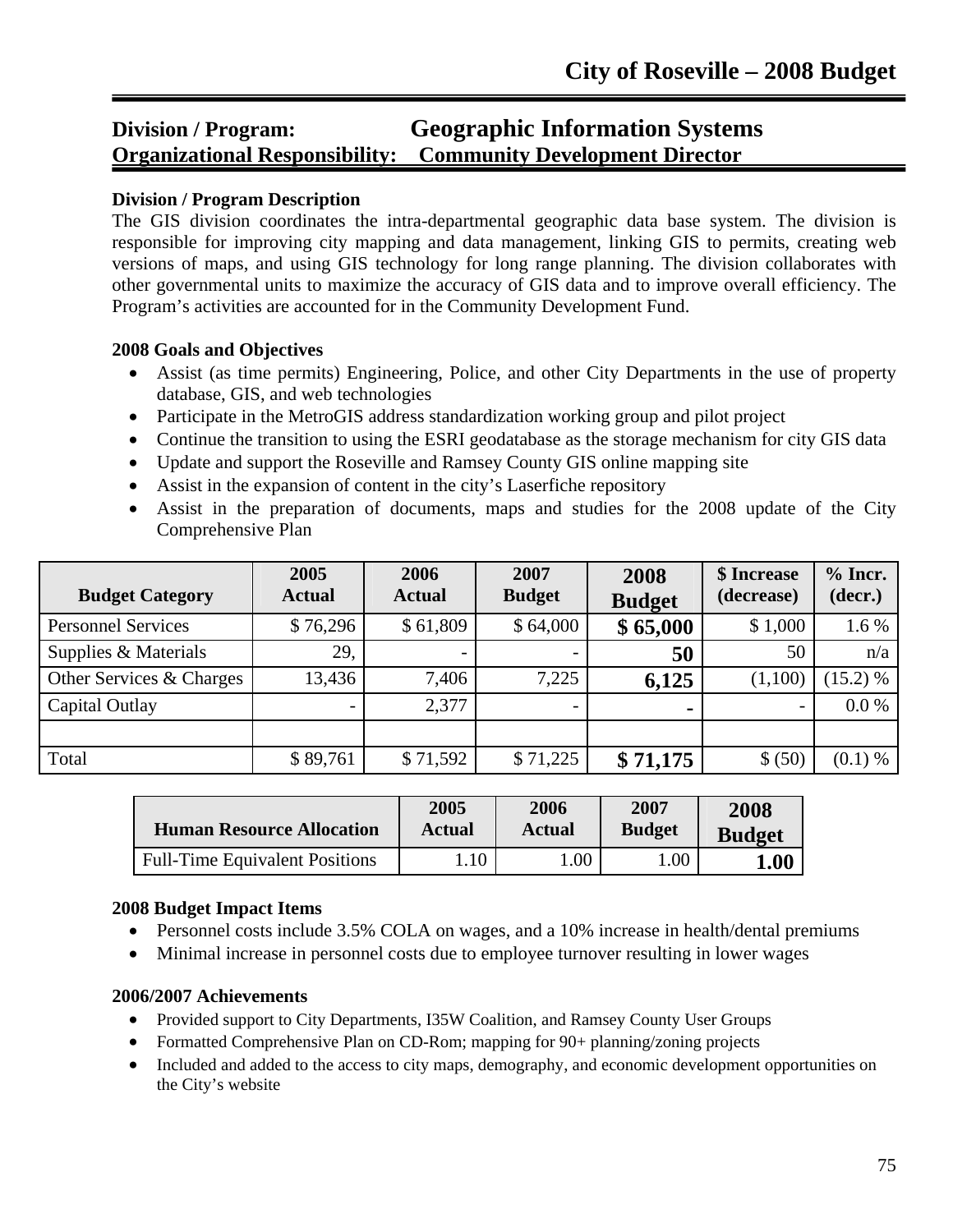#### **Debt Management Plan**

The City of Roseville revised its debt policy in 2007. A major highlight of this policy includes confining the city's borrowing to capital improvements. Those improvements must have a life that is greater than or equal to the length of debt retirement.

The City currently has two types of debt; 1) general obligation improvement debt, and 2) general obligation facility debt. Improvement debt is used for financing the city's street improvement program. The debt service is supported by approximately 25% special assessment of benefited properties and 75% from property taxes. The city will have three general obligation debt issues outstanding at the beginning of 2008. The following schedule depicts the City's outstanding debt as of 01/01/2008.

|             | Principal    | Net Interest | Date of Final | Eligible  |
|-------------|--------------|--------------|---------------|-----------|
| Description | Outstanding  | Rate         | Maturity      | Call Date |
| Series 23   | 1,105,000    | 4.90 %       | 03/01/2012    | 3/01/2004 |
| Series 25   | 1,395,000    | 4.24 %       | 03/01/2014    | 3/01/2006 |
| Series 27   | 8,455,000    | 3.72 %       | 3/01/2019     | 3/01/2013 |
|             |              |              |               |           |
| Total       | \$10,955,000 |              |               |           |

The following table depicts the City's debt service payments by year.

| Year  | Principal    | Interest    | Total        |
|-------|--------------|-------------|--------------|
| 2008  | 935,000      | 385,271     | 1,320,271    |
| 2009  | 985,000      | 357,021     | 1,342,021    |
| 2010  | 1,000,000    | 325,319     | 1,325,319    |
| 2011  | 1,060,000    | 290,111     | 1,350,111    |
| 2012  | 1,100,000    | 251,146     | 1,351,146    |
| 2013  | 895,000      | 213,364     | 1,108,364    |
| 2014  | 935,000      | 177,490     | 1,112,490    |
| 2015  | 740,000      | 145,221     | 885,221      |
| 2016  | 770,000      | 116,524     | 886,524      |
| 2017  | 805,000      | 86,004      | 891,004      |
| 2018  | 845,000      | 53,406      | 898,406      |
| 2019  | 885,000      | 18,253      | 903,253      |
|       |              |             |              |
| Total | \$10,955,000 | \$2,419,130 | \$13,374,130 |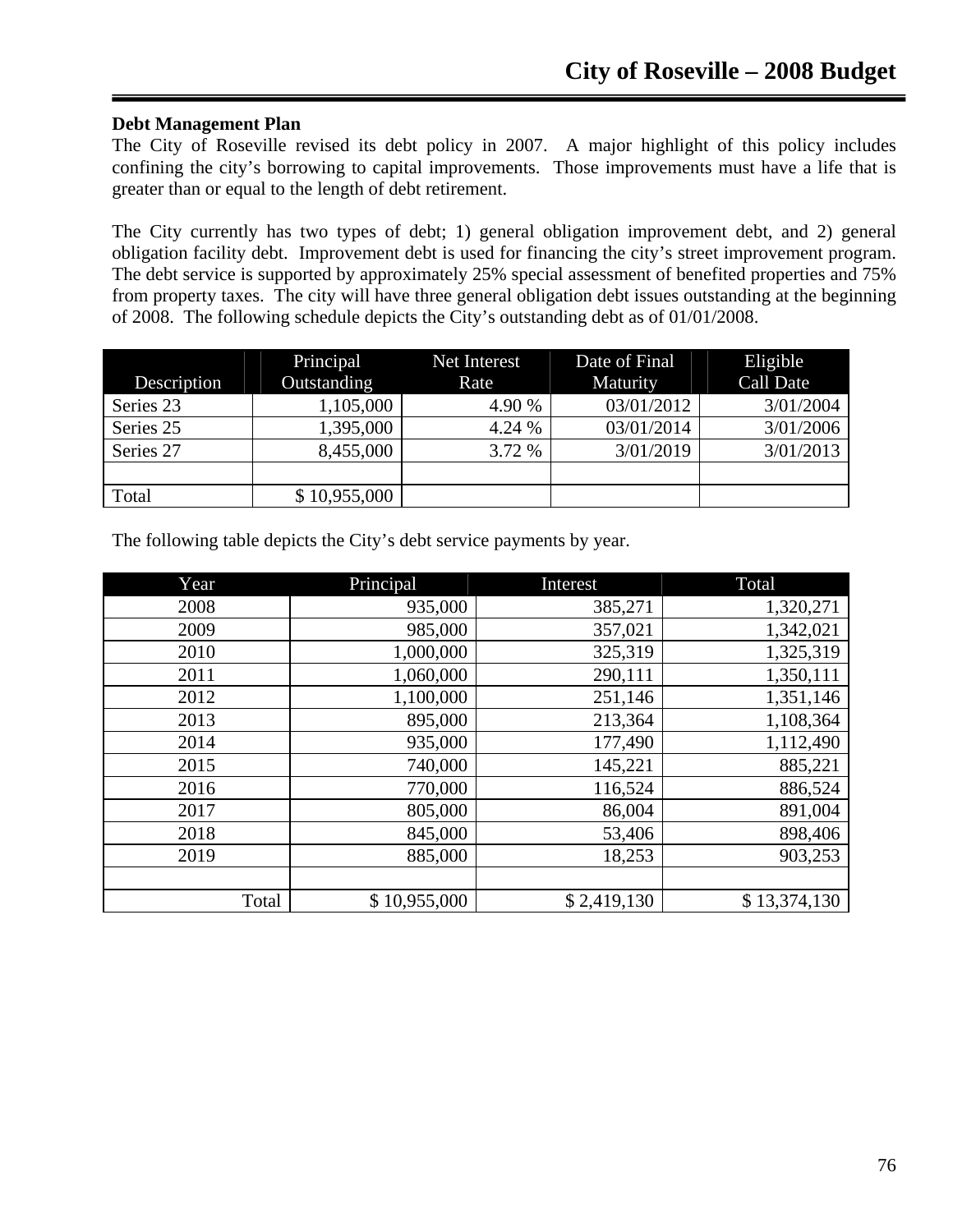The following graph depicts the remaining balance of the City's outstanding debt by year.

# **Legal Debt Limit**



Minnesota State Statutes Section 475.51 generally limits net debt to no more than two percent of the estimated market value of the taxable property within the municipality. A number of categories of debt are not included within the net debt calculation. The City's debt limit is calculated as follows:

| Estimated market value                          | \$4,530,527,000 |
|-------------------------------------------------|-----------------|
| Debt Limit (2% of total estimated market value) | 90,610,540      |
|                                                 |                 |
| <b>Total Outstanding Debt</b>                   | 10,955,000      |
| Less amount backed by special assessments       | (2,500,000)     |
| Total net debt applicable to limit              | \$8,455,000     |

As the table above indicates, the City is well below its allowable debt limit.

### **Debt Retirement Strategy**

The City has established and is maintaining a rapid debt retirement schedule to provide both a better bond rating in the future (currently Aa1 Moody's and AA S&P) and to provide for future debt capacity. The city's debt on a per capita basis at the end of 2007 will be \$322. The debt repayment schedule remains on a steady pace and the city is well below the median debt level as established by the rating agencies. The median level is currently at \$750 for cities the size of Roseville.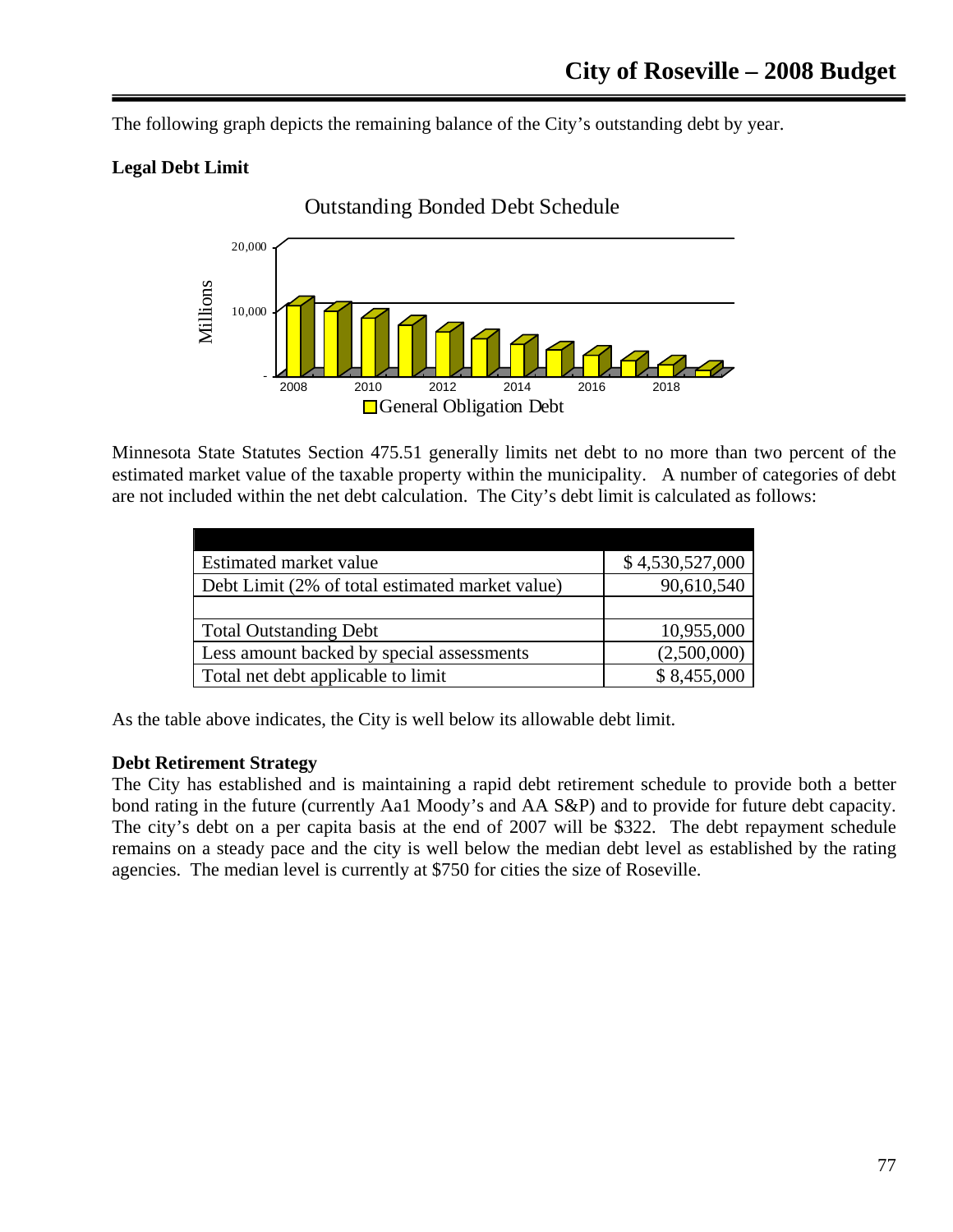#### **Capital Improvement Plan**

The following tables summarize the 2008-2012 Capital Improvement Plan (CIP). The planned capital expenditures for the current year (2008) have been incorporated into the Budget. The remaining years are provided as estimates for planning purposes only. Only after incorporation within successive budgets or as approved separately by the City Council will these items be considered funded.

Beyond 2008, purchases or projects are included in the CIP if they are somewhat expected to occur and for which cost estimates can be reasonably obtained. Under current budgetary restraints, it is recognized that the annual budget could not absorb all of the purchases noted in the CIP. Each individual purchase or project will be evaluated at a subsequent date, at which time it will be determined if it is financially feasible.

Many of the items contained in the CIP will require on-going operational costs and in some cases produce operational savings. However, given the speculative nature of latter-year purchases, the exact costs cannot be reasonably quantified beyond next year. The additional net operating costs resulting from 2008 CIP items are approximately \$20,000. This relatively small impact is the result of the City's practice to establish sinking funds (asset replacement funds) through annual depreciation charges, which minimizes the impact on on-going operating budgets. The additional amount, albeit small, reflects general price increases for the planned replacement of the City's vehicle fleet and infrastructure.

Major capital projects for 2008 include:

- 1) \$700,000 renovation of the Skating Center
- 2) \$1,500,000 mill and overlay for selected neighborhood and MSA streets
- 3) \$205,000 for water meter replacements and an automated meter reading system
- 4) \$350,000 for sewer line repairs and replacements
- 5) \$350,000 for stormwater system improvements

Funding for all projects will be provided for with sinking funds (reserve funds) that have been systematically set aside over a number of years.

With the exception of the automated meter reading system, all of the expenditures are designed to replace existing infrastructure or in the case of the Skating Center; make improvements that were prescribed in the original design of the facility. The automated meter reading system will allow the City to read commercial water meters using radio frequency technology which is expected to save the City tens of thousands of dollars annually.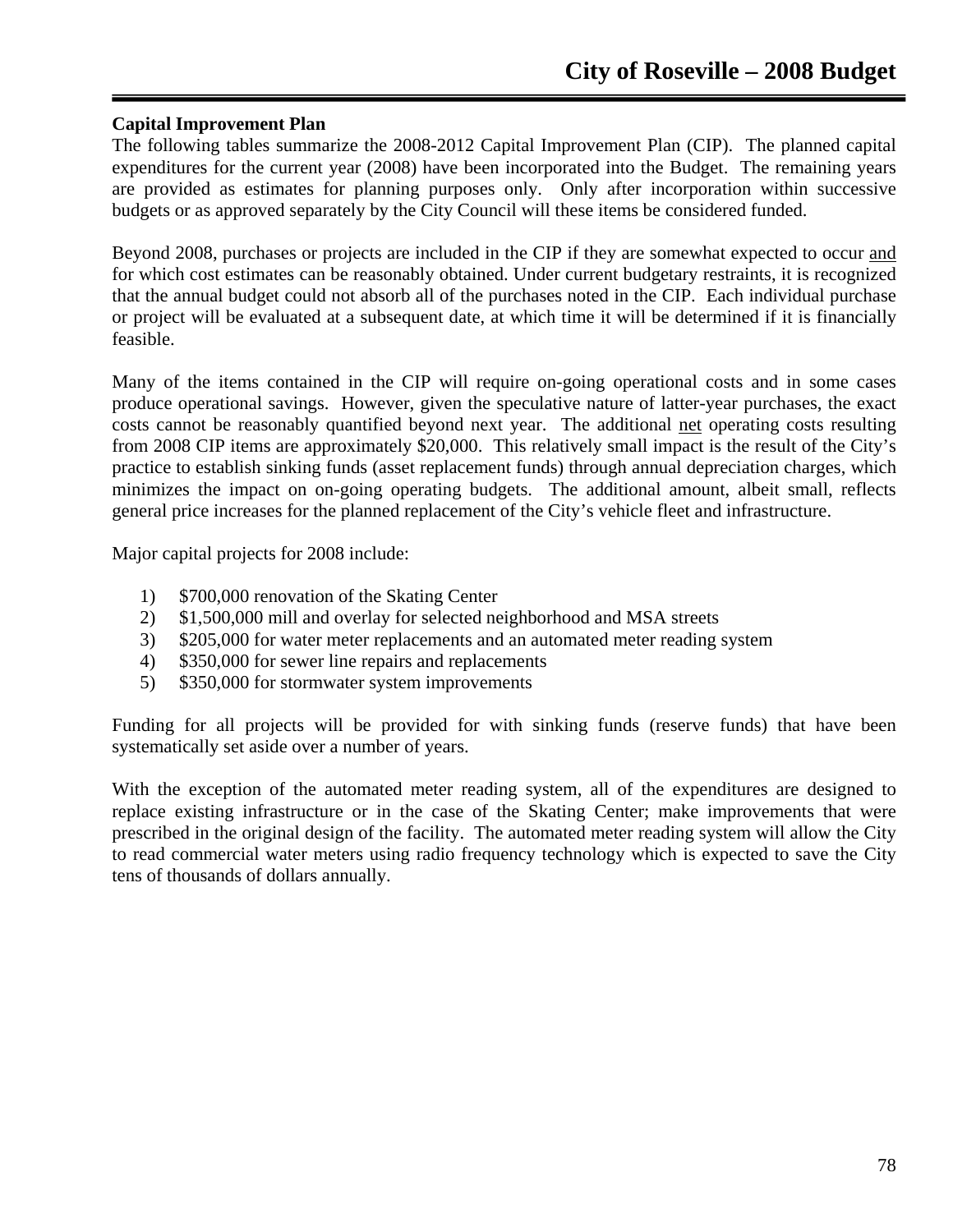| Department                         |       |    | 2008      | 2009        | 2010        | 2011        | 2012        | Total        |
|------------------------------------|-------|----|-----------|-------------|-------------|-------------|-------------|--------------|
| Administration                     |       | \$ |           | \$          | \$          | \$          | \$          | \$           |
| Communications                     |       |    | 12,450    | 11,000      | 4,750       | 11,000      | 1,250       | 40,450       |
| <b>General Facilities</b>          |       |    | 725,000   | 659,000     | 659,000     | 659,000     |             | 2,702,000    |
| Finance                            |       |    |           |             |             |             |             |              |
| <b>Information Systems</b>         |       |    | 115,000   | 115,000     | 115,000     | 115,000     | 115,000     | 575,000      |
| Police                             |       |    | 301,480   | 256,440     | 400,160     | 214,040     | 315,620     | 1,487,740    |
| Fire                               |       |    | 90,300    | 57,000      | 61,000      | 132,500     | 510,000     | 850,800      |
| <b>License Center</b>              |       |    | 12,000    | 12,000      | 12,000      | 12,000      | 12,000      | 60,000       |
| <b>Public Works Administration</b> |       |    |           | 45,000      | 25,000      | 35,000      | 20,000      | 125,000      |
| <b>Streets</b>                     |       |    | 308,000   | 323,000     | 517,000     | 153,000     | 325,000     | 1,626,000    |
| <b>Community Development</b>       |       |    | 17,000    | 17,000      | 17,000      |             |             | 51,000       |
| Pavement Management Program        |       |    | 1,500,000 | 1,800,000   | 1,850,000   | 1,900,000   | 1,900,000   | 8,950,000    |
| Pathways and Trails                |       |    | 140,000   | 160,000     | 160,000     | 160,000     | 160,000     | 780,000      |
| Water                              |       |    | 286,000   | 285,000     | 385,000     | 730,000     | 207,500     | 1,893,500    |
| <b>Sanitary Sewer</b>              |       |    | 471,000   | 431,000     | 505,000     | 385,000     | 385,000     | 2,177,000    |
| Storm Drainage                     |       |    | 487,000   | 395,000     | 310,000     | 550,000     | 800,000     | 2,542,000    |
| Park Maintenance                   |       |    | 68,000    | 195,000     | 5,000       | 5,000       | 5,000       | 278,000      |
| Park Improvements                  |       |    | 215,000   | 1,711,000   | 1,756,000   | 3,286,000   | 246,000     | 7,214,000    |
| <b>Skating Center</b>              |       |    | 44,000    | 197,000     | 298,500     | 171,500     | 899,500     | 1,610,500    |
| Golf Course                        |       |    | 24,000    | 79,000      | 68,800      | 35,550      | 26,000      | 233,350      |
|                                    |       |    |           |             |             |             |             |              |
|                                    | Total | S  | 4,816,230 | \$6,748,440 | \$7,149,210 | \$8,554,590 | \$5,927,870 | \$33,196,340 |

### **CIP - Citywide Summary by Department**

# **CIP - Citywide Summary by Type**

| Capital Asset Type   |       | 2008         | 2009         | 2010         | 2011                           | 2012        | Total        |
|----------------------|-------|--------------|--------------|--------------|--------------------------------|-------------|--------------|
| Land                 |       | \$<br>$\sim$ | \$<br>$\sim$ | \$<br>$\sim$ | \$<br>$\overline{\phantom{a}}$ | \$<br>۰     | \$           |
| <b>Buildings</b>     |       | 811,000      | 803,500      | 1,164,000    | 1,354,000                      | 110,000     | 4,242,500    |
| Vehicles             |       | 887,855      | 777,775      | 767,895      | 604.775                        | 1,542,855   | 4,581,155    |
| Equipment            |       | 456,875      | 677,665      | 711,815      | 353,765                        | 1,074,515   | 3,274,635    |
| Furniture & Fixtures |       | 500          | 13,500       | 26,500       | 15,500                         | 11.500      | 67,500       |
| Improvements         |       | 2.660,000    | 4,476,000    | 4,479,000    | 6,226,550                      | 3,189,000   | 21,030,550   |
|                      | Total | 4.816.230    | \$6.748,440  | \$7,149,210  | \$8,554,590                    | \$5,927,870 | \$33,196,340 |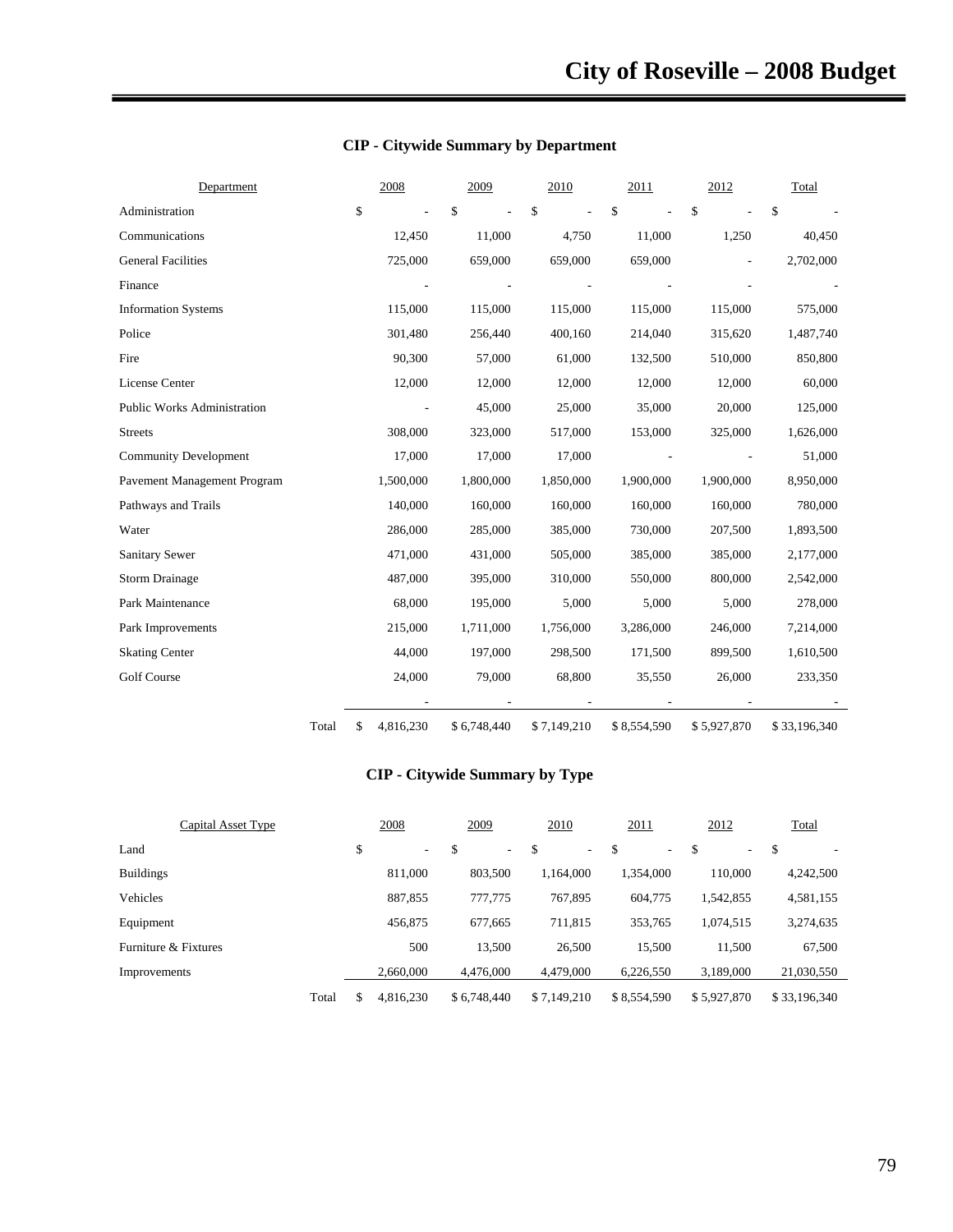| <b>Funding Source</b>                  | 2008            | 2009        | 2010        | 2011        | 2012          | Total           |
|----------------------------------------|-----------------|-------------|-------------|-------------|---------------|-----------------|
| General property taxes                 | \$<br>458,925   | \$2,097,665 | \$2,335,265 | \$3,575,765 | 483,765<br>\$ | 8,951,385<br>\$ |
| Special assessments                    |                 |             |             |             |               |                 |
| Building depreciation charges          | 769,000         | 856,000     | 957,500     | 830,500     | 899,500       | 4,312,500       |
| Vehicle depreciation charges           | 642,855         | 661,775     | 600,895     | 404,775     | 1,092,855     | 3,403,155       |
| Equipment depreciation charges         | 42,000          | 5,000       | 5,000       | 5,000       | 5,000         | 62,000          |
| User fees - utility operations         | 1,268,000       | 1,190,000   | 1,268,800   | 1,700,550   | 1,418,500     | 6,845,850       |
| User fees - special purpose operations | 135,450         | 138,000     | 131,750     | 138,000     | 128,250       | 671,450         |
| General obligation bonds               |                 |             |             |             |               |                 |
| <b>MSA Revenues</b>                    | 700,000         | 1,000,000   | 1,000,000   | 1,000,000   | 1,000,000     | 4,700,000       |
| Other                                  | 800,000         | 800,000     | 850,000     | 900,000     | 900,000       | 4,250,000       |
| Total                                  | \$<br>4,816,230 | \$6,748,440 | \$7,149,210 | \$8,554,590 | \$5,927,870   | \$33,196,340    |

# **CIP - Citywide Summary by Funding Source**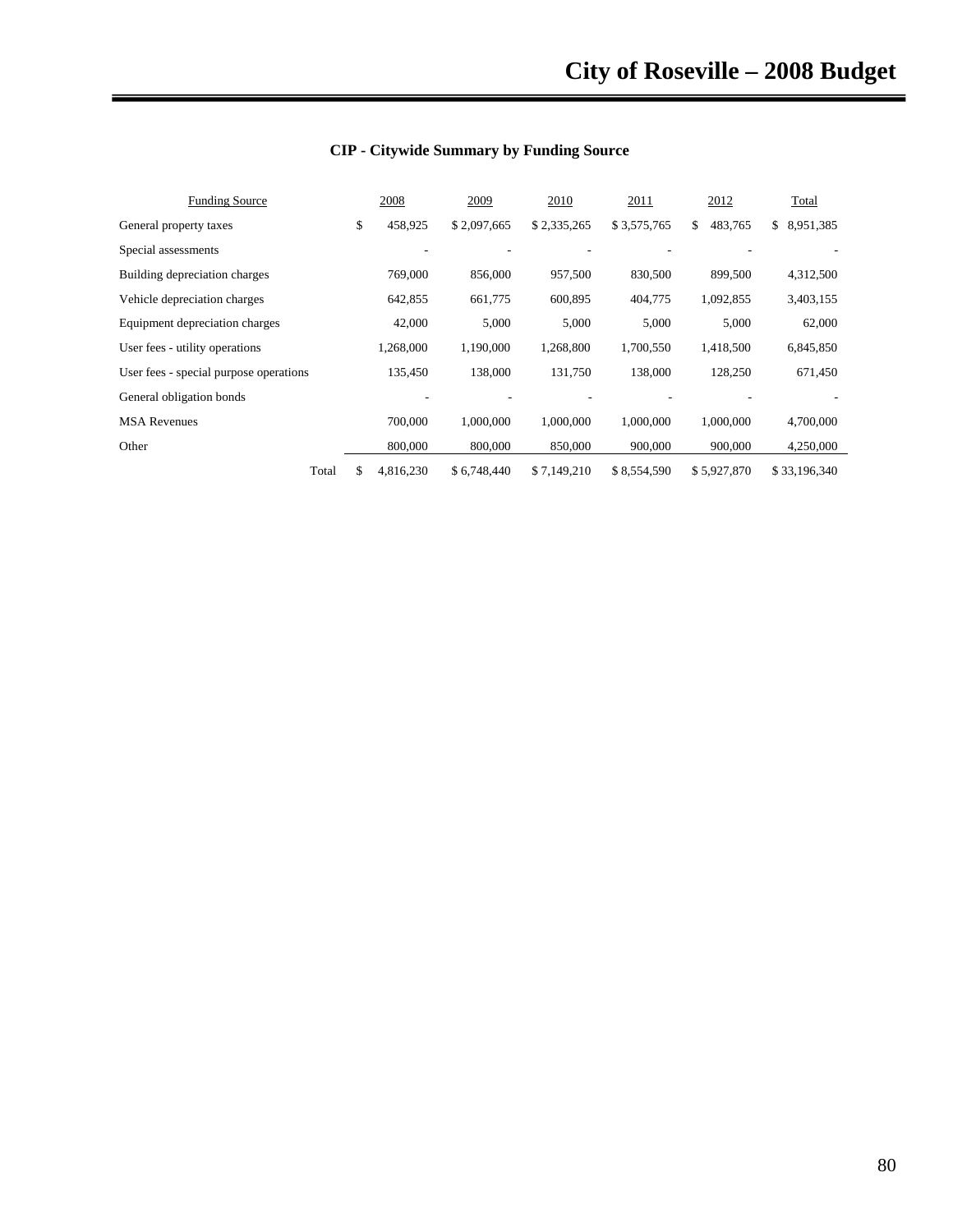| Description                      | <b>Type</b> | 2008            | 2009   | 2010        | 2011         | 2012        | Total  |
|----------------------------------|-------------|-----------------|--------|-------------|--------------|-------------|--------|
| Projection systems               | E           | \$<br>۰         | \$     | \$          | \$.          | \$.         | \$.    |
| Drop down screens                | E           |                 |        |             |              |             |        |
| Non-linear editing system        | E           | 9,000           |        |             |              |             | 9,000  |
| Control room computers, hardware | E           | 1,500           |        | 1,000       |              |             | 2,500  |
| Training room audio system       | E           | ٠               |        |             |              | ٠           |        |
| Hardware installation            | E           |                 |        |             |              |             |        |
| Software upgrades and additions  | E           | 1,000           | 1,000  | 1,000       | 1,000        | 1,000       | 5,000  |
| Audio board replacement          | E           |                 |        |             |              |             |        |
| Scan converter replacement       | E           | ۰               |        |             |              |             |        |
| Digital conversion cards         | E           |                 |        |             |              |             |        |
| Control room moniter replacement | E           | 300             |        |             |              |             | 300    |
| Audio mixer replacement          | E           |                 |        |             |              |             |        |
| Replace Mobile LCD projector     | E           | $\overline{a}$  |        | 2,500       |              | ٠           | 2,500  |
| Add 5th camera for Chambers      | E           |                 |        |             | 10,000       |             | 10,000 |
| DVD recorder                     | E           | 250             |        | 250         |              | 250         | 750    |
| DVD printer                      | E           | 400             |        |             |              |             | 400    |
| Switcher replacement             | E           | $\qquad \qquad$ | 10,000 |             |              |             | 10,000 |
|                                  |             |                 |        |             |              |             |        |
| Total                            |             | \$<br>12,450    | 11,000 | \$<br>4,750 | \$<br>11,000 | \$<br>1,250 | 40,450 |

# **CIP - Communications**

| <b>Summary by Type</b> |       |   |    |                          |    |                          |    |       |   |        |   |       |   |        |
|------------------------|-------|---|----|--------------------------|----|--------------------------|----|-------|---|--------|---|-------|---|--------|
| Description            |       |   |    | 2008                     |    | 2009                     |    | 2010  |   | 2011   |   | 2012  |   | Total  |
| Land                   |       |   | D  | $\overline{\phantom{a}}$ | \$ | $\overline{\phantom{a}}$ | \$ | -     | D |        | D | -     | Φ |        |
| <b>Buildings</b>       |       | B |    | ۰                        |    | $\overline{\phantom{a}}$ |    | -     |   | -      |   | ٠     |   |        |
| Vehicles               |       | V |    | ۰                        |    | $\overline{\phantom{a}}$ |    |       |   |        |   |       |   |        |
| Equipment              |       | E |    | 12,450                   |    | 11,000                   |    | 4,750 |   | 11,000 |   | 1,250 |   | 40,450 |
| Furniture & Fixtures   |       | F |    | ۰                        |    | $\overline{\phantom{a}}$ |    |       |   |        |   | -     |   |        |
| Improvements           |       |   |    | ٠                        |    | $\overline{\phantom{a}}$ |    | -     |   |        |   |       |   |        |
|                        | Total |   | \$ | 12,450                   |    | 11,000                   | S  | 4,750 | S | 11,000 |   | 1,250 |   | 40,450 |

| <b>Summary by Funding Source</b>       |    |        |    |        |    |       |    |        |    |       |    |        |  |  |
|----------------------------------------|----|--------|----|--------|----|-------|----|--------|----|-------|----|--------|--|--|
| Description                            |    | 2008   |    | 2009   |    | 2010  |    | 2011   |    | 2012  |    | Total  |  |  |
| General property taxes                 | \$ |        | \$ |        | \$ |       | \$ |        | \$ |       | \$ |        |  |  |
| Special assessments                    |    |        |    |        |    | ۰     |    |        |    | -     |    |        |  |  |
| Building depreciation charges          |    |        |    |        |    |       |    |        |    |       |    |        |  |  |
| Vehicle depreciation charges           |    |        |    |        |    | ۰     |    |        |    |       |    |        |  |  |
| Equipment depreciation charges         |    |        |    | -      |    | ٠     |    |        |    |       |    |        |  |  |
| User fees - utility operations         |    |        |    |        |    |       |    |        |    |       |    |        |  |  |
| User fees - special purpose operations |    | 12,450 |    | 11,000 |    | 4,750 |    | 11,000 |    | 1,250 |    | 40,450 |  |  |
| General obligation bonds               |    |        |    |        |    |       |    |        |    |       |    |        |  |  |
| <b>MSA</b> revenues                    |    |        |    |        |    |       |    |        |    |       |    |        |  |  |
| Other                                  |    |        |    |        |    |       |    |        |    |       |    |        |  |  |
| Total                                  | S  | 12,450 |    | 11,000 | \$ | 4,750 | \$ | 11,000 | \$ | 1,250 | \$ | 40,450 |  |  |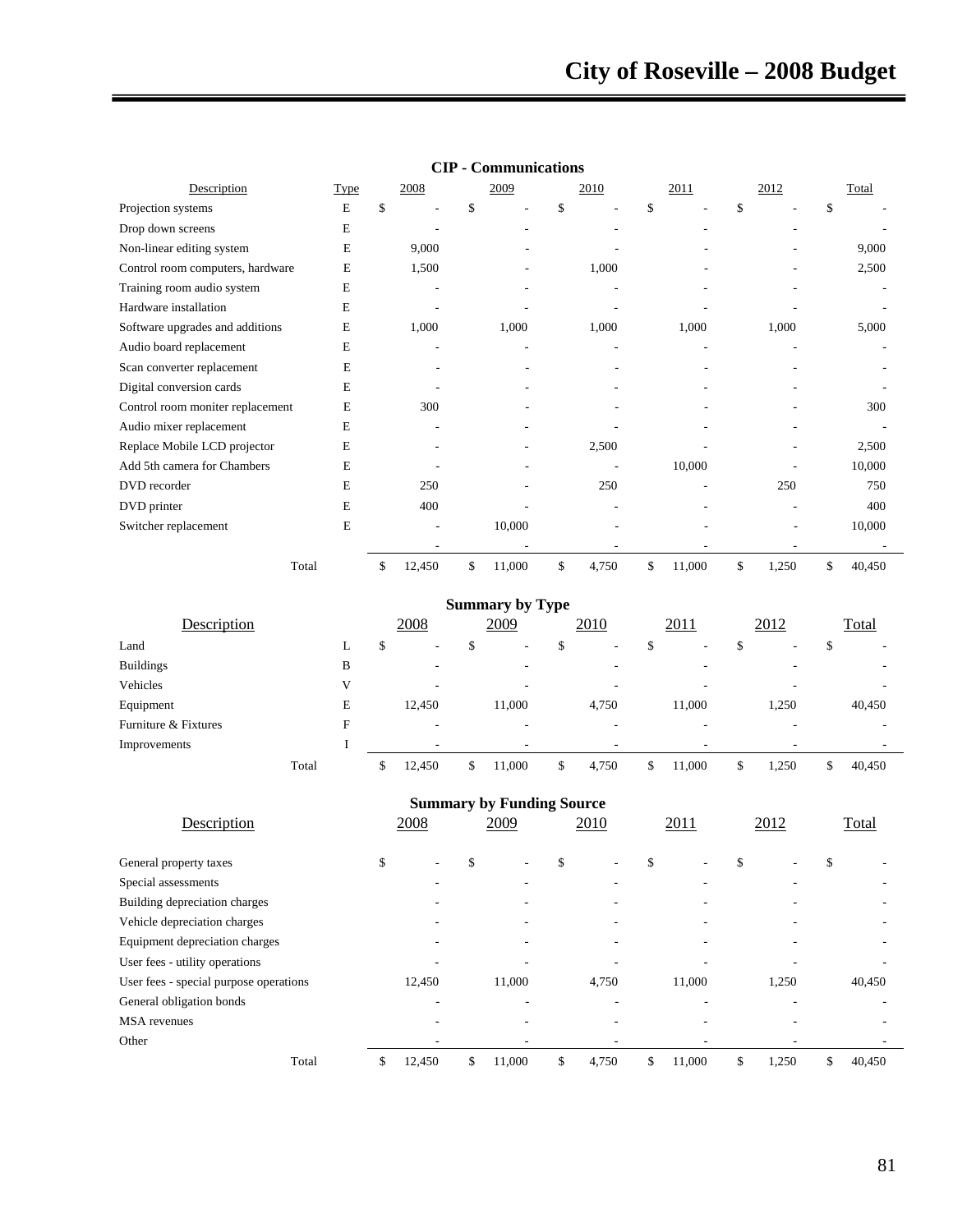| Description                      | <b>Type</b> | 2008                           |    | 2009    |    | 2010                     |    | 2011                     | 2012                           |    | Total       |
|----------------------------------|-------------|--------------------------------|----|---------|----|--------------------------|----|--------------------------|--------------------------------|----|-------------|
| Fire Station #1improvements      | B           | \$<br>$\overline{\phantom{a}}$ | \$ | 245,000 | S. | 245,000                  | \$ | 245,000                  | \$<br>$\overline{\phantom{a}}$ | Ъ. | 735,000     |
| Fire Station #2 improvements     | B           | $\overline{\phantom{a}}$       |    | 219,000 |    | 219,000                  |    | 219,000                  | ۰                              |    | 657,000     |
| Fire Station #3 improvements     | B           | $\overline{\phantom{a}}$       |    | 195,000 |    | 195,000                  |    | 195,000                  | $\overline{\phantom{a}}$       |    | 585,000     |
| Furniture & fixture replacements | B           | 25,000                         |    | ٠       |    |                          |    |                          | ۰                              |    | 25,000      |
| Arena refrigeration system       | B           | 700,000                        |    | ۰       |    | $\overline{\phantom{a}}$ |    | $\overline{\phantom{a}}$ | ۰                              |    | 700,000     |
| Miscellaneous                    | B           |                                |    | ۰       |    | ۰                        |    |                          |                                |    |             |
|                                  |             |                                |    | ٠       |    |                          |    |                          |                                |    |             |
| Total                            |             | 725.000<br>У                   | S. | 659,000 | \$ | 659,000                  | S. | 659,000                  | \$<br>٠                        |    | \$2,702,000 |

#### **CIP - General Facilities**

| <b>Summary by Type</b> |       |               |                               |                                |               |          |             |  |  |  |  |  |  |
|------------------------|-------|---------------|-------------------------------|--------------------------------|---------------|----------|-------------|--|--|--|--|--|--|
| Description            |       | 2008          | 2009                          | 2010                           | 2011          | 2012     | Total       |  |  |  |  |  |  |
| Land                   | L     | \$<br>۰       | $\overline{\phantom{a}}$<br>ъ | \$<br>$\overline{\phantom{a}}$ | \$<br>۰       | \$<br>۰  | \$          |  |  |  |  |  |  |
| <b>Buildings</b>       | B     | 725,000       | 659,000                       | 659,000                        | 659,000       | ٠.       | 2,702,000   |  |  |  |  |  |  |
| Vehicles               | V     | ۰             | $\overline{\phantom{a}}$      |                                |               | -        |             |  |  |  |  |  |  |
| Equipment              | E     | -             | ۰.                            | $\overline{\phantom{a}}$       |               | ۰        |             |  |  |  |  |  |  |
| Furniture & Fixtures   | F     | ۰             | ٠                             | $\overline{\phantom{a}}$       |               | ۰        |             |  |  |  |  |  |  |
| Improvements           |       |               |                               |                                |               |          |             |  |  |  |  |  |  |
|                        | Total | 725,000<br>\$ | 659,000<br>\$                 | 659,000<br>\$                  | \$<br>659,000 | \$<br>۰. | \$2,702,000 |  |  |  |  |  |  |

| Description                            | 2008                     | 2009          | 2010          | 2011          | 2012                           | Total       |  |
|----------------------------------------|--------------------------|---------------|---------------|---------------|--------------------------------|-------------|--|
| General property taxes                 | \$                       | \$            | \$            | \$            | \$                             | \$          |  |
| Special assessments                    |                          |               |               |               |                                |             |  |
| Building depreciation charges          | 725,000                  | 659,000       | 659,000       | 659,000       | ٠                              | 2,702,000   |  |
| Vehicle depreciation charges           | $\overline{\phantom{a}}$ |               |               |               |                                |             |  |
| Equipment depreciation charges         |                          |               |               |               |                                |             |  |
| User fees - utility operations         |                          |               |               |               |                                |             |  |
| User fees - special purpose operations |                          |               |               |               |                                |             |  |
| General obligation bonds               |                          |               |               |               |                                |             |  |
| <b>MSA</b> revenues                    |                          |               |               |               |                                |             |  |
| Other                                  |                          |               |               |               |                                |             |  |
| Total                                  | \$<br>725,000            | \$<br>659,000 | \$<br>659,000 | \$<br>659,000 | \$<br>$\overline{\phantom{a}}$ | \$2,702,000 |  |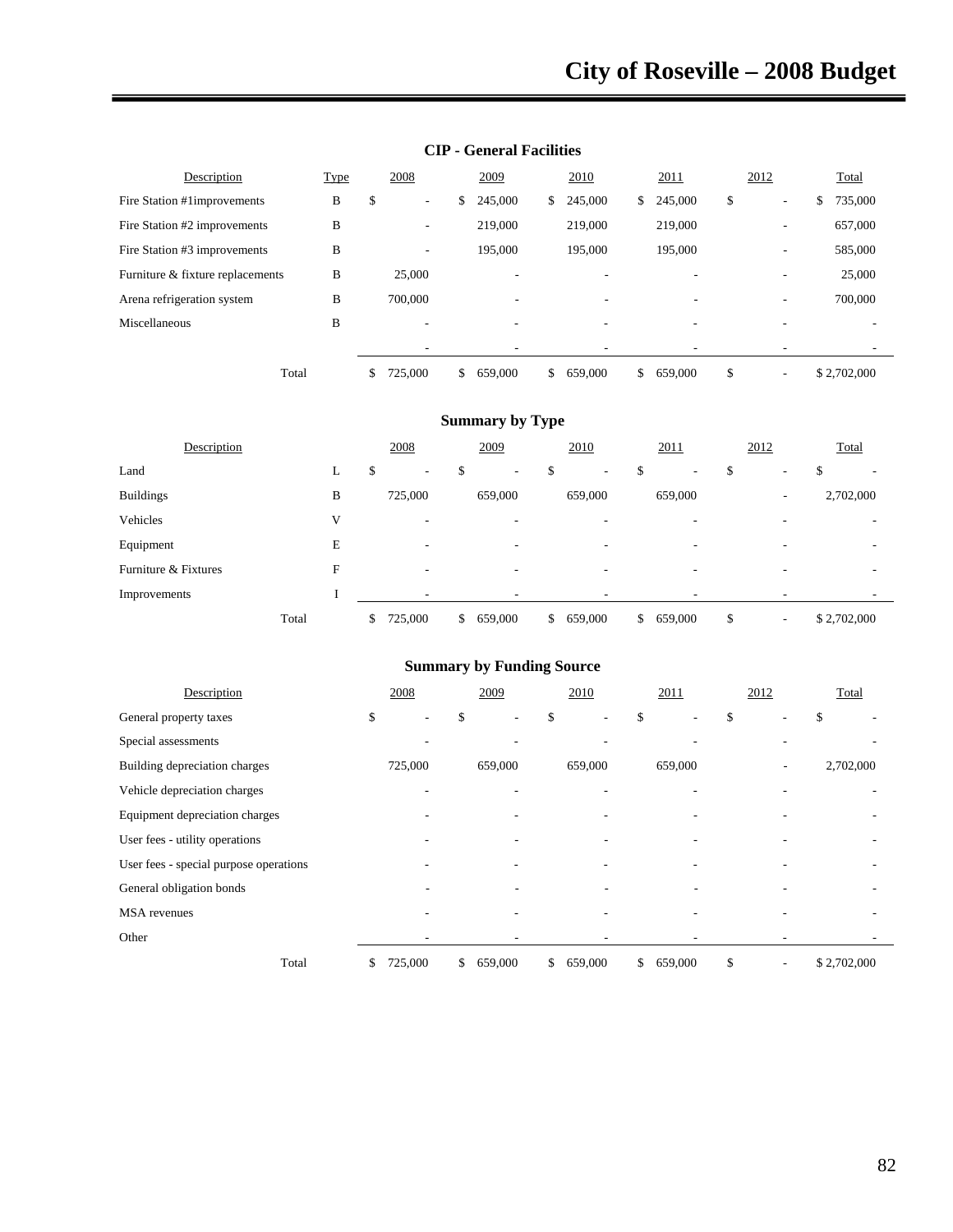| Office equipment      |       | $\mathbf E$  | \$            | \$                     | \$           | L.             | \$            | \$            | \$            |
|-----------------------|-------|--------------|---------------|------------------------|--------------|----------------|---------------|---------------|---------------|
| Office furniture      |       | $\mathbf E$  |               |                        |              |                |               |               |               |
| Computer replacements |       | ${\bf E}$    | 22,000        | 22,000                 |              | 22,000         | 22,000        | 22,000        | 110,000       |
| Printer replacements  |       | $\mathbf E$  | 5,000         | 5,000                  |              | 5,000          | 5,000         | 5,000         | 25,000        |
| WAN equipment         |       | ${\bf E}$    | 44,000        | 44,000                 |              | 44,000         | 44,000        | 44,000        | 220,000       |
| <b>WAN</b> licenses   |       | ${\bf E}$    | 40,000        | 40,000                 |              | 40,000         | 40,000        | 40,000        | 200,000       |
| Other                 |       | ${\bf E}$    | 4,000         | 4,000                  |              | 4,000          | 4,000         | 4,000         | 20,000        |
|                       |       |              |               |                        |              |                |               |               |               |
|                       | Total |              | \$<br>115,000 | \$<br>115,000          | \$           | 115,000        | \$<br>115,000 | \$<br>115,000 | \$<br>575,000 |
|                       |       |              |               |                        |              |                |               |               |               |
|                       |       |              |               | <b>Summary by Type</b> |              |                |               |               |               |
| Description           |       |              | 2008          | 2009                   |              | 2010           | 2011          | 2012          | Total         |
| Land                  |       | L            | \$            | \$                     | \$           | $\overline{a}$ | \$            | \$            | \$            |
| <b>Buildings</b>      |       | $\, {\bf B}$ |               |                        |              |                |               |               |               |
| Vehicles              |       | V            |               |                        |              |                |               |               |               |
| Equipment             |       | ${\bf E}$    | 115,000       | 115,000                |              | 115,000        | 115,000       | 115,000       | 575,000       |
| Furniture & Fixtures  |       | ${\bf F}$    |               |                        |              |                |               |               |               |
| Improvements          |       | I            |               |                        |              |                |               |               |               |
|                       | Total |              | \$<br>115,000 | \$<br>115,000          | $\mathbb{S}$ | 115,000        | \$<br>115,000 | \$<br>115,000 | \$<br>575,000 |
|                       |       |              |               |                        |              |                |               |               |               |
|                       |       |              |               |                        |              |                |               |               |               |

#### **CIP - Information Technology**

**Description** Type 2008 2009 2010 2011 2012 Total

| Description                            | 2008                     | 2009          | 2010                           | 2011          |    | 2012    | Total         |
|----------------------------------------|--------------------------|---------------|--------------------------------|---------------|----|---------|---------------|
| General property taxes                 | \$<br>۰                  | \$            | \$<br>$\overline{\phantom{a}}$ | \$            | \$ |         | \$            |
| Special assessments                    |                          |               |                                |               |    |         |               |
| Building depreciation charges          |                          |               |                                |               |    |         |               |
| Vehicle depreciation charges           |                          |               |                                |               |    |         |               |
| Equipment depreciation charges         | 4,000                    |               |                                |               |    |         | 4,000         |
| User fees - utility operations         | $\overline{\phantom{a}}$ |               |                                |               |    |         |               |
| User fees - special purpose operations | 111,000                  | 115,000       | 115,000                        | 115,000       |    | 115,000 | 571,000       |
| General obligation bonds               |                          |               |                                |               |    |         |               |
| <b>MSA</b> revenues                    |                          |               |                                |               |    |         |               |
| Other                                  |                          |               |                                |               |    |         |               |
| Total                                  | \$<br>115,000            | \$<br>115,000 | \$<br>115,000                  | \$<br>115,000 | S. | 115,000 | \$<br>575,000 |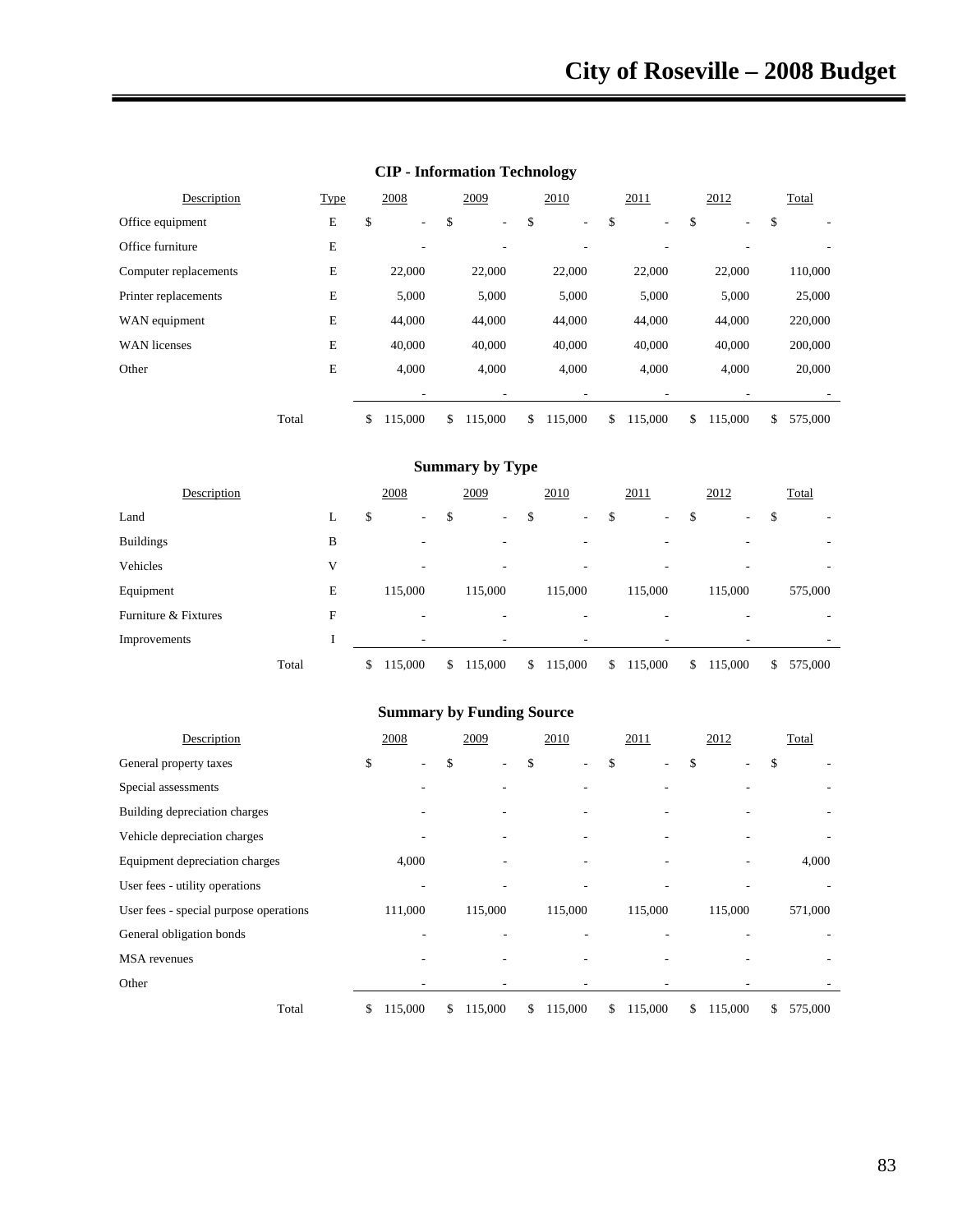|                                            |                           |            | աււ            |           |                |                          |                          |
|--------------------------------------------|---------------------------|------------|----------------|-----------|----------------|--------------------------|--------------------------|
| Description                                | <b>Type</b>               | 2008       | 2009           | 2010      | 2011           | 2012                     | Total                    |
| Office equipment                           | E                         | \$         | \$<br>L,       | \$        | \$             | \$                       | \$                       |
| Office furniture                           | $\boldsymbol{\mathrm{F}}$ |            | 5,000          | 15,000    |                |                          | 20,000                   |
| Marked squad cars (6)                      | V                         | 171,775    | 171,775        | 171,775   | 171,775        | 171,775                  | 858,875                  |
| Unmarked vehicles (2 in '08)               | $\ensuremath{\mathsf{V}}$ | 45,320     |                | 45,320    |                | 45,320                   | 135,960                  |
| CSO Vehicle                                | V                         | 32,960     |                |           |                | 32,960                   | 65,920                   |
| Visabars (2)                               | V                         | 2,800      |                | 2,800     |                | 2,800                    | 8,400                    |
| New squad (add to fleet)                   | $\mathbf V$               |            |                |           |                |                          | $\overline{\phantom{a}}$ |
| Laptop for new squad                       | V                         |            |                |           |                |                          |                          |
| New vehicle for park patrol                | V                         |            |                |           |                |                          |                          |
| New comm. relations vehicle (add to fleet) | V                         |            |                |           |                |                          |                          |
| New squad (add to fleet)                   | $\mathbf V$               |            |                |           |                |                          |                          |
| New squad (add to fleet)                   | V                         |            |                |           |                |                          |                          |
| New vehicle for park patrol                | E                         |            |                |           |                |                          |                          |
| Laptop replacements for fleet              | E                         |            |                | 85,000    |                |                          | 85,000                   |
| PC's for squad room                        | Е                         |            |                |           |                |                          | $\overline{a}$           |
| Computers for Police Admin                 | Ε                         |            | 5,000          | 5,000     | 5,000          | 5,000                    | 20,000                   |
| Laptops/printer for Investigations         | E                         |            |                |           |                |                          |                          |
| Laptops/writer for CSO Vehicle             | Е                         |            |                |           |                |                          |                          |
| Radar units                                | E                         | 3,000      | 3,000          | 3,000     | 3,000          | 3,000                    | 15,000                   |
| Radio equipment                            | E                         | 3,090      | 3,090          | 3,090     | 3,090          | 3,090                    | 15,450                   |
| Outdoor warning siren (1)                  | E                         |            | 17,140         | 17,140    | 17,140         | 17,140                   | 68,560                   |
| New K-9                                    | E                         | Ĭ.         | $\overline{a}$ | 8,000     | $\overline{a}$ | $\overline{\phantom{a}}$ | 8,000                    |
| Tabletop display                           | $\mathbf E$               | 1,500      |                |           |                | 26,500                   | 28,000                   |
| Non-lethal weapons                         | E                         |            | 6,000          |           | 6,000          |                          | 12,000                   |
| PBT's $(2)$                                | E                         |            | 1,400          |           |                |                          | 1,400                    |
| Stop sticks (2)                            | E                         | 1,000      | 1,000          | 1,000     | 1,000          | 1,000                    | 5,000                    |
| Digital camera for squads                  | E                         | 6,000      | L,             |           |                |                          | 6,000                    |
| Rear transport seats (2)                   | $\mathbf E$               | 700        | 700            | 700       | 700            | 700                      | 3,500                    |
| Tactical gear                              | E                         | 30,000     |                |           |                |                          | 30,000                   |
| 6 Squad surveillance cameras               | $\mathbf E$               |            | 36,000         | 36,000    |                |                          | 72,000                   |
| 7 Quick ticket auto citation software      | ${\bf E}$                 |            |                |           |                |                          |                          |
| Defibrillators (2)                         | E                         | 2,985      | 5,985          | 5,985     | 5,985          | 5,985                    | 26,925                   |
| Oxygen regulator sets (3)                  | $\mathbf E$               | 350        | 350            | 350       | 350            | 350                      | 1,750                    |
|                                            |                           |            |                |           |                |                          |                          |
| Total                                      |                           | \$ 301,480 | 256,440<br>\$  | \$400,160 | \$214,040      | \$ 315,620               | \$1,487,740              |

 $\overline{a}$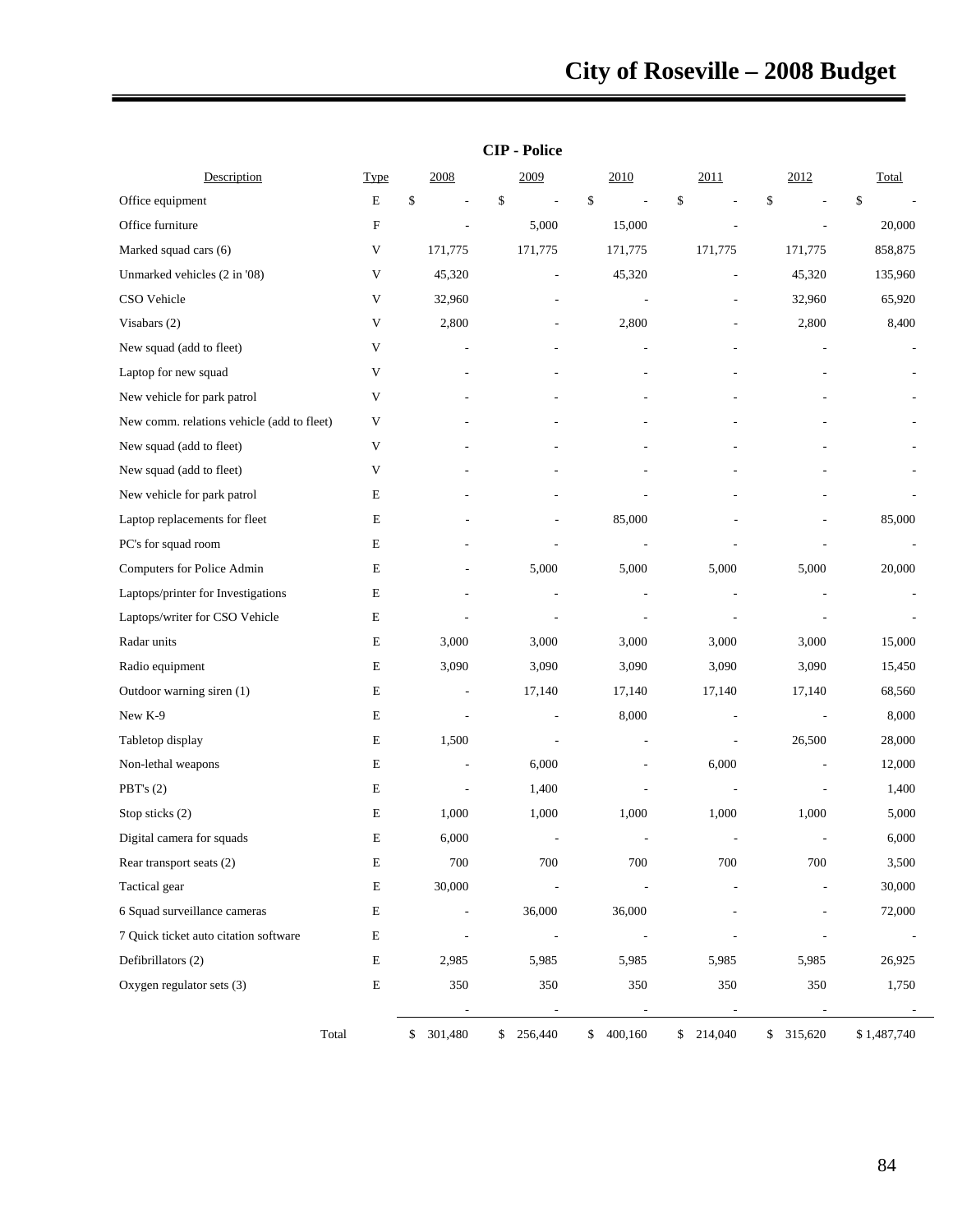| <b>Summary by Type</b> |  |  |
|------------------------|--|--|
|------------------------|--|--|

| Description          |       |    | 2008    |    | 2009                     | 2010                     | 2011                     | 2012                           |             | Total     |
|----------------------|-------|----|---------|----|--------------------------|--------------------------|--------------------------|--------------------------------|-------------|-----------|
| Land                 | L     | P  | ۰       | Φ  | $\overline{\phantom{a}}$ | \$<br>۰                  | \$<br>٠                  | \$<br>$\overline{\phantom{a}}$ | \$          |           |
| <b>Buildings</b>     | B     |    | ۰       |    | ۰                        | $\overline{\phantom{a}}$ | ۰                        | ۰                              |             |           |
| Vehicles             |       |    | 252,855 |    | 171,775                  | 219,895                  | 171,775                  | 252,855                        |             | 1,069,155 |
| Equipment            | E     |    | 48,625  |    | 79,665                   | 165,265                  | 42,265                   | 62,765                         |             | 398,585   |
| Furniture & Fixtures | F     |    | Ξ.      |    | 5,000                    | 15,000                   | $\overline{\phantom{a}}$ | ۰                              |             | 20,000    |
| Improvements         |       |    | ۰.      |    | $\overline{\phantom{a}}$ | ۰.                       | ۰                        | $\overline{\phantom{0}}$       |             |           |
|                      | Total | \$ | 301,480 | S. | 256,440                  | \$<br>400,160            | \$<br>214,040            | \$<br>315,620                  | \$1,487,740 |           |

| Description                            | 2008                     | 2009                     | 2010          | 2011          | 2012          | Total                   |
|----------------------------------------|--------------------------|--------------------------|---------------|---------------|---------------|-------------------------|
| General property taxes                 | \$<br>48,625             | \$<br>84,665             | \$<br>180,265 | \$<br>42,265  | 62,765<br>\$  | $\mathbb{S}$<br>418,585 |
| Special assessments                    | ٠                        | $\overline{\phantom{a}}$ |               |               |               |                         |
| Building depreciation charges          | $\overline{\phantom{a}}$ | $\overline{\phantom{a}}$ | ٠             | ٠             |               |                         |
| Vehicle depreciation charges           | 252,855                  | 171,775                  | 219,895       | 171,775       | 252,855       | 1,069,155               |
| Equipment depreciation charges         | ٠                        | $\overline{\phantom{a}}$ |               |               |               |                         |
| User fees - utility operations         |                          | $\overline{\phantom{a}}$ | ٠             | ٠             |               |                         |
| User fees - special purpose operations |                          |                          |               |               |               |                         |
| General obligation bonds               |                          | $\overline{\phantom{a}}$ | ٠             |               |               |                         |
| <b>MSA</b> revenues                    | $\overline{\phantom{a}}$ | $\overline{\phantom{a}}$ | ۰.            | ۰             |               |                         |
| Other                                  | $\overline{\phantom{a}}$ | $\overline{\phantom{a}}$ | -             | ٠             |               |                         |
| Total                                  | \$<br>301,480            | \$<br>256,440            | \$<br>400,160 | \$<br>214,040 | \$<br>315,620 | \$1,487,740             |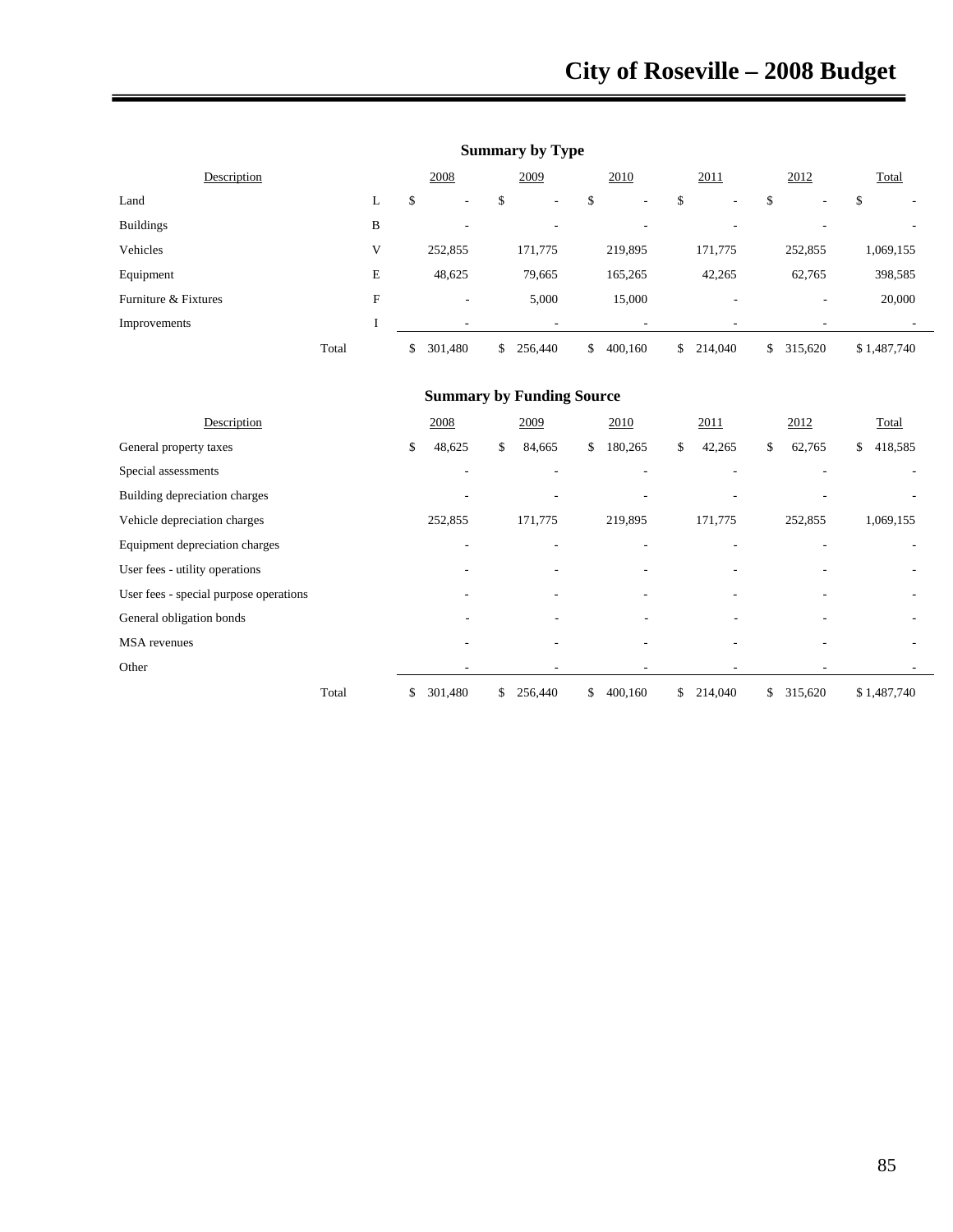| Description                     | <b>Type</b>  | 2008           | <u>2009</u>  | 2010         | <u>2011</u>   | 2012                     | <b>Total</b>  |
|---------------------------------|--------------|----------------|--------------|--------------|---------------|--------------------------|---------------|
| Station #1improvements          | $\, {\bf B}$ | \$             | \$           | \$           | \$            | \$                       | \$            |
| Station #2 improvements         | B            |                |              |              |               |                          |               |
| Station #3 improvements         | B            |                |              |              |               |                          |               |
| Fire Station access control     | B            |                |              |              |               |                          |               |
| Office furniture                | $\mathbf F$  | 500            | 4,000        | 1,000        |               | 1,000                    | 6,500         |
| Office equipment                | E            |                | 2,000        |              | 2,000         | $\overline{\phantom{a}}$ | 4,000         |
| Thermal imaging cameras         | E            |                |              |              |               | 9,000                    | 9,000         |
| Radios (10), radio alert system | E            |                |              |              |               |                          |               |
| 800 MHz radios                  | E            |                |              | 10,000       |               |                          | 10,000        |
| Pagers (16)                     | E            | $\overline{a}$ | 8,000        | 8,000        | 8,000         |                          | 24,000        |
| Turnout gear                    | E            | 40,000         | 40,000       |              |               |                          | 80,000        |
| Fire hose replacement           | E            |                |              | 4,000        |               |                          | 4,000         |
| Mobile data computers           | E            |                |              | 25,000       |               |                          | 25,000        |
| Air monitoring system           | E            | 1,000          |              | 3,000        |               | 2,500                    | 6,500         |
| Defibrillator replacement       | E            |                |              | 2,500        | 2,500         | 2,500                    | 7,500         |
| Firefighter excersize equipment | $\mathbf E$  |                |              |              | 20,000        | L.                       | 20,000        |
| Helmets                         | E            | 4,800          |              |              |               |                          | 4,800         |
| <b>Station Alerting system</b>  | ${\bf E}$    |                |              |              |               |                          |               |
| <b>EMS</b> Training manequin    | E            | 5,000          |              |              |               |                          | 5,000         |
| Ventilation fans                | Е            | L,             | ä,           | 7,500        |               |                          | 7,500         |
| Rescue/ATR equipment            | E            | 4,000          | 3,000        |              | 45,000        |                          | 52,000        |
| Training equipment              | E            | ÷.             | L.           | ÷.           | L,            |                          |               |
| Turnout gear washer             | E            |                |              |              | 10,000        |                          | 10,000        |
| Deputy Chief vehicle            | V            |                |              |              |               |                          |               |
| Fire Marshall vehicle           | V            |                |              |              | 45,000        |                          | 45,000        |
| Replace Engine #31              | V            |                |              |              |               | 450,000                  | 450,000       |
| Utility vehicle                 | V            | 35,000         |              |              |               | 45,000                   | 80,000        |
| Mobile fire education center    | V            |                |              |              |               |                          |               |
| Ladder Truck                    | V            |                |              |              |               |                          |               |
| Trailer 24 ft                   | V            |                |              |              |               |                          |               |
|                                 |              |                |              |              |               |                          |               |
|                                 | Total        | \$<br>90,300   | \$<br>57,000 | \$<br>61,000 | \$<br>132,500 | \$<br>510,000            | \$<br>850,800 |

**CIP - Fire**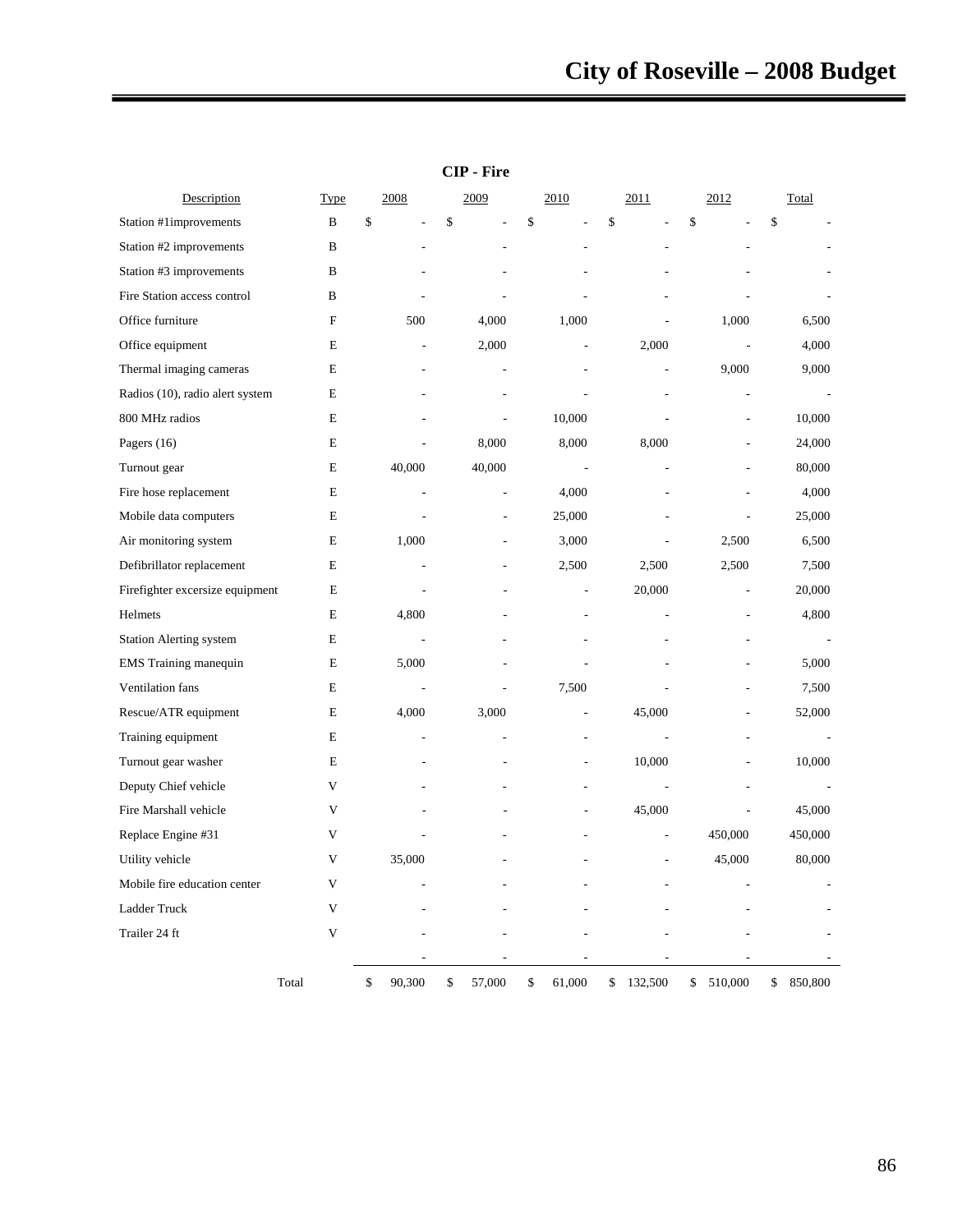| Description          |       |   | 2008         | 2009                           |        | 2010                     |    | 2011                     | 2012          | Total         |
|----------------------|-------|---|--------------|--------------------------------|--------|--------------------------|----|--------------------------|---------------|---------------|
| Land                 |       | L | \$<br>٠      | \$<br>$\overline{\phantom{a}}$ | Φ<br>Φ | ۰                        | \$ | ۰.                       | \$<br>-       | \$            |
| <b>Buildings</b>     |       | B | -            |                                |        | ۰                        |    | $\overline{\phantom{a}}$ |               |               |
| Vehicles             |       | V | 35,000       | ۰                              |        | $\overline{\phantom{a}}$ |    | 45,000                   | 495,000       | 575,000       |
| Equipment            |       | E | 54,800       | 53,000                         |        | 60,000                   |    | 87,500                   | 14,000        | 269,300       |
| Furniture & Fixtures |       | F | 500          | 4,000                          |        | 1,000                    |    | $\overline{\phantom{a}}$ | 1,000         | 6,500         |
| Improvements         |       |   | -            |                                |        | -                        |    |                          |               |               |
|                      | Total |   | \$<br>90,300 | \$<br>57,000                   | \$     | 61,000                   | S. | 132,500                  | \$<br>510,000 | \$<br>850,800 |

# **Summary by Type**

| Description                            | 2008                     | 2009         | 2010                     |    | 2011    | 2012          | Total         |
|----------------------------------------|--------------------------|--------------|--------------------------|----|---------|---------------|---------------|
| General property taxes                 | \$<br>55,300             | \$<br>57,000 | \$<br>61,000             | \$ | 87,500  | \$<br>15,000  | \$<br>275,800 |
| Special assessments                    | $\overline{\phantom{a}}$ |              | $\overline{\phantom{0}}$ |    |         |               |               |
| Building depreciation charges          |                          |              | ۰                        |    |         |               |               |
| Vehicle depreciation charges           | 35,000                   |              | ۰                        |    | 45,000  | 495,000       | 575,000       |
| Equipment depreciation charges         |                          |              |                          |    |         |               |               |
| User fees - utility operations         |                          |              | ٠                        |    |         |               |               |
| User fees - special purpose operations |                          |              | $\overline{\phantom{0}}$ |    |         |               |               |
| General obligation bonds               |                          |              |                          |    |         |               |               |
| <b>MSA</b> revenues                    |                          |              |                          |    |         |               |               |
| Other                                  |                          |              |                          |    |         |               |               |
| Total                                  | \$<br>90,300             | \$<br>57,000 | \$<br>61,000             | S  | 132,500 | \$<br>510,000 | \$<br>850,800 |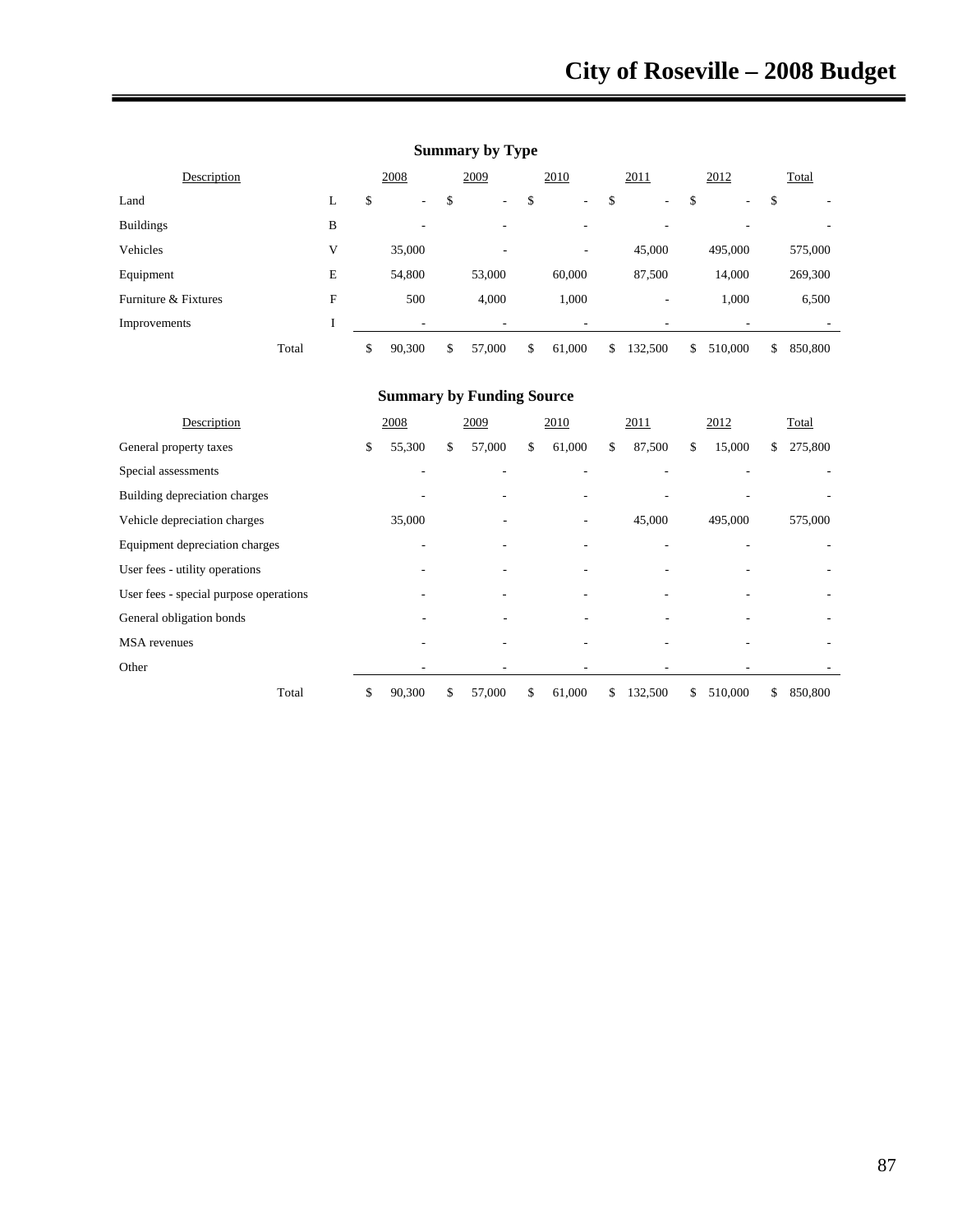| Description              |       | <b>Type</b> | 2008         | 2009         | 2010                     | 2011         | 2012         | Total        |
|--------------------------|-------|-------------|--------------|--------------|--------------------------|--------------|--------------|--------------|
| Office equipment         |       | E           | \$<br>900    | \$<br>900    | \$<br>900                | \$<br>900    | \$<br>900    | \$<br>4,500  |
| Office furniture         |       | F           | ۰            | ۰            | -                        | -            |              |              |
| Computer equipment       |       | E           | 11,100       | 11,100       | 11,100                   | 11,100       | 11,100       | 55,500       |
| Lease space improvements |       | F           | -            | -            | $\overline{\phantom{0}}$ | -            | ۰            |              |
|                          |       |             |              | ۰            | -                        |              |              |              |
|                          |       |             |              |              |                          |              |              |              |
|                          | Total |             | \$<br>12,000 | \$<br>12,000 | 12,000                   | \$<br>12,000 | \$<br>12.000 | \$<br>60,000 |

#### **CIP - License Center**

#### **Summary by Type**

| Description          |       |   | 2008         | 2009         | 2010                     |        | 2011                     | 2012         | Total        |
|----------------------|-------|---|--------------|--------------|--------------------------|--------|--------------------------|--------------|--------------|
| Land                 |       | ┻ | \$<br>۰      | \$<br>٠      | \$<br>$\sim$             | đ<br>ъ | ۰.                       | \$<br>۰      | \$<br>-      |
| <b>Buildings</b>     |       | B |              |              | -                        |        |                          |              |              |
| Vehicles             |       | V | -            | ٠            | ۰                        |        | $\overline{\phantom{a}}$ | ۰            | ٠            |
| Equipment            |       | E | 12,000       | 12,000       | 12,000                   |        | 12,000                   | 12,000       | 60,000       |
| Furniture & Fixtures |       | F | -            | -            | $\overline{\phantom{a}}$ |        |                          |              |              |
| Improvements         |       |   | -            |              | -                        |        | ۰                        |              |              |
|                      | Total |   | \$<br>12,000 | \$<br>12,000 | \$<br>12,000             | \$     | 12,000                   | \$<br>12,000 | \$<br>60,000 |

| Description                            | 2008         | 2009         |    | 2010   | 2011         | 2012         | Total                    |
|----------------------------------------|--------------|--------------|----|--------|--------------|--------------|--------------------------|
| General property taxes                 | \$<br>۰.     | \$<br>-      | \$ | ۰.     | \$<br>-      | \$<br>۰      | \$                       |
| Special assessments                    |              |              |    |        |              |              |                          |
| Building depreciation charges          |              |              |    |        |              |              |                          |
| Vehicle depreciation charges           |              |              |    |        |              |              | $\overline{\phantom{a}}$ |
| Equipment depreciation charges         |              |              |    |        |              |              | ٠                        |
| User fees - utility operations         |              |              |    |        |              |              |                          |
| User fees - special purpose operations | 12,000       | 12,000       |    | 12,000 | 12,000       | 12,000       | 60,000                   |
| General obligation bonds               |              |              |    |        |              |              |                          |
| <b>MSA</b> revenues                    |              |              |    |        |              |              |                          |
| Other                                  |              |              |    |        |              |              |                          |
| Total                                  | \$<br>12,000 | \$<br>12,000 | S. | 12,000 | \$<br>12,000 | \$<br>12,000 | \$<br>60,000             |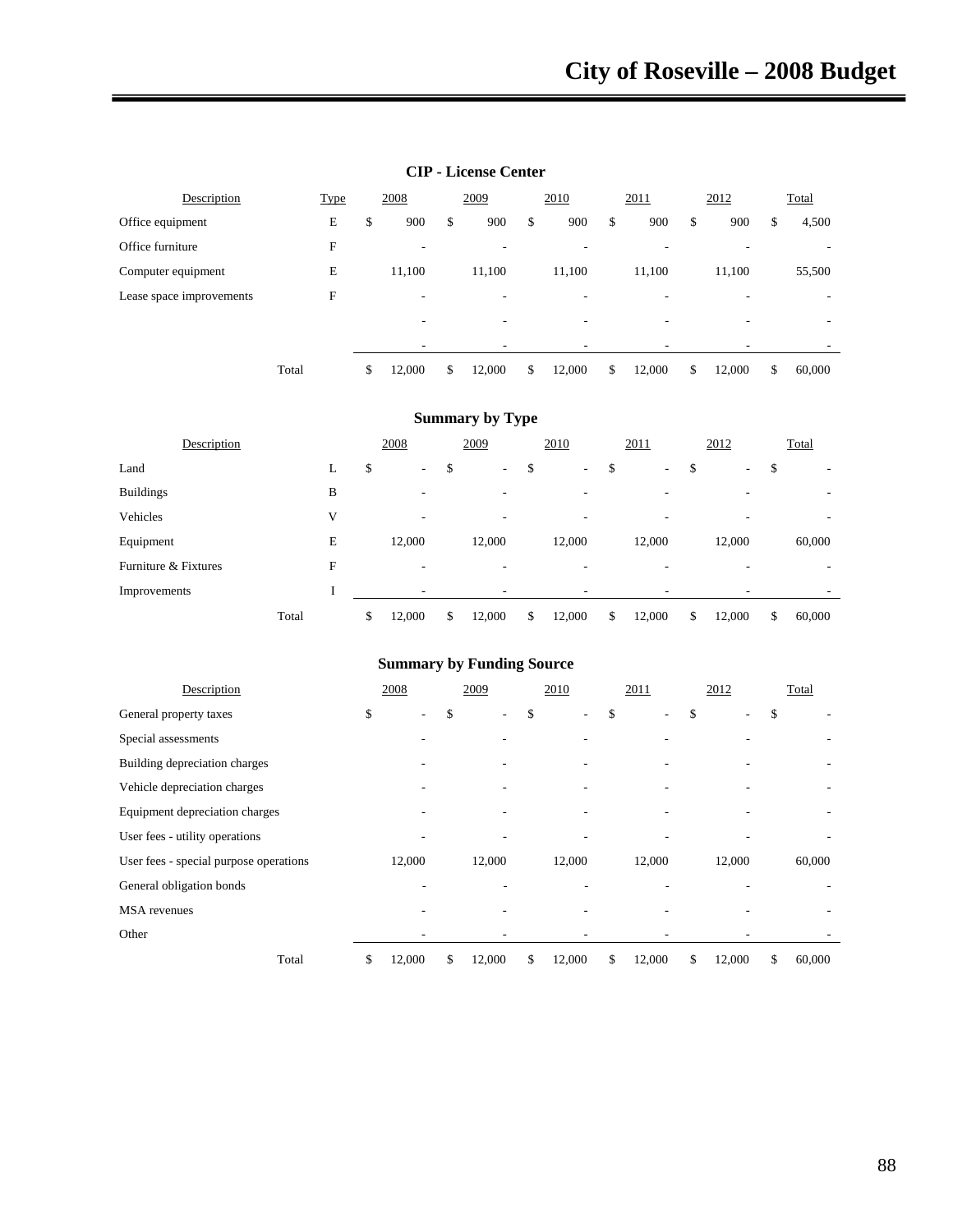| Description          | <b>Type</b> | 2008 |                          | 2009         | 2010                     | 2011                           | 2012                           | Total         |
|----------------------|-------------|------|--------------------------|--------------|--------------------------|--------------------------------|--------------------------------|---------------|
| Survey equipment     | E           | \$   | $\overline{\phantom{0}}$ | \$<br>30,000 | \$<br>25,000             | \$<br>$\overline{\phantom{0}}$ | \$<br>$\overline{\phantom{a}}$ | \$<br>55,000  |
| Auto CAD Equipment   | E           |      |                          |              |                          |                                |                                |               |
| Plotter              | E           |      | -                        | 15,000       | ٠                        | ٠                              | ٠                              | 15,000        |
| Office furniture     | F           |      |                          |              | ٠                        |                                |                                |               |
| Replace vehicle #303 | V           |      | ۰                        | ٠            | $\overline{\phantom{a}}$ | 35,000                         | $\overline{\phantom{a}}$       | 35,000        |
| Replace vehicle #302 | V           |      |                          | ۰            | ٠                        | -                              | 20,000                         | 20,000        |
|                      |             |      |                          |              | ۰                        | -                              |                                |               |
|                      | Total       | \$   | ۰.                       | \$<br>45,000 | \$<br>25,000             | \$<br>35,000                   | \$<br>20,000                   | \$<br>125,000 |

#### **CIP - Public Works Administration**

#### **Summary by Type**

| Description          |       | 2008 |                          | 2009         | 2010                     | 2011                     | 2012                           | Total         |
|----------------------|-------|------|--------------------------|--------------|--------------------------|--------------------------|--------------------------------|---------------|
| Land                 | L     | \$   | $\overline{\phantom{a}}$ | \$<br>٠      | \$<br>н.                 | \$<br>$\sim$             | \$<br>$\overline{\phantom{a}}$ | \$<br>-       |
| <b>Buildings</b>     | B     |      | ۰                        | ۰            | $\overline{\phantom{a}}$ | $\overline{\phantom{a}}$ | ۰                              |               |
| Vehicles             | V     |      | $\overline{\phantom{a}}$ |              | $\overline{\phantom{a}}$ | 35,000                   | 20,000                         | 55,000        |
| Equipment            | E     |      | $\overline{\phantom{a}}$ | 45,000       | 25,000                   | $\overline{\phantom{a}}$ | $\overline{\phantom{a}}$       | 70,000        |
| Furniture & Fixtures | F     |      |                          |              |                          |                          |                                |               |
| Improvements         |       |      | -                        |              | -                        |                          |                                |               |
|                      | Total | \$   | $\overline{\phantom{a}}$ | \$<br>45,000 | \$<br>25,000             | \$<br>35,000             | \$<br>20,000                   | \$<br>125,000 |

| Description                            | 2008                           | 2009         | 2010         | 2011         | 2012         | Total                    |
|----------------------------------------|--------------------------------|--------------|--------------|--------------|--------------|--------------------------|
| General property taxes                 | \$<br>$\overline{\phantom{a}}$ | \$<br>45,000 | \$<br>25,000 | \$           | \$           | \$<br>70,000             |
| Special assessments                    |                                |              |              |              |              | $\overline{\phantom{a}}$ |
| Building depreciation charges          |                                |              |              |              |              |                          |
| Vehicle depreciation charges           |                                |              |              | 35,000       | 20,000       | 55,000                   |
| Equipment depreciation charges         |                                |              |              |              |              |                          |
| User fees - utility operations         |                                |              |              |              |              | -                        |
| User fees - special purpose operations |                                |              |              |              |              | ٠                        |
| General obligation bonds               |                                |              |              |              |              | ٠                        |
| <b>MSA</b> revenues                    |                                |              |              |              |              | ٠                        |
| Other                                  |                                |              |              |              |              |                          |
| Total                                  | \$<br>٠                        | \$<br>45,000 | \$<br>25,000 | \$<br>35,000 | \$<br>20,000 | \$<br>125,000            |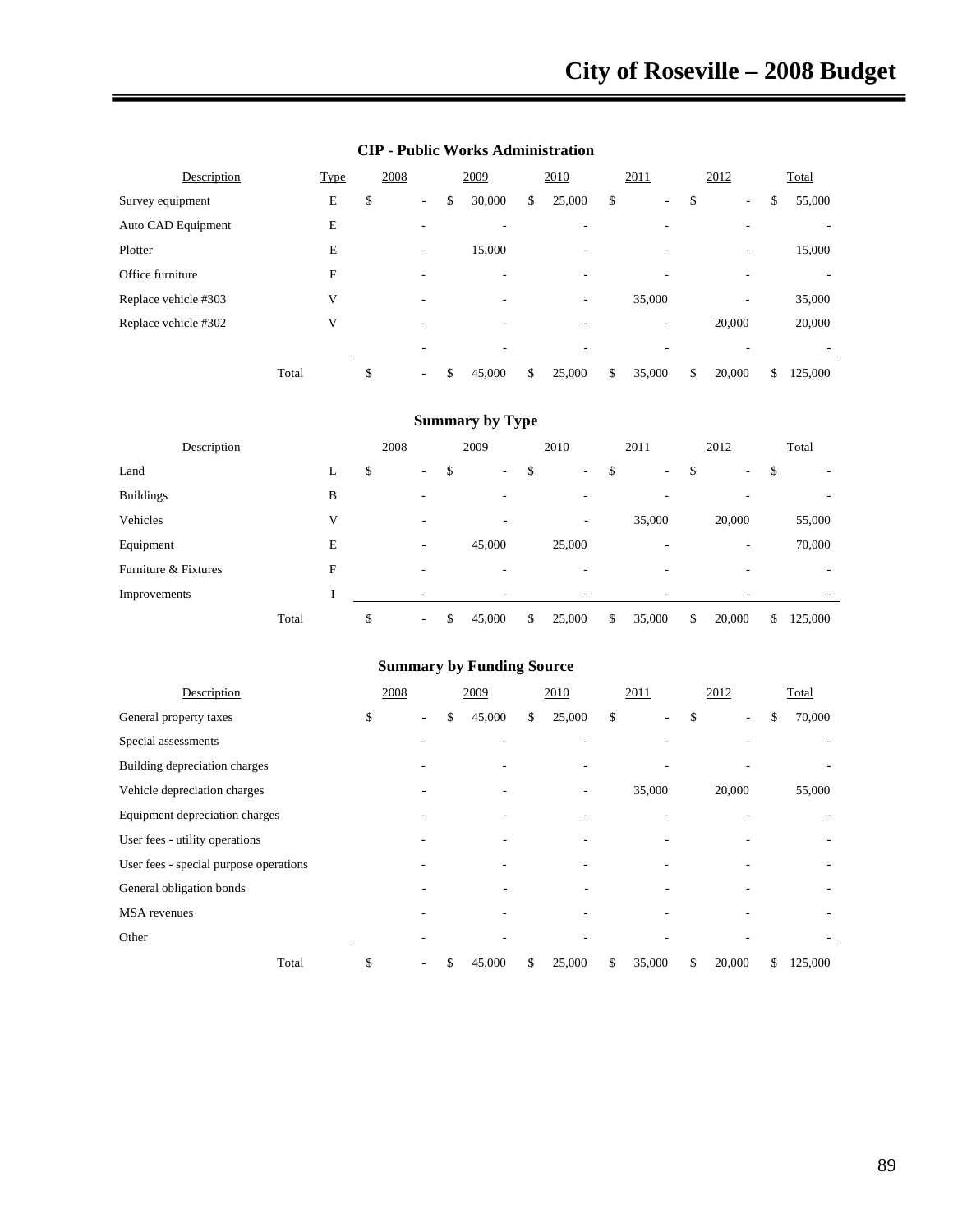| Description                         | <b>Type</b>               | 2008                     | 2009      | 2010       | 2011      | 2012                     | Total                    |
|-------------------------------------|---------------------------|--------------------------|-----------|------------|-----------|--------------------------|--------------------------|
| Office equipment                    | ${\bf E}$                 | \$                       | \$        | \$         | \$        | \$                       | \$                       |
| Office furniture                    | $\boldsymbol{\mathrm{F}}$ | L,                       |           |            |           |                          |                          |
| Pedestrian lighting                 | Е                         |                          |           |            |           |                          |                          |
| Zero-turn mower (1/4 share)         | Е                         |                          |           |            |           |                          |                          |
| Self-propelled paver (4-way split)  | E                         |                          | 30,000    |            |           | $\overline{a}$           | 30,000                   |
| Replace plate compactor             | E                         | ÷,                       |           | 3,000      |           |                          | 3,000                    |
| Sign equipment & signs              | Е                         |                          | 10,000    | 150,000    |           |                          | 160,000                  |
| #??? Sign truck (chassis only)      | V                         |                          |           |            |           | L,                       | $\overline{a}$           |
| #101 Wheel loader                   | V                         |                          |           |            |           |                          |                          |
| #102 3/4 ton pickup w/ plow         | $\ensuremath{\mathsf{V}}$ | 17,000                   |           |            |           |                          | 17,000                   |
| #104 1-ton pickup                   | V                         | L,                       |           |            | 26,000    | $\overline{a}$           | 26,000                   |
| #105 3/4 ton pickup                 | V                         |                          |           |            | 22,000    |                          | 22,000                   |
| #106 Dump w/plow                    | V                         | $\overline{a}$           | 133,000   | 133,000    |           |                          | 266,000                  |
| #109 3-ton dump w/ plow             | V                         | $\overline{a}$           |           |            |           | $\overline{\phantom{a}}$ | $\overline{\phantom{a}}$ |
| #112 3-ton dump w/ plow             | V                         | 140,000                  |           |            |           | $\overline{a}$           | 140,000                  |
| #116 4x4 pickup                     | V                         |                          |           |            |           |                          |                          |
| #117 Cat Roller                     | V                         |                          |           |            | 55,000    |                          | 55,000                   |
| #119 Skidsteer loader w/attachment  | $\mathbf V$               |                          |           |            |           |                          |                          |
| #121 Road grader                    | V                         | $\overline{\phantom{a}}$ | 150,000   |            |           |                          | 150,000                  |
| #122 Wheel loader w/ plow           | V                         | 145,000                  |           |            |           |                          | 145,000                  |
| #123 F80 Patch truck                | V                         |                          |           | 90,000     |           | $\overline{\phantom{a}}$ | 90,000                   |
| #124 Oil distribution body/chassis  | V                         |                          |           | 125,000    |           |                          | 125,000                  |
| #125 5-ton Dump (tandem)            | V                         |                          |           |            |           |                          | $\overline{a}$           |
| #135 5-ton trailer (1/2 cost)       | V                         |                          |           |            |           |                          | $\overline{a}$           |
| #137 Melter                         | V                         |                          |           |            |           |                          |                          |
| #140                                | V                         |                          |           |            |           |                          |                          |
| #141 roller                         | V                         |                          |           | 16,000     |           |                          | 16,000                   |
| #143 Portable line striper          | v                         |                          |           |            |           |                          |                          |
| #144 3-ton dumptruck                | V                         |                          |           |            |           | 150,000                  | 150,000                  |
| #309 Suburban 4WD                   | V                         |                          |           |            |           | 150,000                  | 150,000                  |
| #150 1-ton dump with plow           | V                         |                          |           |            | 50,000    |                          | 50,000                   |
| #156 3/4 ton pickup                 | V                         |                          |           |            |           | 25,000                   | 25,000                   |
| Electronic message arrowboard (1/4) | V                         |                          |           |            |           |                          |                          |
| Replace tree chipper                | V                         |                          |           |            |           |                          |                          |
| #601 Skidsteer replacement (1/4)    | V                         |                          |           |            |           |                          |                          |
| Sheepsfoot compactor (1/4)          | V                         |                          |           |            |           |                          |                          |
| Vacuum sweeper (split 6 ways)       | V                         | 6,000                    |           |            |           |                          | 6,000                    |
|                                     |                           |                          |           |            |           | $\overline{\phantom{a}}$ | $\overline{\phantom{a}}$ |
| Total                               |                           | \$308,000                | \$323,000 | \$ 517,000 | \$153,000 | \$ 325,000               | \$1,626,000              |

#### **CIP - Streets**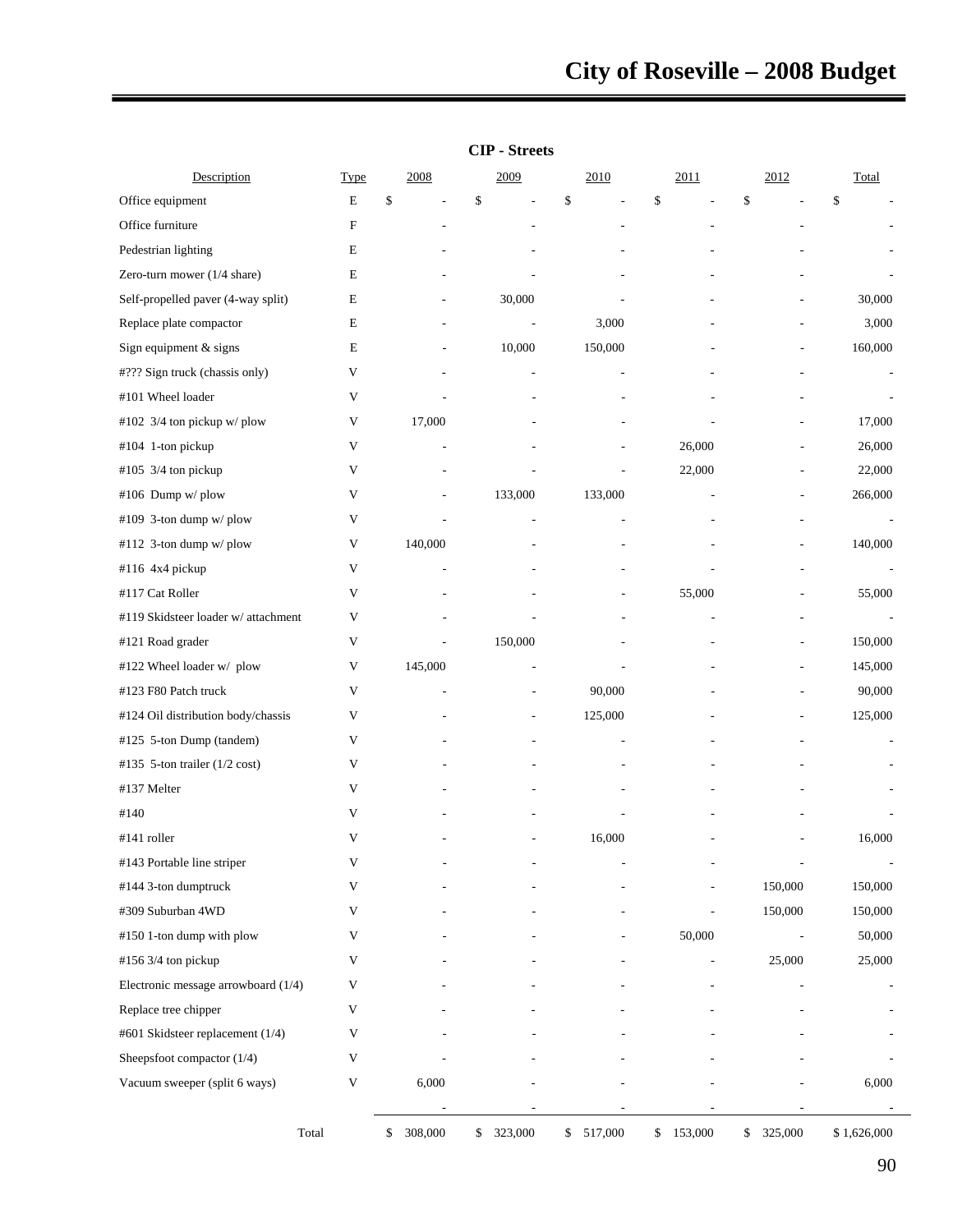|                      |       |                          | <b>Summary by Type</b>         |                |                          |        |         |               |             |           |
|----------------------|-------|--------------------------|--------------------------------|----------------|--------------------------|--------|---------|---------------|-------------|-----------|
| Description          |       | 2008                     | 2009                           |                | 2010                     |        | 2011    | 2012          |             | Total     |
| Land                 | L     | \$<br>٠                  | \$<br>$\overline{\phantom{a}}$ | Φ              | $\overline{\phantom{a}}$ | ¢<br>Φ | $\sim$  | \$<br>۰       | \$          |           |
| <b>Buildings</b>     | B     | ۰                        |                                |                |                          |        |         |               |             |           |
| Vehicles             | V     | 308,000                  | 283,000                        |                | 364,000                  |        | 153,000 | 325,000       |             | 1,433,000 |
| Equipment            | E     | $\overline{\phantom{a}}$ | 40,000                         |                | 153,000                  |        | -       | -             |             | 193,000   |
| Furniture & Fixtures | F     | ۰                        |                                |                |                          |        |         | ۰             |             |           |
| Improvements         |       |                          |                                |                |                          |        |         |               |             |           |
|                      | Total | \$<br>308,000            | \$<br>323,000                  | $\mathbb{S}^-$ | 517,000                  | \$     | 153,000 | \$<br>325,000 | \$1,626,000 |           |

| <b>Summary by Funding Source</b>       |               |               |               |               |               |                          |  |  |  |  |  |  |
|----------------------------------------|---------------|---------------|---------------|---------------|---------------|--------------------------|--|--|--|--|--|--|
| Description                            | 2008          | 2009          | 2010          | 2011          | 2012          | Total                    |  |  |  |  |  |  |
| General property taxes                 | \$<br>٠       | \$<br>40,000  | 153,000<br>\$ | \$            | \$<br>٠       | 193,000<br>\$            |  |  |  |  |  |  |
| Special assessments                    |               |               |               |               |               |                          |  |  |  |  |  |  |
| Building depreciation charges          |               |               |               |               |               |                          |  |  |  |  |  |  |
| Vehicle depreciation charges           | 308,000       | 283,000       | 364,000       | 153,000       | 325,000       | 1,433,000                |  |  |  |  |  |  |
| Equipment depreciation charges         |               |               | ٠             |               |               |                          |  |  |  |  |  |  |
| User fees - utility operations         |               |               |               |               |               |                          |  |  |  |  |  |  |
| User fees - special purpose operations |               |               | ۰             |               |               |                          |  |  |  |  |  |  |
| General obligation bonds               |               |               | ٠             |               |               | $\overline{\phantom{a}}$ |  |  |  |  |  |  |
| MSA revenues                           |               |               |               |               |               |                          |  |  |  |  |  |  |
| Other                                  | ٠             |               |               |               |               |                          |  |  |  |  |  |  |
| Total                                  | 308,000<br>\$ | \$<br>323,000 | 517,000<br>\$ | \$<br>153,000 | 325,000<br>\$ | \$1,626,000              |  |  |  |  |  |  |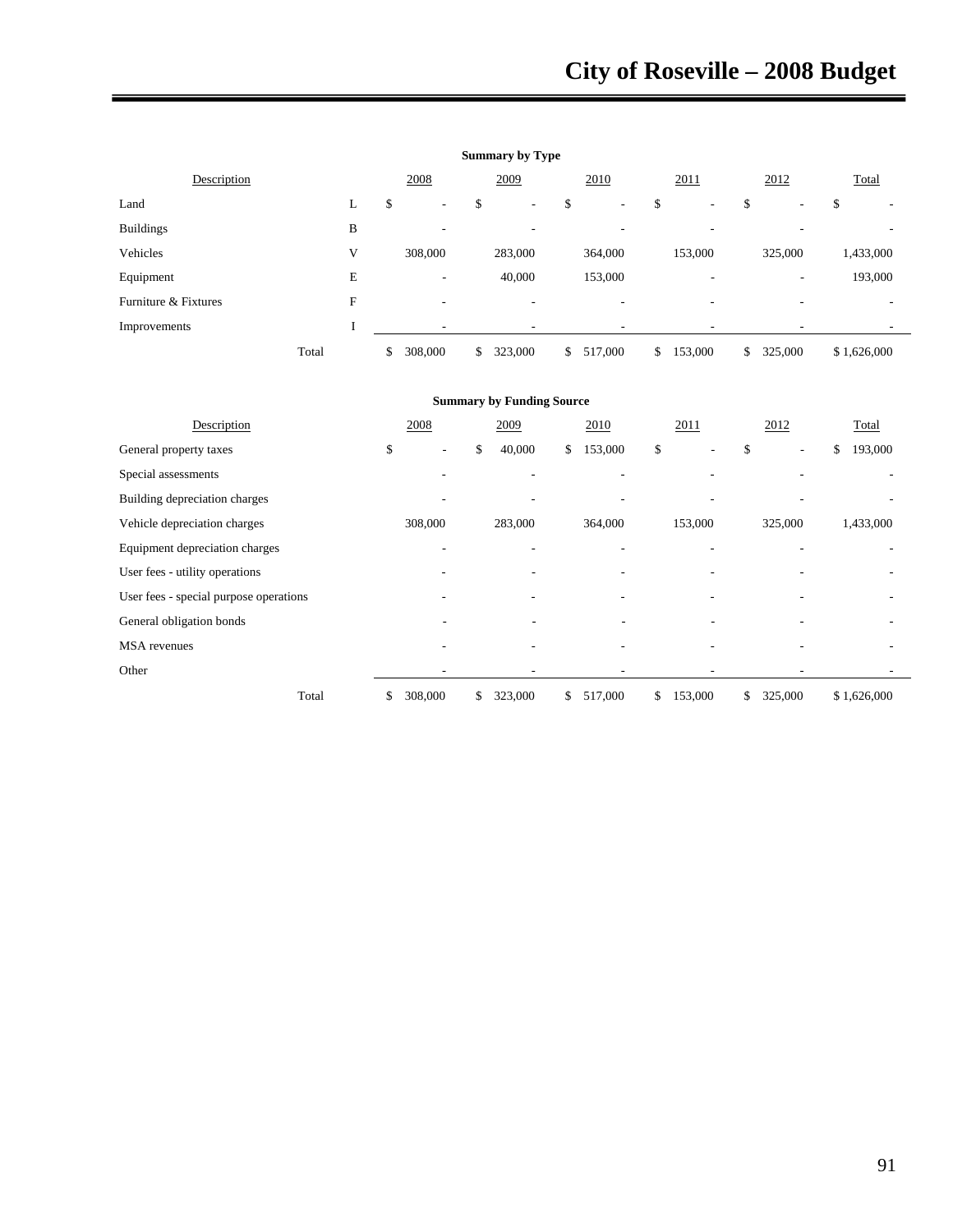| Description                |       | <b>Type</b>               | 2008                           | 2009                           | 2010                     | 2011 |                          | 2012 |                          | Total        |
|----------------------------|-------|---------------------------|--------------------------------|--------------------------------|--------------------------|------|--------------------------|------|--------------------------|--------------|
| Office furniture           |       | $\boldsymbol{\mathrm{F}}$ | \$<br>$\overline{\phantom{a}}$ | \$<br>$\overline{\phantom{a}}$ | \$<br>$\sim$             | \$   | $\sim$                   | \$   | ۰.                       | \$           |
| Scanning of building files |       | E                         | -                              |                                | $\overline{\phantom{a}}$ |      |                          |      |                          |              |
| Scanning of microfiche     |       | E                         | -                              | ۰                              | $\overline{\phantom{a}}$ |      | $\overline{\phantom{a}}$ |      |                          |              |
| Digital camera             |       | E                         |                                |                                |                          |      |                          |      |                          |              |
| Inspection vehicles        |       | V                         | 17,000                         | 17,000                         | 17,000                   |      | ۰                        |      | $\overline{\phantom{a}}$ | 51,000       |
|                            |       |                           |                                |                                | ٠                        |      |                          |      |                          |              |
|                            |       |                           |                                |                                | ٠                        |      |                          |      |                          |              |
|                            |       |                           |                                |                                |                          |      |                          |      |                          |              |
|                            | Total |                           | \$<br>17,000                   | \$<br>17,000                   | \$<br>17,000             | \$   | $\sim$                   | \$   | ٠                        | \$<br>51,000 |

#### **CIP - Community Development**

#### **Summary by Type**

| Description          |       |   | 2008         | 2009         | 2010                     | 2011 |                          | 2012 |        |    | Total  |
|----------------------|-------|---|--------------|--------------|--------------------------|------|--------------------------|------|--------|----|--------|
| Land                 |       | L | \$<br>$\sim$ | \$<br>۰.     | \$<br>$\sim$             | \$   | $\sim$                   | \$   | ۰      | \$ | -      |
| <b>Buildings</b>     |       | B | -            | -            | $\overline{\phantom{a}}$ |      |                          |      |        |    |        |
| Vehicles             |       | V | 17,000       | 17,000       | 17,000                   |      | $\overline{\phantom{a}}$ |      | ٠.     |    | 51,000 |
| Equipment            |       | E | -            | -            | -                        |      |                          |      |        |    |        |
| Furniture & Fixtures |       | F | -            | ٠            | $\overline{\phantom{a}}$ |      | -                        |      | ۰      |    | -      |
| Improvements         |       | I |              |              | -                        |      |                          |      |        |    |        |
|                      | Total |   | \$<br>17,000 | \$<br>17,000 | \$<br>17,000             | \$   | $\sim$                   | S    | $\sim$ | S  | 51,000 |

| Description                            | 2008                           | 2009         | 2010                           | 2011    | 2012 |                          | Total        |
|----------------------------------------|--------------------------------|--------------|--------------------------------|---------|------|--------------------------|--------------|
| General property taxes                 | \$<br>$\overline{\phantom{a}}$ | \$<br>۰      | \$<br>$\overline{\phantom{a}}$ | \$<br>٠ | \$   | ٠                        | \$           |
| Special assessments                    |                                |              |                                |         |      |                          |              |
| Building depreciation charges          |                                |              |                                |         |      |                          |              |
| Vehicle depreciation charges           | 17,000                         | 17,000       | 17,000                         |         |      | ٠                        | 51,000       |
| Equipment depreciation charges         |                                |              |                                |         |      |                          |              |
| User fees - utility operations         |                                |              |                                |         |      |                          |              |
| User fees - special purpose operations |                                |              |                                |         |      |                          |              |
| General obligation bonds               |                                |              |                                |         |      |                          |              |
| <b>MSA</b> revenues                    |                                |              |                                |         |      |                          |              |
| Other                                  |                                |              |                                |         |      |                          |              |
| Total                                  | \$<br>17,000                   | \$<br>17,000 | \$<br>17,000                   | \$<br>٠ | \$   | $\overline{\phantom{a}}$ | \$<br>51,000 |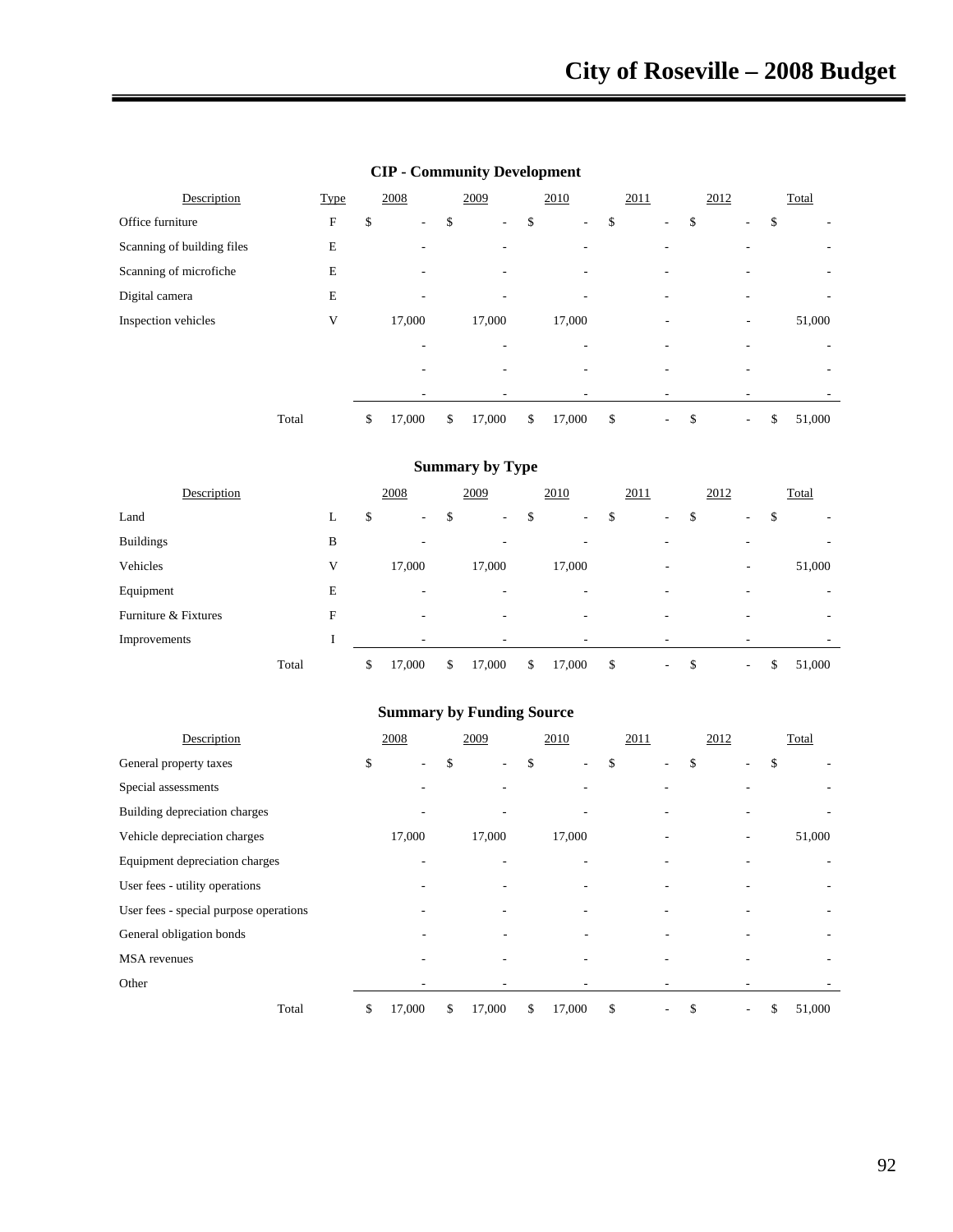| Description                         | <b>Type</b> | 2008          | 2009          | 2010          | 2011          | 2012          | Total        |
|-------------------------------------|-------------|---------------|---------------|---------------|---------------|---------------|--------------|
| Mill & overlay - local streets      | I           | \$<br>800,000 | 800,000<br>\$ | 850,000<br>\$ | 900,000<br>\$ | 900,000<br>\$ | \$4,250,000  |
| Reconstruction - local streets      |             |               |               |               |               |               |              |
| <b>Reconstruction - MSA streets</b> | I           | 700,000       | 1,000,000     | 1,000,000     | 1,000,000     | 1,000,000     | 4,700,000    |
| James Addition to Co. Road C        |             |               |               |               |               |               |              |
| Co. Road B@ (Lex. To Rice)          |             |               |               |               |               |               |              |
| Terminal Road realignment           |             |               |               |               |               |               |              |
| Larpenteur Ave (Oxford to Dale St.) |             |               |               |               |               |               |              |
| Co. Road C (Oxford to Fairview)     |             |               |               |               |               |               |              |
|                                     |             |               |               |               |               |               |              |
|                                     |             |               |               |               |               |               |              |
|                                     |             |               |               |               |               |               |              |
| Total                               |             | \$1,500,000   | \$1,800,000   | \$1,850,000   | \$1,900,000   | \$1,900,000   | \$ 8,950,000 |

# **CIP - Pavement Management Program**

**Summary by Type** 

| Description          |       |    | 2008                          | 2009        |             | 2010                     | 2011        | 2012                          |    | Total        |
|----------------------|-------|----|-------------------------------|-------------|-------------|--------------------------|-------------|-------------------------------|----|--------------|
| Land                 |       | L. | P<br>$\overline{\phantom{a}}$ | ٠<br>ъ      | \$          |                          | \$          | \$                            | ٠D |              |
| <b>Buildings</b>     |       | B  | -                             |             |             |                          |             |                               |    |              |
| Vehicles             |       | v  | $\overline{\phantom{a}}$      | ۰           |             | $\overline{\phantom{a}}$ |             | ۰<br>$\overline{\phantom{a}}$ |    |              |
| Equipment            |       | E  | ٠                             |             |             | ۰                        |             | -                             |    |              |
| Furniture & Fixtures |       | F  | $\overline{\phantom{a}}$      | -           |             | ۰                        | ۰           |                               |    |              |
| Improvements         |       |    | 1,500,000                     | 1,800,000   |             | 1,850,000                | 1,900,000   | 1,900,000                     |    | 8,950,000    |
|                      | Total |    | \$1,500,000                   | \$1,800,000 | \$1,850,000 |                          | \$1,900,000 | \$1,900,000                   |    | \$ 8,950,000 |

| Description                            | 2008                     | 2009                     | 2010        | 2011        | 2012        | Total        |
|----------------------------------------|--------------------------|--------------------------|-------------|-------------|-------------|--------------|
| General property taxes                 | \$<br>-                  | \$                       | \$          | \$          | \$          | \$           |
| Special assessments                    |                          |                          |             |             |             |              |
| Building depreciation charges          | $\overline{\phantom{a}}$ |                          |             |             |             | ٠.           |
| Vehicle depreciation charges           |                          |                          |             |             |             |              |
| Equipment depreciation charges         |                          |                          |             |             |             |              |
| User fees - utility operations         | $\overline{\phantom{a}}$ | $\overline{\phantom{a}}$ |             |             |             |              |
| User fees - special purpose operations |                          |                          |             |             |             |              |
| General obligation bonds               |                          |                          |             |             |             |              |
| <b>MSA Revenues</b>                    | 700,000                  | 1,000,000                | 1,000,000   | 1,000,000   | 1,000,000   | 4,700,000    |
| Other                                  | 800,000                  | 800,000                  | 850,000     | 900,000     | 900,000     | 4,250,000    |
| Total                                  | \$1,500,000              | \$1,800,000              | \$1,850,000 | \$1,900,000 | \$1,900,000 | \$ 8,950,000 |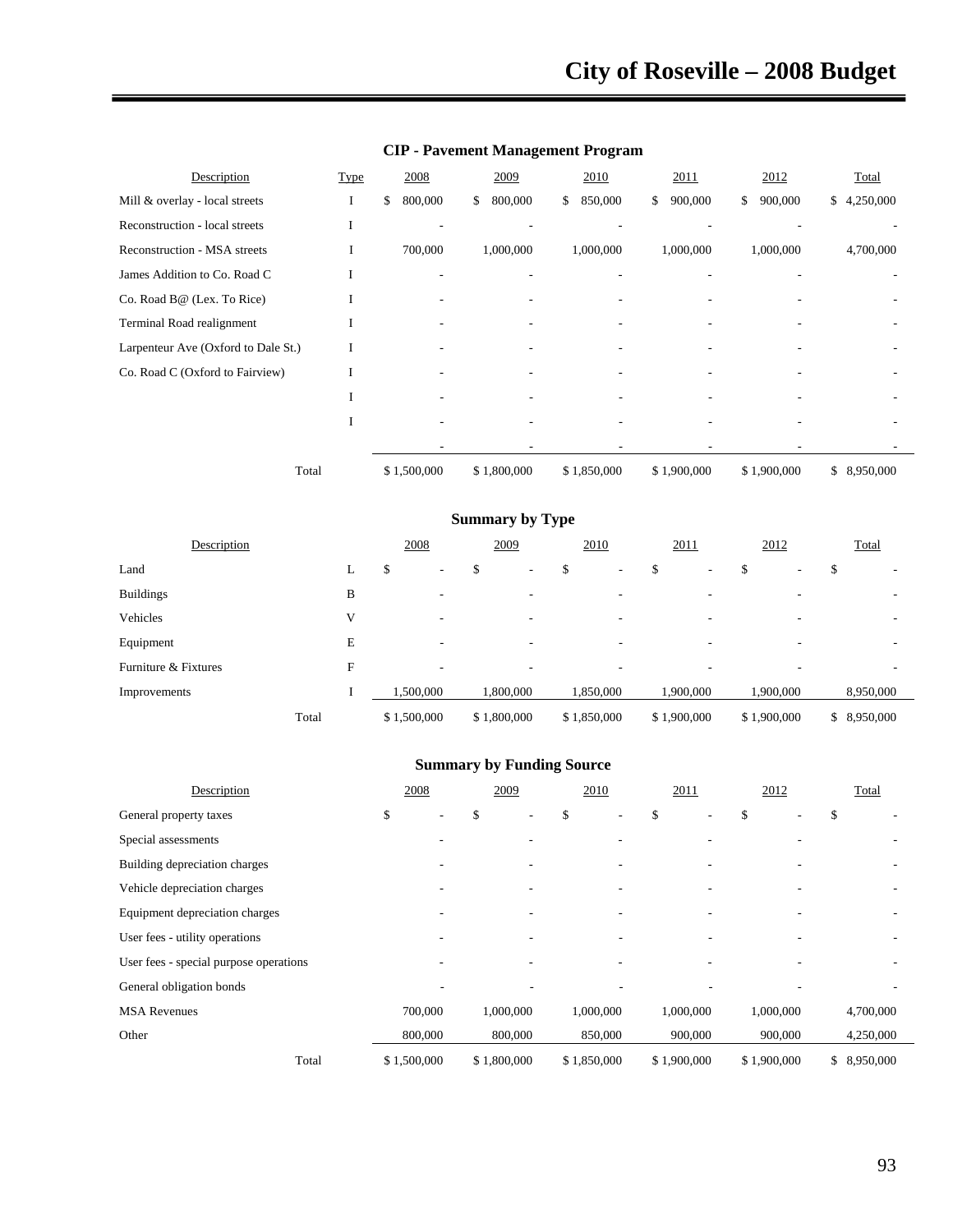| Description         | <b>Type</b> | 2008          | 2009                     |               | 2010    | 2011          | 2012          |    | Total   |
|---------------------|-------------|---------------|--------------------------|---------------|---------|---------------|---------------|----|---------|
| Pathway maintenance | 1           | \$<br>140,000 | \$<br>160,000            | \$            | 160,000 | \$<br>160,000 | \$<br>160,000 | \$ | 780,000 |
|                     |             | ۰             | ۰                        |               | -       | -             | ۰             |    |         |
|                     |             |               | ۰                        |               | -       | -             | ۰             |    |         |
|                     |             | ۰             | $\overline{\phantom{a}}$ |               | -       | -             | -             |    |         |
|                     |             |               |                          |               |         |               |               |    |         |
|                     | Total       | \$<br>140,000 | \$<br>160,000            | <sup>\$</sup> | 160,000 | \$<br>160,000 | \$<br>160,000 | S. | 780,000 |

# **CIP - Pathways**

# **Summary by Type**

| Description          |       | 2008          | 2009          | 2010                     |   | 2011                     | 2012          | Total         |
|----------------------|-------|---------------|---------------|--------------------------|---|--------------------------|---------------|---------------|
| Land                 | ⊾     | \$<br>۰       | \$<br>۰       | \$<br>$\sim$             | э | ۰.                       | \$<br>۰       | \$<br>-       |
| <b>Buildings</b>     | B     |               |               | ۰                        |   |                          |               |               |
| Vehicles             | V     | -             | ٠             | $\overline{\phantom{a}}$ |   | $\overline{\phantom{a}}$ | ۰             | -             |
| Equipment            | E     | ۰             |               | ۰                        |   |                          |               |               |
| Furniture & Fixtures | F     | -             | -             | ٠                        |   |                          |               |               |
| Improvements         |       | 140,000       | 160,000       | 160,000                  |   | 160,000                  | 160,000       | 780,000       |
|                      | Total | \$<br>140,000 | \$<br>160,000 | \$<br>160,000            | S | 160,000                  | \$<br>160,000 | \$<br>780,000 |

| Description                            | 2008                     |    | 2009    |    | 2010                     | 2011          |     | 2012    |    | Total   |
|----------------------------------------|--------------------------|----|---------|----|--------------------------|---------------|-----|---------|----|---------|
| General property taxes                 | \$<br>140,000            | S  | 160,000 | S. | 160,000                  | \$<br>160,000 | \$  | 160,000 | S. | 780,000 |
| Special assessments                    | $\overline{\phantom{a}}$ |    | ٠       |    | $\overline{\phantom{a}}$ |               |     |         |    |         |
| Building depreciation charges          |                          |    |         |    |                          |               |     |         |    |         |
| Vehicle depreciation charges           |                          |    |         |    |                          | ۰             |     |         |    |         |
| Equipment depreciation charges         |                          |    | ٠       |    | ٠                        | ۰             |     |         |    |         |
| User fees - utility operations         |                          |    |         |    | -                        |               |     |         |    |         |
| User fees - special purpose operations |                          |    |         |    |                          |               |     |         |    |         |
| General obligation bonds               |                          |    | ۰       |    | $\overline{\phantom{a}}$ |               |     | ٠       |    |         |
| <b>MSA Revenues</b>                    |                          |    |         |    |                          |               |     |         |    |         |
| Other                                  |                          |    |         |    |                          |               |     |         |    |         |
| Total                                  | \$<br>140,000            | \$ | 160,000 | S. | 160,000                  | \$<br>160,000 | \$. | 160,000 | S. | 780,000 |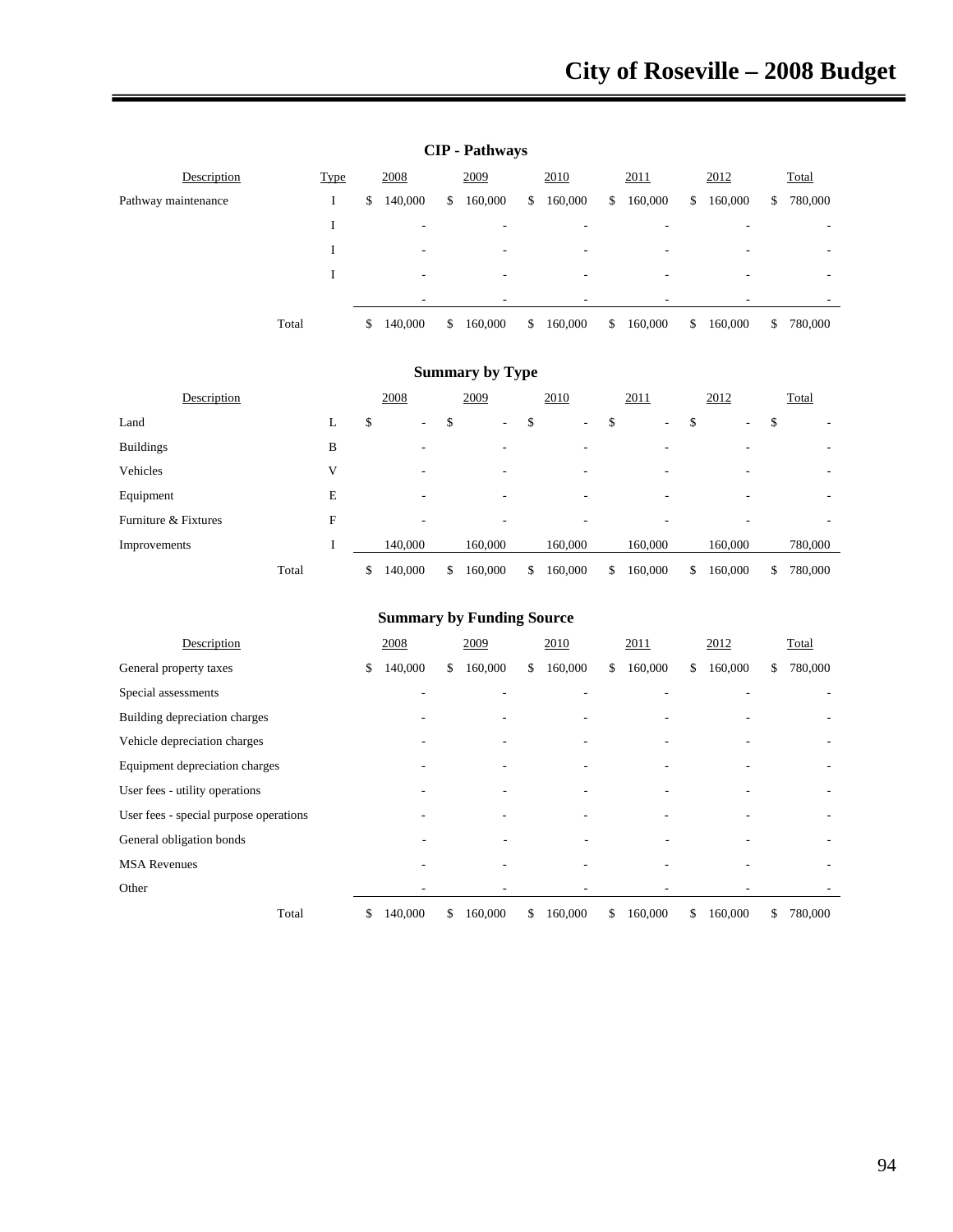|                                         | <b>CIP</b> - Water |    |                          |    |         |    |         |    |         |    |                |    |             |
|-----------------------------------------|--------------------|----|--------------------------|----|---------|----|---------|----|---------|----|----------------|----|-------------|
| Description                             | Type               |    | 2008                     |    | 2009    |    | 2010    |    | 2011    |    | 2012           |    | Total       |
| Water main replacement                  | $\bf{I}$           | \$ | 100,000                  | \$ | 100,000 | \$ | 100,000 | \$ | 150,000 | \$ | 150,000        | \$ | 600,000     |
| Elevated storage tank repainting        | B                  |    |                          |    |         |    |         |    | 500,000 |    |                |    | 500,000     |
| Booster station building maintenance    | B                  |    |                          |    |         |    |         |    |         |    |                |    |             |
| Booster station/valve repairs           | B                  |    | 10,000                   |    | 25,000  |    | 25,000  |    | 25,000  |    |                |    | 85,000      |
| Replace genset & trsfr switch @ booster | B                  |    | $\sim$                   |    | L.      |    | 100,000 |    | L,      |    |                |    | 100,000     |
| Water meter replacement                 | E                  |    | 55,000                   |    | 55,000  |    | 55,000  |    | 55,000  |    | 55,000         |    | 275,000     |
| <b>Automated Meter Reading System</b>   | E                  |    | 50,000                   |    | 50,000  |    | 50,000  |    |         |    | $\overline{a}$ |    | 150,000     |
| 200hp ASD for pump                      | E                  |    |                          |    |         |    |         |    |         |    |                |    |             |
| Replace/Upgrade SCADA system (1/3)      | E                  |    |                          |    |         |    |         |    |         |    |                |    |             |
| Electronic message board (4-way)        | $\mathbf E$        |    | 5,000                    |    |         |    |         |    |         |    |                |    | 5,000       |
| Shop sweeper (6-way split)              | E                  |    | 6,000                    |    |         |    |         |    |         |    |                |    | 6,000       |
| #226 emergency generator                | E                  |    |                          |    |         |    |         |    |         |    | 2,500          |    | 2,500       |
| New motors and soft starters            | E                  |    | $\overline{\phantom{a}}$ |    | 25,000  |    |         |    |         |    | L,             |    | 25,000      |
| Water Truck (1/2 cost)                  | V                  |    |                          |    |         |    |         |    |         |    |                |    |             |
| #205 4x4 pickup w/ plow                 | V                  |    |                          |    |         |    |         |    |         |    |                |    |             |
| #208 Meter van                          | V                  |    |                          |    |         |    |         |    |         |    |                |    |             |
| #210 4x4 pickup                         | V                  |    |                          |    |         |    |         |    |         |    |                |    |             |
| #225 Cat Back-hoe (1/2 wtr, 1/2 storm)  | V                  |    |                          |    |         |    | 30,000  |    |         |    |                |    | 30,000      |
| #230 Dakota                             | V                  |    |                          |    |         |    |         |    |         |    | ٠              |    |             |
| #234 4x4 Pickup                         | V                  |    |                          |    |         |    | 25,000  |    |         |    |                |    | 25,000      |
| #360 Backhoe (3-way split)              | V                  |    | 60,000                   |    |         |    |         |    |         |    |                |    | 60,000      |
| #520 trailer $(1/2)$                    | V                  |    |                          |    |         |    |         |    |         |    |                |    |             |
| #601 Skidsteer (1/4)                    | V                  |    |                          |    |         |    |         |    |         |    |                |    |             |
| Self-propelled paver (4-way split)      | V                  |    |                          |    | 30,000  |    |         |    |         |    |                |    | 30,000      |
|                                         |                    |    |                          |    |         |    |         |    |         |    |                |    |             |
| Total                                   |                    | \$ | 286,000                  | \$ | 285,000 | \$ | 385,000 | \$ | 730,000 | \$ | 207,500        |    | \$1,893,500 |

| <b>CIP - Wate</b> |  |  |  |
|-------------------|--|--|--|
|-------------------|--|--|--|

|                      | <b>Summary by Type</b> |    |    |         |    |                          |    |                          |    |         |    |                          |    |             |
|----------------------|------------------------|----|----|---------|----|--------------------------|----|--------------------------|----|---------|----|--------------------------|----|-------------|
| Description          |                        |    |    | 2008    |    | 2009                     |    | 2010                     |    | 2011    |    | 2012                     |    | Total       |
| Land                 |                        | L. | \$ | ٠       | \$ | $\overline{\phantom{a}}$ | \$ | $\overline{\phantom{a}}$ | \$ | $\sim$  | \$ | $\overline{\phantom{a}}$ | \$ |             |
| <b>Buildings</b>     |                        | B  |    | 10,000  |    | 25,000                   |    | 125,000                  |    | 525,000 |    | $\overline{\phantom{a}}$ |    | 685,000     |
| Vehicles             |                        | V  |    | 60,000  |    | 30,000                   |    | 55,000                   |    | ٠       |    | ٠                        |    | 145,000     |
| Equipment            |                        | E  |    | 116,000 |    | 130,000                  |    | 105,000                  |    | 55,000  |    | 57,500                   |    | 463,500     |
| Furniture & Fixtures |                        | F  |    | -       |    |                          |    |                          |    |         |    |                          |    |             |
| Improvements         |                        |    |    | 100,000 |    | 100,000                  |    | 100,000                  |    | 150,000 |    | 150,000                  |    | 600,000     |
|                      | Total                  |    | \$ | 286,000 | \$ | 285,000                  | \$ | 385,000                  | \$ | 730,000 |    | 207,500                  |    | \$1,893,500 |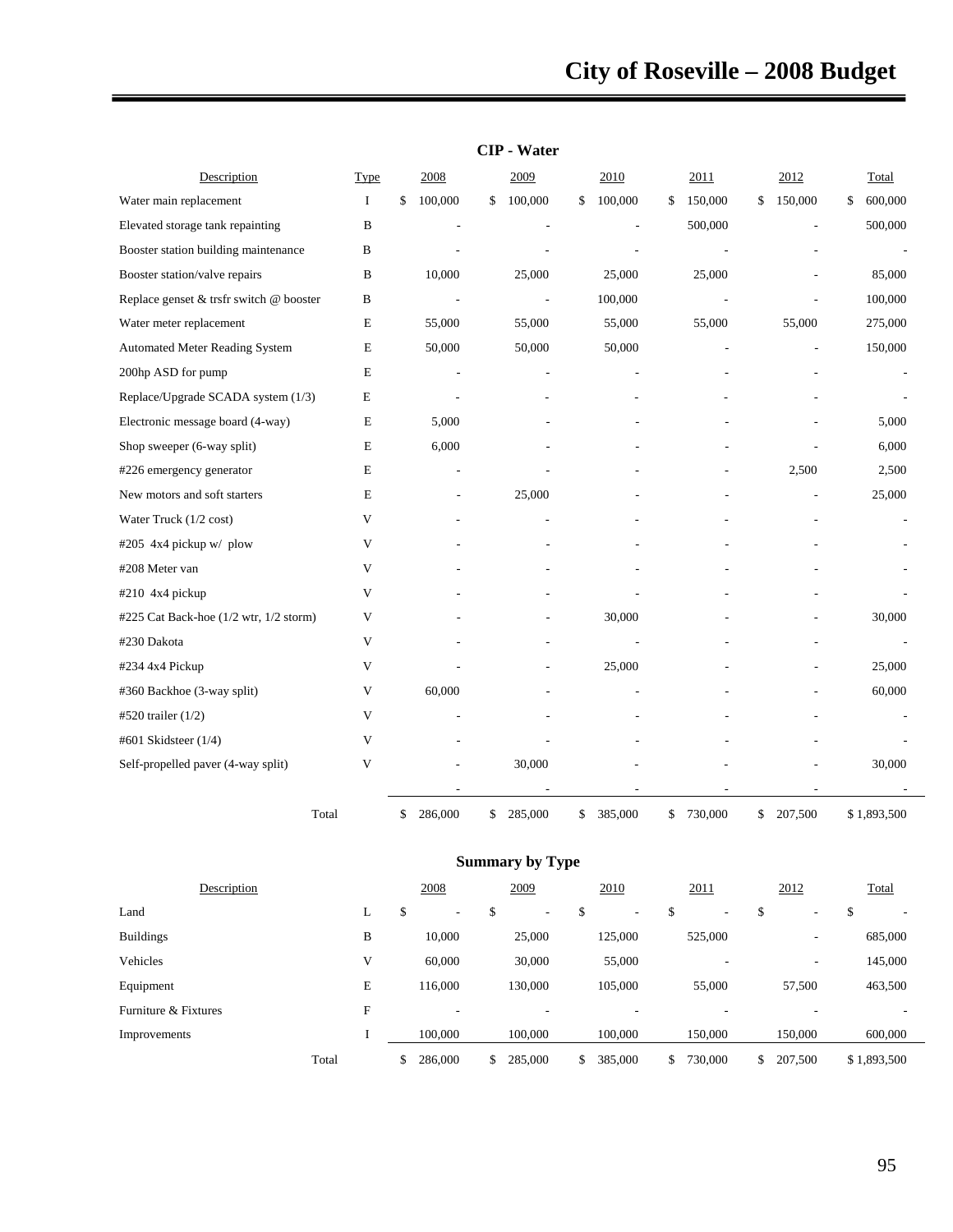| Description                            | 2008                           |     | 2009    | 2010                           |    | 2011    | 2012          | Total       |  |
|----------------------------------------|--------------------------------|-----|---------|--------------------------------|----|---------|---------------|-------------|--|
| General property taxes                 | \$<br>$\overline{\phantom{a}}$ | \$  | ۰       | \$<br>$\overline{\phantom{a}}$ | \$ |         | \$<br>۰       | \$          |  |
| Special assessments                    |                                |     |         |                                |    |         |               |             |  |
| Building depreciation charges          |                                |     |         |                                |    |         |               |             |  |
| Vehicle depreciation charges           |                                |     |         |                                |    |         |               |             |  |
| Equipment depreciation charges         |                                |     |         |                                |    |         |               |             |  |
| User fees - utility operations         | 286,000                        |     | 285,000 | 385,000                        |    | 730,000 | 207,500       | 1,893,500   |  |
| User fees - special purpose operations |                                |     |         |                                |    |         |               |             |  |
| General obligation bonds               |                                |     |         |                                |    |         |               |             |  |
| <b>MSA</b> revenues                    |                                |     |         |                                |    |         |               |             |  |
| Other                                  |                                |     |         |                                |    |         |               |             |  |
| Total                                  | \$<br>286,000                  | \$. | 285,000 | \$<br>385,000                  | S. | 730,000 | \$<br>207,500 | \$1,893,500 |  |

# **Summary by Funding Source**

 $\rightarrow$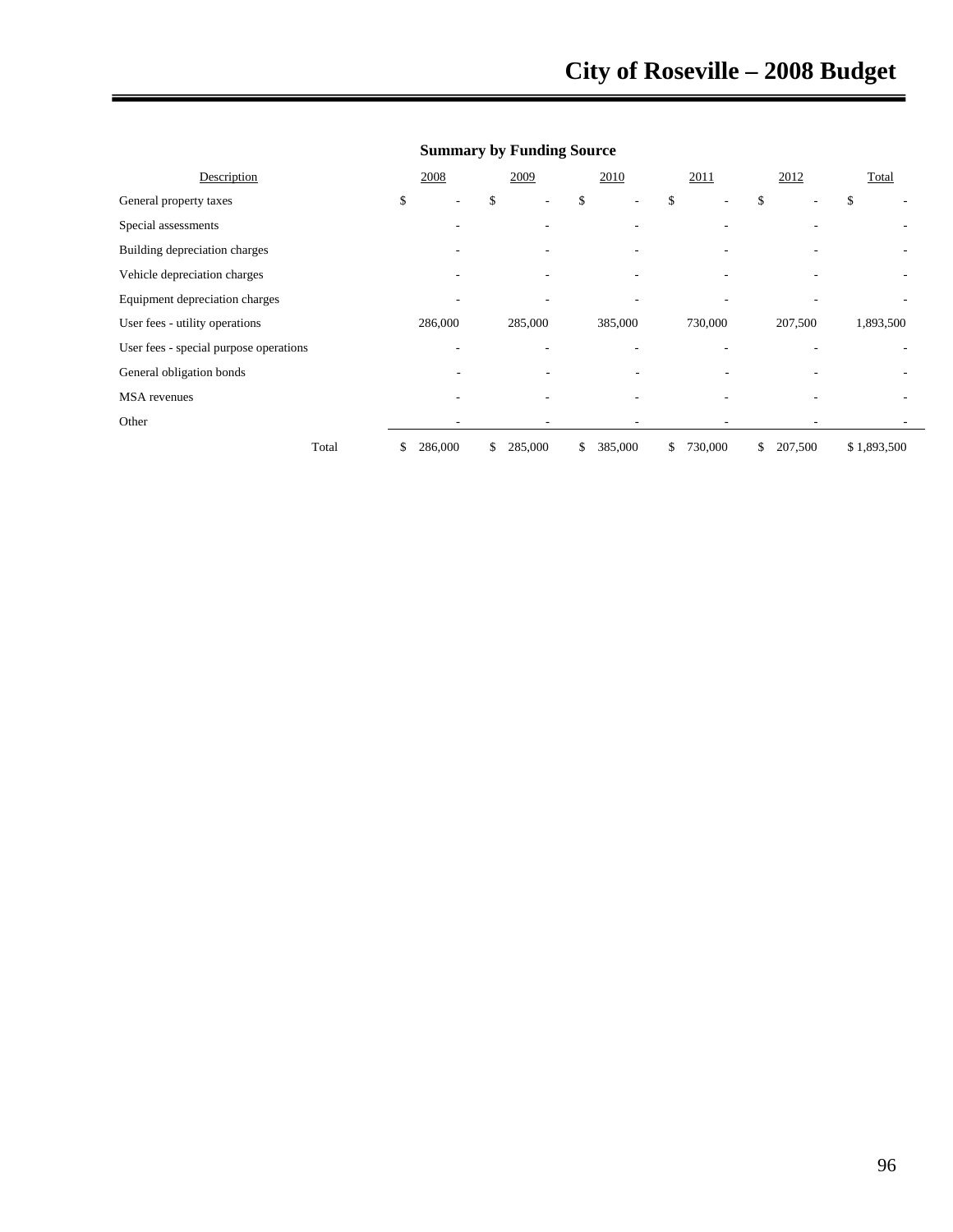| Description                        | <b>Type</b> |                          | 2008    |                | 2009    | 2010          | 2011          | 2012          | Total         |
|------------------------------------|-------------|--------------------------|---------|----------------|---------|---------------|---------------|---------------|---------------|
| Sewer main repairs                 | I           | \$                       | 50,000  | \$             | 50,000  | \$<br>60,000  | \$<br>75,000  | \$<br>75,000  | \$<br>310,000 |
| Sewer main lining                  | $\bf{I}$    |                          | 150,000 |                | 150,000 | 150,000       | 200,000       | 200,000       | 850,000       |
| I & I reduction                    | I           |                          | 150,000 |                | 150,000 | 150,000       | 100,000       | 100,000       | 650,000       |
| Lift station repairs/upgrades      | B           |                          | 50,000  |                | 10,000  | 100,000       | 10,000        | 10,000        | 180,000       |
| Retrofit Fulham Lift Station       | B           |                          |         |                |         |               |               |               |               |
| Retrofit Wagner Lift Station       | B           | $\overline{\phantom{a}}$ |         |                |         |               |               |               |               |
| Replace/Upgrade SCADA system       | E           |                          |         |                |         |               |               |               |               |
| Electronic message board (4-way)   | E           |                          | 5,000   |                |         |               |               |               | 5,000         |
| Shop sweeper (6-way split)         | E           |                          | 6,000   |                |         |               |               |               | 6,000         |
| Replace 1990 air compressor        | E           | L,                       |         |                |         | 15,000        |               |               | 15,000        |
| Mainline televising system         | E           | L.                       |         |                |         |               |               |               |               |
| Zero-turn mower (1/4 cost)         | E           |                          |         |                |         |               |               |               |               |
| #201 Jetter/Vactor                 | V           |                          |         |                |         |               |               |               |               |
| #202 1-ton with dump box/plow      | V           |                          |         |                | 35,000  |               |               |               | 35,000        |
| #206 1-ton service truck           | V           | $\overline{a}$           |         |                |         |               |               |               |               |
| #213 Extend-a-jet replacement      | V           |                          |         |                |         |               |               |               |               |
| #220 Towmaster trailer - 10 ton    | V           |                          |         |                | 6,000   |               |               |               | 6,000         |
| #360 Backhoe (4-way split)         | V           |                          | 60,000  | $\overline{a}$ |         |               |               |               | 60,000        |
| #225 Backhoe (4-way split)         | V           |                          |         |                |         | 30,000        |               |               | 30,000        |
| #601 Skidsteer (1/4)               | V           |                          |         |                |         |               |               |               |               |
| Self-propelled paver (4-way split) | V           |                          |         |                | 30,000  |               |               |               | 30,000        |
| Add single axle jetter to fleet    | V           |                          |         |                |         |               |               |               |               |
|                                    |             |                          |         |                |         |               |               |               |               |
|                                    |             |                          |         |                |         |               |               |               |               |
|                                    |             |                          |         |                |         |               |               |               |               |
| Total                              |             | \$                       | 471,000 | \$             | 431,000 | \$<br>505,000 | \$<br>385,000 | \$<br>385,000 | \$2,177,000   |

**CIP - Sanitary Sewer**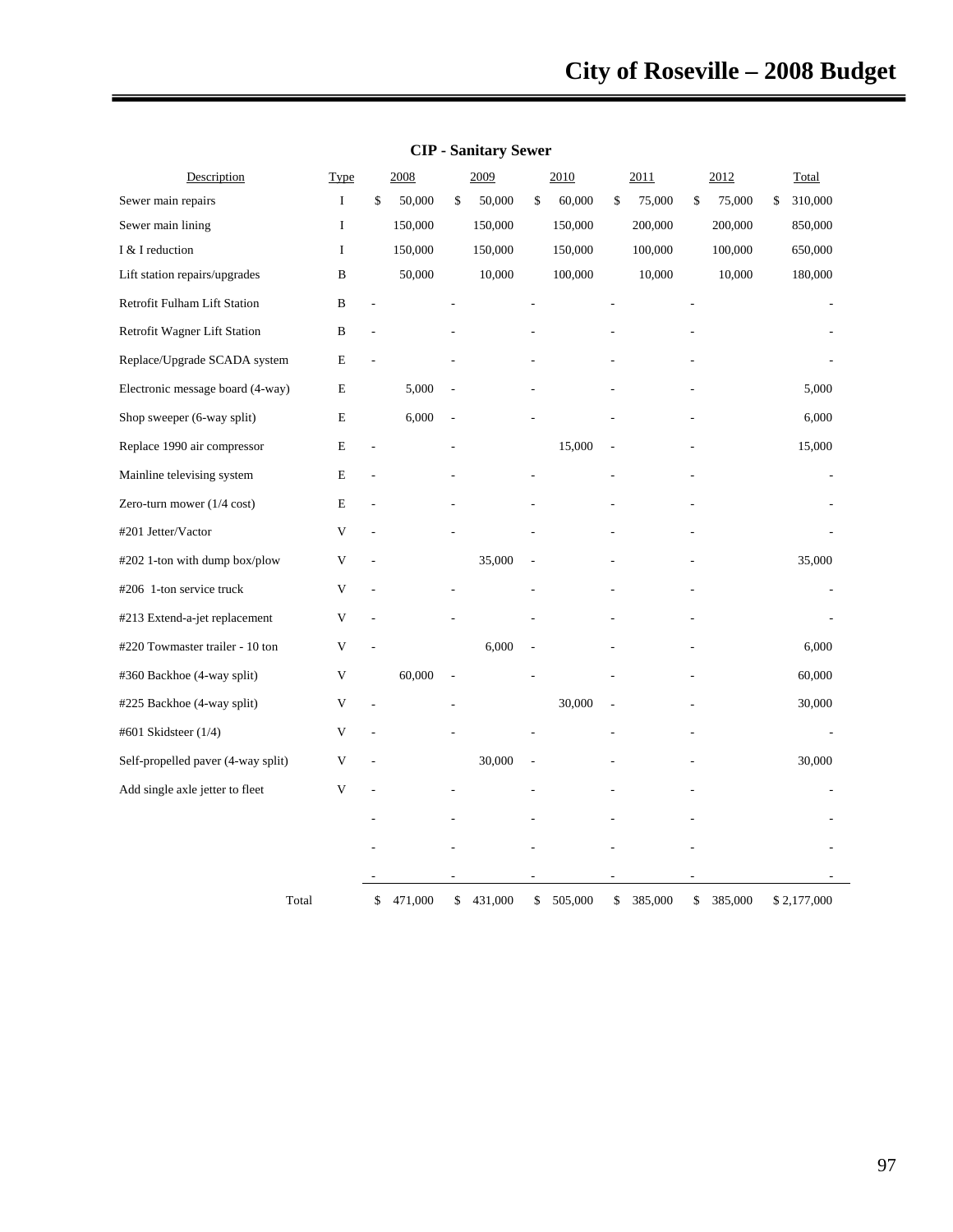| Description          |       | 2008          | 2009          | 2010                     | 2011                     | 2012          | Total                    |
|----------------------|-------|---------------|---------------|--------------------------|--------------------------|---------------|--------------------------|
| Land                 | ┻     | \$<br>۰       | \$<br>۰.      | \$<br>-                  | \$<br>۰                  | \$<br>۰       | \$<br>-                  |
| <b>Buildings</b>     | B     | 50,000        | 10,000        | 100,000                  | 10,000                   | 10,000        | 180,000                  |
| Vehicles             | V     | 60,000        | 71,000        | 30,000                   | -                        | ۰             | 161,000                  |
| Equipment            | E     | 11,000        | ٠.            | 15,000                   | $\overline{\phantom{a}}$ | ٠             | 26,000                   |
| Furniture & Fixtures | F     | ۰             | ٠             | $\overline{\phantom{a}}$ | ۰                        | -             | $\overline{\phantom{a}}$ |
| Improvements         |       | 350,000       | 350,000       | 360,000                  | 375,000                  | 375,000       | 1,810,000                |
|                      | Total | 471,000<br>S. | 431,000<br>\$ | 505,000<br>\$            | 385,000<br>\$            | 385,000<br>\$ | \$2,177,000              |

# **Summary by Type**

| Description                            | 2008          | 2009          | 2010                     | 2011          | 2012          | Total       |
|----------------------------------------|---------------|---------------|--------------------------|---------------|---------------|-------------|
| General property taxes                 | \$<br>٠       | \$<br>٠       | \$                       | \$<br>٠       | \$            | \$          |
| Special assessments                    |               |               |                          |               |               |             |
| Building depreciation charges          |               |               |                          |               |               |             |
| Vehicle depreciation charges           |               | ٠             | $\overline{\phantom{a}}$ | ٠             |               |             |
| Equipment depreciation charges         |               | ٠             |                          |               |               |             |
| User fees - utility operations         | 471,000       | 431,000       | 505,000                  | 385,000       | 385,000       | 2,177,000   |
| User fees - special purpose operations |               |               |                          |               |               |             |
| General obligation bonds               |               |               |                          |               |               |             |
| <b>MSA</b> revenues                    |               | ٠             |                          |               |               |             |
| Other                                  |               | ٠             |                          |               |               |             |
| Total                                  | 471,000<br>\$ | 431,000<br>\$ | 505,000<br>\$            | 385,000<br>\$ | 385,000<br>\$ | \$2,177,000 |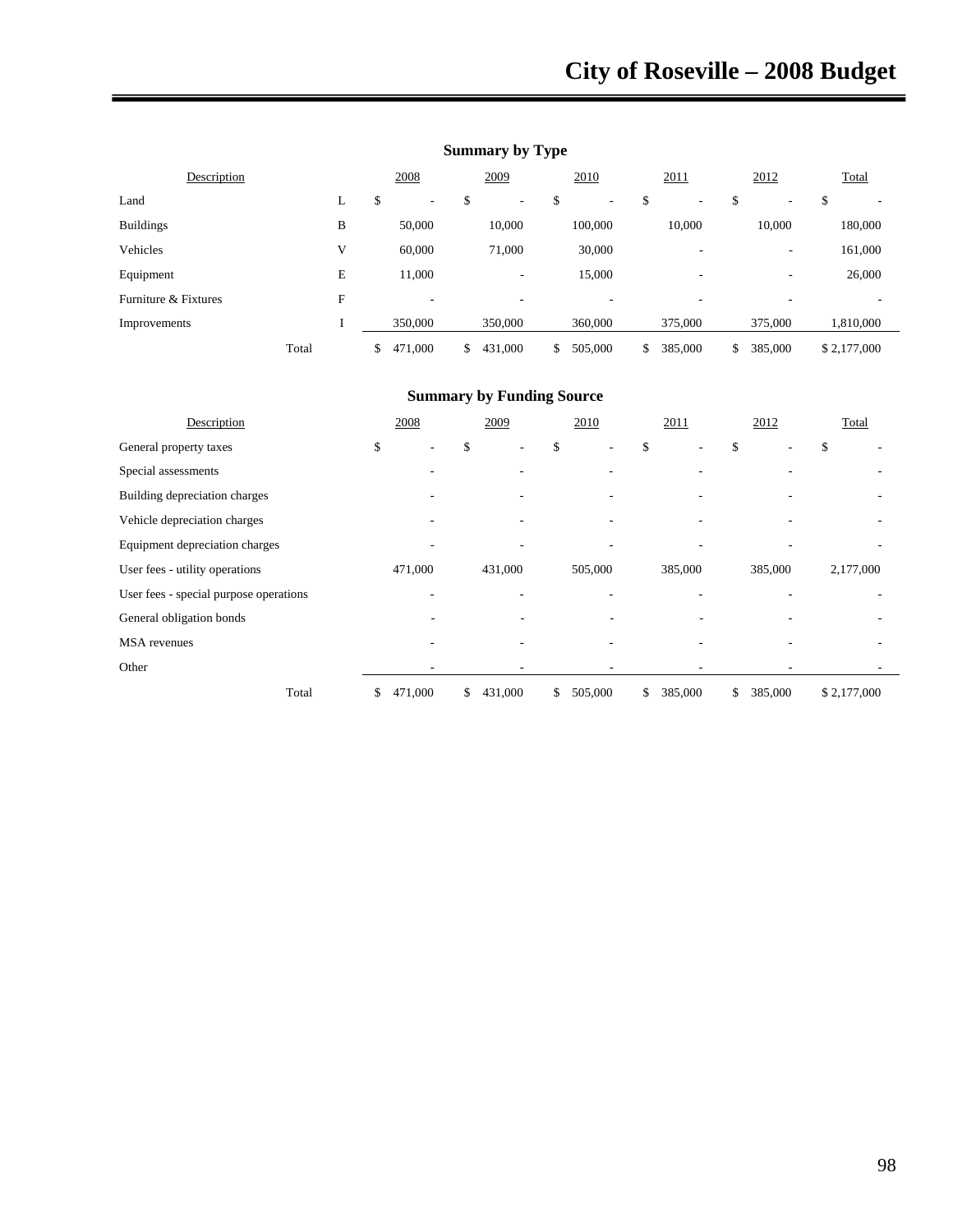| Description                                              | Type                      | 2008                     | 2009          | 2010           | 2011                     | 2012           | Total                    |
|----------------------------------------------------------|---------------------------|--------------------------|---------------|----------------|--------------------------|----------------|--------------------------|
| Pond improvements                                        | I                         | \$<br>250,000            | \$<br>150,000 | \$<br>150,000  | \$<br>200,000            | \$<br>200,000  | \$<br>950,000            |
| Storm sewer replacement/PMP                              | $\bf{I}$                  | 100,000                  | 100,000       | 100,000        | 150,000                  | 150,000        | 600,000                  |
| B2 Pathway improvements                                  | I                         | L,                       |               |                |                          |                |                          |
| Leaf site improvements                                   | $\mathbf I$               | $\overline{\phantom{a}}$ | 100,000       |                |                          | $\overline{a}$ | 100,000                  |
| Replace/Upgrade SCADA system                             | E                         | $\overline{\phantom{a}}$ |               |                |                          |                |                          |
| Self propelled paver (4-way split)                       | $\mathbf E$               | L,                       | 30,000        |                |                          |                | 30,000                   |
| Shop sweeper (6-way split)                               | $\mathbf E$               | 6,000                    |               |                |                          |                | 6,000                    |
| Cement mixer                                             | E                         | 6,000                    |               |                |                          |                | 6,000                    |
| Skidsteer grapple bucket                                 | $\mathbf E$               | L,                       |               |                |                          | ä,             | $\overline{\phantom{a}}$ |
| Electronic message board(4-way)                          | V                         | 5,000                    |               |                |                          |                | 5,000                    |
| #115 flail mower type                                    | V                         | 10,000                   |               |                |                          |                | 10,000                   |
| #126 Street sweeper                                      | V                         |                          |               |                |                          |                |                          |
| #130 Steamer                                             | V                         |                          | 15,000        |                |                          |                | 15,000                   |
| #132 Elgin sweeper                                       | V                         |                          |               |                | $\overline{\phantom{a}}$ | 150,000        | 150,000                  |
| #135 5-ton trailer $(1/2 \text{ cost})$                  | V                         |                          |               |                |                          |                |                          |
| #136 1-ton dump                                          | V                         | 50,000                   |               |                |                          |                | 50,000                   |
| #139 Vacall                                              | V                         |                          |               | $\overline{a}$ | 200,000                  | $\overline{a}$ | 200,000                  |
| #145 3-ton dumptruck                                     | V                         |                          |               |                | $\overline{a}$           | 150,000        | 150,000                  |
| #147 3-ton dumptruck                                     | V                         |                          |               |                | $\overline{a}$           | 150,000        | 150,000                  |
| #225 Cat Back-hoe $(1/2 \text{ wtr}, 1/2 \text{ storm})$ | V                         |                          |               | 60,000         |                          |                | 60,000                   |
| #360 Back-hoe (3-way split)                              | $\ensuremath{\mathsf{V}}$ | 60,000                   |               |                |                          |                | 60,000                   |
| #520 trailer (1/2)                                       | V                         |                          |               |                |                          |                |                          |
| Sheepsfoot compactor (1/4)                               | V                         |                          |               |                |                          |                |                          |
| #601 Skidsteer (1/4)                                     | V                         |                          |               |                |                          |                |                          |
|                                                          |                           |                          |               |                |                          |                |                          |
| Total                                                    |                           | \$<br>487,000            | \$<br>395,000 | \$<br>310,000  | 550,000<br>\$            | \$<br>800,000  | \$2,542,000              |

# **CIP - Storm Drainage**

# **Summary by Type**

| Description          |       | 2008                           |    | 2009                     | 2010                     |    | 2011                     | 2012                     |   | Total       |
|----------------------|-------|--------------------------------|----|--------------------------|--------------------------|----|--------------------------|--------------------------|---|-------------|
| Land                 | ⊾     | \$<br>$\overline{\phantom{a}}$ | Ф  | $\overline{\phantom{a}}$ | \$<br>۰                  | э  | $\overline{\phantom{a}}$ | $\overline{\phantom{a}}$ | D |             |
| <b>Buildings</b>     | B     | ۰                              |    | -                        |                          |    | -                        |                          |   |             |
| Vehicles             | V     | 125,000                        |    | 15,000                   | 60,000                   |    | 200,000                  | 450,000                  |   | 850,000     |
| Equipment            | E     | 12,000                         |    | 30,000                   | $\overline{\phantom{a}}$ |    | -                        | ۰                        |   | 42,000      |
| Furniture & Fixtures | F     | $\overline{\phantom{a}}$       |    | -                        | -                        |    | -                        | -                        |   | ۰           |
| Improvements         |       | 350,000                        |    | 350,000                  | 250,000                  |    | 350,000                  | 350,000                  |   | 1,650,000   |
|                      | Total | \$<br>487,000                  | \$ | 395,000                  | \$<br>310,000            | \$ | 550,000                  | \$<br>800,000            |   | \$2,542,000 |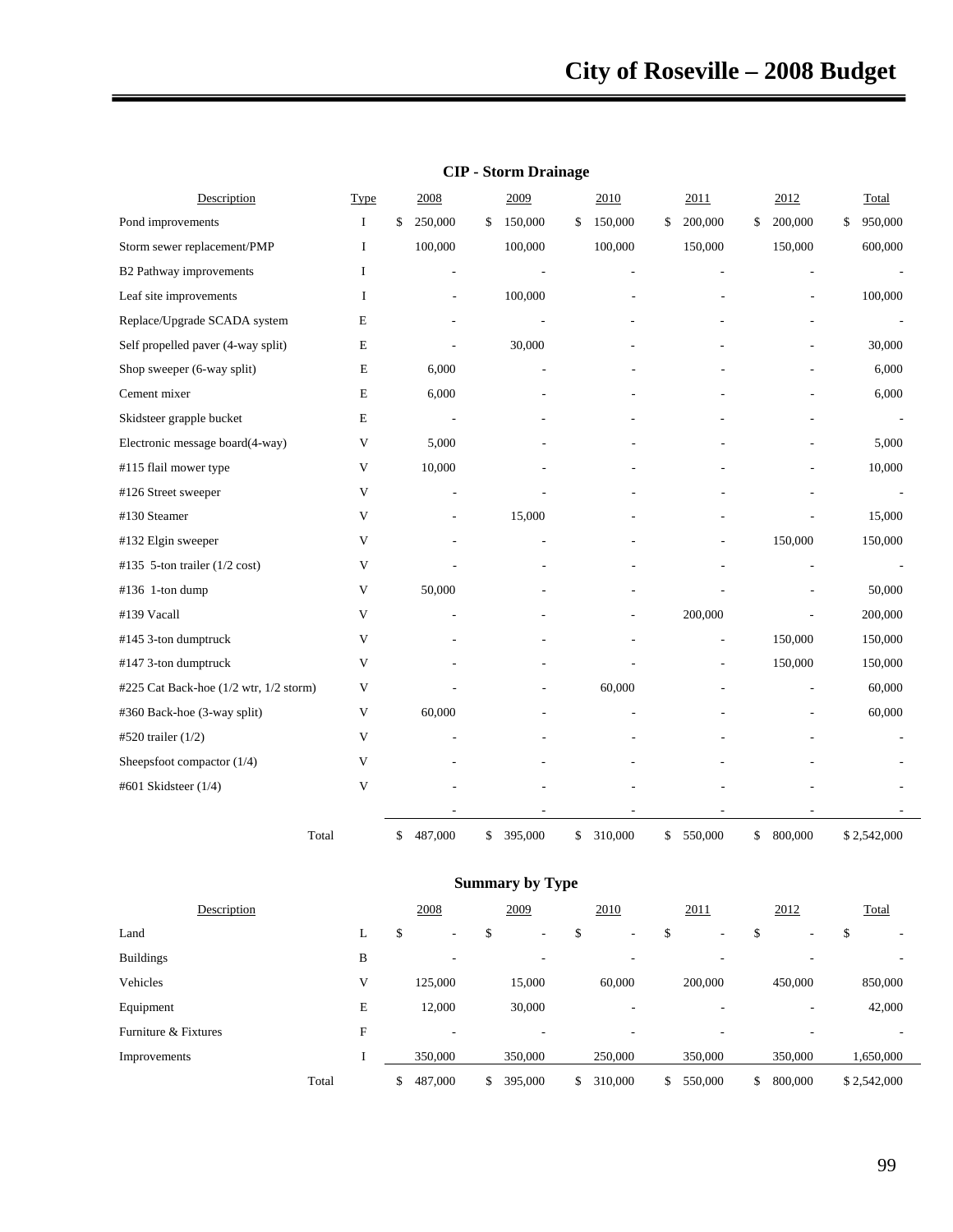| Description                            | 2008          | 2009          | 2010          | 2011          | 2012          | Total       |
|----------------------------------------|---------------|---------------|---------------|---------------|---------------|-------------|
| General property taxes                 | \$<br>۰.      | \$            | \$<br>٠       | \$            | \$            | \$          |
| Special assessments                    |               |               | ۰             |               |               |             |
| Building depreciation charges          |               |               |               |               |               |             |
| Vehicle depreciation charges           |               |               |               |               |               |             |
| Equipment depreciation charges         |               |               |               |               |               |             |
| User fees - utility operations         | 487,000       | 395,000       | 310,000       | 550,000       | 800,000       | 2,542,000   |
| User fees - special purpose operations |               |               |               |               |               |             |
| General obligation bonds               |               |               |               |               |               |             |
| <b>MSA</b> revenues                    |               |               |               |               |               |             |
| Other                                  |               |               | ۰             |               |               |             |
| Total                                  | \$<br>487,000 | 395,000<br>\$ | 310,000<br>\$ | 550,000<br>\$ | 800,000<br>\$ | \$2,542,000 |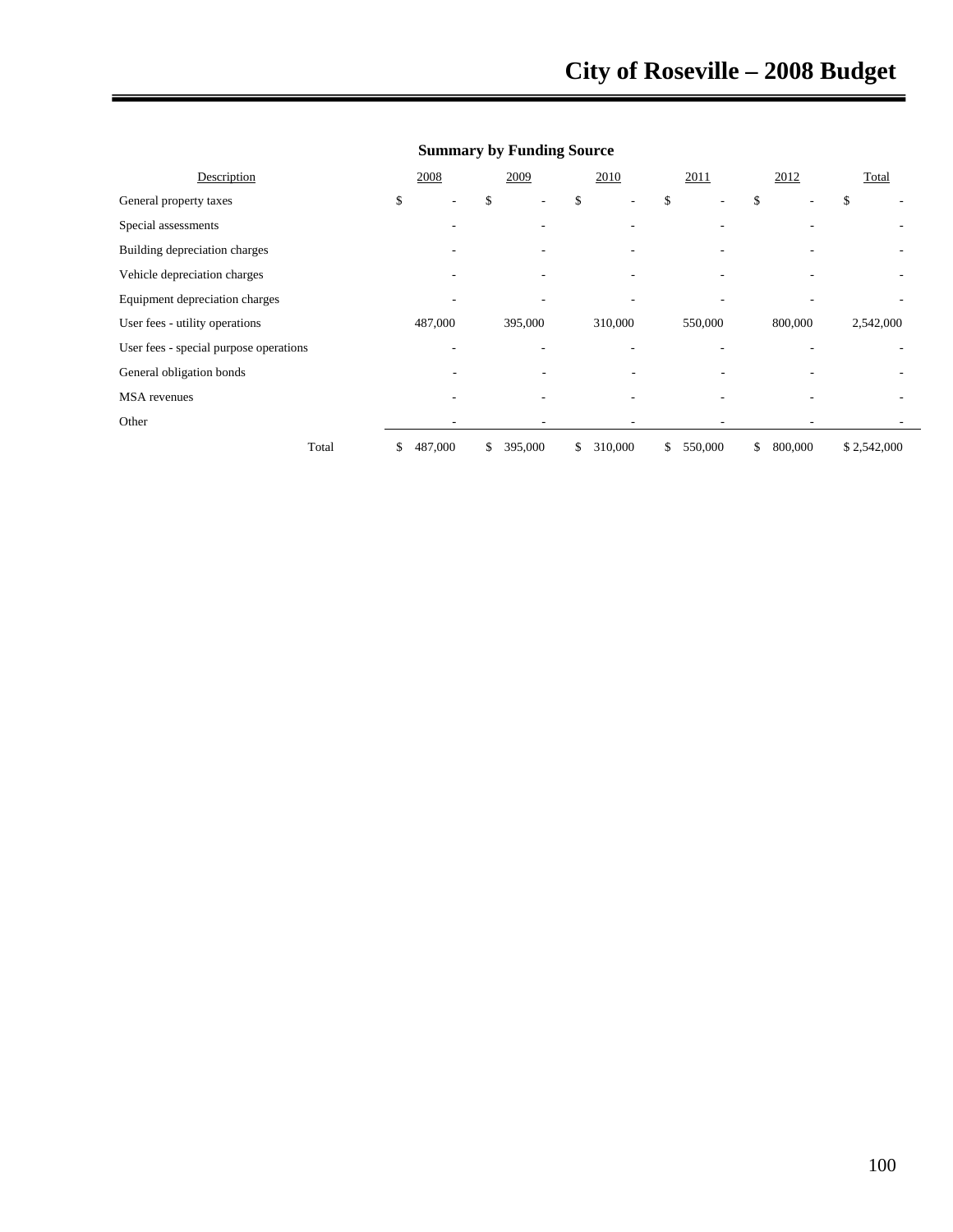| Description                       | Type                      | 2008           | 2009                           | 2010                 | 2011        | 2012                 | Total          |
|-----------------------------------|---------------------------|----------------|--------------------------------|----------------------|-------------|----------------------|----------------|
| Holder snow machine               | $\mathbf E$               | \$<br>$\sim$   | \$<br>$\overline{\phantom{a}}$ | \$<br>$\overline{a}$ | \$          | \$<br>$\blacksquare$ | \$             |
| Park video security system        | $\mathbf E$               | 5,000          | 5,000                          | 5,000                | 5,000       | 5,000                | 25,000         |
| Toro Groundmaster #2              | $\mathbf E$               | 33,000         |                                |                      |             |                      | 33,000         |
| Toro Gang Mower (16')             | $\mathbf E$               | L,             |                                |                      |             |                      | $\overline{a}$ |
| Push Mowers                       | $\mathbf E$               |                |                                |                      |             |                      |                |
| #520 Single axle trailer          | E                         |                |                                |                      |             |                      |                |
| Tow master trailer                | $\mathbf E$               |                |                                |                      |             |                      |                |
| 15 Passenger van                  | $\mathbf{V}$              |                |                                |                      |             |                      |                |
| M-T sidewalk machine              | V                         | $\overline{a}$ | 120,000                        |                      |             |                      | 120,000        |
| #??? Mitsubishi utility truck     | $\mathbf V$               |                |                                |                      |             |                      |                |
| #503 Dodge 3/4-ton pickup         | $\ensuremath{\mathsf{V}}$ |                |                                |                      |             |                      |                |
| #??? Dodge ram truck              | $\mathbf V$               |                |                                |                      |             |                      |                |
| #500 Chevrolet 1/2-ton pickup     | V                         |                |                                |                      |             |                      |                |
| #502 pickup                       | V                         |                |                                |                      |             |                      |                |
| #504 Chevrolet Blazer             | $\mathbf V$               |                | 35,000                         |                      |             |                      | 35,000         |
| #505 Chevrolet 1/2-ton pickup     | $\ensuremath{\mathsf{V}}$ |                |                                |                      |             |                      |                |
| #506 Chevrolet 1-ton dump         | V                         | ä,             | 35,000                         |                      |             |                      | 35,000         |
| #509 Chevrolet 3/4-ton 4x4 pickup | V                         |                |                                |                      |             |                      |                |
| #515 1/2-ton pickup               | $\ensuremath{\mathbf{V}}$ |                |                                |                      |             |                      |                |
| Water truck (1/2 cost)            | V                         |                |                                |                      |             |                      |                |
| Utility grader                    | V                         |                |                                |                      |             |                      |                |
| New Holland tractor loader        | V                         |                |                                |                      |             |                      |                |
| New John Deere Tractor            | V                         | 30,000         |                                |                      |             |                      | 30,000         |
|                                   |                           |                |                                |                      |             |                      |                |
|                                   |                           |                |                                |                      |             |                      |                |
| Total                             |                           | \$<br>68,000   | \$<br>195,000                  | \$<br>5,000          | \$<br>5,000 | \$<br>5,000          | 278,000<br>\$  |

#### **CIP - Park Maintenance**

| <b>Summary by Type</b> |       |   |      |                          |    |                          |    |                          |    |       |    |       |       |         |
|------------------------|-------|---|------|--------------------------|----|--------------------------|----|--------------------------|----|-------|----|-------|-------|---------|
| Description            |       |   | 2008 |                          |    | 2009                     |    | 2010                     |    | 2011  |    | 2012  | Total |         |
| Land                   |       | L | \$   | $\sim$                   | \$ | -                        | \$ | $\overline{\phantom{a}}$ | \$ | ۰     | \$ | -     | \$    |         |
| <b>Buildings</b>       |       | B |      | $\sim$                   |    |                          |    |                          |    |       |    |       |       |         |
| Vehicles               |       | V |      | 30,000                   |    | 190,000                  |    | -                        |    | ٠     |    | ٠     |       | 220,000 |
| Equipment              |       | E |      | 38,000                   |    | 5,000                    |    | 5,000                    |    | 5,000 |    | 5,000 |       | 58,000  |
| Furniture & Fixtures   |       | F |      | $\overline{\phantom{a}}$ |    |                          |    |                          |    |       |    |       |       |         |
| Improvements           |       |   |      | $\overline{\phantom{a}}$ |    | $\overline{\phantom{a}}$ |    | $\overline{\phantom{a}}$ |    |       |    |       |       | ۰       |
|                        | Total |   | \$   | 68,000                   | \$ | 195,000                  | \$ | 5,000                    | \$ | 5,000 | \$ | 5,000 | \$    | 278,000 |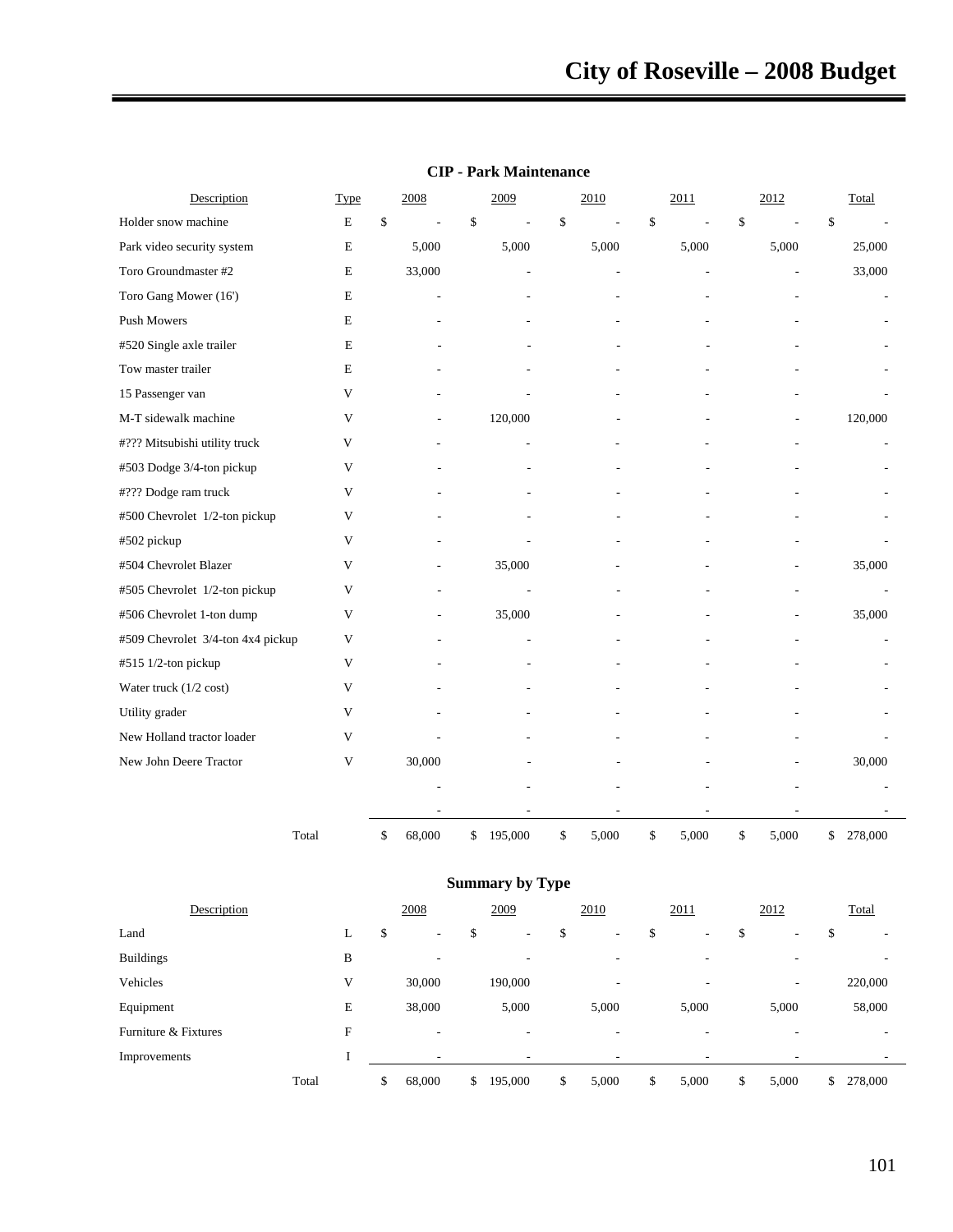| Description                            | 2008                     | 2009          | 2010                     | 2011        | 2012                           | Total         |
|----------------------------------------|--------------------------|---------------|--------------------------|-------------|--------------------------------|---------------|
| General property taxes                 | \$<br>۰                  | \$            | \$<br>۰                  | \$<br>٠     | \$<br>$\overline{\phantom{a}}$ | \$            |
| Special assessments                    | -                        |               |                          |             |                                |               |
| Building depreciation charges          |                          |               |                          |             |                                |               |
| Vehicle depreciation charges           | 30,000                   | 190,000       | ۰                        |             | $\overline{\phantom{a}}$       | 220,000       |
| Equipment depreciation charges         | 38,000                   | 5,000         | 5,000                    | 5,000       | 5,000                          | 58,000        |
| User fees - utility operations         | $\overline{\phantom{a}}$ | ۰             |                          |             |                                |               |
| User fees - special purpose operations | -                        | ۰             | $\overline{\phantom{a}}$ |             | ۰                              |               |
| General obligation bonds               | ٠                        |               | ٠                        |             |                                |               |
| <b>MSA</b> revenues                    |                          |               |                          |             |                                |               |
| Other                                  | ٠                        | ۰             | ٠                        |             | $\overline{\phantom{0}}$       |               |
| Total                                  | \$<br>68,000             | \$<br>195,000 | \$<br>5,000              | \$<br>5,000 | \$<br>5,000                    | \$<br>278,000 |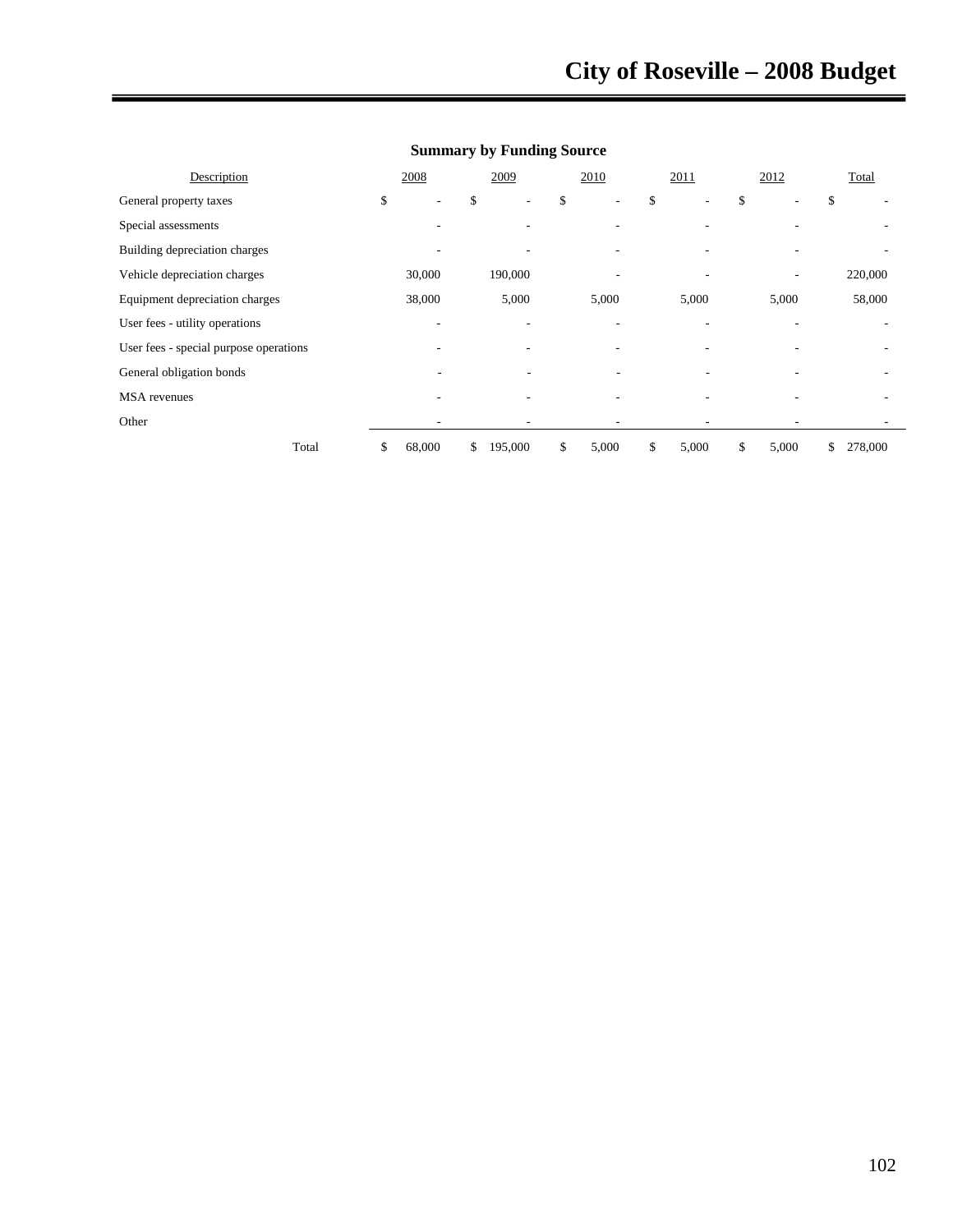| Description                       | <b>Type</b> | 2008          | 2009                     | 2010        | 2011                     | 2012          | Total       |
|-----------------------------------|-------------|---------------|--------------------------|-------------|--------------------------|---------------|-------------|
| Park signs                        | I           | \$            | \$                       | \$          | \$                       | \$            | \$          |
| Amenities                         | I           | 5,000         | 10,000                   | 10,000      | 10,000                   | 10,000        | 45,000      |
| Youth baseball field upgrades     | I           | 5,000         |                          |             |                          |               | 5,000       |
| Playground Equipment replacement  | I           | 110,000       | 100,000                  | 120,000     | 120,000                  | 120,000       | 570,000     |
| Nature Boardwalk/Skate repairs    | I           | 5,000         | 10,000                   | 10,000      | 10,000                   | 10,000        | 45,000      |
| Tennis court repairs & lighting   | Ι           | 35,000        | 25,000                   | 50,000      | 50,000                   | 50,000        | 210,000     |
| Bennett Lake lighting             | I           | 15,000        | 300,000                  |             |                          |               | 315,000     |
| Athletic field upgrades           | I           | 10,000        | 1,000,000                | 800,000     | 20,000                   | 20,000        | 1,850,000   |
| Landscaping upgrades              | I           | 5,000         | 10,000                   | 10,000      | 10,000                   | 10,000        | 45,000      |
| Natural resource restoration      | I           |               | 21,000                   | 21,000      | 21,000                   | 21,000        | 84,000      |
| Lexington Park & other buildings  | I           |               | 50,000                   | 500,000     | 2,000,000                |               | 2,550,000   |
| Replace bridges                   | I           | 30,000        | 120,000                  | 30,000      | 30,000                   |               | 210,000     |
| Central Park Plaza amphitheatre   | I           | 30,000        |                          |             |                          |               | 30,000      |
| Central Park Plaza improvements   | Ι           |               | 50,000                   | 50,000      | 1,000,000                |               | 1,100,000   |
| Arboretum parking lot expansion   | I           |               | $\overline{\phantom{0}}$ | 150,000     |                          |               | 150,000     |
| Shelter kitchen equipment replace | I           |               | 10,000                   |             | 10,000                   |               | 20,000      |
| <b>Skate Center repairs</b>       | I           |               | 5,000                    | 5,000       | 5,000                    | 5,000         | 20,000      |
| Reductions to be determined       | Ι           | (35,000)      |                          |             | $\overline{\phantom{a}}$ | ٠             | (35,000)    |
| Total                             |             | \$<br>215,000 | \$1,711,000              | \$1,756,000 | \$3,286,000              | 246,000<br>\$ | \$7,214,000 |

### **CIP - Park Improvements**

| <b>Summary by Type</b> |       |   |               |                          |             |   |      |                          |             |   |      |         |       |             |
|------------------------|-------|---|---------------|--------------------------|-------------|---|------|--------------------------|-------------|---|------|---------|-------|-------------|
| Description            |       |   | 2008          |                          | 2009        |   | 2010 |                          | 2011        |   | 2012 |         | Total |             |
| Land                   |       | L | \$            | $\overline{\phantom{a}}$ | \$          | ۰ | \$   | $\overline{\phantom{a}}$ | \$          | ٠ | \$   |         | \$    |             |
| <b>Buildings</b>       |       | B |               | -                        |             | ۰ |      |                          |             | ٠ |      |         |       |             |
| Vehicles               |       | V |               | -                        |             | ۰ |      |                          |             | ٠ |      | ۰       |       |             |
| Equipment              |       | E |               | $\overline{\phantom{a}}$ |             | - |      |                          |             | ٠ |      | ۰       |       |             |
| Furniture & Fixtures   |       | F |               | $\overline{\phantom{a}}$ |             | ۰ |      |                          |             | ٠ |      |         |       |             |
| Improvements           |       |   | 215,000       |                          | 1,711,000   |   |      | 1,756,000                | 3,286,000   |   |      | 246,000 |       | 7,214,000   |
|                        | Total |   | 215,000<br>\$ |                          | \$1,711,000 |   |      | \$1,756,000              | \$3,286,000 |   | \$   | 246,000 |       | \$7,214,000 |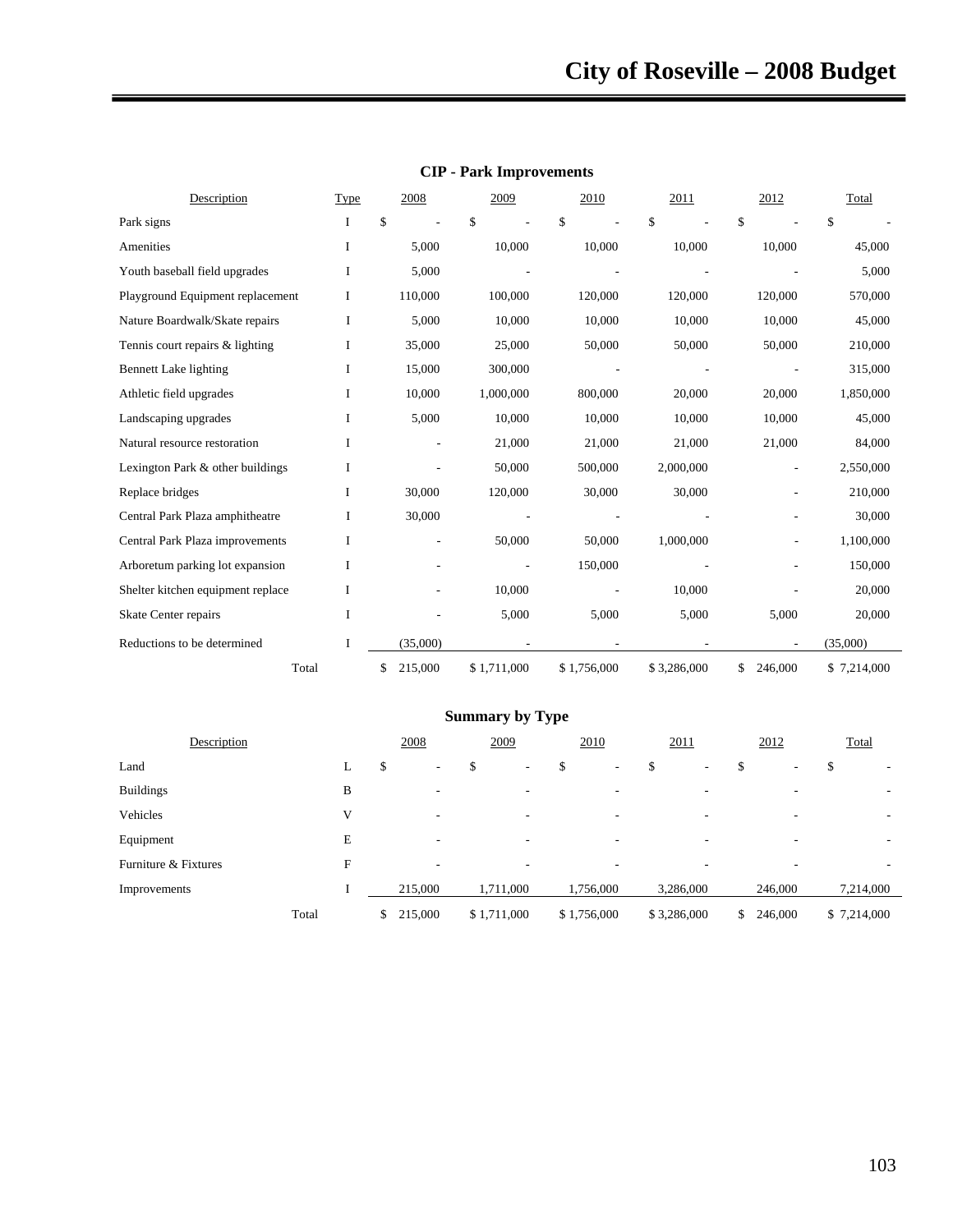| Description                            | 2008                     | 2009        | 2010                     | 2011        | 2012                     | Total       |
|----------------------------------------|--------------------------|-------------|--------------------------|-------------|--------------------------|-------------|
| General property taxes                 | \$<br>215,000            | \$1,711,000 | \$1,756,000              | \$3,286,000 | \$<br>246,000            | \$7,214,000 |
| Special assessments                    | ٠                        |             |                          |             |                          |             |
| Building depreciation charges          | ٠                        |             |                          |             |                          |             |
| Vehicle depreciation charges           |                          |             |                          |             |                          |             |
| Equipment depreciation charges         | ۰                        |             |                          |             |                          |             |
| User fees - utility operations         | $\overline{\phantom{a}}$ |             | ٠                        | ٠           | $\overline{\phantom{a}}$ | ٠           |
| User fees - special purpose operations | ٠                        | -           | $\overline{\phantom{a}}$ |             |                          | ۰.          |
| General obligation bonds               |                          |             |                          |             |                          |             |
| <b>MSA</b> revenues                    | ٠                        |             |                          |             |                          |             |
| Other                                  | ۰                        |             |                          |             |                          |             |
| Total                                  | \$<br>215,000            | \$1,711,000 | \$1,756,000              | \$3,286,000 | \$<br>246,000            | \$7,214,000 |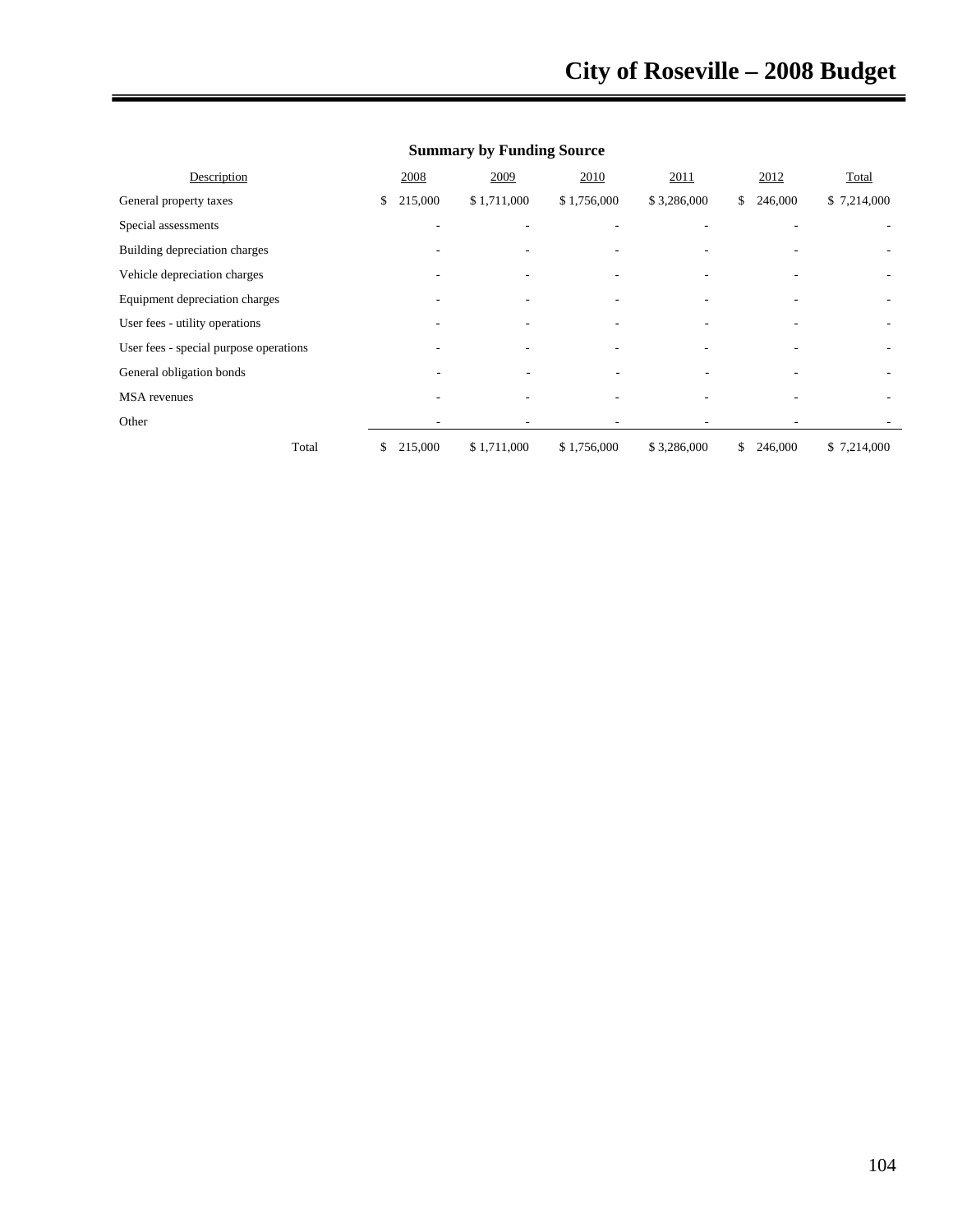| Description                            | Type        | 2008         | 2009          | 2010          | 2011          | 2012          | Total        |
|----------------------------------------|-------------|--------------|---------------|---------------|---------------|---------------|--------------|
| <b>Banquet Room flooring</b>           | B           | \$           | \$<br>40,000  | \$            | \$            | \$            | \$<br>40,000 |
| <b>Banquet Room window treatments</b>  | B           |              |               |               |               |               |              |
| Arena compressor replacement           | B           |              |               |               |               |               |              |
| Arena lights                           | B           | 12,500       |               |               |               |               | 12,500       |
| <b>OVAL Lobby Rubber floor repairs</b> | B           |              | 10,500        |               |               |               | 10,500       |
| Arena Chiller insulation               | B           | L,           |               |               |               |               |              |
| Arena exist door replacement           | B           | 8,500        |               |               |               |               | 8,500        |
| Arena plexiglass and dasher board      | B           |              |               |               |               |               |              |
| Arena ceiling painting                 | B           |              |               |               | 85,000        |               | 85,000       |
| <b>Banquet Addition Roof</b>           | B           |              |               |               |               | 100,000       | 100,000      |
| Oval lobby roof                        | B           |              |               |               | 40,000        |               | 40,000       |
| Oval compressor replacement            | B           |              | 12,000        | 10,000        | 10,000        |               | 32,000       |
| OVAL protective netting                | B           | 5,000        | 7,000         | 5,000         |               |               | 17,000       |
| Replace Oval scoreboard                | B           |              | $\frac{1}{2}$ | 250,000       |               |               | 250,000      |
| North parking lot lights               | B           |              | 25,000        |               |               |               | 25,000       |
| Kaivac Cleaning machine                | B           |              |               |               |               |               |              |
| Rental skates                          | E           | 2,500        | 3,000         |               | 3,000         |               | 8,500        |
| Replace Arena Zamboni                  | E           |              |               |               |               | 100,000       | 100,000      |
| Replace Arena Zamboni batteries        | E           | 7,500        |               |               |               |               | 7,500        |
| Replace sound system                   | E           |              | 60,000        |               |               |               | 60,000       |
| Skate park equipment                   | E           |              | 15,000        | 15,000        | 15,000        |               | 45,000       |
| Oval pad repairs                       | $\mathbf E$ | 8,000        | 8,000         | 8,000         | 8,000         | 89,000        | 121,000      |
| Oval artificial turf                   | E           |              |               |               |               | 600,000       | 600,000      |
| Electric ice edger                     | E           |              | 4,000         |               |               |               | 4,000        |
| Ice show curtain replacement           | Е           |              | 8,000         |               |               |               | 8,000        |
| Banquet room chairs                    | F           |              | 4,500         | 4,500         | 4,500         | 4,500         | 18,000       |
| Banquet room tables                    | F           |              |               | 6,000         | 6,000         | 6,000         | 18,000       |
|                                        |             |              |               |               |               |               |              |
|                                        | Total       | \$<br>44,000 | \$<br>197,000 | \$<br>298,500 | 171,500<br>\$ | \$<br>899,500 | \$1,610,500  |

# **CIP - Skating Center**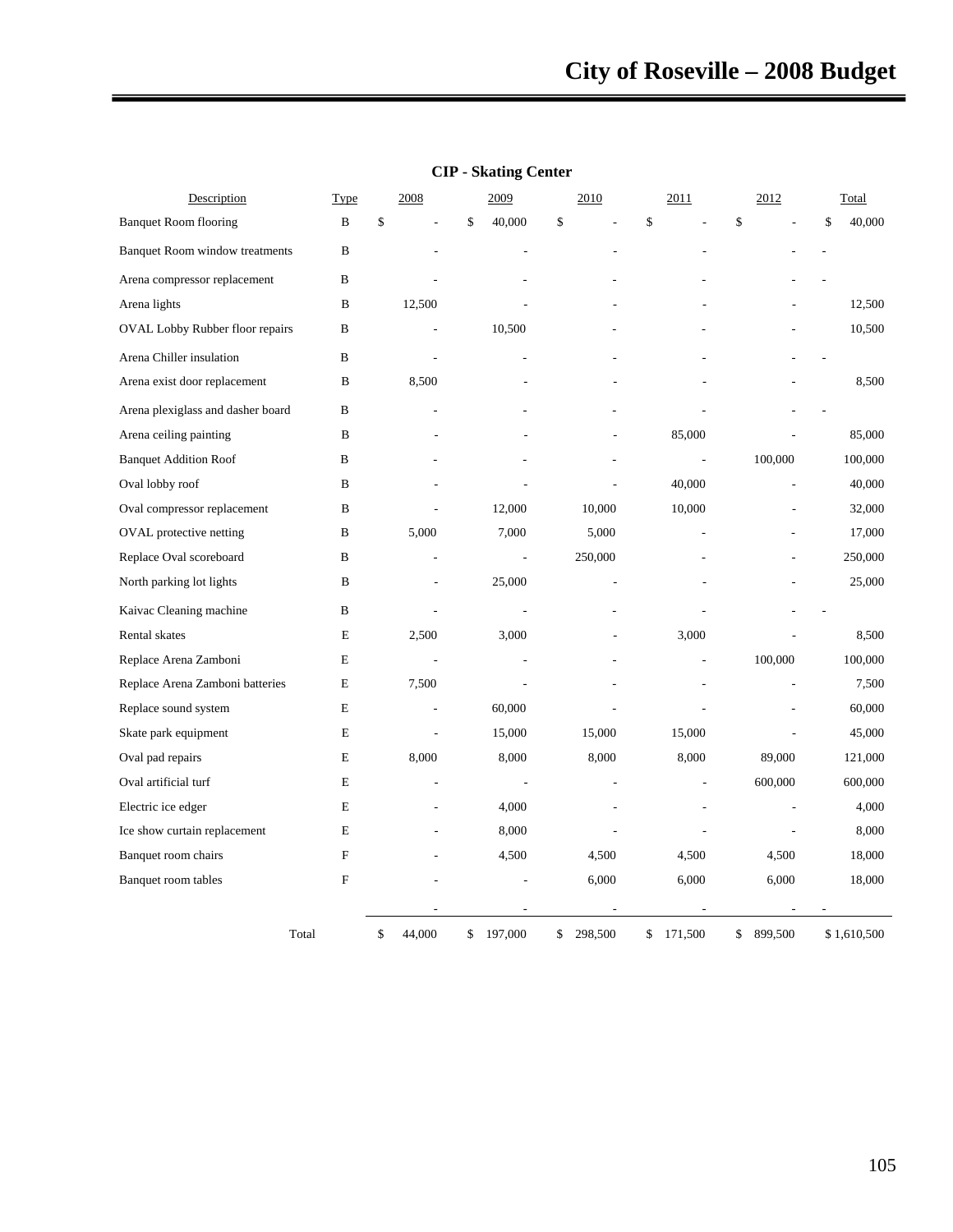| Description          |       |   | 2008                           | 2009          | 2010                           | 2011                           |    | 2012    | \$<br>Total |
|----------------------|-------|---|--------------------------------|---------------|--------------------------------|--------------------------------|----|---------|-------------|
| Land                 |       | L | \$<br>$\overline{\phantom{a}}$ | \$<br>٠       | \$<br>$\overline{\phantom{a}}$ | \$<br>$\overline{\phantom{a}}$ | S  | ۰       |             |
| <b>Buildings</b>     |       | B | 26,000                         | 94,500        | 265,000                        | 135,000                        |    | 100,000 | 620,500     |
| Vehicles             |       | V | $\overline{\phantom{a}}$       | ٠             |                                |                                |    |         |             |
| Equipment            |       | E | 18,000                         | 98,000        | 23,000                         | 26,000                         |    | 789,000 | 954,000     |
| Furniture & Fixtures |       | F | $\overline{\phantom{a}}$       | 4,500         | 10,500                         | 10,500                         |    | 10,500  | 36,000      |
| Improvements         |       |   | $\overline{\phantom{a}}$       | ۰             |                                |                                |    |         |             |
|                      | Total |   | 44,000<br>\$                   | \$<br>197,000 | \$<br>298,500                  | \$<br>171,500                  | \$ | 899,500 | \$1,610,500 |

# **Summary by Type**

| Description                            | 2008                     | 2009                     | 2010          | 2011          | 2012          | Total       |
|----------------------------------------|--------------------------|--------------------------|---------------|---------------|---------------|-------------|
| General property taxes                 | \$<br>٠                  | \$<br>٠                  | \$            | \$            | \$            | \$          |
| Special assessments                    |                          |                          |               |               |               |             |
| Building depreciation charges          | 44,000                   | 197,000                  | 298,500       | 171,500       | 899,500       | 1,610,500   |
| Vehicle depreciation charges           |                          |                          |               |               |               |             |
| Equipment depreciation charges         | $\overline{\phantom{a}}$ | $\overline{\phantom{a}}$ |               | ٠             |               |             |
| User fees - utility operations         | -                        | ٠                        |               |               |               |             |
| User fees - special purpose operations |                          |                          |               |               |               |             |
| General obligation bonds               |                          |                          |               |               |               |             |
| <b>MSA</b> revenues                    |                          |                          |               |               |               |             |
| Other                                  |                          |                          |               |               |               |             |
| Total                                  | \$<br>44,000             | \$<br>197,000            | \$<br>298,500 | \$<br>171,500 | \$<br>899,500 | \$1,610,500 |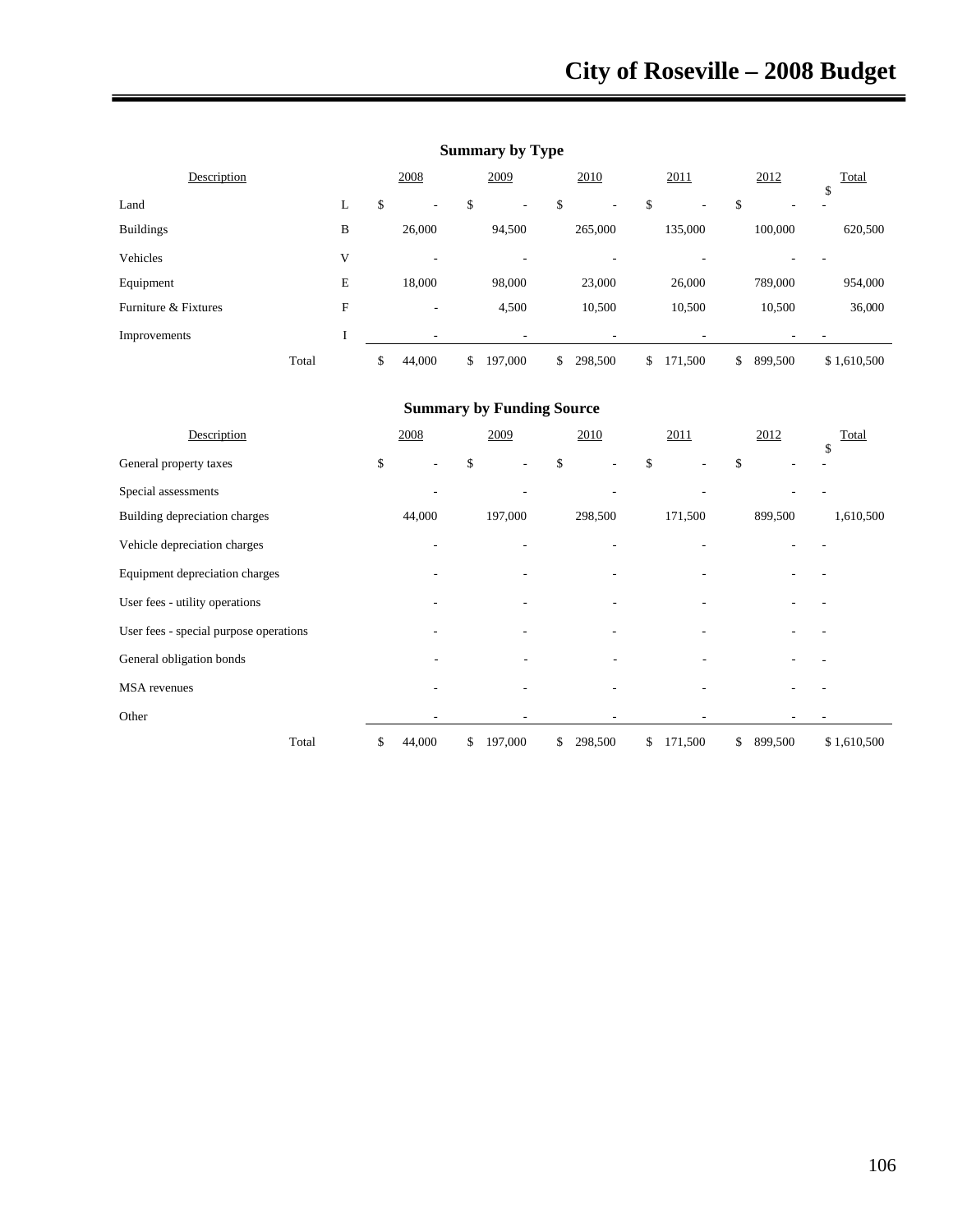# **City of Roseville – 2008 Budget**

| Description                           | Type         | 2008                           | 2009         | 2010         | 2011         | 2012                 | Total         |       |
|---------------------------------------|--------------|--------------------------------|--------------|--------------|--------------|----------------------|---------------|-------|
| Maintenance shop replacement          | $\, {\bf B}$ | \$<br>$\overline{\phantom{a}}$ | \$           | \$<br>L,     | \$           | \$<br>$\overline{a}$ | \$            |       |
| Remodel restrooms / club house        | B            |                                | 15,000       |              |              |                      | 15,000        |       |
| Replace furnace / AC                  | B            |                                |              |              | 25,000       |                      | 25,000        |       |
| General Clubhouse roof replace        | B            |                                |              | 15,000       |              |                      | 15,000        |       |
| Course improvements, landscaping      | I            |                                |              | 3,000        |              | 3,000                |               | 6,000 |
| seal parking lot                      | I            |                                |              | ÷,           | 5,550        |                      |               | 5,550 |
| Irrigation system improvements/clocks | Ι            |                                | 5,000        |              |              |                      |               | 5,000 |
| Greens covers                         | I            | 5,000                          | ٠            |              |              | 5,000                | 10,000        |       |
| Gas pump & tank                       | E            | $\overline{a}$                 | ٠            | 12,000       |              | ۰                    | 12,000        |       |
| Tee mowers / zero turn                | Ε            |                                |              | 16,800       |              |                      | 16,800        |       |
| Computer equipment                    | E            | 1,000                          | 4,000        |              |              |                      |               | 5,000 |
| Fairway mower                         | E            |                                | 55,000       |              |              |                      | 55,000        |       |
| Cushman                               | E            | 18,000                         |              |              |              | 18,000               | 36,000        |       |
| Pickup truck                          | V            |                                | ۰            | 22,000       |              | ٠                    | 22,000        |       |
| Clubhouse furniture                   | F            |                                | -            |              | 5,000        |                      |               | 5,000 |
|                                       |              |                                |              | ٠            |              |                      |               |       |
|                                       |              | $\qquad \qquad \blacksquare$   |              | ٠            |              | ٠                    |               |       |
| Total                                 |              | \$<br>24,000                   | \$<br>79,000 | \$<br>68,800 | \$<br>35,550 | \$<br>26,000         | \$<br>233,350 |       |

# **CIP - Golf Course**

| <b>Summary by Type</b> |              |    |        |    |                          |    |                          |    |        |    |                          |    |         |
|------------------------|--------------|----|--------|----|--------------------------|----|--------------------------|----|--------|----|--------------------------|----|---------|
| Description            |              |    | 2008   |    | 2009                     |    | 2010                     |    | 2011   |    | 2012                     |    | Total   |
| Land                   | L.           | \$ | ۰      | \$ | $\overline{\phantom{a}}$ | \$ | $\overline{\phantom{a}}$ | \$ | ٠      | \$ | $\overline{\phantom{a}}$ | \$ | -       |
| <b>Buildings</b>       | B            |    | ٠      |    | 15,000                   |    | 15,000                   |    | 25,000 |    | $\overline{\phantom{a}}$ |    | 55,000  |
| Vehicles               | V            |    | ٠      |    | $\overline{\phantom{a}}$ |    | 22,000                   |    | -      |    | $\overline{\phantom{a}}$ |    | 22,000  |
| Equipment              | E            |    | 19,000 |    | 59,000                   |    | 28,800                   |    | ۰.     |    | 18,000                   |    | 124,800 |
| Furniture & Fixtures   | $\mathbf{F}$ |    | ٠      |    | $\overline{\phantom{a}}$ |    | $\overline{\phantom{a}}$ |    | 5,000  |    | $\overline{\phantom{a}}$ |    | 5,000   |
| Improvements           |              |    | 5,000  |    | 5,000                    |    | 3,000                    |    | 5,550  |    | 8,000                    |    | 26,550  |
|                        | Total        | \$ | 24,000 | \$ | 79,000                   | \$ | 68,800                   | \$ | 35,550 | \$ | 26,000                   | S. | 233,350 |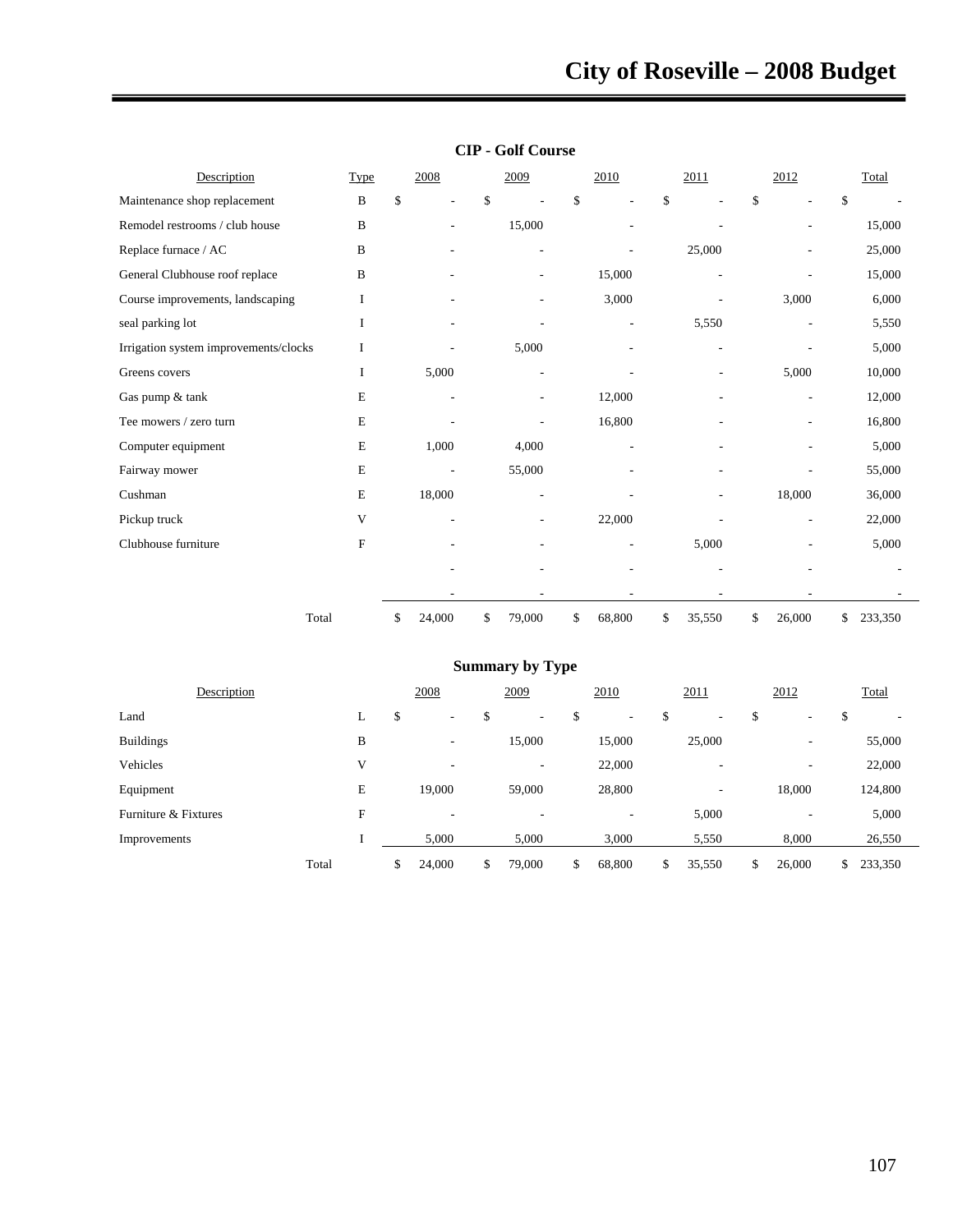# **City of Roseville – 2008 Budget**

| Description                            | 2008                     | 2009         | 2010                           | 2011         | 2012         | Total         |
|----------------------------------------|--------------------------|--------------|--------------------------------|--------------|--------------|---------------|
| General property taxes                 | \$<br>٠                  | \$<br>٠      | \$<br>$\overline{\phantom{a}}$ | \$           | \$           | \$            |
| Special assessments                    | ٠                        |              |                                |              |              |               |
| Building depreciation charges          | ٠                        |              |                                |              |              |               |
| Vehicle depreciation charges           |                          |              |                                |              |              |               |
| Equipment depreciation charges         | ۰                        |              |                                |              |              |               |
| User fees - utility operations         | 24,000                   | 79,000       | 68,800                         | 35,550       | 26,000       | 233,350       |
| User fees - special purpose operations | $\overline{\phantom{a}}$ |              |                                |              |              |               |
| General obligation bonds               |                          |              | ٠                              |              |              |               |
| <b>MSA</b> revenues                    | -                        |              | -                              |              |              |               |
| Other                                  | ۰                        |              | ٠                              |              |              |               |
| Total                                  | \$<br>24,000             | \$<br>79,000 | \$<br>68,800                   | \$<br>35,550 | \$<br>26,000 | \$<br>233,350 |

# **Summary by Funding Source**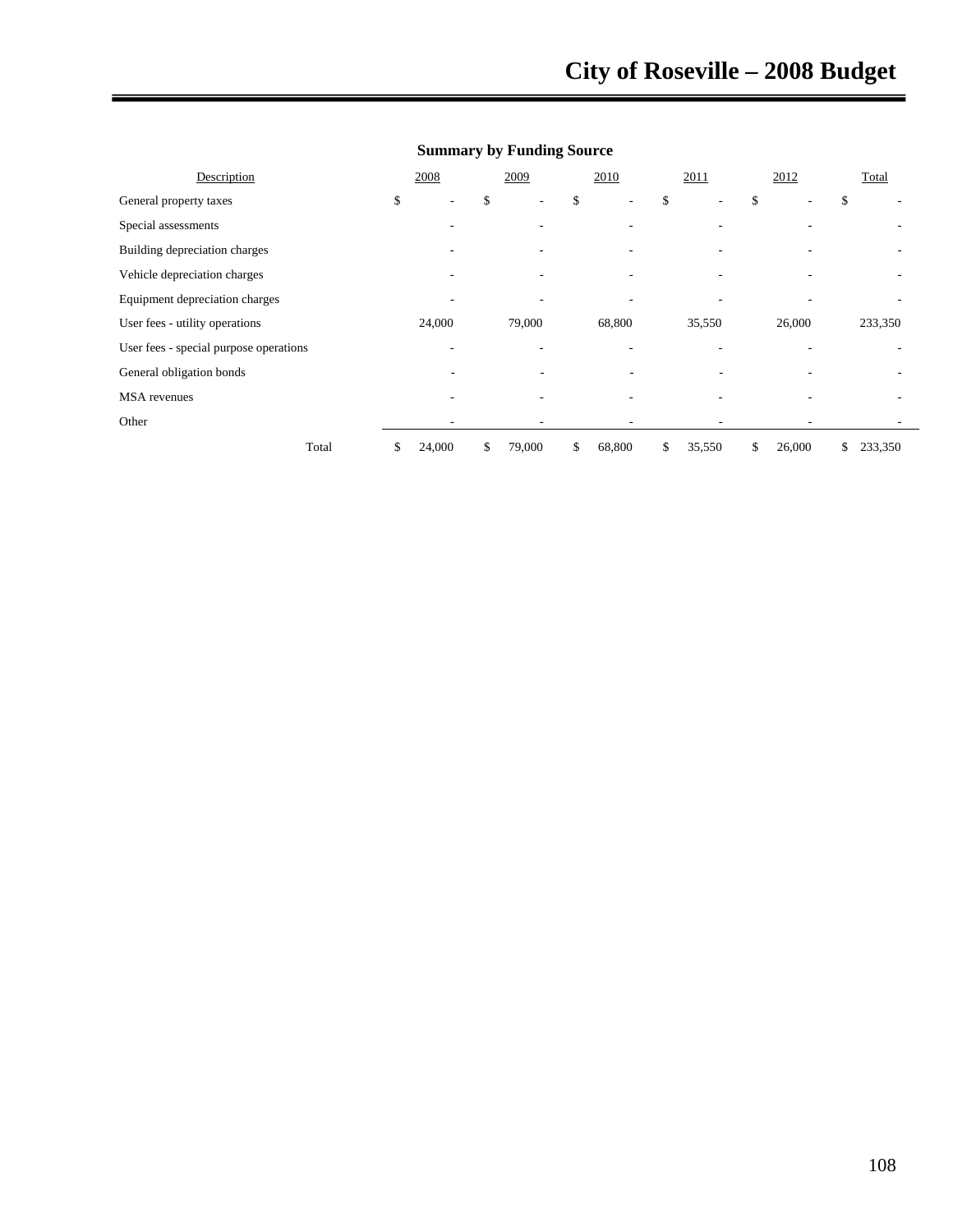## **5-Year Financial Plan**

The 5-Year Financial Plan has been developed to identify the revenue and expenditures that are expected to occur based upon the City's current operations and known obligations. Like the Capital Improvement Plan (CIP), the 5-year Financial Plan is considered a management tool for planning purposes only and is not intended to provide absolute direction on how the City's resources are expected to be allocated.

The 5-Year Financial Plan is focused on the City's overall operations, rather than individual programs and services.

|                                 | 2007            | 2008            | 2009            | 2010            | 2011            | Avg.<br>Annual |
|---------------------------------|-----------------|-----------------|-----------------|-----------------|-----------------|----------------|
|                                 | <b>Budget</b>   | Projected       | Projected       | Projected       | Projected       | Increase       |
| General Government              | 1,605,944<br>\$ | 1,654,122<br>S. | 1,703,746<br>\$ | 1,754,858<br>\$ | 1,807,504<br>\$ | 3.1%           |
| Police                          | 5,089,960       | 5,293,558       | 5,505,301       | 5,725,513       | 5,954,533       | 4.2%           |
| Fire                            | 1,481,240       | 1,540,490       | 1,602,109       | 1,666,194       | 1,732,841       | 4.2%           |
| Fire Relief                     | 348,670         | 348,670         | 348,670         | 348,670         | 348,670         | $0.0\%$        |
| Public Works                    | 2.274.065       | 2,365,028       | 2,459,629       | 2,558,014       | 2,660,334       | 4.2%           |
| Parks & Recreation Programs     | 2,543,010       | 2,644,730       | 2,750,520       | 2,860,540       | 2,974,962       | 4.2%           |
| Park Maintenance                | 893,405         | 929.141         | 966,307         | 1.004.959       | 1,045,157       | 4.2%           |
| Park Improvements               | 175,000         | 175,000         | 175,000         | 175,000         | 175,000         | $0.0\%$        |
| Vehicle & Equipment Replacement | 615,000         | 615,000         | 615,000         | 615,000         | 615,000         | $0.0\%$        |
| Debt                            | 1,335,000       | 1,335,000       | 1,335,000       | 1,335,000       | 1,335,000       | $0.0\%$        |
| Total                           | \$16.361.294    | \$16,900,740    | \$17.461.281    | \$18,043,748    | \$18,649,003    | 3.5%           |

The following table depicts the projected expenditures in the City's General operations:

The City's general operations are expected to increase 3.5% annually over the next five years. The increase is attributable to an estimated inflationary increase of approximately 3.5% in most programs, largely tied to expected cost-of-living and healthcare increases for employees. The City's vehicle and equipment replacement schedule should remain stable over the next five years. Finally, the City does not have any immediate plans to issue new debt. Debt service payments are expected to remain the same through 2010.

Because the City's general operations are funded in large part by property taxes, the City expects the overall property tax levy to increase at 3.5% - 4.5% during this period. Non-tax revenue sources for the City's general operations are expected to remain fairly constant.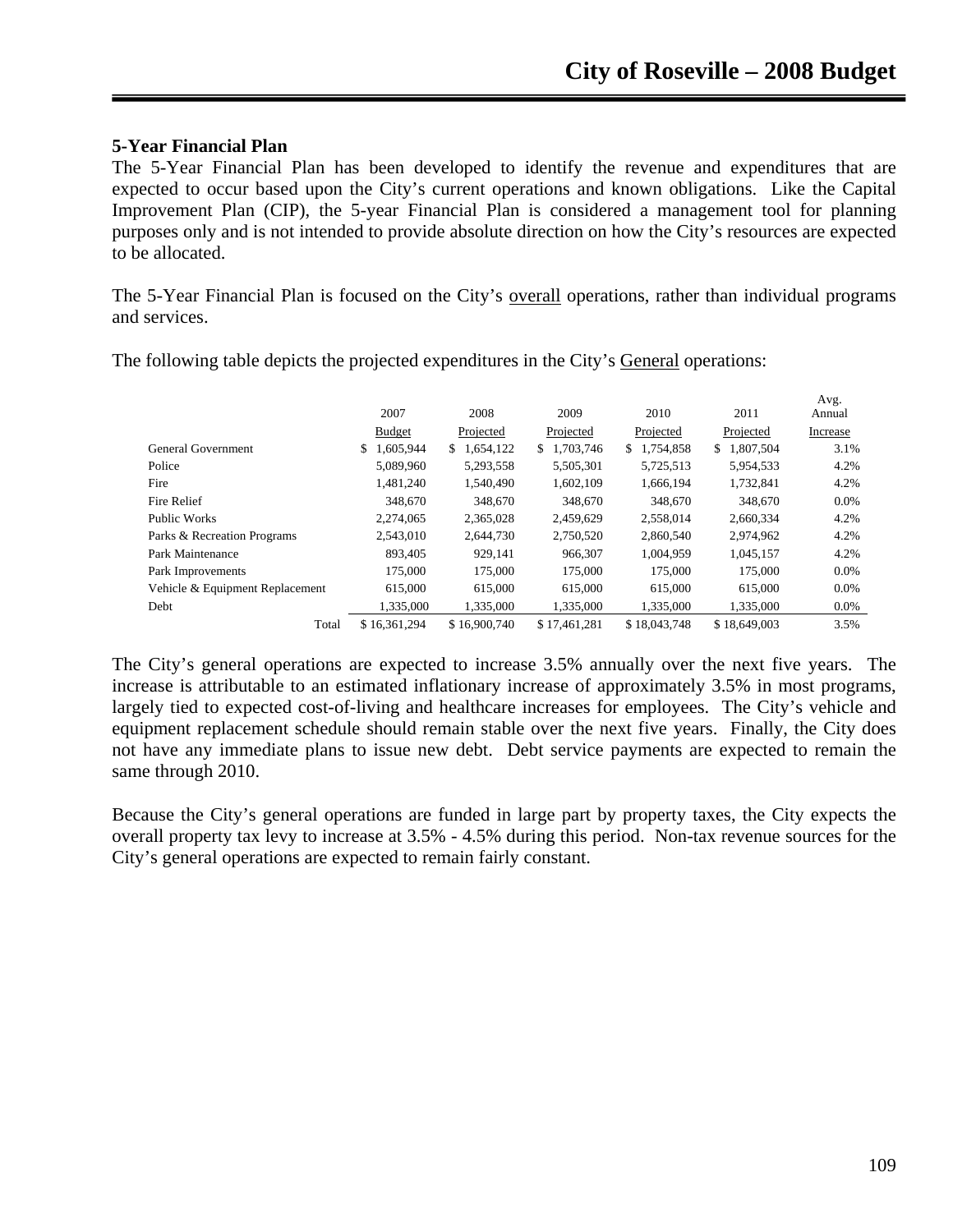|                               |       |                |                |                 |                  |                  | Avg.     |
|-------------------------------|-------|----------------|----------------|-----------------|------------------|------------------|----------|
|                               |       | 2008           | 2009           | 2010            | 2011             | 2012             | Annual   |
|                               |       | <b>Budget</b>  | Projected      | Projected       | Projected        | Projected        | Increase |
| <b>Community Development</b>  |       | ,302,245<br>\$ | 1,328,290<br>S | 1,354,856<br>S. | 1,381,953<br>\$. | 1,409,592<br>\$. | 2.1%     |
| <b>Information Technology</b> |       | 822,100        | 863,205        | 906,365         | 951,684          | 999,268          | 5.4%     |
| Communications                |       | 320,550        | 333,372        | 346,707         | 360,575          | 374,998          | 4.2%     |
| License Center                |       | 1,205,275      | 1,253,486      | 1,303,625       | 1,355,770        | 1,410,001        | 4.2%     |
| Lawful Gambling               |       | 149,600        | 152,592        | 155,644         | 158,757          | 161,932          | 2.1%     |
|                               | Total | 3.799.770      | 3.930.945      | 4,067,197       | 4.208.739<br>S.  | 4,355,791        | 3.7%     |

The following table depicts the projected expenditures in the City's Special Purpose operations:

The City's special purpose operations are expected to increase 3.7% annually over the next five years. The increase is attributable to an estimated inflationary increase of approximately 3.5% in most programs, largely tied to expected cost-of-living and healthcare increases for employees. The notable exception is the City's Information Technology function which is expected to expand significantly in the next few years. The IT function is expected to grow by approximately 5.4% per year over the next five years as the City continues to enter into new business partnerships and expands its overall emphasis on IT.

The spending increases are expected to be offset by added revenues from IT business partnerships, cable franchise fees, and agent fees collected at the City's License Center.

The following table depicts the projected expenditures in the City's Infrastructure replacement operations:

|                        |       | 2008          | 2009      | 2010      | 2011      | 2012      | Avg.<br>Annual |  |
|------------------------|-------|---------------|-----------|-----------|-----------|-----------|----------------|--|
|                        |       | <b>Budget</b> | Projected | Projected | Projected | Projected | Increase       |  |
| Buildings / Facilities |       | 725,000       | 100.000   | 100,000   | 100,000   | 100,000   | $-21.6%$       |  |
| Pathways & Trails      |       | 200,000       | 206,000   | 212,180   | 218.545   | 225,102   | 3.1%           |  |
| Street construction    |       | .500.000      | .500.000  | 1.500.000 | 1.500.000 | 1.500.000 | $0.0\%$        |  |
|                        | Total | 2.425,000     | 1.806.000 | .812.180  | 1.818.545 | 1.825.102 | $-6.2%$        |  |

The City's infrastructure replacement operations are expected to decline in 2009 and then remain fairly constant through 2012. Aside from the scheduled replacement of the Ice Arena refrigeration system, no new major facility expansions or improvements are anticipated.

The spending increases for pathway maintenance are expected to be offset by a corresponding increase in the property tax levy. Street construction will be funded by the City's existing MSA allotment and earnings from the existing Infrastructure Replacement Fund.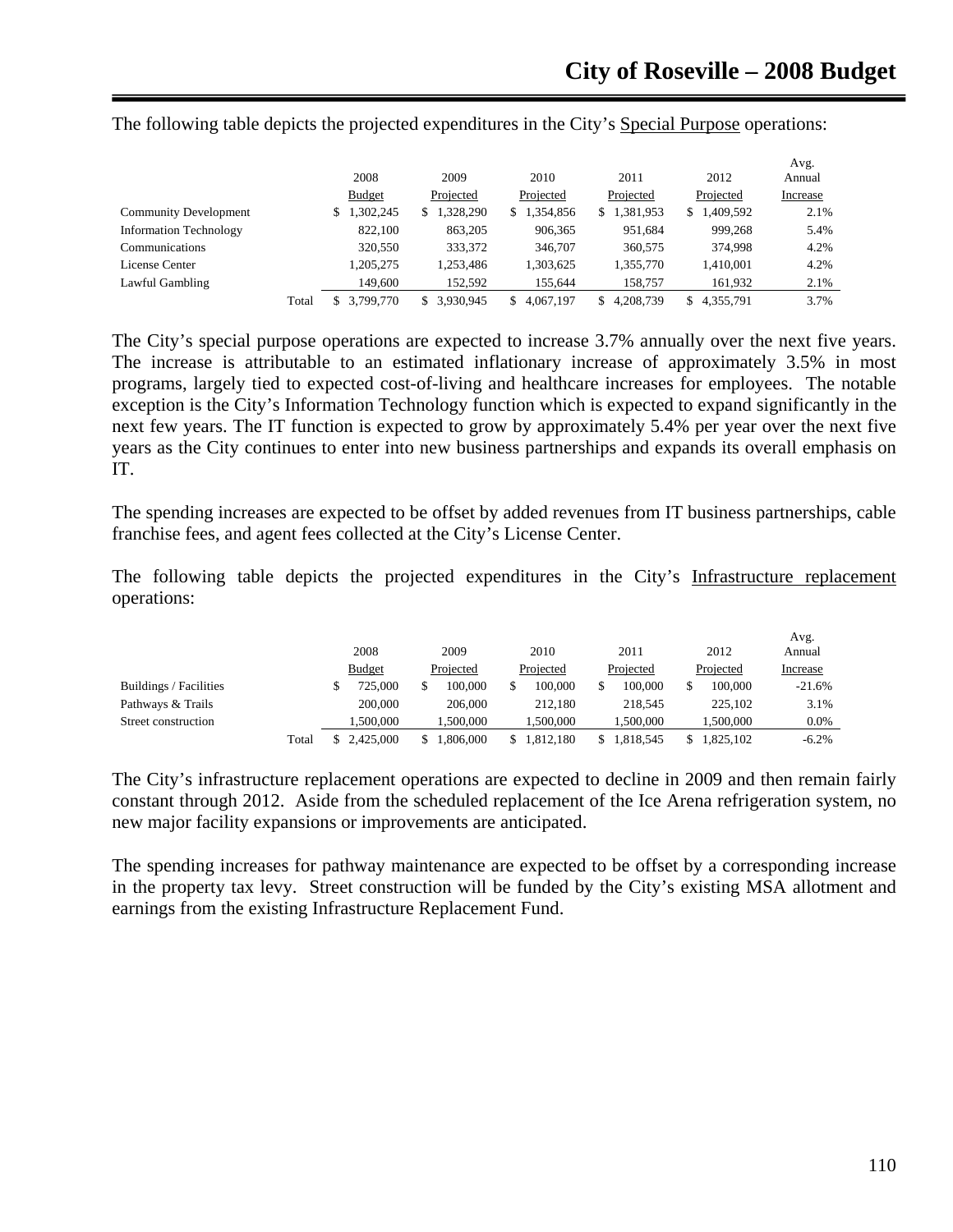|                    |       |               |                 |                  |              |                 | Avg.     |
|--------------------|-------|---------------|-----------------|------------------|--------------|-----------------|----------|
|                    |       | 2008          | 2009            | 2010             | 2011         | 2012            | Annual   |
|                    |       | <b>Budget</b> | Projected       | Projected        | Projected    | Projected       | Increase |
| Sanitary Sewer     |       | \$ 3,909,450  | 4,104,923<br>\$ | 4,310,169<br>\$. | \$4,525,677  | 4,751,961<br>S. | 5.4%     |
| Water              |       | 5,173,800     | 5,432,490       | 5,704,115        | 5,989,320    | 6,288,786       | 5.4%     |
| <b>Storm Sewer</b> |       | 1,326,675     | 1.393.009       | 1.462.659        | 1,535,792    | 1.612.582       | 5.4%     |
| Recycling          |       | 384,750       | 396,293         | 408,181          | 420,427      | 433,040         | 3.1%     |
| Golf Course        |       | 410,100       | 422,403         | 435,075          | 448.127      | 461,571         | 3.1%     |
|                    | Total | \$11,204,775  | \$11,749,117    | \$12,320,199     | \$12,919,343 | \$13,547,940    | 5.2%     |

The following table depicts the projected expenditures in the City's Business-type operations:

The City's business-type operations are expected to increase annually by 5.2 % over the next five years. Due to planned infrastructure improvements in the water, sanitary sewer, and storm drainage operations, budget increases will be somewhat higher at 5.4% respectively. The spending increases will be offset by an increase in user fees.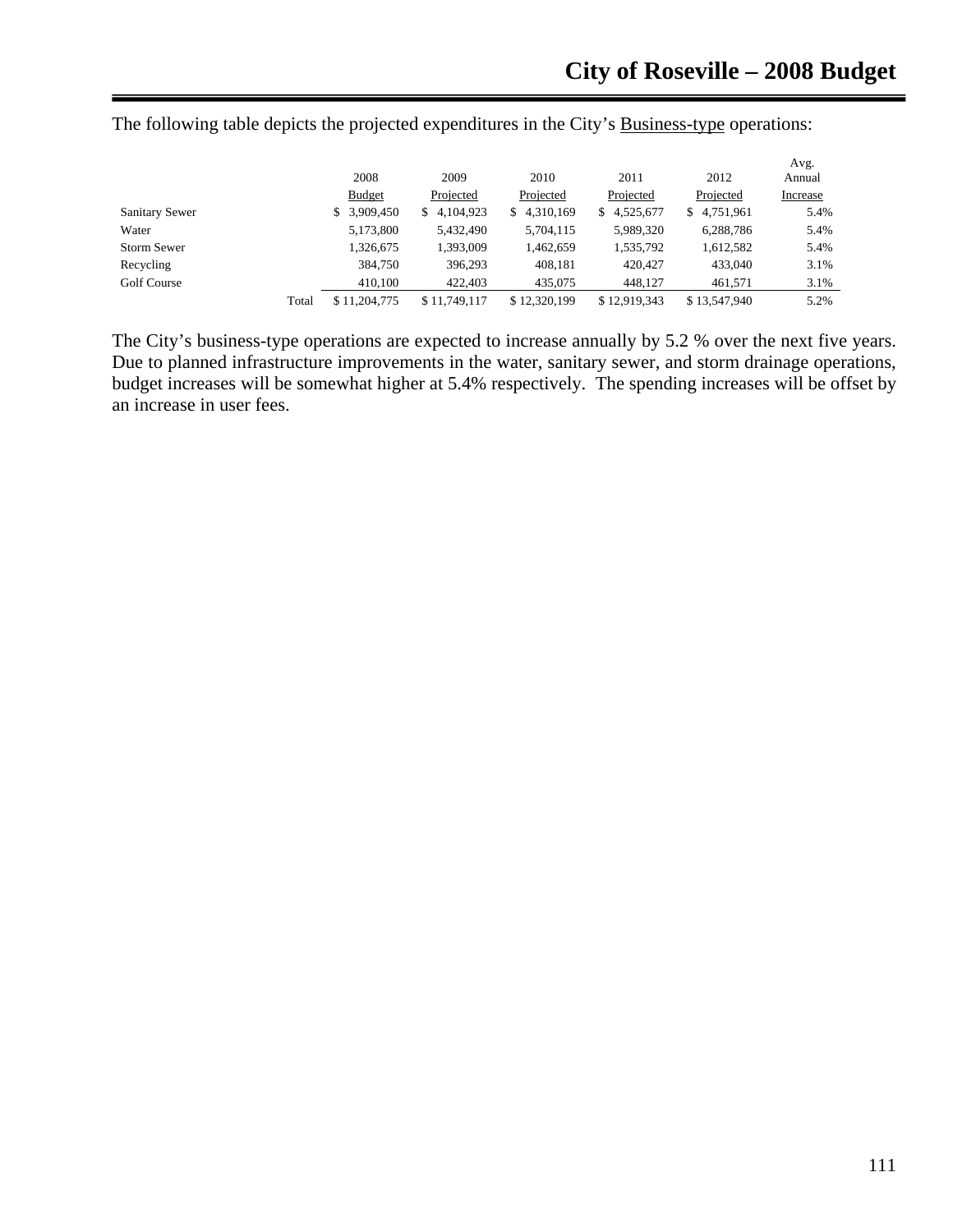# **City of Roseville, Minnesota Mission Statement**

*To provide the Citizens of Roseville with an ethical local government structure which ensures the Community's public safety, health, qualify of life, and general welfare in a manner that is accountable to both current and future generations.*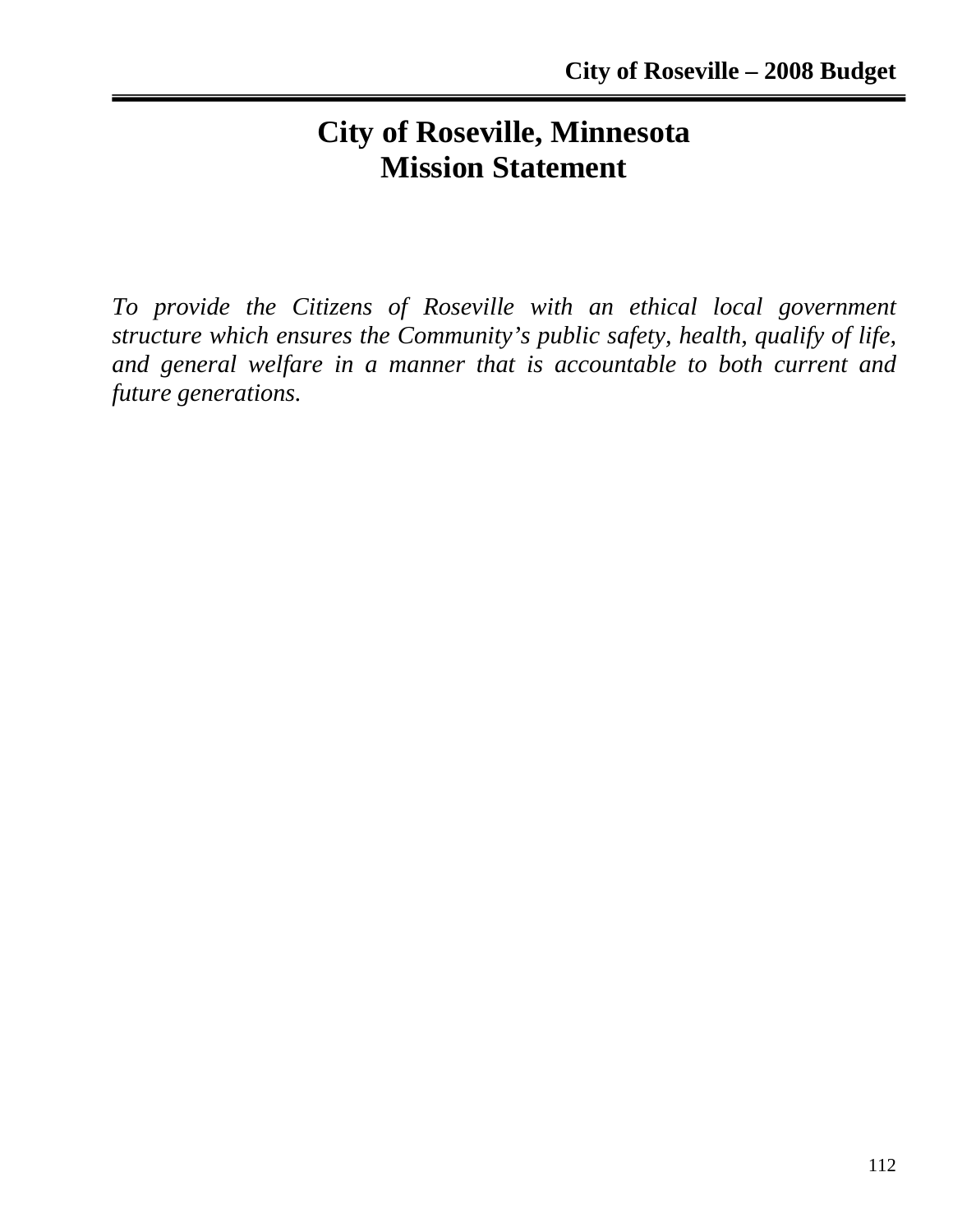# City of Roseville, Minnesota Fiscal Policies

The following set of fiscal policies provides a framework to guide the City's budget and financial planning. The policies are separated into three categories:

- □ Budget Policies—these policies are more typically directly related to budgeting guidelines and specific details
- $\Box$  City Operational Policies—these policies apply to general directions and methods, which may not be specific to the budget but do have an ultimate impact on the process since the budget is a reflection of the Council's community goals and priorities
- $\Box$  Special Program Policies—the City may have special programs, which require specific policies not normally covered in the previous categories but have significant impacts on the annual budget.

# **Budget Policies**

The City's Budget Policies were revised in 2007 and include:

- a) Operating Budget Policy
- b) Capital Improvement Policy
- c) Debt Policy
- d) Revenue Policy
- e) Capital Replacement Policy
- f) Operating Fund Reserve Policy

# **Operational Policies**

The City's Operational Policies include:

- a) Open Government Policy
- b) Community Participation Policy
- c) Collaboration Policy
- d) Community Technology Policy
- e) Legislative Program Policy
- f) Professional Services Policy
- g) Accounting & Auditing Policy
- h) Investment Policy

# **Special Program Policies**

The City's Special Program Policies include:

- a) Housing Policy
- b) Pavement Management Policy
- c) Park Improvement Policy
- d) Revenue Policy

Each of these policies is explained in greater detail below.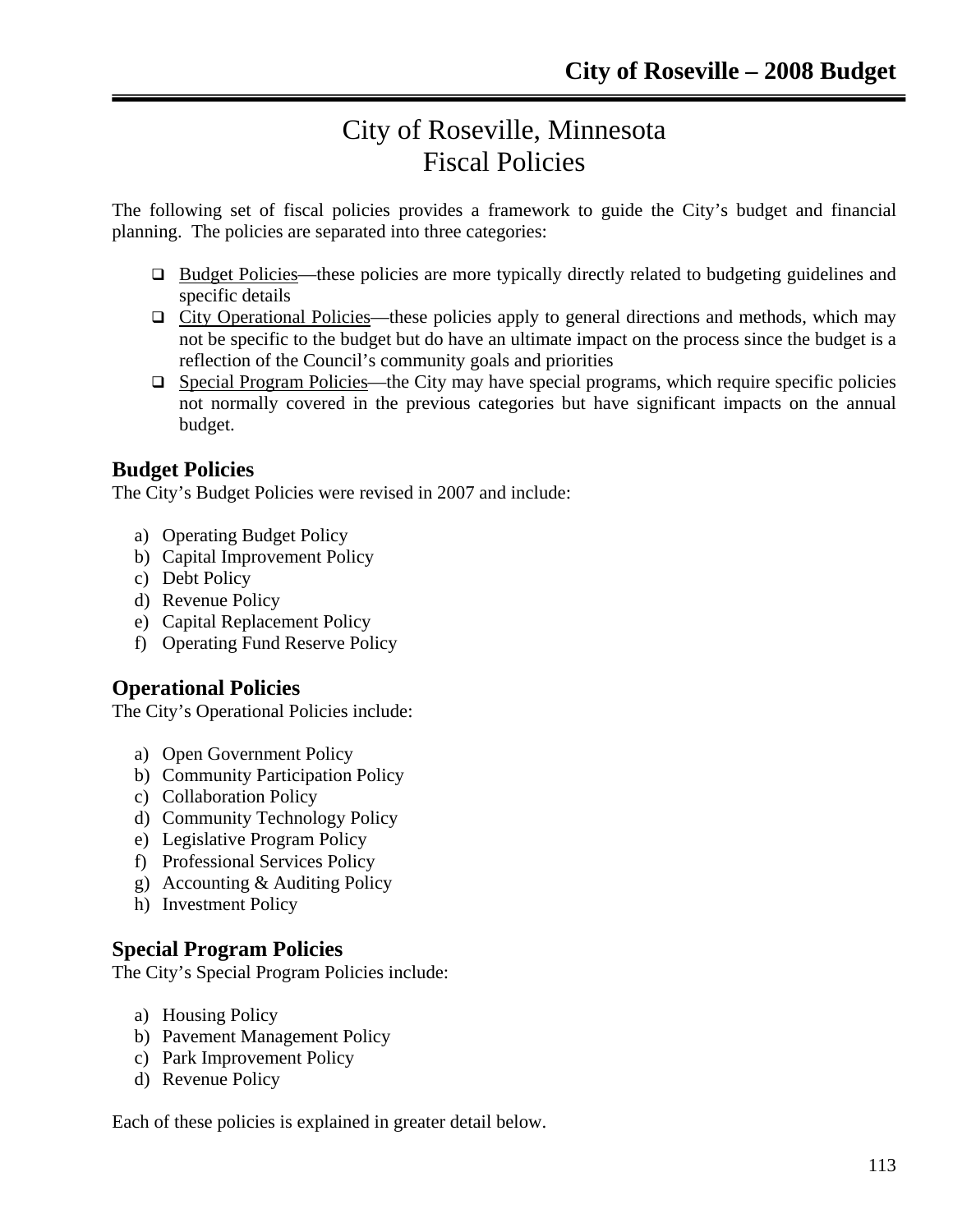# **Operating Budget Policy**

#### Purpose

The purpose of the City's Operating Budget Policy is to ensure that the City's annual operating expenditures are based on a stable stream of revenues. The policies are designed to encourage a long-term perspective to avoid pursuing short-term benefits at the expense of future impacts. The intent of this policy is to enable a sustainable level of services, expenditures, and property tax levies.

#### Scope

This policy applies most critically to those programs funded through the property tax, as fluctuations in this revenue source can have substantial impacts.

#### **Policy**

- $\Box$  The City will pay for all current expenditures with current revenues. The City will avoid budgetary procedures that balance current expenditures at the expense of meeting future years' expenses. Specifically, accruing future year's revenues shall be prohibited. Practices to be avoided include postponing expenditures, rolling over short-term debt, and using reserves to balance the operating budget
- $\Box$  The operating budget will provide for adequate maintenance of capital plant and equipment, and for their orderly replacement.
- A proportionate share of the administrative and general government costs incurred by the general operating fund of the City shall be borne by all funds as is practicable. Such administrative charges shall be predetermined and budgeted annually
- $\Box$  New programs or proposals shall be reviewed in detail by City staff and both a policy and fiscal analysis shall be prepared prior to budgetary inclusion, and provided to the City Council for its review
- $\Box$  A request for a program or service expansion or reduction must be supported by an analysis of public policy implications of the change
- $\Box$  A request for new personnel must be supported by an analysis demonstrating the need for the position based on workload measures, comparative staffing levels, and City and department priorities
- $\Box$  A request for purchase of new (additional) capital equipment must be supported by an analysis demonstrating that the value of the benefits of the equipment is greater than the cost of the equipment over its expected life
- As specified under City Code section 103.05 all general purchases and/or contracts in excess of \$5,000 must be separately approved by the Council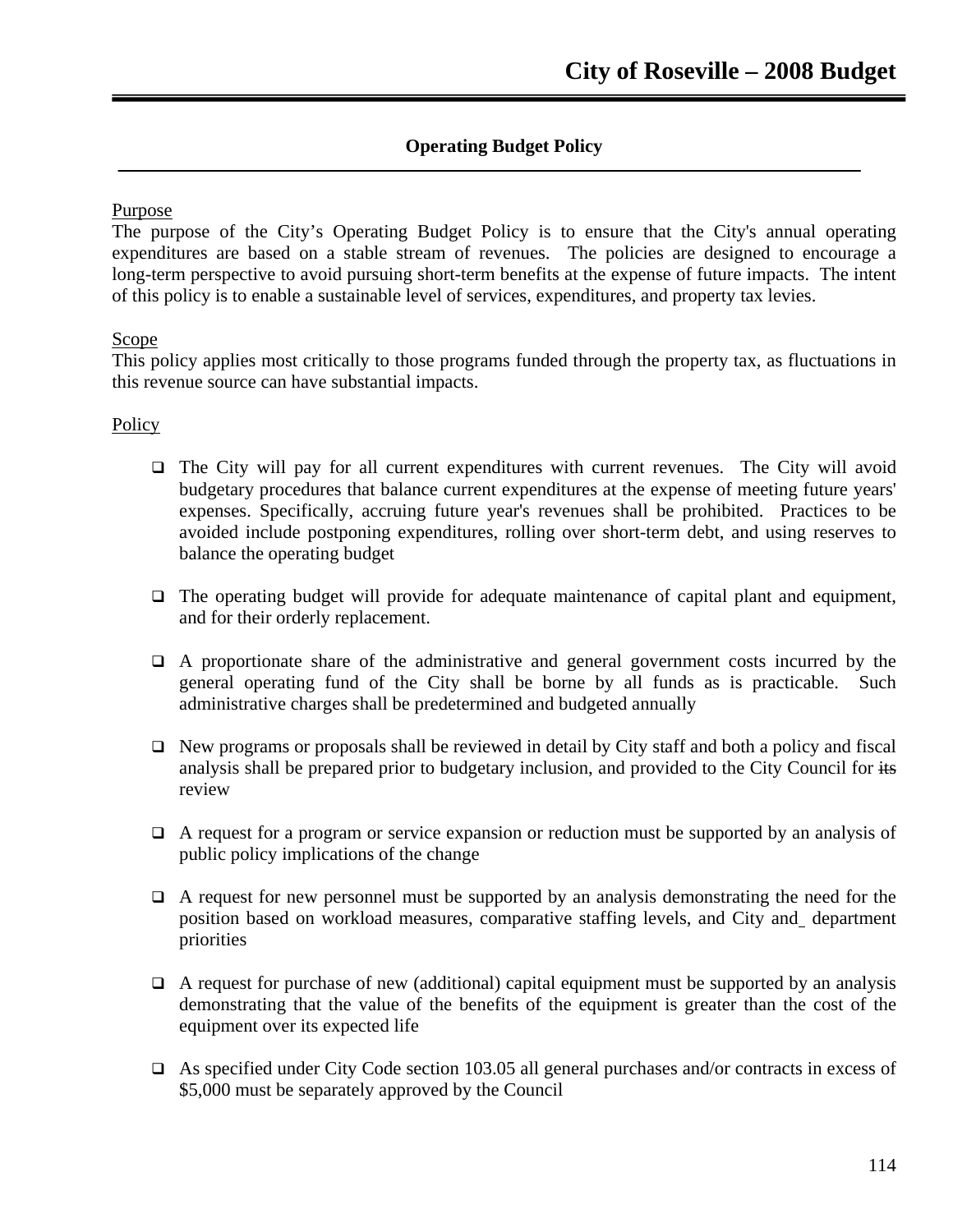In recognition of industry-recommended budgeting practices, the City has established the following budget controls:

- $\Box$  The City will maintain a budgetary control system to ensure adherence to the budget
- The Finance Department will prepare regular reports comparing actual expenditures to budgeted amounts as part of the budgetary control system. These reports shall be distributed to the City Council on a periodic basis.
- $\Box$  Department heads shall be primarily responsible for maintaining expenditures within approved budget guidelines that are consistent with approved financial policies

# Implementation

The budget as approved meets the above criteria and as a result, the above policies are considered to be implemented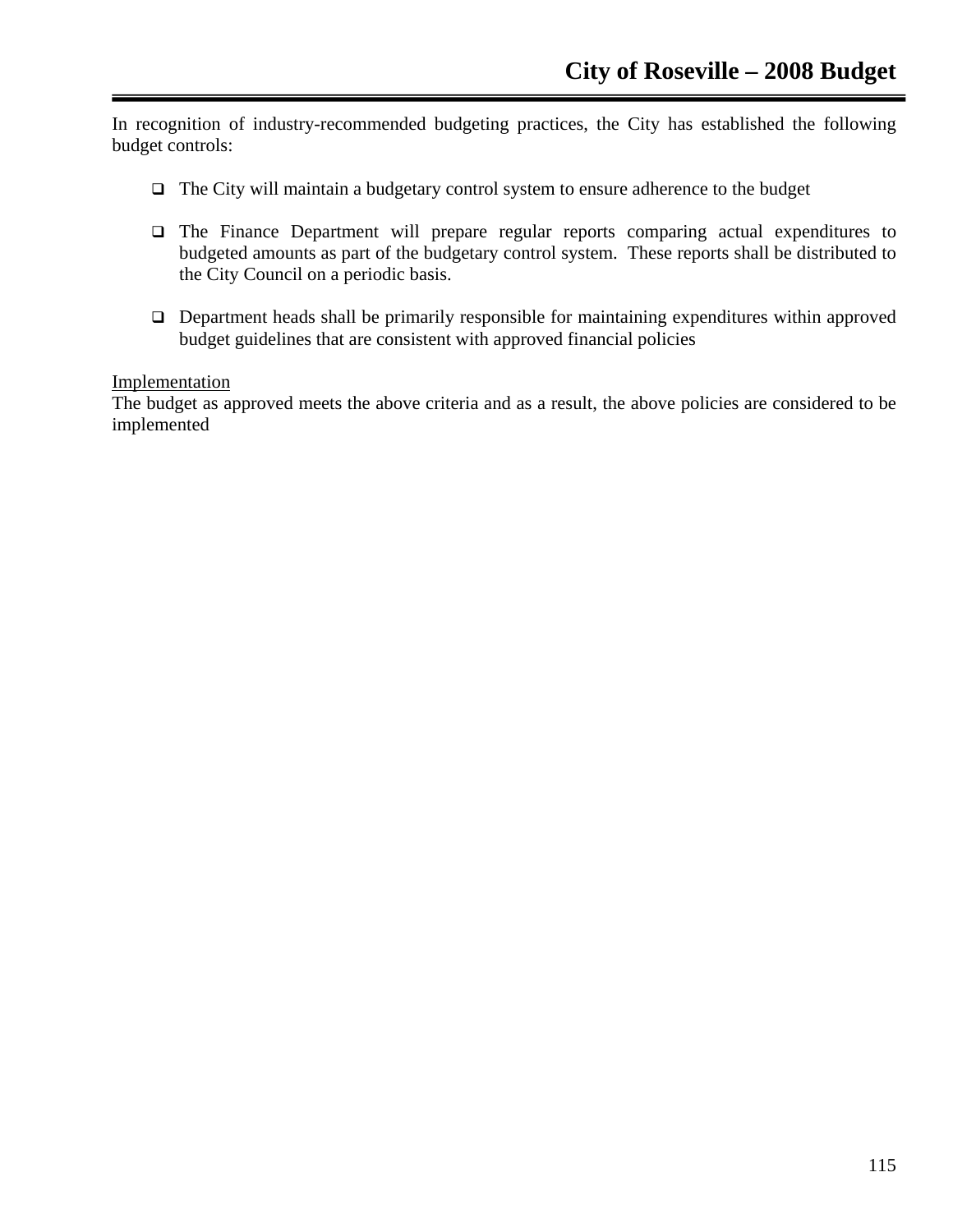# **Capital Improvement Policy**

#### Purpose

The purpose of the City's Capital Improvement Policy is to ensure that capital expenditures are well planned and enable the city to replace capital items when needed, without requiring significant fluctuations in the property tax levy.

#### **Scope**

All departments and City funds are included in the Five-Year Capital Improvement Program (CIP). The CIP identifies the timing and financing of all capital items.

#### **Policy**

- All capital improvements shall be made in accordance with an adopted Capital Improvement Program
- $\Box$  The City will develop a five-year Plan for capital improvements and update it annually
- The City will coordinate development of the capital improvement budget with development of the operating budget. Future operational costs associated with new capital improvements will be projected and included in operating budget forecasts
- $\Box$  The City will provide ongoing preventative maintenance and upkeep on all its assets at a level adequate to protect the City's capital investment and to minimize future maintenance and replacement costs
- $\Box$  The City will identify the estimated costs and potential funding sources for each capital project proposal before it is submitted to Council for approval
- $\Box$  The City will determine the least costly financing method for all new projects
- For future development or redevelopment proposals that require public infrastructure and/or public financing assistance and/or City support services; a fiscal analysis shall be prepared identifying the project sources and uses. The analysis should also demonstrate the costs and benefits of the project. The cost of this analysis shall be borne by the developer.

#### Implementation

The Capital Improvement Program has been updated to reflect capital expenditures through the next five years.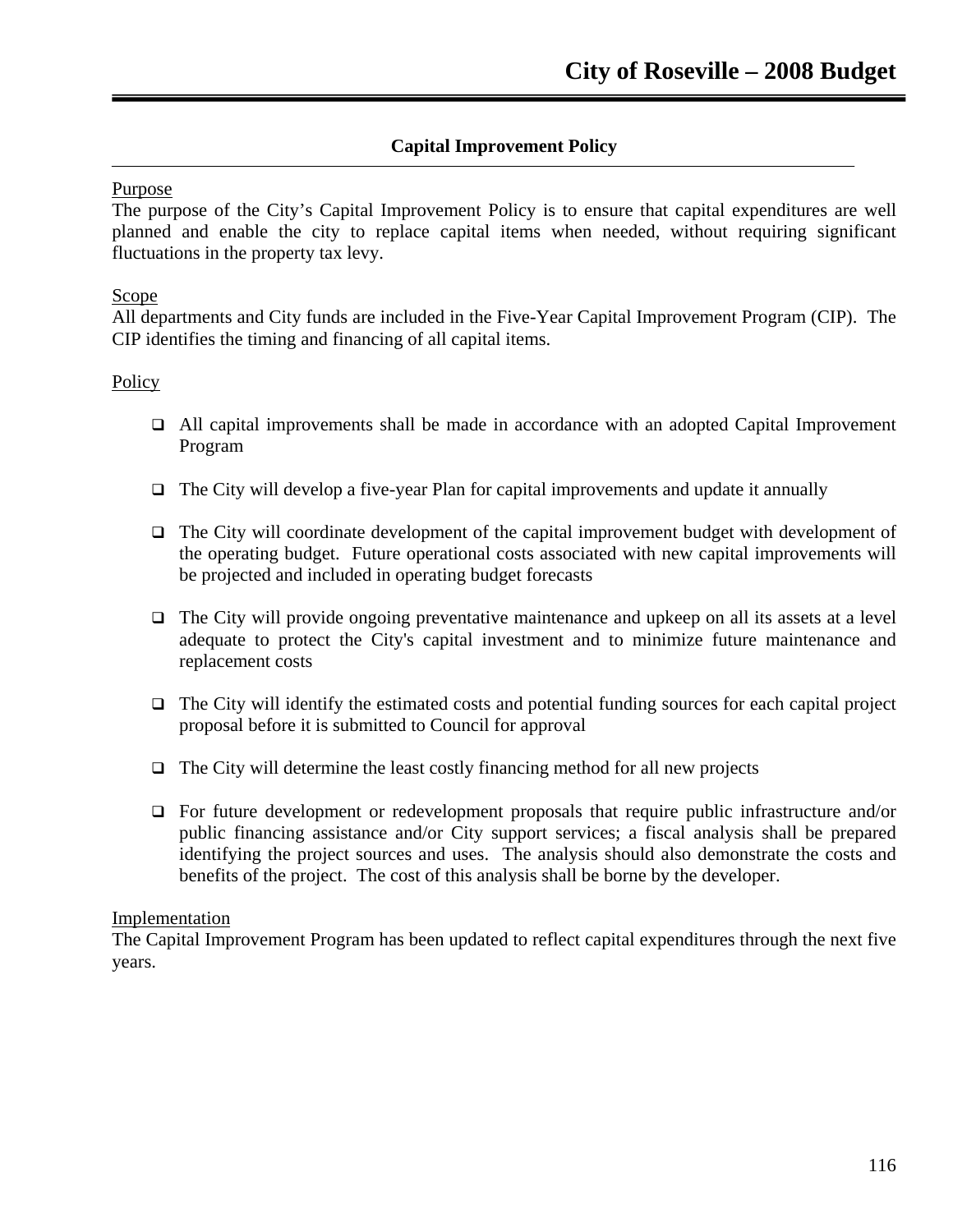# **Debt Policy**

#### Purpose

- To define the role of debt in the City's total financial strategy so as to avoid using debt in a manner that weakens the City's overall financial condition.
- $\Box$  To establish limits on the amount of City debt which will allow for manageable debt service costs.
- To maintain the best possible Moody's and Standard and Poor's credit rating

#### **Policy**

- The City will confine long-term borrowing to capital improvements or projects that cannot be financed from current revenues. The City shall not use debt for the purchase of vehicles and other rolling stock
- $\Box$  When the City finances capital projects by issuing bonds, it will pay back the bonds within a period not to exceed the expected useful life of the project
- $\Box$  The City will try to keep the average maturity of general obligation bonds at or below ten years
- $\Box$  The City will strive to keep the direct debt per capita and direct debt as a percent of estimated market value at or below the median set out by the credit rating agencies
- Total general obligation debt shall not exceed two percent of the market value of taxable property as required by State law
- $\Box$  The City shall not use debt for current operations
- The City will maintain good communications about its financial condition with credit rating agencies
- $\Box$  The City will follow a policy of full disclosure on every financial report and bond prospectus
- $\Box$  Refinancing or bond refunding will only be undertaken when there is significant economic advantage to the City, and when it does not conflict with other fiscal or credit policies
- $\Box$  The maintenance of the best possible credit rating shall be a major factor in all financial decisions. For the purposes of issuing debt, bond rating categories shall be used as a means of assessing the City's financial condition.

#### Implementation

The debt management section of this approved Budget and Capital Improvement Program demonstrate compliance toward achieving the city's debt policy.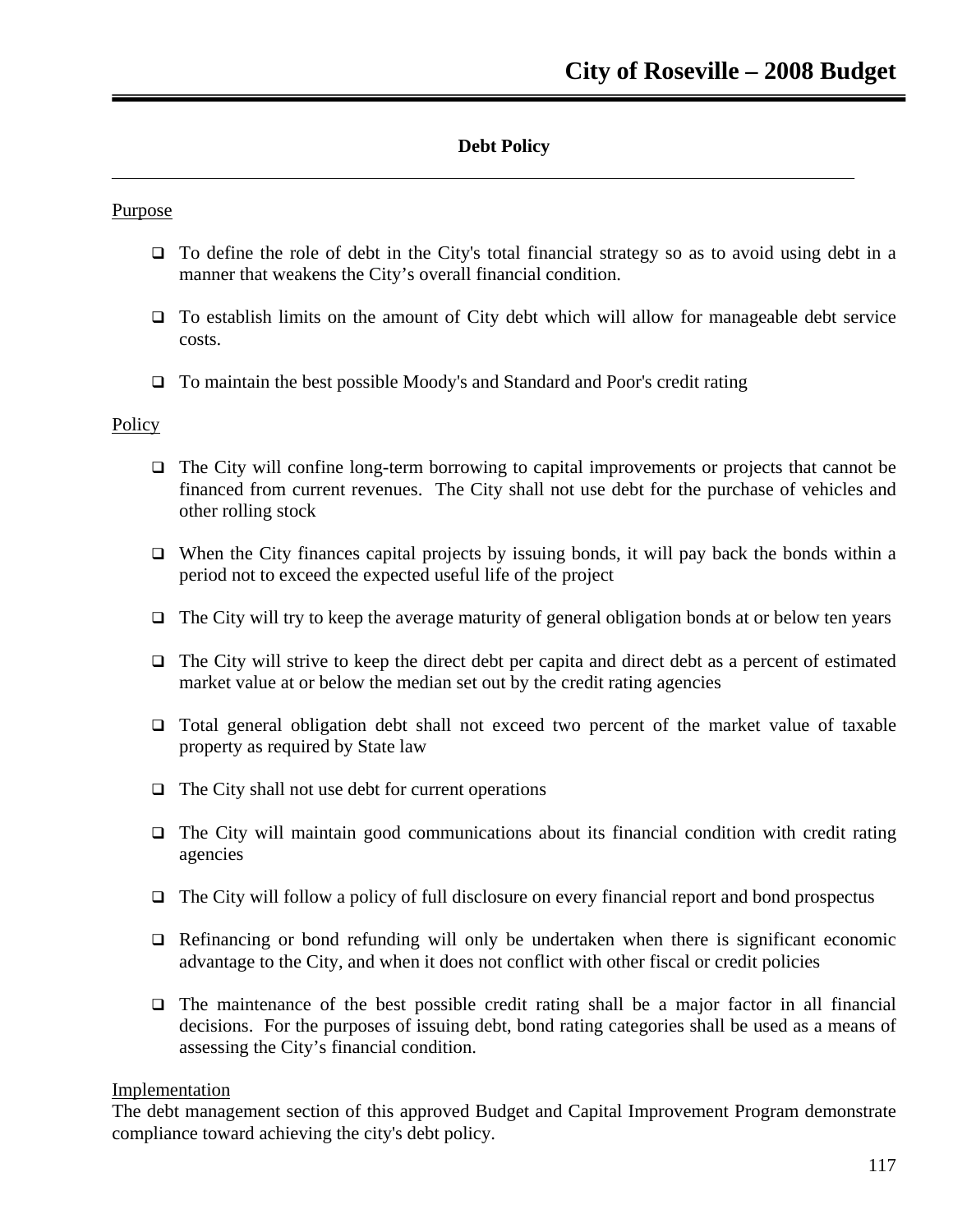# **Revenue Policy**

## Purpose

- □ To provide a diversified and strong set of revenues to ensure a stable revenue system for City programs and services
- $\Box$  To match revenues with similar uses to ensure adequate funding for the various City services and programs over the long-term

## Policy

- $\Box$  The City will try to maintain a diversified and stable revenue system and to shelter it from short run fluctuations in any one revenue source
- Absent any outside legal restrictions, all Federal, State, County, or other governmental financial aids, should be formally designated, by resolution, towards a specific program or service. General purpose aids shall only be used for capital or non-recurring expenditures and not for on-going operations.
- $\Box$  Each year the City will recalculate the full costs of activities supported by user fees, to identify the impact of inflation and other cost increases, and will set those fees as appropriate. Fees will be established and adopted annually on the Fee Schedule.
- The City will set fees and user charges for each enterprise fund, such as water and sewer, at a level that fully supports the total direct and indirect cost of the activity. Indirect costs include the cost of annual straight life depreciation of capital assets and each fund's share of the administrative and general government costs incurred by the general operating fund
- $\Box$  Absent public policy reasons to the contrary, the City will set fees and user charges for nonenterprise funds, at a level that fully supports the total direct and indirect cost of the activity. Indirect costs include the cost of annual straight life depreciation of capital assets

## Implementation

The Budget accurately allocates the revenues and expenditures of City programs and services.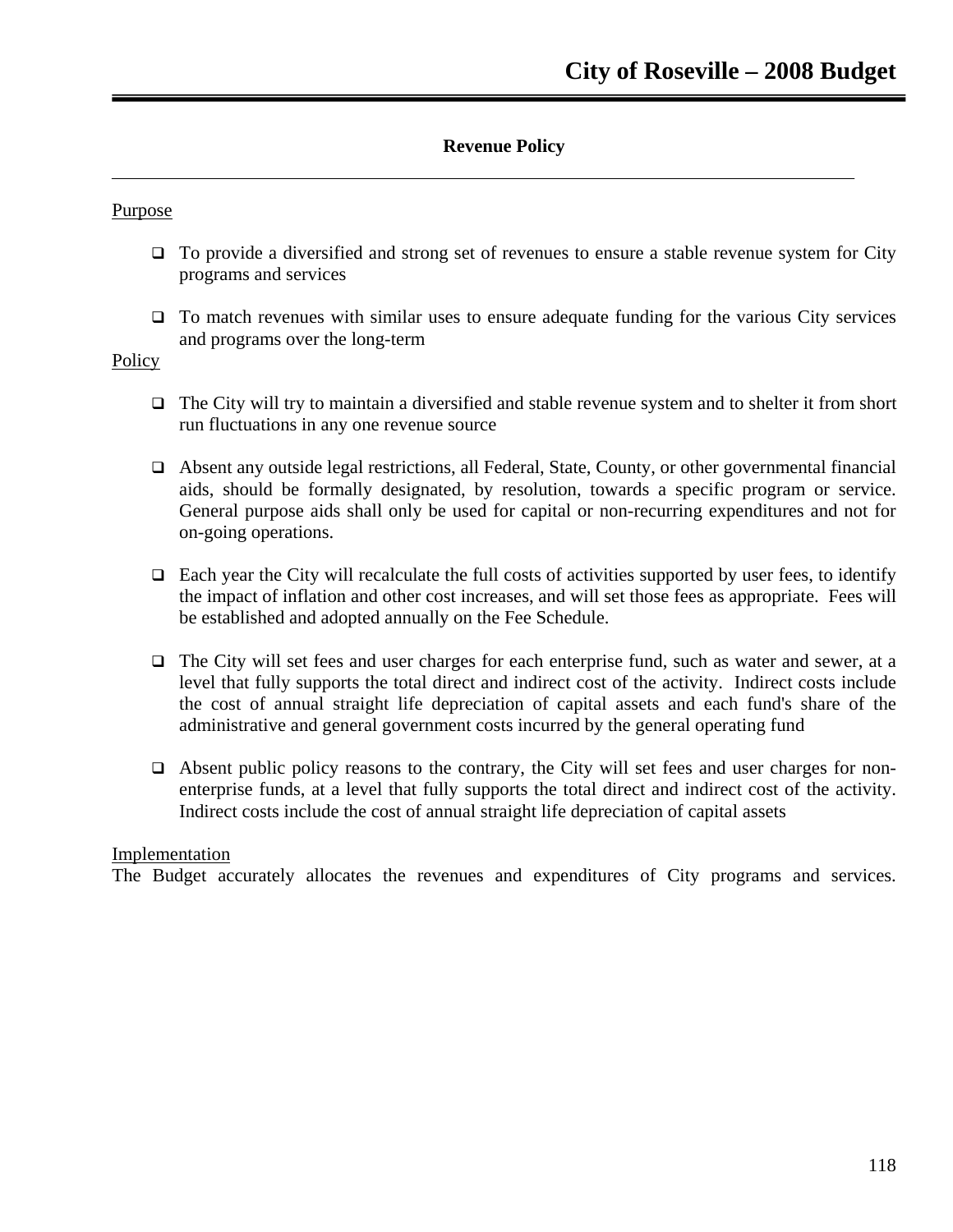# **Capital Replacement Policy**

#### Purpose

The Roseville City Council has set in place a stable funding mechanism for much of the city's infrastructure. The intent of the Council in having Replacement Policies is to provide for easing the burden on both present and future taxpayers and to assure the replacement of the city's infrastructure in a manner that is both fiscally and operationally prudent.

The primary purpose of this policy is to have specific resources set aside on a periodic basis, to create funding for the major equipment and infrastructure needs of the community, without encountering major tax increases for maintenance and replacement.

It is not the intent of the City Council to fund major new facilities, which have not had the original funding established either through tax increment, general taxes or other such sources. The replacement funds are expected to be only for replacement purposes. (See the Implementation section below)

#### **Policy**

- The City will establish a General Vehicle Replacement Fund and a Fire Vehicle Replacement Fund. The City will appropriate funds to them annually to provide for timely replacement of vehicles. The amount will be maintained at an amount equal to the accumulated depreciation including annual fund interest earnings to provide for vehicle replacement
- $\Box$  The City will establish a General Plant Replacement Fund to provide for non-vehicular equipment replacement; i.e., mowers, tools, etc. Funding should equal the amount of accumulated depreciation recorded on all general governmental equipment including annual fund interest earnings
- The City will establish a Building Replacement Fund, and will appropriate funds to it annually to provide for timely maintenance of all buildings and plants supported by general governmental funding. Maintenance includes major items such as roof repair and HVAC replacement.
- The City shall establish a Street Infrastructure Replacement Fund to provide for the general replacement of streets and related infrastructure throughout the community. The funding should equal the amount of accumulated depreciation recorded on all general governmental streets and related structures including annual fund interest earnings. The annual MSA capital allocation, will be included as part of the source of funds for computing the adequacy of this fund. This Fund has been formally categorized by the Council as a permanent fund, whereby only the interest proceeds are used each year for the stated purpose. The original principal amount remains intact
- The City shall establish a Park Improvement Fund to provide for the general replacement of parks and related infrastructure throughout the community. The funding should equal the amount of accumulated depreciation recorded on all park system assets.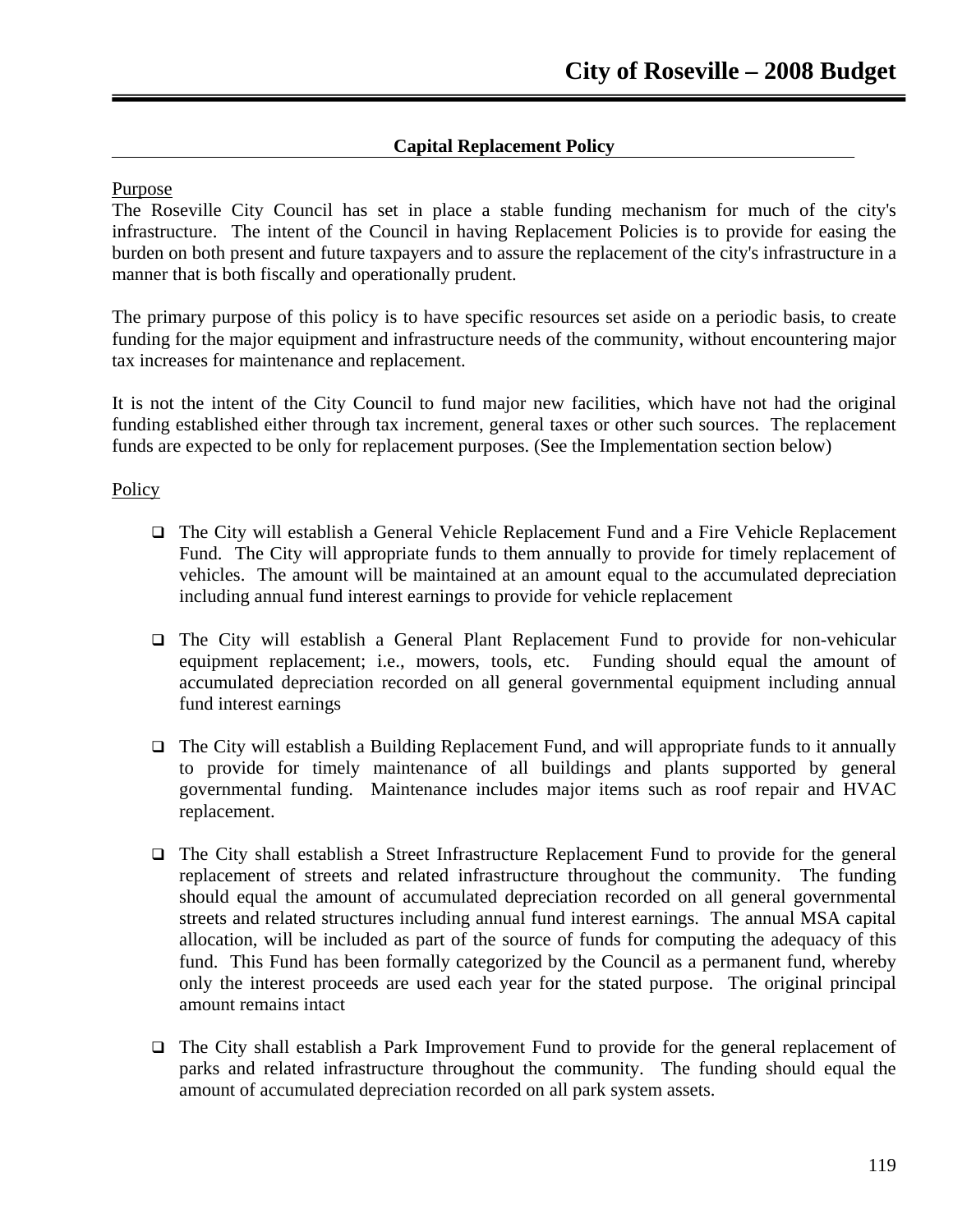- Within each enterprise fund, the City shall establish a funding mechanism to provide for the general replacement of related infrastructure throughout the community. The funding should equal the amount of accumulated depreciation recorded on all enterprise fund system assets.
- $\Box$  From time to time the City Council shall establish additional replacement funds as the need and funding ability becomes available
- $\Box$  The City should periodically review and follow industry-recommended replacement schedules for all City capital assets.

## Implementation

The City shall use replacement funds to assist in the replacement of equipment, vehicles, and building maintenance. New equipment or buildings are to be funded from new dollars, unless they are designated to replace currently depreciated assets. Funds from the replacement funds may be used up to the amount available from depreciation of the replaced asset. Any additional funding shall be from new sources.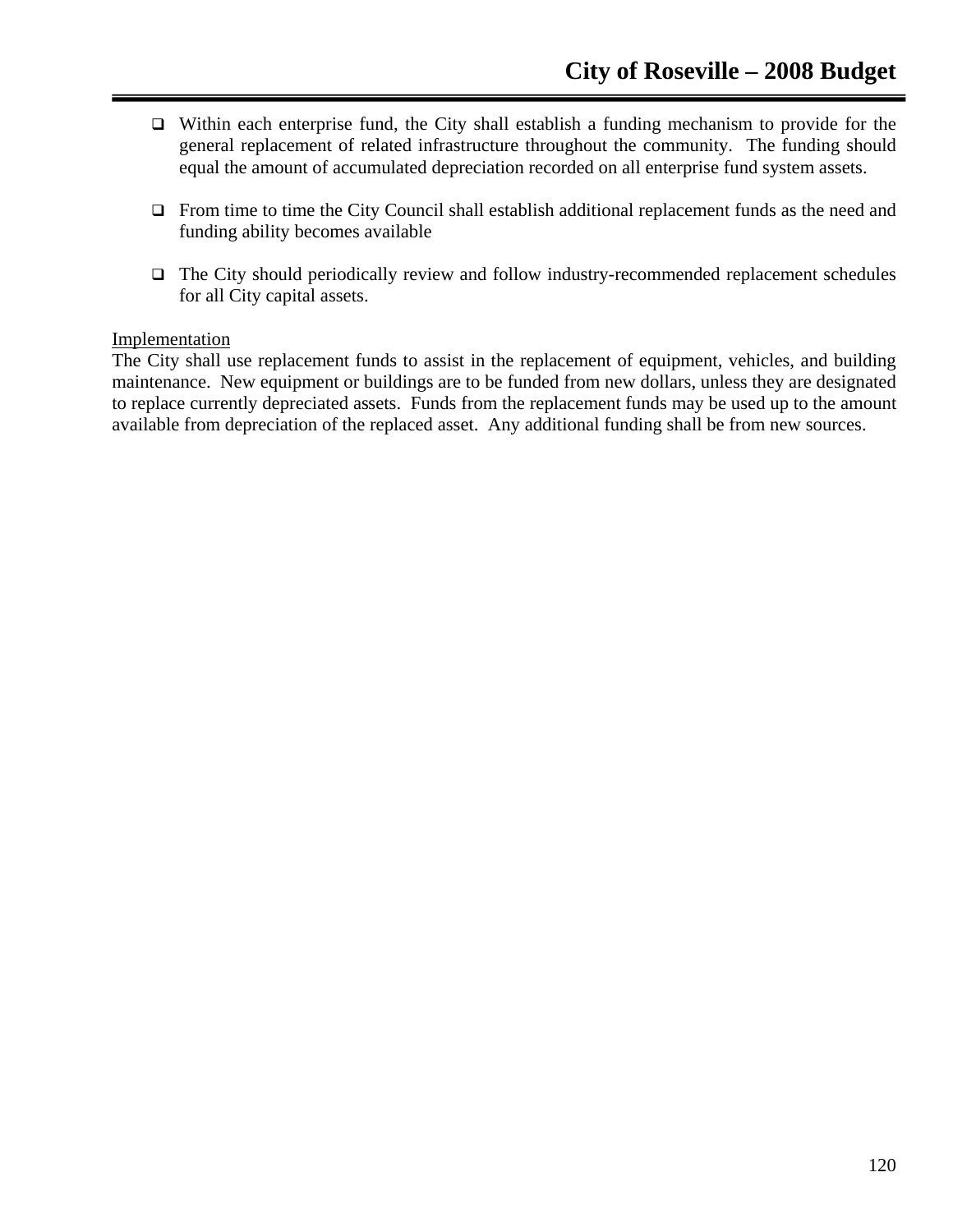# **Operating Fund Reserve Policy**

#### Purpose

- $\Box$  To provide a cushion against unexpected revenue and income interruptions
- $\Box$  To provide working capital by ensuring sufficient cash flow to meet the City's needs throughout the year

## **Policy**

- The City will maintain a general fund reserve of 50% of the general fund's total annual operating budget. This ensures that the City has adequate funds on hand to provide for operations between bi-annual property tax collection periods. Any surplus beyond the required general fund reserve may be transferred to another reserve fund with a funding shortfall
- $\Box$  The City will strive to create a reserve in the Recreation Fund to equal 25% of the annual recreation budget. This reserve will provide a cash flow cushion and reduce the inter-fund borrowing expense to the Recreation Fund. Because of more frequent cash inflows, a 25% reserve will be adequate to support the daily cash needs of the fund
- $\Box$  The Community Development Fund is supported solely by building permit fees and charges. Because the economic environment has a major effect on this Fund, a fund balance of 25-50 % of the annual budget is a reasonable target. It is expected that as economic downturns take place, this reserve will provide for a transition period during which the Council will be able to assess and to better match operations with the economic need
- $\Box$  City enterprise funds shall have operating cash reserves sufficient to provide for monthly cash flow, and for a reasonable level of equipment and infrastructure replacement. Major reconstruction or system upgrades, may need to be funded from enterprise revenue bonds. Annual utility rate reviews will be made in regard to projected operating expenses and capital improvements. The Council will, on an annual basis, establish rates in accordance to operating cost recovery and the projected capital improvements
- All other operational funds e.g. License Center, Information Technology, etc are expected to operate with positive reserve balances of 10-25% of the annual operating budget. Each operational fund shall be reviewed on an annual basis to assure the fund balance is in line with the fund's objectives
- A one time capital gain on the City's treasury portfolio in 1998 has provided for a Taxpayer Reduction fund which has been dedicated to providing an ongoing tax reduction to Roseville property taxpayers. The intent of this fund is to transfer the annual interest earnings to the General Fund to partially reduce the necessary tax levy. This Fund has been formally categorized by the Council as a permanent fund, whereby only the interest proceeds are used each year for the stated purpose. The original principal amount remains intact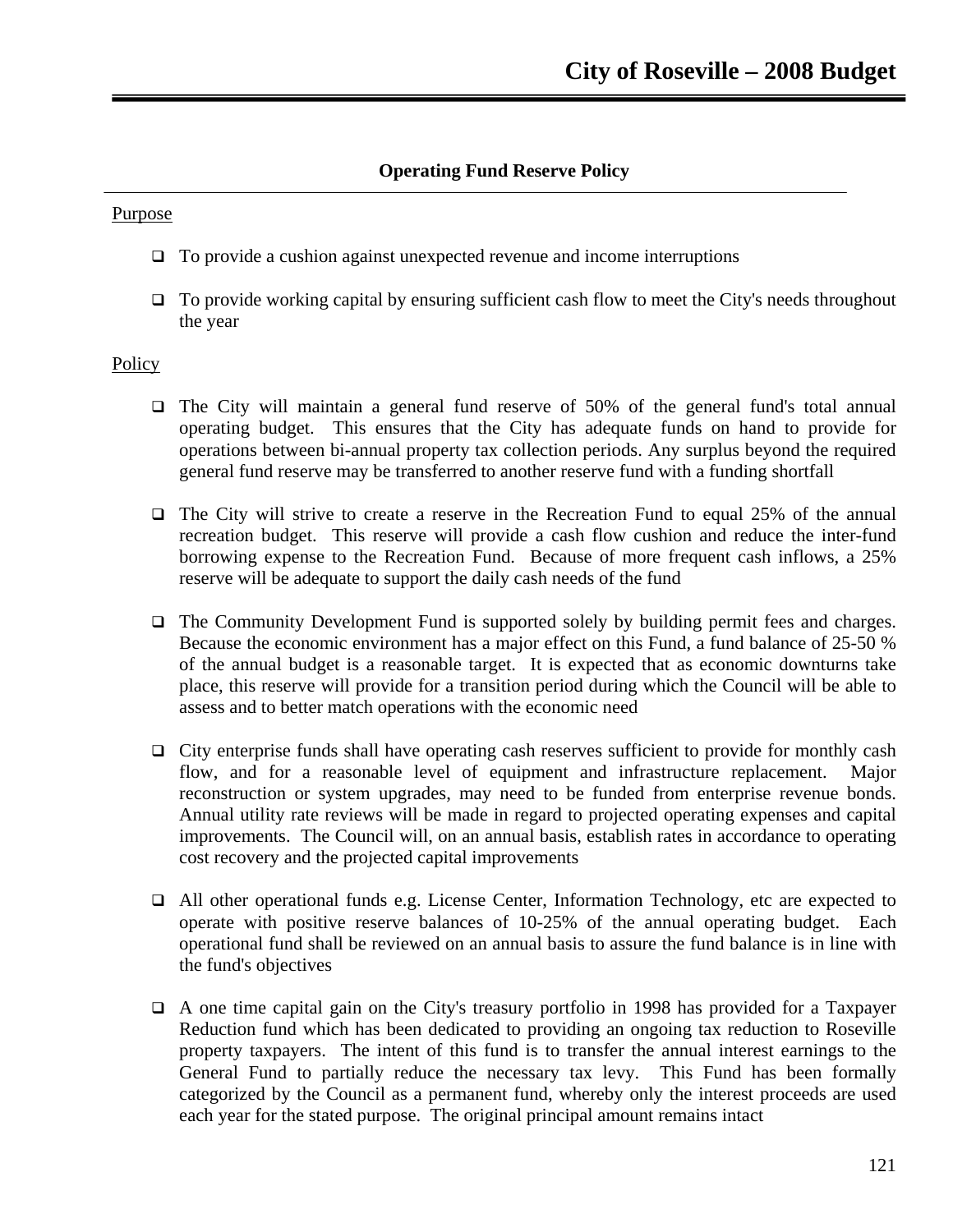# Implementation

All fund reserves shall be reviewed each year at the time of the annual budget preparation for the purpose of complying with this policy. Budgets shall be prepared on an "All Resources" basis, so that the City Council and Community can readily discern the current and projected management of all reserves.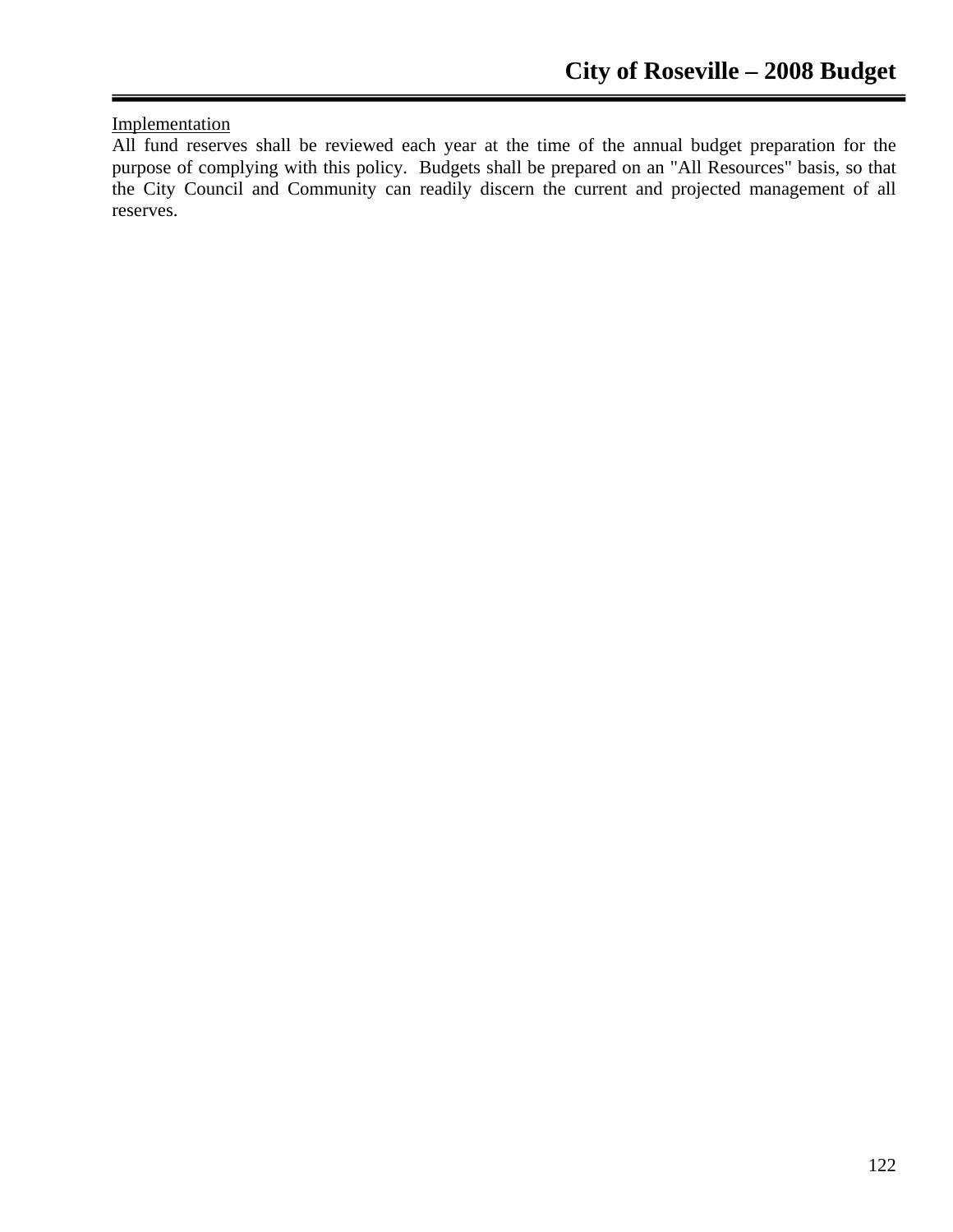# **Open Government Policy**

The City has always had the policy of openness and disclosure. To ensure that city related groups such as commissions, committees, associations, and joint powers organizations are aware and reflect this openness, it is understood that any policy-making which directly impacts the fiscal health of the community is expected to be disclosed properly and timely to the public. This policy includes disclosure in both the spirit of openness and within the requirements of the appropriate state statutes.

#### **Policy**

#### **Coverage**

- $\Box$  The City will conduct the governmental fiscal and budgetary policy deliberations in a public space, preferably either in City Hall, or other city halls, libraries, etc. and in a space which is accessible.
- The proceedings are to be broadcast or recorded in either video or voice mode.
- $\Box$  The City will prepare and provide summaries of proposed and final documents related to fiscal issues, which will be presented and discussed in an open meeting setting as described above.
- $\Box$  All City committees, commissions, joint power organizations and other groups on which any person from the city staff or any member of the City Council is either requested or is required to serve and establishes fiscal policies regarding City Funds, will adhere to the same open government procedures and process outlined above.
- $\Box$  Committees, commissions and other groups which do not make fiscal policy regarding City Funds, are expected to provide for at least a 72 hour advance meeting notice, to hold the meetings at locations which are readily accessible to all.

## *Proceedings of Required Groups*

- $\Box$  Copies of minutes and either a video or audio tape of fiscal policy deliberations shall be kept on file with the City Manager's office for at least a 1-year period of time.
- $\Box$  Where possible reports, budgets and other approved documents shall be kept at an accessible place in City Hall, at the Roseville Branch of the Ramsey County Library, and where feasible and practical, as part of the City's web page.

## Implementation

This policy will become effective upon formal approval of the City Council and shall be in force and considered as part of the City's fiscal policies.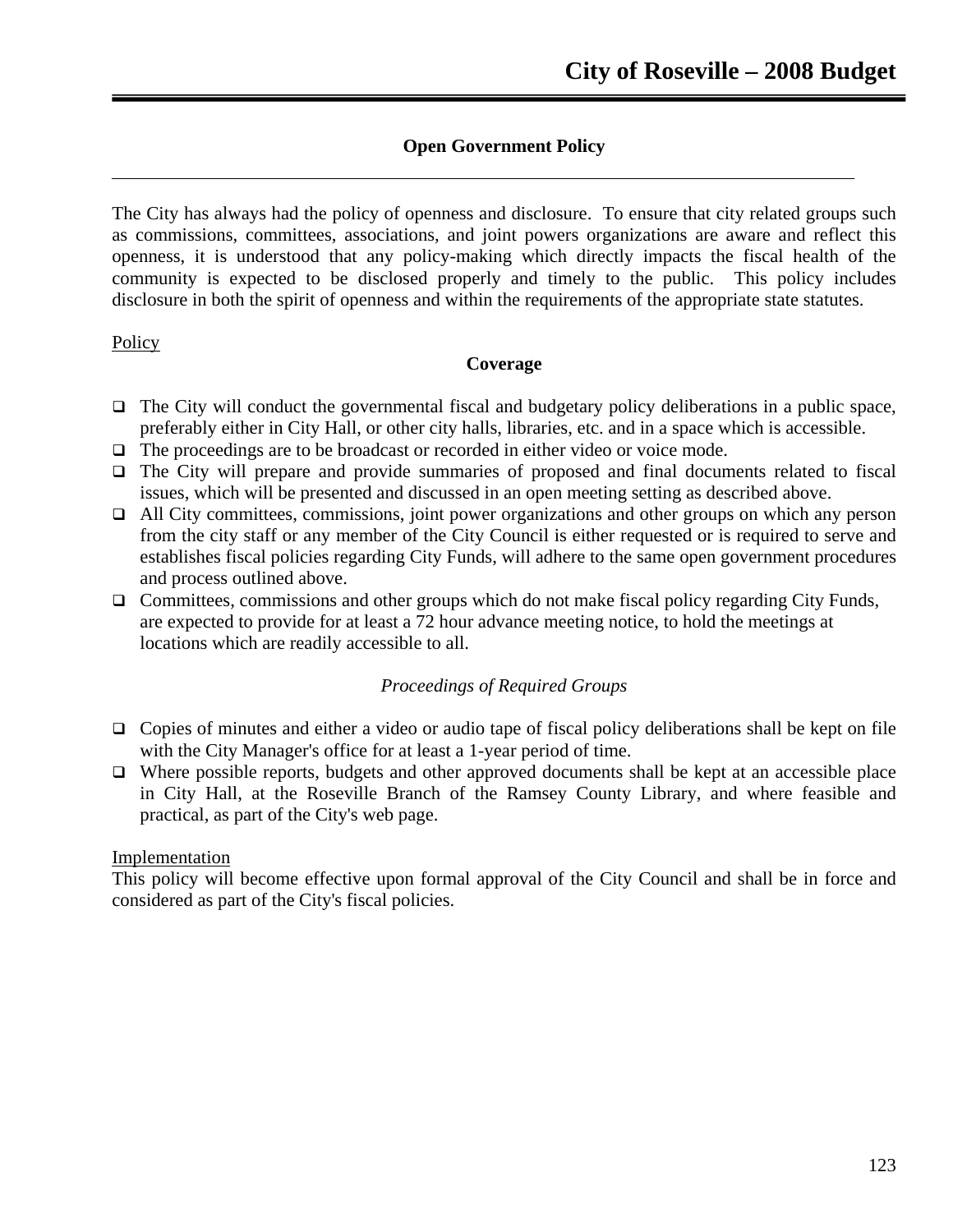# **Community Participation Policy**

#### Purpose

While the City Council is elected to represent the community in making choices of public safety, public works and the providing of general governmental services, the Council will make every effort to involve the community in the decision-making process where major community interests are concerned and where state and local statutes permit**.** 

It has been the practice of the Council, and will continue to be, to appoint commissions, task forces, and other work groups from the community to explore and present ideas and alternatives with regard to issues, which are of importance to the community.

In addition, any expenditure of funds in excess of \$3 million of local property tax dollars and which involves community facilities will be brought to the community in the form of a referendum.

#### Scope

The scope of the policy is to actively involve the community in those major facilities issues which include the addition of parks, pathways, public facilities, zoning, neighborhood development issues, and any other areas deemed appropriate.

#### **Policy**

The City of Roseville will endeavor to involve representative citizen groups, including student representation, in the discussion and advising on issues which require more input as to the wishes and needs of the community than can be provided by staff, consultants, or the City Council. It is the intent of the Council that all study groups, commissions, and committees will consist of at least 5 members unless otherwise specified by statute.

#### Implementation

The City Council will work with staff to assist in defining those issues which require more community guidance and input. Those issues will be presented to representative community work group to assist in the ascertaining the need, fact-finding, and determining feasible alternatives, before the City Council deliberates a final resolution of those issues.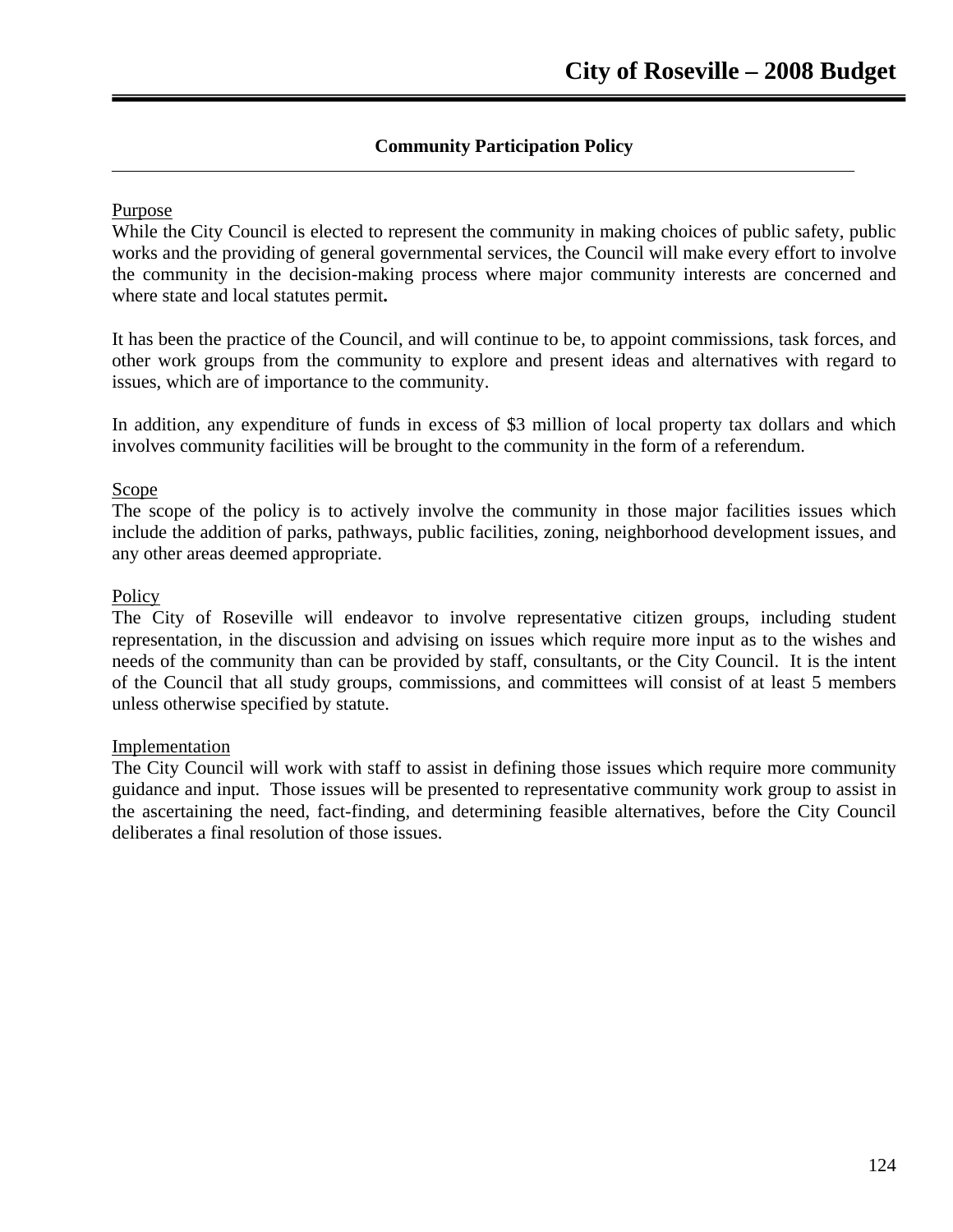# **Collaboration Policy**

# Purpose

The intent of this policy is to make clear to staff and the community that the City Council encourages the searching out of opportunities to join with other governments, schools, and private organizations both for- profit and non-profit, to provide needed services to the community.

It is expected that those services will be of high value to the community and ultimately a wiser use of all resources including but not limited to property taxes, human resources and existing city infrastructure.

## Scope

The scope of the policy is not to limit the areas of collaboration and cooperation as to encourage reasonable exploration of any and all areas where Roseville taxpayers and other organizations can mutually benefit.

## Policy

The City of Roseville encourages staff to seek out and bring forward, areas and ideas which may be explored and discussed in a public manner so that our community may benefit in both an improved quality of life and a better economic use of all resources.

#### Implementation

The City will work with other communities, public entities and applicable private parties to search out, review, fund and implement where feasible, any areas of cooperation or collaboration which would prove to be significant benefit to all parties and which would fulfill the above stated policy of the City of Roseville.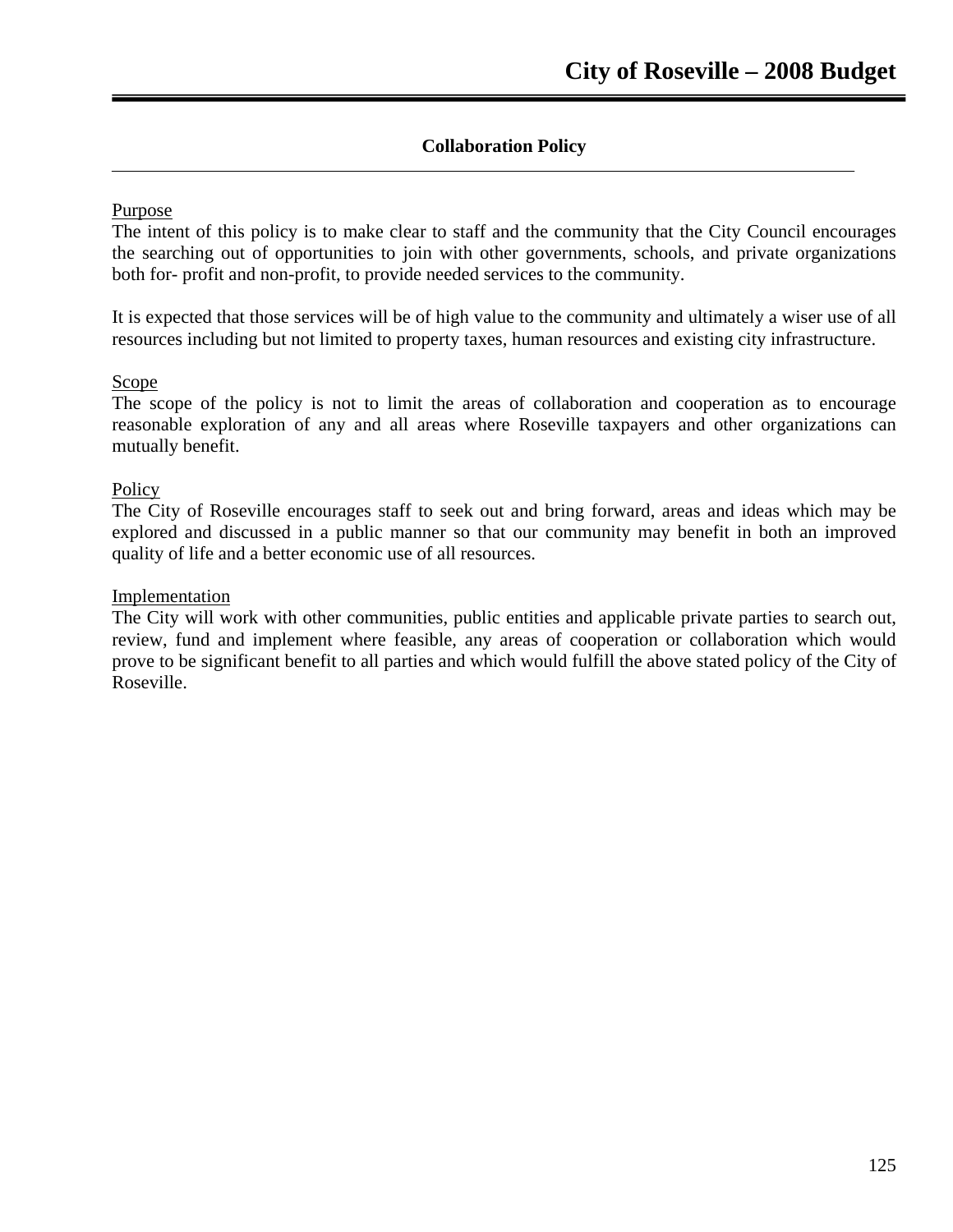# **Community Technology Policy**

# Purpose

With the explosive growth in computer and related technology, it is of critical importance that the Citizens of Roseville not be excluded from the benefits that access to internet communications and information can accrue.

It is the intent of this Policy, to establish that the City Council of the City of Roseville recognizes the importance of emerging technology and will make every effort to assure that the citizens of Roseville have reasonable access and service where technically feasible and financially viable.

## Scope

The scope of this policy is to include a wide range of technologies. Those technologies may consist of a combination of existing infrastructure and the use of new and developing infrastructure. The City will strive is to keep up-to-date and current as is reasonably possible in knowing what applications may exist. The City will additionally review the potential and available resources which may be needed to provide better public service and community access.

## Policy

The City of Roseville will strive to provide an ever-improving system of public safety and service. In the current environment of growing technology options, the City will explore and find those systems or providers of systems, which will:

- $\Box$  Provide current service at better value
- $\Box$  Explore the potential to provide improved ways of providing basic city services in ways that will enhance and better protect the community
- $\Box$  Allow the citizens of Roseville to continue to have technology access to the internet regarding information and communications

## **Implementation**

The City will work with other communities, public entities and applicable private parties to search out, review, fund and implement where feasible, any new technology or application of current technology which would fulfill the above stated technology policy of the City of Roseville.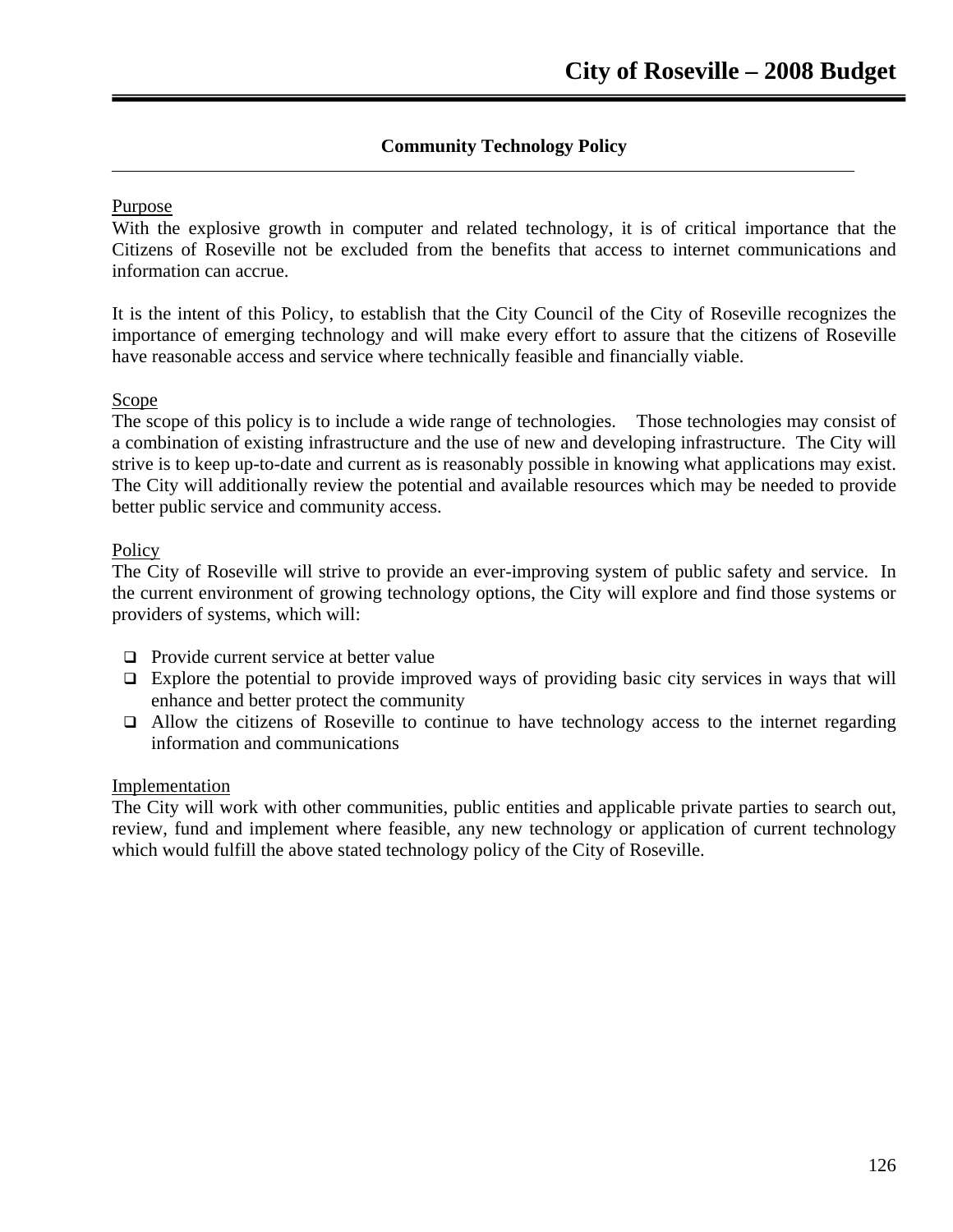# **City legislative Program Policy**

## Purpose

Because cities are a creation of the state, municipal rights and responsibilities usually require legislative support to amend, add to or to eliminate those duties. It is the intent of the City Council of the City of Roseville to approach such issues in a positive and proactive manner and to support changes which it believes to be in the best interest of the community. It is the intent of the Council to take steps which make it very clear to all parties, what the City's position is on any proposed changes and how staff has been directed to respond.

# Scope

The scope of this policy is to include specific, well thought-out changes initiated by the Council and issues which have been brought forth by citizens or groups representing cities such as the National League of Cities, League of Minnesota Cities, the Legislative Municipal Commission, and the Association of Metropolitan Cities. The Council will also intend to review and respond appropriately to any ad hoc issues, which may arise at the  $11<sup>th</sup>$  hour of a legislative, congressional or county session.

## **Policy**

It is the policy of the City of Roseville to provide a positive role of leadership on legislative issues which may affect the Community and to articulate clearly what that position, if any, may be.

## Implementation

The City Council of the City of Roseville will meet at least once annually, in an open work session or in an official meeting, to discuss any legislative issues which may be deemed to affect the Community and requires a stated position. In addition to initiated legislation, discussion will include any pending or proposed legislative issues which may be at the County, State, or National Level. The intent of the annual session is to outline the Council's official position of such issues and to instruct staff in their related work.

The Council may meet at other times as may be required to respond to legislative or county issues which arise on a non-scheduled basis.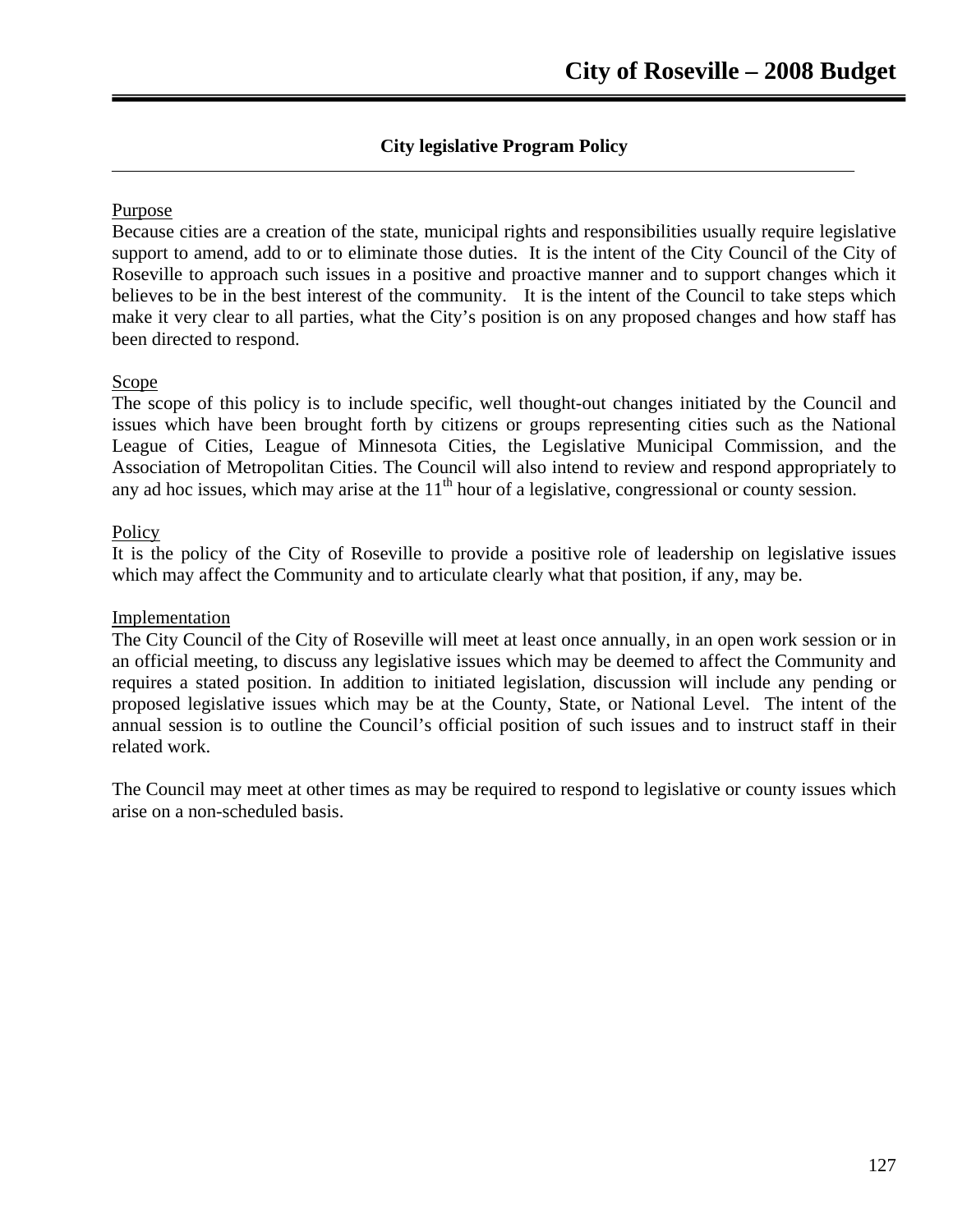# **Professional Services Policy**

Background

The City of Roseville retains outside professional services in the areas of:

- Legal (Prosecution, Civil, Economic Development, and Bond Counsel)
- □ Appraisal
- □ Planning and Landscape Design
- □ Audit
- Engineering, Architectural, and Environmental

Agreements for the above services have been through contracts either for specific projects or services, or a given period of time. For legal services, written agreements are completed annually.

## Purpose

It is desirable to amend the current methods of selecting and retaining consulting services to:

- $\Box$  Consolidate significant professional service policies into one uniform policy
- $\Box$  Provide Citywide consistency in the procedure of selecting and retaining professional services
- $\Box$  Ensure public confidence in process integrity by limiting the amount of time professional services are provided
- $\Box$  Ensure a fresh perspective and new approach to professional services
- $\Box$  Ensure a regular, consistent fiscal review of professional services

## **Policy**

It is the policy of the City to employ a consistent practice for selecting and retaining professional services. Contracts for professional services shall be for three (3) years, and include a review process. Consulting firms shall be engaged for a period of not more than two (2) consecutive three (3) year periods. After six (6) years, they shall not be allowed to renew consulting services for a period of three (3) years. If deemed in the City's best interests, the City Manager may continue professional services for longer than six (6) years. If the need arises, the City Manager may solicit proposals and select firms for special projects or services. Contracts will be reviewed on a case by case basis.

Selection of all firms shall be approved by the City Council.

Consulting firms:

- $\Box$  Shall commit to the principles of the Professional Code of Ethics for their profession and the City of Roseville Code of Ethics for Public Officials
- $\Box$  May contact only designated Roseville City staff
- $\Box$  Will not represent any individual or corporation involved in litigation against the City of Roseville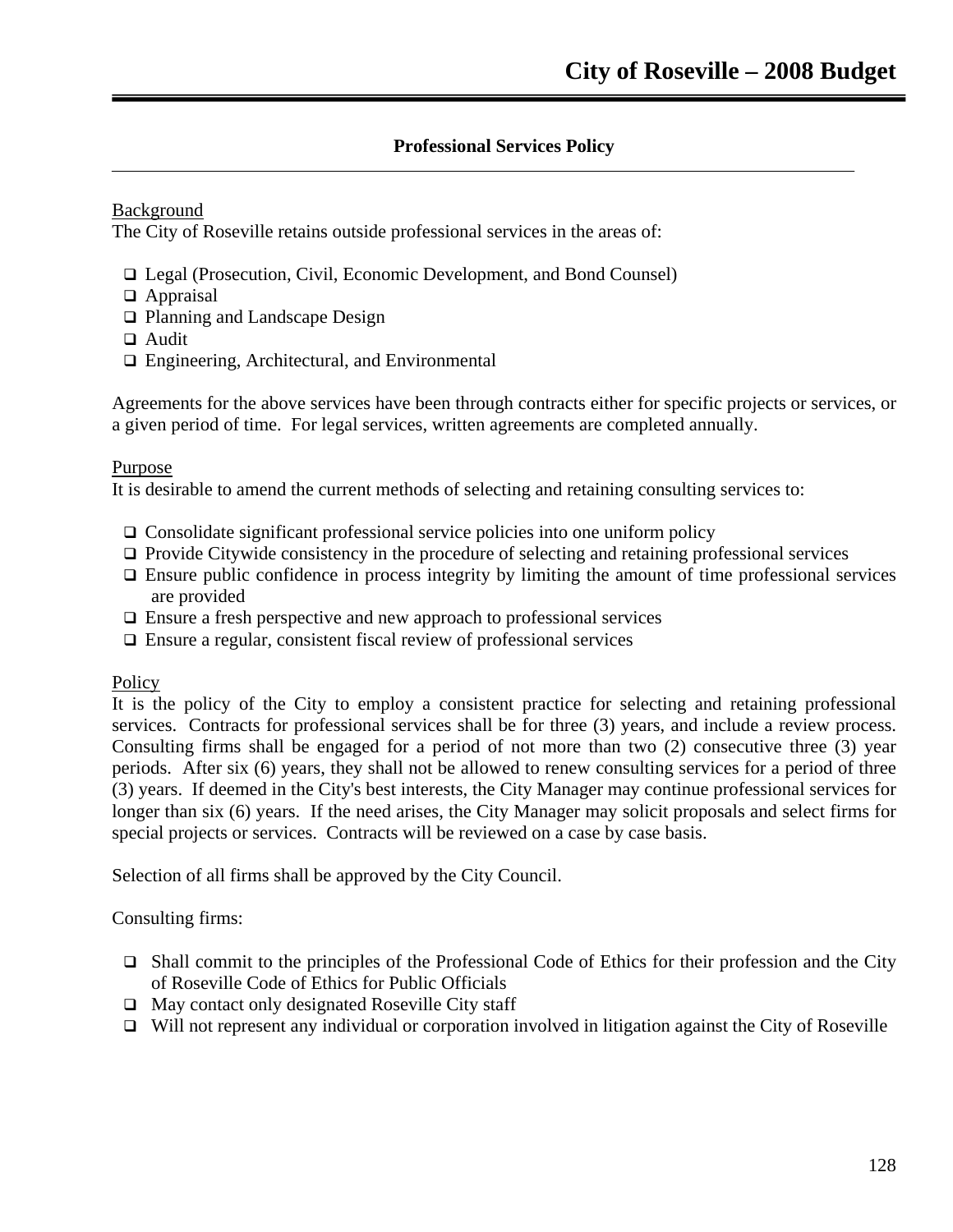Procedure

- 1. The City Manager or designated staff will invite firms to submit proposals for providing professional services to the City of Roseville. The proposals shall include the following:
	- $\Box$  Description of firm
	- $\Box$  Technical qualifications
	- Work experience
	- $\Box$  Prior city experience
	- **Q** References
	- Fee schedule for all personnel
- 2. The City Manager will appoint a Selection Committee that will interview firms, if necessary. The Committee will recommend to the City Council that firms are to be selected. A proposed contract will be included with the recommendation.
- 3. The City Council will select the firms and approve the contracts at a regular Council meeting.

# Implementation

All service areas will be on the same time cycle effective in 2000. This can best accommodate overlap and service areas, and provide additional consistency.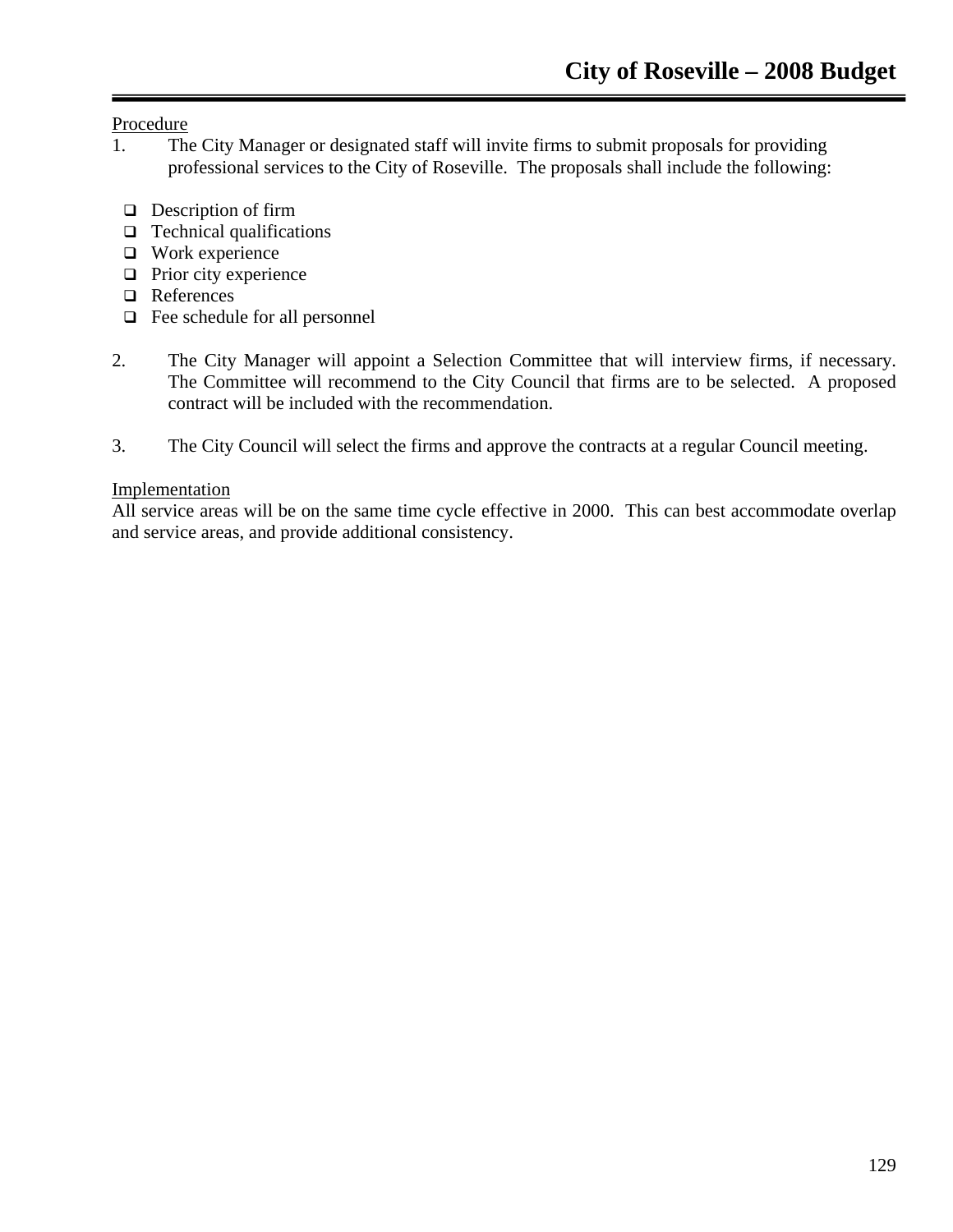# **Accounting & Auditing Policy**

# Purpose

To ensure accurate and consistent accounting practices that conform to generally accepted accounting principles to ensure public confidence in and ensure the integrity of the City's financial system.

# Policy

- The City will establish and maintain a high standard of accounting practices.
- $\Box$  The accounting system will maintain records on a basis consistent with accepted standards for local government accounting as established by State law and GAAFR.
- $\Box$  Regular monthly and annual financial reports will present a summary of financial activity by major types of funds.
- Where possible, the reporting system will also provide monthly information on the total cost of specific services by type of expenditure and, if necessary, by fund.
- $\Box$  An independent public accounting firm shall be engaged to perform an annual audit of all accounts, funds, and activities, and will publicly issue a financial opinion.
- $\Box$  Independent accounting firms shall be engaged for a period of not more than three years, selected through an open request for proposal process, and shall not be allowed to renew the City's account for more than three years.

#### Implementation

The City has earned the GFOA Excellence in Financial Reporting award for the past 23 years (1979 - 2001).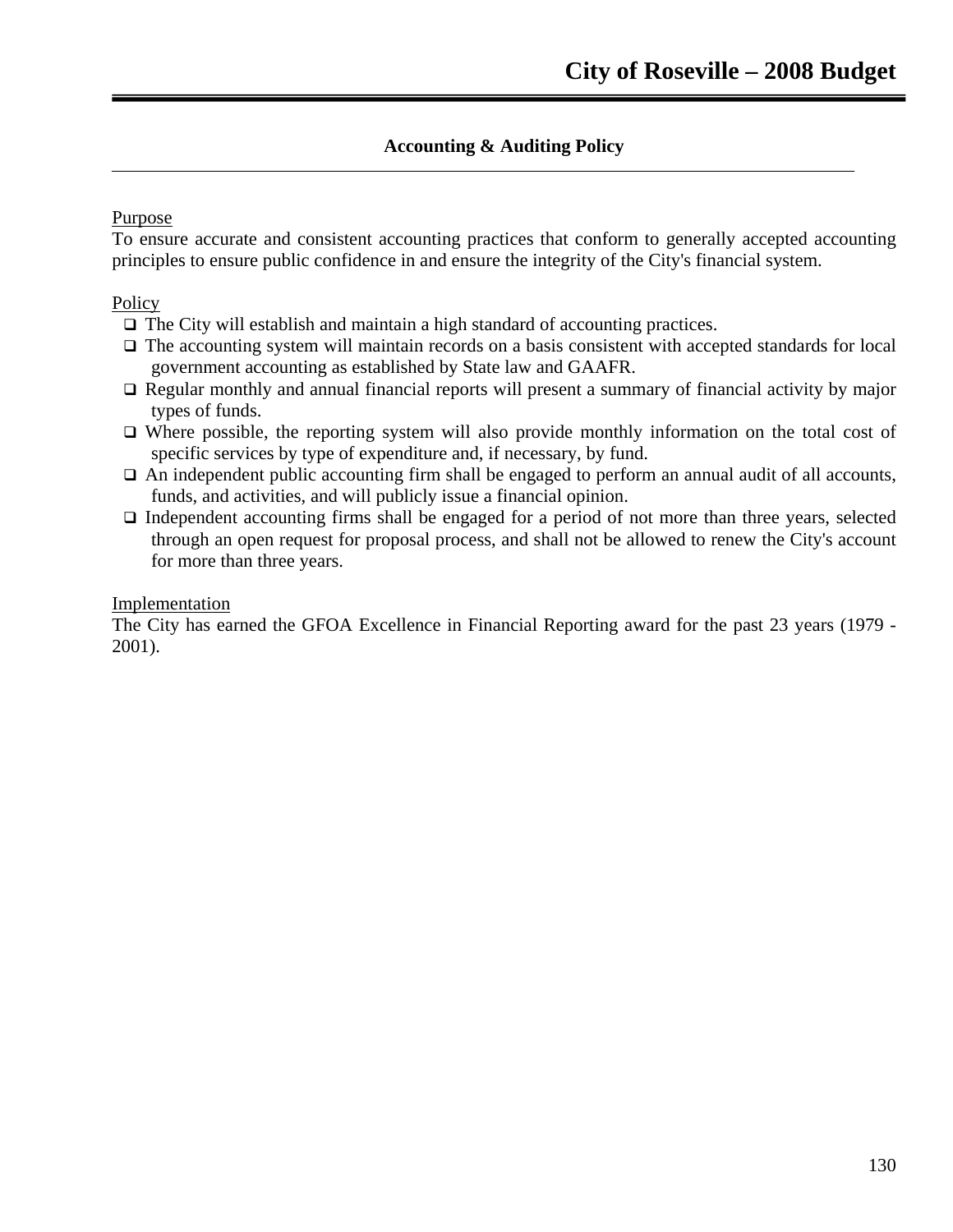# **Investment Policy**

# Purpose

To ensure the most efficient use of the City's idle funds, and to ensure the best return on these funds while making only those investments allowed by law.

# Policy

- $\Box$  The City will make a cash flow analysis of all funds on a regular basis. Disbursement, collection, and deposit of all funds will be scheduled to ensure maximum cash availability.
- $\Box$  When permitted by law, the City will pool cash from several different funds for investment purposes.
- $\Box$  The City will invest 99 percent of its idle cash on a continual basis.
- $\Box$  The City will obtain the best possible return on all cash investments. Such investments will only be those legally permissible under Minnesota law.
- $\Box$  The accounting system will provide regular information concerning cash position and investment performance.
- $\Box$  The City will make arrangements for banking services on a contractual basis for a specified period of three years, with specified fees for each service rendered.
- $\Box$  The City includes interest earnings and investment summaries as part of the Comprehensive Annual Financial Report (CAFR).

Implementation

See Investment and Portfolio procedures.

## **Investment and Portfolio Procedures**

## **Scope**

These investment and portfolio procedures apply to the activities of the City with regard to investing the financial assets of all funds, including the following:

- General Fund
- □ Special Revenue Funds
- Capital Project Funds
- Debt Service Funds
- □ Special Assessment Funds
- □ Internal Service Funds
- $\Box$  Trust and Agency Funds

## **Objectives**

Funds of the City will be invested in accordance with Minnesota Statutes, 1999 fiscal policies and these administrative procedures. The City's investment portfolio shall be managed in a manner to attain a market rate of return throughout budgetary and economic cycles while preserving and protecting capital in the overall portfolio. The market rate of return shall be to the same rate as the target portfolio. Investments shall be made based on statutory and policy constraints.

Funds held for future capital projects (i.e. bond proceeds) shall be invested to produce enough income to offset increases in construction costs due to inflation. Where possible, prepayment funds for long-term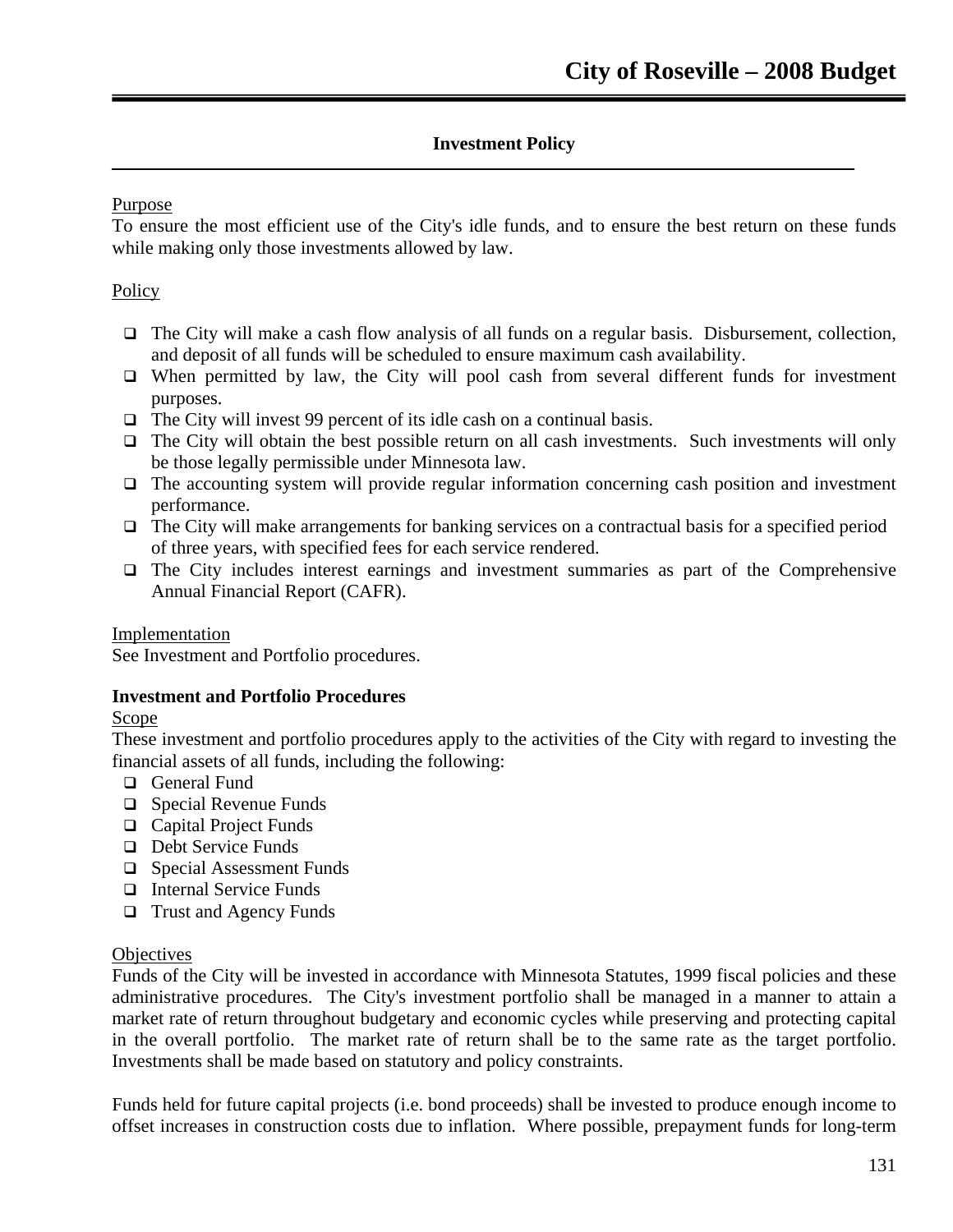debt service shall be invested to ensure a rate of return at least equal to the interest being paid on the bonds.

## Delegation of Authority

The finance director is designated as investment officer of the City and is responsible for investment decisions and activities, under the direction of the City manager.

#### Prudence

The standard of prudence to be applied by the investment officer shall be the "prudent investor" rule. This rule states, "Investments shall be made with judgment and care, under circumstances then prevailing, which persons of prudence, discretion and intelligence exercise in the management of their own affairs, not for speculation, but for investment, considering the probable safety of their capital as well as the probable income to be derived." The prudent investor rule shall be applied in the context of managing the overall portfolio.

The investment officer, acting in accordance with written procedures and exercising due diligence, shall not be held personally responsible for a specific security's credit risk or market price changes, provided that these deviations are reported immediately and that appropriate action is taken to control adverse developments.

#### Monitoring and Adjusting the Portfolio

The investment officer will routinely monitor the contents of the portfolio, the available markets and the relative values of competing instruments and will adjust the portfolio accordingly.

#### Internal Controls

The Finance Director shall establish a system of internal controls, which shall be reviewed annually by an independent auditor. The controls shall be designed to prevent loss of public funds due to fraud, error, misrepresentation, unanticipated market changes, or imprudent actions. Investments shall be done on a pooled funds basis with interest allocated on a cash balance method. Those internal controls shall consist of competitive bids on investments, and division of duties among the staff.

- $\Box$  Investments made by investment officer
- $\Box$  Records maintenance by a finance staff member other than investment officer
- $\Box$  Review and reconciliation by the assistant finance director

#### Portfolio Management

Under the 1999 Fiscal Policies, it shall be the City's procedure to restrict investments to only Repurchase Agreements with national or state chartered banks, U.S. Treasury and U.S. Government Agencies.

The procedures shall consist of yield curve analysis and implemented with the appropriate purchase of the above investments.

Maturity scheduling shall be within those investments and in a manner that will maximize yield and liquidity and minimize interest rate risk.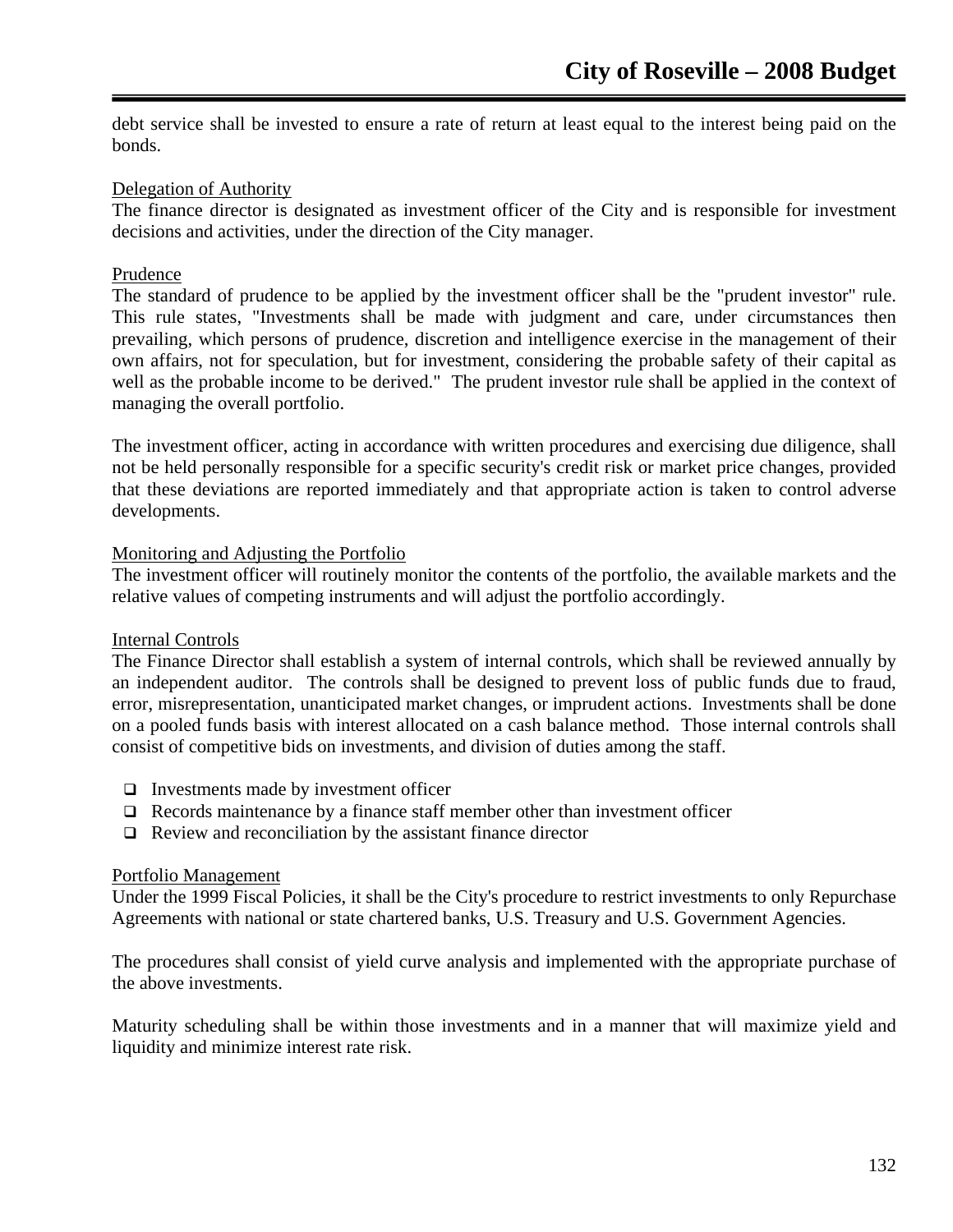# Competitive Selection of Investment Instruments

Before the City invests any surplus funds, a competitive "bid" process shall be conducted. If a specific maturity date is required, either for cash flow purposes or for conformance to maturity guidelines, bids will be requested for instruments that meet the maturity requirement. If no specific maturity is required, a market trend (yield curve) analysis will be conducted to determine which maturities would be most advantageous. Bids will be requested from financial institutions for various options with regards to term and instrument. The City will accept the bid that provides the highest rate of return within the maturity required and within the parameters of these procedures.

Bids for purchases through the treasury auctions are not required.

Records will be kept of the bids offered, the bids accepted and a brief explanation of the decision that was made regarding the investment.

## Settlement

All settlements of investments shall be on a "Delivery vs. Payment" (DVP) basis. Physical delivery shall be avoided if at all possible, with book-entry being the preferred method of safekeeping.

#### Safekeeping and Collateralization

All investment securities purchased by the City shall be held in third-party safekeeping by an institution designated as primary agent. The primary agent shall issue a safekeeping receipt to the City listing the specific instrument, rate, maturity and other pertinent information.

#### Reporting Requirements

The investment officer shall generate daily and monthly reports for management purposes. The annual investment report shall be completed on a time-weighted basis and shall be included as part of the Comprehensive Annual Financial Report to the City Council. The target portfolio shall be the U.S. Government Bond Yield Index for the comparable period.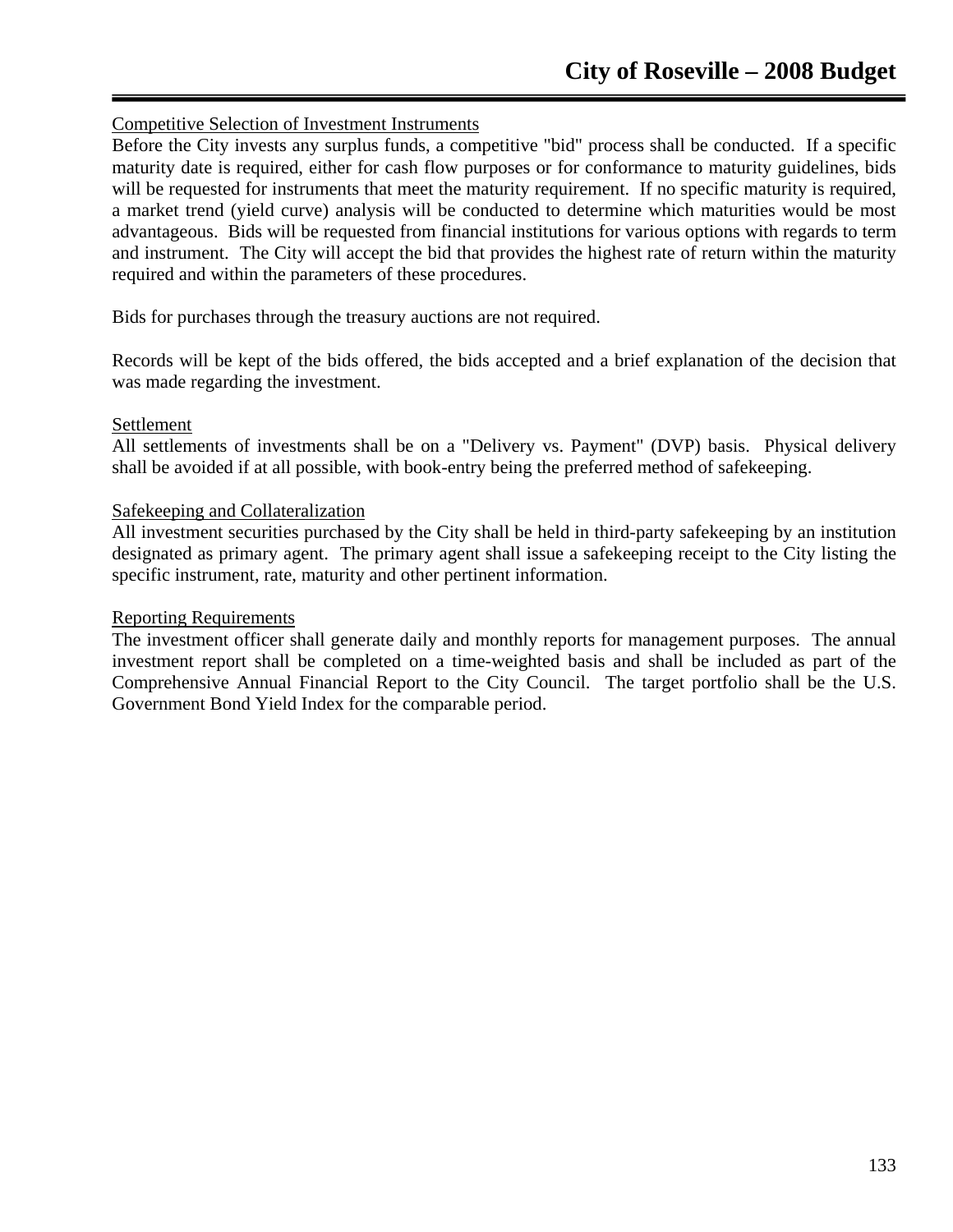# **Housing Policy**

#### Purpose

The City of Roseville's Housing Improvement Plan (the "Housing Plan") is a document established to guide planning and policies related to providing a community rich in housing quality and choices for all residents. The Housing Plan is reviewed and revised annually by the City Council to ensure that the programs established are effectively and efficiently serving the current housing needs of the community. It is understood that as housing structures age and the market needs change so will the programs and policies in the Housing Plan. The main components of the Housing Plan include the VISION OF Vista 2002 and goals and policies of the City's Comprehensive Plan and Livable Communities Action Plan. Each program within the Housing Plan strives to meet the current needs of the community by collaborating with other agencies and filling gaps that might exist within more traditional housing programs.

- Roseville has over 15,000 housing units of which 59 percent are detached single-family, owner/ occupied homes. The second largest category of housing in Roseville is the combination of apartments and condominiums that make up 36 percent of the housing units in the City. Townhomes represent almost five percent of the housing units in the community. Over 70 percent of all housing units are owner-occupied. There are approximately 100 mobile homes remaining in Roseville, most of which are at least 20 years in age. The annual overall turnover rate for single family residents is less than three percent (3%) while the rental multifamily turnover rate is nearly 30 percent per year. The number of housing units built prior to 1950 in Roseville represents nine percent (8%) of the entire housing stock. Many of these units offer affordable housing opportunities, or at least, since they are generally on large lots, an opportunity to redevelop the housing/lot into a number of housing sites. The housing stock built in Roseville prior to 1960 (40 or more years old) is 37 percent of the total. In the housing boom years from 1960 to 1970, almost 30 percent of the dwelling units in the community were constructed. Some structural or maintenance repair work is required of each home after 20 years of use; in Roseville 85% of the homes are over 20 years of age. From 1970 to 1979, Roseville added another 2,726 units, 18 percent of the current housing. Slightly more than 16% of the housing has been constructed since 1980. The housing in the community (38 percent of the land area) represents 65 percent of the total private sector investment in Roseville and pays 49 percent of the property taxes.
- $\Box$  The following principles are useful to guide in the planning and economic development efforts for the community as it pertains to housing. The guiding principles help orient discussion, analysis and decision-making regarding policies and strategies that are used to complete the Roseville Housing Improvement Plan.

The Roseville Housing Improvement Plan:

- $\Box$  is consistent with the comprehensive plan by providing a variety of housing for all residents;
- $\Box$  encourages community self-reliance, collaboration with other housing providers and education to create and retain housing value;
- uses expert "coaches" to start the programs; and
- $\Box$  Remains small and incremental, not creating large bureaucratic staff-driven programs.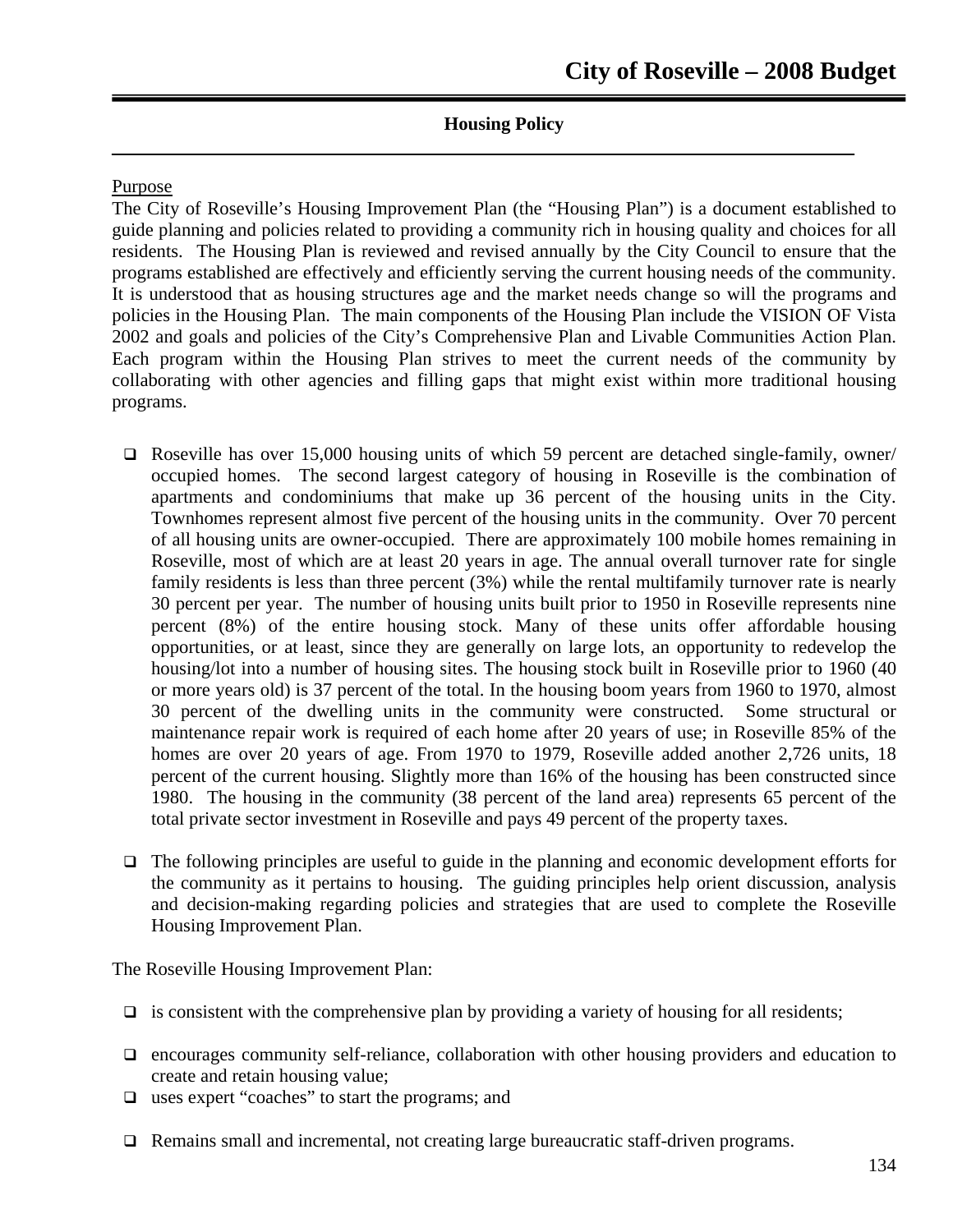## Housing Goals

The City will consider the following four housing goals when evaluating current and future housing programs:

- Roseville will strive to provide a variety of housing types (owner occupied and rental) that balances affordability, maintains quality of housing and the urban environment has access to public infrastructure, services and employment and enhances neighborhood viability.
- $\Box$  Continuously strive to improve the quality of approximately 200 existing units which are below the average physical condition and less than 75 percent of the median value of housing units within the community (currently 55 single family and 160 multi-family units).
- $\Box$  Fill the gaps in the city's housing portfolio by providing housing for all stages of the life cycle such as the needs for entry level housing and more affordable senior housing. Specifically, assist in the provision of entry level family housing to regenerate the community, schools and our neighborhoods.
- $\Box$  Meet the Metropolitan Livable Communities Act benchmarks, and city indexes (subject to market conditions and resource availability) as outlined in Roseville's action plan for the period from 1996 to 2010.

## Implementation

The following strategies have been developed and are annually refined as part of the Comprehensive Planning process and work plan review. These strategies strive to achieve maximum housing diversity and regeneration of housing stock by encouraging private investment, discouraging deferred maintenance and disinvestment, stabilizing property values and strengthening neighborhoods.

- Enhance relationships with School Districts, Social Service offices, Churches and Charitable organizations to provide continuous funding and services for the preservation and enhancement of Roseville's neighborhoods and to retain a minimum of 2400 to 2600 households with school aged children.
- $\Box$  When reviewing new housing developments, evaluate the proposal based upon its fit into the existing housing mix and encourage housing quality, accessibility and affordability. Create Planned Unit Developments (PUDs) that offer a mix of housing types including single family, townhome, and condominium housing.
- Enhance Roseville's public infrastructure. Provide accessibility from housing to local parks and services, schools, churches, transit and employment. Support state legislation that enables communities to establish road and housing infrastructure/neighborhood revitalization impact fees on new development in the community.
- $\Box$  Encourage adequate transition between residential neighborhoods and business developments using the Border and Buffers Program.
- $\Box$  Strengthen the city's relationship with local banks with housing rehabilitation and reinvestment programs in local neighborhoods.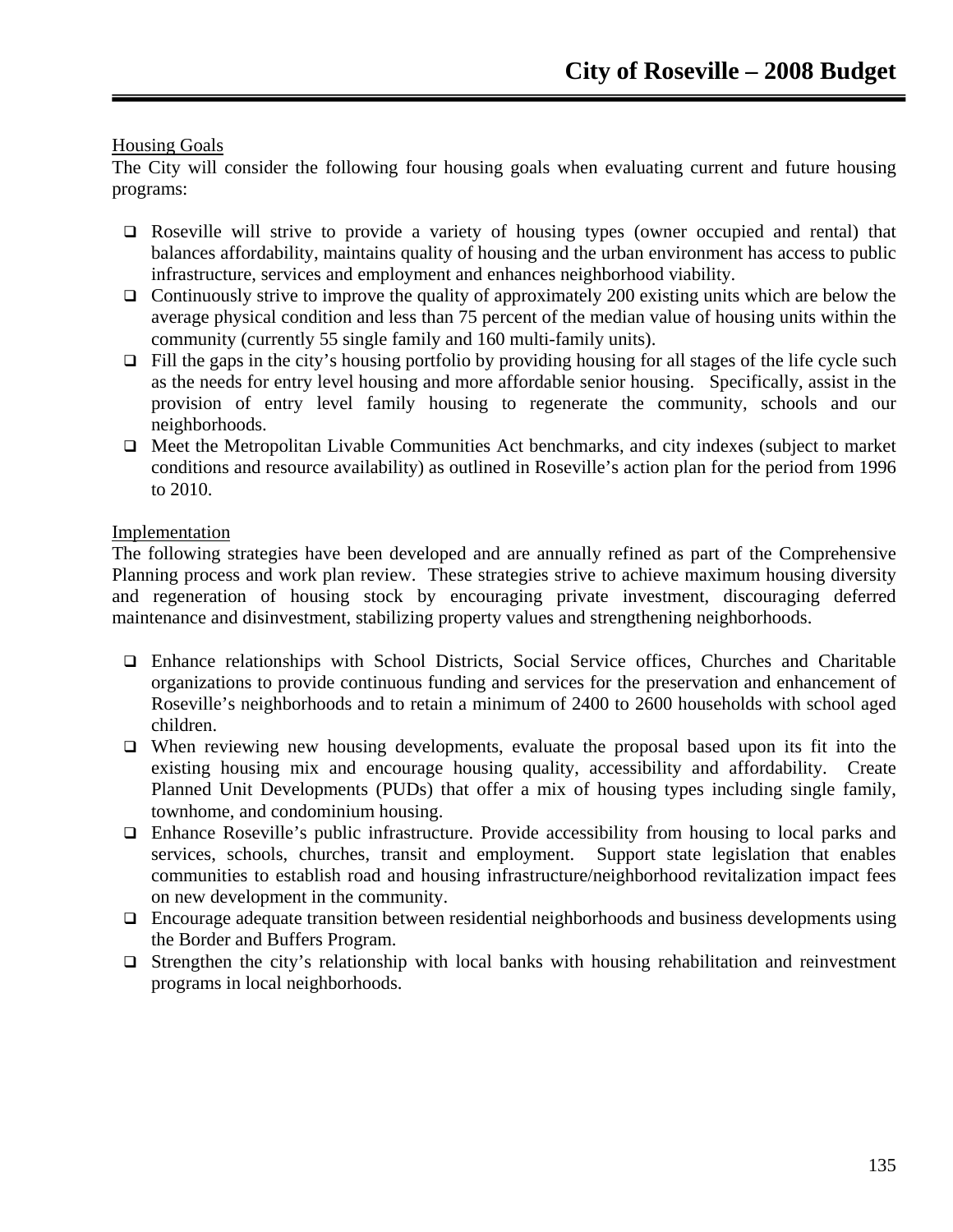- $\Box$  Work with rental property owners to encourage continuous improvements that contribute to the quality living environment of its tenants and the sustainability of mixed-use neighborhoods. Strengthen tenant/landlord relationships and upkeep of rental properties through education, inspections, permits, and rehabilitation loan programs.
- $\Box$  Support housing programs that fund housing renovations and improvements for single family homes with grants and low or deferred interest rate loans.
- $\Box$  Create an education environment that promotes quality housing renovation and housing assistance through the Home & Garden show and technical assistance.
- $\Box$  Adopt a housing preservation code in coordination with other communities along the I-35W Corridor.
- Work with the Police Department Neighborhood Watch Program to provide information about Roseville's residential inspection and code enforcement program and provide rehabilitation information at neighborhood meetings.
- $\Box$  Support affordable senior housing through the use of tax increment financing, Ramsey County Home Funds, HUD, Minnesota Housing Finance programs, and Federal Home Loan Bank dollars.
- Work with developers to utilize tax credit programs and revenue bonds to reduce the cost of financing for affordable housing.
- Annually review and revise Roseville's Livable Communities Action Plan.
- When appropriate, submit applications for Livable Communities Demonstration Account grants where the proposed projects provide a mix of housing choices.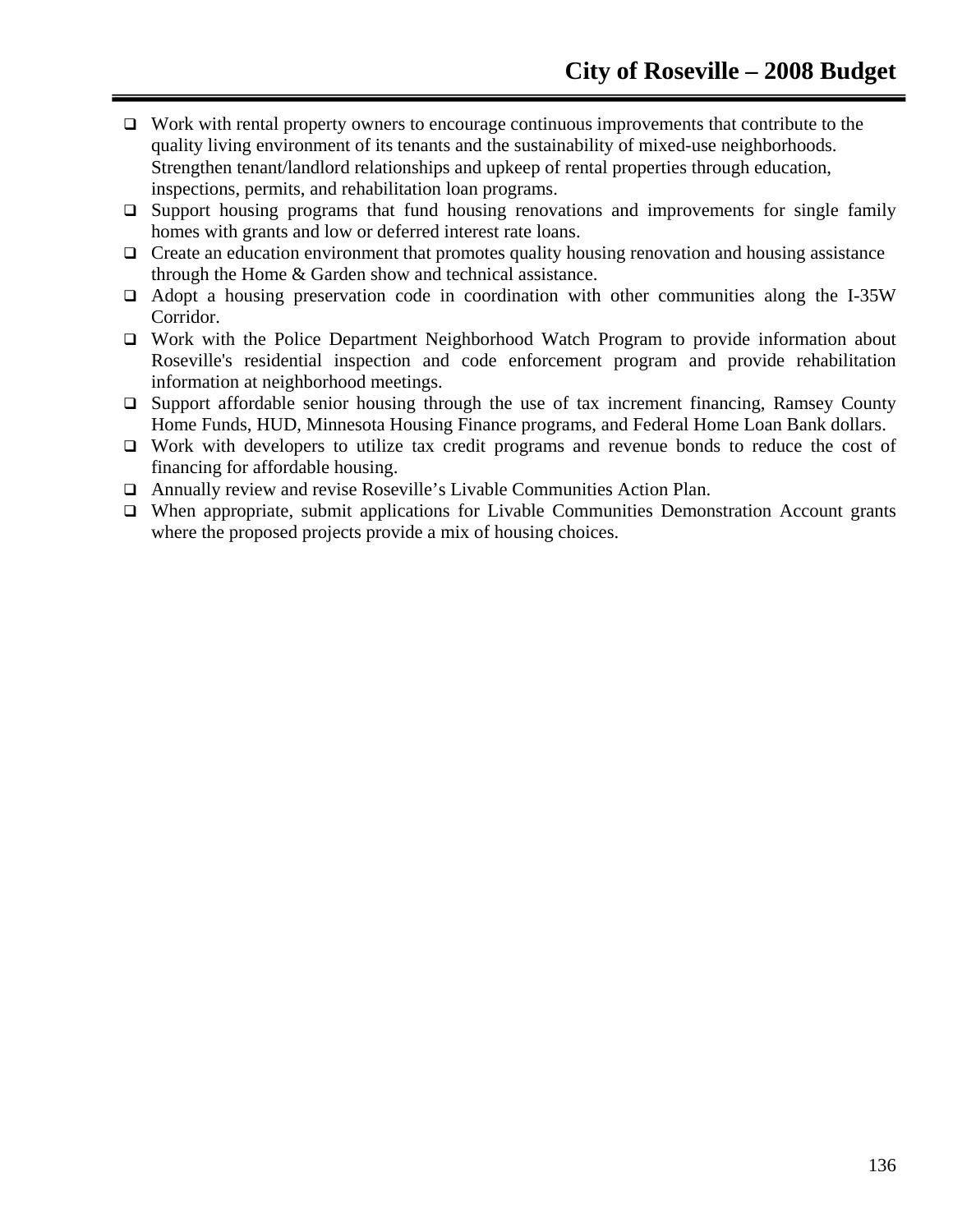# **Pavement Management Program**

# Purpose

The City was finding in the late 70's and early 80's that the community's streets were deteriorating at a steady rate and under the current policy, the problem streets would continue to increase.

# Scope

To begin to bring the City's streets back up to standard, a program was undertaken to reconstruct all 28 miles of "problem" streets within an 8-year period.

## Policy

The City Council set out in 1986, a paving management program to reduce and maintain the problem streets of the Community to be no more than 10% of the City's total street mileage.

## Implementation

The City Council has undertaken and nearly completed the current scope of work needed to bring city streets up to a standard where the overall rating is approximately 80% where 100% is the highest rating a street can receive.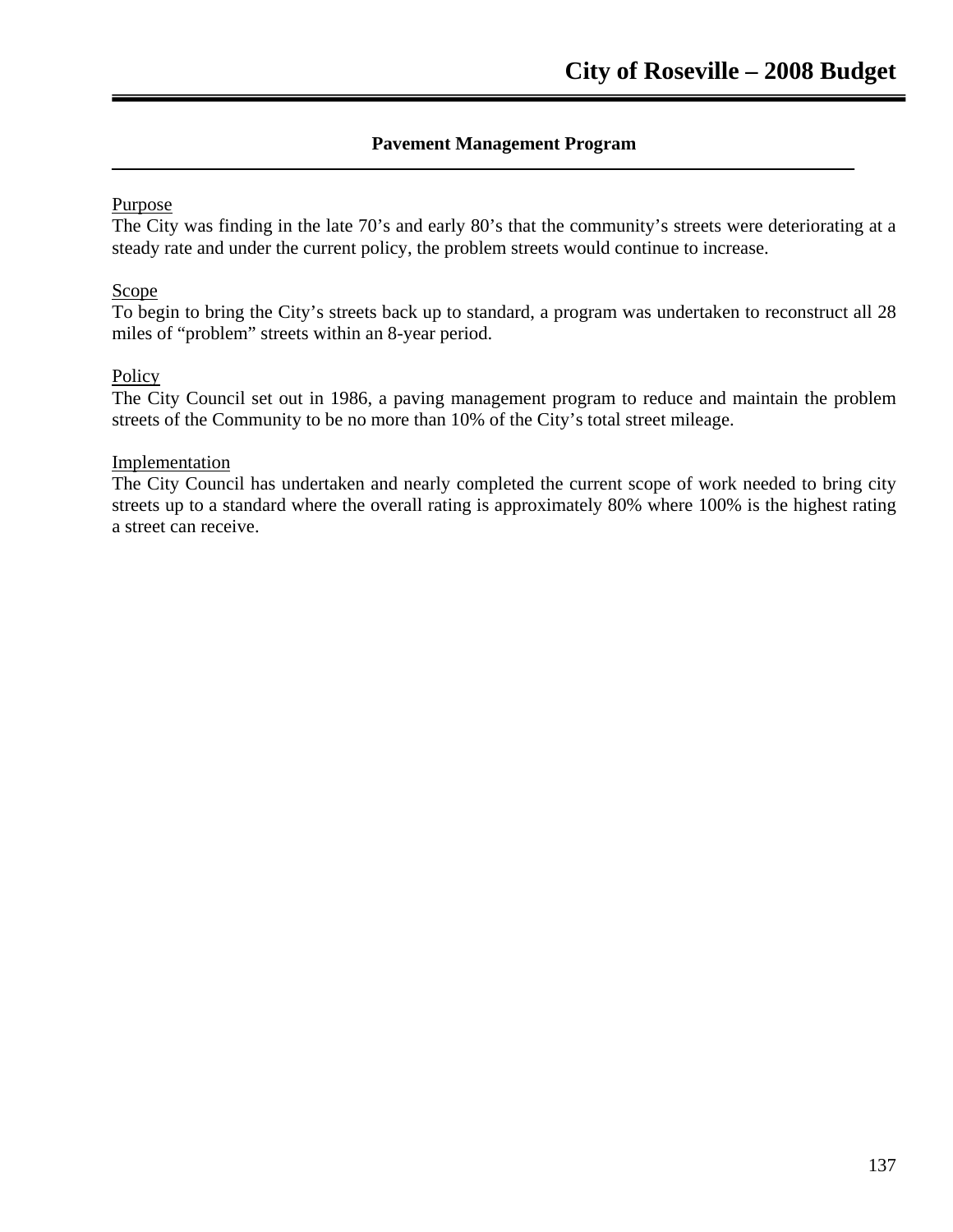# **Park Improvement Program**

# Purpose

Because of the effectiveness of the Paving Management Program, the City began to look at the community's park system to set standards of development, and redevelopment.

# **Scope**

Over the years, the emphasis had been on parkland purchase and development. Because of the age and the newer park facility technology and materials, the City Council established a goal of renewing and updating the City's park system over the next 25 years.

## Policy

The City Council has established a Park Improvement Program to better bring the existing Park facilities into a safe and attractive condition.

## **Implementation**

Beginning in 1991, the City has implemented a Park Improvement Program and has dedicated \$150,000- \$250,000 of property tax dollars each year to that end. In addition, additional funds have been made available as they become available.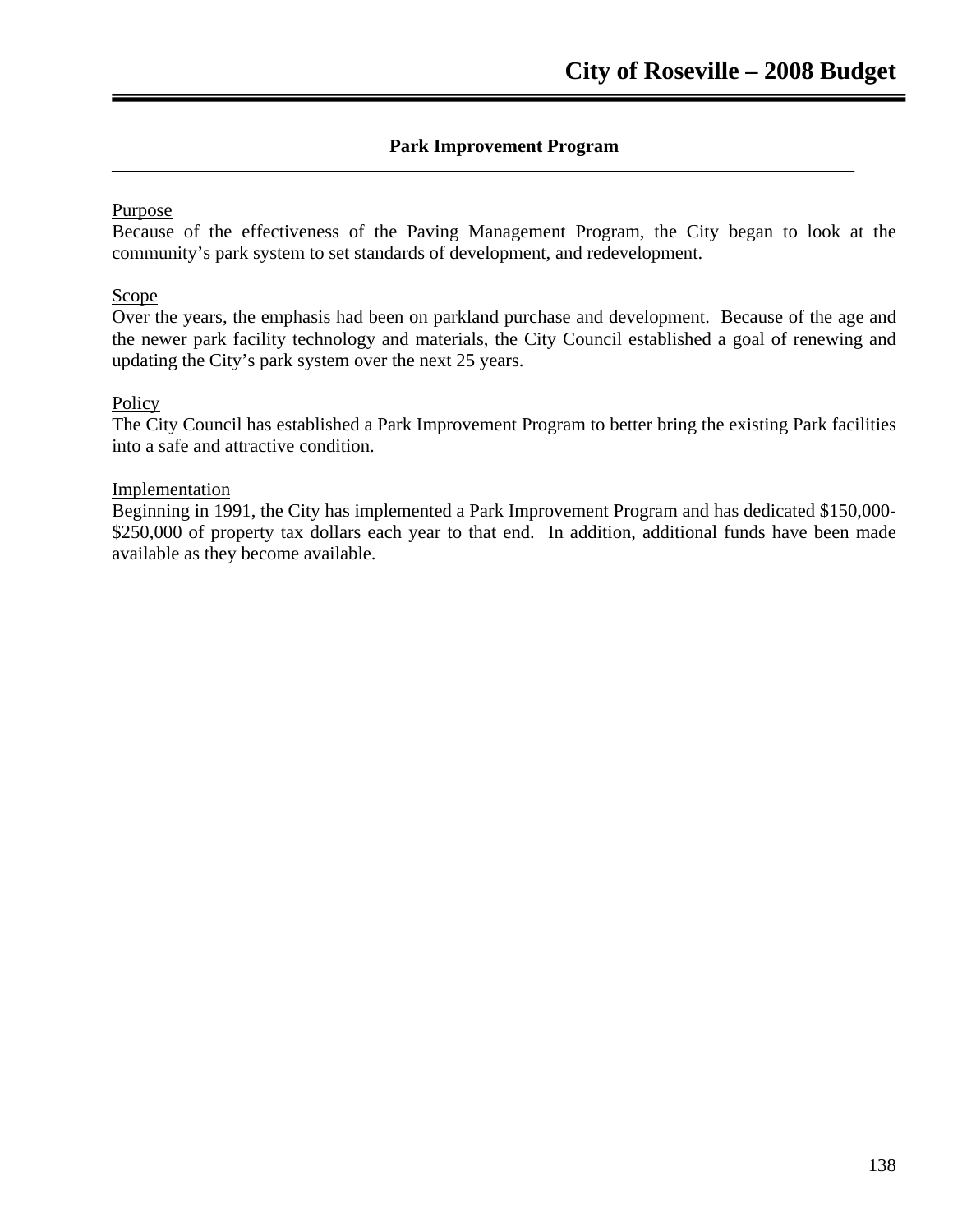# City of Roseville, Minnesota Annual Budget Process, Legal and Policy Requirements, and Description of Funds

The City adopts an annual budget for the General and selected Special Revenue funds that are prepared on the modified accrual basis of accounting. The adopted budget indicates the amount that can be expended by each fund based on detailed budget estimates for individual expenditure accounts.

# **Budget Process (General)**

The formal budget process begins in the spring of each year. At that time the budget materials and guidelines are distributed to the various department heads. Informally, aspects of the upcoming budget are discussed throughout the year with the City Council, Staff and citizens.

The submitted departmental budgets are submitted to the Finance Department, where they are compiled, verified and put into a format for the City Manager's review. The City Manager meets with each department to review submitted budgets. When the final review is completed, a proposed budget document is prepared and submitted to the City Council.

The City Council conducts a series of budget meetings over the next several weeks, allowing for citizen participation and Staff presentations.

As required by State Statute, the City Council must then take a formal action to approve a proposed budget and tax levy before September  $15<sup>th</sup>$ . Staff submits the proposed budget to the County Auditor who then compiles all tax data from all levying entities for preparation of a parcel specific mailing to each county property taxpayer by mid-November.

By State Statute, the City must then schedule a "Truth-in-Taxation" hearing between the end of November and December 20, at which time the city's taxpayers are invited to attend and express their opinions regarding the proposed tax levy and budget.

The city council may then, at a subsequent meeting, approve the final budget and levy for the succeeding year.

## **Budget Amendments**

Periodically, during an operating year, it becomes necessary to modify the adopted budget. When there is no effect on the total budget, the procedure for modification from one line item within a budget to another line-item is an application by the department head to the City Manager or designee.

Modifications that affect the total budget on a fund basis are only approved by the action of the City Council. The City Council, under Minnesota State Statutes Section 412.731, can modify or amend the budget if funds are available. Budget appropriations are at the fund level.

## **Fund Accounting**

The accounts of the City are organized on the basis of funds and account groups, each of which is considered a separate accounting entity. The operations of each fund are accounted for with a separate set of self-balancing accounts that comprise its assets, liabilities, fund equity, revenues, and expenditures, or expenses, as appropriate.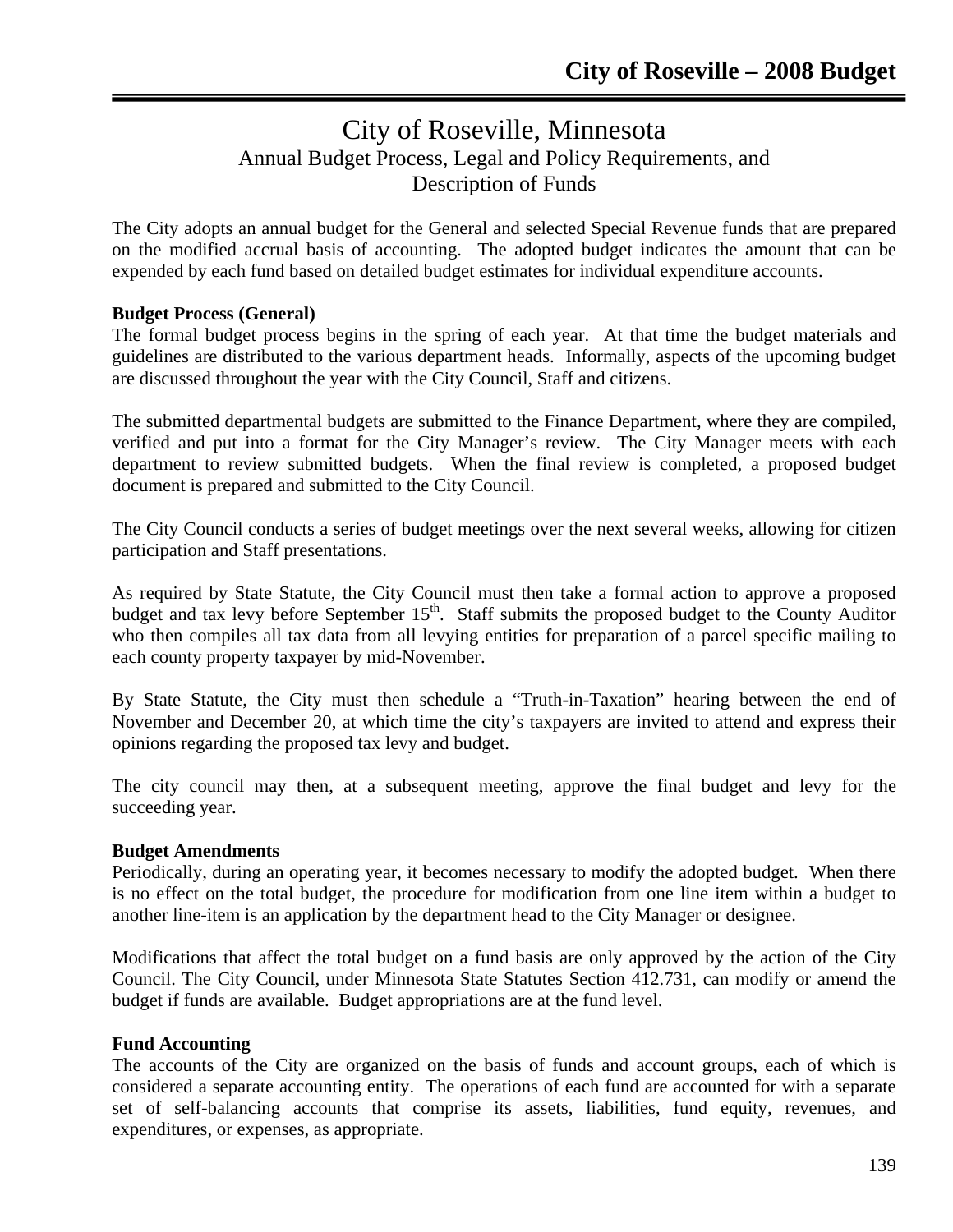Government resources are allocated to and accounted for in individual funds based upon the purposes for which they are to be spent and the means by which spending activities are controlled. The various funds are grouped in the Comprehensive Annual Financial Report (CAFR) into three broad fund categories and six generic fund types as follows:

#### **Governmental Funds Subject to Financial Planning and Appropriation**

General Fund - the General fund is the primary operating fund of the City. It is used to account for all financial resources except those required to be accounted for in another fund.

Special Revenue Funds - Special revenue funds are used to account for the proceeds of certain specific revenue sources that are legally restricted to expenditures for specified purposes.

#### **Governmental Funds Subject to Financial Planning, but not Subject to Appropriation**

Debt Service Funds - Debt service funds are used to account for the accumulation of resources for, and the payment of general long-term debt principal, interest, and related costs.

Capital Projects Funds - Capital projects funds are used to account for financial resources to be used for the acquisition or construction of major capital facilities other than those financed by proprietary funds.

#### **Other Funds Subject to Financial Planning but not Subject to Appropriation (Proprietary Funds)**

Enterprise Funds - Enterprise Funds are used to account for operations that are financed and operated in a manner similar to private business enterprises. With these, the intent of the governing body is that the costs (expenses, including depreciation) of providing goods or services to the general public on a continuing basis be financed or recovered primarily through user charges. The City has five Enterprise Funds: Water Utility Fund, Sewer Utility Fund, Storm Drainage Fund, Golf Fund, and Solid Waste Recycling.

Internal Service funds - Internal Service Funds are used to account for the financing of goods or services provided by one department or agency to other departments or agencies of the City. The City has two Internal Service Funds, they are: Workers' Compensation Self-Insurance Fund which accounts for the City's Workers' compensation claims, and the Risk Management Fund which accounts for all of the City's general insurance costs.

#### **Basis of Accounting**

The modified accrual basis of accounting is used by governmental fund types. Under the modified accrual basis of accounting, revenues are recognized when they become both measurable and available. "Measurable" means the amount of the transaction can be determined and "available" means collectible within the current period or soon enough thereafter to be used to pay liabilities of the current period. The city considers property taxes as available if they are collected within 60 days after year-end. Expenditures are recorded when the related fund liability is incurred. Principal and interest on general long-term debt are recorded as fund liabilities when due or when amounts have been accumulated in the debt service fund for payments to be made early in the following year.

Those revenues susceptible to accrual are property taxes, special assessments, licenses, interest revenue and charges for services. State aids held by the state at year-end on behalf of the government also are recognized as revenue. Fines and permits are not susceptible to accrual because generally they are not measurable until received in cash.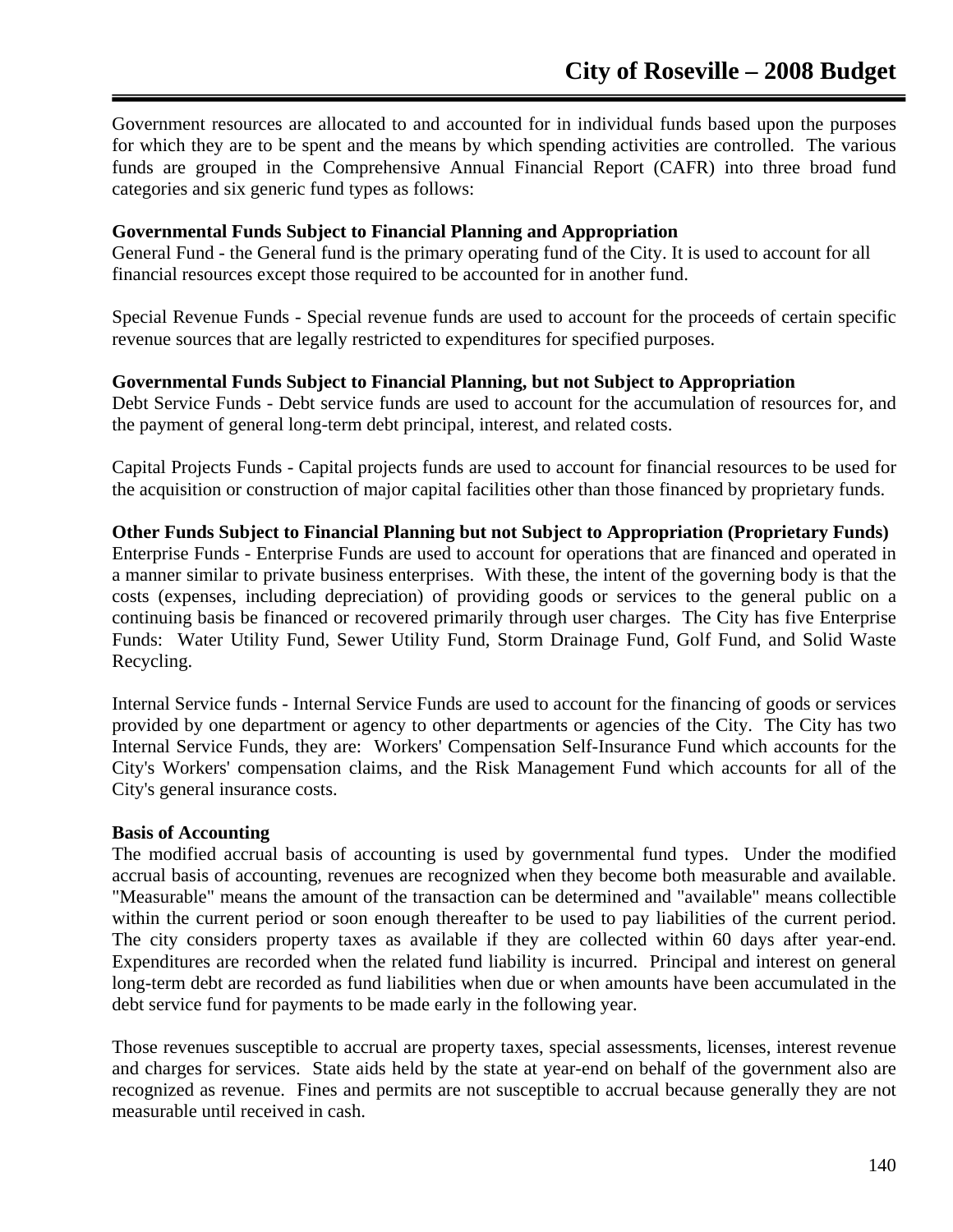The government reports deferred revenue on its combined balance sheet. Deferred revenues arise when potential revenue does not meet both the "measurable" and "available" criteria for recognition in the current period. Deferred revenues also arise when resources are received by the government before it has a legal claim to them as when grant monies are received prior to the incurrence of qualifying expenditures. In subsequent periods when both revenue recognition criteria are met or when the government has a legal claim to the resources the liability for deferred revenue is removed from the combined balance sheet and revenue is recognized.

Expenditures are generally recognized under the modified accrual basis of accounting when the related fund liability is incurred except for principal and interest on general long-term debt which is recognized when due and accumulated unpaid vacation and compensatory time off which are recognized when paid.

The accrual basis of accounting is utilized by proprietary fund types. Under this method, revenues are recorded when earned and expenses are recorded at the time liabilities are incurred. Unbilled utility service receivables are recorded at year-end.

#### **Basis of Budgeting**

The City adopts an annual budget for the general and special revenue funds that are prepared on the modified accrual basis of accounting. Proprietary funds are budgeted on an accrual basis. The adopted budget indicates the amount that can be expended by each fund based on detailed budget estimates for individual expenditure accounts. Management may make budget modifications within the fund level. All budget revisions at the fund level must be authorized by the City Council at the request of the City Manager. The Council, under *Minnesota Statutes*, Section 412.731, can modify or amend the budget if funds are available. All supplemental appropriations are financed either by transfers from the contingency section of the general fund budget or by revenues received in excess of the budgeted amounts. All budget amounts lapse at the end of the year to the extent they have not been expended. The level which expenditures may not legally exceed appropriations is at the fund level.

#### **Long Range Planning (Capital Improvement Program (CIP) Overview**

As part of the annual budget and the long range planning process, the city also updates a 5-year Capital Improvement Program (CIP).

The Capital Improvement Program process is on going throughout the year, as the City Council studies and approves various projects. The document preparation is an affirmation of those approvals as well as a projection of potential projects that may be approved within the 5-year period.

The general guideline for CIP inclusion would be equipment of a capital nature, and construction project cost generally in excess of \$2,000. Items may appear in the CIP that are under the minimum amount, but they are evaluated on the basis of the substance of the expenditure.

#### **Budget Procedures (Specific)**

A budget calendar is developed in early February of each year with the departmental budget material going out to departments in early April.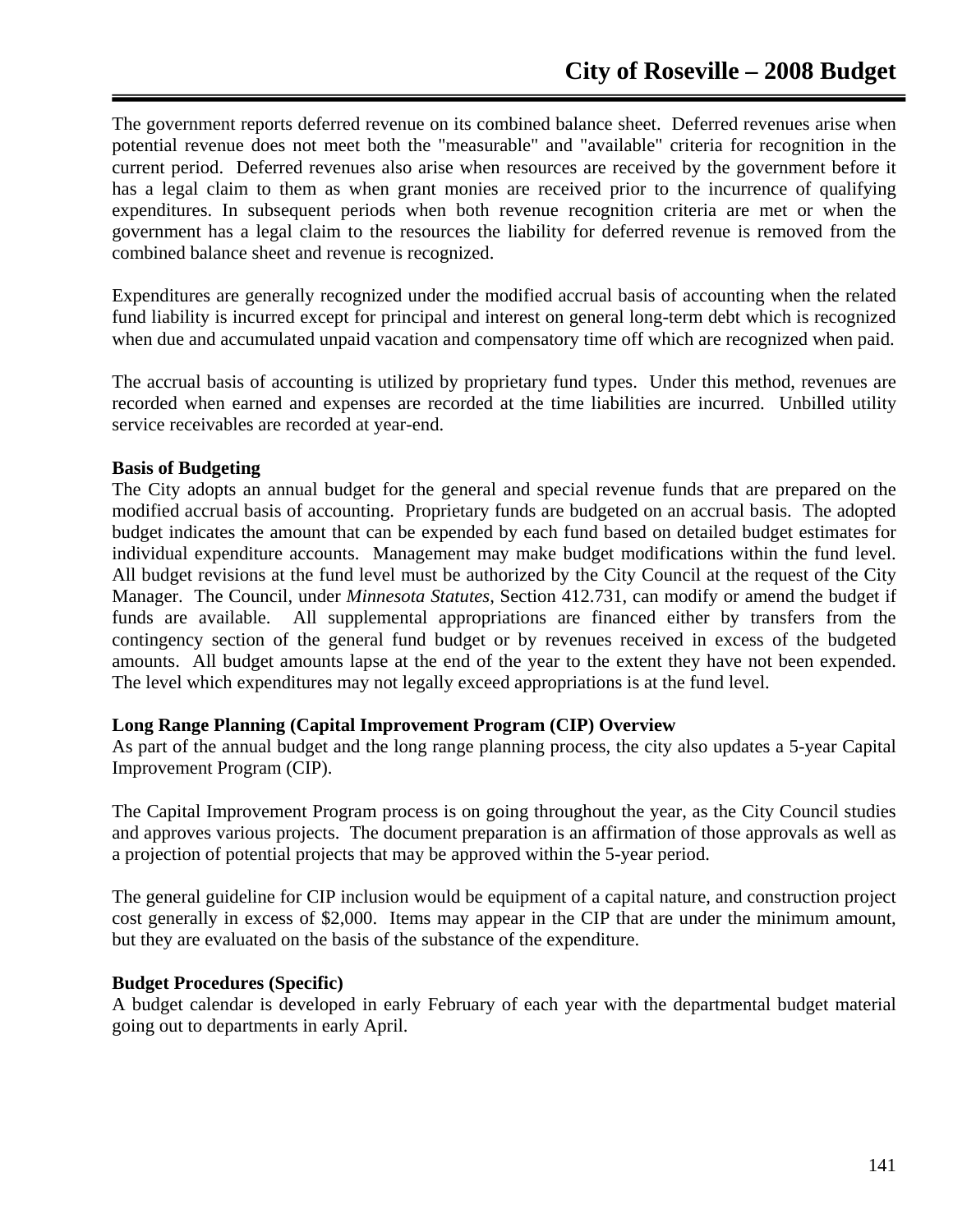Prior to departmental distribution, the Council at a work session usually sets overall goals for the City Management team to aid in their budget preparation. Those goals usually consist of

- $\Box$  Infrastructure goals
- $\Box$  City service goals
- $\Box$  City performance goals
- $\Box$  City property tax goals

These goals are then to be incorporated to the greatest extent possible within each department's submittal.

In early April the budget materials are distributed to all departments. The budgetary requests are then returned to the City Finance team for compilation and preparation for the City Manager review.

The Finance Department usually meets with each department during the preparation process to work out any details or clarifications. Areas which cannot be resolved or are particularly affected by management policy are set aside for a meeting with the City Manager.

Upon final resolution of the major issues, the City Manager, with the assistance of the Finance Department presents the recommended budget to the City Council. The presentation is intended to provide the Council with the type of information, to assure that Council policy direction is being followed with particular emphasis on the Council's objectives set for the budget year.

#### **Finance Compilation and Preparation Procedures.**

The City Finance Director prepares an estimate of revenues including the property tax revenue based on the Council's tax objectives for the budget year.

A review of the budget submittals, include an allocation of capital requests with respect to funding: e.g. items which are replacement in nature and could be funded from the respective replacement funds, or items which are new and would require a property tax levy for a first time purchase. In addition, requests are reviewed in light of departmental goals, City Manager policy directions and the City Council's overall objectives.

The objective is to have a balanced budget to be presented to the City Council and that the budget has been prepared to not negatively affect net reserve operating balances or to create future financial obligations for which the Council is not prepared to affirm.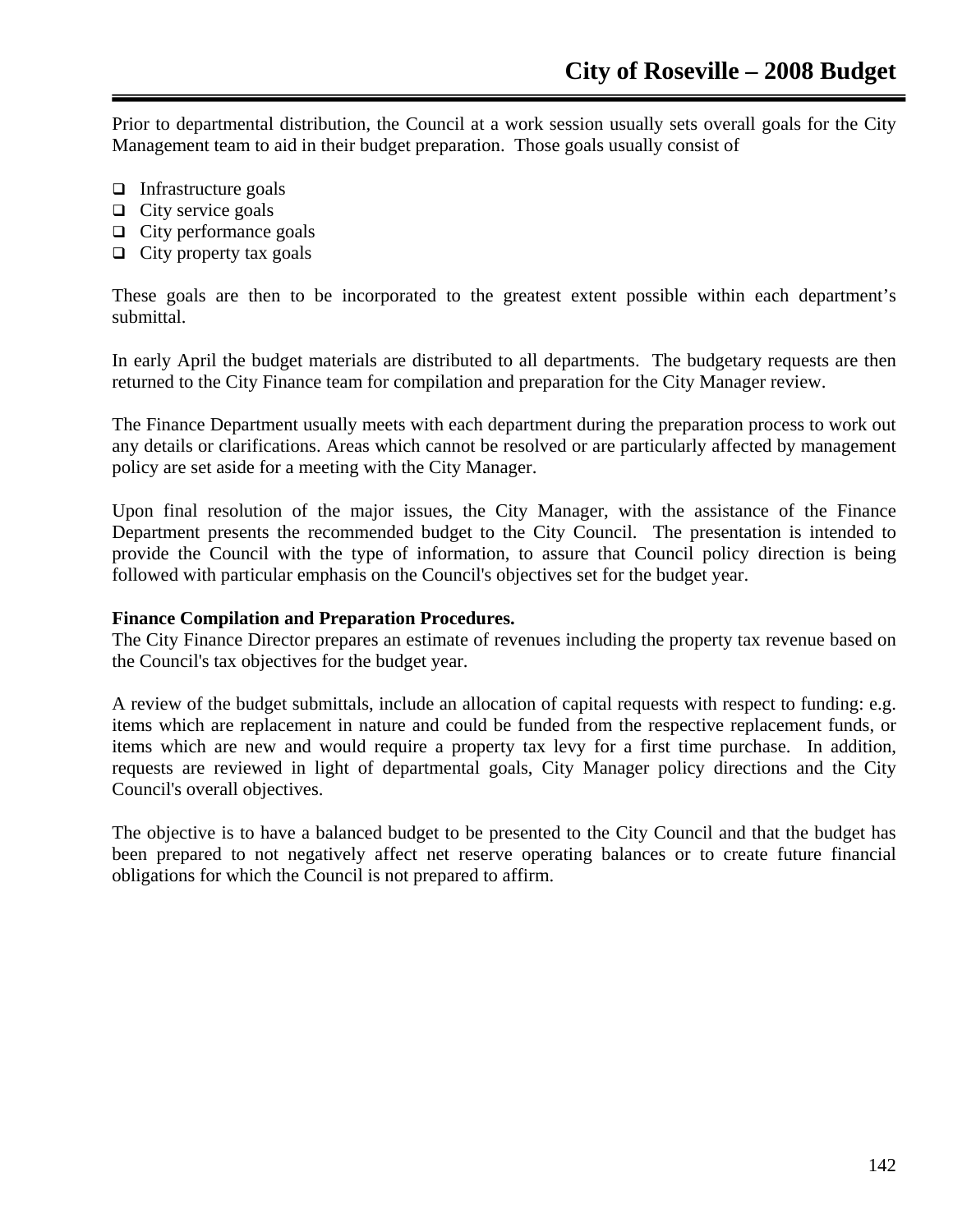# **Description of Funds**

The City maintains a number of major and minor funds for recording the fiscal transactions and to meet legal accounting requirements. Within each fund, there may be a number of sub-funds, which are used during the fiscal year to assist in monitoring and managing allocations, grants or specific projects. At year-end, all sub-funds are rolled up into the prime fund for reporting purposes.

Below are general descriptions of the fund-types and a brief description of each fund within each type.

## **Fund Type: General Fund**

*Description:* The General Fund provides for accounting of general governmental functions related to the City's statutory obligations. Those functions include; public works, fire services, police services, city council, city administration, finance, insurance and legal. This fund has been designated a major fund for reporting purposes

The major sources of revenue for the general fund consist of property taxes, intergovernmental revenues, fines and forfeits, federal and state grants, investment income and charges for services rendered to citizens and to other city functions.

Expenditures for the general fund operations include; wages, salaries and benefits, supplies, and other charges, which include utilities, professional services, memberships, and other similar uses of funds. Certain capital expenditures are included, if they are made up of items which are new and for which the City has not previously set aside depreciation (replacement funds).

## **Fund Type: Special Revenue**

*General Description: Special Revenue*: Funds in which revenues are collected for specific purposes and expenditures for those specific purposes are recorded.

*Description: Recreation and Parks Fund* accounts for resources and payments related to the parks and recreation functions of the City. This fund has been designated a major fund for reporting purposes

Revenues generally consist of property tax dollars levied specifically for parks and recreation as well as fees and charges collected from users of the city's parks and recreation facilities. Other revenues include; investment income, donations and other miscellaneous revenues sources.

Expenditures recorded include wages, salaries and employee benefits for staff directly providing parks and recreational services, supplies, and other charges. Certain capital expenditures are included, if they are made up of items which are new and for which the City has not previously set aside depreciation (replacement funds).

This fund is composed of the Recreation Fund and the Parks Maintenance Fund and it is expected to be self-supporting.

*Description: Community Development Fund* accounts for resources and payments related to the building safety inspection and land use functions of the City. This fund has been designated a major fund for reporting purposes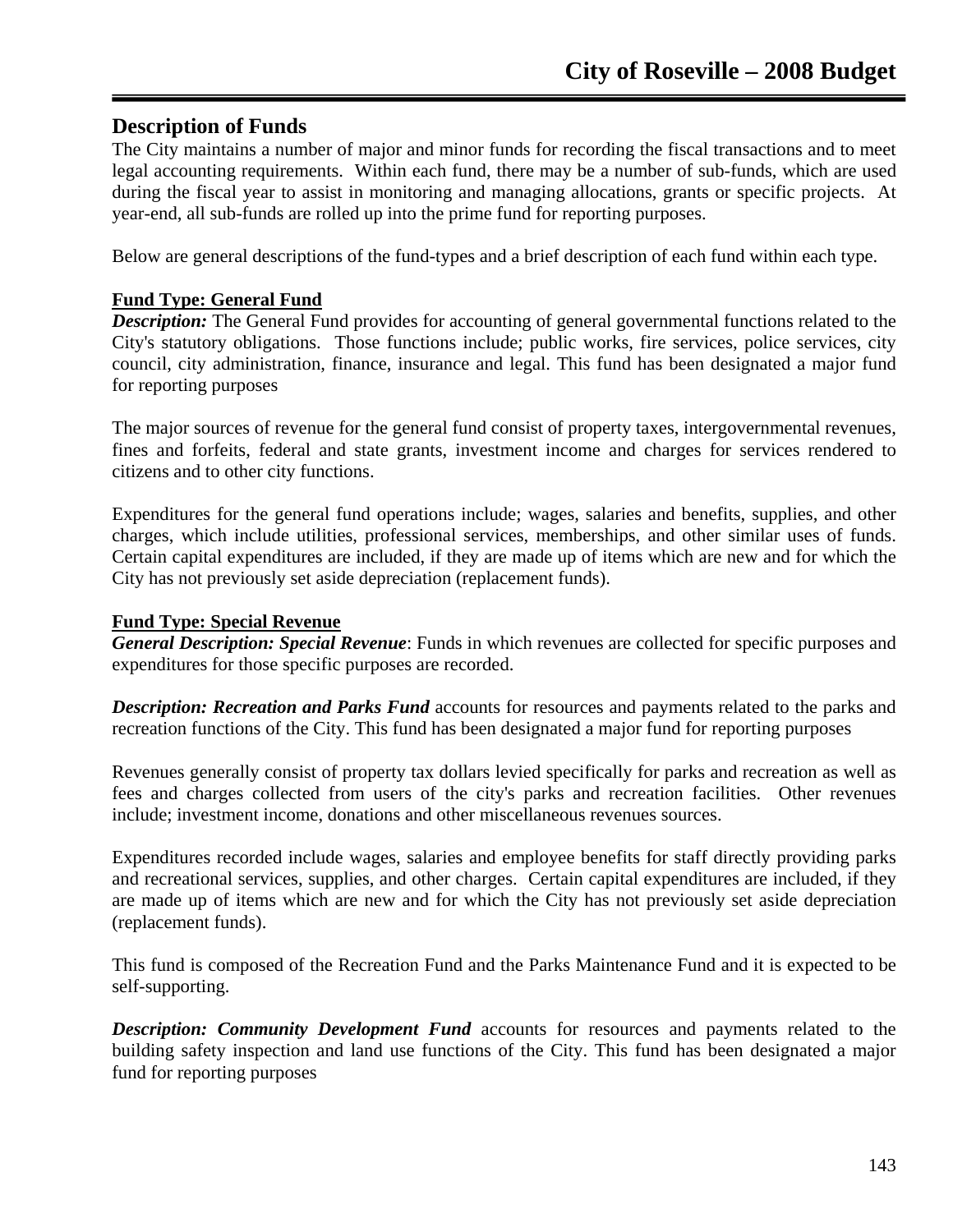Revenues generally consist of fees and charges collected from users of the city's building inspection and permits as well as fees collected for land use and zoning changes. Other revenues include; investment income, and other miscellaneous revenues sources.

Expenditures recorded include wages, salaries and employee benefits for staff directly providing community development and inspection services, supplies, and other charges. Certain capital expenditures are included, if they are made up of items which are new and for which the City has not previously set aside depreciation (replacement funds).

It is expected that this fund is to be self-supporting.

*Description: Communications Fund* accounts for resources and payments related to the city's communication functions including the periodic newsletters and cable television of city meetings. This fund has been designated a minor fund for reporting purposes

Revenues generally consist of franchise fees collected from the cable television users. Other revenues include; investment income, and other miscellaneous revenues sources.

Expenditures recorded include wages, salaries and employee benefits for staff directly providing communication services, supplies, and other charges. Certain capital expenditures are included, if they are made up of items which are new and for which the City has not previously set aside depreciation (replacement funds).

It is expected that this fund is to be self-supporting.

**Description: Information Technology Fund** accounts for resources and payments related to the information technology functions of the City. This fund has been designated a minor fund for reporting purposes

Revenues generally consist of rents collected from wireless tower leases and intergovernmental revenues collected from other cities for services rendered. Other revenues include an annual allocation from the city's license center, investment income, and other miscellaneous revenues sources.

Expenditures recorded include wages, salaries and employee benefits for staff directly providing information technology services, supplies, and other charges. Certain capital expenditures are included, if they are made up of items which are new and for which the City has not previously set aside depreciation (replacement funds).

Combined with an annual license center allocation, it is expected that this fund is to be self-supporting.

**Description: License Center Fund** accounts for resources and payments related to the State License Center of the City. This fund has been designated a minor fund for reporting purposes

Revenues generally consist of fees collected from the State Motor Vehicle licenses and from issuance of licenses from the Department of Natural Resources. Other revenues include investment income and other miscellaneous revenues sources.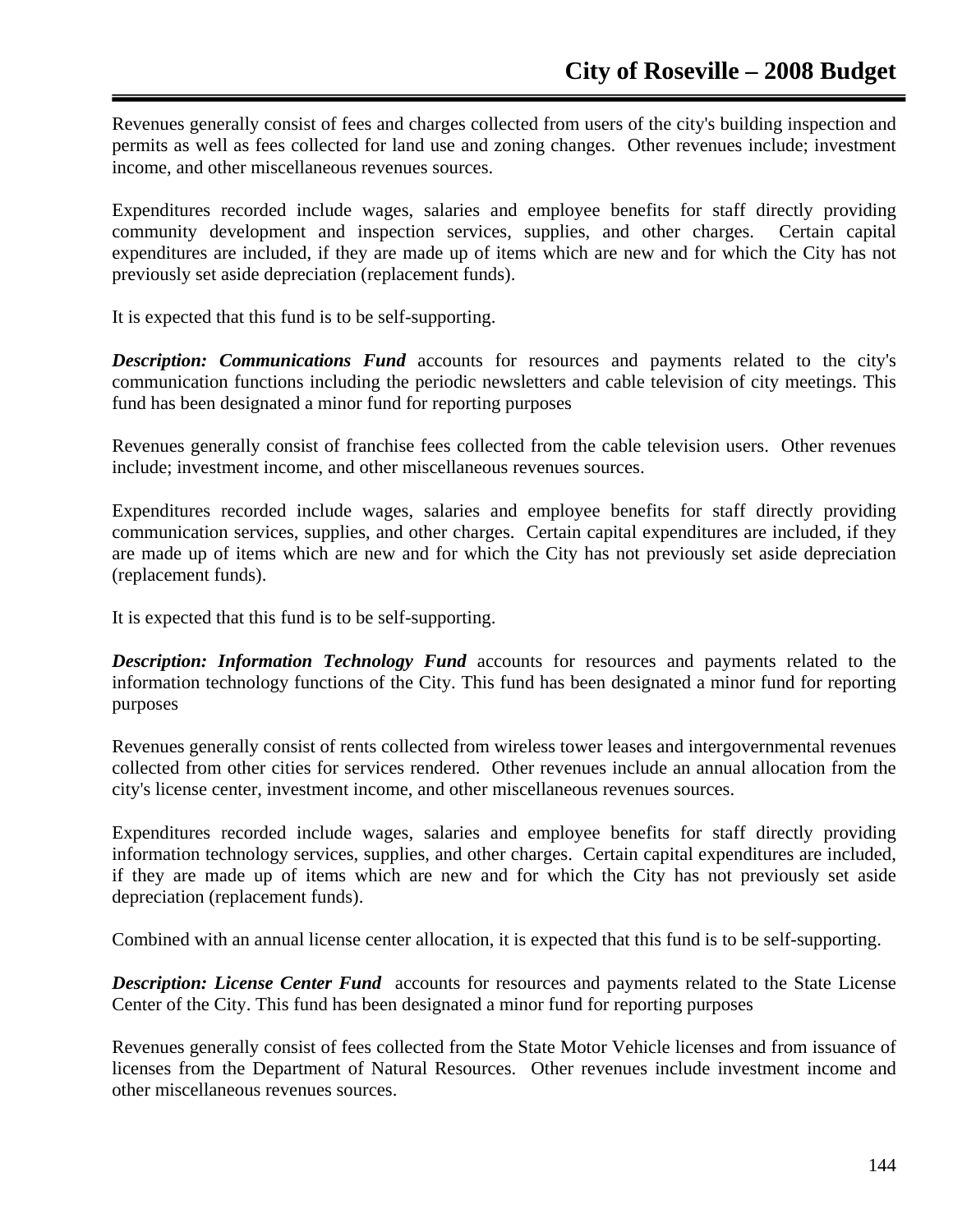Expenditures recorded include wages, salaries and employee benefits for staff directly providing license services, supplies, and other charges. Certain capital expenditures are included, if they are made up of items which are new and for which the City has not previously set aside depreciation (replacement funds).

It is expected that this fund is to be self-supporting including payment of management and resource fees to the City's general fund and to the Information Technology fund.

*Description: Charitable Gambling Fund* accounts for resources and payments related to the enforcement and management of charitable gambling within the City. This fund has been designated a minor fund for reporting purposes

Revenues generally consist of taxes collected from city licensed charitable gambling organizations. Other revenues include; investment income, and other miscellaneous revenues sources. A portion of the Revenues are set aside with the Roseville Community Fund to provide for grants to non-gambling groups within the Community.

Expenditures recorded include wages, salaries and employee benefits for staff directly providing accounting and enforcement services, supplies, and other charges.

It is expected that this fund is to be self-supporting.

#### **Fund Type: Debt Service**

*General Description: Debt Service:* Funds in which revenues are collected for the retirement of city incurred debt and from which interest, principal payments and other related expenses in relation to outstanding debt are paid.

*Description: General Obligation Improvement Bonds* accounts for resources and payments related to the payment of general obligation debt issued for special assessments are collected and property taxes levied. This fund has been designated a major fund for reporting purposes

Revenues generally consist of property taxes collected and special assessments from benefited property. Other revenues include; investment income, and other miscellaneous revenues sources.

Expenditures recorded include bond interest payments, bond principal payments and other expenses related to debt management.

It is expected that this fund is to be self-supporting from the related tax levies and the special assessments.

## **Fund Type: Capital Projects**

*General Description: Capital Projects:* Funds in which revenues are collected for the construction and replacement of city facilities, equipment and infrastructure.

*Description: Equipment Revolving Fund* accounts for resources and payments related to the replacement of furniture, fixtures and equipment within the city departments. This fund has been designated as part of a major fund (Revolving Improvements) for reporting purposes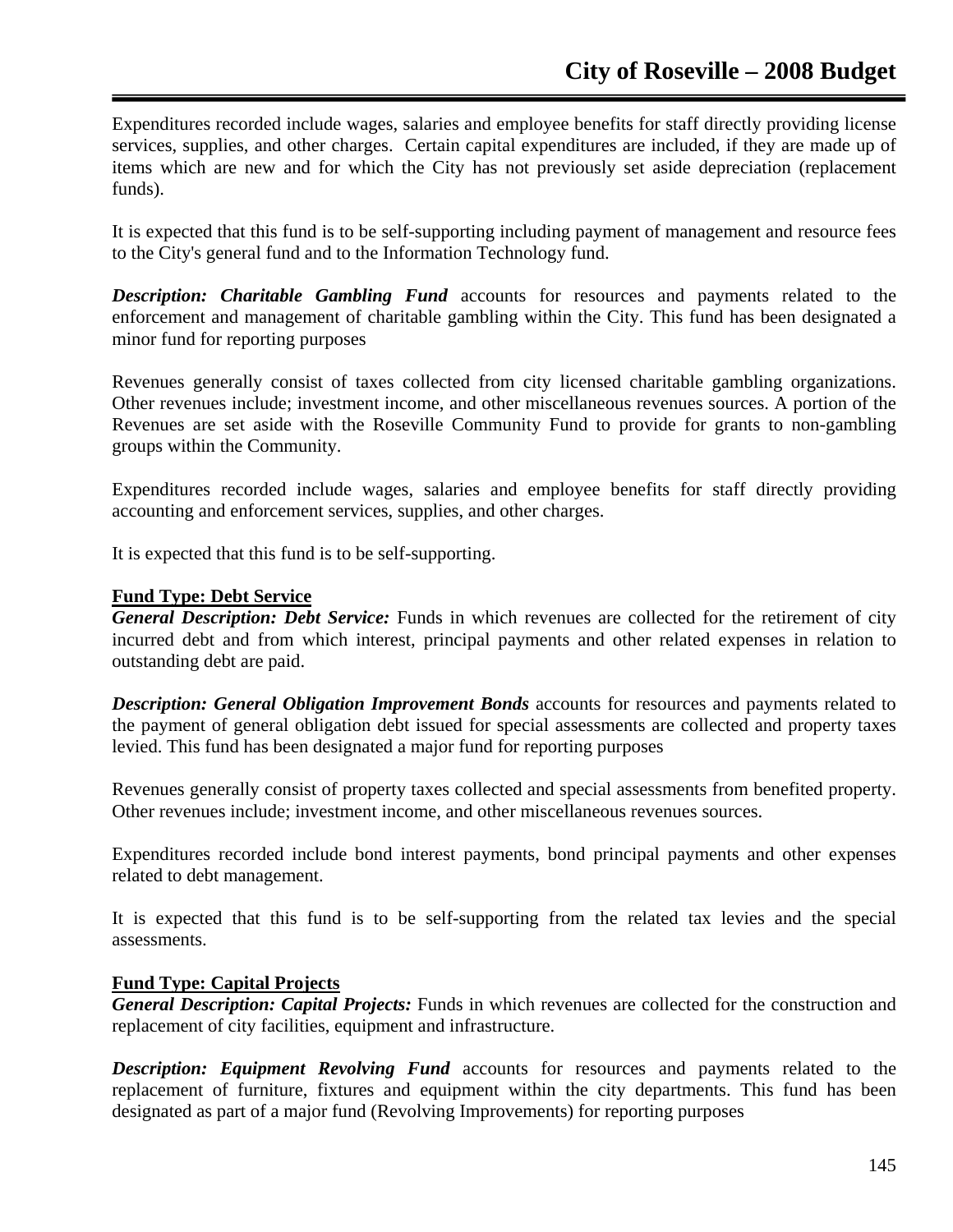Revenues generally consist of property taxes collected from levies specified for equipment, from depreciation charges to various operating departments. Other revenues include; investment income, and other miscellaneous revenues sources.

Expenditures recorded include certain capital expenditures if they have been purchased previously and have been depreciated. An expenditure would also qualify, if it were replacing a previously depreciated asset.

It is expected that this fund is to be self-supporting from the related revenue sources.

*Description: General Building Improvement and Replacement Fund accounts for resources and* payments related to the replacement and major repair of buildings and structures within the city departments. This fund has been designated as part of a major fund (Revolving Improvements) for reporting purposes

Revenues generally consist of property taxes collected from levies specified for improvements, from depreciation charges to various operating departments. Other revenues include; investment income, and other miscellaneous revenues sources.

Expenditures recorded include certain capital repairs and improvements on buildings and structures (general governmental) if they have been purchased previously and have been depreciated. An expenditure would also qualify, if it were replacing a previously depreciated asset.

It is expected that this fund be kept at an amount approximately equal to the accumulated depreciation recorded for buildings and structures in the general fixed assets.

It is expected that this fund is to be self-supporting from the related revenue sources.

*Description: Vehicle Revolving Fund* accounts for resources and payments related to the replacement of vehicles and heavy licensed equipment within the city departments. This fund has been designated a minor fund for reporting purposes

Revenues generally consist of property taxes collected from levies specified for vehicles, from depreciation charges to various operating departments. Other revenues include; investment income, and other miscellaneous revenues sources.

Expenditures recorded include replacement of vehicles and heavy licensed equipment if they had been purchased previously and have been depreciated. An expenditure would also qualify, if it were replacing previously depreciated asset.

It is expected that this fund is to be self-supporting from the related revenue sources.

*Description: Pathways Maintenance Fund* accounts for resources and payments related to the pathway maintenance program which began in 2000. This fund has been designated as part of a major fund (Revolving Improvements) for reporting purposes

Revenues generally consist of property taxes collected from levies specified for maintenance. Other revenues include; investment income, and other miscellaneous revenues sources.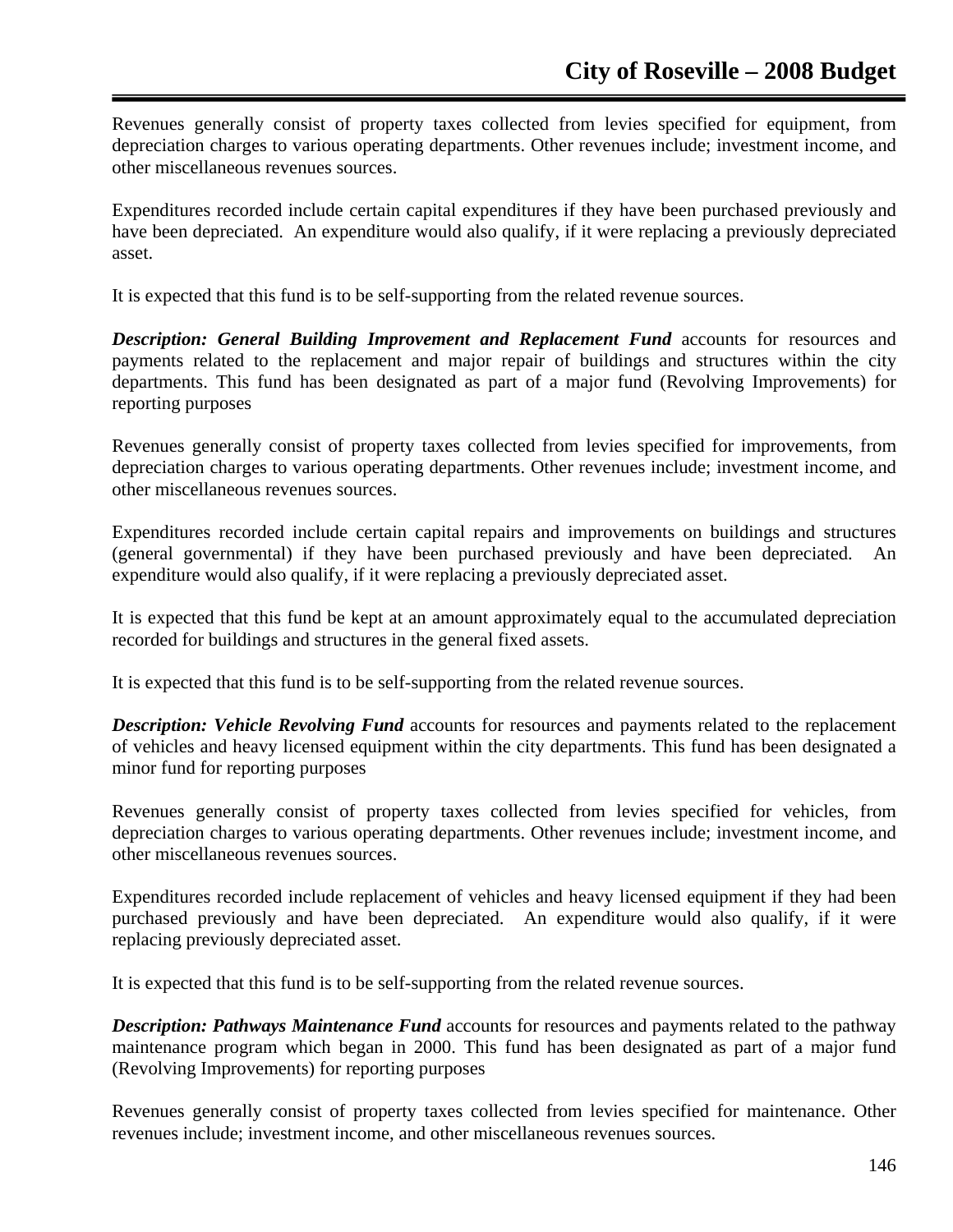Expenditures recorded include certain capital expenditures for existing pathways.

It is expected that this fund is to be self-supporting from the related revenue sources.

*Description: Pathways Construction Fund* accounts for resources and payments related to the pathway additions program. This fund has been designated as part of a major fund (Revolving Improvements) for reporting purposes

Revenues generally consist of property taxes collected from levies specified for pathways construction. Other revenues include; investment income, and other miscellaneous revenues sources.

Expenditures recorded include construction of new pathways in accordance with the pathways plan.

It is expected that this fund is to be self-supporting from the related revenue sources.

*Description: Boulevard Streetscape Maintenance Fund* accounts for resources and payments related to the boulevard maintenance program which began in 2000. This fund has been designated as part of a major fund (Revolving Improvements) for reporting purposes

Revenues generally consist of property taxes collected from levies specified for maintenance. Other revenues include investment income, and other miscellaneous revenues sources.

Expenditures recorded include certain maintenance expenditures for maintaining existing boulevard landscapes.

It is expected that this fund is to be self-supporting from the related revenue sources.

*Description: Economic Increments Pay-As-You-Go Fund accounts for resources and payments related* to the tax increment pay-as-you-go districts. This fund has been designated as a major fund for reporting purposes

Revenues generally consist of property taxes collected from levies specified for maintenance. Other revenues include investment income, and other miscellaneous revenues sources.

Expenditures recorded include certain capital expenditures for existing pathways.

It is expected that this fund is to be self-supporting from the related revenue sources.

*Description: Parks Improvement Program Fund* accounts for resources and payments related to the Park Improvement Program (PIP). The intent of this fund is not to add new assets but to primarily replace those park assets, which have completed their useful life. This fund has been designated as a minor fund for reporting purposes

Revenues generally consist of a property tax levy specifically for park improvements. Other revenues include, investment income, allocations from the Parks and Recreation Infrastructure Fund and other miscellaneous revenues sources.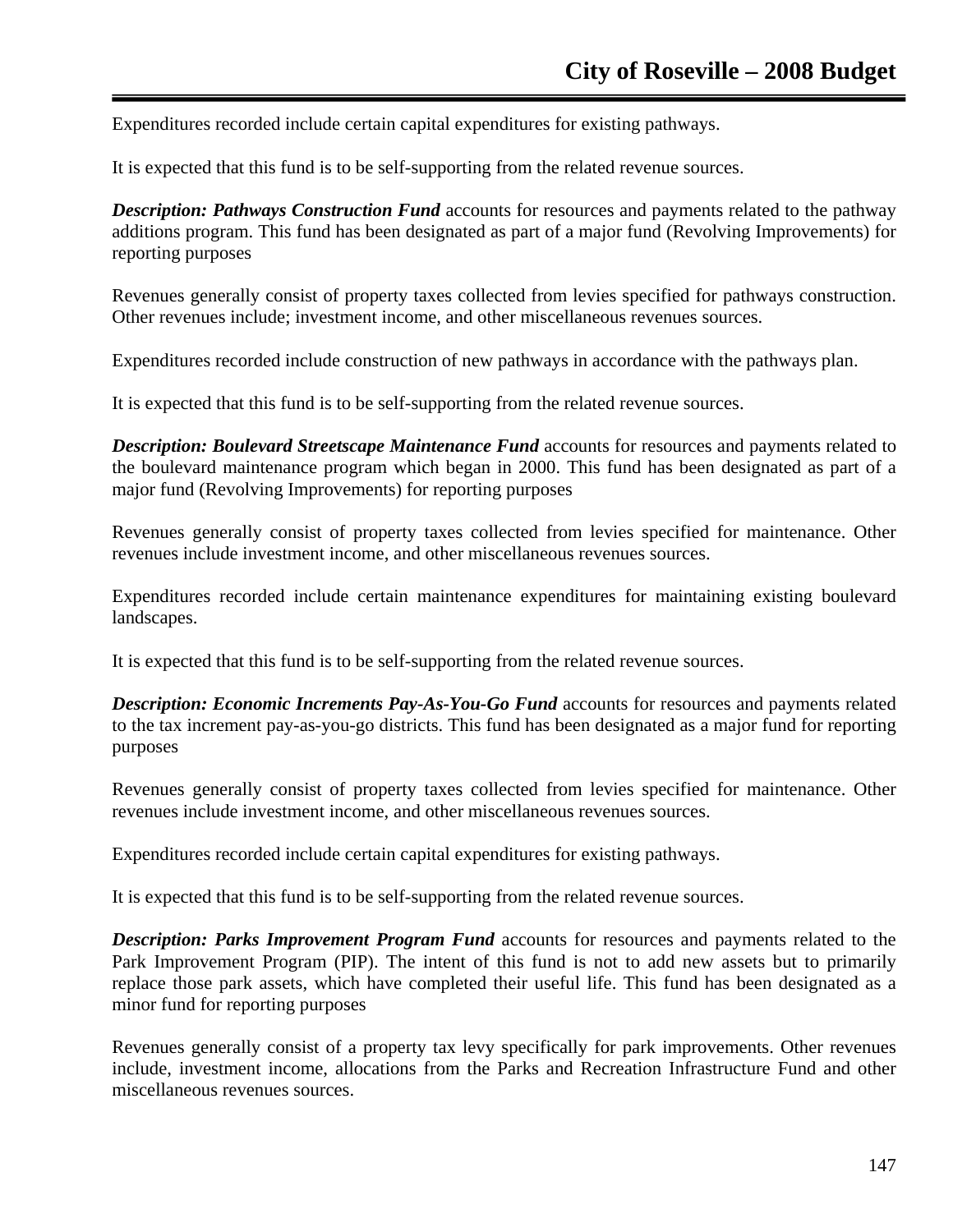Expenditures recorded include certain capital expenditures for park improvement replacement in accordance with the City's Park Improvement Program.

It is expected that this fund is to be self-supporting from the related revenue sources.

*Description: Special Assessment Construction Fund* accounts for resources and payments related to the Paving Management Program (PMP). This fund has been designated as a minor fund for reporting purposes

Revenues generally consist of allocations from the Infrastructure Replacement Fund. Other revenues include; investment income, and other miscellaneous revenues sources.

Expenditures recorded include certain capital expenditures for street improvements in accordance with the City's Paving Management Program.

It is expected that this fund is to be self-supporting from the related revenue sources.

#### **Fund Type: Permanent Funds**

*General Description: Permanent Funds:* Funds which have been legally established as funds from which only the investment income may be used for which the Fund was established.

*Description: Infrastructure Replacement Fund* accounts for endowment funds set aside for the longterm replacement and maintenance of the City streets. This fund has been designated as a major fund for reporting purposes

Revenues generally consist of investment income.

Expenditures are limited to approximately 2/3 of the annual investment income to be allocated to the Special Assessment Construction Fund

It is expected that this fund is to be self-supporting from the related revenue sources.

#### **Fund Type: Internal Service Funds**

*Description: Worker's Compensation Fund* accounts for revenues and expenditures related to servicing the City's Worker Compensation needs.

Revenues primarily consist of fees collected from user departments and property tax levies, when needed. Other revenues include; investment income, and other miscellaneous revenues sources.

Expenditures recorded include medical payments and compensation payments to workers who qualify for worker's compensation benefits.

*Description: Risk Management Fund* accounts for revenues and expenditures related to servicing the City's general insurance and risk management needs.

Revenues primarily consist of fees collected from user departments and property tax levies, when needed. Other revenues include investment income, and other miscellaneous revenues sources.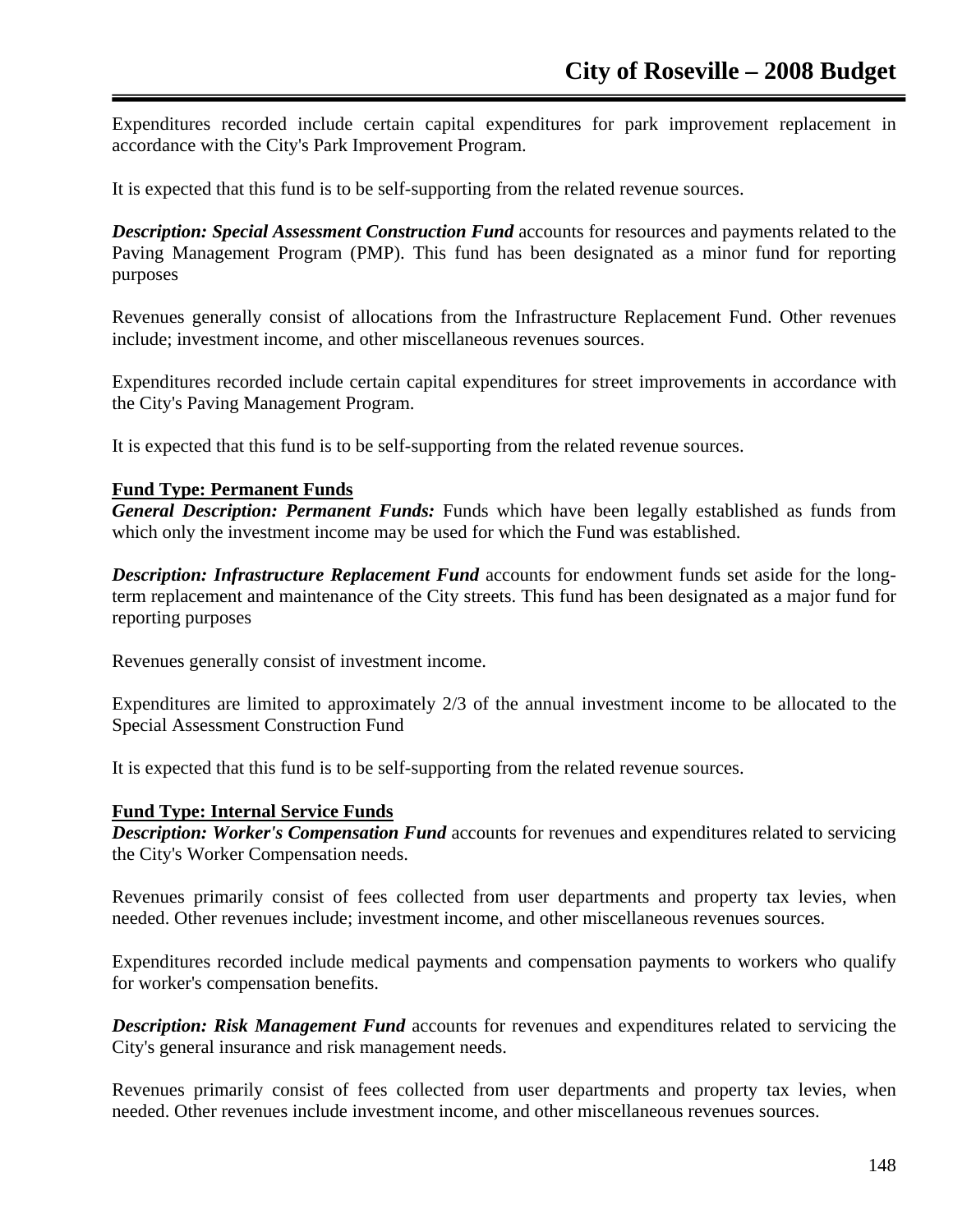Expenditures recorded include payments for liabilities within the City's deductible limit and payments to the City's insurance carrier, League of Minnesota Insurance Trust.

## **Fund Type: Trust Funds**

*General Description: Trust Funds:* Funds which account for specific operations for which the City has a fiduciary responsibility and the funds are held in trust for a third party.

*Description: Investment Trust Fund* accounts for revenues and expenditures related to the investment activities for a not-for-profit organization devoted to providing cable television oversight for a group of communities.

Revenues consist of payments received from the licensed cable company, investment income and other miscellaneous revenues.

Expenditures from the trust are only transfers to the agency's general account upon request. No direct expenditures are made from the trust.

#### **Fund Type: Proprietary Funds**

*General Description: Internal Service Funds:* Funds which account for specific service operations of the City which are provided to other departments and divisions of the City.

*General Description: Proprietary (Enterprise) Funds:* Funds which account for specific operations of the City in a manner similar to the private sector. All Enterprise Funds have been designated major funds for reporting purposes.

*Description: Sewer Fund* accounts for revenues and expenditures related to City's sewer distribution system operations.

Revenues primarily consist of sewer fees collected from system users. Other revenues include; investment income, and other miscellaneous revenues sources.

Expenditures recorded include sewer system operating expenditures such as wages, salaries and benefits, supplies, and other charges, which include utilities, professional services, memberships, and other similar uses. Major expenditures also include waste treatment fees to the Metropolitan Council Department of Environmental Services and certain capital expenditures for maintaining the system.

**Description: Water Fund** accounts for revenues and expenditures related to City's water distribution system operations. Revenues primarily consist of water fees collected from system users. Other revenues include; investment income, and other miscellaneous revenues sources.

Expenditures recorded include sewer system operating expenditures such as wages, salaries and benefits, supplies, and other charges, which include utilities, professional services, memberships, and other similar uses. Major expenditures also include the purchase of wholesale water from the St. Paul Regional Water System Authority and certain capital expenditures for maintaining the system.

*Description: Golf Fund* accounts for revenues and expenditures related to City's 9-Hole golf course.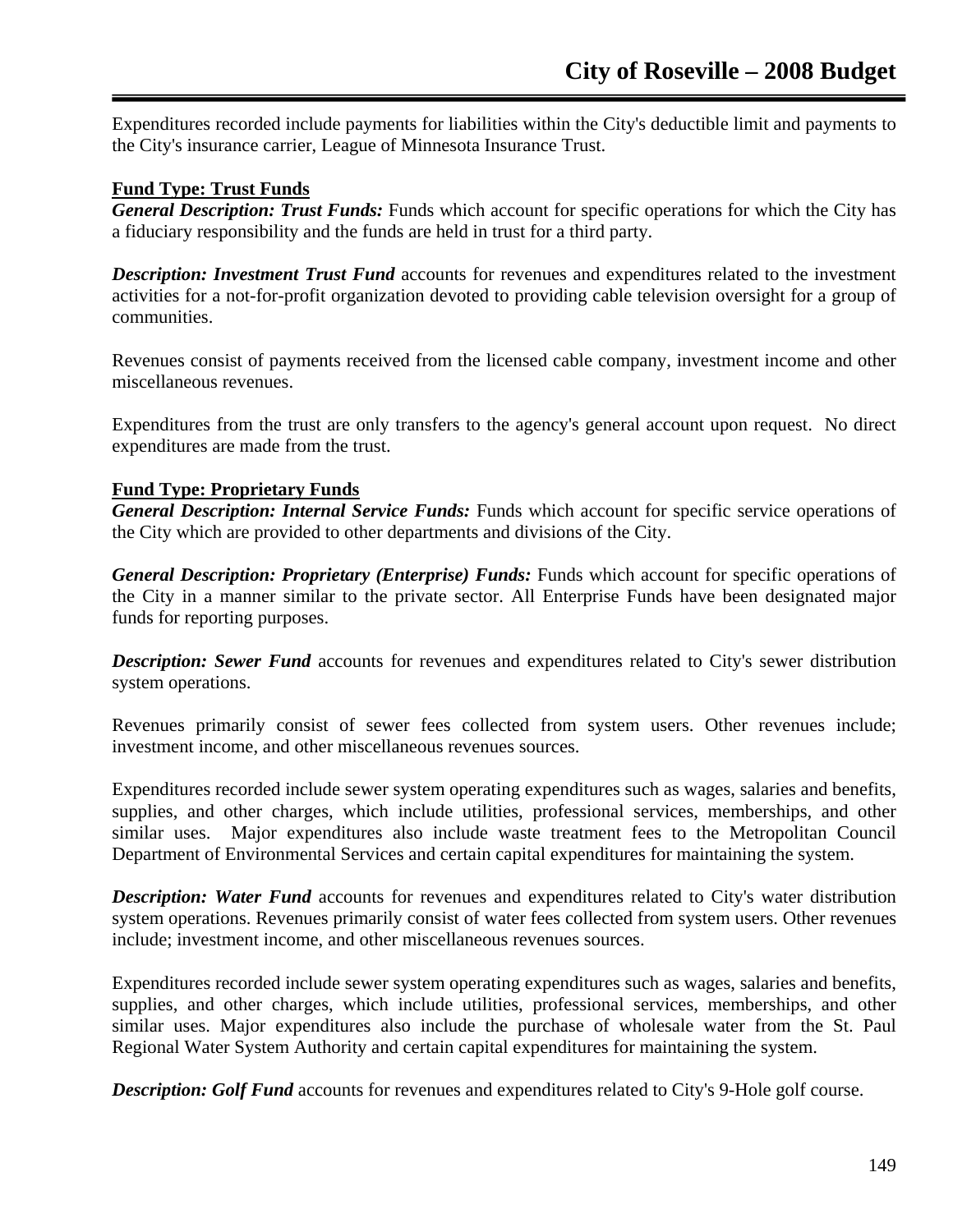Revenues primarily consist of greens fees collected from course users. Other revenues include; investment income, and other miscellaneous revenues sources.

Expenditures recorded include golf course operating expenditures such as wages, salaries and benefits, supplies, and other charges, which include utilities, professional services, memberships, and other similar uses and certain capital expenditures for maintaining the course in a reasonable condition.

*Description: Storm Drainage Fund* accounts for revenues and expenditures related to City's storm drainage distribution system operations.

Revenues primarily consist of storm drainage fees collected from system users. Other revenues include; investment income, and other miscellaneous revenues sources.

Expenditures recorded include storm system operating expenditures such as wages, salaries and benefits, supplies, and other charges, which include utilities, professional services, memberships, and other similar uses and certain capital expenditures for maintaining the system.

**Description: Recycling Fund** accounts for revenues and expenditures related to the City's recycling operations.

Revenues primarily consist of recycling fees collected from system users and grants from assessments collected by Ramsey County. Other revenues include; investment income, and other miscellaneous revenues sources.

Expenditures recorded include recycling operating expenditures, collection fees paid to the contracted hauler\collector and certain capital expenditures for maintaining the system.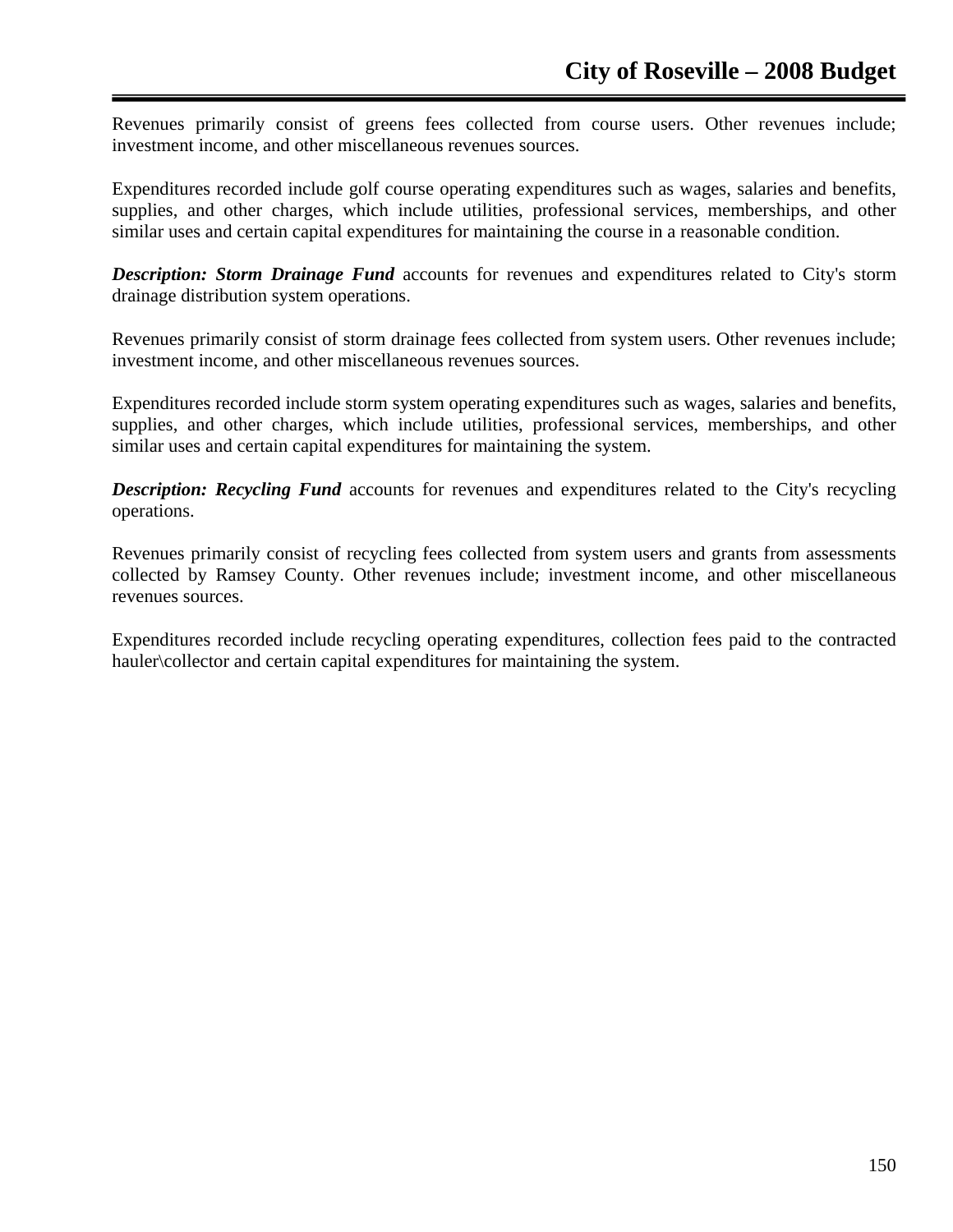## **Profile of the City of Roseville**

The City of Roseville, incorporated in 1948, is a suburban community bordering both Minneapolis and St Paul Minnesota in the eastern part of the state. A map of Roseville's location is shown below.



This area is considered to be the major population and economic growth area in the state, and among one of the highly ranked economic growth areas in the country. The City of Roseville currently occupies a land area of 13.7 square miles and serves a population of 33,690. The City of Roseville is empowered to levy a property tax on both real and personal properties located within its boundaries. While it also is empowered by state statute to extend its corporate limits by annexation, Roseville is a completely developed community and is bordered on all sides by other incorporated communities.

The City of Roseville has operated under the council-manager form of government since 1974. Policymaking and legislative authority are vested in a city council consisting of the mayor and four other members. The city council is responsible, among other things, for passing ordinances, adopting the budget, appointing committees, and hiring the city manager. The city manager is responsible for carrying out the policies and ordinances of the council, for overseeing the day-to-day operations of the city government, and for appointing the heads of the various departments. The council is elected on a non-partisan basis. Council members serve four-year staggered terms, with three council members elected every four years and the mayor and one council member elected in staggered four-year terms. The council and mayor are elected at large.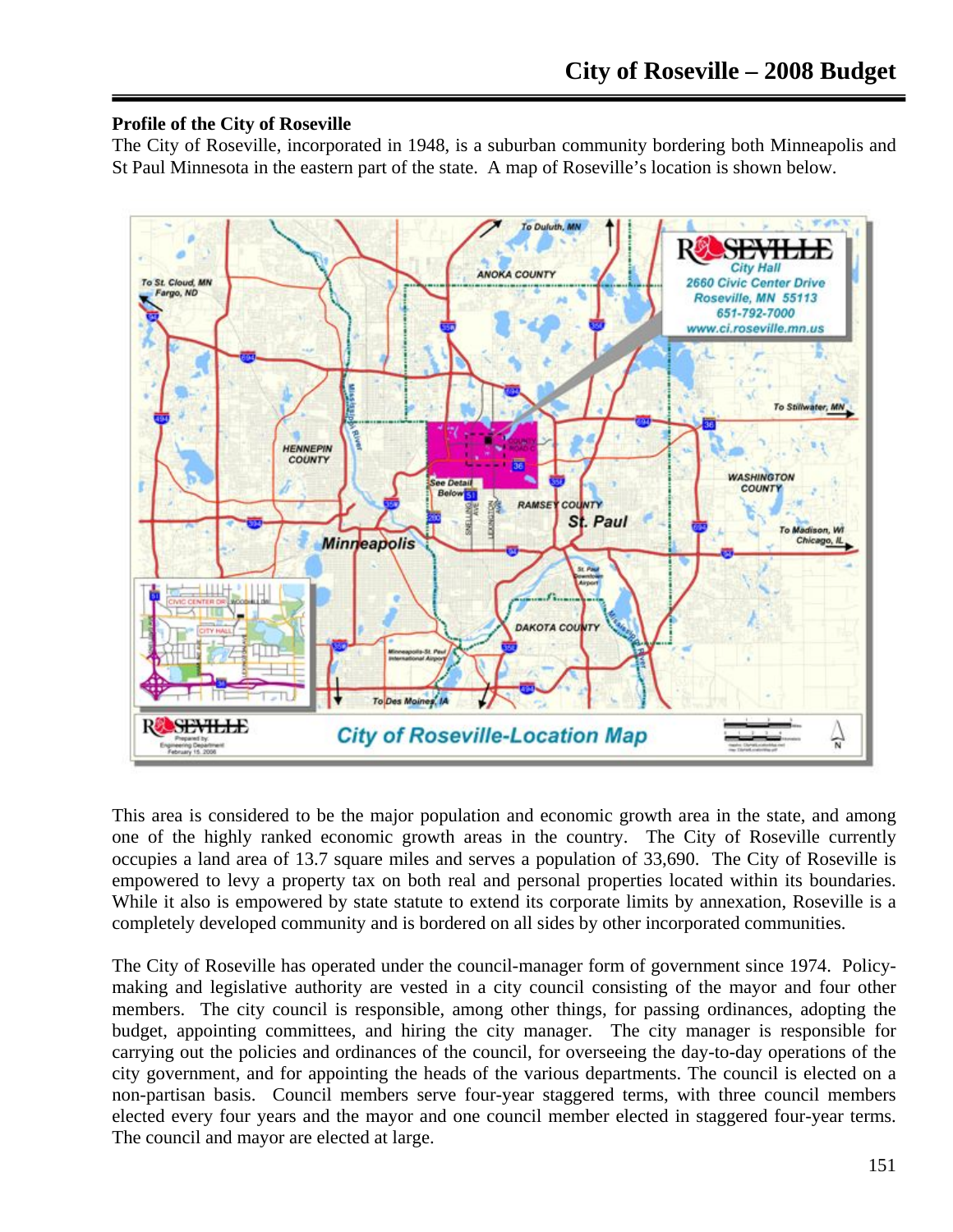The City of Roseville provides a full range of services, including police and fire protection; the construction and maintenance of highways, streets, and other infrastructure; water and sewer services and recreational activities and cultural events.

The annual budget serves as the foundation for the City of Roseville's financial planning and control. All departments and agencies of the City of Roseville submit requests for appropriation to the city manager in May of each year. The city manager uses these requests as the starting point for developing a proposed budget. The city manager then presents this proposed budget to the council for review prior to August  $1<sup>st</sup>$ . The council is required to hold public hearings on the proposed budget and to adopt a final budget by no later than December 31, the close of the City of Roseville's fiscal year.

Supplemental demographic and statistical information is shown below.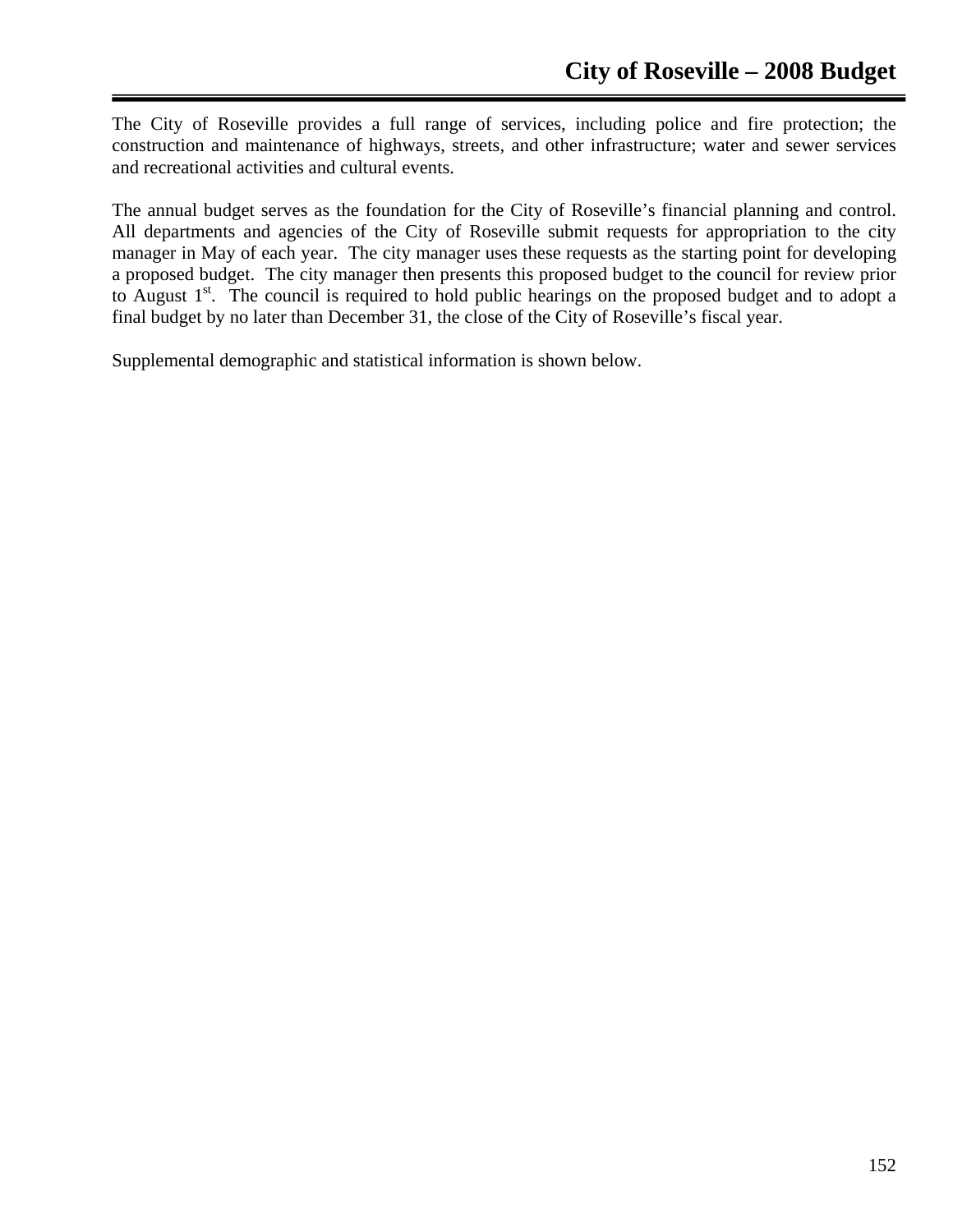#### **City of Roseville Principal Property Taxpayers December 31, 2006 Compared To December 31, 1997 (amounts expressed in whole dollars)**

|                                  | 2006                          |      |                                                      | 1997                          |          |                                                             |
|----------------------------------|-------------------------------|------|------------------------------------------------------|-------------------------------|----------|-------------------------------------------------------------|
| <b>Taxpayer</b>                  | <b>Taxes</b><br><b>Levied</b> | Rank | Percentage of<br><b>Total Taxes</b><br><b>Levied</b> | <b>Taxes</b><br><b>Levied</b> | Rank     | <b>Percentage of</b><br><b>Total Taxes</b><br><b>Levied</b> |
|                                  |                               |      |                                                      |                               |          |                                                             |
| Compass Retail, Inc.             | 369,555                       |      | 3.31%                                                |                               |          |                                                             |
| <b>Bradley Operating LP</b>      | 149,628                       | 2    | 1.34%                                                | 589,467                       | 2        | 4.50%                                                       |
| M & J Crossroads LP              | 119,142                       | 3    | 1.07%                                                | 132,942                       | 6        | 1.02%                                                       |
| <b>AEW Capital Management LP</b> | 77,605                        | 4    | 0.69%                                                |                               |          |                                                             |
| Unisys Corp.                     | 74,536                        | 5    | 0.67%                                                |                               |          |                                                             |
| Tanurb Developments, Inc.        | 71,691                        | 6    | 0.64%                                                | 135,712                       | 5        | 1.04%                                                       |
| Williams Bros Pipeline           | 68,914                        |      | 0.62%                                                | 84,905                        | 10       | 0.65%                                                       |
| JLT Roseville Corporate Center   | 60,201                        | 8    | 0.54%                                                |                               | $\equiv$ |                                                             |
| Rosedale Commons LP              | 58,265                        | 9    | 0.52%                                                |                               |          |                                                             |
| The May Department Stores        | 57,329                        | 10   | 0.51%                                                |                               |          |                                                             |
| Equitable Life Assurance         |                               |      |                                                      | 694,048                       |          | 5.30%                                                       |
| Dayton Hudson Corp.              |                               |      |                                                      | 163,779                       | 3        | 1.25%                                                       |
| <b>Space Center Enterprises</b>  |                               |      |                                                      | 144,509                       | 4        | 1.10%                                                       |
| <b>Roseville Properties</b>      |                               |      |                                                      | 85,976                        | 9        | 0.66%                                                       |
| <b>Everest Investments</b>       |                               |      |                                                      | 92,982                        | 7        | 0.71%                                                       |
| <b>NCR</b> Corporation           |                               |      |                                                      | 90,005                        | 8        | 0.69%                                                       |
|                                  | 1,106,865                     |      | 9.91%                                                | 2,214,324                     |          | 16.92%                                                      |

Source: Ramsey County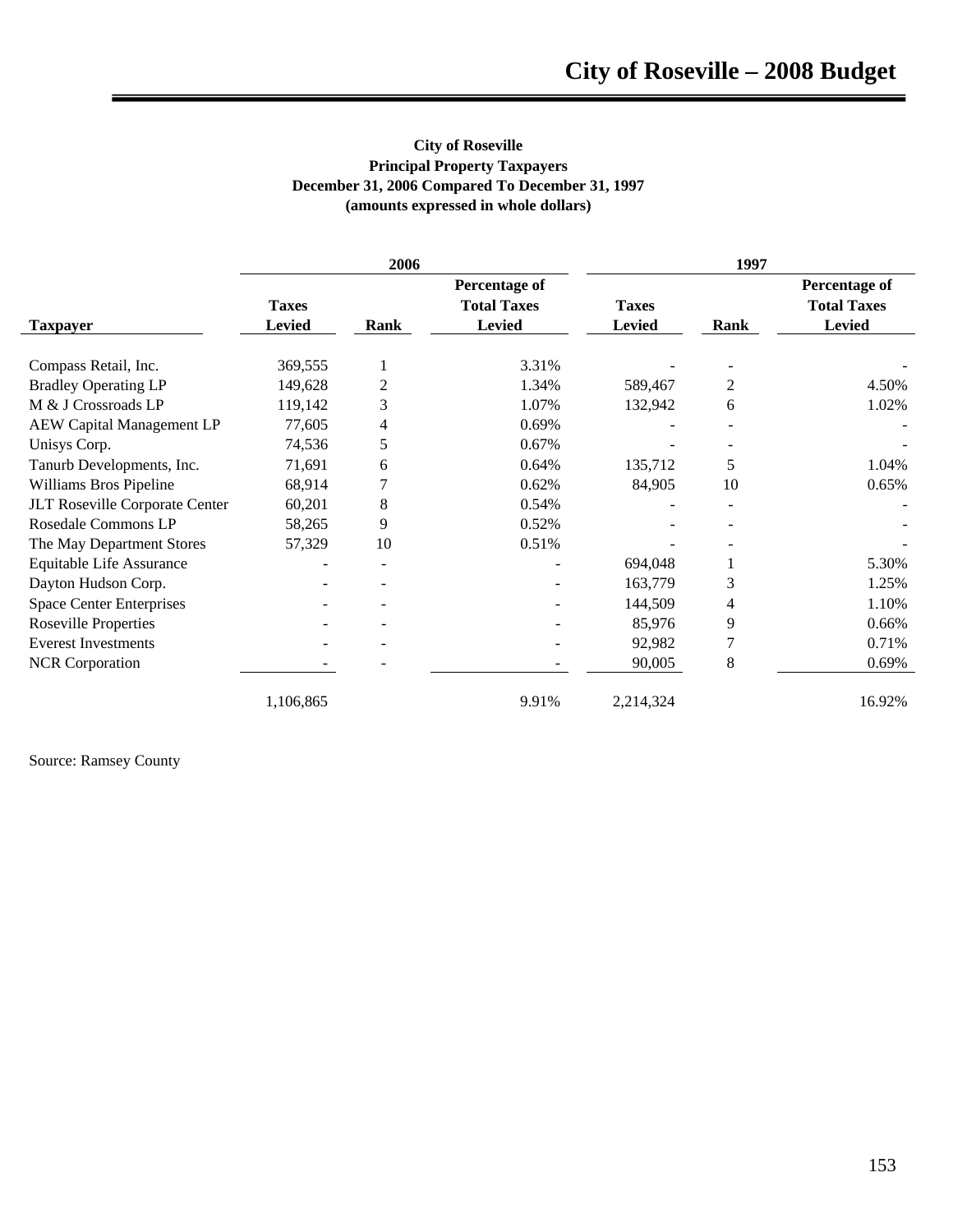#### **City of Roseville Principal Employers Current Year and Nine Years Ago**

|                             | 2006             |                |                             | 1997             |      |                             |
|-----------------------------|------------------|----------------|-----------------------------|------------------|------|-----------------------------|
|                             |                  |                | Percentage<br>of Total City |                  |      | Percentage<br>of Total City |
| <b>Employer</b>             | <b>Employees</b> | <b>Rank</b>    | <b>Employment</b>           | <b>Employees</b> | Rank | <b>Employment</b>           |
| <b>McGough Construction</b> | 800              | 1              | 3.64%                       |                  |      |                             |
| Unisys                      | 800              | 2              | 3.64%                       | 1250             |      | 3.57%                       |
| Presbyterian Homes Housing  | 560              | 3              | 2.55%                       |                  |      |                             |
| Roseville Area Schools      | 547              | 4              | 2.49%                       |                  |      |                             |
| Marshall Fields             | 531              | 5              | 2.41%                       |                  |      |                             |
| Northwestern College        | 500              | 6              | 2.27%                       |                  |      |                             |
| Sara Lee Baking Company     | 500              | 7              | 2.27%                       |                  |      |                             |
| Target                      | 500              | 8              | 2.27%                       | 500              | 8    | 1.43%                       |
| Veritas                     | 500              | 9              | 2.27%                       |                  |      |                             |
| MN Dept. of Transportation  | 450              | 10             | 2.05%                       | 450              | 10   | 1.29%                       |
| Dayton's                    |                  | $\blacksquare$ |                             | 800              | 2    | 2.29%                       |
| AT&T Global Information     |                  |                |                             | 750              | 3    | 2.14%                       |
| Micron                      |                  |                |                             | 725              | 4    | 2.07%                       |
| Health Span Home Care       |                  |                |                             | 600              | 5    | 1.71%                       |
| <b>MN State Lottery</b>     |                  |                |                             | 525              | 6    | 1.50%                       |
| JC Penny                    |                  |                |                             | 500              | 7    | 1.43%                       |
| <b>Advance Circuits</b>     |                  |                |                             | 500              | 9    | 1.43%                       |
| Total                       | 5,688            |                | 25.85%                      | 6,600            |      | 18.86%                      |

Sources: Minnesota Department of Employment and Economic Development Annual Dunn & Bradstreet Report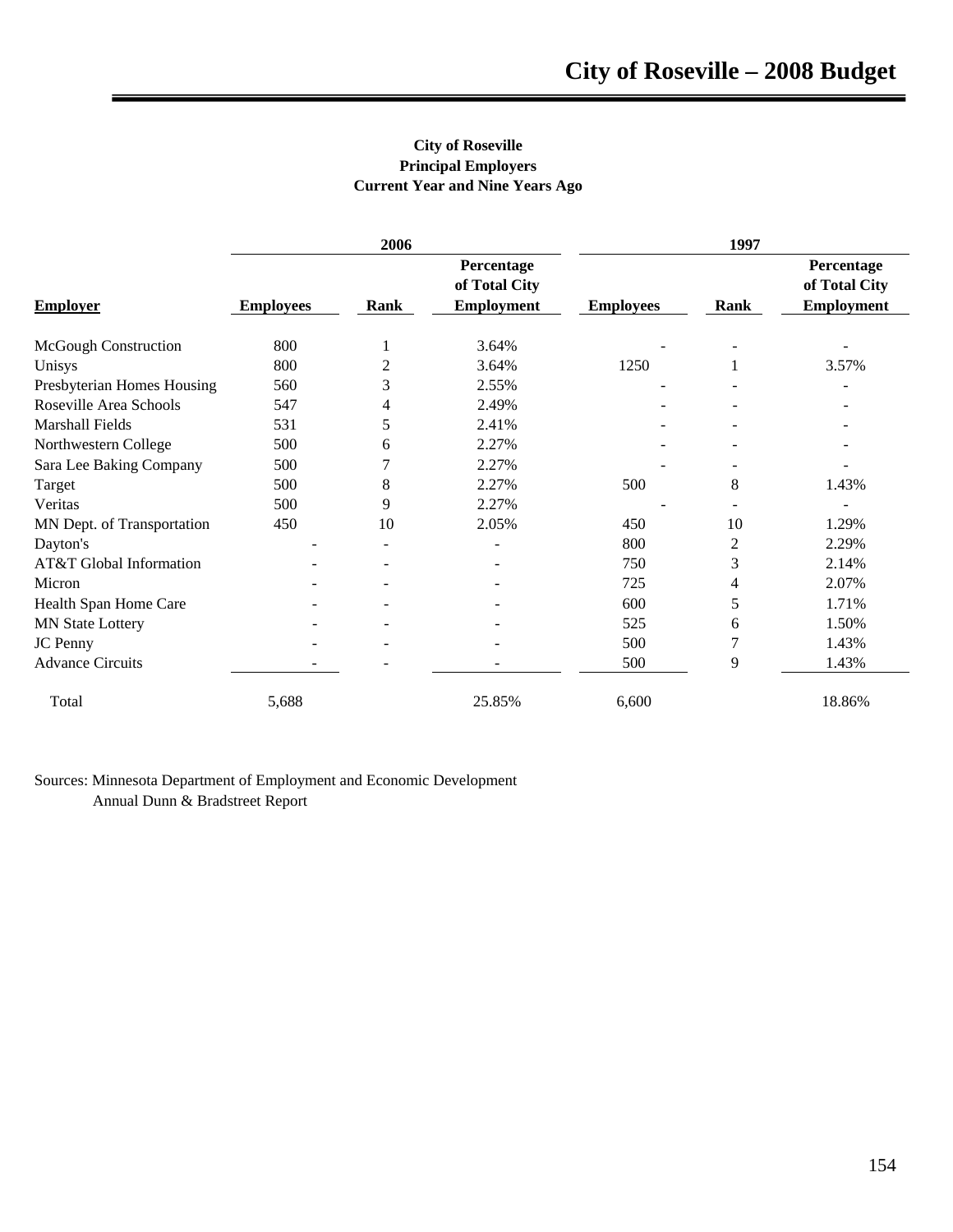#### **City of Roseville Demographic and Economic Statistics Last Ten Fiscal Years**

|               |                | <b>Estimated (2)</b>      |                           |                    |                    |              |
|---------------|----------------|---------------------------|---------------------------|--------------------|--------------------|--------------|
|               |                | <b>Personal</b>           | Per                       |                    |                    |              |
|               |                | <b>Income</b><br>(amounts | Capita                    | <b>School</b>      | <b>School</b>      |              |
| <b>Fiscal</b> |                | expressed                 | <b>Personal</b><br>income | <b>Enrollment</b>  | <b>Enrollment</b>  | Unemployment |
| Year          | Population (1) | in whole dollars)         | (3)                       | District $#623(4)$ | District $#621(4)$ | Rate $(5)$   |
| 1997          | 34,194         | \$<br>980,581,338         | 28,677                    | 6,826              | 11,799             | 1.7%         |
| 1998          | 34,306         | 1,048,803,032             | 30,572                    | 6,766              | 11,767             | 1.4%         |
| 1999          | 34,548         | 1.080.488.700             | 31,275                    | 6,795              | 11,617             | 1.6%         |
| 2000          | 33,690         | 1,125,043,860             | 33,394                    | 6,705              | 11,426             | 2.4%         |
| 2001          | 33,949         | 1,171,070,755             | 34,495                    | 6,738              | 11,095             | 3.2%         |
| 2002          | 34,100         | 1,214,232,800             | 35,608                    | 6,638              | 10,742             | 3.9%         |
| 2003          | 34,080         | 1,252,780,800             | 36,760                    | 6,522              | 10,316             | 3.8%         |
| 2004          | 34,080         | 1,232,435,040             | 36,163                    | 6,255              | 10,006             | 3.8%         |
| 2005          | 33,882         | 1,263,459,780             | 37,290                    | 6,383              | 10,456             | 3.4%         |
| 2006          | 33,882         | 1,311,639,984             | 38,712                    | 6,396              | 9,929              | 3.4%         |
|               |                |                           |                           |                    |                    |              |

- (1) Population and per capita income figures, other that census year, are estimates provided by the Metropolitan Council. The last census was taken in the year 2000.
- (2) This estimated personal income number is calculated by taking the per capita personal income of Ramsey County and multiplying it by the City population. Also see note (3) regarding the Per Capita Personal Income figures.
- (3) The per capita personal income used is for that of Ramsey County, in which the city resides, the smallest region applicable to the City that this information is available for. In addition, the 2004 - 2006 figures are an estimate for the State of Minnesota provided by the Bureau of Economic Analysis as there were no other relevant estimates available at the time of this report.
- (4) The City is served by two independent school districts.

 District #623 covers approximately 67% of the City, while District #621 covers approximately 33% of the City. Accordingly, not all students enrolled in District #621 live in the City of Roseville. Information is provided by the Roseville and Moundsview School Districts.

(5) Annual average unemployment provided by the Minnesota Department of Employment & Economic Development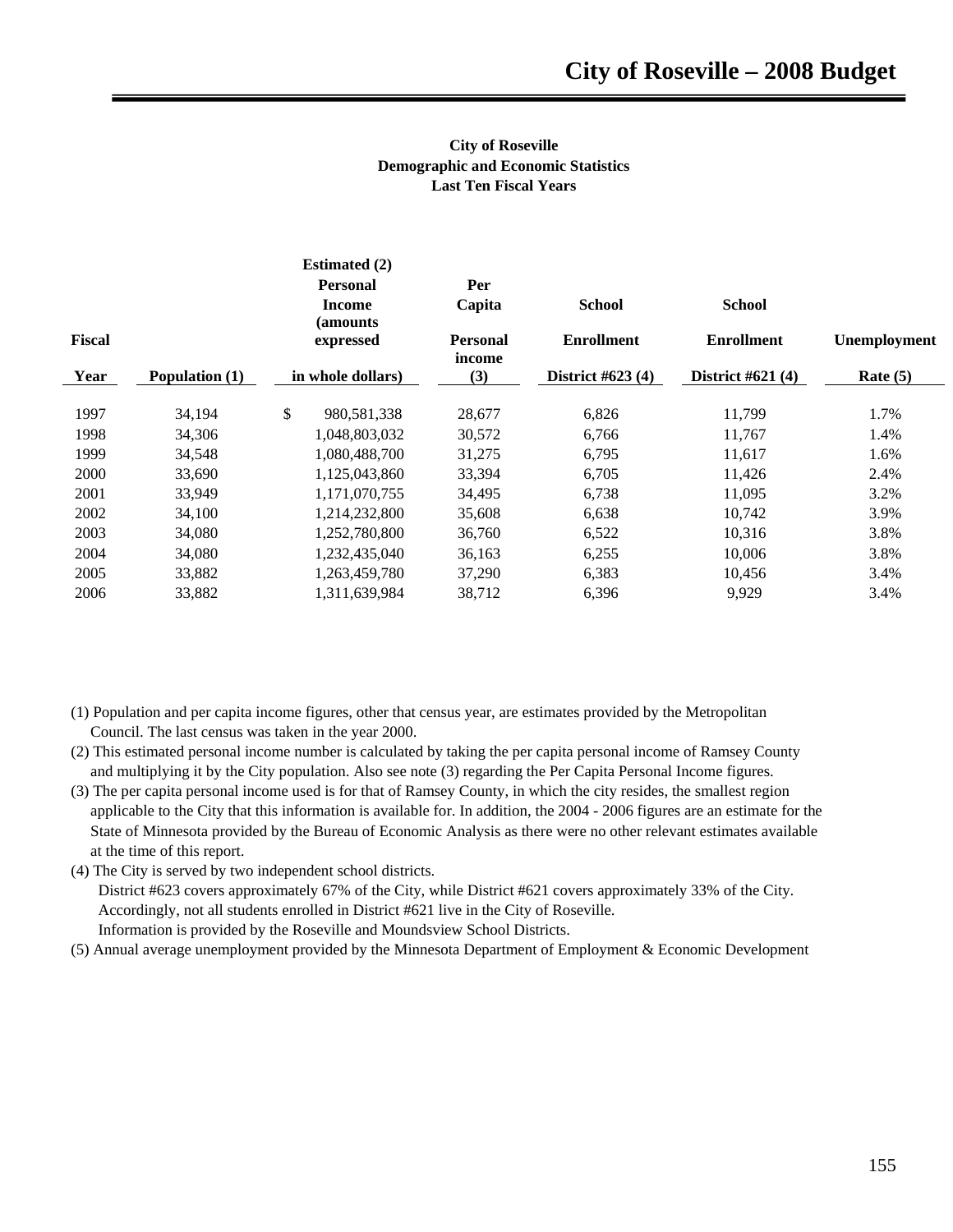# **Glossary of Terms**

**Assessment** – Refers to a financial lien placed by the City against a property to pay for the property's fair share of any street or utility improvement.

**Bonds** – A method of borrowing (similar to a loan) used by the City to finance the construction or reconstruction of City facilities or infrastructure. See also, 'Debt Service'.

**Budget** – Refers to the City's planned use available monies for the upcoming fiscal year. The budget is considered 'balanced' when expected revenues are equivalent to planned expenditures.

**Capital Improvement Plan** - A long-term projection of all planned capital replacements of City facilities, street and utility infrastructure, vehicles and rolling stock, and other improvements.

**Charges for Services** include administrative charges between funds, wireless antenna lease revenues, recreation program fees, user charges for; water, sanitary sewer, storm drainage, and solid waste recycling fees, and greens fees for the municipal golf course.

**Community Development** includes planning and economic development, code enforcement, and geographic information systems.

**Comprehensive Plan** - A defined land use and zoning plan that was developed and placed into Roseville's City ordinances.

**Debt Management Plan** – A schedule of the City's debt service payments and an overview of the general principles that governs the issuance of City debt.

**Debt Service** – Refers to the principle and interest paid on bonds used to finance City facility and infrastructure improvement projects.

**Depreciation -** The systematic allocation of the cost of an asset over its useful life.

**Enterprise Operations** includes water, sanitary sewer, storm drainage, solid waste recycling, and the municipal golf course operations.

**Fines & Forfeits** include fines paid for traffic violations and criminal offenses occurring within the City limits.

**Fiscal Disparities** – is a wealth-sharing tool, somewhat unique to Minnesota that represents the portion of Commercial/Industrial property value added since 1974. This captured property value is shared amongst municipalities within the Twin Cities Metropolitan Area.

**Fund Balance** – represents the cumulative reserves (surplus monies) that have been realized within the City's general and special-purpose operations and are available for future appropriations.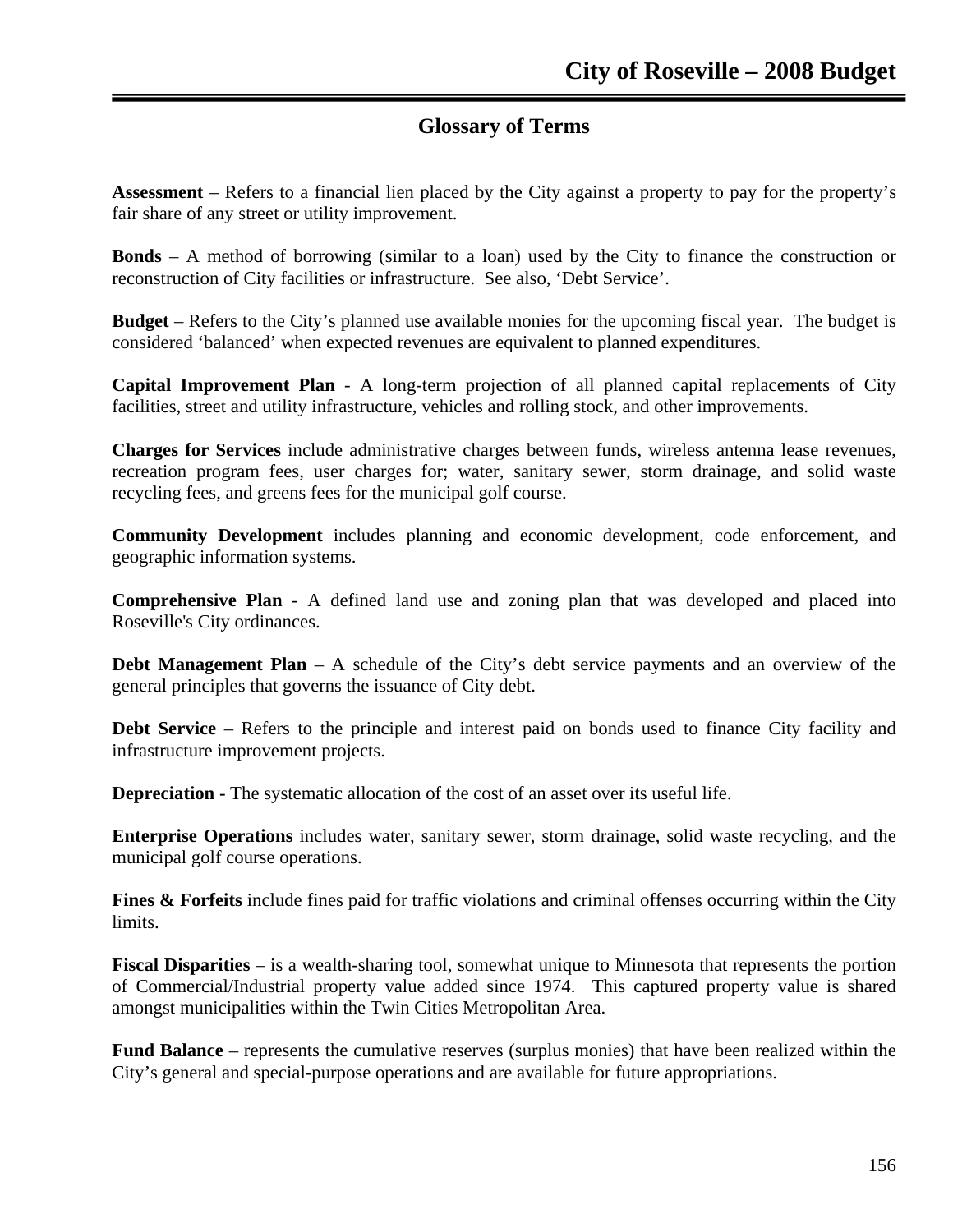**General Government** – refers to those programs and services that are associated with general centralized City functions. They include, but are not limited to; Administration, Legal, Finance, Elections, and City Council expenditures.

**Geographic Information Systems (GIS)** – refers to the study of relationships between geographic parcels or areas. It is primarily used in the City's Community Development Program.

**Governmental Funds** – refers to the fund group that is used to account for the City's general operations. These operations are normally supported by taxes and intergovernmental revenues.

**Homestead Credit Aid** – general purpose State aid designed to give property tax relief to homeowners. The aid is provided to the City after a corresponding deduction is made to a homeowner's property tax bill.

**Housing & Redevelopment Authority (HRA)** – is a separate legal entity approved by the Council and charged with furthering the various housing programs of the City.

**Inflation** – A general measure of the change in prices and/or the costs of providing programs and services.

**Infrastructure** – Refers to City facilities, streets, parks, and utilities that have a useful life of at least ten  $(10)$  years.

**Interest Earnings** include investment earnings on cash reserves.

**Inter-fund Charges** – Represent administrative support charges that are assessed by internal service functions against other city functions to more accurately represent the true cost of providing City programs and services.

**Intergovernmental Revenue** – Includes Federal, State, or local monies received from other public entities.

**Joint Powers Agreements (JPA)** – Agreements entered into by public entities that are mutually beneficial. The JPA typically involves a contractual relationship whereby one entity provides a service to another in exchange for payment.

**Lawful Gambling** - Charitable gambling done by non-profit organization that is regulated by the State of Minnesota and the City of Roseville. The City of Roseville taxes gross revenues at 3% and gross profits at 10%.

Licenses & Permits include business licenses, building-related permits and fees, and licenses and fees collected at the License Center.

**Net Assets** - represents the cumulative reserves (surplus monies) that have been realized within the City's business-type operations (proprietary funds) and are available for future appropriations.

**Operating Fund** – a fund type that typically accounts for the on-going and day-to-day activities of specific programs or services. The General Fund is the primary operating fund of the City.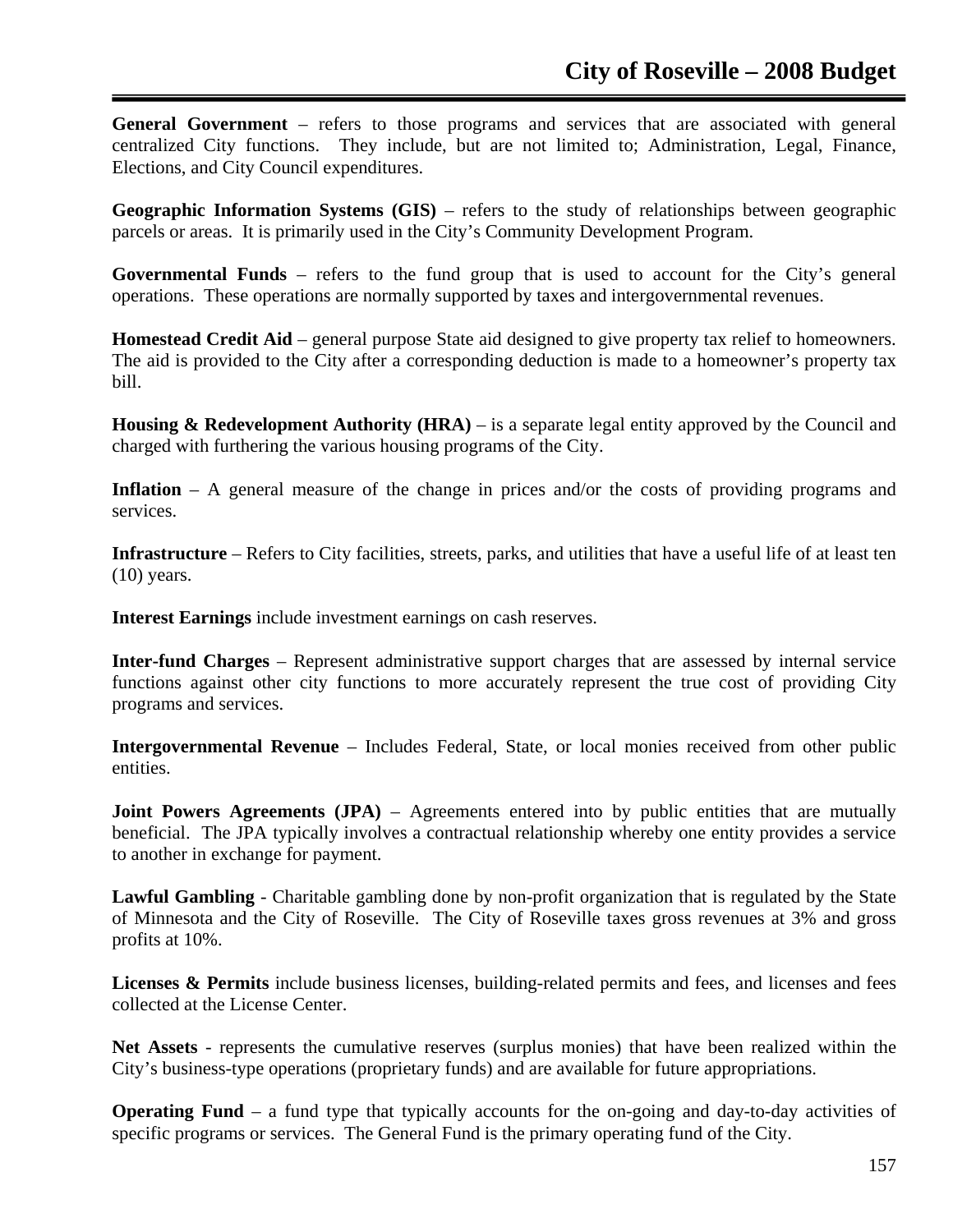**Other Services and Charges** include professional services, contractual maintenance and repair, utilities, memberships, interfund charges, and training and conferences. It also includes the costs attributable to the purchase of water from the City of St. Paul and wastewater treatment costs paid to the Met Council.

**Park Master Plan** – Refers to the City's long-range plan for developing and redeveloping the Park system including facilities, trails, and natural amenities.

Parks and Recreation includes recreation administration and programs, leisure activities, and the Skating Center operation.

**Pavement Management Program** – Refers to the City's long-range plan for repairing and reconstruction local streets.

**Personal Services** includes the wage, benefit, and insurance costs of employees.

**Personnel Costs** – See 'Personal Services'.

**Public Safety** includes the costs associated with providing police and fire protection.

**Public Works** includes engineering, street maintenance, street lighting, fleet maintenance, and building maintenance functions.

**Property Taxes** include taxes levied against taxable property.

**Proprietary Funds** – refers to the fund group that is used to account for the City's business-type operations. These operations are normally supported by user fees and operate more like a private business would.

**Reserves** – monies held in interest-bearing accounts that are set aside for some future purpose, but are not necessarily needed in the current fiscal year. Reserves are also referred to as 'fund balance' or 'sinking funds'.

**Sinking Funds** – See 'Reserves'.

**Special Assessment** - A charge made against certain properties to defray all or part of the cost of a specific capital improvement that benefits primarily those properties.

**Special Purpose** functions include information technology, communications, license center, lawful gambling enforcement, and parks maintenance.

**Supplies and Materials** include office supplies, motor fuel and vehicle supplies, clothing and protective gear, street repair materials, and salt/sand purchases.

**Tax Capacity** – a formula used to represent the taxable property value of a parcel(s) within the City and is used to determine the local tax rate.

**Tax Levy** – See 'Property Taxes'.